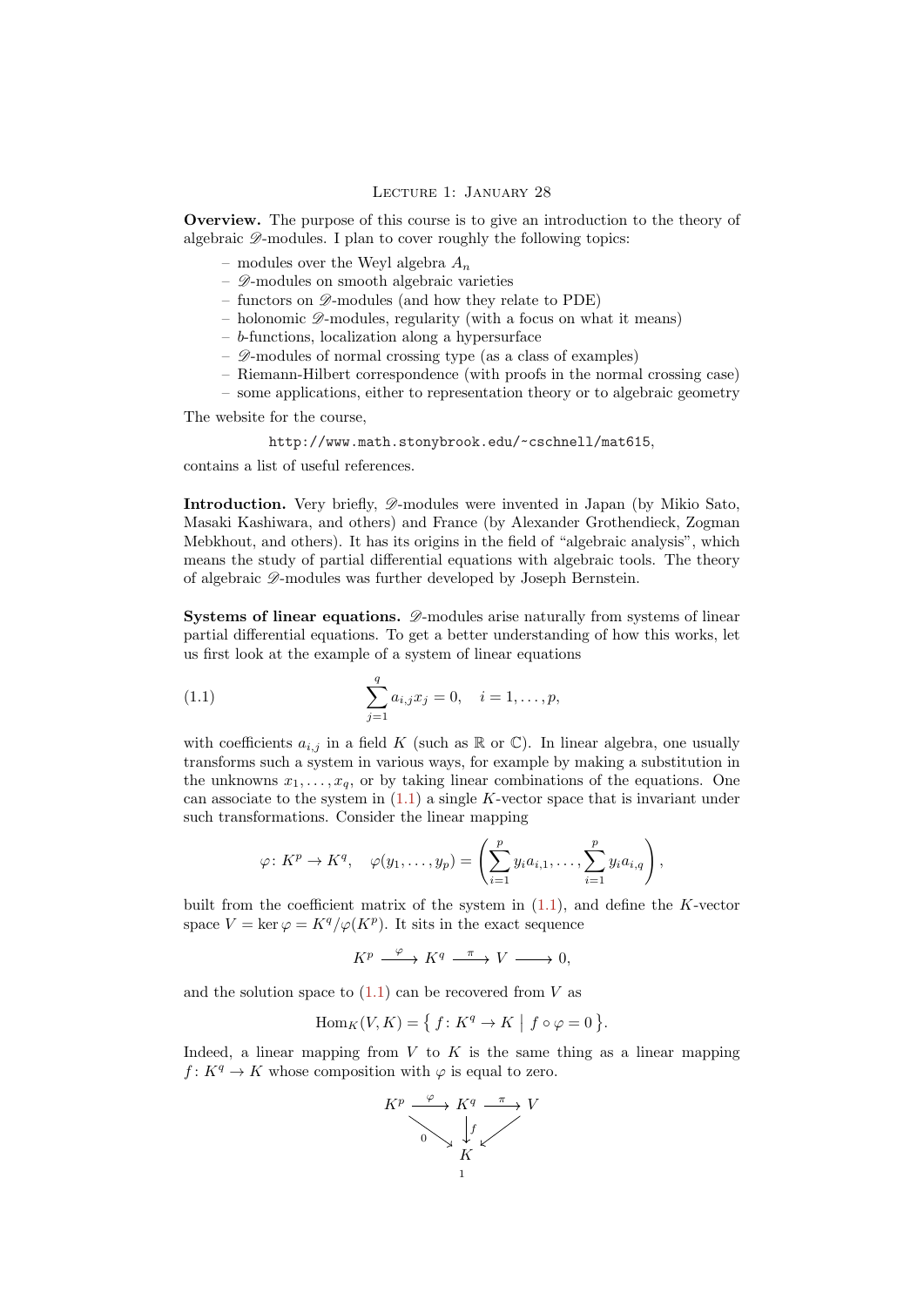Now f is uniquely determined by the q scalars  $x_j = f(e_j) \in K$ , where  $e_j$  denotes the j-th coordinate vector in  $K<sup>q</sup>$ . Since  $f \circ \varphi = 0$ , we get

$$
\sum_{i,j} y_i a_{i,j} x_j = 0
$$

for every  $(y_1, \ldots, y_p) \in K^p$ . This means exactly that  $(x_1, \ldots, x_q) \in K^q$  is a solution to the system of linear equations in [\(1.1\)](#page-0-0).

The same construction can be applied to systems of linear equations with coefficients in other rings. For example, let  $R = K[x_1, \ldots, x_n]$  be the polynomial ring in  $n$  variables, and consider the system of linear equations

(1.2) 
$$
\sum_{j=1}^{q} f_{i,j} u_j = 0, \quad i = 1, ..., p,
$$

with polynomial coefficients  $f_{i,j} \in R$ . As before, we can associate to the system an R-module  $M = \text{coker}\,\varphi$ , defined as the cokernel of the morphism of R-modules

<span id="page-1-0"></span>
$$
\varphi\colon R^p\to R^q,\quad \varphi(v_1,\ldots,v_p)=\left(\sum_{i=1}^p v_if_{i,1},\ldots,\sum_{i=1}^p v_if_{i,q}\right),
$$

and the space of solutions  $(u_1, \ldots, u_q) \in \mathbb{R}^q$  to the system in  $(1.2)$  can be recovered from M as  $\text{Hom}_R(M, R)$ . This formulation has the advantage that we can describe solutions over other  $R$ -algebras  $S$ , such as the ring of formal power series  $K[[x_1, \ldots, x_n]],$  in the same way, by taking  $\text{Hom}_R(M, S)$ .

*Note.* The polynomial ring R is noetherian, meaning that every ideal of R is finitely generated. This implies that every submodule of a finitely generated R-module is again finitely generated. In particular, every finitely generated R-module is isomorphic to the cokernel of  $\varphi: R^p \to R^q$  for some  $p, q \in \mathbb{N}$ . Studying systems of linear equations with coefficients in  $R$  is therefore the same thing as studying finitely generated R-modules.

Systems of linear partial differential equations. We now apply the same construction to systems of linear partial differential equations with coefficients in the polynomial ring. The role of the polynomial ring  $R = K[x_1, \ldots, x_n]$  is played by the Weyl algebra  $A_n = A_n(K)$ . The elements of  $A_n$  are linear partial differential operators of the form

$$
P = \sum_{i_1,\dots,i_n} f_{i_1,\dots,i_n}(x_1,\dots,x_n) \frac{\partial^{i_1}}{\partial x_1^{i_1}} \cdots \frac{\partial^{i_n}}{\partial x_n^{i_n}},
$$

where  $f_{i_1,\dots,i_n} \in R$ , and the sum is finite. To simplify the notation, we put  $\partial_j =$  $\partial/\partial x_i$ , and write the above sum in multi-index notation as

$$
P = \sum_{\alpha,\beta} c_{\alpha,\beta} x^{\alpha} \partial^{\beta},
$$

where  $x^{\alpha} = x_1^{\alpha_1} \cdots x_n^{\alpha_n}$ , and  $\partial^{\beta} = \partial_1^{\beta_1} \cdots \partial_n^{\beta_n}$ . We can multiply two differential operators in the obvious way, using the relations

(1.3) 
$$
[x_i, x_j] = 0, \quad [\partial_i, \partial_j] = 0, \quad [\partial_i, x_j] = \delta_{i,j},
$$

where  $\delta_{i,j} = 1$  if  $i = j$ , and  $\delta_{i,j} = 0$  otherwise. The relation  $[\partial_i, \partial_j] = 0$  expresses the equality of mixed partial derivatives; the relation  $[\partial_i, x_j] = \delta_{i,j}$  is a consequence of the product rule:

<span id="page-1-1"></span>
$$
\frac{\partial}{\partial x_i}(x_j f) = \frac{\partial x_j}{\partial x_i} f + x_j \frac{\partial f}{\partial x_j} = \delta_{i,j} f + x_j \frac{\partial}{\partial x_i} f
$$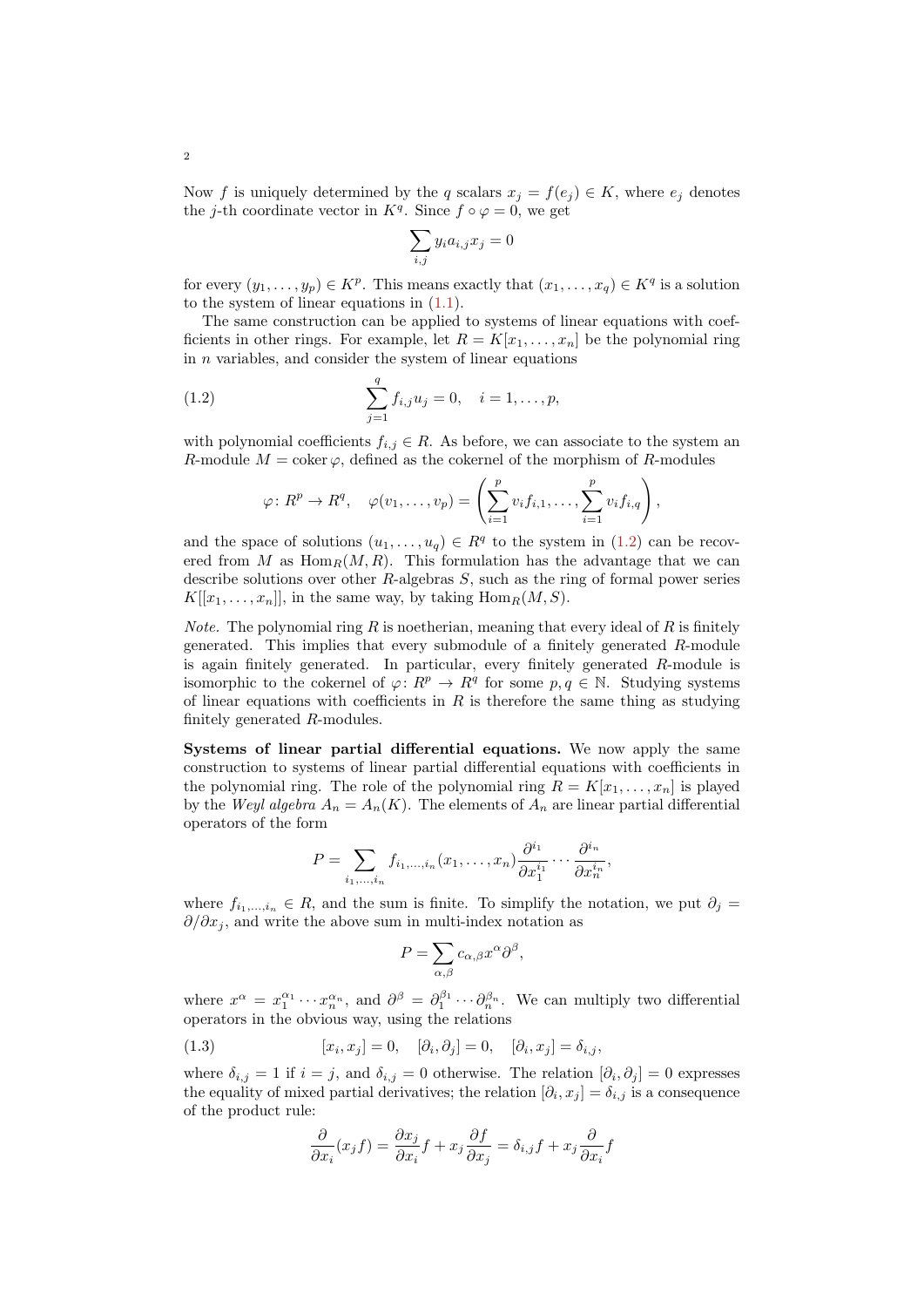Multiplication of differential operators turns  $A_n$  into a non-commutative ring. Differential operators naturally act on polynomials, by the usual (algebraic) rules for computing derivatives of polynomials; if we denote the action of a differential operator  $P$  on a polynomial  $f$  by the symbol  $P f$ , we obtain a linear mapping

$$
A_n \times R \to R, \quad (P, f) \mapsto Pf.
$$

This makes the polynomial ring R into a left module over the Weyl algebra  $A_n$ .

The action on polynomials leads to the following more intrinsic description of the Weyl algebra:  $A_n$  is the smallest subring of the ring of K-linear endomorphisms

<span id="page-2-0"></span>
$$
\operatorname{Hom}_K(K[x_1,\ldots,x_n],K[x_1,\ldots,x_n])
$$

that contains  $K[x_1, \ldots, x_n]$  and the partial derivative operators  $\partial_1, \ldots, \partial_n$ . Algebraically, one can also describe the Weyl algebra by generators and relations:  $A_n$  is the non-commutative K-algebra generated by the 2n symbols  $x_1, \ldots, x_n, \partial_1, \ldots, \partial_n$ subject to the relations in  $(1.3)$ .

Now suppose that we have a system of linear partial differential equations

(1.4) 
$$
\sum_{j=1}^{q} P_{i,j} u_j = 0, \quad i = 1, \dots, p,
$$

with differential operators  $P_{i,j} \in A_n$ . As before, we consider the morphism of left  $A_n$ -modules

$$
\varphi\colon A_n^p\to A_n^q,\quad \varphi(Q_1,\ldots,Q_p)=\left(\sum_{i=1}^pQ_iP_{i,1},\ldots,\sum_{i=1}^pQ_iP_{i,q}\right),
$$

and associate to the system in  $(1.4)$  the left  $A_n$ -module

$$
M = \operatorname{coker} \varphi = A_n^q / \varphi(A_n^p).
$$

Note that it becomes necessary to distinguish between left and right  $A_n$ -modules, because  $A_n$  is non-commutative. We can again recover the solutions to the system in  $(1.4)$  directly from M, as follows. Let S be any commutative K-algebra with an action by differential operators, meaning that  $S$  is a left  $A_n$ -module. Examples are the polynomial ring  $R = K[x_1, \ldots, x_n]$ , the ring of formal power series  $K[[x_1,\ldots,x_n]],$  etc. For  $K=\mathbb{R}$  or  $K=\mathbb{C}$ , we might also be interested in the ring of convergent power series, the ring of  $C^{\infty}$ -functions, etc. In any of these examples, the solutions in  $S$  are given by the formula

$$
\operatorname{Hom}_{A_n}(M, S) = \{ f : A_n^q \to S \mid f \circ \varphi = 0 \}
$$

Indeed, a morphism of left  $A_n$ -modules from M to S is the same thing as a morphism of left  $A_n$ -modules  $f: A_n^q \to A_n$  whose composition with  $\varphi$  is equal to zero.

$$
A_n^p \xrightarrow{\varphi} A_n^q \xrightarrow{\pi} M
$$
  
0  

$$
\downarrow f
$$
  
S

Once again, f is uniquely determined by the q functions  $u_j = f(e_j) \in S$ , where  $e_j$ denotes the j-th coordinate vector in  $A_n^q$ . Since  $f \circ \varphi = 0$ , we get

$$
\sum_{i,j} Q_i P_{i,j} u_j = 0
$$

for every  $(Q_1, \ldots, Q_p) \in A_n^p$ , and so  $(u_1, \ldots, u_q) \in S^q$  solves the system of linear partial differential equations in [\(1.4\)](#page-2-0).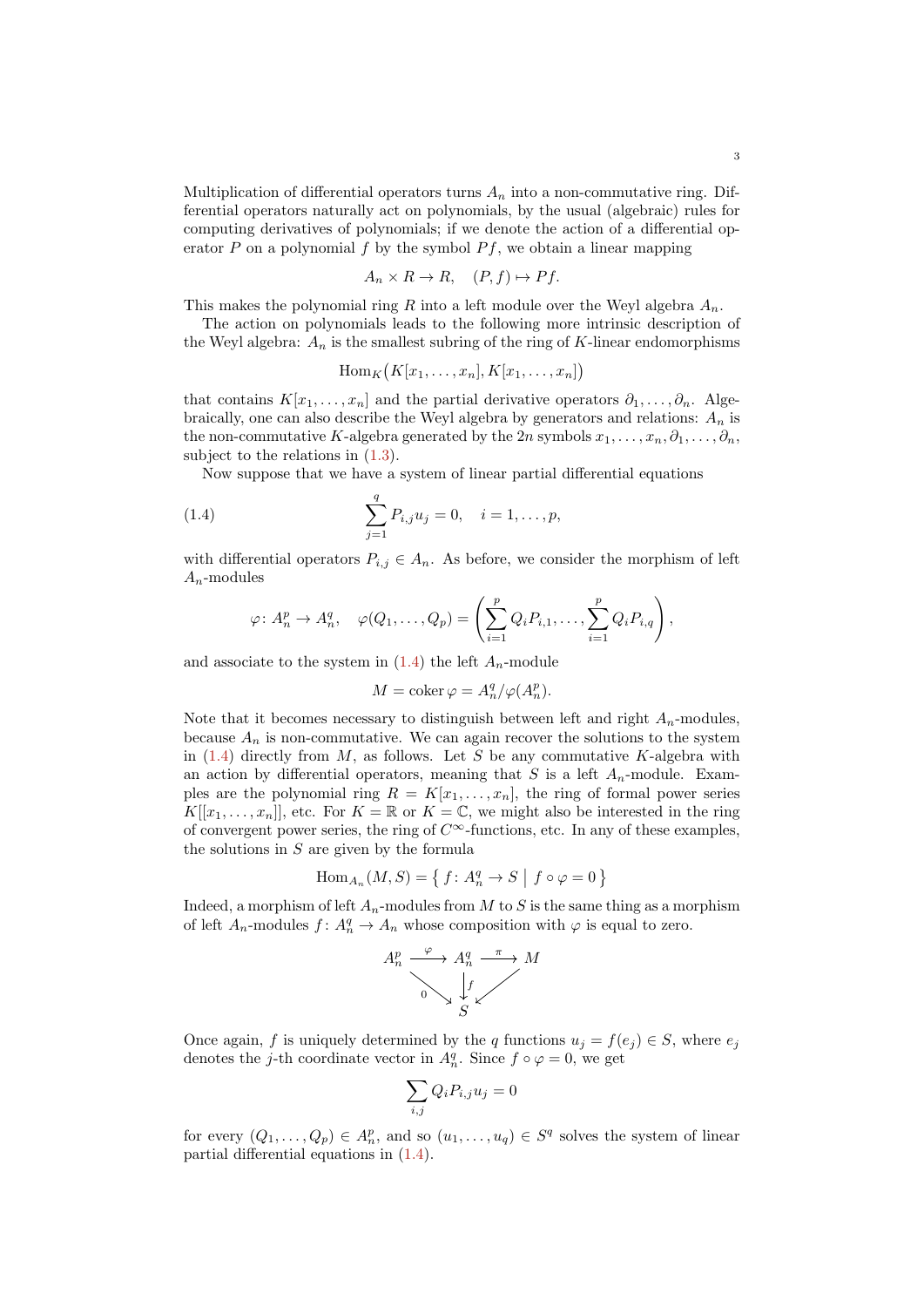*Note.* The Weyl algebra  $A_n$  is again left noetherian, meaning that every left ideal of  $A_n$  is finitely generated. (We will prove this next time.) This implies that every submodule of a finitely generated left  $A_n$ -module is again finitely generated. Studying systems of linear partial differential equations with coefficients in R is therefore the same thing as studying finitely generated left  $A_n$ -modules.

One advantage of this point of view is that we can describe the solutions to the system in a uniform way, by applying the *solution functor*  $\text{Hom}_{A_n}(M, -)$ . We shall see later on that the solution functor is not exact (in the sense of homological algebra), and that it is natural to consider its derived functors. We shall also see that for so-called "regular holonomic" systems, one can recover the system up to isomorphism from its solutions (in the derived sense); this is the content of the famous Riemann-Hilbert correspondence.

*Example* 1.5. The exponential function  $u = e^x$  solves the ordinary differential equation  $u' = u$ , which we can write in the form  $(\partial -1)u = 0$ . The corresponding left A<sub>1</sub>-module is  $A_1/A_1(\partial - 1)$ . The function  $v = e^{1/x}$  solves the ordinary differential equation  $-x^2v' = v$ , whose associated  $A_1$ -module is  $A_1/A_1(x^2\partial + 1)$ . Later on, when we discuss regularity, we shall see how the essential singularity of  $v$  at the point  $x = 0$  affects the properties of the  $A_1$ -module  $A_1/A_1(x^2\partial + 1)$ .

Another advantage is that we can transform the system in [\(1.4\)](#page-2-0) without changing the isomorphism class of the  $A_n$ -module M.

<span id="page-3-0"></span>*Example* 1.6. Consider the second-order equation  $a(x)u'' + b(x)u' + c(x)u = 0$ , where  $a, b, c \in K[x]$ . A standard trick is to transform this into a system of two first-order equations  $u'_1 - u_2 = 0$  and  $au'_2 + bu_2 + cu_1 = 0$ , by setting  $u_1 = u$  and  $u_2 = u'$ . The first-order system leads to the left  $A_1$ -module

$$
M_1 = \operatorname{coker}\left(A_1^2 \xrightarrow{\begin{pmatrix} \partial & -1 \\ c & a\partial + b \end{pmatrix}} A_1^2\right)
$$

and the second-order system to the left  $A_1$ -module

$$
M_2 = A_1/A_1(a\partial^2 + b\partial + c)
$$

Can you find an isomorphism between  $M_1$  and  $M_2$  as left  $A_1$ -modules?

Left and right  $A_n$ -modules. I already mentioned that it is necessary to distinguish between left  $A_n$ -modules and right  $A_n$ -modules, due to the non-commutativity of the Weyl algebra. Left  $A_n$ -modules naturally arise from functions, whereas right  $A_n$ -modules arise naturally from distributions. Let us look at the example of distributions in more detail. The R-algebra  $C_0^{\infty}(\mathbb{R}^n)$  of all compactly supported  $C^{\infty}$ functions on  $\mathbb{R}^n$  is naturally a left  $A_n(\mathbb{R})$ -module; as before, we denote the action of a differential operator  $P \in A_n$  on a test function  $\varphi \in C_0^{\infty}(\mathbb{R}^n)$  by the symbol  $P\varphi$ . With the topology of uniform convergence of all derivatives on compact subsets,  $C_0^{\infty}(\mathbb{R}^n)$  becomes a topological  $\mathbb{R}$ -vector space, and we denote by  $Db(\mathbb{R}^n)$  its topological dual. In other words, a distribution  $D \in \mathrm{Db}(\mathbb{R}^n)$  is a continuous linear functional from  $C_0^{\infty}(\mathbb{R}^n)$  to  $\mathbb{R}$ . We write the natural pairing between distributions and test functions as

$$
\mathrm{Db}(\mathbb{R}^n)\times C_0^\infty(\mathbb{R}^n)\to \mathbb{R},\quad (D,\varphi)\mapsto \langle D,\varphi\rangle.
$$

In analysis, it is also common to use the more suggestive notation

$$
\langle D, \varphi \rangle = \int_{\mathbb{R}^n} D\varphi \, d\mu,
$$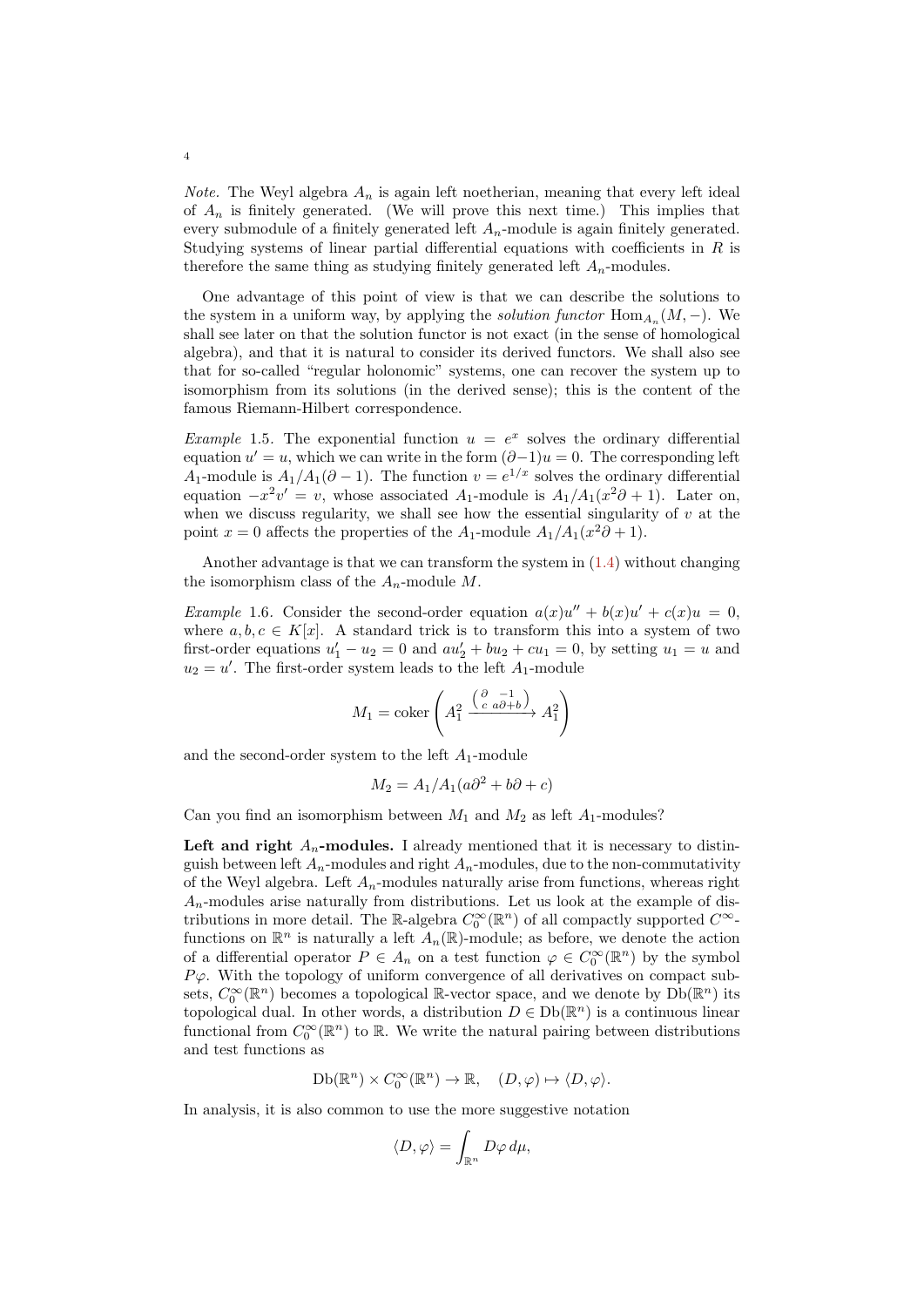where  $d\mu$  is Lebesgue measure. Using formal integration by parts,  $Db(\mathbb{R}^n)$  naturally becomes a right  $A_n$ -module, by defining

$$
\langle DP, \varphi \rangle = \langle D, P\varphi \rangle
$$

for  $D \in \mathrm{Db}(\mathbb{R}^n)$ ,  $P \in A_n$ , and  $\varphi \in C_0^{\infty}(\mathbb{R}^n)$ . For example,  $D\partial_j$  is the distribution obtained by applying D to the test function  $\partial \varphi / \partial x_j$ . If we take any distribution, and act on it by differential operators, we obtain a right  $A_n$ -module inside  $Db(\mathbb{R}^n)$ .

*Example 1.7.* Consider the delta function  $\delta_0 \in \mathrm{Db}(\mathbb{R}^n)$ , defined by  $\langle \delta_0, \varphi \rangle = \varphi(0)$ . Clearly,  $\delta_0 x_1 = \cdots = \delta_0 x_n = 0$ , and in fact, one can show that the right  $A_n$ -module generated by  $\delta_0$  is isomorphic to

$$
A_n/(x_1,\ldots,x_n)A_n.
$$

As an R-vector space, this is just  $\mathbb{R}[\partial_1,\ldots,\partial_n]$ , but the  $A_n$ -action is nontrivial.

## Exercises.

*Exercise* 1.1. Construct an isomorphism between the two left  $A_1$ -modules  $M_1$  and  $M_2$  in [Example 1.6.](#page-3-0)

*Exercise* 1.2. Show that if  $P \in A_n(\mathbb{R})$  satisfies  $(P\varphi)(0) = 0$  for every test function  $\varphi \in C_0^{\infty}(\mathbb{R}^n)$ , then  $P \in (x_1, \ldots, x_n)A_n$ .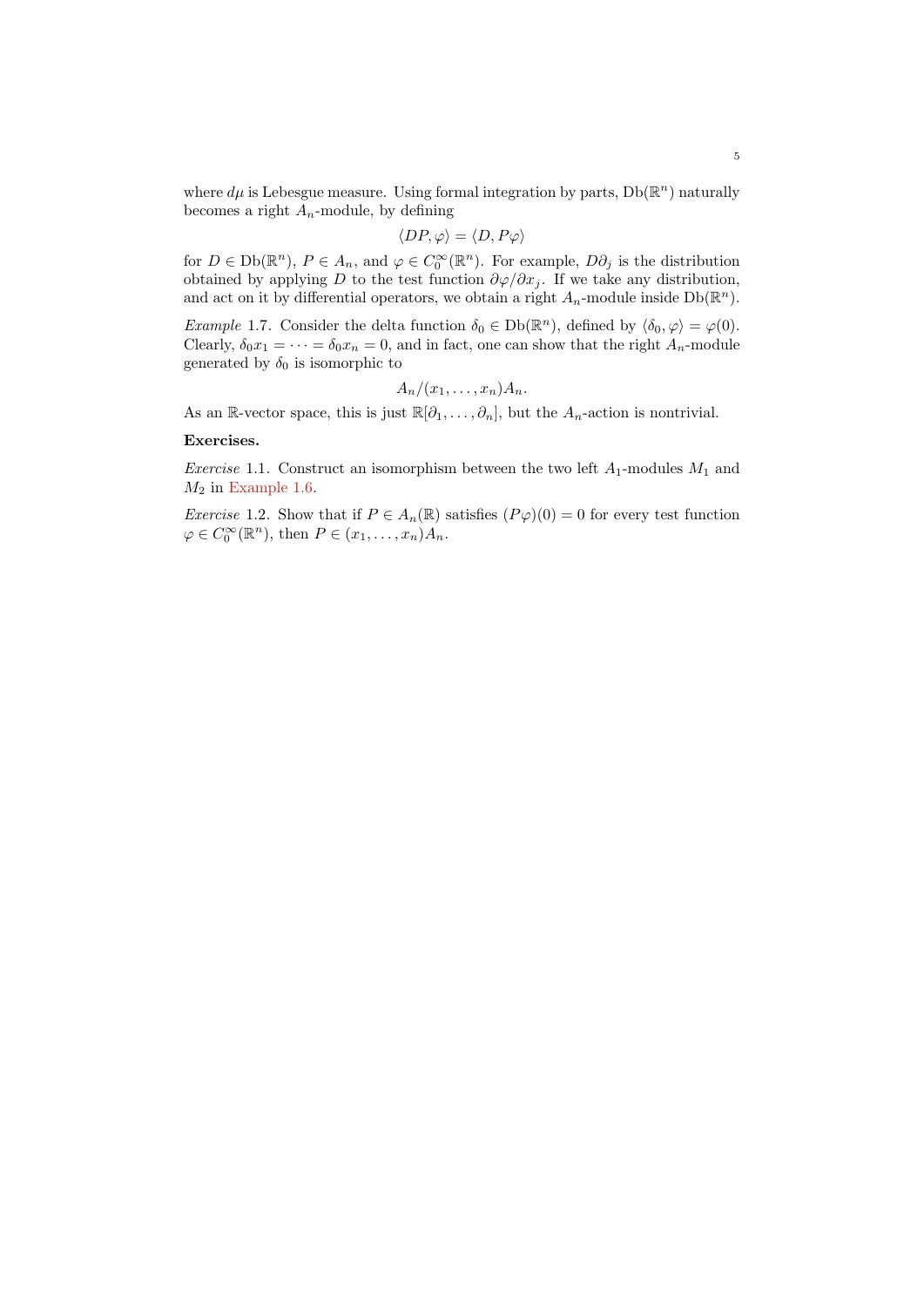## <span id="page-5-0"></span>Lecture 2: January 30

Recall that the Weyl algebra  $A_n = A_n(K)$  is generated by  $x_1, \ldots, x_n, \partial_1, \ldots, \partial_n$ , subject to the relations

$$
[x_i, x_j] = 0, \quad [\partial_i, \partial_j] = 0, \quad [\partial_i, x_j] = \delta_{i,j},
$$

Today, we begin studying  $A_n$ -modules in detail. One interesting difference between modules over  $A_n$  and modules over the polynomial ring  $R = K[x_1, \ldots, x_n]$  is the absence of nilpotents.

*Example* 2.1. As a  $K[x]$ -module,  $K[x]/(x^2)$  is not isomorphic to two copies of K, because the action by  $x$  is nilpotent but not trivial. On the other hand, it is a fun exercise to show that the left  $A_1$ -module  $A_1/A_1x^2$  is actually isomorphic to two copies of  $A_1/A_1x$ .

Left and right  $A_n$ -modules. The crucial difference between the Weyl algebra and the polynomial ring is that  $A_n(K)$  is non-commutative. This means that we need to distinguish between left and right  $A_n$ -modules. In fact, there are no interesting two-sided  $A_n$ -modules.

**Proposition 2.2.**  $A_n(K)$  is a simple algebra, meaning that the only two-sided ideals of  $A_n(K)$  are the zero ideal and  $A_n(K)$ .

*Proof.* This follows from the commutator relations in  $A_n$ . We can write any  $P \in A_n$ in multi-index notation as

$$
P = \sum_{\alpha,\beta} c_{\alpha,\beta} x^{\alpha} \partial^{\beta}.
$$

One can easily show by induction that

$$
[\partial_j, x^{\alpha}\partial^{\beta}] = \alpha_j x^{\alpha - e_j} \partial^{\beta}
$$
 and  $[x_j, x^{\alpha}\partial^{\beta}] = -\beta_j x^{\alpha}\partial^{\beta - e_j}$ ,

where  $e_j \in \mathbb{N}^n$  is the j-th coordinate vector. Now suppose that  $I \subseteq A_n$  is a nonzero two-sided ideal. Choose any nonzero  $P \in I$ , and write it as  $P = \sum c_{\alpha,\beta} x^{\alpha} \partial^{\beta}$ . Let

$$
m = \max\{\,\alpha_1 \mid c_{\alpha,\beta} \neq 0\,\}
$$

be the largest power of  $x_1$  that appears in P. If  $m \geq 1$ , then by the formulas from above, the commutator

$$
[\partial_1, P] = \partial_1 P - P \partial_1
$$

is nonzero, and the maximal power of  $x_1$  that appears is now  $m-1$ . Because I is a two-sided ideal, we still have  $[\partial_1, P] \in I$ . After repeating this operation m times, we obtain a nonzero element  $P_1 \in I$  in which  $x_1$  does not appear. Continuing in this way, we can successively eliminate  $x_1, \ldots, x_n$  by taking commutators with  $\partial_1, \ldots, \partial_n$ , and then eliminate  $\partial_1, \ldots, \partial_n$  by taking commutators with  $x_1, \ldots, x_n$ , until we arrive at a non-zero constant contained in I. But then  $I = A_n(K)$ .

For reasons of notation, we usually work with left  $A_n$ -modules. This is no loss of generality, because one can convert left modules into right modules and vice versa. Before I explain this, let me first show you how to describe left (or right)  $A_n$ -modules in very simple terms.

*Example* 2.3. A left  $A_n$ -module is the same thing as a  $K[x_1, \ldots, x_n]$ -module M, together with a family of commuting K-linear endomorphisms  $d_1, \ldots, d_n \in \text{End}_K(M)$ , subject to the condition that

$$
d_i(x_j m) - x_j d_i(m) = \delta_{i,j} m
$$

for every  $m \in M$  and every  $i, j = 1, \ldots, n$ . From this data, we can reconstruct the left  $A_n$ -module structure using the generators and relations for the Weyl algebra. Indeed, if we define  $\partial_i m = d_i(m)$  for  $m \in M$ , then the condition on  $d_1, \ldots, d_n$  says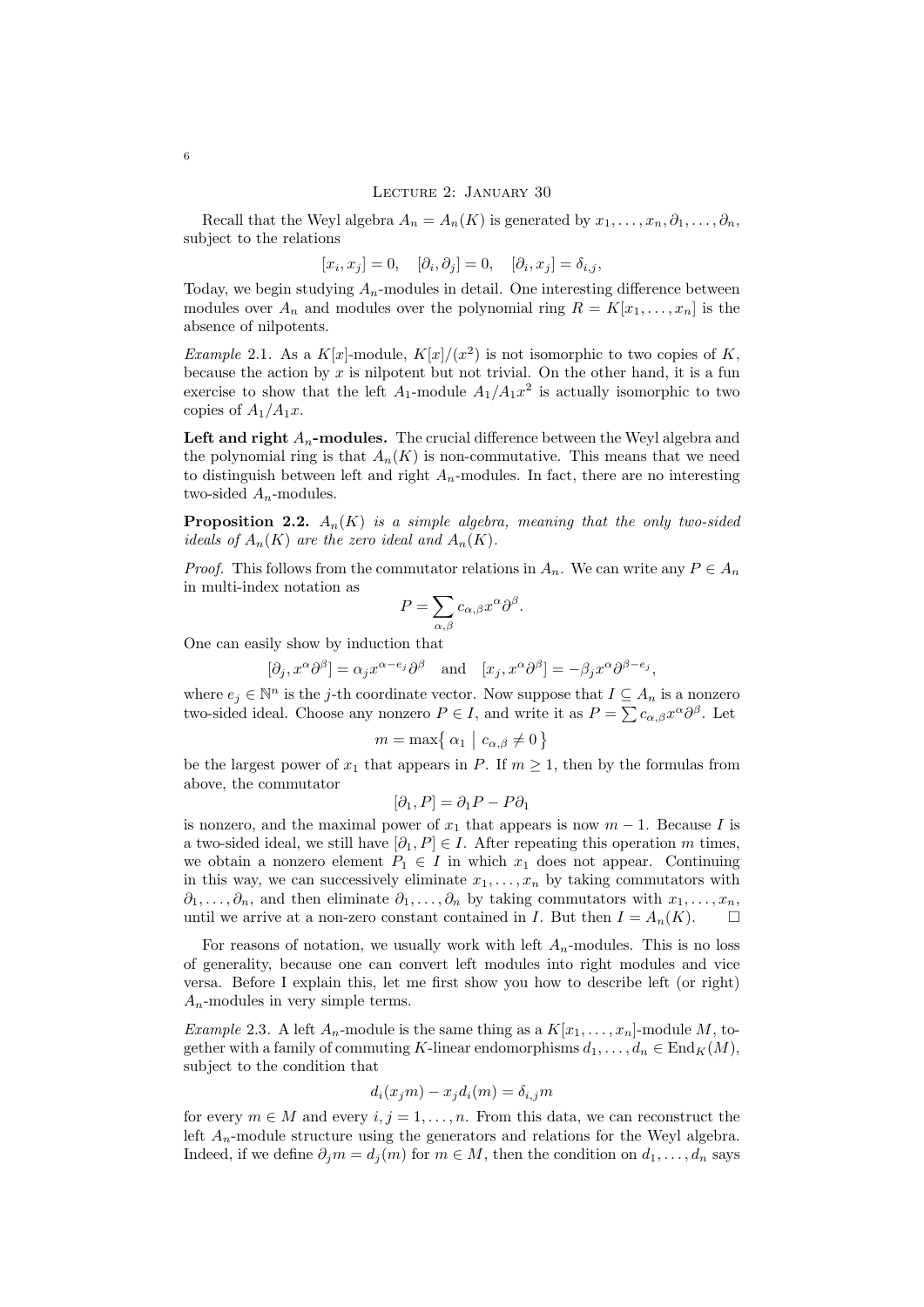exactly that  $[\partial_i, \partial_j]$  and  $[\partial_i, x_j] - \delta_{i,j}$  act trivially on M, and so we obtain a left  $A_n$ -module.

*Example* 2.4. A right  $A_n$ -module is a  $K[x_1, \ldots, x_n]$ -module M, together with a family of commuting K-linear endomorphisms  $d_1, \ldots, d_n \in \text{End}_K(M)$ , such that

$$
d_i(x_j m) - x_j d_i(m) = -\delta_{i,j} m
$$

for every  $m \in M$  and every  $i, j = 1, ..., n$ . From this data, we can reconstruct the right  $A_n$ -module structure by setting  $m\partial_i = d_i(m)$  for  $m \in M$ . As before, the condition on  $d_1, \ldots, d_n$  says that  $[\partial_i, \partial_j]$  and  $[\partial_i, x_j] - \delta_{i,j}$  act trivially on M, and so we obtain a right  $A_n$ -module.

Since the only difference in the two descriptions is the minus sign, we can easily convert left  $A_n$ -modules into right  $A_n$ -modules (and back) by changing the sign.

Example 2.5. Suppose that M is a left  $A_n$ -module. Define  $d_1, \ldots, d_n \in \text{End}_K(M)$ by setting  $d_i(m) = -\partial_i m$  for  $m \in M$ . The sign change means that

$$
d_i(x_j m) - x_j d_i(m) = -\partial_i(x_j m) + x_j \partial_i m = -[\partial_i, x_j] = -\delta_{i,j} m,
$$

and so this defines a right  $A_n$ -module structure on M. Concretely, a differential operator  $P = \sum c_{\alpha,\beta} x^{\alpha} \partial^{\beta}$  now acts on an element  $m \in M$  as

$$
mP = \sigma(P)m,
$$

where  $\sigma(P) = \sum_{n=1}^{\infty} (-1)^{|\beta|} c_{\alpha,\beta} x^{\alpha} \partial^{\beta}$  and  $|\beta| = \beta_1 + \cdots + \beta_n$ . The resulting involution  $\sigma: A_n \to A_n$  also swaps the left and right module structure on  $A_n$  itself.

Filtrations on algebras. Recall that the order of a partial differential operator  $P = \sum c_{\alpha,\beta} x^{\alpha} \partial^{\beta} \in A_n(K)$  is the maximal number of partial derivatives that appear in  $\overline{P}$ ; in symbols,

$$
\mathrm{ord}(P)=\max\{ \beta_1+\cdots+\beta_n \mid c_{\alpha,\beta}\neq 0 \}
$$

Because of the relation  $[\partial_i, x_i] = \delta_{i,j}$ , the commutator between a differential operator of order d and a differential operator of order e is a differential operator of order at most  $d + e - 1$ . In this sense, the Weyl algebra is only mildly non-commutative. In fact,  $A_n$  is an example of a filtered algebra, in the following sense.

**Definition 2.6.** Let  $R$  be a  $K$ -algebra, not necessarily commutative. A filtration  $F_{\bullet} = F_{\bullet}R$  on R is a sequence of linear subspaces

$$
\{0\} = F_{-1} \subseteq F_0 \subseteq F_1 \subseteq \cdots \subseteq R,
$$

such that  $F_j \cdot F_k \subseteq F_{j+k}$  and  $R = \bigcup F_k$ .

In particular,  $F_0R$  is a subalgebra of R, and each  $F_kR$  is a left (and right) module over  $F_0R$ . In many cases of interest, the  $F_kR$  are finitely generated as  $F_0R$ -modules.

Example 2.7. The order filtration on  $A_n$  is defined by

$$
F_j^{\text{ord}} A_n = \left\{ P = \sum c_{\alpha,\beta} x^{\alpha} \partial^{\beta} \mid \text{ ord}(P) = |\beta| \le j \right\}
$$

In this case,  $F_0^{\text{ord}}A_n = K[x_1,\ldots,x_n],$  and each  $F_j^{\text{ord}}A_n$  is a finitely generated  $K[x_1,\ldots,x_n]$ -module. Note that we have  $F_j^{\text{ord}} \cdot F_k^{\text{ord}} = F_{j+k}^{\text{ord}}$  for every  $j,k \geq 0$ .

Example 2.8. The Bernstein filtration on  $A_n$  is defined by

$$
F_j^B A_n = \left\{ P = \sum c_{\alpha,\beta} x^{\alpha} \partial^{\beta} \mid |\alpha| + |\beta| \le j \right\}.
$$

In this case,  $F_0^B A_n = K$ , and each  $F_j^B A_n$  is a K-vector space of finite dimension. Note that we have  $F_j^B \cdot F_k^B = F_{j+k}^B$  for every  $j, k \ge 0$ .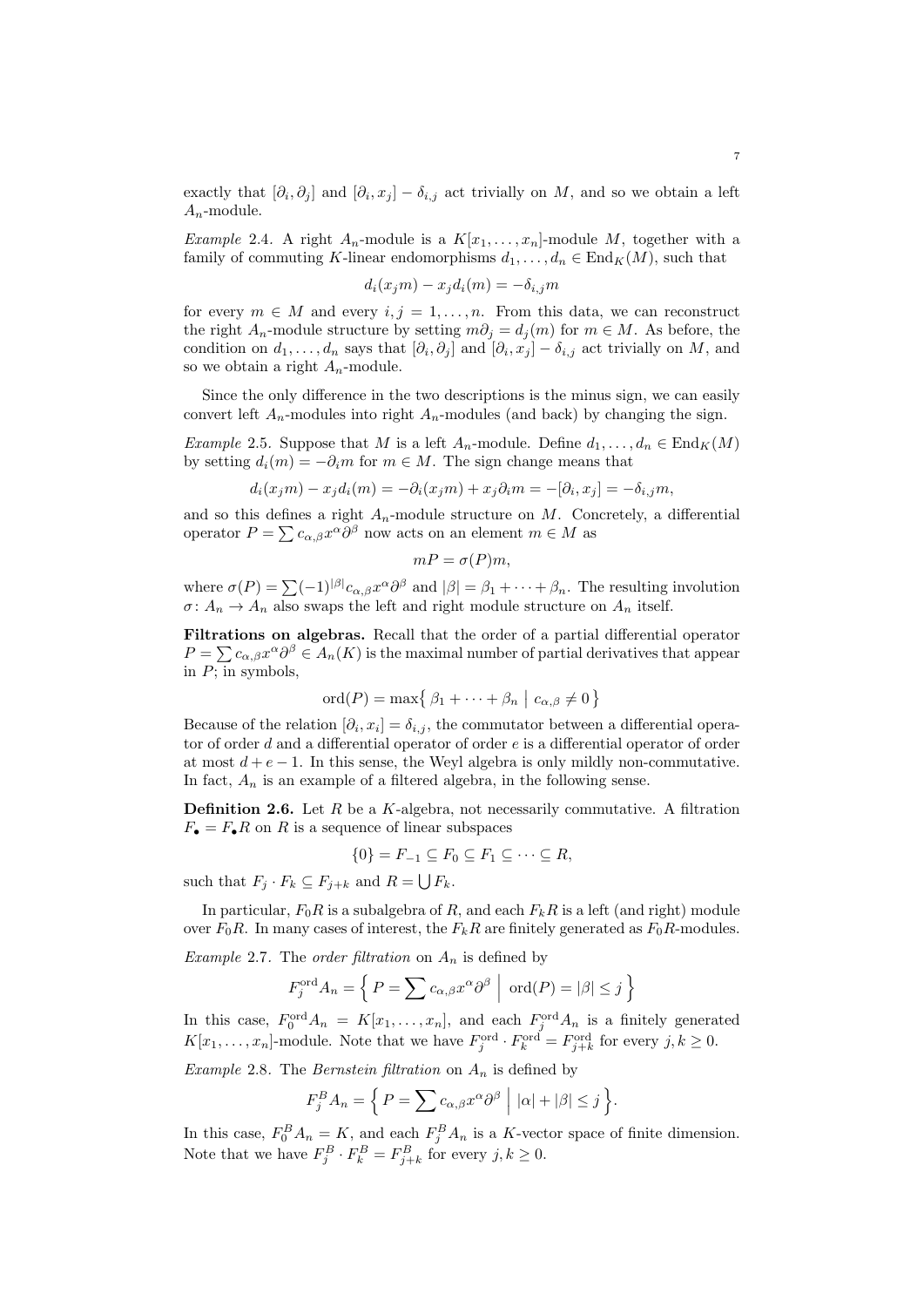The advantage of the Bernstein filtration is that each  $F_j^B$  is finite dimensional. The advantage of the order filtration is that it generalizes to the case of  $\mathscr{D}$ -modules on arbitrary smooth algebraic varieties (whereas the Bernstein filtration only makes sense on affine space).

**Definition 2.9.** Given a filtration  $F_{\bullet}R$  on a K-algebra R, the associated graded algebra is defined as

$$
\operatorname{gr}^F R = \bigoplus_{j=0}^{\infty} F_j/F_{j-1}.
$$

It inherits a multiplication from R in the natural way: for  $r \in F_j$  and  $s \in F_k$ , the product  $(r + F_{j-1}) \cdot (s + F_{k-1}) = rs + F_{j+k-1}$  is well-defined.

For both the order filtration and the Bernstein filtration, the associated graded algebra of  $A_n$  is simply the polynomial ring in  $2n$  variables. In particular, the associated graded algebra is commutative.

# **Proposition 2.10.** Let  $A_n = A_n(K)$ .

(a) If  $F_{\bullet}A_n$  is the Bernstein filtration, then

 $gr^F A_n \cong K[x_1,\ldots,x_n,\partial_1,\ldots,\partial_n],$ 

- with the usual grading by the total degree in  $x_1, \ldots, x_n, \partial_1, \ldots, \partial_n$ .
- (b) If  $F_{\bullet}A_n$  is the order filtration, then

$$
\mathrm{gr}^F A_n \cong K[x_1,\ldots,x_n,\partial_1,\ldots,\partial_n],
$$

with the grading by the total degree in  $\partial_1, \ldots, \partial_n$ .

Proof. We prove this only for the Bernstein filtration, the other case being similar. From the definition of the Bernstein filtration as

$$
F_j = \left\{ P = \sum c_{\alpha,\beta} x^{\alpha} \partial^{\beta} \mid |\alpha| + |\beta| \le j \right\},\
$$

it is obvious that  $x_1, \ldots, x_n, \partial_1, \ldots, \partial_n \in F_1$ . For clarity, we use  $\bar{x}_1, \ldots, \bar{x}_n, \bar{\partial}_1, \ldots, \bar{\partial}_n$ to denote their images in  $F_1/F_0$ . It is also obvious that  $F_j/F_{j-1}$  is generated by all monomials of degree j in  $\bar{x}_1, \ldots, \bar{x}_n, \bar{\partial}_1, \ldots, \bar{\partial}_n$ . It remains to analyze the relations. Obviously,  $\bar{x}_1, \ldots, \bar{x}_n$  commute, and  $\bar{\partial}_1, \ldots, \bar{\partial}_n$  commute. Since

$$
\partial_i x_j - x_j \partial_i = [\partial_i, x_j] = \delta_{i,j} \in F_0,
$$

we have  $\bar{\partial}_i \bar{x}_j - \bar{x}_j \bar{\partial}_i = 0$  as elements of  $F_2/F_1$ . Therefore, all 2n elements commute with each other; as there are no further relations, we obtain the desired isomorphism with the polynomial ring.  $\Box$ 

Filtrations on  $A_n$ -modules. For the time being, we only consider left  $A_n$ -modules. Let  $F_{\bullet}A_n$  be either the Bernstein filtration or the order filtration.

**Definition 2.11.** Let M be a left  $A_n$ -module. A *compatible filtration*  $F_{\bullet}M$  on M is a sequence of linear subspaces

$$
\{0\}F_{-1}M\subseteq F_0M\subseteq F_1M\subseteq\cdots\subseteq M,
$$

with  $F_jA_n \cdot F_kM \subseteq F_{j+k}M$  and  $M = \bigcup F_kM$ , such that each  $F_kM$  is finitely generated as an  $F_0A_n$ -module.

Given a compatible filtration on  $M$ , one forms the associated graded module

$$
\operatorname{gr}^F M = \bigoplus_{k=0}^{\infty} F_k M / F_{k-1} M,
$$

which again inherits the structure of a graded module over  $gr<sup>F</sup> A<sub>n</sub>$  by defining  $(r + F_{j-1}A_n) \cdot (m + F_{k-1}M) = rm + F_{j+k-1}M$ . Since  $gr^F A_n$  is a polynomial ring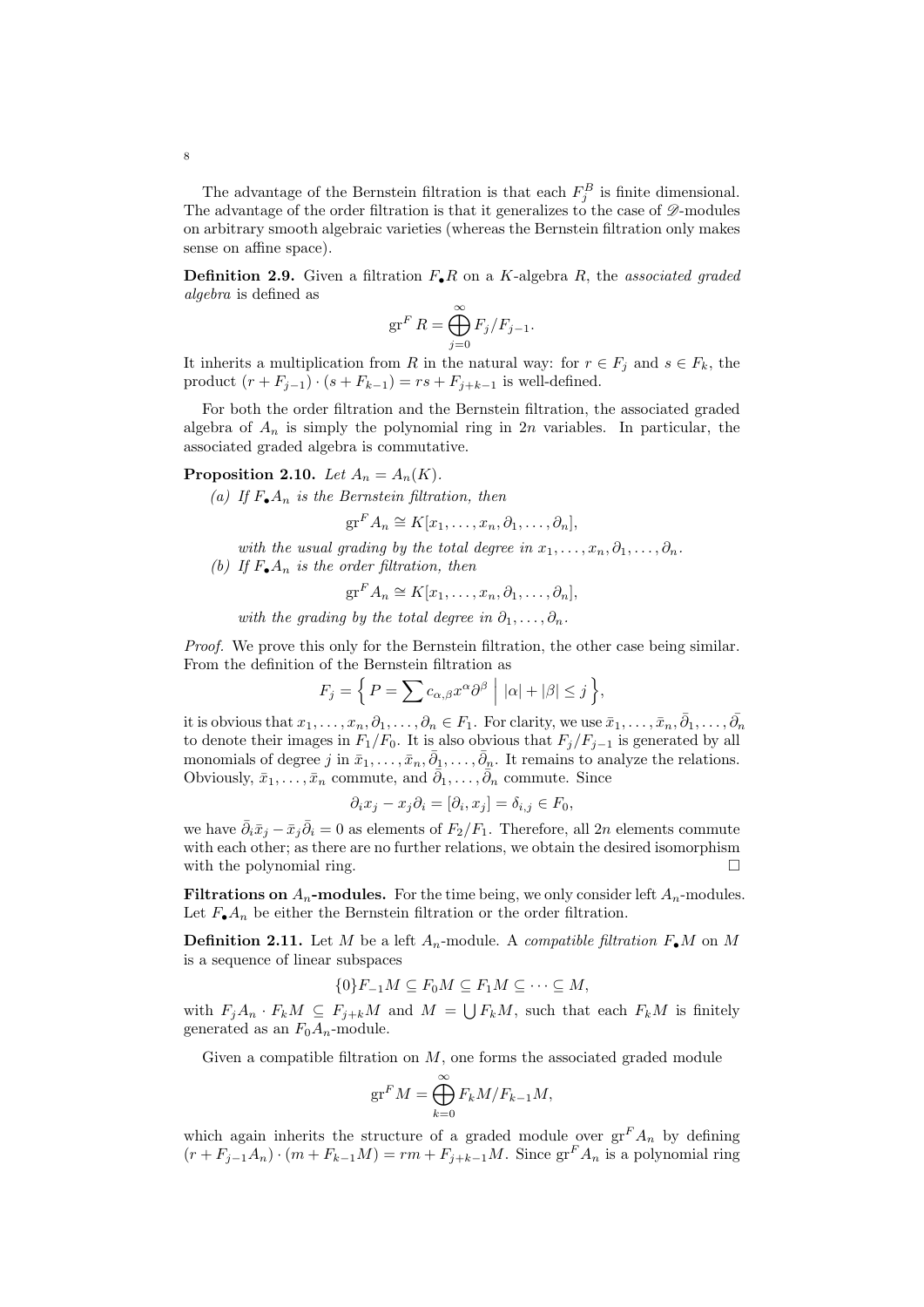in 2n-variables, this puts us back in the world of commutative algebra. At least for finitely generated modules, one can use this device to transfer properties of modules over the polynomial ring to modules over the Weyl algebra.

**Definition 2.12.** A compatible filtration  $F_{\bullet}M$  is called good if  $gr^FM$  is finitely generated over  $gr^F A_n$ .

The following proposition gives a useful necessary and sufficient criterion for a filtration to be good.

<span id="page-8-0"></span>**Proposition 2.13.** Let M be a left  $A_n$ -module. A compatible filtration  $F_{\bullet}M$  is good if, and only if, there exists  $j_0 \geq 0$  such that  $F_i A_n \cdot F_j M = F_{i+j} M$  for every  $i \geq 0$  and every  $j \geq j_0$ .

Proof. To simplify the notation, we put

$$
\operatorname{gr}^F_j A_n = F_j A_n / F_{j-1} A_n \quad \text{and} \quad \operatorname{gr}^F_k M = F_k M / F_{k-1} M.
$$

Let us first prove that the condition is sufficient. Taking  $j = j_0$  and  $i = j - j_0$ , we see that  $F_jM = F_{j-j_0}A_n \cdot F_{j_0}M$  for every  $j \ge j_0$ . This implies almost immediately that  $gr^F M$  is generated, over  $gr^F A_n$ , by the direct sum of all  $gr^F_j M$  with  $j \leq j_0$ . Now each  $F_jM$  is finitely generated over  $F_0A_n$ , which means that  $\operatorname{gr}^F_jM$  is finitely generated over  $\operatorname{gr}^F_0 A_n$ . In total, we therefore get a finite number of elements that generate  $\operatorname{gr}^F M$  as a  $\operatorname{gr}^F A_n$ -module.

The more interesting part is to show that the condition is sufficient. Here it is enough to prove the existence of an integer  $j_0 \geq 0$  such that  $F_j M = F_{j-j_0} A_n \cdot F_{j_0} M$ for every  $j \ge j_0$ ; the general case follows from this by induction on  $j \ge j_0$ . Since everything is graded, the fact that  $gr<sup>F</sup>M$  is finitely generated over  $gr<sup>F</sup>A_n$  implies that it can be generated by finitely many homogeneous elements; let  $j_0$  be the maximum of their degrees. For every  $j \geq j_0$ , we then have

$$
\operatorname{gr}^F_j M = \sum_{i=0}^{j_0} \operatorname{gr}^F_{j-i} A_n \cdot \operatorname{gr}^F_i M,
$$

which translates into the relation

$$
F_j M = F_{j-1} M + \sum_{i=0}^{j_0} F_{j-i} A_n \cdot F_i M = F_{j-1} M + F_{j-j_0} A_n \cdot F_{j_0} M,
$$

using the fact that  $F_{j-i}A_n = F_{j-j_0}A_n \cdot F_{j_0-i}A_n$ . At this point, we can prove the desired equality  $F_jM = F_{j-j_0}A_n \cdot F_{j_0}M$  by induction on  $j \geq j_0$ .

We can now show that the existence of a good filtration characterizes finitely generated  $A_n$ -modules.

**Corollary 2.14.** Let M be a left  $A_n$ -module. Then M admits a good filtration if, and only if, it is finitely generated over  $A_n$ .

*Proof.* Suppose that M is generated, over  $A_n$ , by finitely many elements  $m_1, \ldots, m_k$ . Then we can define a compatible filtration  $F_{\bullet}M$  by setting

$$
F_j M = F_j A_n \cdot m_1 + \dots + F_j A_n \cdot m_k.
$$

Note that each  $F_jM$  is finitely generated over  $F_0A_n$ , due to the fact that  $F_jA_n$  is finitely generated over  $F_0A_n$ . With this definition, we have  $F_iM = F_iA_n \cdot F_0M$  for every  $i \geq 0$ , and therefore the filtration is good by [Proposition 2.13.](#page-8-0)

Conversely, suppose that M admits a good filtration  $F_{\bullet}M$ . By [Proposition 2.13,](#page-8-0) there is an integer  $j_0 \geq 0$  such that  $F_j M = F_{j-j_0} A_n \cdot F_{j_0} M$  for every  $j \geq j_0$ . Since  $M = \bigcup F_j M$ , and since  $F_{j_0}M$  is finitely generated over  $F_0A_n$ , it follows pretty directly that M is finitely generated over  $A_n$ .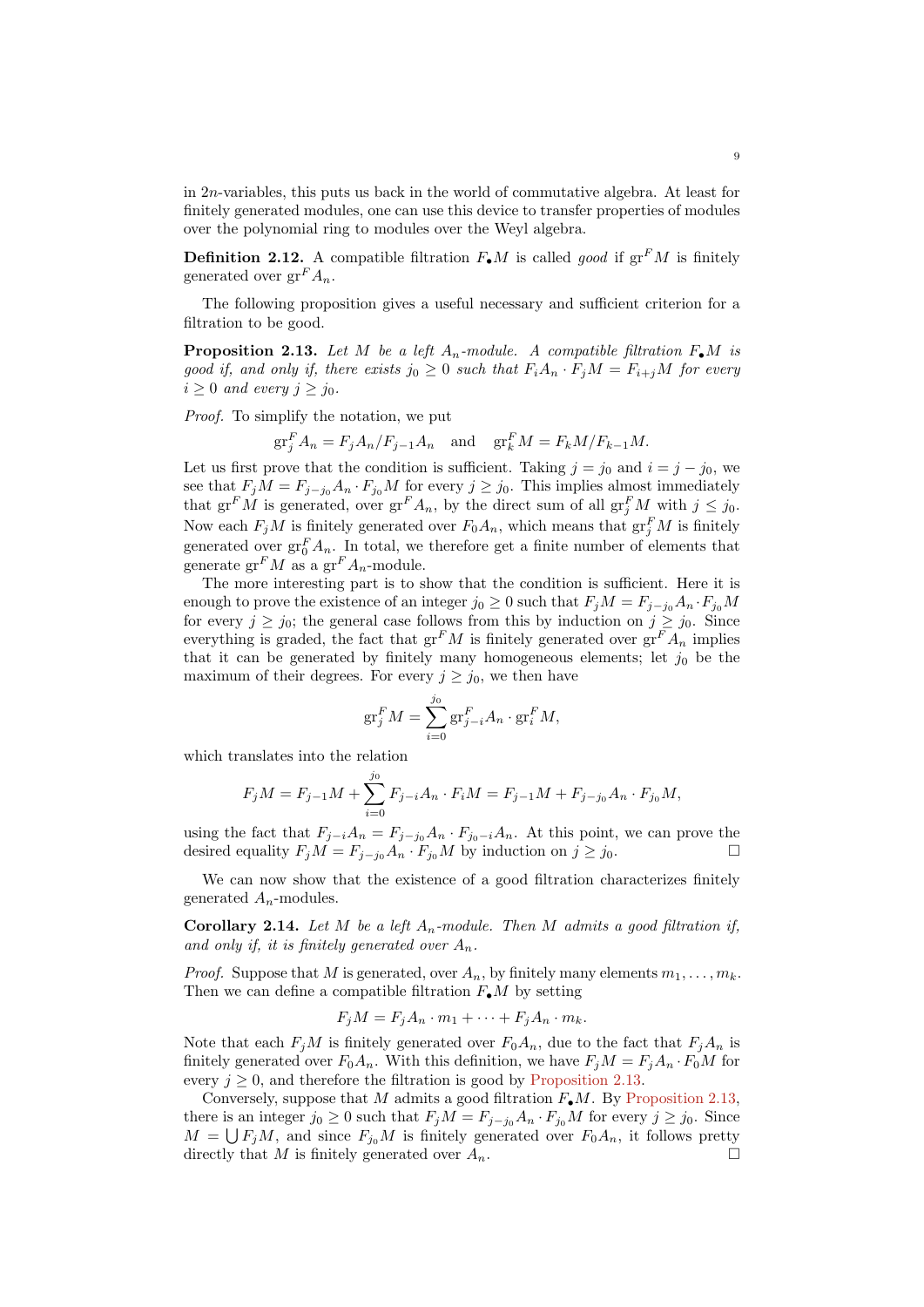The following result is useful for comparing different good filtrations.

<span id="page-9-0"></span>**Corollary 2.15.** Let M be a left  $A_n$ -module with a good filtration  $F_{\bullet}M$ . Then for every compatible filtration  $G_{\bullet}M$ , there exists some  $j_1 \geq 0$  such that  $F_jM \subseteq G_{j+j_1}M$ for all  $j > 0$ .

*Proof.* As before, choose  $j_0 \geq 0$  with the property that  $F_j M = F_{j-j_0} A_n \cdot F_{j_0} M$  for every  $j \ge j_0$ . Since  $F_{j_0}M$  is finitely generated over the commutative noetherian ring  $F_0A_n$ , and since  $G_{\bullet}M$  is an exhaustive filtration of M by finitely generated  $F_0A_n$ -modules, there is some  $j_1 \geq 0$  such that  $F_{j_0}M \subseteq G_{j_1}M$ . But then

$$
F_jM \subseteq F_{j+j_0}M = F_jA_n \cdot F_{j_0}M \subseteq F_jA_n \cdot G_{j_1}M \subseteq G_{j+j_1}M,
$$

as claimed.  $\Box$ 

Let us conclude the discussion of good filtrations by proving that the Weyl algebra is left noetherian. Notice how, during the proof, passing to the associated graded algebra/module allows us to transfer the noetherian property from the commutative ring  $\operatorname{gr}^F A_n$  to the non-commutative ring  $A_n$ .

**Proposition 2.16.** Let M be a finitely generated left  $A_n$ -module. Then every submodule of M is again finitely generated. In particular,  $A_n$  itself is left noetherian.

*Proof.* Let  $N \subseteq M$  be a left  $A_n$ -submodule. Since M is finitely generated, it admits a good filtration  $F_{\bullet}M$ . If we define

$$
F_j N = N \cap F_j M,
$$

then it is easy to see that  $F_iA_n \cdot F_jN \subseteq F_{i+j}N$ . Moreover, each  $F_jN$  is finitely generated over  $F_0A_n$ : this follows from the fact that  $F_jM$  is finitely generated over  $F_0A_n$  because  $F_0A_n$  is commutative and noetherian. Therefore  $F_{\bullet}N$  is a good filtration. By construction, we have

$$
\operatorname{gr}^F_j N \subseteq \operatorname{gr}^F_j M,
$$

which says that  $gr^FN$  is a submodule of  $gr^FM$ . Since the original filtration was good,  $\operatorname{gr}^F M$  is a finitely generated module over the commutative noetherian ring  $gr<sup>F</sup> A<sub>n</sub>$ , and so  $gr<sup>F</sup> N$  is also finitely generated over  $gr<sup>F</sup> A<sub>n</sub>$ . This proves that N is finitely generated over  $A_n$ .

#### Exercises.

*Exercise* 2.1. Consider the left  $A_1$ -module  $M = A_1/A_1x$ . As a K-vector space, M is isomorphic to K[∂]. Write down a formula for the resulting  $A_1$ -action on K[∂].

*Exercise* 2.2. Show that the left  $A_1$ -module  $A_1/A_1x^2$  is isomorphic to the direct sum of two copies of  $A_1/A_1x$ .

Exercise 2.3.  $M = K[x, x^{-1}]$  is a left  $A_1$ -module, with the usual differentiation rule  $\partial \cdot x^k = kx^{k-1}$ . Show that M is generated, as an  $A_1$ -module, by  $x^{-1}$ . What does the associated graded module for the good filtration  $F_j M = F_j A_1 \cdot x^{-1}$  look like?

10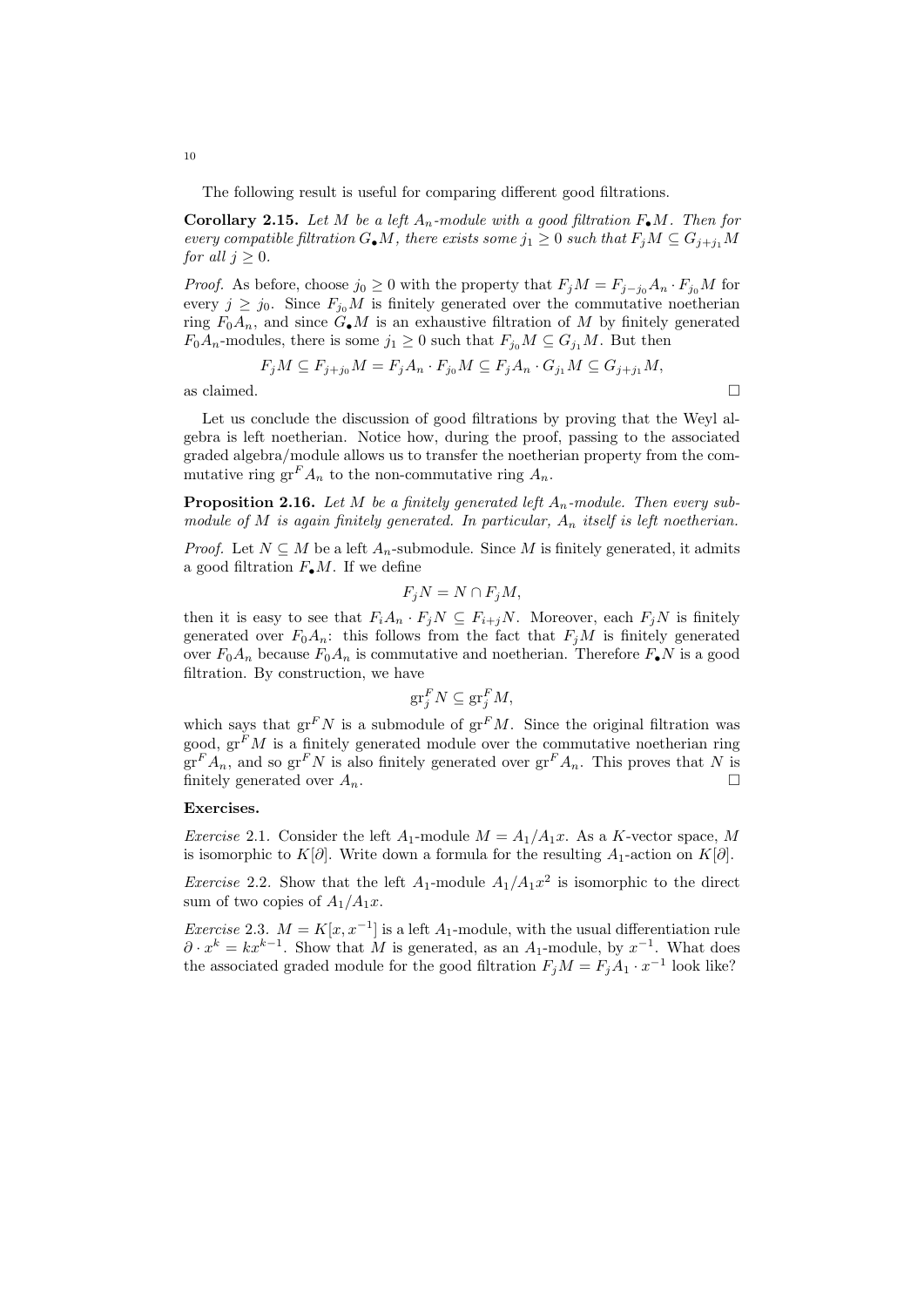<span id="page-10-0"></span>Dimension and multiplicity. We are going to introduce two important invariants of modules over the Weyl algebra, namely dimension and multiplicity. They are defined using good filtrations. For this, we need to work with the Bernstein filtration on  $A_n$ , so in today's lecture,  $F_{\bullet}A_n = F_{\bullet}^B A_n$  will always mean the Bernstein filtration. Recall that each  $F_j^B A_n$  has finite dimension over K.

Let M be a finitely generated  $A_n$ -module, where  $A_n = A_n(K)$  and K is a field. Choose a good filtration  $F_{\bullet}M$  on M, compatible with the Bernstein filtration  $F_{\bullet}A_n$ . We saw last time that the existence of such a filtration is equivalent to  $M$  being finitely generated. Since  $F_0A_n = K$ , each subspace  $F_iM$  in the good filtration is a K-vector space of finite dimension. Consider its dimension

$$
\dim_K F_j M = \sum_{i=0}^j \dim_K F_i M / F_{i-1} M
$$

as a function of  $j \geq 0$ . Here are some examples:

(1) For  $M = A_n$  with the Bernstein filtration, we have

$$
F_j A_n = \left\{ \sum c_{\alpha,\beta} x^{\alpha} \partial^{\beta} \mid |\alpha| + |\beta| \le j \right\}
$$

and therefore

$$
\dim F_j A_n = \binom{2n+j}{2n} = \frac{1}{(2n)!} j^{2n} + \cdots
$$

is a polynomial of degree 2n in the variable j, at least for  $j \geq 0$ .

(2) For  $M = K[x_1, \ldots, x_n]$ , with the usual filtration by degree, we have

$$
\dim F_j M = \binom{n+j}{n} = \frac{1}{n!} j^n + \cdots
$$

is a polynomial of degree  $n$  in the variable  $j$ .

(3) Consider  $M = A_n/A_n(x_1,...,x_n)$ , with the filtration induced by the Bernstein filtration on  $A_n$ . As a K-vector space, M is isomorphic to  $K[\partial_1,\ldots,\partial_n],$ and the filtration is just the filtration by degree. So again,

$$
\dim F_j M = \binom{n+j}{n} = \frac{1}{n!} j^n + \cdots
$$

(4) Consider the A<sub>1</sub>-module  $M = K[x, x^{-1}]$ , with the filtration  $F_j M = F_j A_n$ .  $x^{-1}$ . Clearly,  $F_0M$  is spanned by  $x^{-1}$ , and it is easy to see that  $F_jM$  is spanned by  $x^{j-1}, x^{j-2}, \ldots, x^{-j-1}$  for every  $j \geq 0$ . So

$$
\dim F_j M = 2j + 1
$$

for  $j \geq 0$ , which is again a polynomial of degree 1.

In fact, at least for sufficiently large values of j, the function  $\dim_K F_iM$  always grows like a polynomial.

**Proposition 3.1.** There is a polynomial  $\chi(M, F_{\bullet}M, t) \in \mathbb{Q}[t]$ , called the Hilbert polynomial of  $(M, F_{\bullet}M)$ , with the property that

$$
\dim_K F_j M = \chi(M, F_{\bullet}M, j)
$$

for all sufficiently large values of j.

*Proof.* The point is that  $er^F A_n$  is a polynomial ring in 2n variables, and so we can use the theory of Hilbert functions for finitely generated modules over the polynomial ring. (This is explained very well in Eisenbud's book Commutative Algebra.) Let me sketch the proof. Set  $S = \text{gr}^F A_n$ , and recall that this is isomorphic to the polynomial ring in 2n variables, with the usual grading by degree. The fact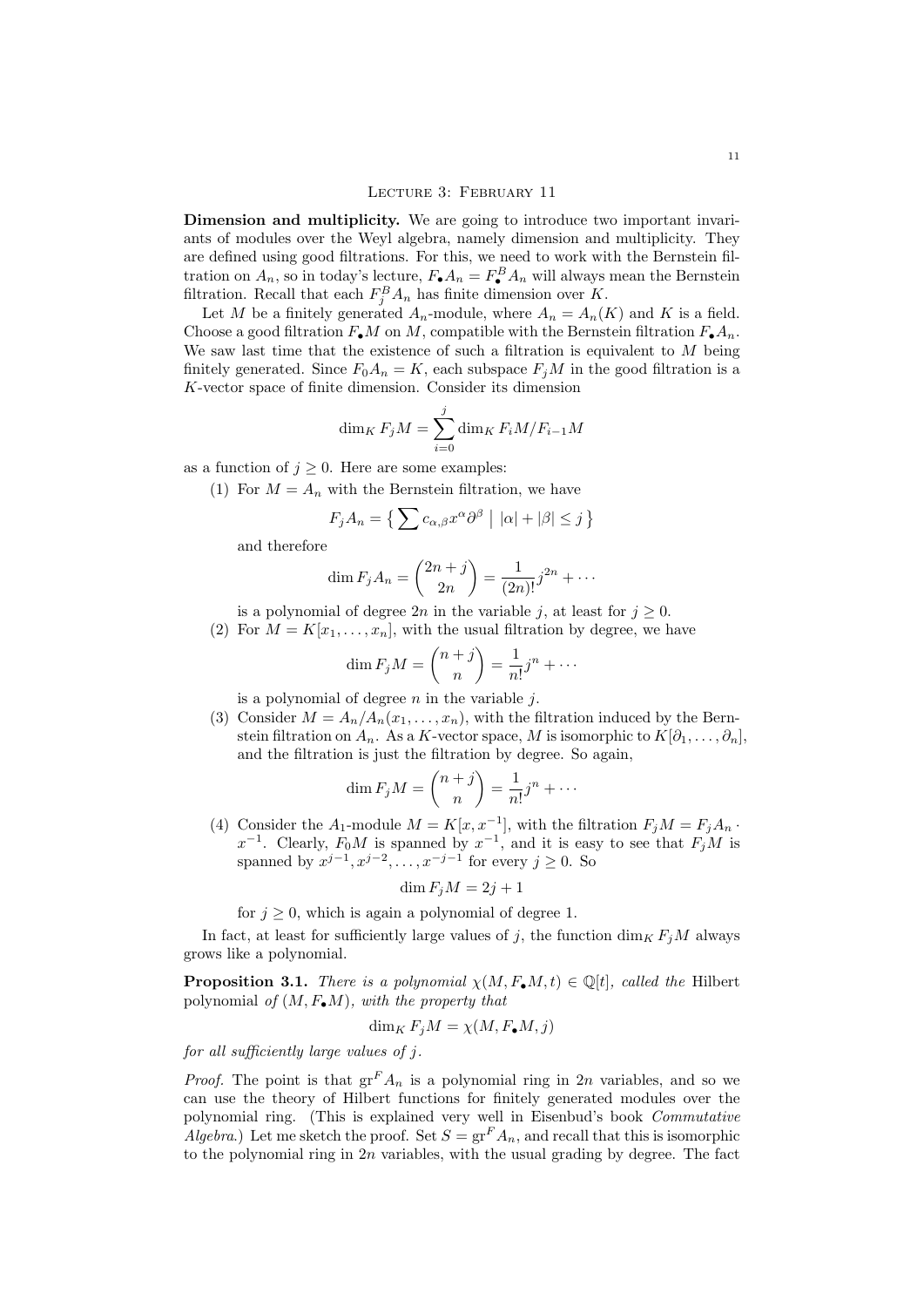that  $F_{\bullet}M$  is a good filtration means that  $gr^F M$  is a finitely generated graded Smodule. By Hilbert's syzygy theorem, every finitely generated graded S-module admits a finite resolution by graded free S-modules; the length of such a resolution is at most the number of variables in the polynomial ring, so  $2n$  in our case. Choose such a resolution

$$
0 \to E_{2n} \to E_{2n-1} \to \cdots \to E_1 \to E_0 \to \operatorname{gr}^F M \to 0.
$$

Denoting by  $S(q)$  the graded S-module with  $S(q)_i = S_{q+i}$ , we have

$$
E_p = \bigoplus_{q \in \mathbb{N}} S(-q)^{\oplus b_{p,q}}
$$

for certain natural numbers  $b_{p,q} \in \mathbb{N}$ , all but finitely many of which are of course zero. By counting monomials, we have

$$
\dim S_i = \binom{i+2n-1}{2n-1}
$$

for  $i \geq 0$ , and so if we take dimensions in the resolution from above, we get

$$
\dim F_i M/F_{i-1} M = \sum_{p=0}^{2n} (-1)^p \sum_q b_{p,q} \dim S_{i-q} = \sum_{p=0}^{2n} (-1)^p \sum_q b_{p,q} {i-q+2n-1 \choose 2n-1}.
$$

At least for  $i \gg 0$ , this is a polynomial of degree at most  $2n - 1$  in the variable i, whose coefficients are rational numbers. It follows that

$$
\dim F_j M = \sum_{i=0}^j \dim F_i M / F_{i-1} M
$$

is a polynomial of degree at most  $2n$  in the variable j, at least for  $j \gg 0$ .

If  $M \neq 0$ , then the Hilbert polynomial is not the zero polynomial; let  $d \geq 0$  be its degree. The proof shows that  $d \leq 2n$ . Since dim  $F_jM$  is of course always a nonnegative integer, it is not hard to see that the leading coefficient of the polynomial  $\chi(M, F_{\bullet}M, t)$  must be of the form

> m  $\overline{d!}$

for some integer  $m > 1$ . (See the exercises.) Both d and m are actually invariants of the module M itself.

Lemma 3.2. The two numbers d and m only depend on M, but they do not depend on the choice of good filtration on M.

*Proof.* Let  $\chi_F(t) = \chi(M, F_{\bullet}M, t)$  be the Hilbert polynomial for the good filtration  $F_{\bullet}M$ . Suppose that  $G_{\bullet}M$  is another good filtration, with Hilbert polynomial  $\chi_G(t) = \chi(M, G_{\bullet}M, t)$ . By [Corollary 2.15,](#page-9-0) there is an integer  $k \geq 0$  such that

$$
F_{j-k}M \subseteq G_jM \subseteq F_{j+k}M
$$

for every  $j \geq 0$ . This gives

$$
\dim F_{j-k}M \le \dim G_jM \le \dim F_{j+k}M,
$$

and therefore we obtain the inequality

$$
\chi_F(t-k) \leq \chi_G(t) \leq \chi_F(t+k)
$$

for the Hilbert polynomials. Since  $\chi_F(t\pm k)$  has the same leading term as  $\chi_F(t)$ , it follows that  $\chi_G(t)$  is also a polynomial of degree d with leading coefficient  $m/d!$ .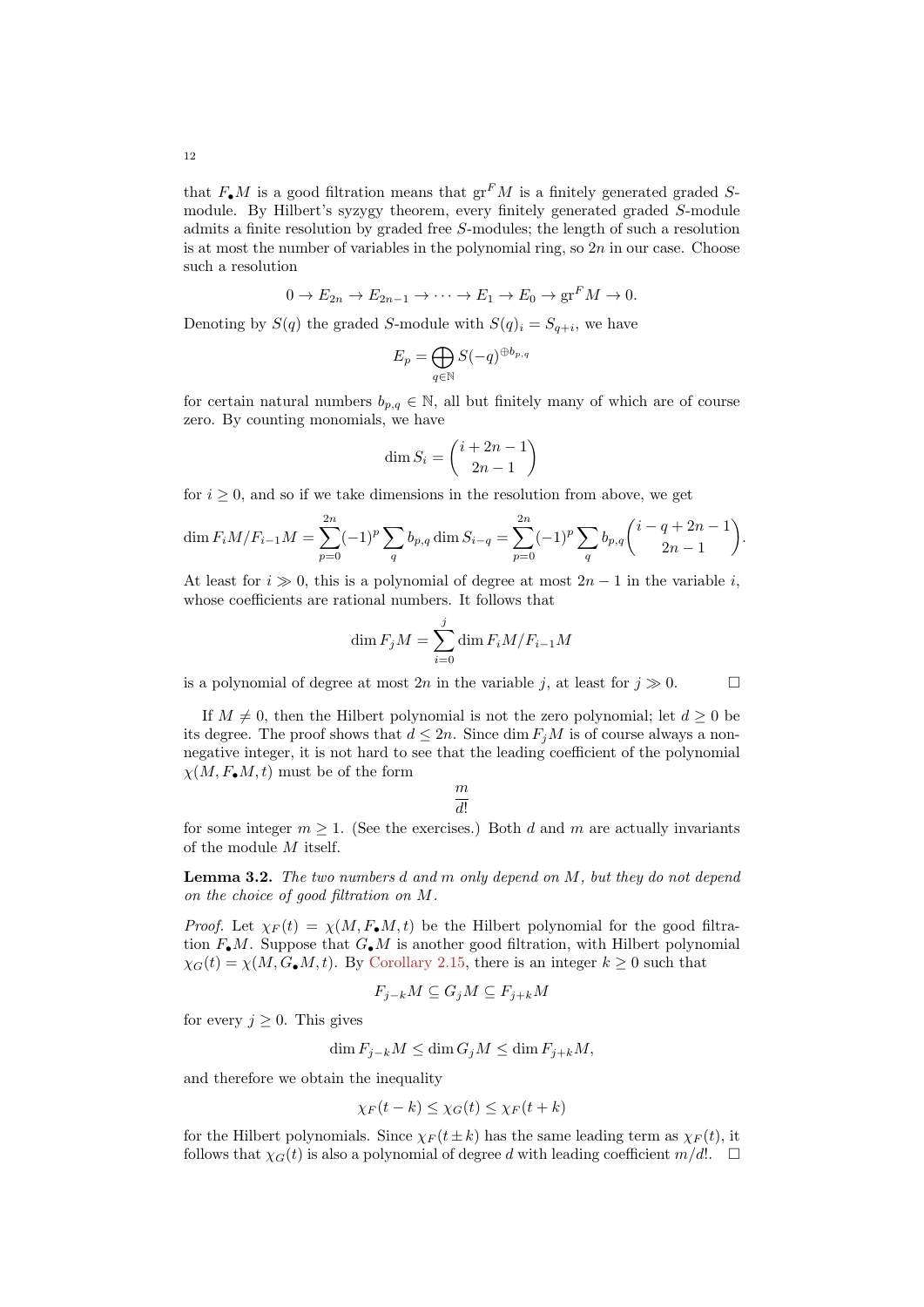The number  $d = d(M)$  is called the *dimension* of the  $A_n$ -module M, and the number  $m = m(M)$  is called the *multiplicity*. As long as  $M \neq 0$ , we have  $d(M) \geq 0$ and  $m(M) \geq 1$ . If  $M = 0$ , we use the convention that  $m(M) = 0$ . We will see later what the geometric significance of these two numbers is. Going back to the four examples from above, we see that  $A_n$  has dimension 2n and multiplicity 1; both  $K[x_1, \ldots, x_n]$  and  $A_n/A_n(x_1, \ldots, x_n)$  have dimension n and multiplicity 1; and the  $A_1$ -module  $K[x, x^{-1}]$  has dimension 1 and multiplicity 2.

Let us investigate the behavior of dimension and multiplicity for submodules and quotient modules. Recall that a short exact sequence of  $A_n$ -modules

$$
0\to M'\to M\to M''\to 0
$$

means that  $M'$  is a submodule of  $M$ , and that  $M''$  is isomorphic to the quotient module  $M/M'$ . Given a filtration  $F_{\bullet}M$ , we can induce filtrations on M' and M'' by setting

$$
F_jM' = M' \cap F_jM
$$
 and  $F_jM'' = \text{im}(F_jM \to M'')$ .

With this definition, the associated graded modules form a short exact sequence

$$
0 \to \text{gr}^F M' \to \text{gr}^F M \to \text{gr}^F M'' \to 0,
$$

now in the category of  $gr^F A_n$ -modules.

<span id="page-12-0"></span>**Proposition 3.3.** Let M be a finitely generated  $A_n$ -module, and  $F_{\bullet}M$  a good filtration. Suppose that

$$
0\to M'\to M\to M''\to 0
$$

is a short exact sequence of  $A_n$ -modules. Then the induced filtration  $F_{\bullet}M'$  and  $F_{\bullet}M''$  are both good, and

$$
0\to \text{gr}^F M'\to \text{gr}^F M\to \text{gr}^F M''\to 0
$$

is a short exact sequence of finitely generated graded  $gr^F A_n$ -modules. Moreover:

- (a) One has  $\chi(M, F_{\bullet}M, t) = \chi(M', F_{\bullet}M', t) + \chi(M'', F_{\bullet}M'', t).$
- (b) One has  $d(M) = \max\{d(M'), d(M'')\}.$
- (c) If  $d(M') = d(M'')$ , then  $m(M) = m(M') + m(M'')$ .

Proof. The short exact sequence follows from the definition of the filtrations on M' and M''. Since  $F_{\bullet}M$  is a good filtration,  $gr^{F}M$  is finitely generated over the polynomial ring  $gr^F A_n$ . The polynomial ring is commutative and noetherian, and so both the submodule  $gr<sup>F</sup>M'$  and the quotient module  $gr<sup>F</sup>M''$  are again finitely generated, which means that  $F_{\bullet}M'$  and  $F_{\bullet}M''$  are also good filtrations. Taking dimensions in the short exact sequence, we get the relation

$$
\chi(M,F_\bullet M,t)=\chi(M',F_\bullet M',t)+\chi(M'',F_\bullet M'',t)
$$

among the three Hilbert polynomials. The other two assertions are obvious consequences.

Example 3.4. The calculation in the proposition explains for example why the multiplicity of the  $A_1$ -module  $K[x, x^{-1}]$  should be 2. Indeed, we have a short exact sequence

$$
0 \to K[x] \to K[x, x^{-1}] \to K[x, x^{-1}]/K[x] \to 0.
$$

The class of  $x^{-1}$  generates the quotient module, but since  $x \cdot x^{-1} = 1$ , it is also annihilated by x, and so the quotient module is actually isomorphic to  $A_1/A_1(x)$ . Both the submodule and the quotient module have multiplicity 1, and therefore  $K[x, x^{-1}]$  must have multiplicity 2.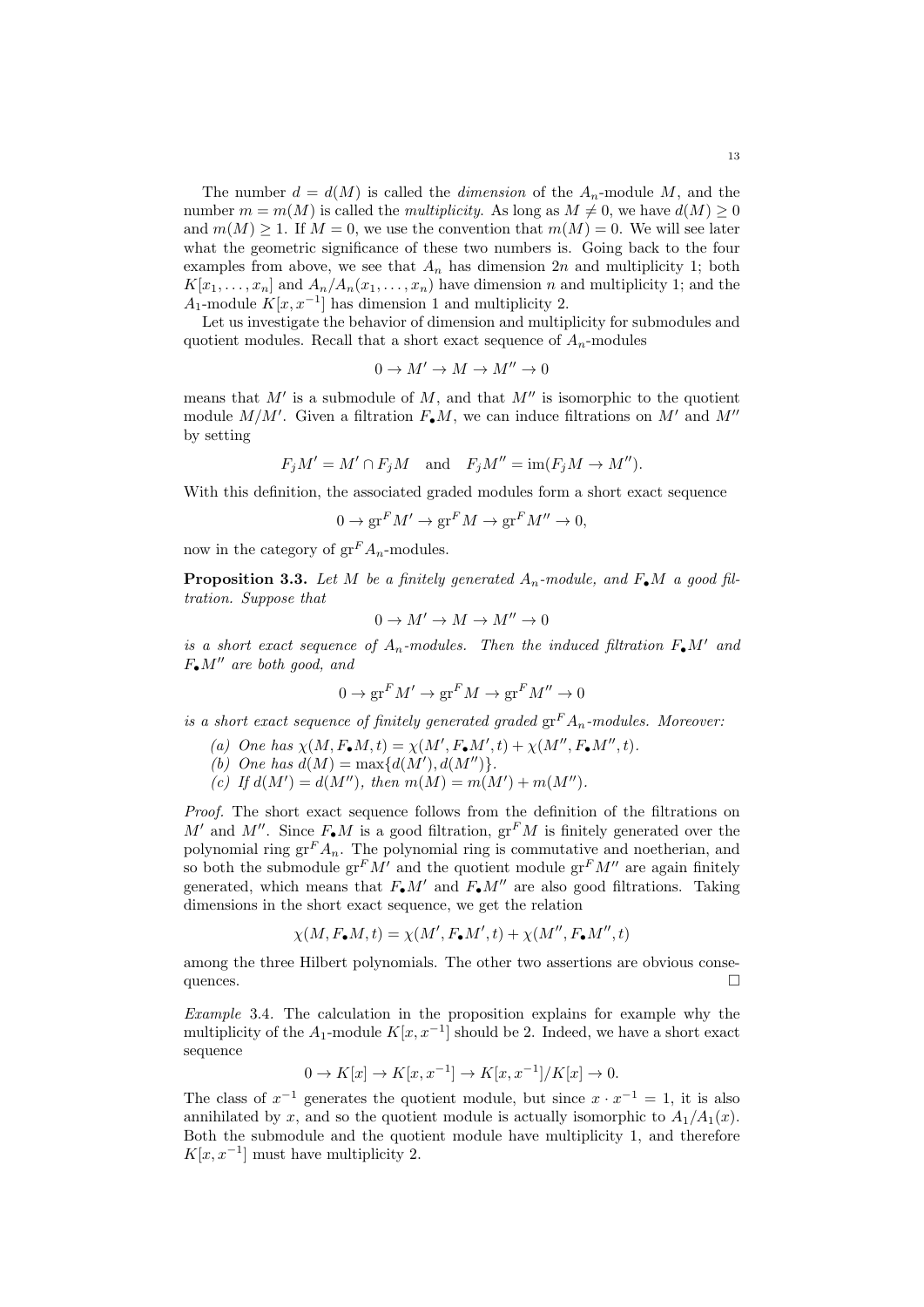Bernstein's inequality. In our discussion of Hilbert functions, we have only used properties of the polynomial ring  $gr^F A_n$ . Now comes the first place where  $A_n$ modules are genuinely different from modules over the polynomial ring. The following important result is due to Joseph Bernstein.

**Theorem 3.5** (Bernstein's inequality). Let  $M \neq 0$  be a finitely generated  $A_n$ module. Then  $d(M) \geq n$ .

Choose a filtration  $F_{\bullet}M$ , compatible with the Bernstein filtration on  $A_n$ ; after a shift in the indexing, we can assume that  $F_0M \neq 0$ .

Lemma 3.6. The multiplication map

$$
F_j^B A_n \to \text{Hom}_K(F_j M, F_{2j} M), \quad P \mapsto (m \mapsto Pm),
$$

is injective for every  $j \geq 0$ .

*Proof.* We argue by induction on  $j \geq 0$ . For  $j = 0$ , the statement is clearly true:  $F_0^B A_n = K$ , and since  $F_0 M \neq 0$ , the multiplication map  $K \to \text{Hom}_K(F_0 M, F_0 M)$ is obviously injective. Now suppose that the result is known for  $j - 1 \geq 0$ . Assume for the sake of contradiction that there is a nonzero differential operator  $P \in F_j^B A_n$ that lies in the kernel of the multiplication map, so that  $Pm = 0$  for every  $m \in \tilde{F}_jM$ . Clearly, P cannot be constant (because  $F_jM$  is nonzero), and so P has to contain  $x_i$  or  $\partial_i$  for some  $i = 1, \ldots, n$ . If  $x_i$  appears in P, then by a calculation we did in [Lecture 1,](#page-0-1) the commutator  $[P, \partial_i] \in F_{j-1}^B A_n$  is still nonzero. But then

$$
[P, \partial_i]m = P(\partial_i m) - \partial_i (Pm) = 0
$$

for every  $m \in F_{j-1}M$ ; indeed, both m and  $\partial_i m$  belong to  $F_jM$ , and P annihilates  $F_iM$  by assumption. This contradicts the inductive hypothesis. If  $\partial_i$  appears in P, then we use the same argument with  $[P, x_i]$  instead.

Now suppose that  $F_{\bullet}M$  is a good filtration, and let  $\chi(t) = \chi(M, F_{\bullet}M, t)$  be the Hilbert polynomial. The lemma gives

 $\dim F_j^B A_n \leq \dim \text{Hom}_K(F_jM, F_{2j}M) = \dim F_jM \cdot \dim F_{2j}M,$ 

and therefore

$$
\binom{j+2n}{2n} \le \chi(j) \cdot \chi(2j)
$$

for all sufficiently large values of j. Since  $\chi(t)$  is a polynomial of degree  $d(M)$ , we conclude that  $2n \leq 2d(M)$ , or  $n \leq d(M)$ . This proves Bernstein's inequality.

Holonomic modules. Bernstein's inequality suggests the following definition.

**Definition 3.7.** A finitely generated  $A_n$ -module M is called *holonomic* if either  $M \neq 0$  and  $d(M) = n$ , or if  $M = 0$ .

Holonomic modules are those for which the dimension takes the minimal value allowed by Bernstein's inequality. We also consider the zero module to be holonomic for convenience. In the special case of holonomic modules, [Proposition 3.3](#page-12-0) has many nice consequences. The following result would be cumbersome to state if we did not consider the zero module to be holonomic.

Corollary 3.8. Suppose that

$$
0\to M'\to M\to M''\to 0
$$

is a short exact sequence of  $A_n$ -modules. Then M is holonomic if and only if M' and  $M''$  are holonomic. In particular, submodules and quotient modules of holonomic modules are again holonomic.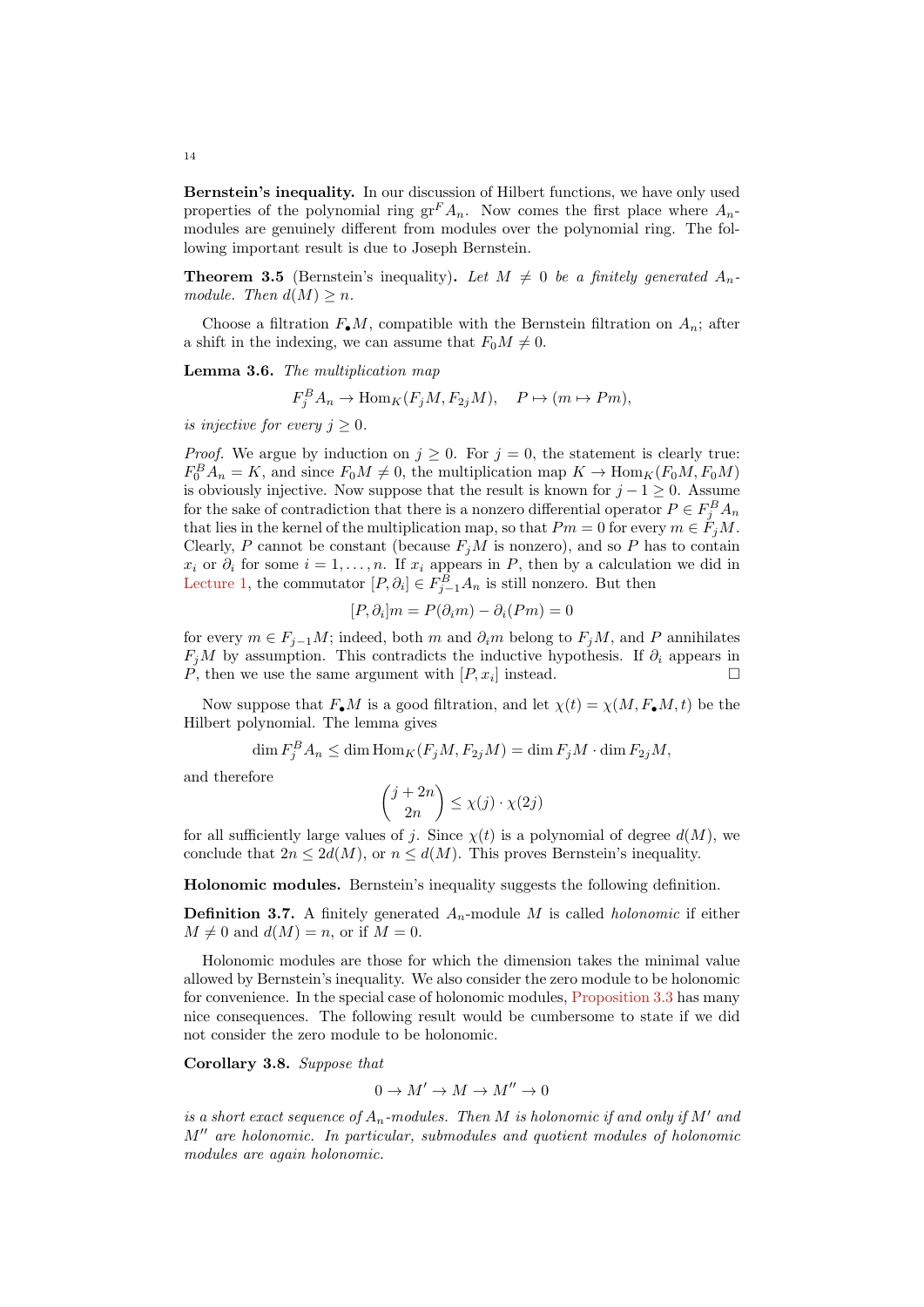*Proof.* This follows from the fact that  $d(M) = \max\{d(M'), d(M'')\}$  and Bernstein's  $\Box$ 

Now suppose that  $M$  is a nonzero holonomic module, with a certain multiplicity  $m(M) \geq 1$ . If we have any chain of submodules

$$
M_1 \subseteq M_2 \subseteq M_3 \subseteq \cdots \subseteq M_\ell \subseteq M,
$$

then each  $M_i$  is again holonomic, hence of dimension n. By [Proposition 3.3,](#page-12-0) the multiplicities add, and so

 $m(M) = m(M_1) + m(M/M_1) = m(M_1) + m(M_2/M_1) + \cdots + m(M_\ell/M_{\ell-1}).$ 

If the chain is strictly increasing, then each term in the sum is  $\geq 1$ , and so we get  $\ell \leq m(M)$ . In other words, the length of any strictly increasing (or decreasing) chain of submodules is bounded by  $m(M)$ .

**Corollary 3.9.** Let M be a holonomic  $A_n$ -module.

- $(a)$  M is both noetherian and artininian, meaning that every increasing or decreasing chain of submodules stabilizes.
- (b) M has finite length, meaning that it admits a finite filtration whose subquotients are simple  $A_n$ -modules.

Proof. The first assertion follows from the calculation we just did. For the second assertion, see the exercises.  $\Box$ 

We have already seen a few simple examples of holonomic modules; for instance,  $K[x_1, \ldots, x_n]$  is a holonomic  $A_n$ -module, and  $K[x, x^{-1}]$  is a holonomic  $A_1$ -module. Here is a more interesting class of holonomic  $A_n$ -modules.

**Proposition 3.10.** Let  $p \in K[x_1, \ldots, x_n]$  be a nonzero polynomial. Then

$$
M = K[x_1, \ldots, x_n, p^{-1}],
$$

with the structure of left  $A_n$ -module given by formal differentiation, is a holonomic  $A_n$ -module.

Unlike the example of  $K[x, x^{-1}]$ , it is not even obvious that M is finitely generated. Fortunately, we can use the following numerical criterion for holonomicity.

<span id="page-14-0"></span>**Lemma 3.11.** Let M be a  $A_n$ -module, and  $F_{\bullet}M$  a filtration compatible with the Bernstein filtration on  $A_n$ . If

$$
\dim_K F_j M \le \frac{c}{n!} j^n + c_1 (j+1)^{n-1}
$$

for some constants  $c, c_1 \geq 1$ , then M is holonomic and  $m(M) \leq c$ . In particular, M is finitely generated.

*Proof.* The idea is to study finitely generated submodules of  $M$ . These are easy to construct: simply take any finite number of elements of  $M$  and look at the submodule they generate. Let  $N \subseteq M$  be any nonzero finitely generated submodule, and  $F_{\bullet}N$  a good filtration of N. The filtration  $N \cap F_{\bullet}M$  is compatible with the Bernstein filtration, but of course not necessarily good. Still, according to [Corol](#page-9-0)[lary 2.15,](#page-9-0) there is an integer  $k \geq 0$  such that

$$
F_jN\subseteq N\cap F_{j+k}M\subseteq F_{j+k}M
$$

for every  $j \geq 0$ . Taking dimensions, we get

$$
\dim F_j N \le \dim F_{j+k} M \le \frac{c}{n!} (j+k)^n + c_1 (j+k+1)^{n-1},
$$

and therefore  $d(N) \leq n$ . Since  $d(N) \geq n$  by Bernstein's inequality, we see that  $d(N) = n$ , and so N is holonomic. It also follows that  $m(N) \leq c$ , by looking at the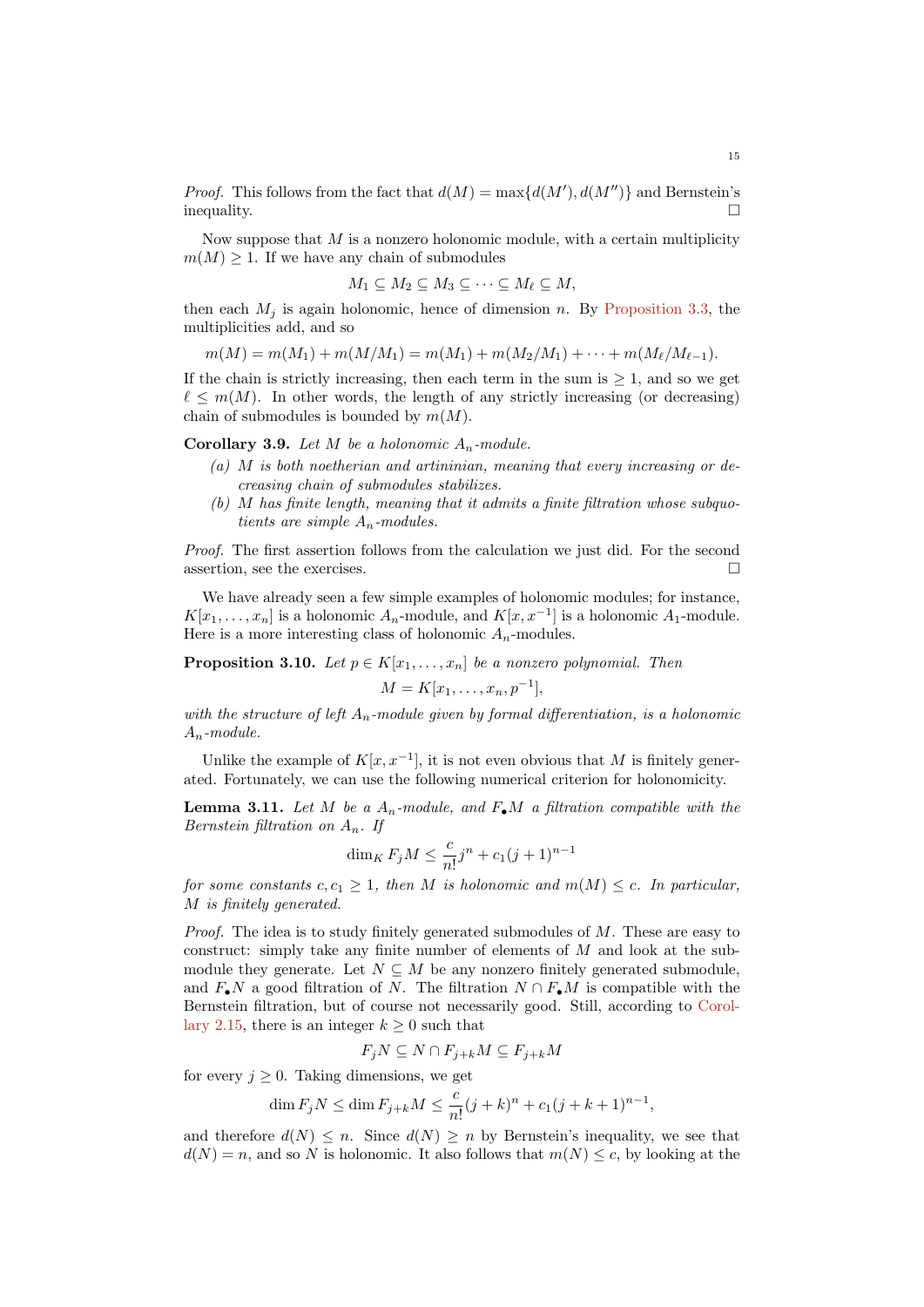leading terms on both sides. Therefore any finitely generated submodule of M is holonomic and has multiplicity at most c.

This implies now that M itself must be finitely generated, hence holonomic. To see this, choose any nonzero element  $m_1 \in M$ , and let  $N_1$  be the submodule generated by  $m_1$ . If  $N_1 = M$ , then we are done; otherwise, choose an element  $m_2 \in M \setminus N_1$ , and let  $N_2$  be the submodule generated by  $m_1$  and  $m_2$ . If  $N_2 = M$ , then we are done; otherwise, choose an element  $m_3 \in M \setminus N_2$ , and let  $N_3$  be the submodule generated by  $m_1, m_2, m_3$ . Continuing in this way, we produce an chain of submodules  $N_1 \subset N_2 \subset N_3 \subset \cdots$ . Because each  $N_j$  is holonomic with  $m(N_i) \leq c$ , this chain has to stabilize after at most c steps, and so M is in fact generated by at most c elements. In particular, M is holonomic and  $m(M) \leq c$ .  $\Box$ 

Note that the filtration  $F_{\bullet}M$  is not necessarily good. The lemma is quite remarkable: it allows us to prove that  $M$  is finitely generated simply by computing the dimensions of  $F_iM$ .

Now we apply this to study the  $A_n$ -module  $M = K[x_1, \ldots, x_n, p^{-1}]$ . The action by  $A_n$  is by formal differentiation:

$$
\partial_j (f p^{-\ell}) = -\ell f \frac{\partial p}{\partial x_j} p^{-(\ell+1)} + \frac{\partial f}{\partial x_j} p^{-\ell} = \left(-\ell f \frac{\partial p}{\partial x_j} + p \frac{\partial f}{\partial x_j}\right) p^{-(\ell+1)}.
$$

Let  $m = \deg p$ , and consider the filtration

$$
F_j M = \{ f p^{-\ell} \mid \deg f \le (m+1)\ell \}.
$$

Each  $F_jM$  is a finite-dimensional K-vector space. If  $fp^{-\ell} \in F_jM$ , then deg  $f \leq$  $(m+1)\ell$ , and so  $x_j f p^{-\ell}$  and  $\partial_j (f p^{-\ell})$  again belong to  $F_{j+1}M$  (by the above formula). In other words, the filtration is compatible with the Bernstein filtration on  $A_n$ . Lastly, we have  $M = \bigcup F_j M$ ; indeed, given any element  $fp^{-\ell} \in M$ , we have

$$
fp^{-\ell} = (fp^k)p^{-(\ell+k)},
$$

and since  $\deg(f p^k) = \deg f + km \leq (m+1)(\ell + k)$  for sufficiently large k, the element eventually belongs to  $F_{\ell+k}M$ . Taking dimensions, we have

$$
\dim F_j M = \binom{(m+1)j+n}{n},
$$

which is a polynomial of degree n in j with leading coefficient  $(m+1)^n/n!$ . So the lemma shows that M is holonomic with  $m(M) \leq (m+1)^n$ .

# Exercises.

*Exercise* 3.1. Suppose that  $\chi(t) \in \mathbb{Q}[t]$  has the property that  $\chi(i) \in \mathbb{Z}$  for all sufficiently large values of  $i \in \mathbb{Z}$ . Show that  $\chi(t)$  can be written as a linear combination. with integer coefficients, of the polynomials

$$
\chi_n(t) = \frac{t(t-1)\cdots(t-n+1)}{n!}
$$

for  $n \geq 0$ . Conclude that the leading coefficient of  $\chi(t)$  has the form  $m/d!$  for some  $m \in \mathbb{Z}$ , where d is the degree of  $\chi(t)$ .

*Exercise* 3.2. Show that  $A_1/A_1P$  is holonomic for every nonzero  $P \in A_1$ .

*Exercise* 3.3. Recall that a (left)  $A_n$ -module M is said to be *simple* if it does not have any  $A_n$ -submodules besides  $\{0\}$  and M. Show that every simple  $A_n$ -module is cyclic, meaning that it be generated by a single element.

*Exercise* 3.4. The goal of this exercise is to prove that every holonomic  $A_n$ -module is cyclic. This phenomenon is very different from the case of modules over the polynomial ring.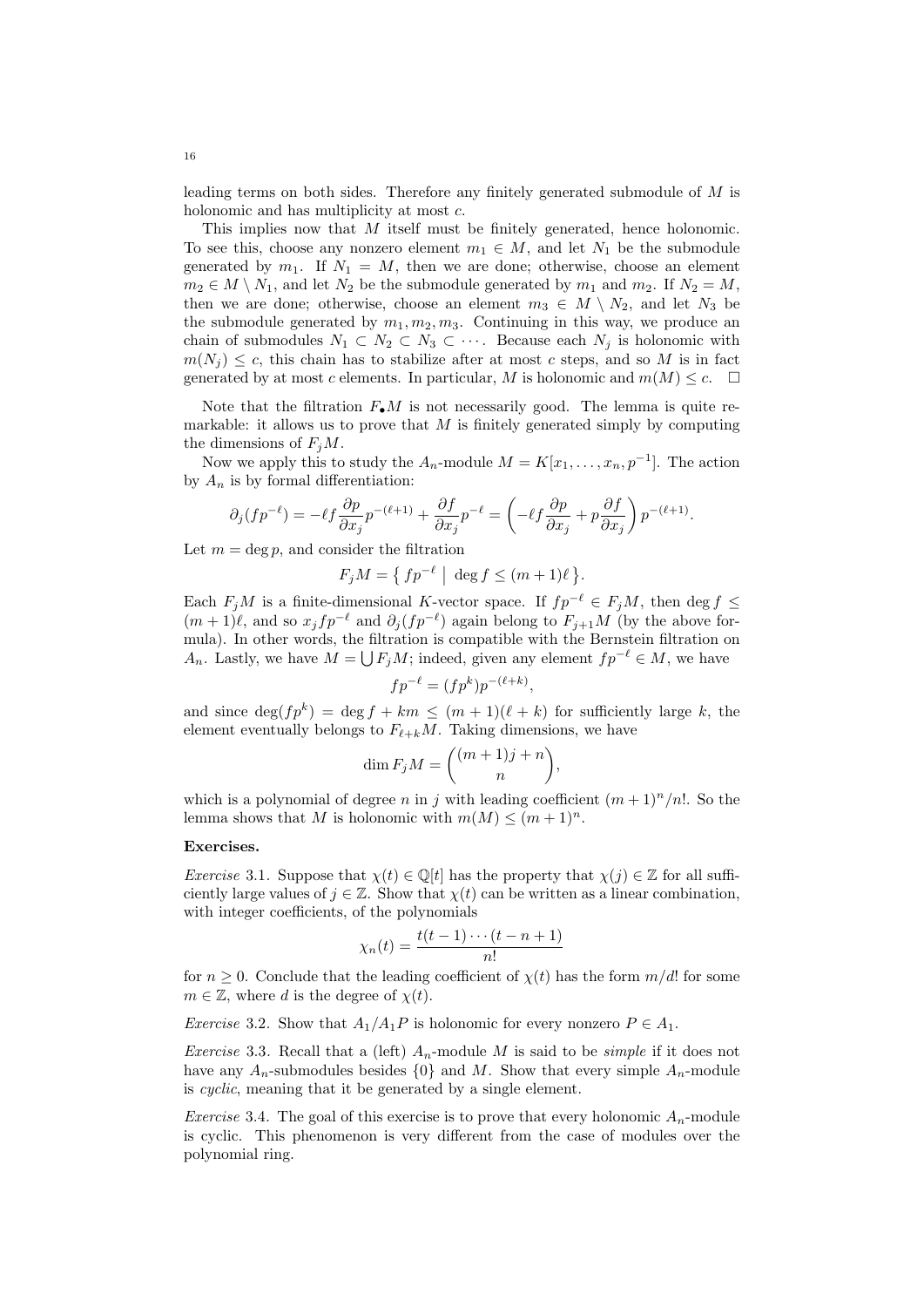- (a) Let M be a nonzero holonomic  $A_n$ -module. Show that M has finite length, meaning that it admits a filtration by  $A_n$ -submodules whose subquotients are simple modules. Let  $\ell \geq 1$  be the length of such a filtration.
- (b) Show that the result is true if  $\ell = 1$ .
- (c) If  $\ell \geq 2$ , let  $N \subseteq M$  be a simple submodule, generated by some  $m_0 \in N$ . By induction,  $M/N$  is cyclic, so let  $m \in M$  be any element that maps to a generator of  $M/N$ . Show that the left ideal  $I = \{ P \in A_n \mid Pm = 0 \}$  is nonzero.
- (d) Show that there is some  $Q \in A_n$  such that  $IQ$  is not contained in the left ideal  $\{P \in A_n \mid Pm_0 = 0\}$ . (Hint:  $A_n$  is a simple algebra.)
- (e) Now choose  $P \in I$  such that  $PQm_0 \neq 0$ . Show that the element  $m + Qm_0$ generates  $M$  as a left  $A_n$ -module.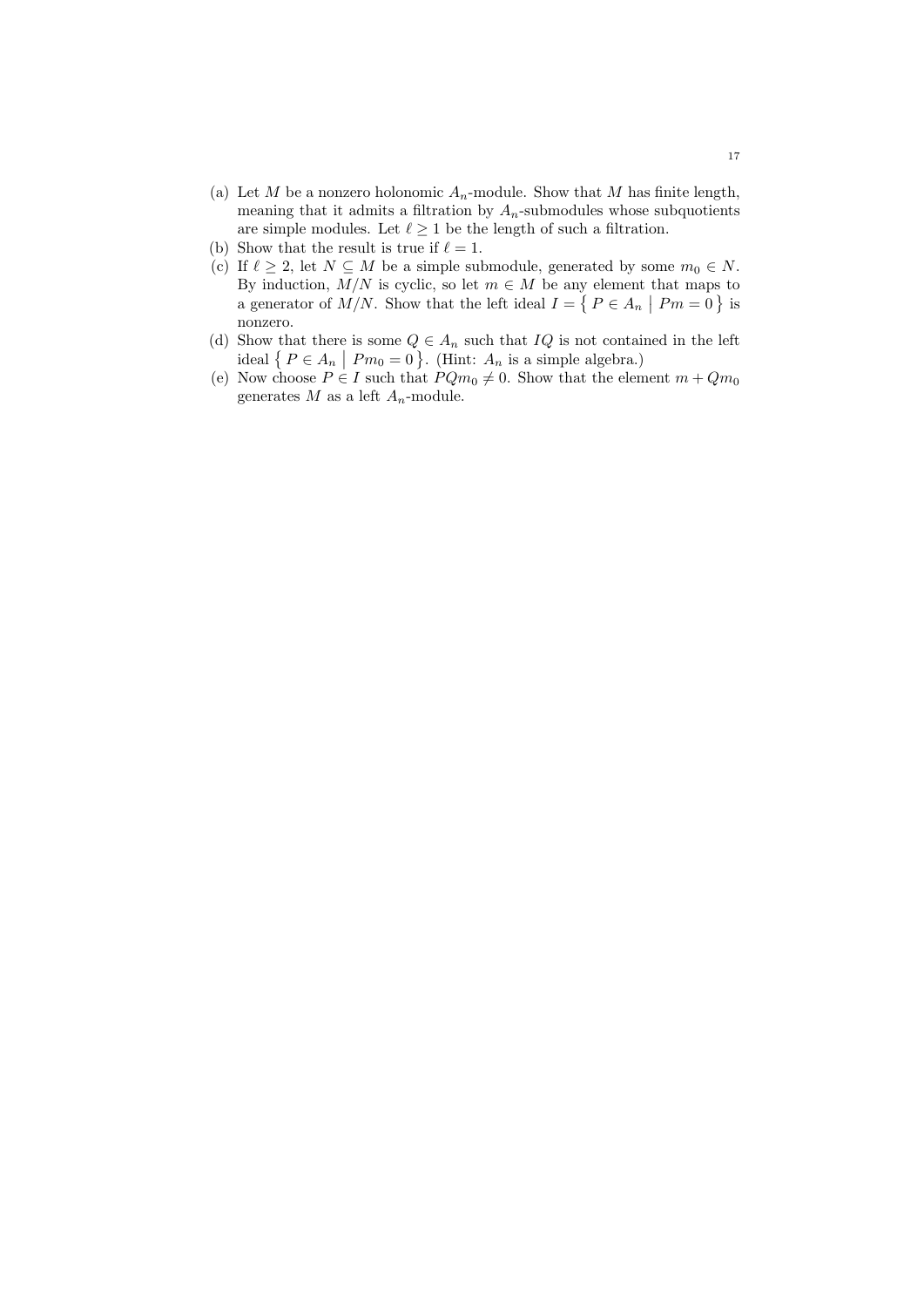Last time, somebody asked what happens to chains of submodules when the dimension is greater than  $n$ . Here is an example to show that there can be infinite descending chains. (Since  $A_n$  is noetherian, there are no infinite ascending chains in finitely generated  $A_n$ -modules.)

Example 4.1. Consider the chain of submodules

$$
A_1 \supset A_1 x \supset A_1 x^2 \supset \cdots
$$

All modules in this chain are isomorphic to  $A_1$ , and all subquotients are isomorphic to  $A_1/A_1x$ . What happens is that, in the short exact sequence

$$
0 \to A_1 \xrightarrow{x} A_1 \to A_1/A_1 x \to 0,
$$

the first two modules have dimension 2 and multiplicity 1, whereas the third module has dimension 1 and multiplicity 1.

Distributions and polynomials. Today, we are going to look at an application of holonomic  $A_n$ -modules to the study of certain integrals. This was in fact one of the reasons why the theory was developed in the first place. For the time being, we take  $K = \mathbb{R}$ . Let  $p \in \mathbb{R}[x_1, \ldots, x_n]$  be a nonzero polynomial with the property that  $p(x_1, \ldots, x_n) \geq 0$  for every  $(x_1, \ldots, x_n) \in \mathbb{R}^n$ . (We can always achieve this by replacing  $p$  by its square.)

Let  $S(\mathbb{R}^n)$  be the Schwartz space of all rapidly decreasing functions. A complexvalued function  $\varphi \in C^{\infty}(\mathbb{R}^n)$  is rapidly decreasing if the quantity

$$
p_{\alpha,\beta}(f) = \sup_{x \in \mathbb{R}^n} |x^{\alpha} \partial^{\beta} \varphi(x)|
$$

is finite for every pair of multi-indices  $\alpha, \beta \in \mathbb{N}^n$ . Then  $S(\mathbb{R}^n)$  is a topological vector space, with the topology defined by the family of semi-norms  $p_{\alpha,\beta}$ . A tempered distribution T is a continuous linear functional  $T: S(\mathbb{R}^n) \to \mathbb{C}$ .

Now fix a rapidly decreasing function  $\varphi \in S(\mathbb{R}^n)$ , and consider the integral

$$
T_s(\varphi) = \int_{\mathbb{R}^n} p(x)^s \varphi(x) \, d\mu(x),
$$

as a function of the complex parameter  $s \in \mathbb{C}$ . For  $\text{Re } s > 0$ , the integral makes sense and has a finite value, due to the fact that  $\varphi$  is rapidly decreasing (and p only takes nonnegative real values). Differentiation under the integral sign shows that  $T_s(\varphi)$  is actually a holomorphic function of s for Re  $s > 0$ .

Example 4.2. The Gamma function

$$
\Gamma(s) = \int_0^\infty x^{s-1} e^{-x} \, dx
$$

is a typical example of such an integral. The integral only makes sense for  $\text{Re } s > 0$ , but in fact,  $\Gamma(s)$  can be analytically continued to a meromorphic function on  $\mathbb C$  with simple poles along  $\{0, -1, -2, \ldots\}$ . This is done step by step, using integration by parts. One has

$$
\frac{d}{dx}(x^s e^{-x}) = sx^{s-1}e^{-x} - x^s e^{-x},
$$

and therefore

$$
s\Gamma(s)=x^se^{-x}\Big|_0^\infty+\int_0^\infty x^se^{-x}\;dx=\Gamma(s+1)
$$

for Re s > 0; now the identity  $\Gamma(s) = \Gamma(s+1)/s$  provides an extension of the Gamma function to Re  $s > -1$ , with a simple pole at  $s = 0$ .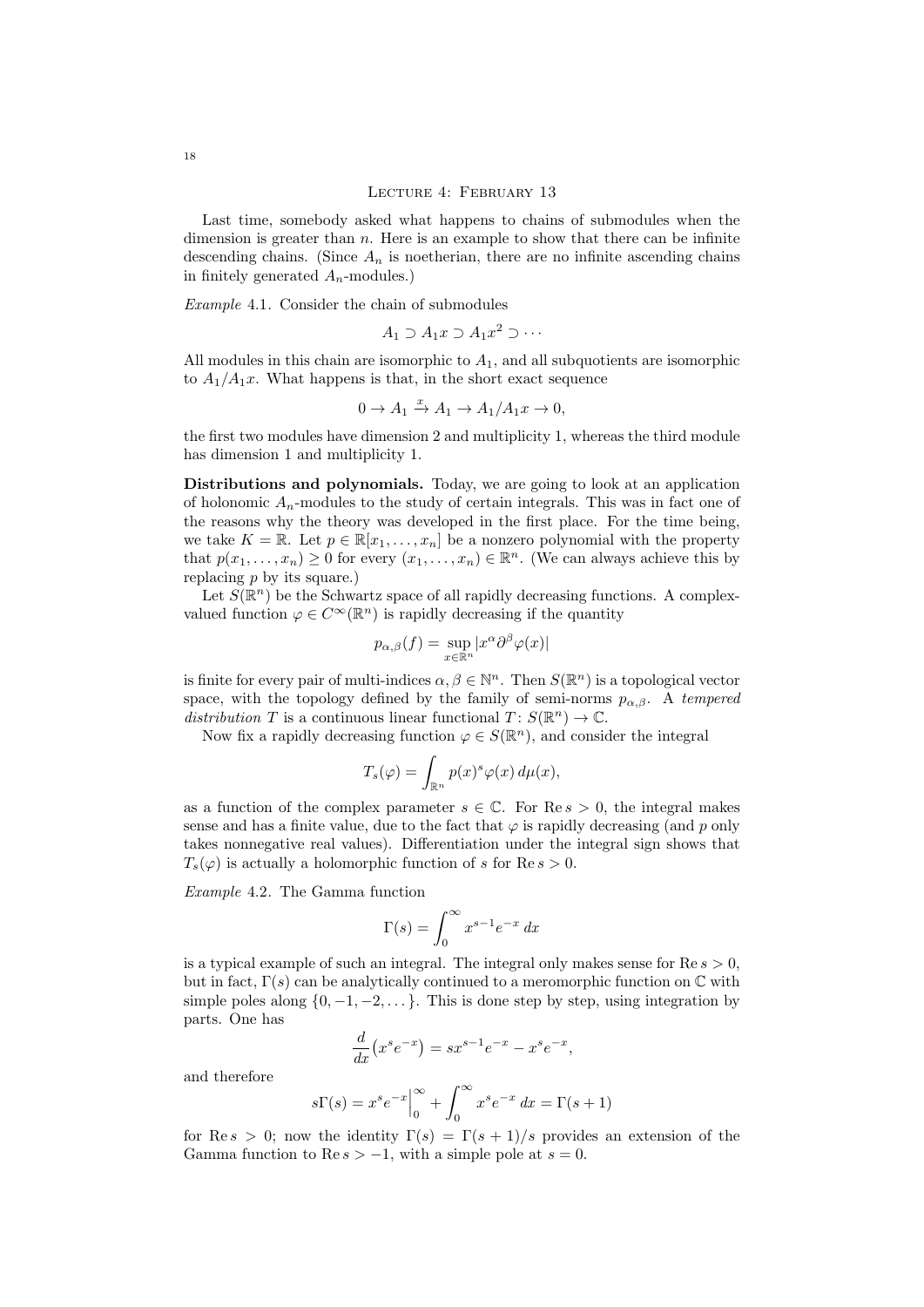Now the question is whether  $T_s(\varphi)$  can always be extended to a meromorphic function on the entire complex plane. Bernstein discovered that the answer is yes. The reason is that one always has a functional equation of the form

(4.3) 
$$
D(s)p(x)^{s+1} = b(s)p(x)^s,
$$

where  $b(s) \in \mathbb{R}[s]$  is a monic polynomial, and  $D(s) \in A_n(\mathbb{R}[s])$  is a differential operator with coefficients in the ring  $\mathbb{R}[s]$ . This sort of relation gives the desired meromorphic extension, again step by step. Indeed, after substituting into the integral and integrating by parts, we get

<span id="page-18-0"></span>
$$
b(s)T_s(\varphi) = \int_{\mathbb{R}^n} D(s)p(x)^{s+1}\varphi(x) d\mu = \int_{\mathbb{R}^n} p(x)^{s+1}\sigma(D(s))\varphi(x) d\mu,
$$

where  $\sigma(D(s))$  is the differential operator obtained from  $D(s)$  by the left-to-right transformation in [Lecture 2.](#page-5-0) (The reason is that each time we integrate by parts to move  $\partial_i$  from the first to the second factor, we get an additional minus sign.) The new integral is again holomorphic for Re  $s > -1$ , and after dividing by  $b(s)$ . we obtain a meromorphic extension of  $T_s(\varphi)$  to the half plane Re  $s > -1$ , possibly with poles along the zero set of  $b(s)$ . Continuing in this manner, we can extend  $T_s(\varphi)$  to a meromorphic function on the entire complex plane, with poles contained in the set

$$
\{ s \in \mathbb{C} \mid b(s+k) = 0 \text{ for some } k \ge 0 \}.
$$

For this reason, we obviously want to choose the polynomial  $b(s)$  in [\(4.3\)](#page-18-0) to be of minimal degree.

Example 4.4. In the case of the Gamma function, we have  $p(x) = x$ , and the desired relation is simply that  $\partial x^{s+1} = (s+1)x^s$ .

Bernstein polynomials. Let us now investigate the existence of the relation in  $(4.3)$ . This works over any field K, and so we relax the assumptions and allow  $p \in K[x_1,\ldots,x_n]$  to be any nonzero polynomial. Set  $m = \deg p$ . Since we are going to work algebraically, we let s be an independent variable, and consider the field of rational functions  $K(s)$ , and the Weyl algebra  $A_n(K(s))$  with coefficients in  $K(s)$ . We now endow the  $K(s)$ -vector space

$$
M = K(s)[x_1, \ldots, x_n, p^{-1}]
$$

with the structure of a left  $A_n(K(s))$ -module, as follows. Multiplication by polynomials with coefficients in  $K(s)$  is defined as usual; and

$$
\partial_j \left( f p^{-\ell} \right) = \frac{\partial f}{\partial x_j} p^{-\ell} + (s - \ell) f \frac{\partial p}{\partial x_j} p^{-(\ell+1)}.
$$

One can check, based on the discussion in [Lecture 2,](#page-5-0) that this defines a left action by the Weyl algebra with coefficients in  $K(s)$ . The formulas are easier to remember if we introduce a formal symbol  $p^s$ , with the property that

$$
\partial_j p^s = s p^{-1} \frac{\partial p}{\partial x_j} \cdot p^s,
$$

and write elements of  $Mp^s$  in the form  $fp^{s-\ell}$ . Then the formula from above is simply the (formally correct) differentiation rule

.

(4.5) 
$$
\partial_j (f p^{s-\ell}) = \frac{\partial f}{\partial x_j} p^{s-\ell} + (s-\ell) f \frac{\partial p}{\partial x_j} p^{s-(\ell+1)}
$$

The same calculation as in [Lecture 3](#page-10-0) shows that the filtration

<span id="page-18-1"></span>
$$
F_j M = \left\{ f p^{-\ell} \mid \deg f \le (m+1)\ell \right\}
$$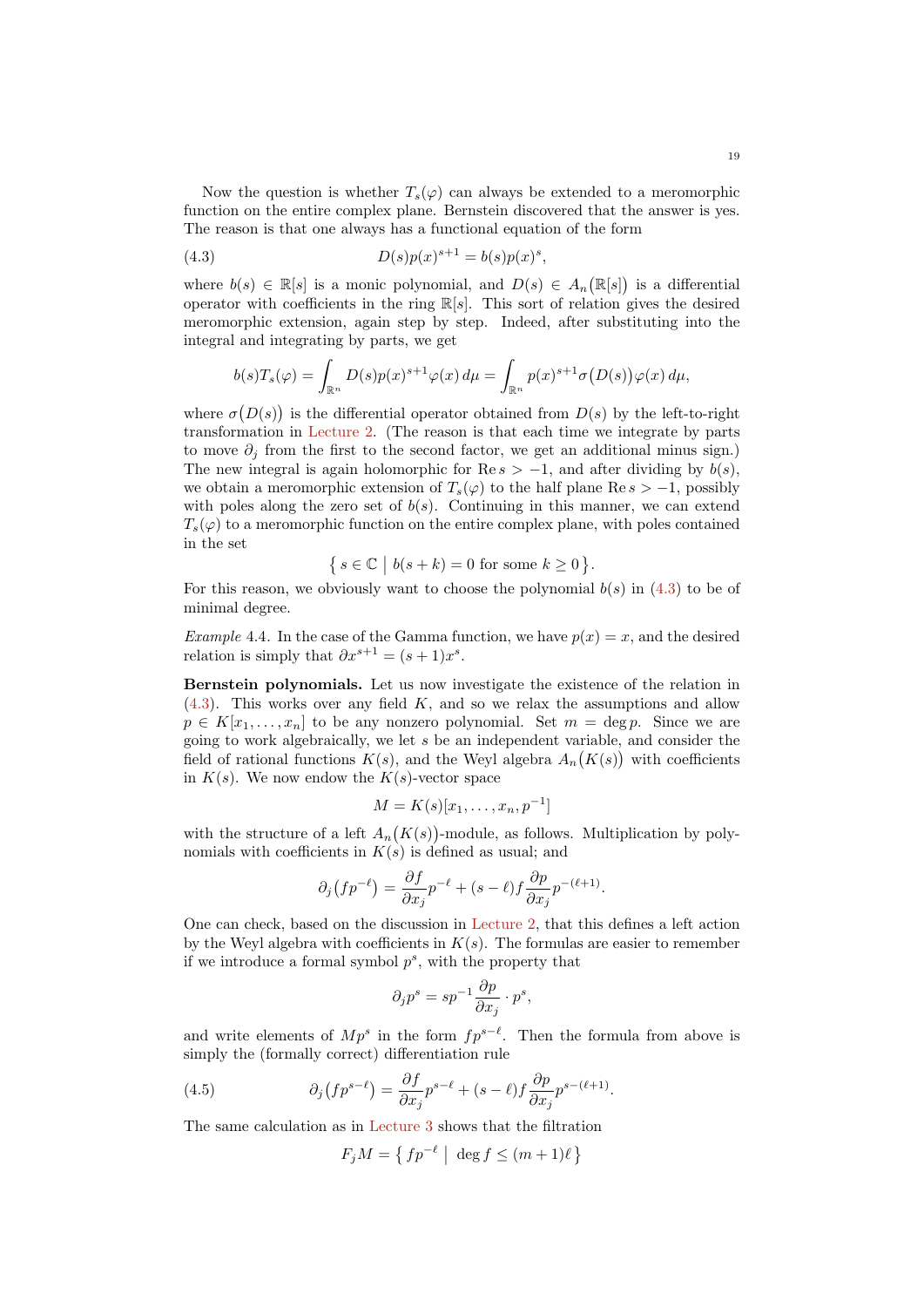is compatible with the Bernstein filtration on  $A_n(K(s))$ , and

$$
\dim_{K(s)} F_j M = \binom{(m+1)\ell + n}{n}.
$$

According to [Lemma 3.11,](#page-14-0) M is therefore a holonomic module, of multiplicity at most  $(m+1)^n$ .

Now consider, for  $k \geq 0$ , the submodule  $M_k \subseteq M$  generated by  $p^k$ ; concretely,

$$
M_k = A_n(K(s)) \cdot p^k \subseteq M.
$$

Clearly  $M_0 \supseteq M_1 \supseteq M_2 \supseteq$ , and because M is holonomic, each  $M_k$  is holonomic, and the chain has to stabilize after at most  $m(M)$  many steps. So there exists some  $k \geq 0$  such that  $M_{k+1} = M_k$ . This means concretely that there is a differential operator  $Q(s) \in A_n(K(s))$  with the property that  $Q(s)p^{k+1} = p^k$ . Note that  $Q(s)$ has coefficients in the field of rational functions  $K(s)$ , so there may be denominators. Let  $d(s) \in K[s]$  be a nonzero polynomial such that  $R(s) = d(s)Q(s)$  has coefficients in K[s]. Then we get  $R(s)p^{k+1} = d(s)p^k$ , which we can write symbolically as

$$
R(s)p^{s+k+1} = d(s)p^{s+k}.
$$

After replacing s by  $s - k$  everywhere (which is compatible with the differentiation rule in [\(4.5\)](#page-18-1), and therefore okay), we obtain the identity

$$
R(s-k)p^{s+1} = d(s-k)p^s,
$$

which has the same shape as [\(4.3\)](#page-18-0). Now let  $b(s) \in K[s]$  be the monic polynomial of minimal degree that satisfies a relation of the form

$$
D(s)p^{s+1} = b(s)p^s
$$

for some differential operator  $D(s) \in A_n(K[s])$ .

**Definition 4.6.** The polynomial  $b(s) \in K[s]$  is called the *Bernstein polynomial* of  $p \in K[x_1, \ldots, x_n]$ , and  $D(s) \in A_n(K[s])$  is called a *Bernstein operator* for p.

In fact, the set of all polynomials for which such a relation holds is closed under addition and multiplication by elements of  $K[s]$ , and therefore an ideal in  $K[s]$ . The Bernstein polynomial is then simply the unique monic generator of this ideal, keeping in mind that  $K[s]$  is a principal ideal domain.

*Note.* The relation  $D(s)p = b(s)$  in the module M implies (by induction on the exponent of p in the denominator) that  $M_0 = M$ , in the notation from above. Here is another way of looking at the Bernstein polynomial: Multiplication by s defines an endomorphism of the quotient module

$$
M_0/M_1 = M/A_n(K(s))p,
$$

and  $b(s)$  is the minimal polynomial for this endomorphism.

Let us finish by computing a few examples of Bernstein polynomials.

*Example* 4.7. In one variable, let  $p = x$ . Here  $\partial x^{s+1} = (s+1)x^s$ , and so we have  $b(s) = s + 1$  and  $D(s) = \partial$ .

*Example* 4.8. Still in one variable, take  $p = x^2$ . Now  $\partial p^{s+1} = (s+1)2xp^s$ , and

$$
\partial^2 p^{s+1} = (s+1)(2p^s + 4x^2sp^{s-1}) = (s+1)(2p^s + 4sp^s) = (s+1)(4s+2)p^s,
$$

and therefore  $b(s) = (s + 1)(s + \frac{1}{2})$ .

Example 4.9. The previous example generalizes to  $p = x^m$ ; after applying  $\partial^m$ , one finds that  $b(s) = (s+1)(s+\frac{m-1}{m})\cdots(s+\frac{1}{m}).$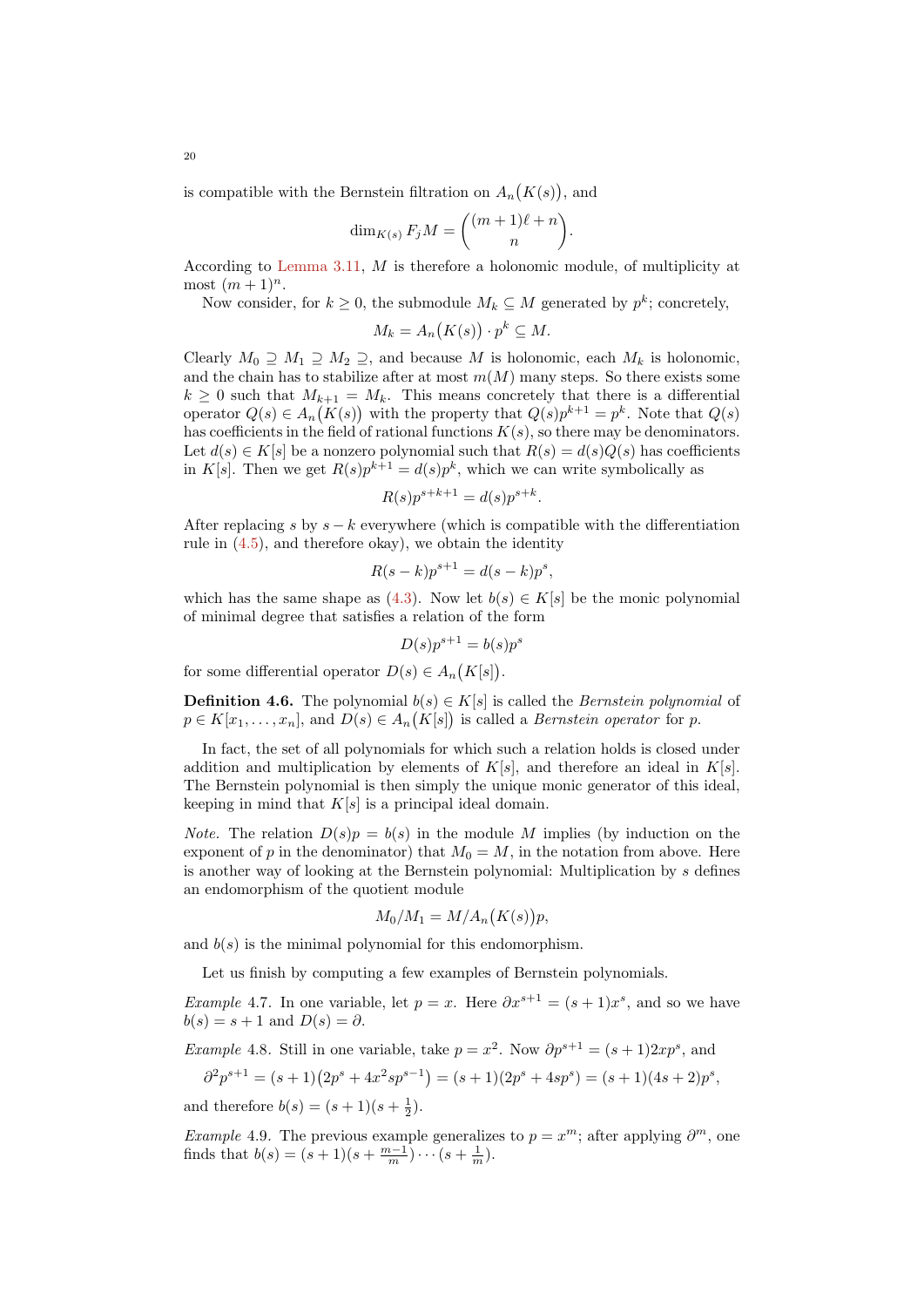*Example* 4.10. In *n* variables, we can take  $p = x_1^{m_1} \cdots x_n^{m_n}$ , and after applying the differential operator  $\partial_1^{m_1} \cdots \partial_n^{m_n}$ , we get

$$
b(s) = \prod_{j=1}^{n} \prod_{k=1}^{m_j} \left( s - \frac{k}{m_j} \right)
$$

*Example* 4.11. Another case that can be computed by hand is  $p = x_1^2 + \cdots + x_n^2$ . Here we again have

$$
\partial_j^2 p^{s+1} = (s+1)(2p^s + 4x_j^2 sp^{s-1})
$$

by the calculation in the second example, and therefore

$$
(\partial_1^2 + \dots + \partial_n^2)p^{s+1} = (s+1)(2n+4s)p^s.
$$

So the Bernstein polynomial in this case is  $b(s) = (s+1)(s+\frac{n}{2})$ .

These examples suggest that  $s = -1$  is always a root of the Bernstein polynomial. It can be proved (using resolution of singularities) that all roots of the Berstein polynomial are negative rational numbers. In general, the Bernstein polynomial can be found using computer algebra systems (such as  $Macaulay 2$ ); except when  $p$  is homogeneous, the shape of the Bernstein operator  $D(s)$  is not easy to guess in advance, however. Here is a more complicated example for algebraic geometers.

*Example* 4.12. Consider the polynomial  $p = x_1^2 + x_2^3$ ; this has a so-called cusp singularity at the origin. One can show that

$$
\left(\frac{1}{27}\partial_2^3 + \frac{x_2}{6}\partial_1^2\partial_2 + \frac{x_1}{8}\partial_1^3\right)p^{s+1} = (s + \frac{5}{6})(s+1)(s + \frac{7}{6})p^s,
$$

and so the Bernstein polynomial is  $b(s) = (s + \frac{5}{6})(s + 1)(s + \frac{7}{6})$ .

The Bernstein polynomial is of interest in the study of hypersurface singularities. Indeed, the zero set of the polynomial  $p$  defines a hypersurface in affine space, to use the terminology from algebraic geometry, and many invariants of its singularities are related to the roots of the Bernsteint polynomial. For example, the largest root of the Bernstein polynomial is the so-called "log canonical threshold" of p.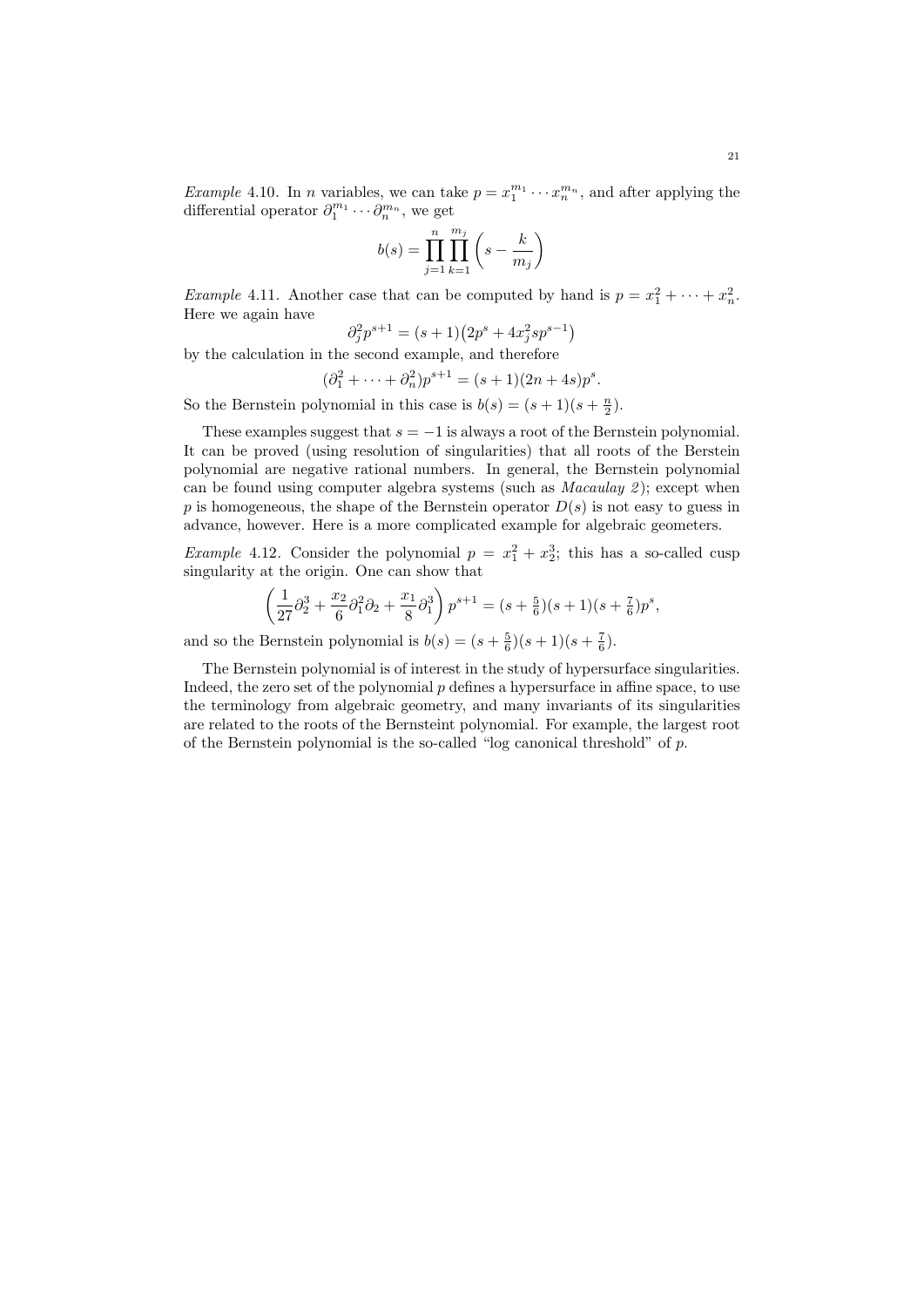Basic facts about algebraic geometry. The goal of today's class is to give a geometric interpretation for the dimension  $d(M)$  from last time. Suppose for the time being that K is an algebraically closed field (such as  $\mathbb{C}$ ). We can then think of the polynomial ring  $K[x_1, \ldots, x_n]$  as being the ring of algebraic functions on the affine space  $K^n$ . If  $A_n = A_n(K)$  is the Weyl algebra, and  $F_{\bullet}A_n$  is either the Bernstein filtration or the degree filtration, then  $gr^F \tilde{A}_n \cong K[x_1, \ldots, x_n, \xi_1, \ldots, \xi_n],$ where  $\xi_j$  is the class of  $\partial_j$ . We can think of this polynomial ring in 2n variables as the ring of algebraic functions on  $K^{2n} = K^n \times K^n$ , viewed as the cotangent bundle of  $K^n$ . The additional variables  $\xi_1, \ldots, \xi_n$ , are linear functions on the fibers of the cotangent bundle. We will see below that  $d(M)$  can be interpreted as the "dimension" of a certain subset of  $K^{2n}$ , called the *characteristic variety* of M.

Since algebraic geometry language will be useful for this, we start with a brief review of the basic correspondence between closed algebraic subsets of  $K<sup>n</sup>$  and ideals in the polynomial ring  $K[x_1, \ldots, x_n]$ . To any ideal  $I \subseteq K[x_1, \ldots, x_n]$ , we can associate a closed subset

$$
Z(I) = \{ (a_1, ..., a_n) \in K^n \mid f(a_1, ..., a_n) = 0 \text{ for every } f \in I \}
$$

Since the polynomial ring is noetherian, every ideal is finitely generated, and so every closed subset of this type can in fact be defined by finitely many polynomial equations. Conversely, to a closed subset  $Z \subseteq K^n$  defined by polynomial equations. we can associate the ideal

$$
I_Z = \{ f \in K[x_1, ..., x_n] \mid f(a_1, ..., a_n) = 0 \text{ for every } (a_1, ..., a_n) \in Z \}
$$

of all polynomials that vanish on Z. If  $f^m \in I_Z$  for some  $m \geq 1$ , then of course also  $f \in I_Z$  (because K is a field), and so  $I_Z$  is always a radical ideal. Here the radical of an ideal I is defined as √

$$
\sqrt{I} = \{ f \in K[x_1, \dots, x_n] \mid f^m \in I \text{ for some } m \ge 1 \},\
$$

and an ideal is called a *radical ideal* if  $I =$ √ I. One can show that  $\overline{a}$ 

$$
Z(I_Z) = Z \quad \text{and} \quad I_{Z(I)} = \sqrt{I}.
$$

The second assertion is usually called the Nullstellensatz. One can summarize this by saying that  $I \mapsto Z(I)$  and  $Z \mapsto I_Z$  sets up a one-to-one correspondence

(closed algebraic subsets of  $K^n$ )  $\longleftrightarrow$  (radical ideals in  $K[x_1, \ldots, x_n]$ )

This correspondence reverses the order, meaning that  $I_1 \subseteq I_2$  iff  $Z(I_2) \subseteq Z(I_1)$ . The quotient ring  $K[x_1, \ldots, x_n]/I_Z$  can be viewed as the ring of algebraic functions on the algebraic variety  $Z$ , where a polynomial determines a function on  $Z$  by restriction (and  $I_Z$  is the ideal of functions whose restriction to  $Z$  is zero).

Since K is algebraically closed, every maximal ideal in  $K[x_1, \ldots, x_n]$  is of the form  $(x_1 - a_1, \ldots, x_n - a_n)$  for some  $(a_1, \ldots, a_n) \in K^n$ , and so under the above correspondence, maximal ideals in the polynomial ring correspond to points of  $K<sup>n</sup>$ . More generally, prime ideals correspond to irreducible algebraic subsets, where irreducible means that the set cannot be written as a union of two strictly smaller algebraic sets. One can define the *dimension* of a closed algebraic subset  $Z \subseteq K^n$  in two equivalent ways: geometrically, as the length of the longest strictly decreasing chain of irreducible closed algebraic subsets

$$
Z \supseteq Z_0 \supset Z_1 \supset \cdots \supset Z_d
$$

contained in  $Z$ ; algebraically, as the length of the longest strictly increasing chain of prime ideals

$$
I_Z \subseteq P_0 \subset P_1 \subset \cdots \subset P_d
$$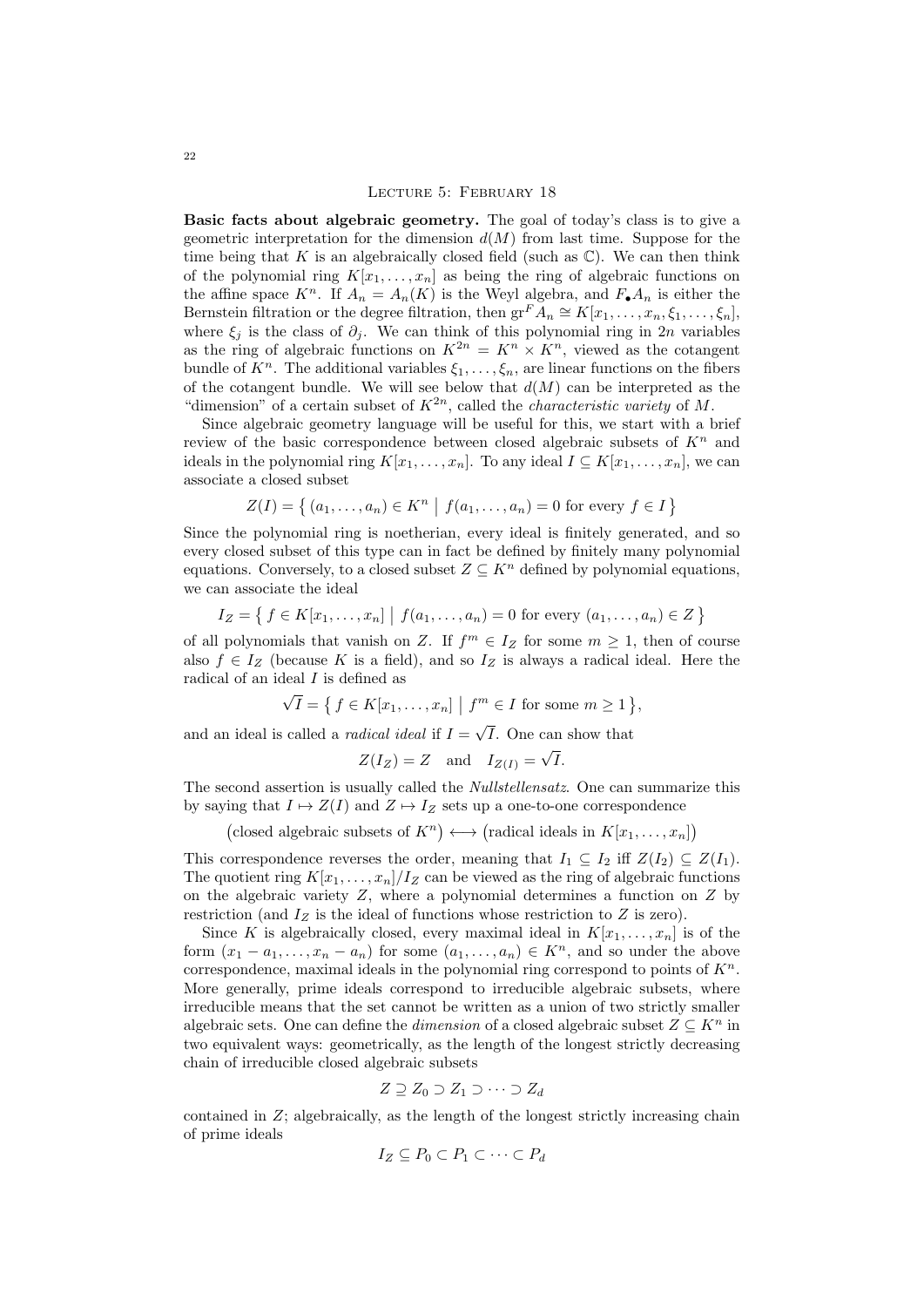containing  $I_Z$ . This notion of dimension is known as the Krull dimension, and is denoted by dim Z. The geometric picture of the chain is that  $Z_0$  has dimension d,  $Z_1$  has dimension  $d-1$ , and so on, down to  $Z_d$ , which has dimension 0 (and hence is a point). Since ideals in  $K[x_1, \ldots, x_n]$  containing  $I_Z$  are in one-to-one correspondence with ideals in the quotient ring  $K[x_1, \ldots, x_n]/I_Z$ , one also has

$$
\dim Z = \dim(K[x_1,\ldots,x_n]/I_Z),
$$

where the dimension dim R of a commutative ring R is by definition the length of the longest strictly increasing chain of prime ideals in  $R$ . The polynomial ring  $K[x_1, \ldots, x_n]$  has dimension *n*, of course.

We shall also need the notion of the support of a module. Let  $M$  be a finitely generated module over  $K[x_1, \ldots, x_n]$ . Then

$$
\operatorname{Supp} M \subseteq K^{2n}
$$

is the set of all points  $(a_1, \ldots, a_n) \in K^n$  such that the localization of M at the maximal ideal  $(x_1 - a_1, \ldots, x_n - a_n)$  is nontrivial. The geometric picture is that M corresponds to a (coherent) sheaf on  $K<sup>n</sup>$ , and the support of M is the set of points where the stalk of this sheaf is nontrivial. (In other words, the complement of Supp  $M$  is the largest open set on which the sheaf is trivial.) The support of  $M$ is a closed algebraic subset, defined by the annihilator ideal

Ann 
$$
M = \text{Ann}_{K[x_1,...,x_n]} M = \{ f \in K[x_1,...,x_n] \mid fm = 0 \text{ for every } m \in M \}.
$$

We have dim Supp  $M = \dim K[x_1, \ldots, x_n] / \operatorname{Ann} M$ .

Characteristic varieties. Now we return to modules over the Weyl algebra. Let M be a finitely generated left  $A_n$ -module. If we choose a good filtration  $F_{\bullet}M$ , compatible with the Bernstein filtration on  $A_n$ , then the associated graded module  $gr<sup>F</sup>M$  is finitely generated over  $gr<sup>F</sup>A_n$ , the polynomial ring in 2n variables. One of the basic facts about Hilbert polynomials is that the degree  $d(M)$  of the Hilbert polynomial of  $gr<sup>F</sup>M$  is equal to the dimension of Supp  $gr<sup>F</sup>M$ ; in symbols,

$$
d^{B}(M) = \dim \text{Supp}(\text{gr}^{F} M) = \dim \text{gr}^{F} A_{n} / \text{Ann}(\text{gr}^{F} M).
$$

I have added the superscript B to indicate that this notion of dimension is related to the Bernstein filtration on  $A_n$ . We would now like to have an analogous definition for the degree filtration on the Weyl algebra, since that is the case that generalizes to arbitrary  $\mathscr{D}$ -modules.

From now on, we use the notation  $F_{\bullet}A_n$  for the filtration by the degree of differential operators. Let M be a finitely generated left  $A_n$ -module, and choose a good filtration  $F_{\bullet}M$  compatible with the degree filtration on  $A_n$ . We define

$$
I(M, F_{\bullet}) = \mathrm{Ann}_{\mathrm{gr}^F A_n}(\mathrm{gr}^F M)
$$

as the annihilator of  $gr<sup>F</sup>M$ , and use the notation

$$
J(M) = \sqrt{I(M, F_{\bullet}M)}
$$

for the radical ideal. We will see in a moment that  $J(M)$  only depends on M, but not on the particular good filtration chosen, justifying the notation. As we said earlier, the closed subset of  $K^{2n}$  corresponding to the radical ideal  $J(M)$  is the support of the module  $gr<sup>F</sup>M$ .

**Definition 5.1.** The *characteristic variety*  $Ch(M)$  is the closed algebraic subset of  $K^{2n}$  corresponding to the radical ideal  $J(M)$ . Let

$$
d^{\deg}(M) = \dim \text{Ch}(M) = \dim \bigl(\text{gr}^F A_n / J(M)\bigr)
$$

be the dimension of the characteristic variety.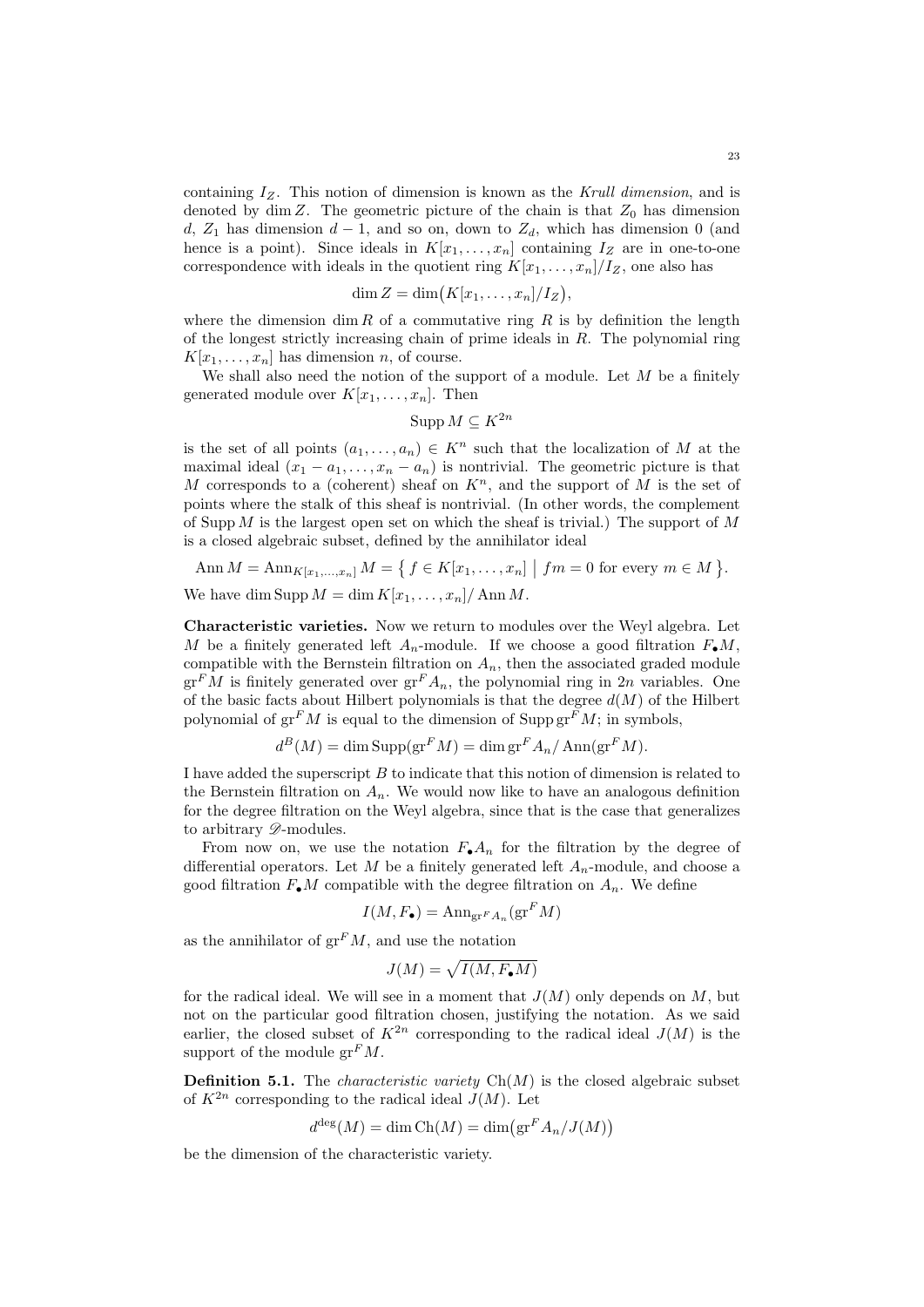Examples show that the ideal  $I(M, F_{\bullet}M)$  depends on the filtration. Nevertheless, the radical ideal  $J(M)$  and the characteristic variety  $Ch(M)$  only depend on M.

**Proposition 5.2.** The ideal  $J(M)$  only depends on M, but not on the choice of good filtration  $F_{\bullet}M$ . The same is therefore true for  $Ch(M)$ .

*Proof.* We first need to describe the annihilator of  $gr<sup>F</sup>M$  more concretely. For a differential operator  $P \in F_k A_n$  of order exactly k, we denote by  $[P]$  its image in  $gr_k^F A_n$ ; this is usually called the (principal) symbol of P. Likewise, if  $m \in F_j M$ , we write  $[m] \in \text{gr}^F_j M$  for its image in the associated graded module. The module structure on  $gr<sup>F</sup>M$  is then defined by setting

$$
[P] \cdot [m] = [Pm] \in \operatorname{gr}_{k+j}^F M
$$

for  $[P] \in \operatorname{gr}^F_k A_n$  and  $[m] \in \operatorname{gr}^F_j M$ . Thus  $[P] \cdot [m] = 0$  means that  $Pm \in F_{k+j-1}M$ (but it does not mean that  $Pm = 0$ ). Since  $gr<sup>F</sup>M$  is a graded module, the annihilator ideal  $\text{Ann}(\text{gr}^F M)$  is a homogeneous ideal; by what we just said, it is generated by all those homogeneous elements  $[P] \in \operatorname{gr}^F_k A_n$  with the property that

<span id="page-23-0"></span>
$$
P \cdot F_j M \subseteq F_{k+j-1} M
$$

for every  $j \geq 0$ . The radical ideal  $\sqrt{I(M, F_{\bullet}M)}$  is therefore generated by those homogeneous elements  $[P] \in \operatorname{gr}^F_k A_n$  such that, for some  $m \geq 1$ , one has

$$
(5.3) \t Pm \cdot F_j M \subseteq F_{mk+j-1} M
$$

for every  $j \geq 0$ .

Now let  $G_{\bullet}M$  be another good filtration. By [Corollary 2.15,](#page-9-0) the two good filtrations are comparable, and so there is some  $j_0 \geq 0$  such that

$$
F_jM \subseteq G_{j+j_0}M \quad \text{and} \quad G_jM \subseteq F_{j+j_0}M
$$

for every  $j \geq 0$ . Suppose that  $[P] \in \operatorname{gr}^F_k A_n$  belongs to the radical of  $I(M, F_{\bullet}M)$ , hence that we have [\(5.3\)](#page-23-0) for some  $m \geq 1$ . Let  $\ell \geq 1$  be any integer. We have

$$
P^{\ell m} \cdot G_j M \subseteq P^{\ell m} \cdot F_{j+j_0} M \subseteq F_{\ell m k+j+j_0-\ell} M \subseteq G_{\ell m k+j+2j_0-\ell} M.
$$

If we take  $\ell = 2j_0 + 1$  and  $m' = \ell m$ , then we have

$$
P^{m'} \cdot G_j M \subseteq G_{m'k+j-1}M
$$

for every  $j \geq 0$ , and so P belongs to the radical of  $I(M, G_{\bullet}M)$ . Since the situation is symmetric, we conclude that  $\sqrt{I(M, G_{\bullet})} = \sqrt{I(M, F_{\bullet}M)}$ , and hence that  $J(M)$ is independent of the choice of good filtration.

Example 5.4. One can tell from the characteristic variety whether or not a finitely generated  $A_n$ -module M is actually finitely generated over the polynomial ring  $K[x_1, \ldots, x_n]$ . Suppose that M is finitely generated over  $K[x_1, \ldots, x_n]$ . Then setting  $F_{-1}M = \{0\}$  and  $F_jM = M$  for  $j \geq 0$  defines a good filtration, and since  $\operatorname{gr}^F_j M = 0$  for  $j \neq 0$ , every element in  $\operatorname{gr}^F A_n$  of strictly positive degree annihilates  $gr<sup>F</sup>M$ . This means that  $Ch(M)$  is defined by the ideal  $(\xi_1, \ldots, \xi_n)$  in the polynomial ring gr<sup>F</sup> $A_n = K[x_1, \ldots, x_n, \xi_1, \ldots, \xi_n]$ ; in other words, Ch(M) is the "zero section".

Conversely, if  $Ch(M)$  is the zero section, then M is actually finitely generated over  $K[x_1, \ldots, x_n]$ . Here is the reason. Choose a good filtration  $F_{\bullet}M$ , so that  $gr<sup>F</sup>M$  is finitely generated over  $gr<sup>F</sup>A_n = K[x_1, \ldots, x_n, \xi_1, \ldots, \xi_n]$ . By assumption, some power of each  $\xi_j$  belongs to the annihilator, which means that  $\xi_1^{e_1} \cdots \xi_n^{e_n}$  acts trivially on  $gr^F M$  as long as  $e_1 + \cdots + e_n$  is sufficiently large. Thus the finitely many generators of  $gr^F M$  over  $gr^F A_n$ , together with their finitely many images under the elements  $\xi_1^{e_1} \cdots \xi_n^{e_n}$  for  $e \in \mathbb{N}^n$ , generate  $\text{gr}^F M$  over  $K[x_1, \ldots, x_n]$ . But this implies that M itself is finitely generated over  $K[x_1, \ldots, x_n]$ .

24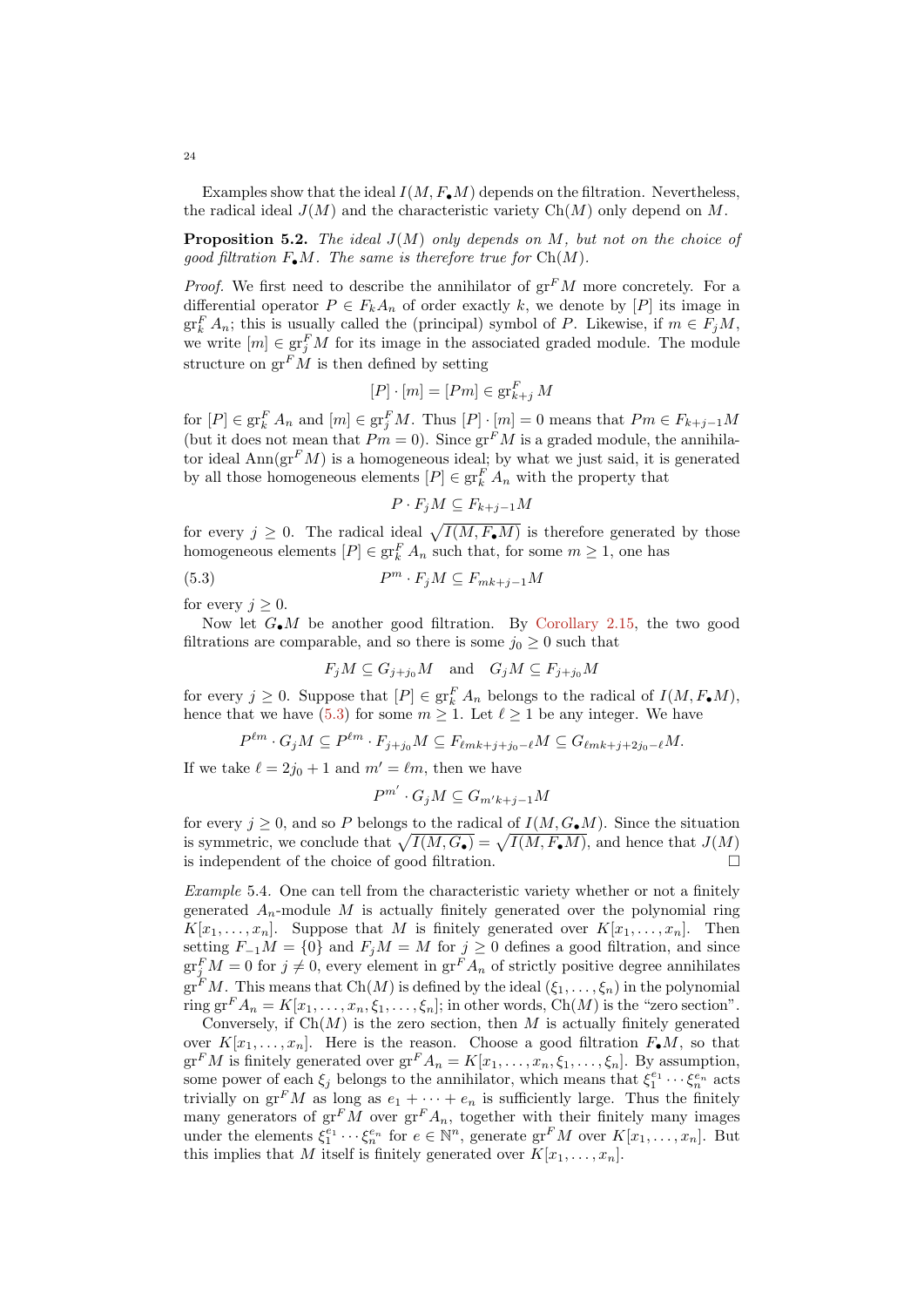Equality of dimensions. In the next few lectures, we are going to prove that the two notions of dimension (with respect to the Bernstein filtration and with respect to the degree filtration) agree: for any finitely generated  $A_n$ -module, one has

$$
d^B(M) = d^{\deg}(M).
$$

This will tell us in particular that the Bernstein inequality  $d(M) \geq n$  also holds with respect to the degree filtration. The geometric interpretation is that the characteristic variety  $Ch(M)$  always has dimension at least n. The strategy for proving this is to relate two kinds of dimension to a third invariant of  $M$ , which is of a more homological nature and can be defined without reference to good filtrations. The invariant is defined in terms of the Ext-modules  $\text{Ext}^j_R(M, R)$ , namely

$$
j(M) = \min\left\{j \ge 0 \mid \operatorname{Ext}^j_R(M, R) \ne 0\right\}.
$$

The precise result that we are going to prove is that

$$
d^B(M) = 2n - j(M) = d^{\text{deg}}(M).
$$

Let me end with a brief reminder about Ext-modules. Recall that if  $R$  is any ring, and if  $M$  and  $N$  are two left  $R$ -modules, we can form the group

# $\operatorname{Hom}_R(M, N)$

of all left  $R$ -linear morphisms from  $M$  to  $R$ . This defines a contravariant functor  $\operatorname{Hom}_R(-, N)$  from left R-modules to groups, and  $\operatorname{Ext}^j_R(M, N)$  is by definition the jth derived functor. Concretely, one computes  $\text{Ext}^j_R(M,N)$  by choosing a resolution of  $M$  by free left  $R$ -modules.

$$
\cdots \to L_2 \to L_1 \to L_0 \to M \to 0,
$$

and then applying the functor  $\text{Hom}_R(-, N)$  to this resolution. Thus  $\text{Ext}^j_R(M, N)$ is the  $j$ -th cohomology group of the complex

$$
0 \to \text{Hom}_R(L_0, N) \to \text{Hom}_R(L_1, N) \to \text{Hom}_R(L_2, N) \to \cdots
$$

In particular,  $\text{Ext}_{R}^{0}(M, N) = \text{Hom}_{R}(M, N)$ . Note that unless R is commutative,  $\operatorname{Hom}_R(M, N)$  typically no longer has the structure of a left or right R-module. But in the special case where  $N = R$ , we can use the right R-module structure on the ring R to endow  $\text{Hom}_R(M, R)$  with the structure of a right R-module. Concretely, for  $f \in \text{Hom}_R(M, R)$ , and for  $r \in R$ , we define  $f \cdot r \in \text{Hom}_R(M, R)$  by the formula

$$
(f \cdot r)(x) = f(x)r.
$$

Since the multiplication in R is associative,  $f \cdot r$  is again left R-linear. Using a resolution as above, it follows that each  $\text{Ext}_R^j(M, R)$  is naturally a right R-module. (Similar comments apply if we work with right R-modules.)

## Exercises.

Exercise 5.1. Let  $M = A_1/A_1(x)$  be the left  $A_1$ -module related to the  $\delta$ -function. Show that the image of  $1 \in A_1$  and the image of  $\partial \in A_1$  both generate M, but that the two resulting good filtrations  $F_{\bullet}M$  and  $G_{\bullet}M$  give rise to different annihilator ideals:  $I(M, F_{\bullet}M) \neq I(M, G_{\bullet}M)$ .

*Exercise* 5.2. Let  $I \subseteq A_n$  be a left ideal, and let  $F_j I = I \cap F_j A_n$  be the induced filtration. Describe the ideal  $\text{Ann}(\text{gr}^F I)$  inside  $\text{gr}^F A_n$  in concrete terms.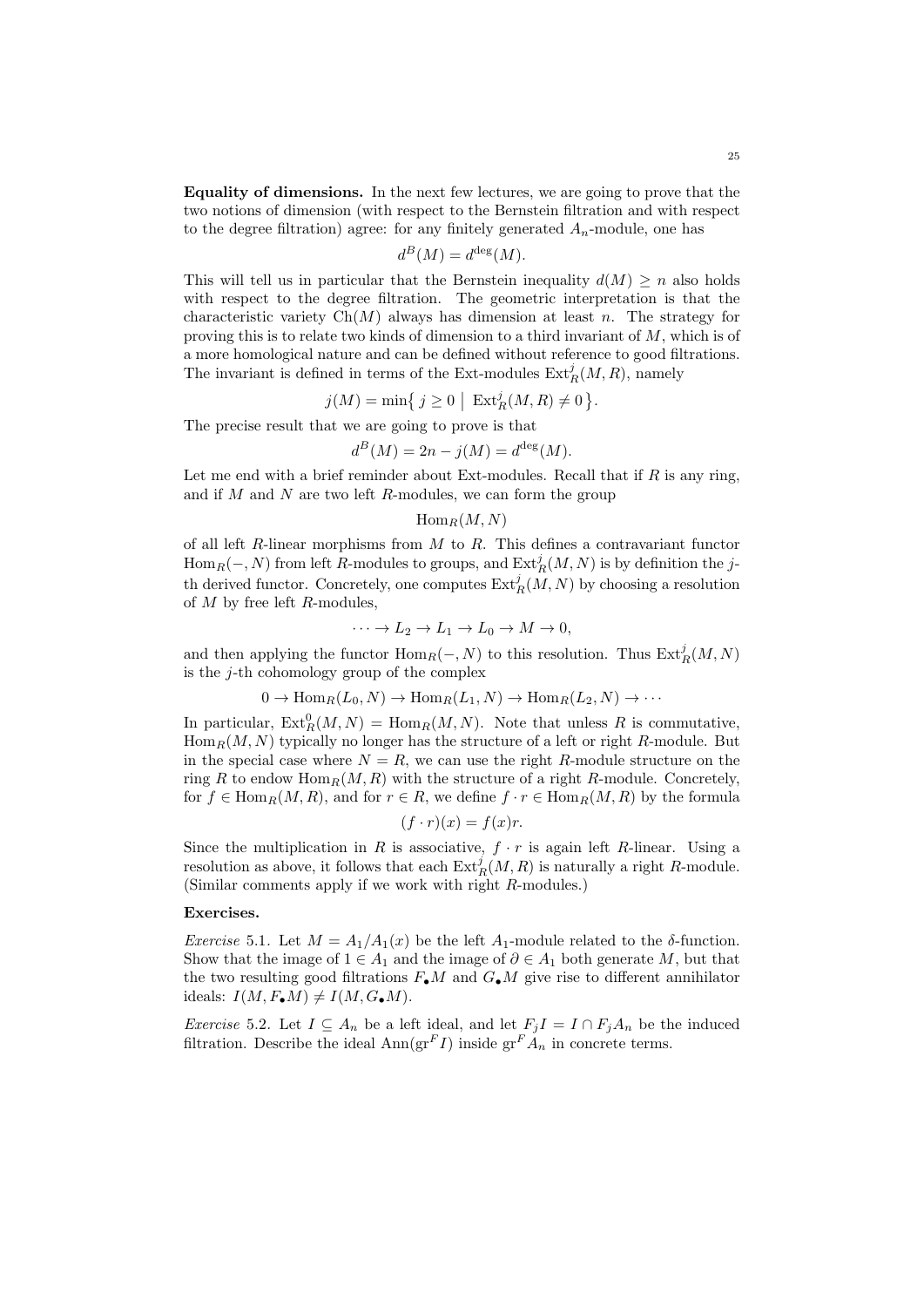General setup. We start working on the proof of the theorem from last time, comparing the two notions of dimension  $d^B(M)$  (with respect to the Bernstein filtration) and  $d^{\text{deg}}(M)$  (with respect to the degree filtration). In order to make the result more useful, and to simplify the notation, we are going to work in the following more general setting.

Let R be a ring with 1. We assume that R is filtered; as before, this means that R comes with an exhaustive increasing filtration  $F_{\bullet}R$ , with

<span id="page-25-2"></span>
$$
\{0\} = F_{-1}R \subseteq F_0R \subseteq F_1R \subseteq \cdots,
$$

such that  $1 \in F_0R$  and  $F_iR \cdot F_jR \subseteq F_{i+j}R$  for all  $i, j \ge 0$ . This makes  $F_0R$  a subring of R. We define  $S = \operatorname{gr}^F R$  to be the associated graded ring, with  $S_j = F_j R/F_{j-1}R$ , and with the product defined by  $(r + F_i R) \cdot (r' + F_j R) = (rr' + F_{i+j} R)$ ; note that  $F_0R = S_0$  is also a subring of S. Generalizing from what happens in the case  $R = A_n$ , we make the following two assumptions about S:

- <span id="page-25-0"></span> $(A)$  S is a commutative noetherian ring.
- <span id="page-25-1"></span>(B) S is regular of dimension dim  $S = 2n$ .

As in [Lecture 2,](#page-5-0) the assumption  $(A)$  implies that R is left noetherian; moreover, the subring  $F_0R = S_0$  is also commutative and noetherian. The condition in [\(B\)](#page-25-1) means concretely that for every maximal ideal  $\mathfrak{m} \subseteq S$ , the localization  $S_{\mathfrak{m}}$  is a regular local ring of dimension  $2n$ , in the sense that

$$
\dim_{S/\mathfrak{m}} \mathfrak{m}/\mathfrak{m}^2 = \dim S_{\mathfrak{m}} = 2n.
$$

This implies that every finitely generated  $S_m$ -module has a free resolution of length at most  $2n$ ; in fact, by a theorem of Serre, the two things are equivalent to each other. The geometric meaning of the condition in  $(B)$  is of course that the scheme Spec  $S$  is nonsingular of dimension  $2n$ .

*Example* 6.1. Take  $R = A_n$ , either with the Bernstein filtration  $F_{\bullet}^{B}A_n$  or the degree filtration  $F_{\bullet}^{\text{deg}} A_n$ . In both cases, S is the polynomial ring in 2n variables.

Now let  $M$  be a finitely generated left  $R$ -module. As in [Lecture 3,](#page-10-0) we have the notion of a *compatible filtration*  $F_{\bullet}M$ . Recall that this means that  $F_{\bullet}M$  is an exhaustive increasing filtration of M, such that  $F_iR \cdot F_jM \subseteq F_{i+j}M$  for every  $i, j \geq 0$ , and such that each  $F_j M$  is finitely generated over the commutative ring  $F_0R$ . As before, the filtration is called good if the associated graded module  $gr^F M$ is finitely generated over  $S = \operatorname{gr}^F R$ . Every finitely generated R-module has a good filtration. As in the case of  $A_n$ , one shows that the ideal

$$
J(M) = \sqrt{\mathrm{Ann}_S(\mathrm{gr}^FM)}
$$

is independent of the choice of good filtration  $F_{\bullet}M$ . It is easy to see that a prime ideal  $P \subseteq S$  contains  $J(M)$  if and only if the localized module  $M_P = S_P \otimes_S M$ is nonzero. The geometric interpretation is that the finitely generated S-module  $gr<sup>F</sup>M$  defines a coherent sheaf on the scheme Spec S, and the closed subscheme defined by the ideal  $J(M)$  is the support of this sheaf.

**Definition 6.2.** Let  $M$  be a finitely generated left  $R$ -module. We set

$$
d(M) = \dim S/J(M) = \dim \text{Supp}(\text{gr}^F M)
$$

$$
j(M) = \min\{j \ge 0 \mid \text{Ext}^j_R(M, R) \ne 0\}
$$

The theorem I stated last time holds in this generality.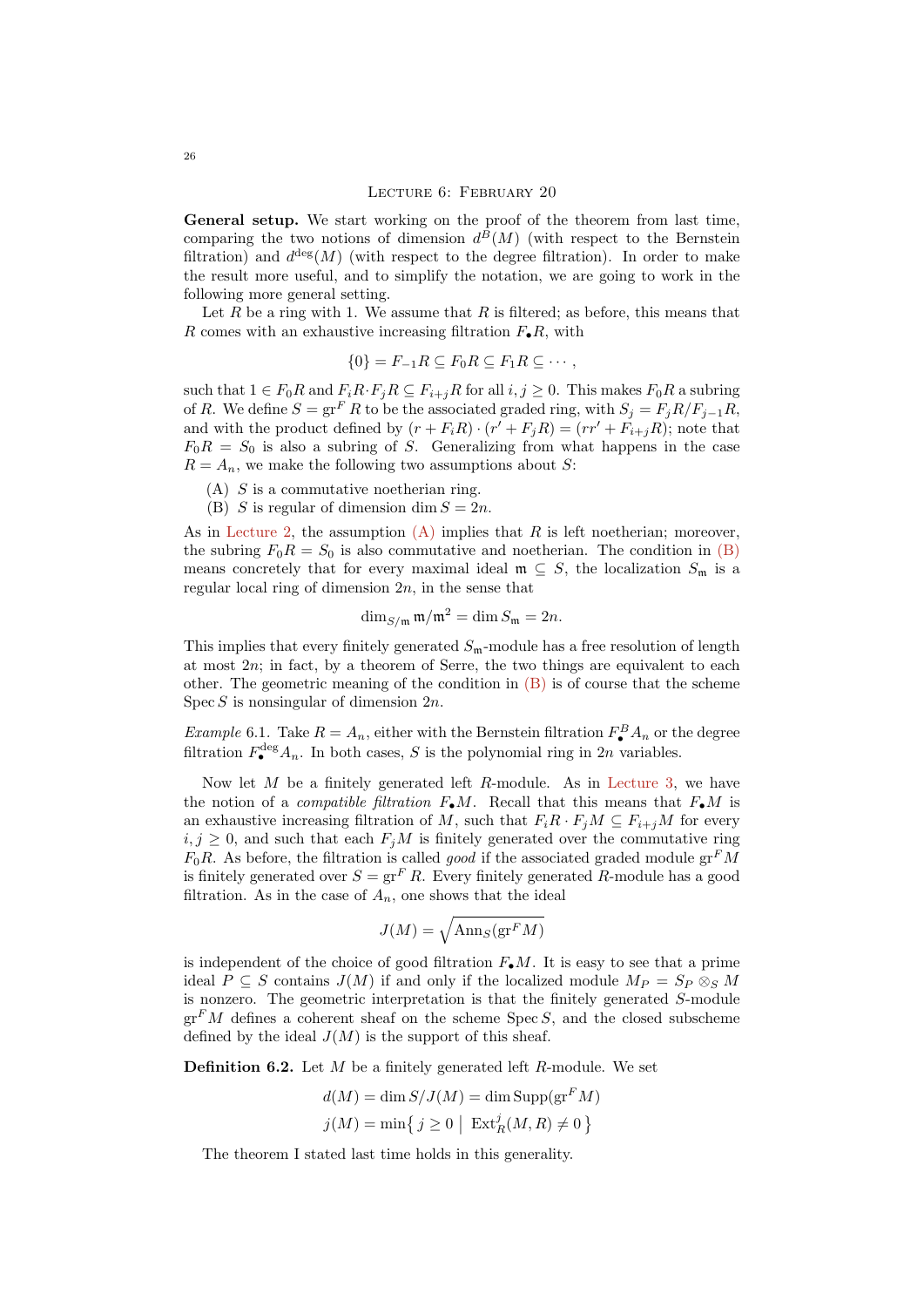<span id="page-26-0"></span>**Theorem 6.3.** Let  $(R, F_{\bullet}R)$  be a filtered ring satisfying the two conditions in  $(A)$ and  $(B)$ . Then one has

$$
d(M) + j(M) = \dim S
$$

for every finitely generated left R-module M.

This immediately implies the result I stated last time. Take  $R = A_n$ , and suppose that M is a finitely generated left  $A_n$ -module. The definition of the invariant  $j(M)$ does not mention any filtrations, and so it is the same no matter what filtration on R we consider. If we take  $F_{\bullet}R = F_{\bullet}^B A_n$ , we get

$$
d^B(M) + j(M) = 2n,
$$

and if we take  $F_{\bullet}R = F_{\bullet}^{\text{deg}}A_n$ , we get

$$
d^{\deg}(M) + j(M) = 2n.
$$

The two equations together give us the desired equality  $d^B(M) = d^{\text{deg}}(M)$ .

The commutative case. The proof of [Theorem 6.3](#page-26-0) is going to take some time. Let us first consider what happens in the commutative case. In the general setting from above,  $R$  is of course allowed to be commutative; but to avoid any confusion, let me stick to the notation  $S$  for the commutative noetherian ring.

<span id="page-26-5"></span>**Proposition 6.4.** Let  $S$  be a commutative noetherian ring, regular of dimension **Proposition 6.4.** Let 5 be a commutative noetherian ring, regular by aiment  $2n$ . For any finitely generated S-module M, set  $J(M) = \sqrt{\text{Ann}_S M}$  and define

$$
d(M) = \dim S/J(M) \quad and \quad j(M) = \min\left\{j \ge 0 \mid \operatorname{Ext}^j_S(M, S) \ne 0\right\}
$$

<span id="page-26-1"></span>Then the following is true:

- (a) If  $\text{Ext}^j_S(M, S) \neq 0$ , then  $2n d(M) \leq j \leq 2n$ .
- <span id="page-26-2"></span>(b) One has  $d\left(\text{Ext}^j_S(M, S)\right) \leq 2n - j$  for every  $j \geq 0$ .
- <span id="page-26-3"></span>(c) One has  $d\left(\text{Ext}_{S}^{j(M)}(M,S)\right) = d(M).$
- <span id="page-26-4"></span>(d) The identity  $d(M) + j(M) = 2n$  holds.

Proof. Let me try to give at least an idea of the proof (without dotting all the i's). The first step is to reduce to the case where  $S$  is a regular local ring. We can test whether or not  $\text{Ext}^j_S(M, S)$  is zero by localizing at all maximal ideals of M. Let  $\mathfrak{m} \subseteq S$  be any maximal ideal containing  $J(M)$ ; in terms of the scheme Spec S, we are choosing a closed point on the support of  $M$ . Then one has

$$
S_{\mathfrak{m}} \otimes_S \text{Ext}^j_S(M, S) \cong \text{Ext}^j_{S_{\mathfrak{m}}}(S_{\mathfrak{m}} \otimes_S M, S_{\mathfrak{m}}).
$$

After replacing S by its localization, and M by  $S_m \otimes_S M$ , we can therefore assume that S is a regular local ring of dimension  $2n$ . Geometrically, this means that we are working locally near a point of Supp M.

We prove [\(a\)](#page-26-1) and [\(b\)](#page-26-2) by induction on  $d = \dim S/J(M) \geq 0$ . When  $d = 0$ , the fact that S is local implies that  $J(M) = \mathfrak{m}$ . Since M is finitely generated, one has  $\mathfrak{m}^{\ell}M = 0$  for some  $\ell \geq 0$ . By considering the chain of submodules  $M \supseteq \mathfrak{m}M \supseteq$  $\mathfrak{m}^2M \supseteq \cdots \supseteq \mathfrak{m}^{\ell}M = \{0\}$  and the long exact sequence for Ext-modules, we reduce to the case where  $mM = 0$ . Now M is finitely generated over the field  $S/m$ , and so we further reduce to the case where  $M = S/m$  is the residue field of the local ring. Since S is regular, the Koszul complex (for any system of  $2n$  generators for the maximal ideal) resolves  $S/\mathfrak{m}$ ; from this resolution, one obtains

$$
\operatorname{Ext}^j_S(S/\mathfrak{m},S) = \begin{cases} S/\mathfrak{m} & \text{if } j = 2n, \\ 0 & \text{if } j \neq 2n. \end{cases}
$$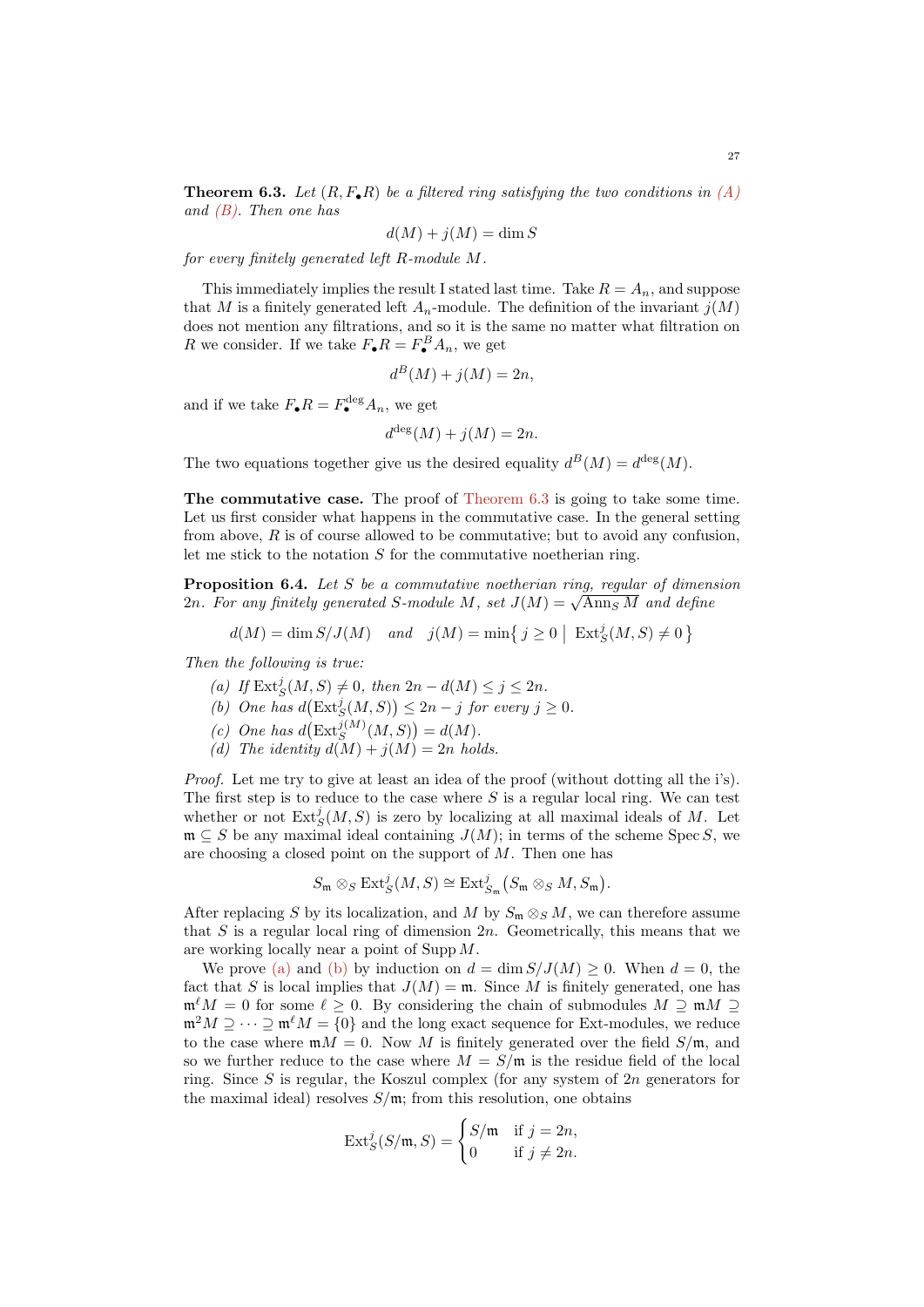This establishes [\(a\)](#page-26-1) and [\(b\)](#page-26-2) in the case  $d = 0$ . For the inductive step, it suffices (with a little bit of extra work) to consider the case where there is an element  $f \in \mathfrak{m}$ that is not a zero-divisor on  $M$ . We then have a short exact sequence

$$
0 \to M \xrightarrow{f} M \to M/fM \to 0,
$$

and  $d(M/fM) = d - 1$ . The geometric picture is that Supp M is a closed subset of dimension  $d$ , and that the hypersurface defined by  $f$  intersects it in a subset of dimension  $d-1$ ; the S-module  $M/fM$  is of course representing the restriction of M to the hypersurface. Define

$$
E^j = \text{Ext}^j_S(M, S) \quad \text{and} \quad F^j = \text{Ext}^j_S(M/fM, S).
$$

By induction, we have  $F^j = 0$  unless  $2n - d - 1 \le j \le 2n$ , and  $d(F^j) \le 2n - j$ . The long exact cohomology sequence for Ext-modules gives

$$
\cdots \to F^j \to E^j \xrightarrow{f} E^j \to F^{j+1} \to \cdots.
$$

If  $j \notin \{2n-d,\ldots,2n\}$ , then we have  $F^j = F^{j+1} = 0$ , and so multiplication by f is an isomorphism from  $E^j$  to itself. Since  $E^j$  is a finitely generated S-module, and  $f \in \mathfrak{m}$ , this implies  $E^j = 0$  by Nakayama's lemma. This proves [\(a\).](#page-26-1) Also from the exact sequence,  $E^{j}/fE^{j}$  is isomorphic to a submodule of  $F^{j+1}$ , and therefore

$$
2n - (j + 1) \ge d(F^{j+1}) \ge d(E^j / fE^j) \ge d(E^j) - 1,
$$

which proves  $(b)$ .

Now we turn to [\(c\).](#page-26-3) From [\(a\),](#page-26-1) we get  $j(M) \geq 2n - d(M)$ . Combined with [\(b\),](#page-26-2) this gives

$$
d(E^j) \le 2n - j \le 2n - j(M) \le d(M),
$$

with strict inequality for  $j > j(M)$ . Assume for the sake of contradiction that  $d(E^{j(M)}) < d(M)$ . Then  $d(E^j) < d(M)$  for every  $j \geq 0$ . Setting

$$
E = \bigoplus_{j=2n-d(M)}^{2n} E^j,
$$

this gives  $d(E) < d(M)$ , and therefore the ideal  $J(E)$  must be strictly bigger than  $J(M)$ . After localizing at an element  $f \in J(E) \setminus J(M)$ , we achieve that  $M \neq 0$ but  $\text{Ext}^j_S(M, S) = 0$  for every  $j \geq 0$ . Now one can show (as an exercise) that this contradicts the fact that M is finitely generated.

It remains to deduce [\(d\).](#page-26-4) We have already seen that  $j(M) \leq 2n - d(M)$ . The reverse inequality follows from [\(c\)](#page-26-3) and [\(b\),](#page-26-2) because

$$
d(M) = d(E^{j(M)}) \le 2n - j(M).
$$

This completes the proof.

Filtered resolutions. Now we return to the case where  $M$  is a finitely generated left R-module. Choose a good filtration  $F_{\bullet}M$ . [Proposition 6.4,](#page-26-5) applied to the finitely generated S-module  $gr<sup>F</sup>M$ , gives

$$
d(\operatorname{gr}^F M) + j(\operatorname{gr}^F M) = 2n.
$$

Obviously, we have  $J(M) = \sqrt{\text{Ann}_S(\text{gr}^F M)} = J(\text{gr}^F M)$ , and therefore

$$
d(M) = \dim S/J(M) = d(\operatorname{gr}^F M).
$$

The identity  $d(M) + i(M) = 2n$  in [Theorem 6.3](#page-26-0) is therefore equivalent to

$$
j(M) = j(\text{gr}^F M).
$$

In order to prove the theorem, we therefore need to understand the relationship between  $\text{Ext}^j_R(M, R)$  and  $\text{Ext}^j_{\text{gr}^F M}(\text{gr}^F M, \text{gr}^F R)$ . We will see next time that this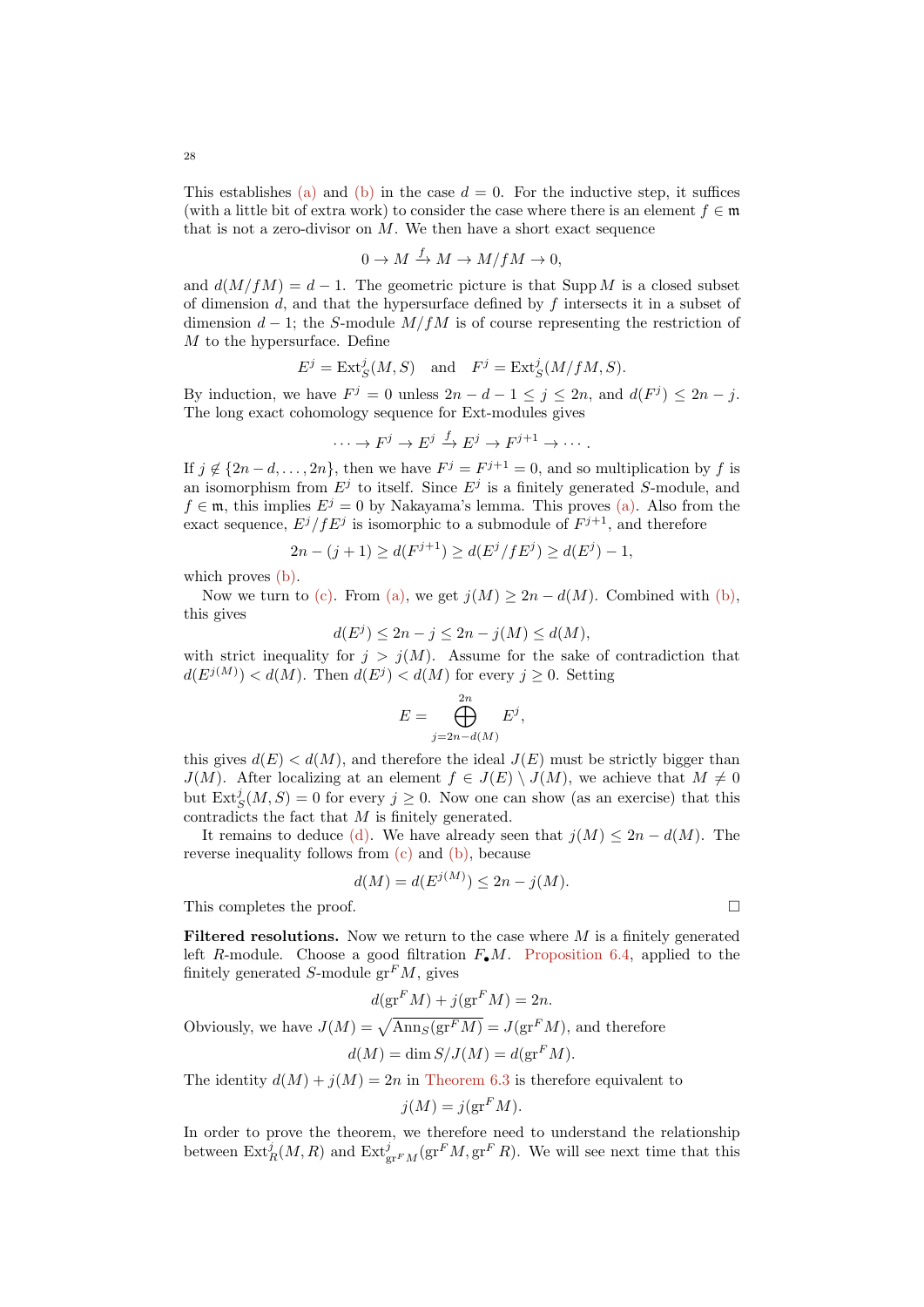involves a spectral sequence. To set it up, we need a resolution of  $M$  by free R-modules that takes into account the good filtration  $F_{\bullet}M$ .

**Proposition 6.5.** Let  $(M, F_{\bullet}M)$  be a finitely generated R-module with a good filtration. Then there exists a free resolution

 $\cdots \rightarrow L_2 \rightarrow L_1 \rightarrow L_0 \rightarrow M \rightarrow 0$ 

where each  $(L_i, F_{\bullet}L_i)$  is a free R-module with a good filtration, and the differentials in the resolution respect the filtrations. Moreover,

- (a) each  $gr^F L_j$  is free over S, of the same rank as  $L_j$ , and
- (b) the complex of S-modules

$$
\cdots \to \mathrm{gr}^F L_2 \to \mathrm{gr}^F L_1 \to \mathrm{gr}^F L_0 \to \mathrm{gr}^F M \to 0
$$

is exact.

*Proof.* For any  $e \in \mathbb{Z}$ , define  $R(e) = R$ , but with the good filtration  $F_j R(e) =$  $F_{i+e}R$ . We are going to construct a resolution in which each  $L_j$  is a direct sum of copies of  $R(e)$  for various values of e.

We start by building  $L_0$ . Since  $gr^F M$  is a finitely generated graded S-module, we can choose homogeneous generators  $[m_1], \ldots, [m_r],$  of degrees  $e_1, \ldots, e_r$ , meaning that  $m_i \in F_{e_i}M$ . Then

$$
\operatorname{gr}^F_j M = \sum_{i=1}^r S_{j-e_i}[m_i],
$$

and an easy argument shows that therefore

$$
F_j M = \sum_{i=1}^r F_{j-e_i} R \cdot m_i
$$

for every  $j \geq 0$ . This means exactly that we have a surjective morphism of left R-modules

$$
L_0 = \bigoplus_{i=1}^r R(-e_i) \to M
$$

compatible with the good filtrations on both terms, such that  $gr^F L_0 \to gr^F M$  is also surjective. Let M' be the kernel of  $L_0 \to M$ , with the induced filtration. Then the sequence

$$
0 \to \text{gr}^F M' \to \text{gr}^F L_0 \to \text{gr}^F M \to 0
$$

is short exact, and since S is noetherian, it follows that  $gr<sup>F</sup>M'$  is finitely generated; in other words,  $M'$  is finitely generated, and  $F_{\bullet}M'$  is a good filtration. Now apply the same argument to  $(M', F_{\bullet}M')$  to construct  $L_1$ , and continue step by step to create the desired free resolution for M.

Let  $\cdots \rightarrow L_2 \rightarrow L_1 \rightarrow L_0$  be a filtered free resolution of M with the properties in the proposition. If we set  $L_j^* = \text{Hom}_R(L_j, R)$ , then the complex of right R-modules

$$
0 \to L_0^* \to L_1^* \to L_2^* \to \cdots
$$

can be used to compute  $\text{Ext}^j_R(M,R)$ . In fact, each term in this complex again has a natural compatible filtration (in the sense of right R-modules).

**Definition 6.6.** Let L be a finitely generated left R-module with a good filtration  $F_{\bullet}L$ . On the right R-module  $L^* = \text{Hom}_R(L, R)$ , we define

$$
F_j L^* = \left\{ \phi \in L^* \mid \phi(F_i L) \subseteq F_{i+j} R \text{ for every } i \ge 0 \right\}
$$

for every  $j \in \mathbb{Z}$ .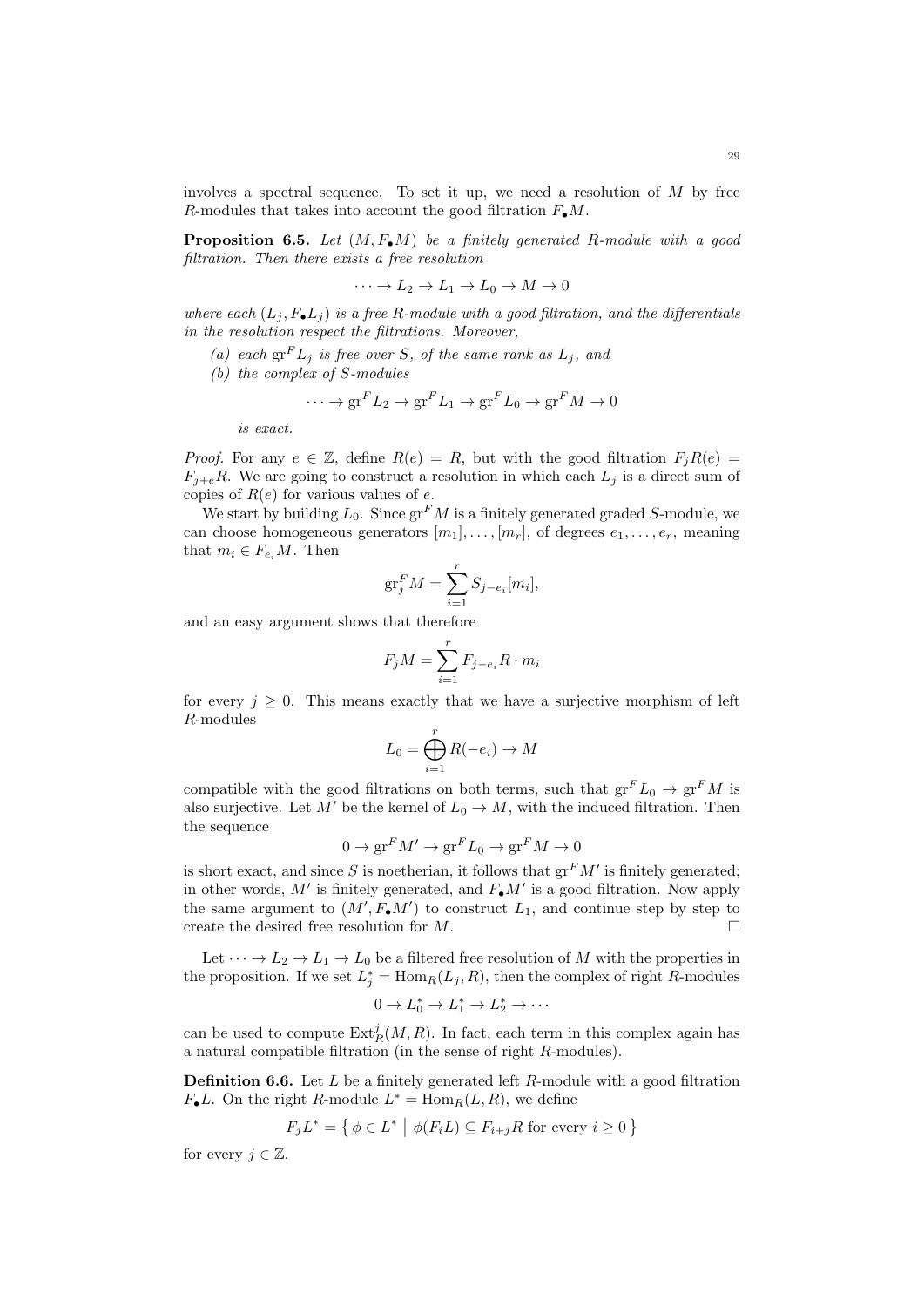**Lemma 6.7.** Suppose that  $L$  is a finitely generated left  $R$ -module with a good filtration  $F_{\bullet}L$ . Then  $L^*$  is a finitely generated right R-module, and the filtration  $F_{\bullet}L^*$  is again good.

*Proof.* Since  $L$  is finitely generated,  $L^*$  is clearly again finitely generated. It is easy to see that  $F_j L^* \cdot F_k R \subseteq F_{j+k} L^*$ . Indeed, if  $\phi \in F_j L^*$  and  $r \in F_k R$ , then we have

$$
(\phi \cdot r)(x) = \phi(x) \cdot r
$$

and this belongs to  $F_{i+j}R \cdot F_kR \subseteq F_{i+(j+k)}R$ . We also need to prove that the filtration on  $L^*$  is exhaustive. Let  $\phi \in \text{Hom}_R(L, R)$  be arbitrary. Since the filtration on L is good, there exists some  $j_0 \geq 0$  such that  $F_{j+j_0}L = F_jR \cdot F_{j_0}L$  for every  $j \geq 0$ . Since  $\phi$  is left R-linear, we get

$$
\phi(F_{j+j_0}L) \subseteq F_j R \cdot \phi(F_{j_0}L).
$$

Now  $F_{j_0} L$  is finitely generated over  $F_0 R$ , and therefore  $\phi(F_{j_0} L) \subseteq F_{j_1} R$  for some  $j_1 \geq 0$ . We now obtain

$$
\phi(F_{j+j_0}L) \subseteq F_j R \cdot F_{j_1} R \subseteq F_{j+j_1} R,
$$

which is enough to conclude that  $\phi \in F_{j_1} L^*$ . The proof that the filtration  $F_{\bullet} L^*$  is good is left as an exercise.

## Exercises.

Exercise 6.1. Let S be a local ring,  $M$  a finitely generated S-module. Suppose that  $\text{Ext}^j_S(M, S) = 0$  for every  $j \geq 0$ . Prove that  $M = 0$ .

*Exercise* 6.2. Let  $L = R(\ell)$ , as a left R-module. Show that  $L^*$  is isomorphic to  $R(-\ell)$  as a right R-module (with the filtration defined in class).

*Exercise* 6.3. Let  $L$  be a finitely generated left  $R$ -module with a good filtration  $F_{\bullet}L$ . Show that the natural morphism

$$
\mathrm{gr}^F L^* \to \mathrm{Hom}_S(\mathrm{gr}^F L, S)
$$

is injective, and use this to prove that  $gr^F L^*$  is finitely generated over S.

30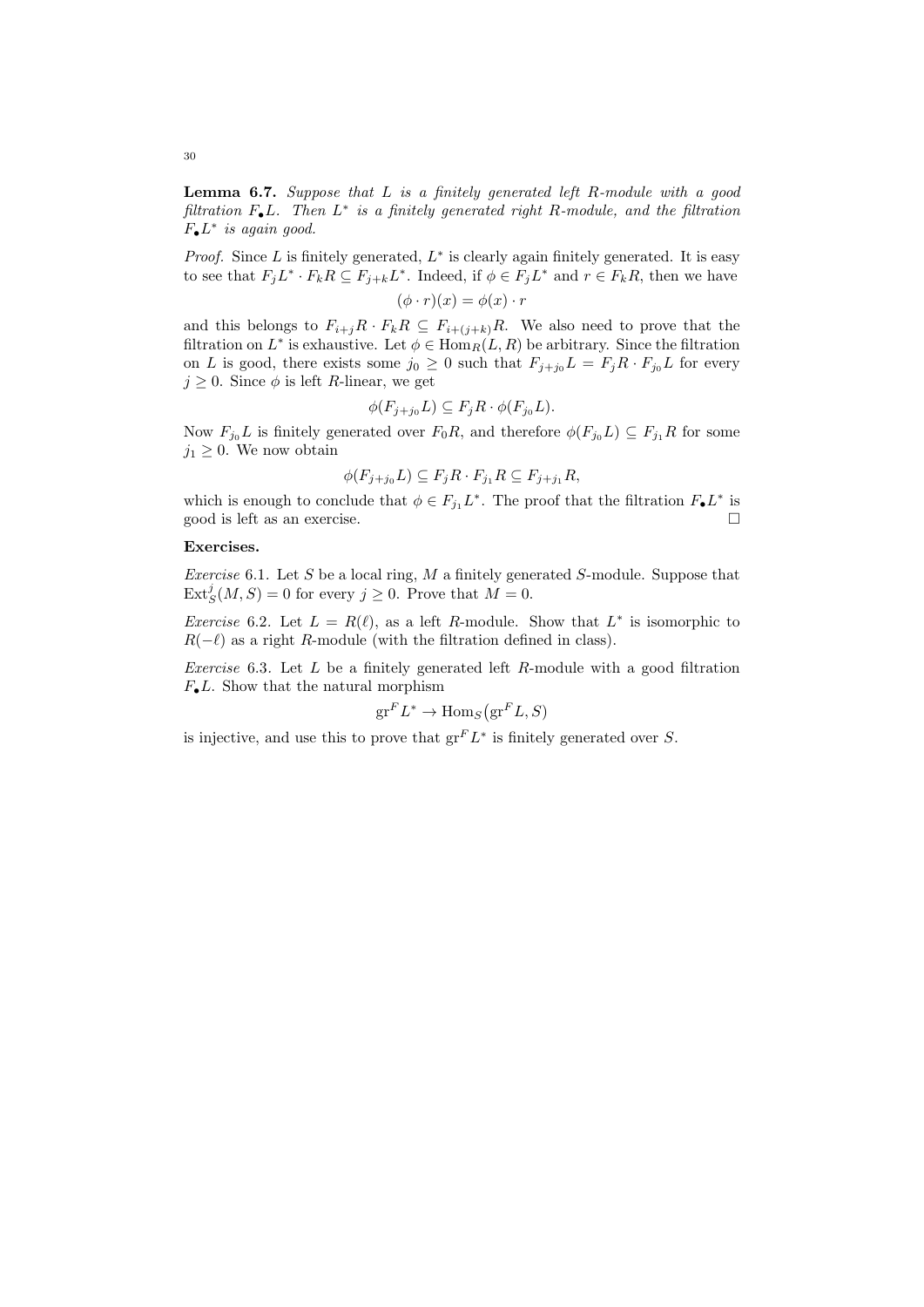Review from last time. Let me briefly recall where we are at. The general setting is that R is a (non-commutative) ring with 1, endowed with a filtration  $F_{\bullet}R$ , such that the associated graded ring  $S = \operatorname{gr}^F R$  is commutative and nonsingular of dimension dim  $S = 2n$ . The prototypical example is of course  $R = A_n(K)$ , with S being the polynomial ring in  $2n$  variables. Given a finitely generated left  $R$ -module M, together with a good filtration  $F_{\bullet}M$ , we are trying to compare

 $\text{Ext}^j_R(M,R)$  and  $\text{Ext}^j_S(\text{gr}^F M, S)$ .

More precisely, we want to show that the two integers

<span id="page-30-1"></span>
$$
j(M) = \min\left\{j \ge 0 \mid \operatorname{Ext}^j_R(M, R) \ne 0\right\}
$$

$$
j(\operatorname{gr}^F M) = \min\left\{j \ge 0 \mid \operatorname{Ext}^j_S(\operatorname{gr}^F M, S) \ne 0\right\}
$$

are always equal to each other. To this end, we had constructed a resolution

(7.1) 
$$
\cdots \to L_2 \to L_1 \to L_0 \to M \to 0
$$

of M by free left R-modules, such that (1) each  $L_i$  has a good filtration; (2) the morphisms in the resolution respect the filtrations; (3) the induced complex

<span id="page-30-0"></span>(7.2) 
$$
\cdots \to \operatorname{gr}^F L_2 \to \operatorname{gr}^F L_1 \to \operatorname{gr}^F L_0 \to \operatorname{gr}^F M \to 0
$$

is still exact, and therefore gives a resolution of  $gr<sup>F</sup>M$  by free S-modules. In fact, each  $L_i$  was a direct sum of copies of  $R(e)$ , for different values of  $e \in \mathbb{Z}$ , where  $R(e) = R$  as a left R-module, but with the good filtration  $F_i R(e) = F_{e+i} R$ .

Now each  $L_j^* = \text{Hom}_R(L_j, R)$  is a right R-module, and the j-th cohomology of the complex of right R-modules

$$
0 \to L_0^* \to L_1^* \to L_2^* \to \cdots
$$

is equal to  $\mathrm{Ext}^j_R(M,R)$ . We further showed that each  $L^*_j$  again has a good filtration (as a right R-module) – in fact, each  $L_j^*$  is again a direct sum of copies of  $R(e)$ , viewed as a right  $R$ -module, by one of the exercises from [Lecture 6.](#page-25-2) One has

$$
\operatorname{gr}^F L_j^* \cong \operatorname{Hom}_S(\operatorname{gr}^F L, S),
$$

and because of the exactness of  $(7.2)$ , it follows that the *j*-th cohomology of the complex of graded S-modules

$$
0 \to \mathrm{gr}^F L_0^* \to \mathrm{gr}^F L_1^* \to \mathrm{gr}^F L_2^* \to \cdots
$$

is equal to  $\text{Ext}^j_S(\text{gr}^F M, S)$ . So our problem comes down to comparing the cohomology of a filtered complex to the cohomology of the associated graded complex. This can be done using the formalism of spectral sequences.

The spectral sequence of a filtered complex. Generally speaking, a spectral sequence is a sequence of complexes

$$
\big(E^\bullet_\ell,d_\ell\big),
$$

indexed by  $\ell \in \mathbb{N}$ . Here each  $E_{\ell}^{\bullet}$  is a complex of vector spaces, modules, or whatever, and the differentials  $d_\ell : E_\ell^{\bullet} \to E_\ell^{\bullet+1}$  are morphisms in the appropriate category. The complex  $E_{\ell}^{\bullet}$  is often called the " $\ell$ -th page" of the spectral sequence. What makes a sequence of complexes into a spectral sequence is that each  $E^{\bullet}_{\ell+1}$  is obtained from the previous complex  $E_{\ell}^{\bullet}$  by taking cohomology:

$$
E_{\ell+1}^{n} \cong H^{n}(E_{\ell}^{\bullet}) = \frac{\ker(d_{\ell} : E_{\ell}^{n} \to E_{\ell}^{n+1})}{\text{im}(d_{\ell} : E_{\ell}^{n-1} \to E_{\ell}^{n})}
$$

Of course, taking cohomology kills the differentials, and so the new differential  $d_{\ell+1}$ has to come from somewhere else.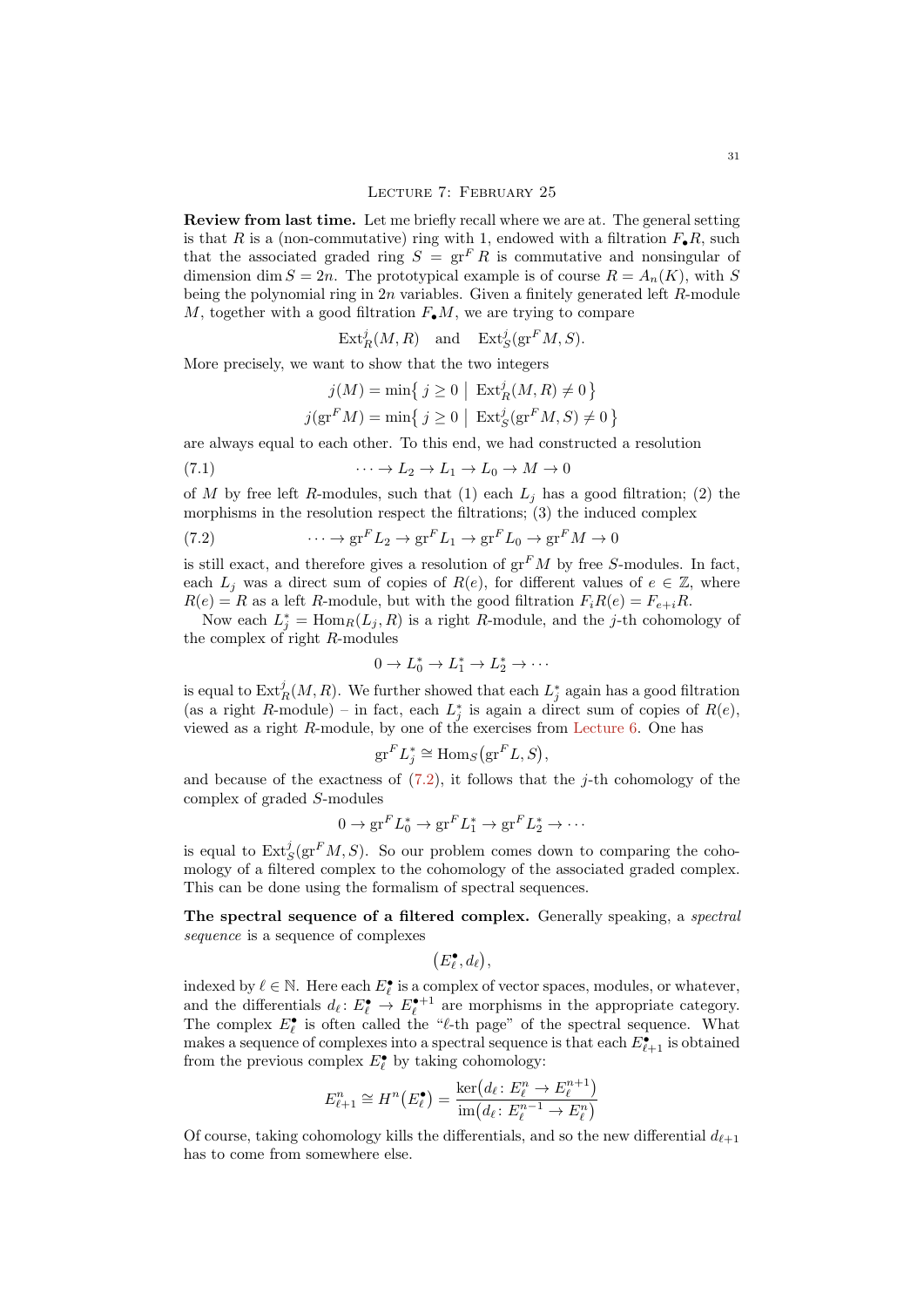Typically, there is some quantity that one would like to compute, and the initial page of the spectral sequence is a known (or easily obtained) "approximation" to this quantity. As  $\ell$  gets larger, the approximation gets better and better, and things eventually "converge" to the quantity one is trying to compute. This is of course just a rough description; I am going to make it more precise later on.

In my opinion, the best example for understanding spectral sequences is the spectral sequence of a filtered complex. Suppose then that we have a complex  $(K^{\bullet}, d)$ , consisting of vector spaces, modules, or whatever:

$$
\cdots \to K^{n-1} \xrightarrow{d} K^n \xrightarrow{d} K^{n+1} \to \cdots
$$

We are interested in computing the cohomology

$$
H^n(K^{\bullet}) = \frac{\ker(d \colon K^n \to K^{n+1})}{\text{im}(d \colon K^{n-1} \to K^n)}
$$

of this complex. Suppose also that the complex is filtered, meaning that each  $K^n$ has an increasing filtration  $F_{\bullet} K^n$ , possibly infinite in both directions,

<span id="page-31-0"></span>
$$
\cdots \subseteq F_j K^n \subseteq F_{j+1} K^n \subseteq \cdots
$$

that is compatible with the differentials in the complex, meaning that  $d(F_i K^n) \subseteq$  $F_i K^{n+1}$ . We also assume that

(7.3) 
$$
\bigcup_{j\in\mathbb{Z}} F_j K^n = K^n \text{ and } F_j K_n = 0 \text{ for } j \ll 0.
$$

The compatibility with the differential means that each  $F_j K^{\bullet}$  is a subcomplex of  $K^{\bullet}$ , and so we obtain a filtration on the cohomology of  $K^{\bullet}$  by setting

$$
F_j H^n(K^{\bullet}) = \text{im}\Big(H^n(F_j K^{\bullet}) \to H^n(K^{\bullet})\Big).
$$

In fact, it is not hard to see that

$$
F_jH^n(K^\bullet)=\frac{F_jK^n\cap\ker d+d(K^{n-1})}{d(K^{n-1})}\cong\frac{F_jK^n\cap\ker d}{F_jK^n\cap d(K^{n-1})}.
$$

and hence that that the associated graded object is given by

$$
\text{gr}^F_jH^n(K^\bullet)\cong \dfrac{F_jK^n\cap\ker d}{F_{j-1}K^n\cap\ker d+F_jK^n\cap d(K^{n-1})}.
$$

The spectral sequence is going to let us compute not  $H<sup>n</sup>(K<sup>•</sup>)$  itself, but the graded pieces for the above filtration. The first approximation to this – and the starting point for the spectral sequence – is the associated graded complex  $gr^F K^{\bullet}$ , with the induced differential, and terms

$$
\cdots \to \mathrm{gr}^F K^{n-1} \xrightarrow{d} \mathrm{gr}^F K^n \xrightarrow{d} \mathrm{gr}^F K^{n+1} \to \cdots
$$

Again, it is not hard to show that

$$
H^n(\mathrm{gr}_j^F K^{\bullet}) = \frac{\mathrm{ker}\big(d\colon \mathrm{gr}_j^F K^n \to \mathrm{gr}_j^F K^{n+1}\big)}{\mathrm{im}\big(d\colon \mathrm{gr}_j^F K^{n-1} \to \mathrm{gr}_j^F K^n\big)} \cong \frac{F_j K^n \cap d^{-1}(F_{j-1} K^{n+1})}{F_{j-1} K^n + d(F_j K^n)}.
$$

Note that this is usually not the same as  $gr_f^F H^n(K^{\bullet}).$ 

*Example* 7.4. Here is a typical example of a filtered complex. Let  $(A, \mathfrak{m})$  be a local ring, and suppose that  $K^{\bullet}$  is a complex of free A-modules of finite rank. We can filter each  $K<sup>n</sup>$  by powers of the maximal ideal,

$$
K^n\supseteq \mathfrak{m} K^n\supseteq \mathfrak{m}^2 K^n\supseteq \cdots,
$$

32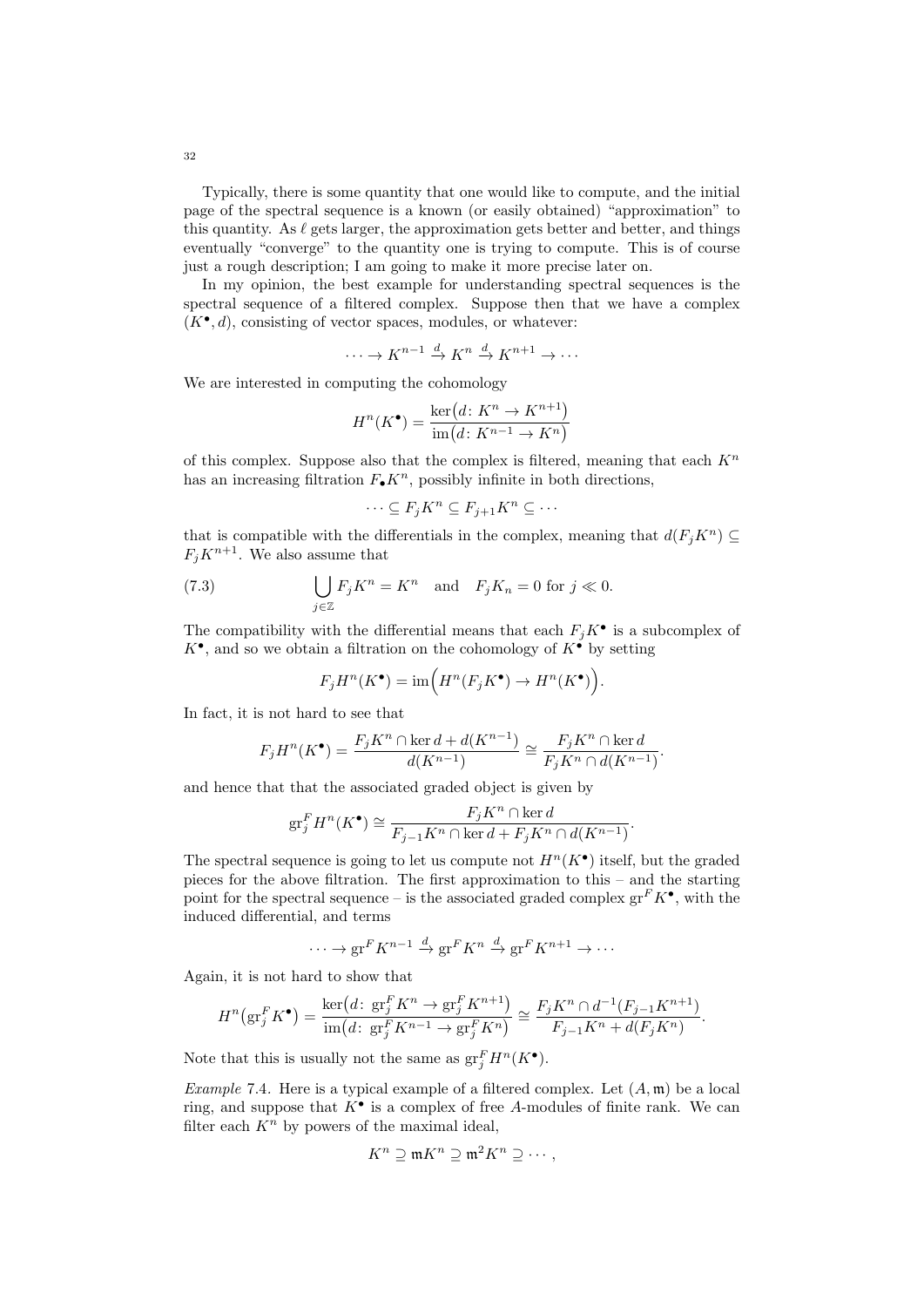which amounts to setting  $F_0K^n = K^n$  and  $F_{-j}K^n = \mathfrak{m}^j K^n$  for  $j \geq 0$ . Here the second condition in [\(7.3\)](#page-31-0) does not hold, but it turns out that one can weaken this to the condition that

$$
\bigcap_{j\in\mathbb{Z}} (F_jK^n + L) = L
$$

for every submodule  $L \subseteq K_n$ , which does hold in this example (by Krull's theorem). In particular, the intersection of all  $F_i K^n$  equals zero, which makes sense if we think of elements of  $\mathfrak{m}^{j}$  as functions that vanish to order j; going further down in the filtration on  $K<sup>n</sup>$  therefore means getting closer to zero.

Example 7.5. The long exact sequence in cohomology is a toy example of a spectral sequence. Suppose that we just have one subcomplex  $K_0^{\bullet} \subseteq K^{\bullet}$ . Together with the quotient complex, this makes a short exact sequence

$$
0\to K^\bullet_0\to K^\bullet\to K^\bullet_1\to 0
$$

and so we get a long exact sequence in cohomology:

$$
\cdots \to H^{n-1}(K_1^{\bullet}) \to H^n(K_0^{\bullet}) \to H^n(K^{\bullet}) \to H^n(K_1^{\bullet}) \to H^{n+1}(K_0^{\bullet}) \to \cdots
$$

This tells us how the cohomology of  $K^{\bullet}$  is related to the cohomology of the subcomplex and the quotient complex: there are additional maps  $H^n(K_1^{\bullet}) \to H^{n+1}(K_0^{\bullet}),$ and the two graded pieces of  $H^n(K^{\bullet})$  are the cokernel respectively kernel of these maps. If the filtration is longer, then the picture is still similar, but it takes more steps to get from the cohomology of the associated graded complex to the associated graded of the cohomology of  $K^{\bullet}$ .

As explained above, we may think of elements of  $F_i K^n$  as being "close to zero" when  $j \ll 0$ . The idea behind the spectral sequence is to "approximate" the condition  $x \in F_j K^n$  and  $dx = 0$  by the weaker condition  $dx \in F_{j-\ell} K^n$ , and then increasing the value of  $\ell \geq 0$ . In other words, we are approximating  $F_j K^n \cap \text{ker } d$ by the decreasing sequence of submodules  $F_j K^n \cap d^{-1}(F_{j-\ell} K^{n+1})$  for  $\ell \geq 0$ ; this makes sense because of the condition in [\(7.3\)](#page-31-0). With this in mind, we can now give the precise definition of the spectral sequence of a filtered complex.

For each  $n, j \in \mathbb{Z}$  and each  $\ell \in \mathbb{N}$ , we define

$$
Z_{\ell,j}^n = F_j K^n \cap d^{-1} \big( F_{j-\ell} K^{n+1} \big).
$$

In other words, an element  $x \in F_j K^n$  belongs to  $Z_{\ell,j}^n$  iff  $dx \in F_{j-\ell} K^{n+1}$ . By construction, the differential  $d: K^n \to K^{n+1}$  induces a morphism

$$
d_{\ell} \colon Z_{\ell,j}^n \to Z_{\ell,j-\ell}^{n+1}, \quad x \mapsto dx.
$$

Similarly, for each  $n, j \in \mathbb{Z}$  and each  $\ell \in \mathbb{N}$ , we define

$$
B_{\ell,j}^n = Z_{\ell,j}^n \cap \left( F_{j-1}K^n + d(F_{j+\ell-1}K^{n-1}) \right)
$$
  
=  $F_{j-1}K^n \cap d^{-1}(F_{j-\ell}K^{n+1}) + F_jK^n \cap d(F_{j+\ell-1}K^{n-1})$   
=  $Z_{\ell-1,j-1}^n + d(Z_{\ell-1,j+\ell-1}^{n-1}).$ 

We can then form the quotient

$$
E_{\ell,j}^n = Z_{\ell,j}^n / B_{\ell,j}^n,
$$

and observe that  $d_{\ell}$  maps  $B_{\ell,j}^n$  into  $B_{\ell,j-\ell}^{n+1}$ , and therefore induces a morphism

$$
d_{\ell} \colon E_{\ell,j}^n \to E_{\ell,j-\ell}^{n+1}
$$

with the property that  $d_{\ell} \circ d_{\ell} = 0$ .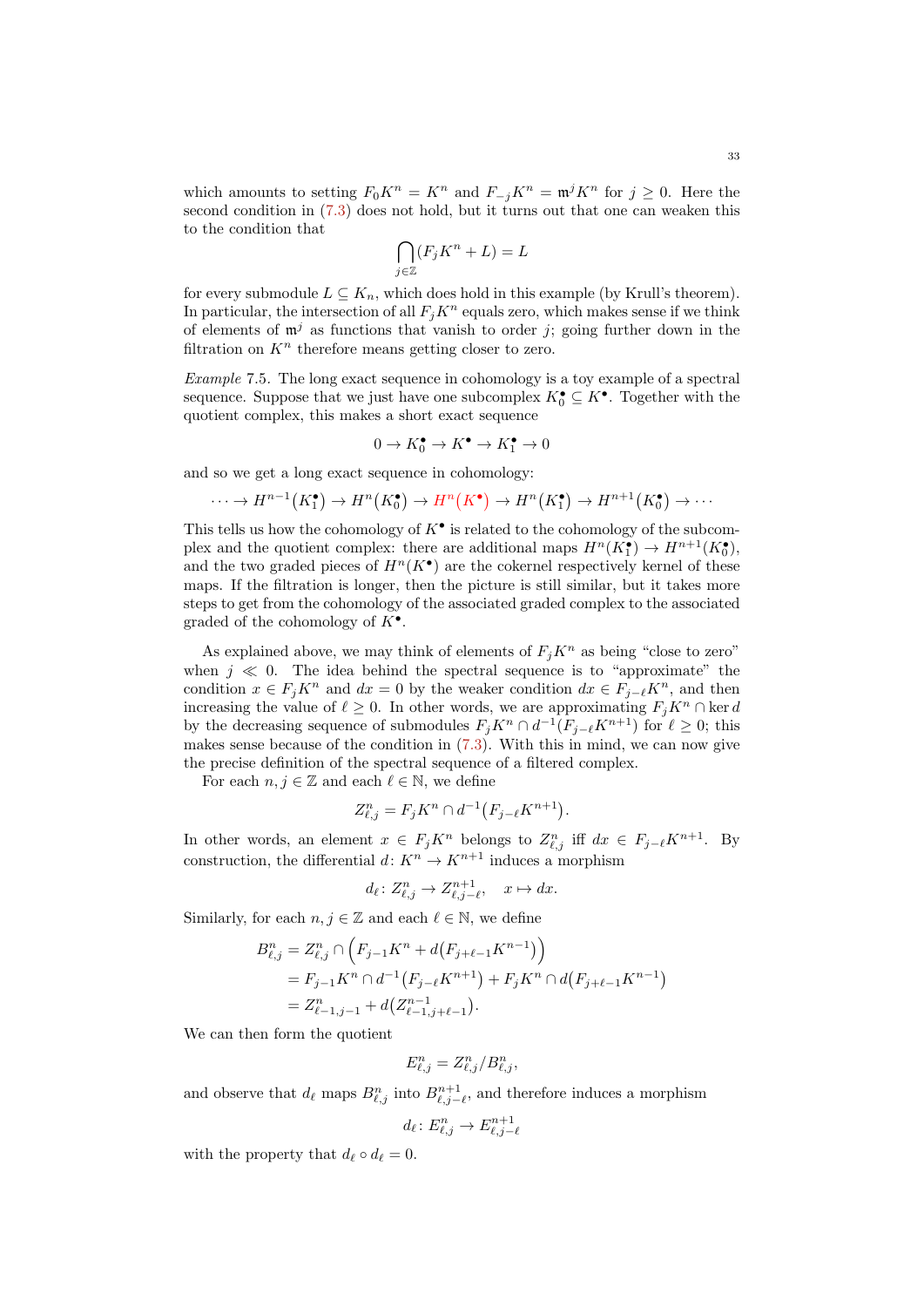To obtain a complex  $(E_{\ell}^{\bullet}, d_{\ell})$ , we consider the graded modules

$$
E^n_{\ell} = \bigoplus_{j \in \mathbb{Z}} E^n_{\ell,j}.
$$

By construction, the differential  $d_{\ell} : E_{\ell}^{n} \to E_{\ell}^{n+1}$  reduces the degree by  $\ell$ . *Example 7.6.* For  $\ell = 0$ , we have

$$
Z_{0,j}^n = F_j K^n \text{ and } B_{0,j}^n = F_{j-1} K^n,
$$

since  $d(F_j K^n) \subseteq F_j K^{n+1}$  by assumption. Consequently,

$$
E_{0,j}^n = \frac{F_j K_n}{F_{j-1} K_n} = \text{gr}_j^F K^n,
$$

with differential  $d_0$  induced by d. Given  $(7.3)$ , it also makes sense to set

 $Z_{\infty,j}^n = F_j K^n \cap \text{ker } d \quad \text{and} \quad B_{\infty,j}^n = F_{j-1} K^n \cap \text{ker } d + F_j K^n \cap d(K^{n-1}),$ 

which extends the above notation (formally) to  $\ell = \infty$ . Then

$$
E_{\infty,j}^n = \frac{F_j K^n}{F_{j-1} K^n \cap \ker d + F_j K^n \cap d(K^{n-1})} \cong \operatorname{gr}_j^F H^n(K^{\bullet}),
$$

according to our earlier calculation.

Now let us show that the complexes  $(E_{\ell}^{\bullet}, d_{\ell})$  really form a spectral sequence.

<span id="page-33-0"></span>**Proposition 7.7.** For each  $n, j \in \mathbb{Z}$  and each  $\ell \in \mathbb{N}$ , one has

$$
E_{\ell+1,j}^n \cong H^n(E_{\ell,j}^{\bullet}, d_{\ell}).
$$

*Proof.* Set  $H_{\ell,j}^n = H^n(E_{\ell,j}^{\bullet})$ , and recall that this is the cohomology of the complex

$$
Z_{\ell,j+\ell}^{n-1}/B_{\ell,j+\ell}^{n-1} \xrightarrow{d_\ell} Z_{\ell,j}^n/B_{\ell,j}^n \xrightarrow{d_\ell} Z_{\ell,j-\ell}^{n+1}/B_{\ell,j-\ell}^{n+1}.
$$

We start by defining a function

$$
\phi \colon E_{\ell+1,j}^n \to H_{\ell,j}^n.
$$

Suppose that  $x \in Z_{\ell+1,j}^n$ . Then also  $x \in Z_{\ell,j}^n$  and

$$
d_{\ell}x = dx \in d(Z^n_{\ell+1,j}) \subseteq B^{n+1}_{\ell,j-\ell},
$$

and so x defines a class  $\phi(x) \in H_{\ell,j}^n$ . This class does not depend on the choice of representative, because

$$
B_{\ell+1,j}^n = Z_{\ell+1,j}^n \cap \left( B_{\ell,j}^n + d \left( Z_{\ell,j+\ell}^{n-1} \right) \right)
$$

by the lemma below. Indeed, we see that  $x \in B_{\ell+1,j}^n$  if and only if its image in  $H_{\ell,j}^n$ is zero, and so  $\phi$  is well-defined and injective.

It remains to argue that  $\phi$  is also surjective. Any class in  $H_{\ell,j}^n$  can be represented by an element  $x \in Z^n_{\ell,j}$  with  $d_\ell x \in B^{n+1}_{\ell,j-\ell}$ . After unwinding the definitions, this is saying that  $x \in F_j K^n$  and  $dx \in F_{j-\ell} K^{n+1}$  and

$$
dx = dx' + y
$$

for some  $x' \in F_{j-1}K^n$  with  $dx' \in F_{j-\ell}K^{n+1}$  and some  $y \in F_{j-\ell-1}K^{n+1}$ . Thus  $x - x' \in F_j K^n \cap d^{-1}(F_{j-\ell-1}K^{n+1}) = Z_{\ell+1,j}^n,$ 

and after replacing x by  $x - x'$ , we can assume from the beginning that  $x \in Z_{\ell+1,j}^n$ . But this means exactly that the given class is in the image of  $\phi$ .

Lemma 7.8. One has

$$
B_{\ell+1,j}^n = Z_{\ell+1,j}^n \cap \left( B_{\ell,j}^n + d \left( Z_{\ell,j+\ell}^{n-1} \right) \right)
$$

for every  $j, n \in \mathbb{Z}$  and every  $\ell \in \mathbb{N}$ .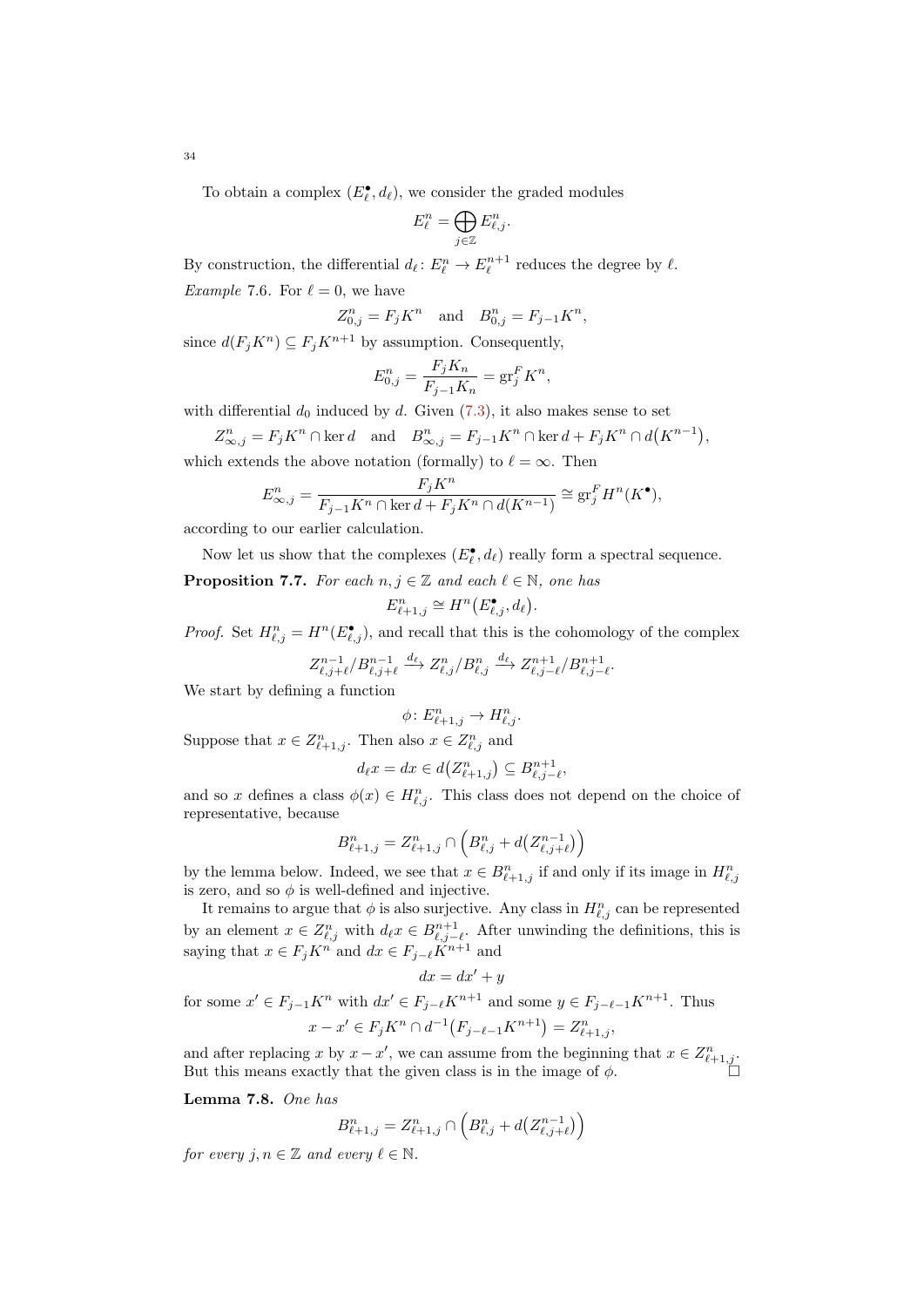Proof. Unwinding the definitions shows that

$$
B_{\ell,j}^n + d(Z_{\ell,j+\ell}^{n-1}) = F_{j-1}K^n \cap d^{-1}(F_{j-\ell}K^{n+1}) + F_jK^n \cap d(F_{j+\ell}K^{n-1})
$$

and so the intersection with  $Z_{\ell+1,j}^n = F_j K^n \cap d^{-1}(F_{j-\ell-1}K^{n+1})$  equals

$$
F_{j-1}K^n \cap d^{-1}(F_{j-\ell-1}K^{n+1}) + F_jK^n \cap d(F_{j+\ell}K^{n-1}) = B_{\ell+1,j}^n.
$$

In what sense does the spectral sequence of a filtered complex "converge"? Note that the  $Z_{\ell,j}^n$  form a decreasing chain of submodules of  $F_j K^n$  with

$$
Z^n_{\infty,j} = \bigcap_{\ell \in \mathbb{N}} Z^n_{\ell,j}.
$$

[Proposition 7.7](#page-33-0) shows that  $E_{\ell+1,j}^n$  is a subquotient of  $E_{\ell,j}^n$ , but there is in general no natural morphism from one to the other, which means that one cannot take a (direct or inverse) limit in the algebraic sense. Fortunately, what happens almost always in practice is that, for each fixed  $j, n \in \mathbb{Z}$ , the modules  $E_{\ell,j}^n$  stabilize for sufficiently large  $\ell$ . In fact, one has the following necessary and sufficient condition for stabilization, in terms of the filtration on the complex.

**Proposition 7.9.** Fix some  $n \in \mathbb{Z}$ . The differential  $d_{\ell} : E_{\ell}^n \to E_{\ell}^{n+1}$  vanishes for every  $\ell \geq \ell_0$  if, and only if, the filtration satisfies

$$
F_j K^{n+1} \cap d(K^n) = F_j K^{n+1} \cap d(F_{j+\ell_0-1} K^n)
$$

for every  $j \in \mathbb{Z}$ .

*Proof.* The differential  $d_\ell : E^n_\ell \to E^{n+1}_\ell$  vanishes for every  $\ell \geq \ell_0$  exactly when  $d(Z_{\ell,j}^n) \subseteq B_{\ell,j-\ell}^{n+1}$  for every  $\ell \geq \ell_0$  and every  $j \in \mathbb{Z}$ . After replacing j by  $j+\ell$ , this translates into the condition that

$$
F_j K^{n+1} \cap d(F_{j+\ell} K^n)
$$
  
\n
$$
\subseteq F_{j-1} K^{n+1} \cap d^{-1}(F_{j-\ell} K^{n+2}) + F_j K^{n+1} \cap d(F_{j+\ell-1} K^n),
$$

or after intersecting with  $d(F_{i+\ell}K^n)$ ,

$$
F_j K^{n+1} \cap d(F_{j+\ell} K^n) = F_{j-1} K^{n+1} \cap d(F_{j+\ell} K^n) + F_j K^{n+1} \cap d(F_{j+\ell-1} K^n).
$$

Recursively applying this identity (for  $\ell \geq \ell_0$ ), and using the fact that the filtration on  $K<sup>n</sup>$  is exhaustive, we can rewrite this in the equivalent form

$$
F_j K^{n+1} \cap d(K^n) = F_{j-1} K^{n+1} \cap d(K^n) + F_j K^{n+1} \cap d(F_{j+\ell_0-1} K^n).
$$

According to [\(7.3\)](#page-31-0), there is some  $j_0 \in \mathbb{Z}$  with  $F_{j_0}K^{n+1} = 0$ . We now get the desired conclusion by recursively applying the identity above (for  $j \ge j_0$ ).

<span id="page-34-0"></span>**Corollary 7.10.** If there is some  $\ell_0 \in \mathbb{N}$  with the property that

$$
F_j K^{n+1} \cap d(K^n) = F_j K^{n+1} \cap d(F_{j+\ell_0-1} K^n)
$$
  

$$
F_j K^n \cap d(K^{n-1}) = F_j K^n \cap d(F_{j+\ell_0-1} K^{n-1})
$$

for every  $j \in \mathbb{Z}$ , then one has  $E_{\ell_0}^n = E_{\infty}^n$ .

For example, one has  $E_1^n = E_\infty^n$  exactly when the differential d is strictly compatible with the filtration, in the sense that  $F_j K^n \cap d(K^{n-1}) = d(F_j K^{n-1})$  (and the same condition with  $n + 1$  in place of n).

*Note.* I have been using the "natural" indexing for the spectral sequence, where  $n$ is the position in the complex  $K^{\bullet}$ , and j the degree with respect to the filtration on  $K<sup>n</sup>$ . For historical reasons, people usually index their spectral sequences differently, and our  $E_{\ell,j}^n$  is usually denoted by  $E_{\ell}^{-j,n+j}$ . (This looks more natural in the special case of a double complex.)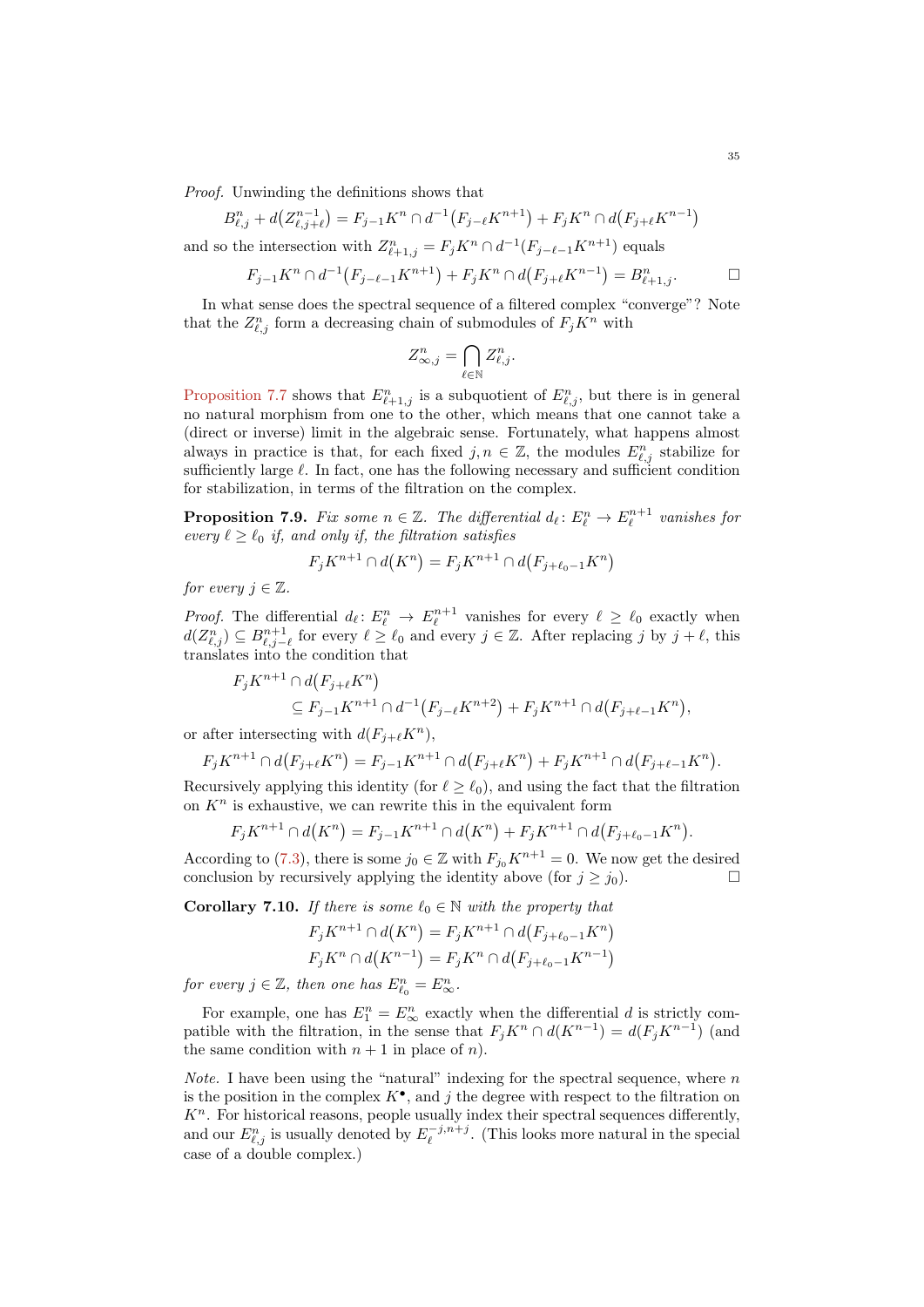Application to our problem. Now we return to the case of a finitely generated left R-module M, endowed with a good filtration  $F_{\bullet}M$ . If we apply the spectral sequence formalism to the complex of right R-modules

$$
0 \to L_0^* \to L_1^* \to L_2^* \to \cdots,
$$

with the good filtration  $F_{\bullet} L_j^*$  constructed earlier, we obtain a spectral sequence with  $E_0^j = \text{gr}^F L_j^*$  and with differential  $d_0$  induced by the differential in the original complex. It follows that

$$
E_1^j = \text{Ext}_S^j(\text{gr}^F M, S),
$$

because the complex in  $(7.2)$  is a free resolution of  $gr<sup>F</sup>M$ . On the other hand, the complex in  $(7.1)$  is a free resolution of M, and so we get

$$
E_{\infty}^j = \text{gr}^F \text{Ext}_R^j(M, R).
$$

Recall that we are trying to prove the identity  $i(M) = i(\text{gr}^F M)$ . The first thing we should do is check that the spectral sequence converges, in the sense that each  $E^j_\ell$  stabilizes for  $\ell \gg 0$ . This is a consequence of the following lemma about good filtrations.

**Lemma 7.11.** Let  $(K^{\bullet}, d)$  be a complex of left (or right) R-modules, and suppose that each  $K^n$  has a good filtration  $F_{\bullet} K^n$  such that  $d(F_i K^n) \subseteq F_i K^{n+1}$  for every  $j, n \in \mathbb{Z}$ . Then for every  $n \in \mathbb{Z}$ , there is some  $j_0 \in \mathbb{N}$  such that

$$
F_jK^{n+1} \cap d(K^n) = F_jK^{n+1} \cap d(F_{j+j_0}K^n).
$$

*Proof.* On the submodule  $d(K^n) \subseteq K^{n+1}$ , we have two good filtrations, one induced by the good filtration on  $\overrightarrow{K}^{n+1}$ , the other by the good filtration on  $K^n$ . Let us denote these by

$$
F_j d(K^n) = F_j K^{n+1} \cap d(K^n) \quad \text{and} \quad G_j d(K^n) = d(F_j K^n).
$$

The first filtration is good because  $gr<sup>F</sup> d(K<sup>n</sup>)$  is a submodule of the finitely generated S-module gr<sup>F</sup>K<sup>n+1</sup>; the second filtration is good because gr<sup>G</sup>d(K<sup>n</sup>) is a quotient module of the finitely generated S-module  $gr<sup>F</sup> K<sup>n</sup>$ . In both cases, we are using the fact that S is noetherian. By [Corollary 2.15,](#page-9-0) there is an integer  $j_0 \geq 0$  such that

$$
F_j d(K^n) \subseteq G_{j+j_0} d(K^n)
$$

for every  $j \in \mathbb{Z}$ . We get the result by intersecting both sides with  $F_j K^{n+1}$ .

 $\Box$ 

Together with the convergence criterion in [Corollary 7.10,](#page-34-0) this shows that  $E_{\ell}^{n} =$  $E_{\infty}^{n}$  for  $\ell \gg 0$ , and so our spectral sequence does indeed converge. Now recall that

$$
E_1^j = \text{Ext}_S^j(\text{gr}^F M, S).
$$

We can use the results about  $E_1^j$  from [Proposition 6.4,](#page-26-5) plus the spectral sequence, to prove the following theorem.

**Theorem 7.12.** Let M be a finitely generated R-module with a good filtration  $F_{\bullet}M$ .

- (a) One has  $j(\text{gr}^F M) = j(M)$ , and thus  $\text{Ext}^j_R(M, R) = 0$  for  $j < j(\text{gr}^F M)$ .
- (b) One has  $d\left(\text{Ext}^j_R(M,R)\right) \leq 2n-j$  for every  $j \geq 0$ .
- (c) One has  $d\left(\text{Ext}_{R}^{j(M)}(M,R)\right)=2n-j(M).$

*Proof.* To simplify the notation, let me set  $j_0 = j(\text{gr}^F M)$ , which means that  $E_1^j = 0$ for all  $j < j_0$ . According to [Proposition 6.4,](#page-26-5) we have

$$
d(E_1^j) \le 2n - j
$$

for every  $j \geq 0$ , with equality for  $j = j_0$ . Here  $d(M) = \dim S/J(M)$  is the dimension of the support.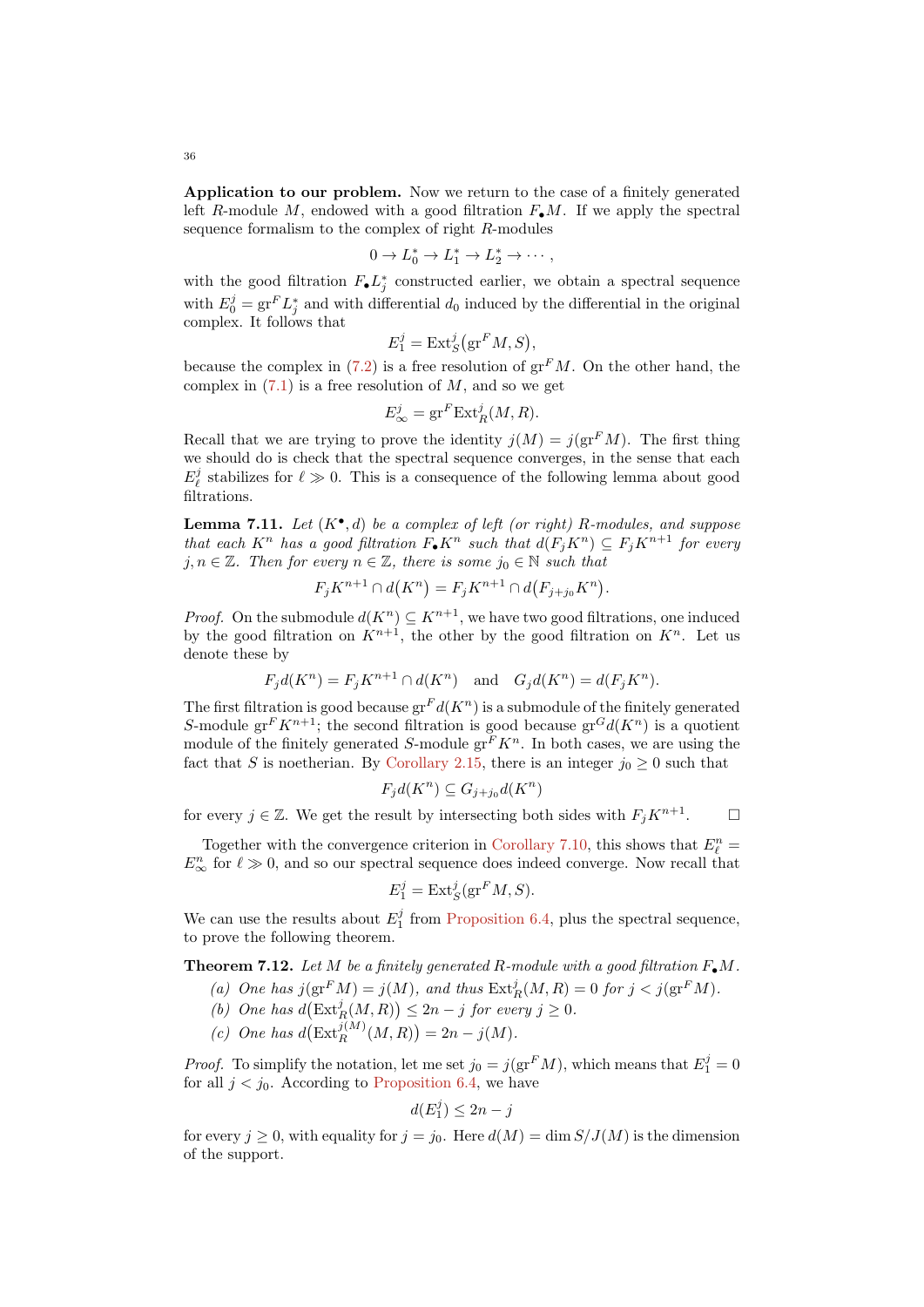Since  $E_{\ell+1}^j$  is a subquotient of  $E_{\ell}^j$ , it follows that  $E_{\ell}^j = 0$  for  $j < j_0$  and  $\ell \geq 1$ . But  $E^j_{\infty} = E^j_{\ell}$  for  $\ell \gg 0$ , and so  $E^j_{\infty} = 0$  for  $j < j_0$ . Remembering that

$$
E^j_{\infty} = \operatorname{gr}^F \operatorname{Ext}^j_R(M, R),
$$

we deduce that  $\text{Ext}^j_R(M, R) = 0$  for  $j < j_0$ , and hence that  $j(M) \geq j_0$ . This gives us one half of  $(a)$ , namely

$$
j(M) \ge j(\operatorname{gr}^F M).
$$

By the same reasoning,  $d(E_1^j) \leq 2n - j$  implies that  $d(E_\infty^j) \leq 2n - j$ , and therefore  $d\left(\text{Ext}_{R}^{j}(M,R)\right) \leq 2n - j$ 

for every  $j \ge 0$ , which is [\(b\).](#page-37-1) Lastly, we have  $d(E_1^{j_0}) = 2n - j_0$ , but  $E_1^{j_0-1} = 0$  and  $d(E_1^{j_0+1}) \leq 2n - j_0 - 1$ . Therefore

$$
E_2^{j_0} \cong \ker (d_1 : E_1^{j_0} \to E_1^{j_0+1}),
$$

and since  $d(E_1^{j_0+1}) \le 2n - j_0 - 1$ , we see that  $d(E_2^{j_0}) = 2n - j_0$ . Continuing in this way, we get  $d(E_{\ell}^{j_0}) = 2n - j_0$  for every  $\ell \geq 1$ , and therefore

$$
d\big(\operatorname{Ext}^{j_0}_R(M,R)\big)=2n-j_0.
$$

In particular,  $\mathrm{Ext}^{j_0}_R(M,R) \neq 0$ , and so  $j_0 \geq j(M)$ . This gives us the other inequality

$$
j(\operatorname{gr}^F M) \ge j(M),
$$

and so [\(a\)](#page-37-0) and [\(c\)](#page-37-2) are proved.  $\square$ 

## Exercises.

Exercise 7.1. Generalize the proof of [Proposition 7.9](#page-34-0) to the case where the filtration on each module  $K^n$  in the complex satisfies

$$
\bigcap_{j\in\mathbb{Z}} (F_jK^n + L) = L
$$

for every submodule  $L \subseteq K_n$ .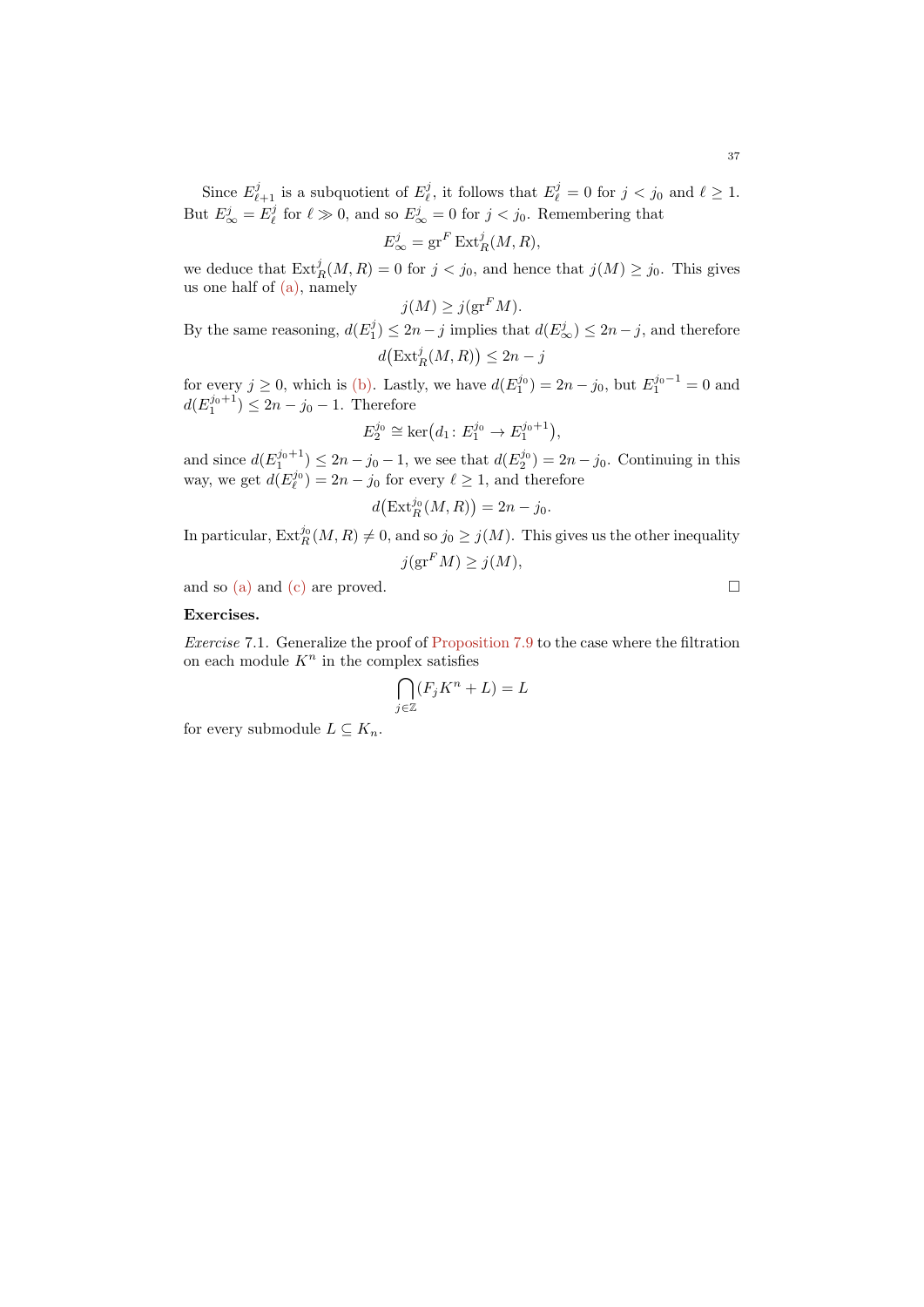Holonomic modules and duality. Recall that  $R$  is a filtered ring, whose associated graded ring  $S = \text{gr}^F R$  is commutative, noetherian, and nonsingular of dimension dim  $S = 2n$ . Last time, we proved the following theorem about finitely generated (left or right) R-modules.

<span id="page-37-0"></span>**Theorem.** Let M be a finitely generated R-module with a good filtration  $F_{\bullet}M$ .

- (a) One has  $j(\text{gr}^F M) = j(M)$ , and thus  $\text{Ext}^j_R(M, R) = 0$  for  $j < j(\text{gr}^F M)$ .
- <span id="page-37-1"></span>(b) One has  $d\left(\text{Ext}^j_R(M,R)\right) \leq 2n-j$  for every  $j \geq 0$ .
- <span id="page-37-2"></span>(c) One has  $d\left(\text{Ext}_{R}^{j(M)}(M,R)\right)=2n-j(M).$

As I explained before, the fact that  $j(\text{gr}^F M) = j(M)$ , together with the identity  $d(\mathrm{gr}^F M) + i(M) = 2n$ , implies that

$$
d(M) + j(M) = 2n
$$

for every finitely generated R-module.

*Example* 8.1. In the case of the Weyl algebra  $A_n$ , this says that the two notions of dimension (with respect to the Bernstein filtration and the degree filtration) are the same. Since we know from Bernstein's inequality that  $d^B(M) \geq n$  for every nonzero finitely generated  $A_n$ -module M, it follows that also  $d^{\text{deg}}(M) \geq n$ .

Let us now assume that Bernstein's inequality holds: Every finitely generated left or right R-module M satisfies  $d(M) \geq n$ , provided that  $M \neq 0$ . We saw earlier that this holds when  $R = A_n$ . An equivalent formulation is that every finitely generated left or right R-module satisfies  $j(M) \leq n$ , meaning that  $\text{Ext}^j_R(M, R) \neq 0$ for some  $j \leq n$ , again provided that  $M \neq 0$ . Bernstein's inequality, together with the above theorem, has some remarkable consequences.

**Corollary 8.2.** If M is a finitely generated R-module, then  $\text{Ext}_R^j(M, R) = 0$  for  $j > n$ .

*Proof.* Let M be a finitely generated left (or right) R-module. Then each  $E^j$  =  $\text{Ext}_R^j(M, R)$  is a finitely generated right (or left) R-module, and the theorem gives  $d(E^{j}) \leq 2n - j$ . But Bernstein's inequality says that  $d(E^{j}) \geq n$  whenever  $E^{j} \neq 0$ , and so the conclusion is that  $E^j = 0$  for  $j > n$ .

Note that this is completely false for finitely generated  $S$ -modules, where  $Ext<sup>J</sup>$ can be nonzero in the range  $0 \leq j \leq 2n$ .

The most interesting R-modules are clearly those for which the dimension  $d(M)$ is minimal (or where the quantity  $j(M) = 2n - d(M)$  is maximal). By analogy with the case  $R = A_n$ , we call such modules holonomic.

**Definition 8.3.** A finitely generated left (or right)  $R$ -module  $M$  is called *holonomic* if either  $M = 0$ , or  $M \neq 0$  and  $d(M) = n$ .

An equivalent definition is that M is holonomic if either  $M = 0$ , or  $M \neq 0$  and  $j(M) = n$ . Since  $\text{Ext}^j_R(M, R) = 0$  for  $j > n$ , we obtain the following alternative characterization of holonomic R-modules.

Corollary 8.4. A finitely generated R-module M is holonomic if and only if  $\text{Ext}_{R}^{j}(M,R) = 0$  for every  $j \neq n$ .

Given any holonomic left (or right)  $R$ -module  $M$ , we therefore get another right (or left)  $R$ -module

$$
M^* = \operatorname{Ext}^j_R(M, R).
$$

This is called the *holonomic dual*. Let us investigate the properties of  $M^*$ .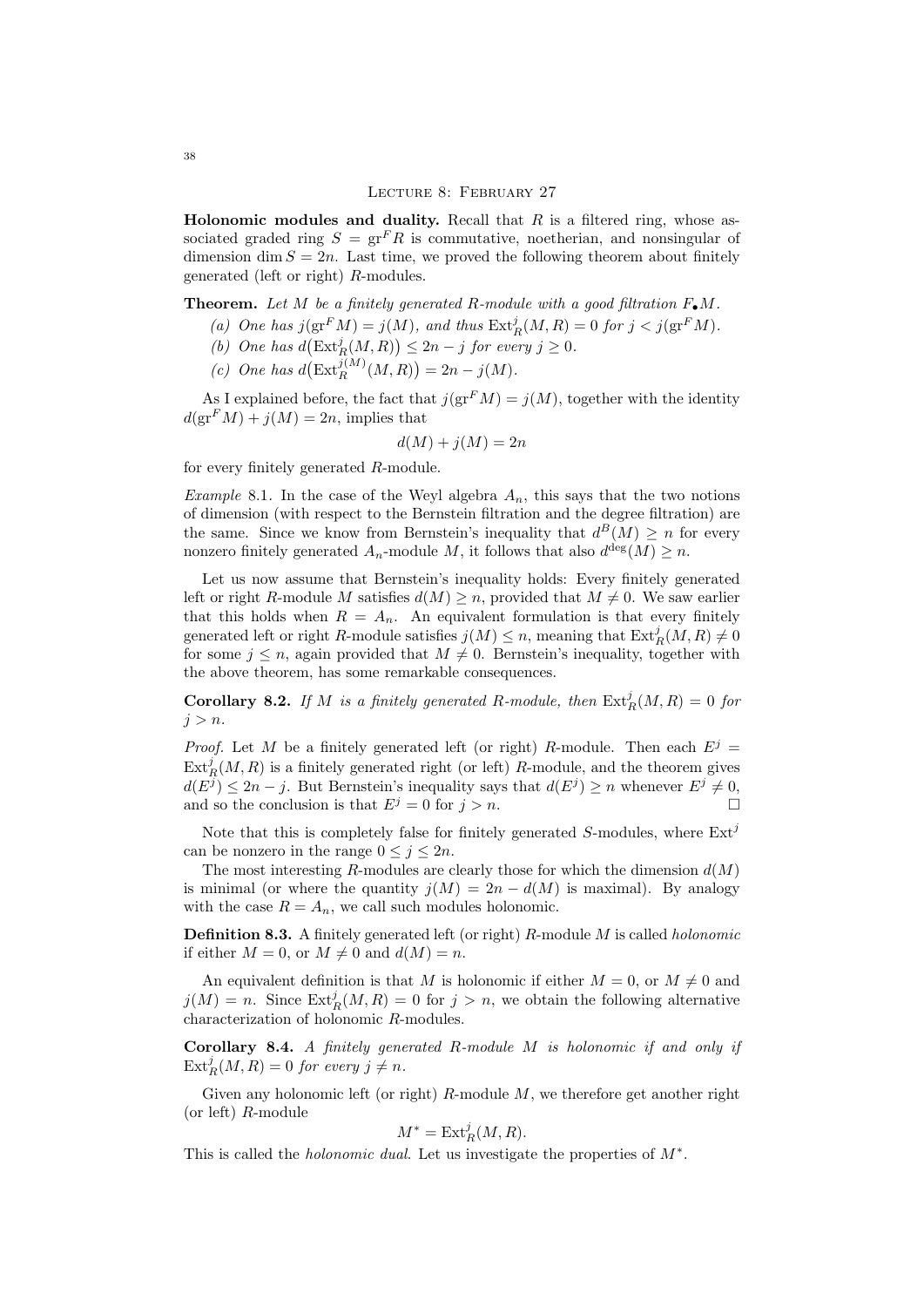**Lemma 8.5.** If M is holonomic, then  $M^*$  is also holonomic.

*Proof.* Since  $j(M) = n$ , the theorem from last time shows that

$$
d(M^*) = d\big(\text{Ext}^{j(M)}_R(M,R)\big) = 2n - j(M) = n.
$$

This says that  $M^*$  is again holonomic.

The association  $M \mapsto M^*$  is contravariant functor from the category of holonomic left (or right) R-modules to the category of holonomic right (or left) Rmodules. Indeed, given a morphism of left R-modules  $f: M \to N$  between two holonomic  $R$ -modules  $M$  and  $N$ , the functoriality of Ext shows that we have a morphism of right R-modules

$$
f^* \colon \operatorname{Ext}^n_R(N,R) \to \operatorname{Ext}^n_R(M,R)
$$

in the opposite direction, and it is not hard to see that  $(f \circ g)^* = g^* \circ f^*$ . As a contravariant functor, the holonomic dual is also exact: if

$$
0 \to M_1 \to M_2 \to M_3 \to 0
$$

is a short exact sequence of holonomic left (or right) R-modules, then the long exact sequence for  $\text{Ext}^j_R(-,R)$  becomes a short exact sequence

$$
0 \to \text{Ext}^n_R(M_3, R) \to \text{Ext}^n_R(M_2, R) \to \text{Ext}^n_R(M_1, R) \to 0,
$$

due to the vanishing of  $\text{Ext}^j_R(M_i, R)$  for  $j \neq n$ . In other words,

$$
0 \to M_3^* \to M_2^* \to M_1^* \to 0
$$

is again a short exact sequence.

**Proposition 8.6.** We have  $M \cong M^{**}$  for every holonomic left (or right) R-module M, and hence the holonomic dual gives an equivalence of categories

 $(holonomic left R-modules) \cong (holonomic right R-modules)$ <sup>op</sup>.

*Proof.* Let  $M$  be a holonomic left  $R$ -module. Choose a free resolution

$$
\cdots \to L_2 \to L_1 \to L_0 \to M \to 0
$$

by free left R-modules of finite rank. The complex of right R-modules

$$
0 \to L_0^* \to L_1^* \to L_2^* \to \cdots
$$

is then exact except in degree n, where the cohomology is  $M^* = \text{Ext}^n_R(M, R)$ . Choose another free resolution

$$
\cdots \to K_2 \to K_1 \to K_0 \to M^* \to 0
$$

by free right R-modules of finite rank. By a general lemma in homological algebra, there is a morphism of complexes of right R-modules

$$
\cdots \longrightarrow K_1 \xrightarrow{d} K_0 \longrightarrow 0 \longrightarrow \cdots
$$

$$
\downarrow f_1 \qquad \qquad \downarrow f_0 \qquad \qquad \downarrow
$$

$$
\cdots \longrightarrow L_{n-1}^* \xrightarrow{d} L_n^* \xrightarrow{d} L_{n+1}^* \longrightarrow \cdots
$$

that induces an isomorphism on cohomology. (Such morphisms are called quasiisomorphisms.) Let me briefly recall the construction. Since  $M^*$  is the cohomology in degree *n* of the complex, we have  $M^* = \text{ker } d / \text{im } d$ , and so the submodule  $\ker d \subseteq L_n^*$  maps onto  $M^*$ . Because  $K_0$  is a free R-module, we can find a lifting

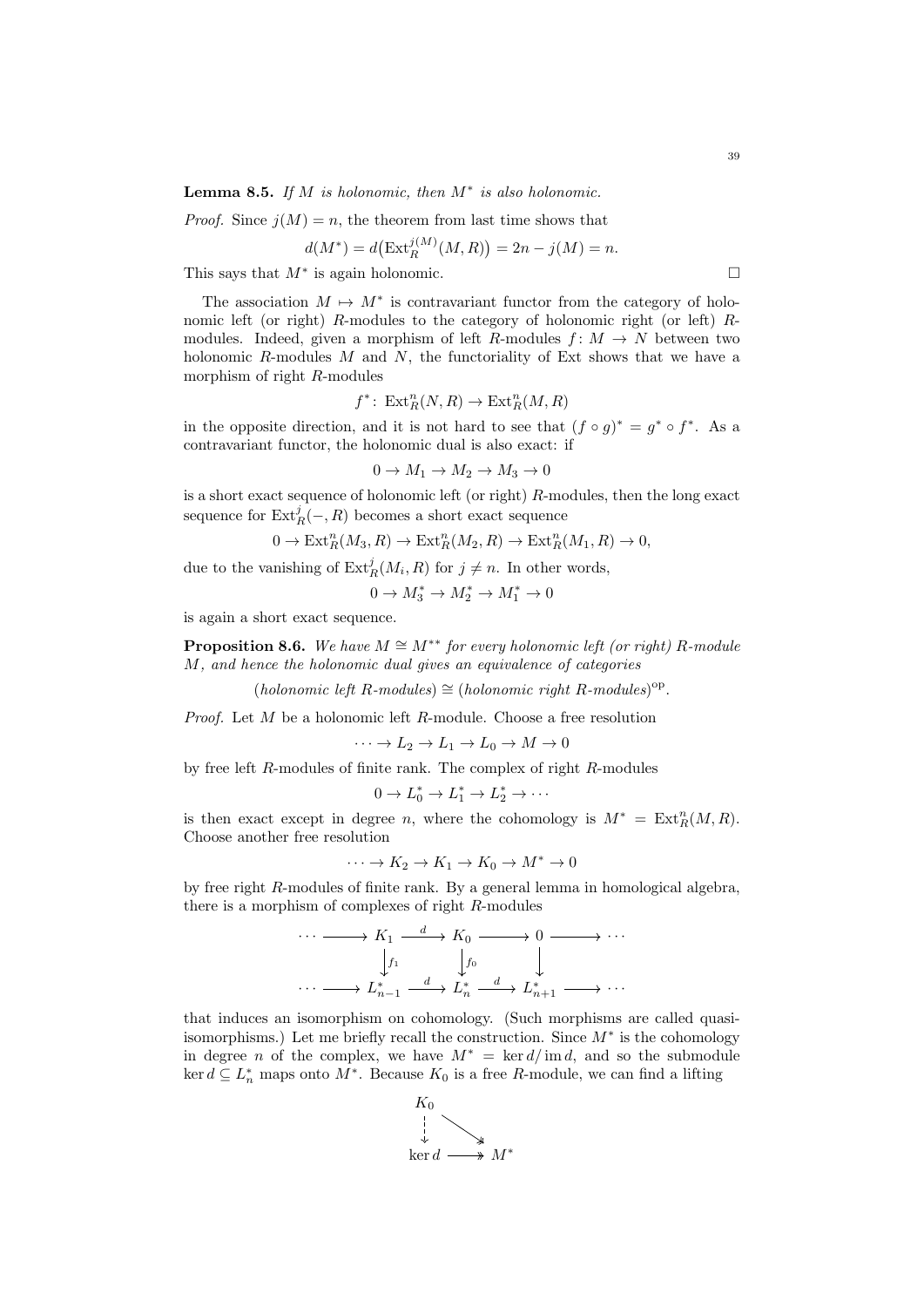indicated by the dashed arrow, and we denote by  $f_0: K_0 \to L_n^*$  the composition. By construction,  $d \circ f_0 = 0$ , and so the first square in the diagram below commutes:

$$
\cdots \longrightarrow K_1 \xrightarrow{d} K_0 \longrightarrow 0 \longrightarrow \cdots
$$
  
\n
$$
\downarrow f_0 \qquad \qquad \downarrow
$$
  
\n
$$
\cdots \longrightarrow L_{n-1}^* \xrightarrow{d} L_n^* \xrightarrow{d} L_{n+1}^* \longrightarrow \cdots
$$

Since the composition  $K_1 \to K_0 \to M^*$  is zero, the morphism  $f_0 \circ d$  maps  $K_1$ into the submodule im  $d \subseteq \text{ker } d \subseteq L_n^*$ . This submodule is the image of  $L_{n-1}^*$ , and because  $K_1$  is a free R-module, and so we can again find a lifting



which now makes the second square in the diagram commute:

$$
\cdots \longrightarrow K_1 \xrightarrow{d} K_0 \longrightarrow 0 \longrightarrow \cdots
$$

$$
\downarrow f_1 \qquad \qquad \downarrow f_0 \qquad \qquad \downarrow
$$

$$
\cdots \longrightarrow L_{n-1}^* \xrightarrow{d} L_n^* \xrightarrow{d} L_{n+1}^* \longrightarrow \cdots
$$

Continuing in this manner produces the desired morphism of complexes. If we now apply the functor  $\text{Hom}_R(-, R)$  a second time, we obtain a morphism of complexes of left R-modules



One can show that this morphism still induces an isomorphism on cohomology. Now the complex in the first row is a resolution of  $M$ , and therefore only has cohomology at  $L_0$ . Likewise, because  $M^*$  is holonomic, the complex in the second row only has cohomology at  $K_n^*$ , where the cohomology is  $M^{**}$ . In this way, we obtain a morphism of left R-modules  $M \to M^{**}$ , which is an isomorphism by the comment above.  $\square$ 

We can use this result to compare the characteristic varieties of  $M$  and  $M^*$ .

# **Corollary 8.7.** If M is holonomic, then  $Ch(M) = Ch(M^*)$ .

*Proof.* Choose a good filtration  $F_{\bullet}M$  and recall that  $Ch(M)$  is the closed subset of Spec S defined by the radical of  $\text{Ann}_S(\text{gr}^F M)$ , or equivalently, the support of the finitely generated S-module  $gr<sup>F</sup>M$ . The filtered free resolution from last time induces a good filtration on  $M^* = \text{Ext}^n_R(M, R)$ ; in fact, using the spectral sequence from last time,  $E_{\infty}^n = \text{gr}^F \text{Ext}_R^n(M, R) = \text{gr}^F M^*$ . Since the spectral sequence converges,  $E_{\infty}^n$  is a subquotient of  $E_1^n = \text{Ext}^n_S(\text{gr}^F M, S)$ , and therefore

$$
Ch(M^*) = \operatorname{Supp} E_{\infty}^n \subseteq \operatorname{Supp} E_1^n \subseteq \operatorname{Supp}(\operatorname{gr}^F M) = Ch(M).
$$

But then we also have  $\text{Ch}(M) = \text{Ch}(M^{**}) \subseteq \text{Ch}(M^*)$ , and so the two characteristic varieties are in fact equal.

The existence of the holonomic dual gives another explanation for the fact that the category of holonomic  $A_n$ -modules is both artinian and noetherian. In fact, recall that we showed earlier, using the notion of multiplicity, that every ascending or descending chain of submodules of a holonomic  $A_n$ -module M has finite length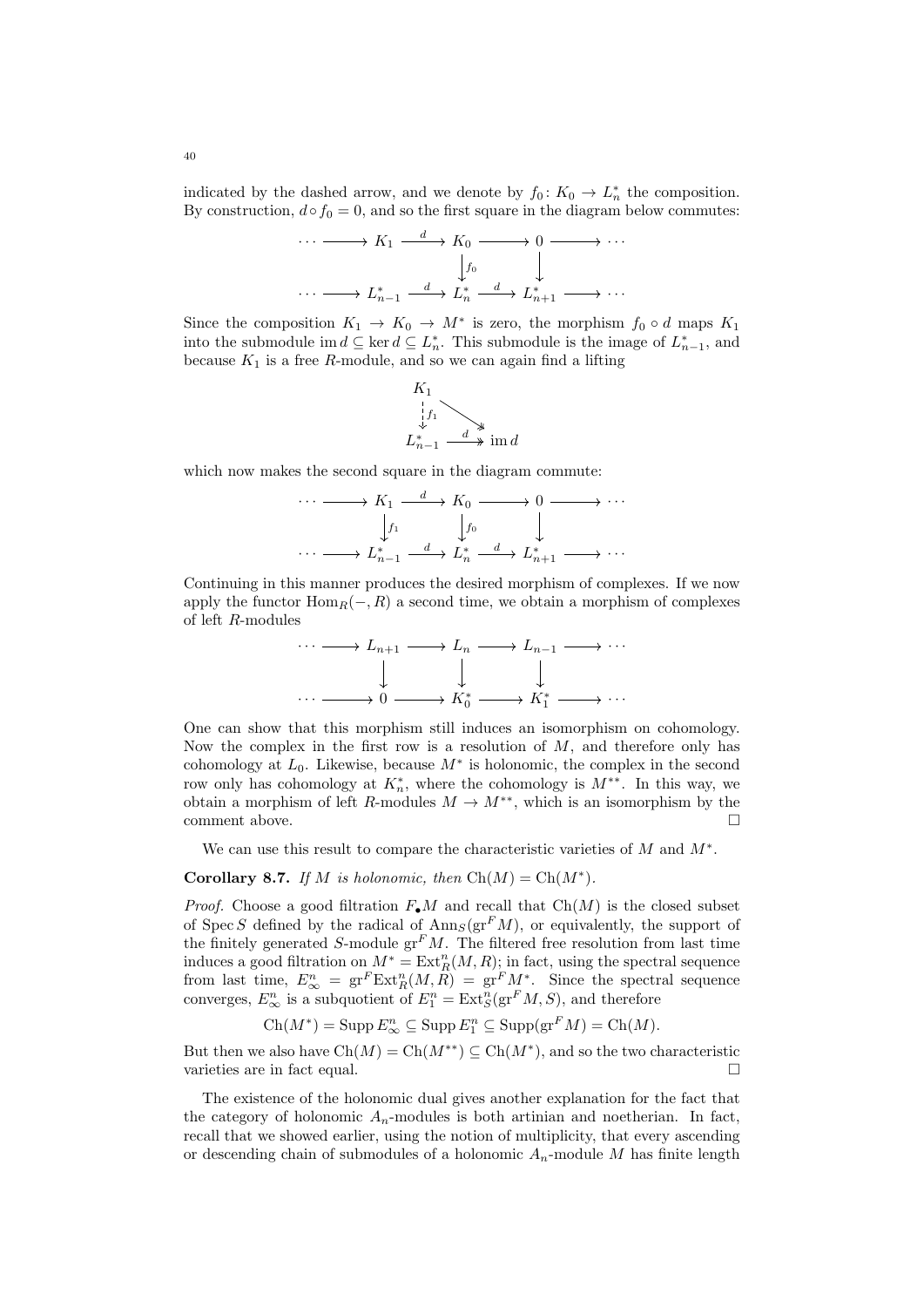(bounded by the multiplicity of  $M$ ). Since the holonomic dual takes ascending chains of submodules of  $M$  to descending chains of submodules of  $M^*$ , both chain conditions are equivalent in this case. This is again unlike the commutative case.

## Exercises.

Exercise 8.1. Let R be a ring with 1. Let  $A_{\bullet}$  and  $B_{\bullet}$  be two complexes of free R-modules of finite rank. Suppose that we have a morphism of complexes

$$
\cdots \longrightarrow A_{n-1} \longrightarrow A_n \longrightarrow A_{n+1} \longrightarrow \cdots
$$

$$
\downarrow f_{n-1} \qquad \downarrow f_n \qquad \downarrow f_{n+1}
$$

$$
\cdots \longrightarrow B_{n-1} \longrightarrow B_n \longrightarrow B_{n+1} \longrightarrow \cdots
$$

that induces isomorphisms on cohomology. Show that the same thing is true after applying the functor  $(-)^* = \text{Hom}_R(-, R)$ : the induced morphism of complexes

$$
\cdots \longrightarrow B_{n+1}^* \longrightarrow B_n^* \longrightarrow B_{n+1}^* \longrightarrow \cdots
$$

$$
\downarrow f_{n+1}^* \qquad \downarrow f_n^* \qquad \downarrow f_{n-1}^* \qquad \cdots \longrightarrow A_{n+1}^* \longrightarrow A_n^* \longrightarrow A_{n+1}^* \longrightarrow \cdots
$$

is again a quasi-isomorphism. (Hint: Use the mapping cone. Show that the mapping cone of  $f$  is an exact complex of free  $R$ -modules, and therefore homotopic to zero. Show that this property is preserved by the functor  $\text{Hom}_R(-, R)$ , and conclude that the morphism between the dual complexes is also a quasi-isomorphism.)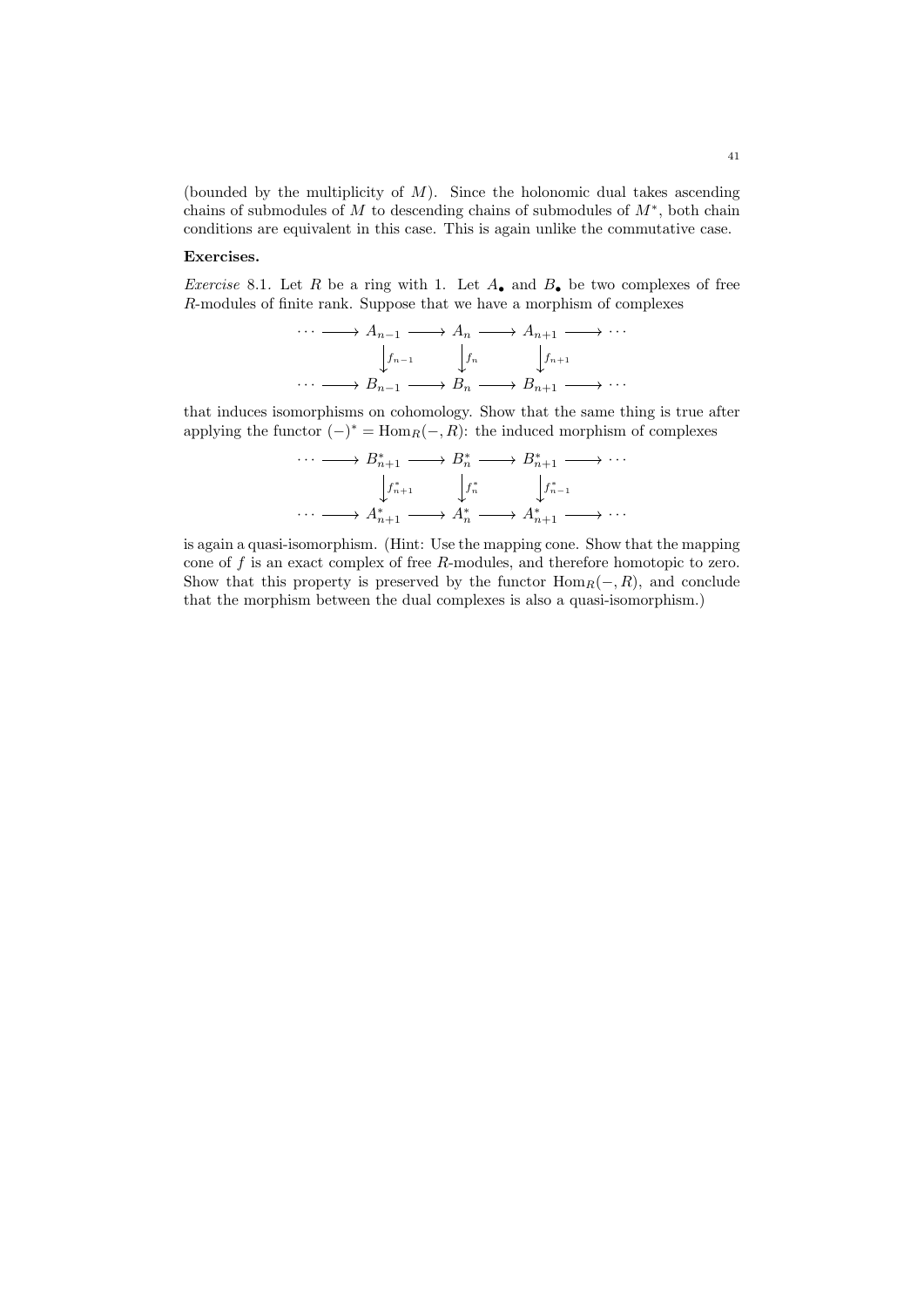#### <span id="page-41-0"></span>Lecture 9: March 4

Local coordinates on algebraic varieties. Let  $X$  be an algebraic variety over a field k, with structure sheaf  $\mathscr{O}_X$ . More precisely, X is a scheme of finite type over k, meaning that for every affine open subset  $U \subseteq X$ , the ring of functions  $\Gamma(U, \mathscr{O}_X)$ is a finitely generated  $k$ -algebra, or in other words, a quotient of a polynomial ring. We say that X is nonsingular of dimension n if, at each closed point  $x \in X$ , the stalk

$$
\mathscr{O}_{X,x} = \lim_{U \ni x} \Gamma(U, \mathscr{O}_X)
$$

is a regular local ring of dimension n; in other words, if  $\mathfrak{m}_x \subseteq \mathscr{O}_{X,x}$  denotes the maximal ideal, then

$$
\dim_{\mathscr{O}_{X,x}/\mathfrak{m}_x} \mathfrak{m}_x/\mathfrak{m}_x^2 = n = \dim \mathscr{O}_{X,x}.
$$

When the field  $k$  is perfect (which is always the case in characteristic zero), an equivalent condition is that the sheaf of Kähler differentials  $\Omega^1_{X/k}$  is locally free of rank n.

Since we are going to need this in a moment, let me briefly review derivations and Kähler differentials. Let  $A$  be a finitely generated  $k$ -algebra. A *derivation* from A into an A-module M is a k-linear mapping  $D: A \to M$  such that  $\delta(fg)$  $f\delta(g) + g\delta(f)$  for every  $f, g \in A$ . We denote by  $Der_k(A, M)$  the set of all such derivations; this is an A-module in the obvious way. In the special case  $M = A$ , we use the notation  $Der_k(A)$  for the derivations from A to itself. In view of the formula  $\delta(fg) = f\delta(g) + g\delta(f)$ , such a derivation is the algebraic analogue of a vector field, acting on the set of functions in A. We have  $Der_k(A) \subseteq End_k(A)$ , and one can check that if  $\delta_1, \delta_2 \in \text{Der}_k(A)$ , then their commutator

$$
[\delta_1, \delta_2] = \delta_1 \circ \delta_2 - \delta_2 \circ \delta_1 \in \text{End}_k(A)
$$

is again a derivation. It is the analogue of the Lie bracket on complex manifolds.

The module of Kähler differentials  $\Omega^1_{A/k}$  represents the functor  $M \mapsto \text{Der}_k(A, M)$ , in the sense that one has a functorial isomorphism

$$
\mathrm{Der}_k(A, M) \cong \mathrm{Hom}_A(\Omega^1_{A/k}, M).
$$

In other words,  $\Omega^1_{A/k}$  is an A-module, together with a derivation  $d: A \to \Omega^1_{A/k}$ , such that every derivation  $\delta \in \text{Der}_k(A, M)$  factors uniquely as  $\delta = \tilde{\delta} \circ d$  for a unique A-linear map  $\tilde{\delta}: \Omega^1_{A/k} \to M$ . Concretely,  $\Omega^1_{A/k}$  can be constructed by taking the free A-module on the set of generators  $df$ , for  $f \in A$ , and imposing the relations  $d(fg) = f dg + g df$  and  $d(f + g) = df + dg$  for every  $f, g \in A$ , and  $df = 0$  for every  $f \in k$ . By construction, one has

$$
\operatorname{Der}_k(A) \cong \operatorname{Hom}_A(\Omega^1_{A/k}, A),
$$

which makes the module of Kähler differentials dual to the module of derivations.

Globally,  $\Omega^1_{X/k}$  is a coherent sheaf of  $\mathscr{O}_X$ -modules, such that for every affine open subset  $U \subseteq X$ , one has  $\Gamma(U_{X}/k) = \Omega^1_{A/k}$ , where  $A = \Gamma(U, \mathscr{O}_X)$ . There is again a universal derivation  $d \colon \mathscr{O}_X \to \Omega^1_{X/k}$ . Think of  $\Omega^1_{X/k}$  as an algebraic analogue of the sheaf of holomorphic one-forms on a complex manifold. The tangent sheaf

$$
\mathscr{T}_X = \mathcal{H}om_{\mathscr{O}_X}(\Omega^1_{X/k}, \mathscr{O}_X)
$$

is defined as the dual of the sheaf of Kähler differentials; on affines, one has  $\Gamma(U, \mathscr{T}_X) = \text{Der}_k(A)$ , using the notation from above. This is an algebraic analogue of the sheaf of holomorphic tangent vector fields on a complex manifold.

Now suppose that X is nonsingular of dimension n, or equivalently, that  $\Omega^1_{X/k}$  is locally free of rank n. At every closed point  $x \in X$ , one can choose *local coordinates*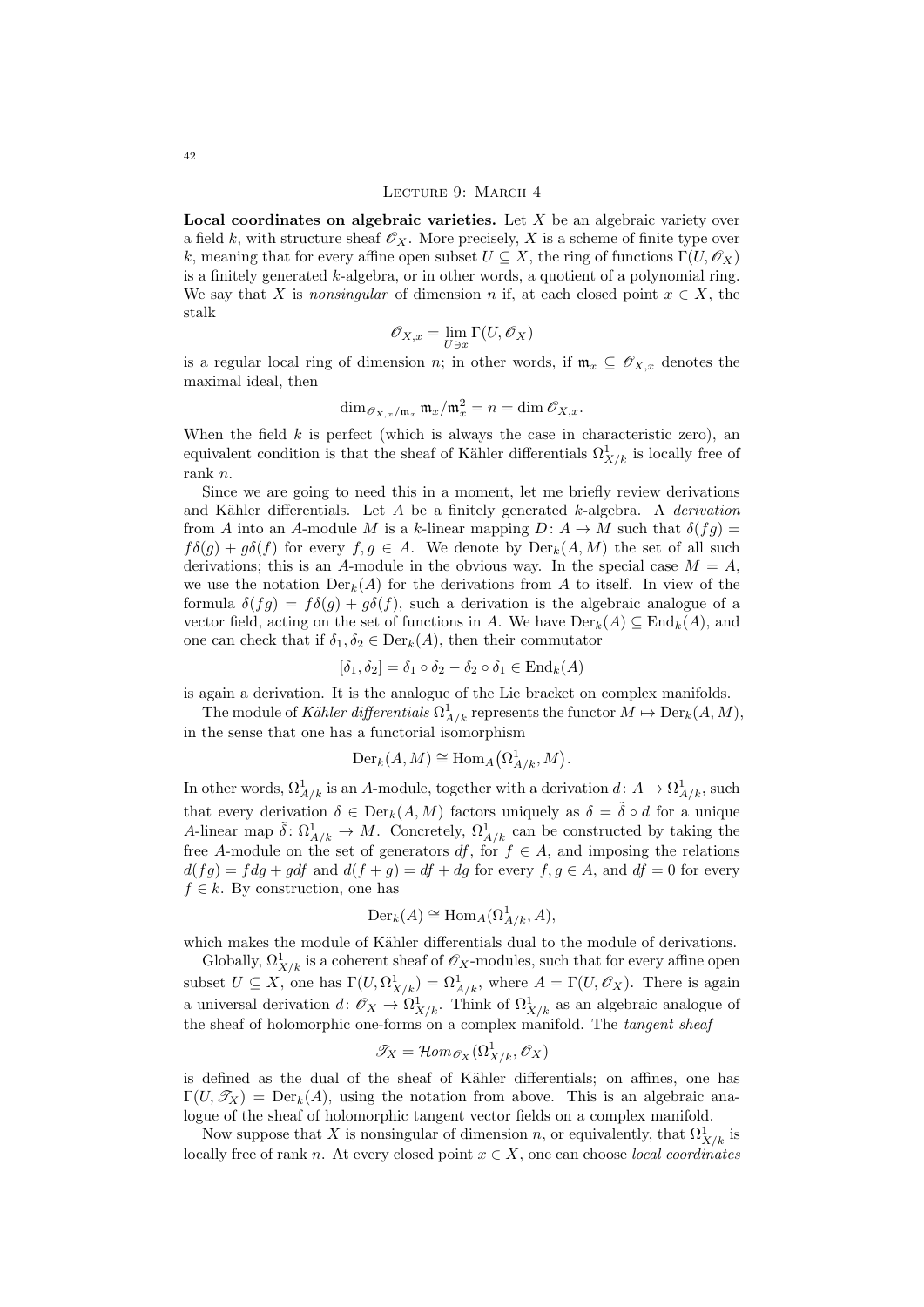in the following way: there is an affine open neighborhood  $U$  of  $x$ , together with  $n$ regular functions  $x_1, \ldots, x_n \in \Gamma(U, \mathscr{O}_X)$ , such that

$$
\Omega^1_{X/k}\big|_U \cong \bigoplus_{i=1}^n \mathscr{O}_X\big|_U \cdot dx_i.
$$

Dually, we have derivations  $\partial_1, \ldots, \partial_n \in \text{Der}_k(\Gamma(U, \mathscr{O}_X)),$  such that

$$
\mathscr{T}_X\big|_U \cong \bigoplus_{i=1}^n \mathscr{O}_X\big|_U \cdot \partial_i
$$

.

This says that  $df = \partial_1(f) \cdot dx_1 + \cdots + \partial_n(f) \cdot dx_n$  for every  $f \in \Gamma(U, \mathcal{O}_X)$ , and so the derivation  $\partial_i$  plays the role of the partial derivative operator  $\partial/\partial x_i$ . One can choose the functions  $x_1, \ldots, x_n \in \Gamma(U, \mathcal{O}_X)$  in such a way that they generate the maximal ideal  $\mathfrak{m}_x \subseteq \mathscr{O}_{X,x}$ . Keep in mind that the morphism  $U \to \mathbb{A}_k^n$  defined by the local coordinates is étale, but not usually an embedding (because open sets in the Zariski topology are too big).

The sheaf of differential operators. Let  $X$  be a nonsingular algebraic variety. Our goal is to define the sheaf of differential operators  $\mathscr{D}_X$ , which is a global analogue of the Weyl algebra  $A_n(k)$ . This will be a quasi-coherent sheaf of  $\mathscr{O}_X$ -modules  $\mathscr{D}_X$ , together with an increasing filtration  $F_{\bullet}\mathscr{D}_X$  by coherent  $\mathscr{O}_X$ -modules, where  $F_j\mathscr{D}_X$  consists of differential operators of order  $\leq j$ .

We start by considering the affine case. So let  $U \subseteq X$  be an affine open subset, and set  $A = \Gamma(U, \mathscr{O}_X)$ , which is a finitely generated k-algebra. We are going to define an A-module  $D(A) \subseteq \text{End}_k(A)$ , whose elements are the algebraic differential operators of finite order on A. It will satisfy

$$
D(A) = \bigcup_{j=0}^{\infty} F_j D(A),
$$

where  $F_jD(A)$  is the submodule of operators of order  $\leq j$ . The idea is that operators of order 0 should be multiplication by elements in A, and that if  $P \in F_i D(A)$  and  $Q \in F_i D(A)$ , then their commutator  $[P,Q] = P \circ Q - Q \circ P \in \text{End}_k(A)$  should belong to  $F_{i+j-1}D(A)$ . This is consistent with what happens for the Weyl algebra.

For an element  $f \in A$ , we also use the symbol  $f \in End_k(A)$  to denote the operator of multiplication by f. Observe that  $P \in \text{End}_k(A)$  is multiplication by the element  $P(1) \in A$  if and only if P is A-linear if and only if  $[P, f] = 0$  for every  $f \in A$ . We can therefore define

$$
F_0D(A) = \{ P \in \text{End}_k(A) \mid [P, f] = 0 \text{ for every } f \in A \} \cong A.
$$

We then define  $F_iD(A)$  recursively by saying that

$$
F_jD(A) = \{ P \in \text{End}_k(A) \mid [P, f] \in F_{j-1}D(A) \text{ for every } f \in A \}.
$$

This construction of differential operators is due to Grothendieck.

*Example* 9.1. Let us work out the relationship between  $F_1D(A)$  and  $Der_k(A)$ . Every derivation  $\delta \in \text{Der}_k(A)$  is also a differential operator of order 1, because

$$
[\delta, f](g) = \delta(fg) - f\delta(g) = \delta(f) \cdot g
$$

for every  $f, g \in A$ , which shows that  $[\delta, f] = \delta(f) \in F_0D(A)$ . Conversely, suppose that we have some  $P \in F_1D(A)$ . By definition, for every  $f \in A$ , there exists some  $p_f \in A$  such that  $[P, f] = p_f$ . Concretely, this means that

$$
P(fg) - fP(g) = p_f \cdot g
$$

for every  $f, g \in A$ . Taking  $g = 1$ , we get  $p_f = P(f) - fP(1)$ , and so  $P(fq) - fP(q) - qP(f) + fqP(1) = 0.$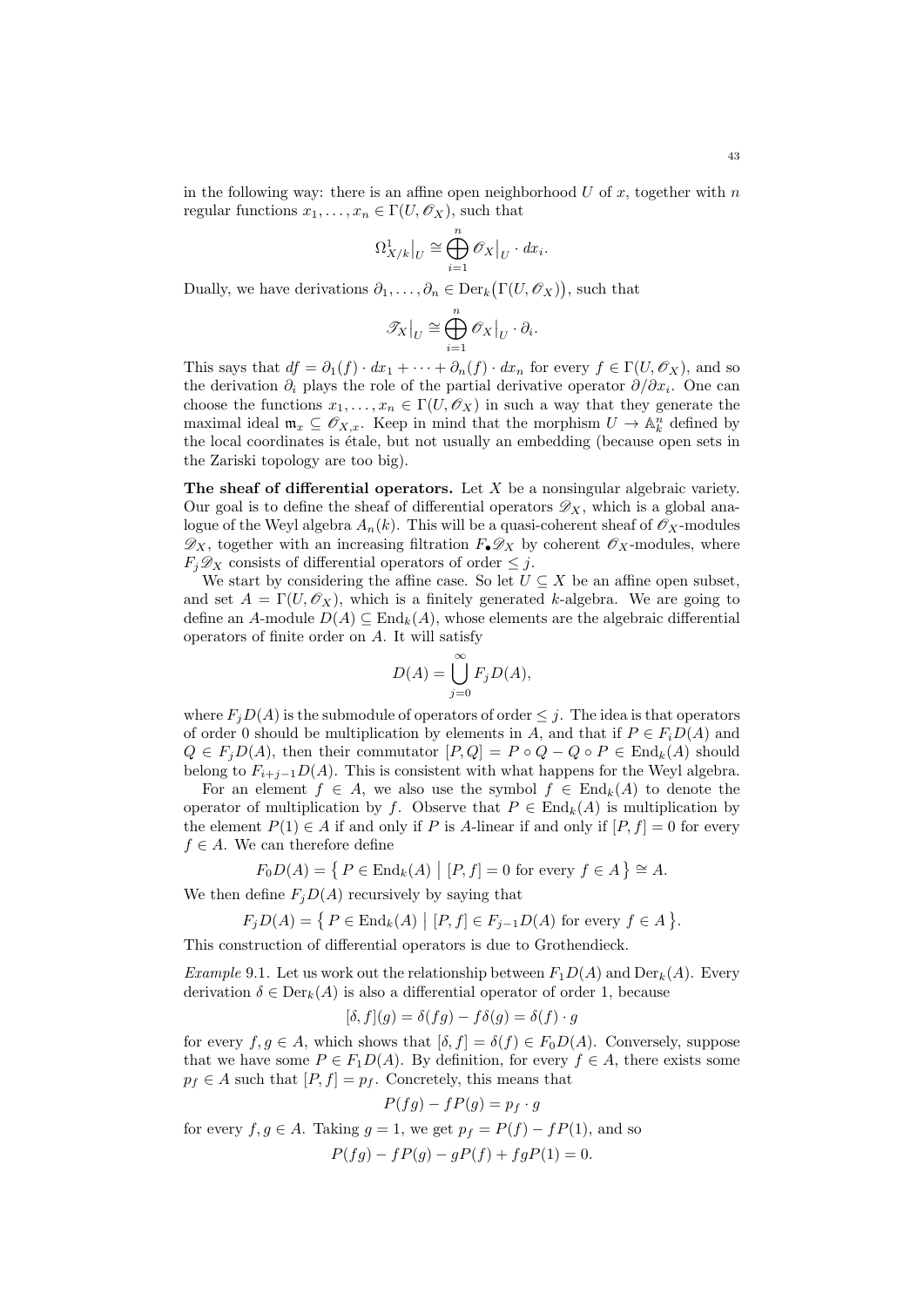It is then easy to check that  $P - P(1)$  is a derivation. The conclusion is that

$$
F_1D(A) \cong A \oplus \mathrm{Der}_k(A)
$$

with  $P \in F_1D(A)$  corresponding to the pair  $(P(1), P - P(1))$ .

It is easy to see that each  $F_iD(A)$  is a finitely generated A-module, and that composition in End<sub>k</sub>(A) has the following effect: if  $P \in F_iD(A)$  and  $Q \in F_jD(A)$ , then  $P \circ Q \in F_{i+j}D(A)$  and  $[P,Q] \in F_{i+j-1}D(A)$ . With some more work, one can prove the following result.

<span id="page-43-0"></span>**Proposition 9.2.** Let A be a finitely generated k-algebra. If A is nonsingular of dimension n, then the following is true:

- (a) As an A-algebra,  $D(A) \subseteq \text{End}_k(A)$  is generated by  $\text{Der}_k(A)$ , subject to the relations  $[\delta, f] = \delta(f)$  for every  $\delta \in \text{Der}_k(A)$  and every  $f \in A$ .
- (b) One has  $F_iD(A)/F_{i-1}D(A) \cong \text{Sym}^j \text{Der}_k(A)$  for  $j \geq 0$ .
- (c) One has an isomorphism of graded A-algebras

$$
\operatorname{gr}^F D(A) = \bigoplus_{j=0}^{\infty} F_j D(A) / F_{j-1} D(A) \cong \operatorname{Sym} \operatorname{Der}_k(A)
$$

between the associated graded algebra of  $D(A)$  and the symmetric algebra on  $Der_k(A)$ .

Here, for any A-module M, the *j*-th symmetric power  $Sym^j M$  is the A-module obtained by quotienting  $M \otimes_A \cdots \otimes_A M$  by the submodule generated by elements of the form  $m_1 \otimes \cdots m_j - m_{\sigma(1)} \otimes \cdots m_{\sigma(j)}$ , for all permutations  $\sigma \in S_j$ . The symmetric algebra on M is the graded A-algebra

$$
\text{Sym } M = \bigoplus_{j=0}^{\infty} \text{Sym}^j M.
$$

It has the following universal property: if  $B$  is any  $A$ -algebra, then every morphism of A-modules  $M \to B$  extends uniquely to a morphism of A-algebras Sym  $M \to B$ . For example, one has Sym  $A^{\oplus r} \cong A[x_1, \ldots, x_r].$ 

Let us give a concrete description of differential operators in local coordinates. Let  $U \subseteq X$  be an affine open, with local coordinates  $x_1, \ldots, x_n$ , and set  $A =$  $\Gamma(U, \mathscr{O}_X)$ . The A-module  $\text{Der}_k(A)$  is free of rank n, generated by the derivations  $\partial_1, \ldots, \partial_n$ , and so  $D(A)$  is freely generated over A by products of these. In other words, every  $P \in F_jD(A)$  can be written uniquely in the form

$$
P = \sum_{|\alpha| \le j} f_{\alpha} \partial^{\alpha},
$$

where  $\partial^{\alpha} = \partial_1^{\alpha_1} \cdots \partial_n^{\alpha_n}$  and where  $f_{\alpha} \in A$ . The only difference with the case of the Weyl algebra is that the coefficients now belong to the ring  $A$ , instead of to the polynomial ring.

*Example* 9.3. In the case  $A = k[x_1, \ldots, x_n]$ , we have  $D(A) = A_n(k)$ , and the filtration  $F_{\bullet}D(A)$  agrees with the order filtration.

Now we would like to say that  $\mathscr{D}_X$  is the unique sheaf of  $\mathscr{O}_X$ -modules with the property that  $\Gamma(U, \mathscr{D}_X) = D(\Gamma(U, \mathscr{O}_X))$  for every affine open  $U \subseteq X$ . For this to work, one needs the following compatibility result.

**Proposition 9.4.** Let  $A$  be a finitely generated  $k$ -algebra that is nonsingular of dimension n. For nonzero  $f \in A$ , set  $A_f = A[f^{-1}]$ . Then one has isomorphisms

$$
D(A_f) \cong A_f \otimes_A D(A)
$$
 and  $F_j D(A_f) \cong A_f \otimes_A F_j D(A)$ .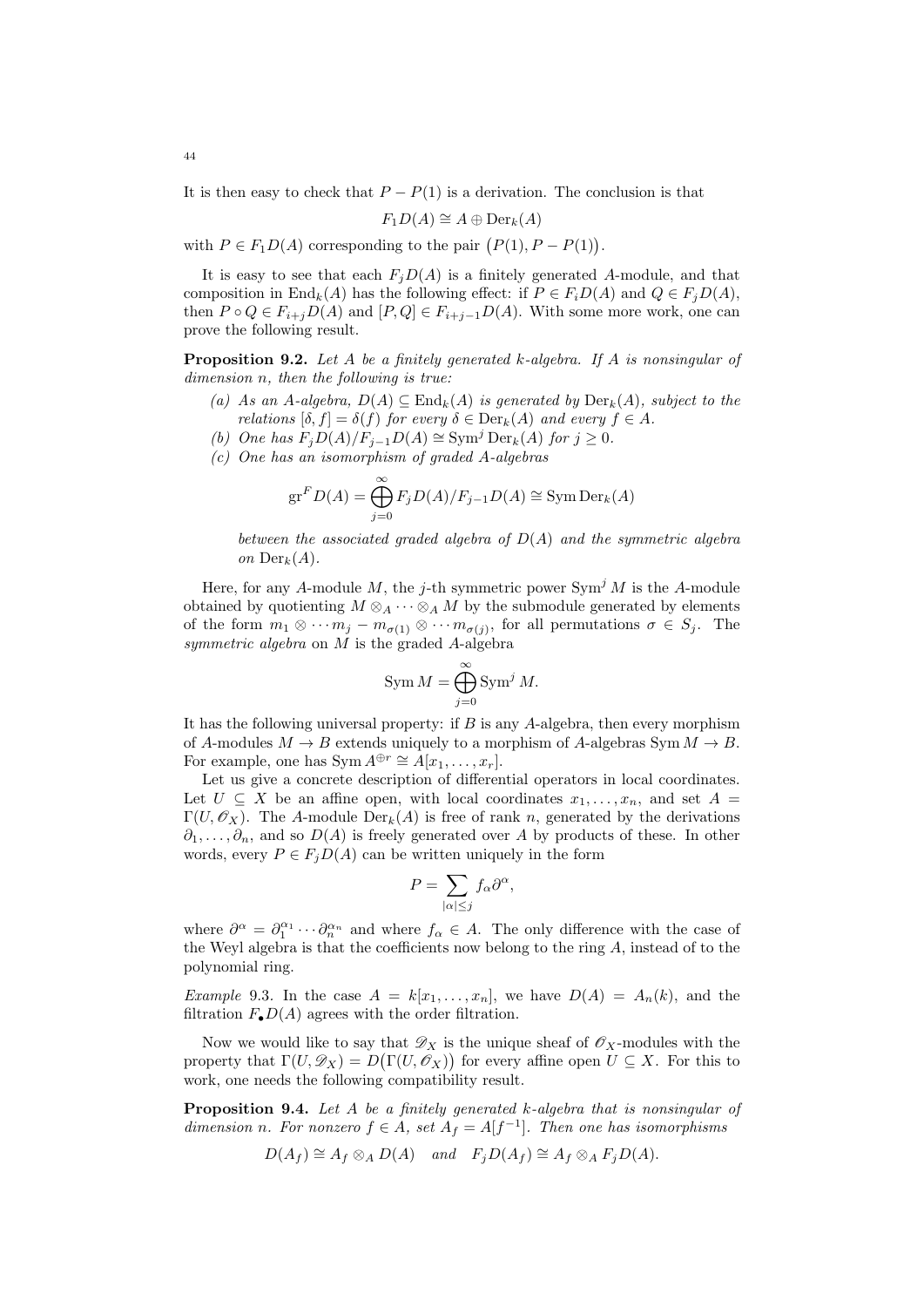The content of this is that every differential operator on  $A_f$  extends, after multiplication by a sufficiently large power of  $f$ , to a differential operator on  $A$ . (The analogous result for Kähler differentials is that  $\Omega^1_{A_f/k} \cong A_f \otimes_A \Omega^1_{A/k}$ ; you can find this in Hartshorne, who quotes Matsumura for the proof.)

*Note.* Unless X is affine,  $\Gamma(X, \mathscr{D}_X)$  does not embed into the k-linear endomorphisms of  $\Gamma(X, \mathscr{O}_X)$ . For example, we shall see below that there are many algebraic differential operators on  $\mathbb{P}_k^n$ , but since  $\mathbb{P}_k^n$  is proper, every regular function on  $\mathbb{P}_k^n$  is constant. This is why differential operators are defined locally.

The proposition implies that  $\mathscr{D}_X$  is a quasi-coherent sheaf of  $\mathscr{O}_X$ -modules, and that each  $F_j \mathscr{D}_X$  is coherent. Indeed, recall that a sheaf of  $\mathscr{O}_X$ -modules  $\mathscr{F}$  is called quasi-coherent if, for every affine open subset  $U \subseteq X$ , the restriction of  $\mathscr F$  to U is the sheaf of  $\mathscr{O}_X$ -modules associated with the  $\Gamma(U, \mathscr{O}_X)$ -module  $\Gamma(U, \mathscr{F})$ . On an affine scheme Spec A, a necessary and sufficient condition for  $\mathscr F$  to be quasi-coherent is that

$$
\Gamma(D(f),\mathscr{F})\cong A_f\otimes_A\Gamma(\operatorname{Spec} A,\mathscr{F})
$$

for every  $f \in A$ , where  $D(f) \subseteq \text{Spec } A$  denotes the principal affine open defined by f. When X is noetherian, which is the case for schemes of finite type over a field,  $\mathscr F$ is coherent if each  $\Gamma(U, \mathscr{F})$  is finitely generated over  $\Gamma(U, \mathscr{O}_X)$ . So the proposition says exactly that  $\mathscr{D}_X$  is quasi-coherent and that each  $F_j\mathscr{D}_X$  is coherent.

The isomorphisms in [Proposition 9.2](#page-43-0) globalize as follows. One has  $F_0 \mathscr{D}_X = \mathscr{O}_X$ , and for every  $j \geq 0$ , one has

$$
\operatorname{gr}^F_j \mathscr{D}_X = F_j \mathscr{D}_X / F_{j-1} \mathscr{D}_X \cong \operatorname{Sym}^j \mathscr{T}_X,
$$

where  $\mathcal{T}_X$  is the tangent sheaf. One also has an isomorphism of graded  $\mathcal{O}_X$ -algebras

$$
\mathrm{gr}^F \mathscr{D}_X \cong \mathrm{Sym} \, \mathscr{T}_X,
$$

and so the associated graded algebra of  $\mathscr{D}_X$  is again commutative, as in the case of the Weyl algebra. Since X is nonsingular,  $\mathscr{T}_X$  is locally free of rank n, and the symmetric algebra on  $\mathcal{T}_X$  can be interpreted as the sheaf of algebraic functions on the cotangent bundle. Let us denote by  $p: T^*X \to X$  the cotangent bundle of X, with its natural projection to  $X$ . This is again a nonsingular algebraic variety, now of dimension  $2n$ , locally isomorphic to the product of X and affine space  $\mathbb{A}_k^n$ . By the correspondence between vector bundles and locally free sheaves (from Hartshorne's book), one has an isomorphism

$$
T^*X \cong \mathbb{V}(\mathscr{T}_X) = \mathbf{Spec}_X \mathrm{Sym}\, \mathscr{T}_X,
$$

and therefore  $p_*\mathscr{O}_{T^*X} \cong \text{Sym }\mathscr{T}_X$  as  $\mathscr{O}_X$ -algebras. This is why people sometimes refer to  $\mathscr{D}_X$  as a "noncommutative deformation" of the cotangent bundle.

*Example* 9.5. Let us consider the example  $X = \mathbb{P}_k^n$ . The k-vector space  $\Gamma(X, \mathscr{D}_X)$ of global differential operators on projective space is infinite-dimensional. There are several ways to see this. One way is by diagram chasing. We have  $F_0 \mathscr{D}_X = \mathscr{O}_X$ , and therefore  $\Gamma(X, F_0 \mathscr{D}_X) = k$ . For each  $j \geq 1$ , we have a short exact sequence

$$
0 \to F_{j-1} \mathscr{D}_X \to F_j \mathscr{D}_X \to \text{Sym}^j \mathscr{T}_X \to 0.
$$

One can show by induction that  $H^1(X, F_j \mathscr{D}_X) = 0$  for  $j \geq 0$ , and so

$$
H^{0}(X, F_{j}\mathscr{D}_{X})/H^{0}(X, F_{j-1}\mathscr{D}_{X}) \cong H^{0}(X, \text{Sym}^{j} \mathscr{T}_{X}).
$$

These vector spaces can then be computed using the Euler sequence

$$
0 \to \mathscr{O}_X \to \mathscr{O}_X(1)^{\oplus (n+1)} \to \mathscr{T}_X \to 0.
$$

For example, dim  $H^0(X, \mathcal{T}_X) = (n+1)^2 - 1$ , and so dim  $H^0(X, F_1 \mathcal{D}_X) = (n+1)^2$ .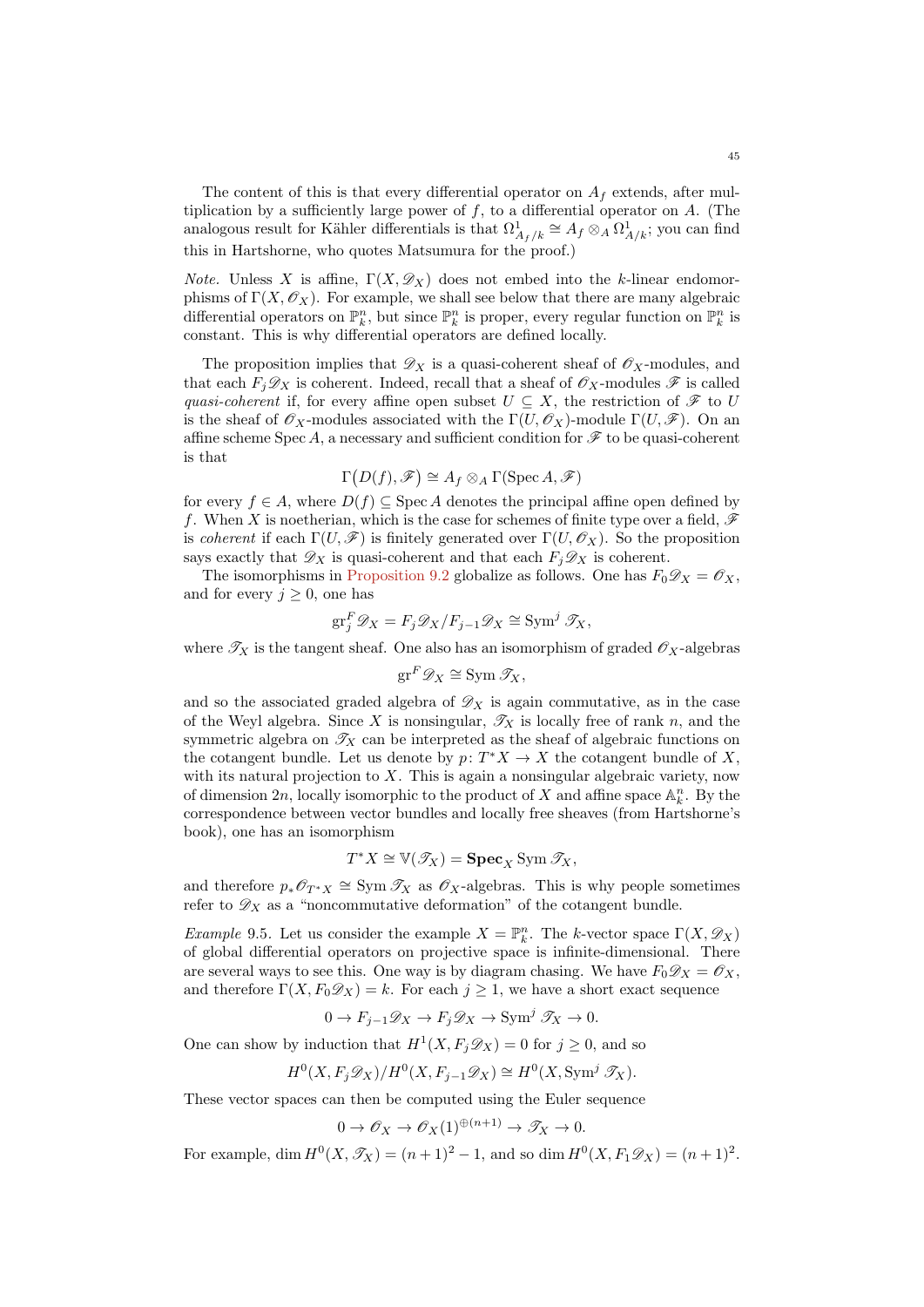Another way is to use the standard open covering  $X = U_0 \cup U_1 \cup \cdots \cup U_n$ . Since each  $U_i$  is isomorphic to  $\mathbb{A}_k^n$ , one has  $\Gamma(U_i, \mathscr{D}_X) \cong A_n(k)$ , and so an element of  $\Gamma(X, \mathscr{D}_X)$  can be described by  $(n+1)$  elements of the Weyl algebra that are related to each other by the coordinate transformations among the  $U_i$ . (See the exercises.)

The third way is to use the presentation of X as a quotient of  $\mathbb{A}_k^{n+1}$  minus the origin, by identifying points of  $\mathbb{P}_k^n$  with lines in  $\mathbb{A}_k^{n+1}$ . Recall how this works in the case of the Euler sequence. Once  $n \geq 1$ , a vector field on  $\mathbb{A}_k^{n+1}$  minus the origin is the same thing as a vector field on  $\mathbb{A}_k^{n+1}$ , hence of the form

$$
f_0\partial_0+f_1\partial_1+\cdots+f_n\partial_n,
$$

for polynomials  $f_0, \ldots, f_n \in k[x_0, \ldots, x_n]$ . Such a vector field descends to X if and only if it is homogeneous of degree 0, where deg  $x_j = 1$  and deg  $\partial_j = -1$ . At the same time, the Euler vector field

$$
x_0\partial_0 + x_1\partial_1 + \cdots + x_n\partial_n
$$

is tangent to the lines through the origin, and therefore descends to the zero vector field. This shows that  $\Gamma(X, \mathscr{T}_X)$  is generated by the  $(n + 1)^2$  vector fields  $x_i \partial_j$ , subject to the single relation  $x_0\partial_0 + \cdots + x_n\partial_n = 0$ . In the same way, one can show that  $\Gamma(X, \mathscr{D}_X)$  is isomorphic to the space of differential operators on  $\mathbb{A}_k^{n+1}$ that are homogeneous of degree 0, modulo the ideal generated by the Euler vector field. Concretely, an element  $P \in \Gamma(X, F_i \mathscr{D}_X)$  can be written in the form

$$
P = \sum_{|\alpha| = |\beta| \le j} c_{\alpha} x_0^{\alpha_0} \cdots x_n^{\alpha_n} \partial_0^{\beta_0} \cdots \partial_n^{\beta_n}
$$

and this expression is unique modulo multiples of  $x_0\partial_0+\cdots+x_n\partial_n$ . The restriction of P to the standard affine open  $U_0$  is obtained by setting  $x_0 = 1$  and using the relation  $\partial_0 = -(x_1\partial_1 + \cdots + x_n\partial_n).$ 

Algebraic  $\mathscr{D}_X$ -modules. Let me end with the following definition. An *algebraic*  $\mathscr{D}\text{-}module$  on a nonsingular algebraic variety X is a quasi-coherent sheaf of  $\mathscr{O}_X$ modules  $M$ , together with a (left or right) action by the sheaf of differential operators  $\mathscr{D}_X$ . In other words, for every affine open subset  $U \subseteq X$ , with  $A = \Gamma(U, \mathscr{O}_X)$ , we get an  $A$ -module  $M$ , together with a (left or right) action by the module of differential operators  $D(A)$ .

#### Exercises.

Exercise 9.1. Show that one has  $Der_k(A_f) \cong A_f \otimes_A Der_k(A)$  for every  $f \in A$ .

*Exercise* 9.2. For  $X = \mathbb{P}_k^n$ , compute  $\dim_k \Gamma(X, F_j \mathscr{D}_X)$  as a function of  $j \geq 0$ .

*Exercise* 9.3. Consider the example  $X = \mathbb{P}_k^1$ . If we use the symbol  $x_0$  for the coordinate on  $U_0 = \mathbb{A}_k^1$ , and  $x_1$  for the coordinate on  $U_1 = \mathbb{A}_k^1$ , then  $\Gamma(U_0, \mathscr{D}_X)$  is the Weyl algebra on  $x_0$  and  $\partial_0$ , and  $\Gamma(U_1, \mathscr{D}_X)$  is the Weyl algebra on  $x_1$  and  $\partial_1$ . Using the coordinate change  $x_1 = x_0^{-1}$ , decide when two differential operators

$$
P = \sum_{i,j} a_{i,j} x_0^i \partial_0^j \quad \text{and} \quad Q = \sum_{i,j} b_{i,j} x_1^i \partial_1^j
$$

have the same restriction to  $U_0 \cap U_1$ . Use this to describe the space  $\Gamma(X, \mathscr{D}_X)$  of global differential operators on  $\mathbb{P}^1_k$ .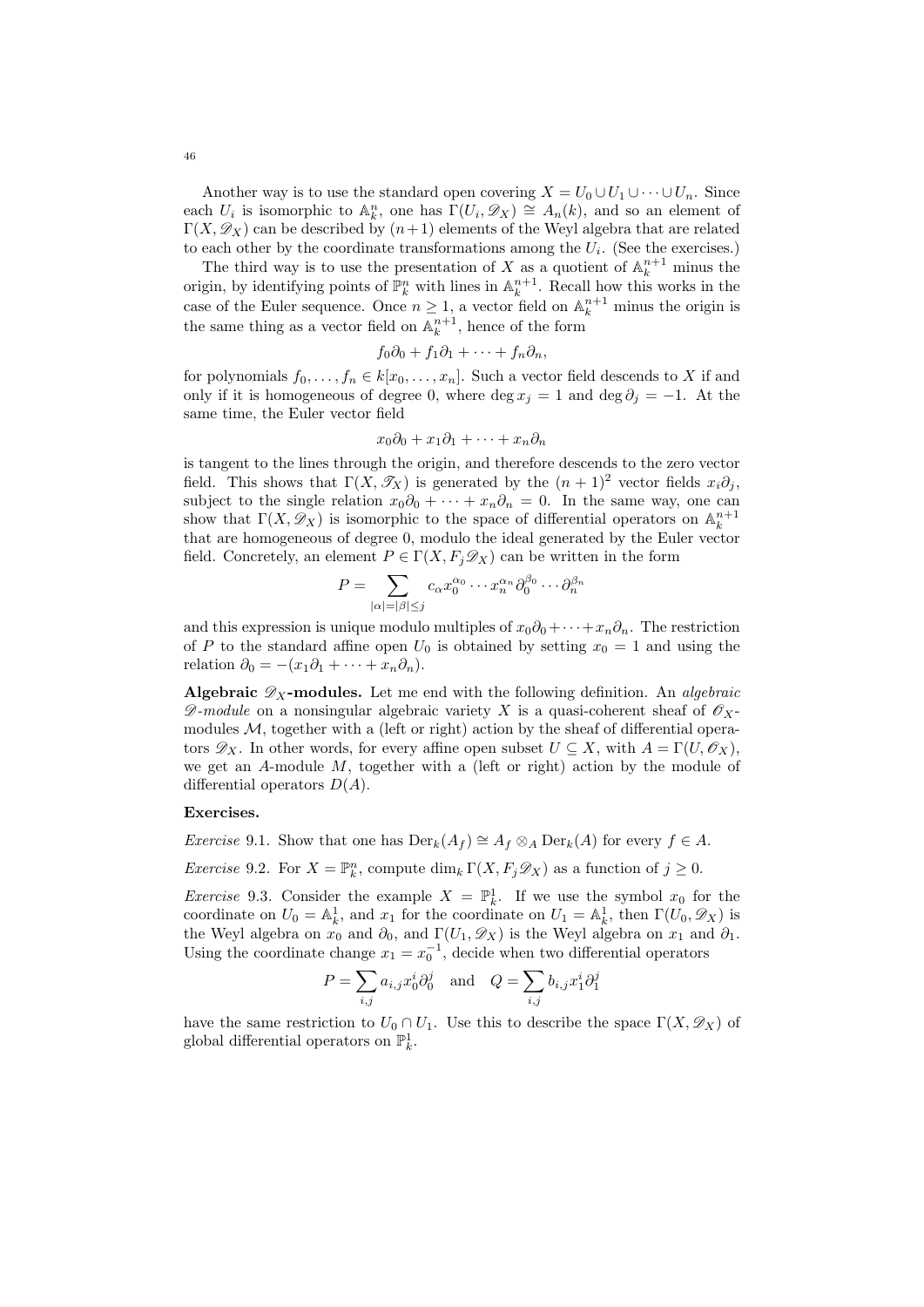#### LECTURE 10: MARCH 6

Algebraic  $\mathscr{D}\text{-modules.}$  Let me first recall the definition of an algebraic  $\mathscr{D}\text{-module}$ from last time. As before, X is an algebraic variety over a field  $k$ , nonsingular of constant dimension n. We denote by  $\mathscr{D}_X$  the sheaf of algebraic differential operators on X, and by  $F_j \mathscr{D}_X$  the subsheaf of operators of order  $\leq j$ . Then each  $F_j \mathscr{D}_X$  is a coherent sheaf of  $\mathscr{O}_X$ -modules, and  $\mathscr{D}_X$  itself is quasi-coherent.

**Definition 10.1.** An *algebraic*  $\mathscr{D}$ -module is a quasi-coherent sheaf of  $\mathscr{O}_X$ -modules M, together with a left (or right) action by  $\mathscr{D}_X$ .

Since  $\mathscr{D}_X$  is noncommutative, we again have to distinguish between left and right modules. In the case of a left  $\mathscr{D}$ -module M, the set of sections  $M = \Gamma(U, \mathcal{M})$  over any affine open subset  $U \subseteq X$  is thus a left module over the algebra of differential operators  $D(A)$ , where  $A = \Gamma(U, \mathcal{O}_X)$ . The quasi-coherence condition means that the restriction of M to the open set U is uniquely determined by this  $D(A)$ -module. Recall from [Lecture 9](#page-41-0) that the algebra  $D(A)$  is generated, as an A-subalgebra of  $\text{End}_k(A)$ , by the derivations  $\text{Der}_k(A)$ , subject to the relation  $[\delta, f] = \delta(f)$  for all  $\delta \in \text{Der}_k(A)$  and all  $f \in A$ . The left  $D(A)$ -action on M is therefore the same thing as a k-linear mapping

$$
\operatorname{Der}_k(A) \otimes_k M \to M, \quad \delta \otimes m \mapsto \delta m,
$$

such that  $(f\delta)m = f(\delta m)$ ,  $\delta(fm) = f\delta(m) + \delta(f)m$  and  $\delta(\eta m) - \eta(\delta m) = [\delta, \eta]m$ for all  $\delta, \eta \in \text{Der}_k(A)$ , all  $f \in A$ , and all  $m \in M$ . Globally, to turn a quasi-coherent sheaf of  $\mathscr{O}_X$ -modules M into a left  $\mathscr{D}_X$ -module, we need a k-linear morphism

$$
\mathscr{T}_X\otimes_k \mathcal{M}\to \mathcal{M}
$$

that satisfies those three conditions locally. (You can work out for yourself what happens for right  $\mathscr{D}\text{-modules.}$ 

*Example* 10.2. Since the algebra of differential operators on the affine space  $\mathbb{A}_k^n$  is the Weyl algebra  $A_n(k)$ , an algebraic  $\mathscr{D}$ -module on  $\mathbb{A}_k^n$  is (up to the equivalence between quasi-coherent sheaves and modules) the same thing as a left (or right) module over  $A_n(k)$ .

Here are some examples of left and right  $\mathscr{D}\text{-modules.}$ 

*Example* 10.3. The structure sheaf  $\mathscr{O}_X$  is a left  $\mathscr{D}_X$ -module. Indeed, for every affine open subset  $U \subseteq X$ , the algebra of differential operators  $D(A)$  acts on  $A = \Gamma(U, \mathcal{O}_X)$ by construction.

Example 10.4. Every algebraic vector bundle with integrable connection is a left  $\mathscr{D}_X$ -module. Let  $\mathscr{E}$  be the corresponding locally free sheaf of  $\mathscr{O}_X$ -modules; in Hartshorne's notation, the vector bundle is then  $\mathbb{V}(\mathscr{E}^*)$ . A connection is a k-linear morphism  $\nabla: \mathscr{E} \to \Omega^1_{X/k} \otimes_{\mathscr{O}_X} \mathscr{E}$  that satisfies the Leibniz rule. In other words, for every affine open subset  $U \subseteq X$  and every pair of sections  $s \in \Gamma(U, \mathscr{E})$  and  $f \in \Gamma(U, \mathscr{O}_X)$ , the connection should satisfy

<span id="page-46-1"></span><span id="page-46-0"></span>
$$
\nabla(f s) = f \nabla(s) + df \otimes s.
$$

We can also regard the connection as a k-linear morphism  $\nabla: \mathcal{T}_X \otimes_k \mathcal{E} \to \mathcal{E}$ , but we use the differential geometry notation  $\nabla_{\theta}(s)$  instead of  $\nabla(\theta \otimes s)$  for  $\theta \in \Gamma(U, \mathscr{T}_X)$ and  $s \in \Gamma(U, \mathscr{E})$ . In this notation, we have

(10.5) 
$$
\nabla_{f\theta}(s) = f \nabla_{\theta}(s),
$$

and the Leibniz rule becomes

(10.6) 
$$
\nabla_{\theta}(fs) = f \nabla_{\theta}(s) + \theta(f)s.
$$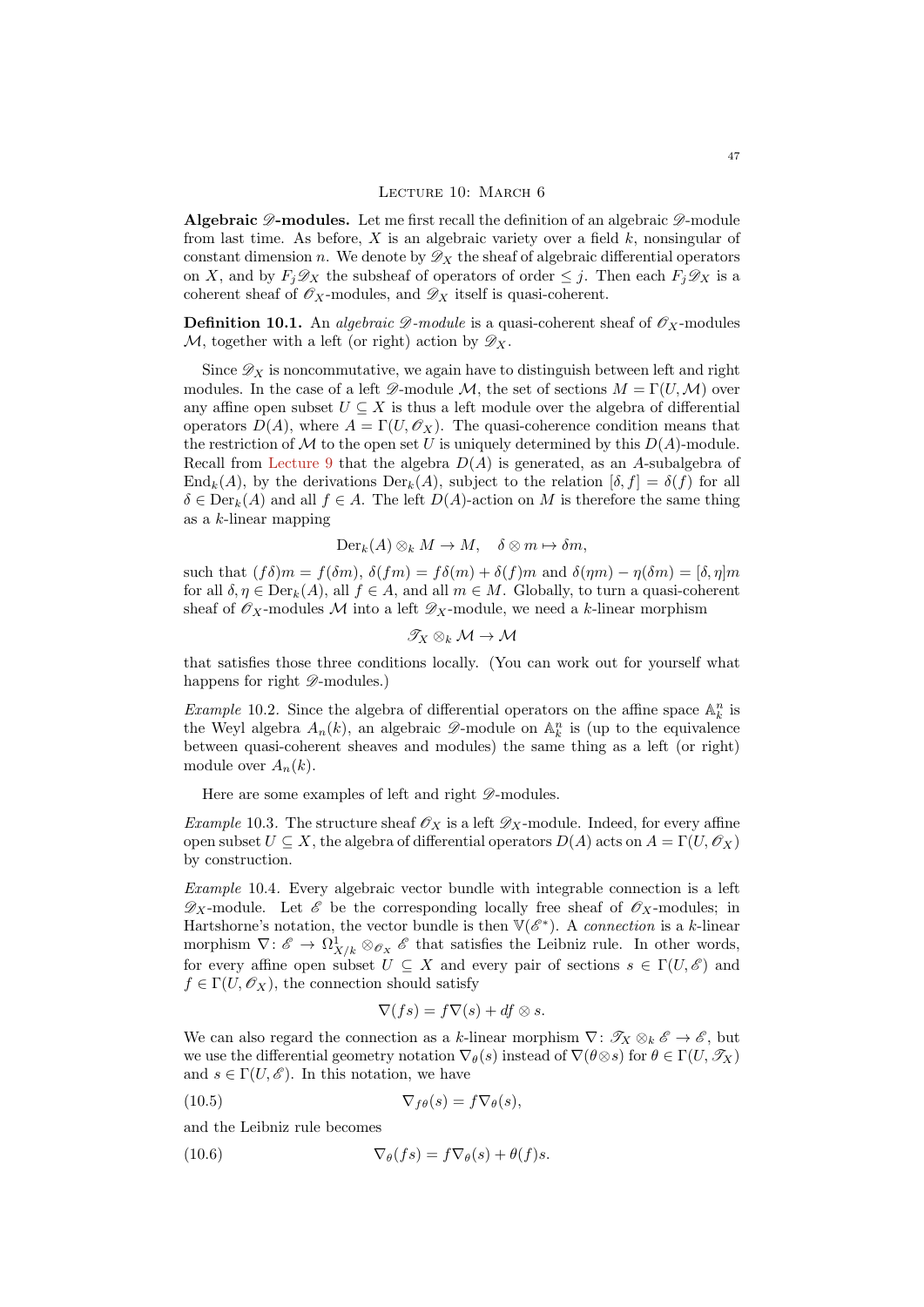The connection is called *integrable* if

<span id="page-47-0"></span>(10.7) 
$$
\nabla_{\theta} \circ \nabla_{\eta} - \nabla_{\eta} \circ \nabla_{\theta} = \nabla_{[\theta, \eta]}
$$

for every pair of vector fields  $\theta, \eta \in \Gamma(U, \mathscr{T}_X)$ . This is equivalent to the vanishing of the curvature operator in  $\Omega^2_{X/k} \otimes_{\mathscr{O}_X} \mathscr{E}nd_{\mathscr{O}_X}(\mathscr{E})$ . The conditions in [\(10.5\)](#page-46-0), [\(10.6\)](#page-46-1) and [\(10.7\)](#page-47-0) are exactly saying that the action of  $\mathscr{T}_X$  on  $\mathscr{E}$  extends to a left action by the sheaf of differential operators  $\mathscr{D}_X$ , and so  $\mathscr{E}$  becomes a left  $\mathscr{D}$ -module.

In general, the left action of  $\mathscr{D}_X$  on a left  $\mathscr{D}$ -module M may be considered (formally) as a connection operator  $\nabla: \mathcal{M} \to \Omega^1_{X/k} \otimes_{\mathscr{O}_X} \mathcal{M}$  that satisfies the Leibniz rule and is integrable, in the sense that it locally satisfies the conditions expressed in  $(10.5)$ ,  $(10.6)$  and  $(10.7)$ .

Example 10.8. Unlike in the case of affine space, we cannot turn left  $\mathscr{D}\text{-modules}$ into right  $\mathscr{D}$ -modules by changing signs, since we might not be able to do this consistently on all affine open subsets. Instead, the primary example of a right  $\mathscr{D}$ -module is the canonical bundle  $\omega_X = \bigwedge^n \Omega^1_{X/k}$ , whose sections are the algebraic *n*-forms. If  $U \subseteq X$  is an affine open subset with local coordinates  $x_1, \ldots, x_n$ , then  $\omega_X$  is locally free of rank one, spanned by  $dx_1 \wedge \cdots \wedge dx_n$ . The tangent sheaf  $\mathscr{T}_X$ acts on  $\omega_X$  by Lie differentiation. Given  $\omega \in \Gamma(U, \omega_X)$  and  $\theta, \theta_1, \ldots, \theta_n \in \Gamma(U, \mathscr{T}_X)$ . the formula for the Lie derivative is

$$
(\mathrm{Lie}_{\theta}\,\omega)(\theta_1,\ldots,\theta_n)=\theta\cdot\omega(\theta_1,\ldots,\theta_n)-\sum_{i=1}^n\omega(\theta_1,\ldots,[\theta,\theta_i],\ldots,\theta_n).
$$

One can check quite easily that the following relations hold:

$$
\text{Lie}_{\theta}(f\omega) = f \text{ Lie}_{\theta} \omega + \theta(f)\omega = \text{Lie}_{f\theta} \omega
$$

$$
\text{Lie}_{[\theta,\eta]} \omega = \text{Lie}_{\theta} \text{Lie}_{\eta} \omega - \text{Lie}_{\eta} \text{Lie}_{\theta} \omega
$$

This almost looks like  $\omega_X$  should be a left  $\mathscr{D}_X$ -module, but note that [\(10.5\)](#page-46-0) is not satisfied since Lie<sub>f θ</sub>  $\omega \neq f$  Lie<sub>θ</sub>  $\omega$ . But if we instead define

$$
\omega_X \otimes_k \mathscr{T}_X \to \omega_X, \quad \omega \otimes \theta \mapsto \omega \cdot \theta = -\mathrm{Lie}_\theta(\omega)
$$

and also write the  $\mathscr{O}_X$ -action on  $\omega_X$  on the right, we obtain

$$
\omega \cdot \theta(f) = (-\operatorname{Lie}_{\theta} \omega)f + \operatorname{Lie}_{\theta}(\omega f) = (\omega \cdot \theta)f - (\omega f) \cdot \theta
$$
  

$$
\omega \cdot [\theta, \eta] = -\operatorname{Lie}_{[\theta, \eta]} \omega = \operatorname{Lie}_{\theta} \operatorname{Lie}_{\eta} \omega - \operatorname{Lie}_{\eta} \operatorname{Lie}_{\theta} \omega = (\omega \cdot \theta) \cdot \eta - (\omega \cdot \eta) \cdot \theta.
$$

These are exactly the relations defining  $\mathscr{D}_X$ , and so we obtain on  $\omega_X$  the structure of a right  $\mathscr{D}_X$ -module. In local coordinates, we have

$$
(f dx_1 \wedge \cdots \wedge dx_n) \cdot P = (P^{\sigma} f) dx_1 \wedge \cdots \wedge dx_n,
$$

where  $P^{\sigma} = \sum_{\alpha} (-\partial)^{\alpha} f_{\alpha}$  is the formal adjoint of  $P = \sum f_{\alpha} \partial^{\alpha}$ . In local coordinates, the left  $\mathscr{D}$ -module structure on  $\mathscr{O}_X$  and the right  $\mathscr{D}$ -module structure on  $\omega_X$  are therefore related to each other exactly as in the case of the Weyl algebra.

Good filtrations and characteristic variety. As in the case of the Weyl algebra, we study  $\mathscr{D}$ -modules using filtrations. Let M be a left  $\mathscr{D}_X$ -module. We consider increasing filtrations  $F_{\bullet} \mathcal{M}$  by coherent  $\mathcal{O}_X$ -submodules  $F_i \mathcal{M}$  such that

$$
F_i \mathscr{D}_X \cdot F_j \mathcal{M} \subseteq F_{i+j} \mathcal{M}
$$

for all  $i, j \in \mathbb{Z}$ . We also assume that the filtration is exhaustive, meaning that

$$
\bigcup_{j\in\mathbb{Z}}F_j\mathcal{M}=\mathcal{M}.
$$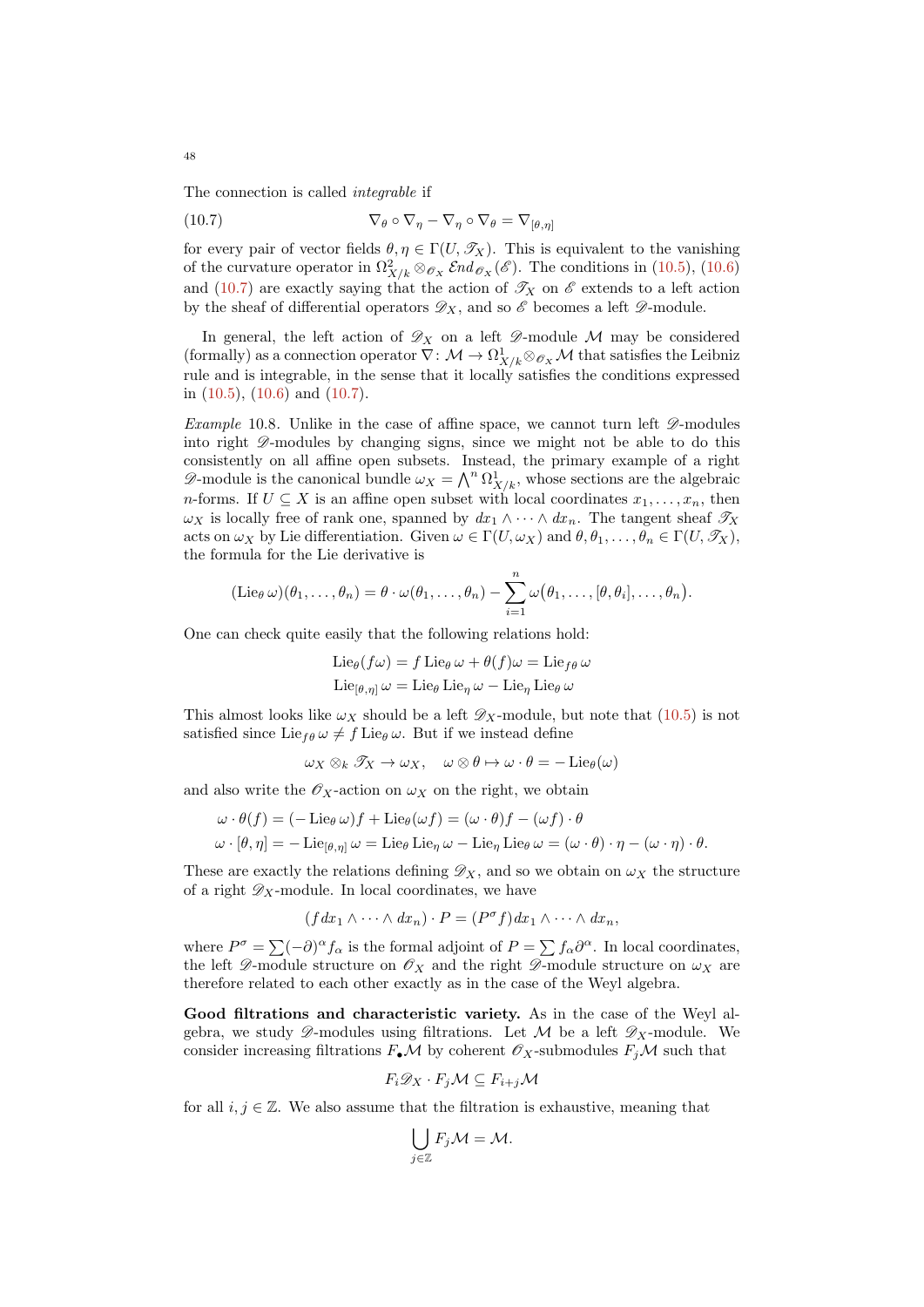Note that each  $F_i\mathcal{M}$  is assumed to be coherent over  $\mathcal{O}_X$ . We say that such a filtration is good if the associated graded module

$$
\mathrm{gr}^F \mathcal{M} = \bigoplus_{j \in \mathbb{Z}} F_j \mathcal{M} / F_{j-1} \mathcal{M}
$$

is locally finitely generated over  $gr^F \mathscr{D}_X$ . This implies that  $F_i \mathcal{M} = 0$  for  $i \ll 0$ .

Now suppose that  $U \subseteq X$  is an affine open subset, and set  $A = \Gamma(U, \mathcal{O}_X)$  and  $M = \Gamma(U, \mathcal{M})$ . By the same argument as in the case of the Weyl algebra, one shows that M is finitely generated over  $D(A)$  if and only if admits a good filtration  $F_{\bullet}M$ by finitely generated A-modules; again, this means that  $F_iD(A)\cdot F_jM\cdot F_{i+j}M$  and  $gr<sup>F</sup>M$  is finitely generated over  $gr<sup>F</sup>D(A)$ .

**Definition 10.9.** We say that a left (or right)  $\mathscr{D}_X$ -module is *coherent* if it is locally finitely generated over  $\mathscr{D}_X$ .

Note that this is not the same thing as being  $\mathscr{O}_X$ -coherent; in fact, most coherent  $\mathscr{D}_X$ -modules are not coherent over  $\mathscr{O}_X$ . Every coherent  $\mathscr{D}_X$ -module has a good filtration locally, meaning on each affine open subset; in fact, we will see next time that coherent  $\mathscr{D}_X$ -modules always admit a global good filtration  $F_{\bullet}\mathcal{M}$ .

Given a good filtration  $F_{\bullet}M$  (globally or locally), the associated graded  $gr^{F}\mathcal{M}$ is coherent over the sheaf of  $\mathscr{O}_X$ -algebras

$$
\mathrm{gr}^F \mathscr{D}_X \cong \mathrm{Sym} \, \mathscr{T}_X \cong p_* \mathscr{O}_{T^*X},
$$

where  $p: T^*X \to X$  again means the cotangent bundle. By the correspondence between coherent sheaves on  $T^*X$  and finitely generated modules over  $p_*\mathscr{O}_{T^*X}$ , we thus obtain a coherent sheaf of  $\mathscr{O}_{T^*X}$ -modules on the cotangent bundle that we denote by the symbol  $gr<sup>F</sup>M$ .

**Definition 10.10.** The *characteristic variety*  $Ch(M)$  is the closed algebraic subset of  $T^*X$  given by the support of  $gr^F\mathcal{M}$ , with the reduced scheme structure.

As in the case of the Weyl algebra, any two good filtrations on  $\mathcal M$  are comparable; for the same reason as before, this implies that the subsheaf

$$
\sqrt{\mathrm{Ann}_{\mathrm{gr}^F \mathscr{D}_X} \mathrm{gr}^F \mathcal{M}} \subseteq \mathrm{gr}^F \mathscr{D}_X
$$

is independent of the choice of good filtration. If we denote by  $\mathcal{J}_{\mathcal{M}} \subseteq \mathcal{O}_{T^*X}$  the corresponding coherent sheaf of ideals on the cotangent bundle, then  $Ch(\mathcal{M})$  is the closed subscheme defined by  $\mathcal{J}_{\mathcal{M}}$ . We are going to show later on that Bernstein's inequality carries over to arbitrary coherent  $\mathscr{D}$ -modules: as long as  $\mathcal{M} \neq 0$ , every irreducible component of  $Ch(\mathcal{M})$  has dimension at least n.

Example 10.11. If  $\mathscr E$  is the left  $\mathscr D_X$ -module determined by a vector bundle with integrable connection, then  $Ch(\mathscr{E})$  is the zero section. The reason is that  $\mathscr{E}$  is coherent over  $\mathscr{O}_X$ , which means that setting  $F_j\mathscr{E} = 0$  for  $j < 0$  and  $F_j\mathscr{E} = \mathscr{E}$  for  $j \geq 0$  gives a good filtration. Here

$$
\operatorname{Ann}_{\operatorname{gr}^F \mathscr{D}_X} \operatorname{gr}^F \mathscr{E} = \bigoplus_{j \ge 1} \operatorname{gr}_j^F \mathscr{D}_X,
$$

and so  $\mathcal{J}_{\mathscr{E}}$  is the ideal of the zero section. Of course, this works more generally for any  $\mathscr{D}$ -module that is coherent over  $\mathscr{O}_X$ .

The example has a useful converse.

<span id="page-48-0"></span>**Proposition 10.12.** Let M be a coherent  $\mathscr{D}_X$ -module. If M is coherent over  $\mathscr{O}_X$ , then M is actually a locally free  $\mathscr{O}_X$ -module of finite rank (and therefore comes from a vector bundle with integrable connection).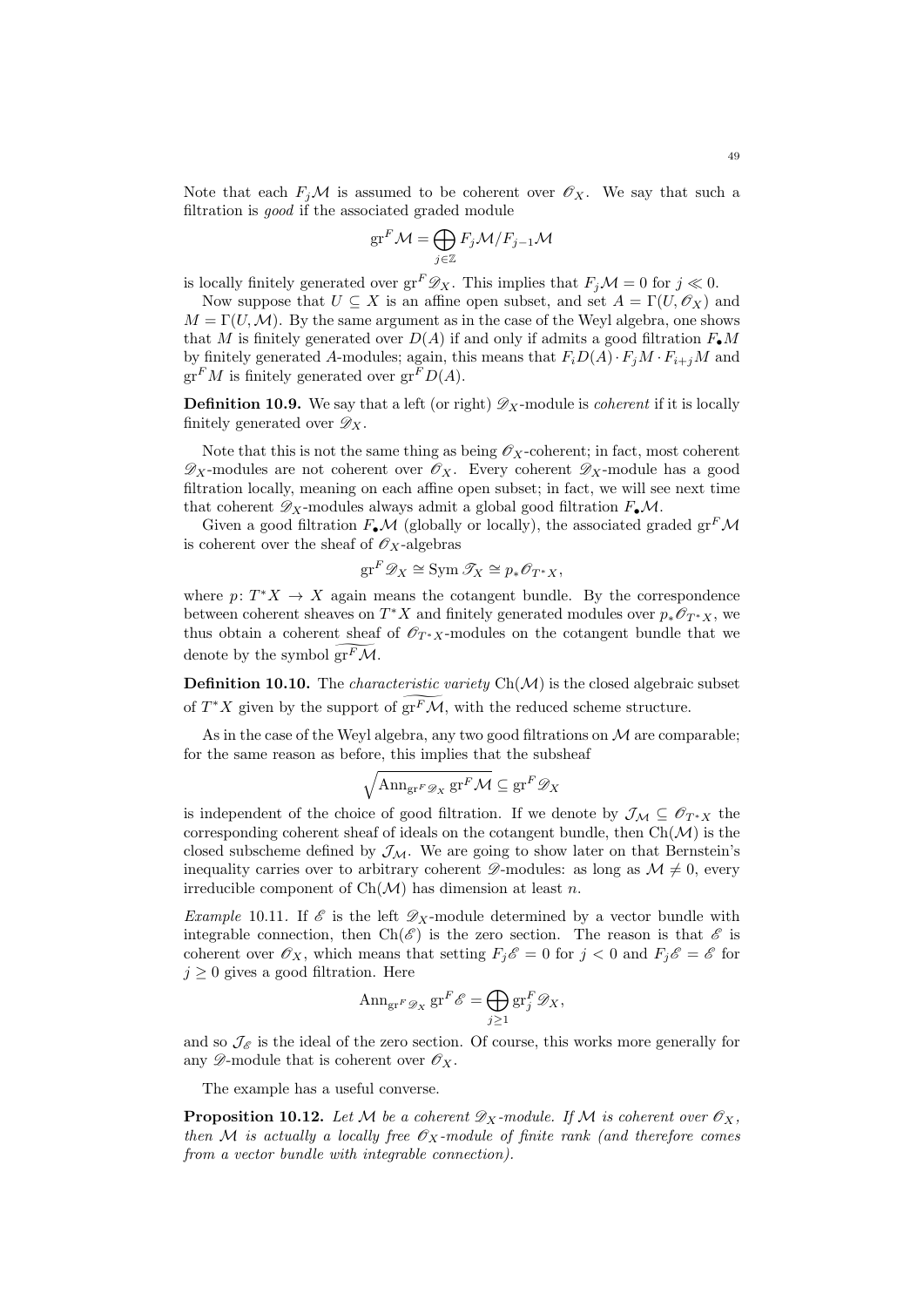*Proof.* Since M is a quasi-coherent  $\mathcal{O}_X$ -module, it suffices to check that the localization  $\mathscr{O}_{X,x} \otimes_{\mathscr{O}_X} M$  at every closed point  $x \in X$  is a free  $\mathscr{O}_{X,x}$ -module of finite rank. This reduces the problem to the following special case: A is a regular local ring of dimension n, containing a field  $k$ , with maximal ideal m and residue field  $A/\mathfrak{m} \cong k$ , and M is a left  $D(A)$ -module that is finitely generated over A. Here  $D(A)$  is again the algebra of k-linear differential operators on A. We need to prove that M is a free A-module of finite rank.

First, some preparations. Since  $A$  is regular of dimension  $n$ , the maximal ideal m is generated by n elements  $x_1, \ldots, x_n$  whose images in  $m/m^2$  are linearly independent over k. Let  $\partial_1, \ldots, \partial_n \in \text{Der}_k(A)$  be the corresponding derivations, which freely generate  $Der_k(A)$  as an A-module. For every nonzero  $f \in A$ , we define the order of vanishing as

$$
\mathrm{ord}(f)=\max\left\{\,\ell\geq 0\,\,\big|\,\,f\in\mathfrak{m}^\ell\,\right\};
$$

this makes sense because the intersection of all powers of the maximal ideal is trivial. If  $f = 0$ , we formally set ord $(f) = +\infty$ . The key point is that we can reduce the order of vanishing of  $f$  by applying a suitable derivation. Indeed, suppose that ord $(f) = \ell$ . The ideal  $\mathfrak{m}^{\ell}$  is generated by all monomials of degree  $\ell$  in  $x_1, \ldots, x_n$ , and so we can write

$$
f = \sum_{|\alpha|=\ell} f_{\alpha} x^{\alpha},
$$

with at least one  $f_{\alpha} \in A$  being a unit (because otherwise  $f \in \mathfrak{m}^{\ell+1}$ ). Choose a multi-index  $\alpha$  such that  $f_{\alpha}$  is a unit, and then choose  $i = 1, ..., n$  such that  $\alpha_i \geq 1$ . Since  $\partial_i(x_j) = \delta_{i,j}$ , we get

$$
\partial_i(f) = \sum_{|\alpha|=\ell} \Big( \partial_i(f_\alpha) x^\alpha + f_\alpha \alpha_i x^{\alpha - e_i} \Big),
$$

and this expression clearly belongs to  $\mathfrak{m}^{\ell-1}$  but not to  $\mathfrak{m}^{\ell}$ . Hence  $\text{ord}(\partial_i(f)) = \ell-1$ .

As I said, we need to prove that  $M$  is a free A-module of finite rank. To do this, pick a minimal set of generators  $m_1, \ldots, m_r \in M$ , whose images in  $M/\mathfrak{m}M$ are linearly independent over  $k$ . This gives us a surjective morphism of  $A$ -modules

$$
A^{\oplus r} \to M, \quad (f_1, \ldots, f_r) \mapsto f_1 m_1 + \cdots + f_r m_r,
$$

and we are going to show that it is also injective, hence an isomorphism. Suppose that there was a nontrivial relation  $f_1m_1 + \cdots + f_r m_r = 0$ . Then  $f_1, \ldots, f_r \in \mathfrak{m}$ , because  $m_1, \ldots, m_r$  are linearly independent modulo  $mM$ . In other words, we have

$$
\ell = \min\{\operatorname{ord}(f_1), \dots, \operatorname{ord}(f_r)\} \ge 1.
$$

Now the idea is to use the  $D(A)$ -module structure to create another relation for which the value of  $\ell$  is strictly smaller. By repeating this, we eventually arrive at a relation with  $\ell = 0$ , contradicting the fact that  $m_1, \ldots, m_r$  are linearly independent modulo mM. Here we go. If we apply  $\partial_i$  to our relation, we obtain

$$
0 = \partial_i \cdot \sum_{j=1}^r f_j m_j = \sum_{j=1}^r [\partial_i, f_j] m_j + \sum_{j=1}^r f_j(\partial_i m_j) = \sum_{j=1}^r \partial_i(f_j) m_j + \sum_{j=1}^r f_j(\partial_i m_j).
$$

We can write each  $\partial_i m_j$  in terms of the generators  $m_1, \ldots, m_r$  as

$$
\partial_i m_j = \sum_{k=1}^r a_{i,j,k} m_k,
$$

and after reindexing, we get the new relation

$$
\sum_{j=1}^{r} \left( \partial_i (f_j) + \sum_{k=1}^{r} a_{i,k,j} f_k \right) m_j = 0.
$$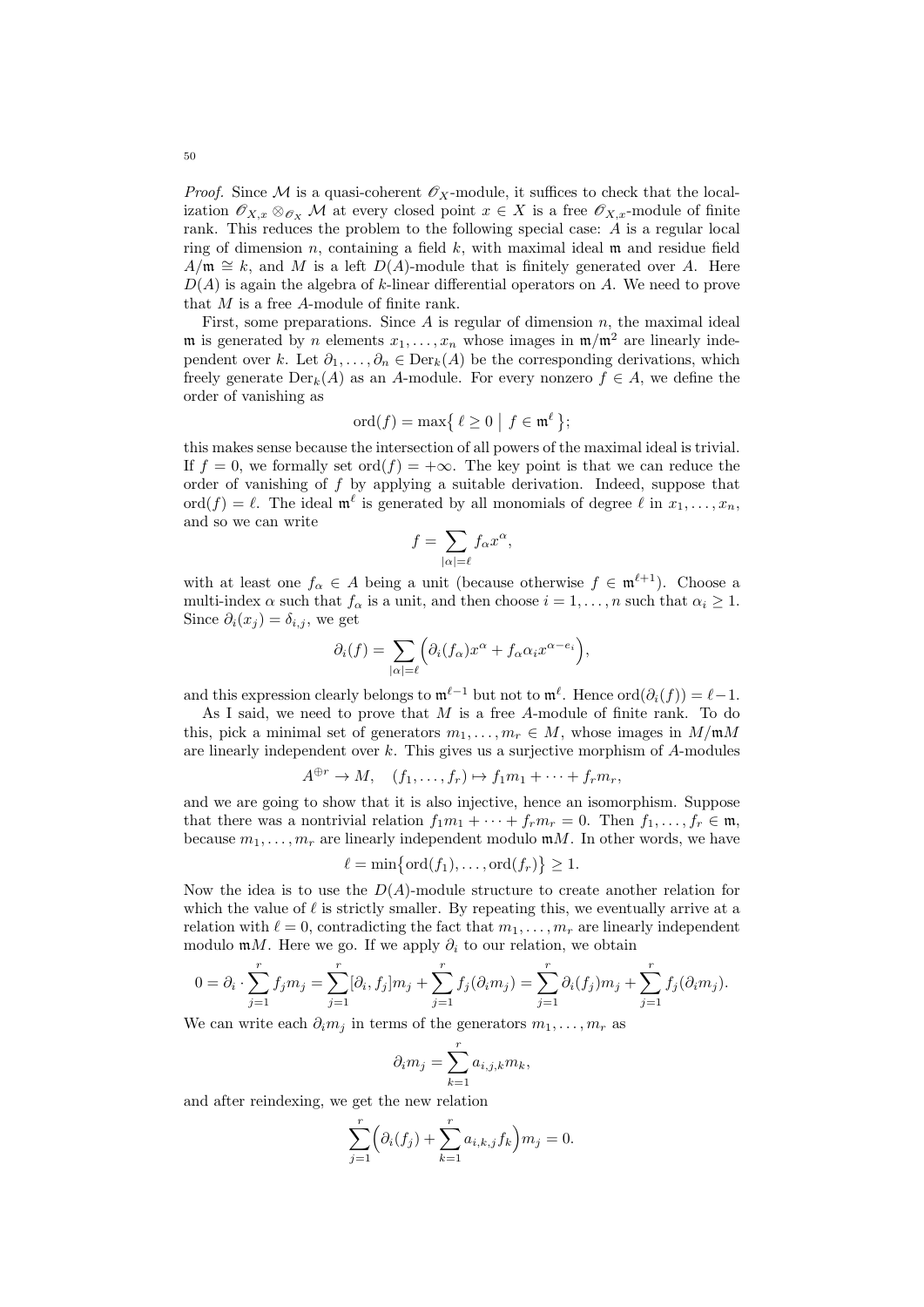If we now choose j such that  $\text{ord}(f_j) = \ell$ , and then choose i such that  $\text{ord}(\partial_i(f_j)) =$  $\ell - 1$ , then the j-th coefficient in the new relation belongs to  $\mathfrak{m}^{\ell-1}$  but not to  $\mathfrak{m}^{\ell}$ , as desired.  $\hfill \square$ 

We showed in [Lecture 5](#page-21-0) that  $M$  is coherent over  $\mathscr{O}_X$  if and only if its characteristic variety is contained in the zero section of the cotangent bundle. This means that if  $M$  is a coherent  $\mathscr{D}_X$ -module with Ch( $M$ ) contained in the zero section, then  $\mathcal M$  is a locally free  $\mathscr O_X$ -module of finite rank, and the  $\mathscr D_X$ -module structure is the same as the datum of an integrable connection on  $\mathcal{M}.$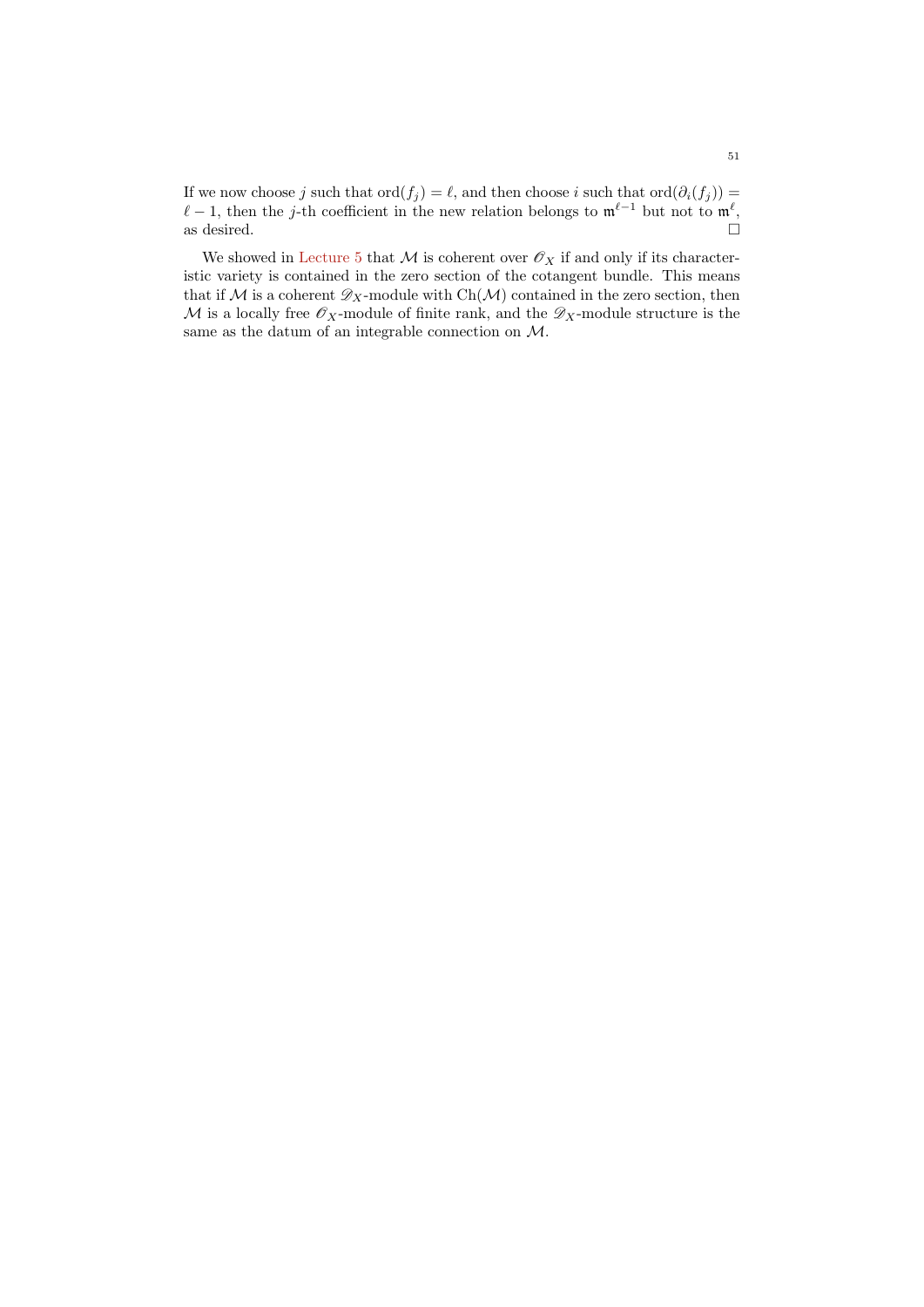#### LECTURE 11: MARCH 11

Global good filtrations. Let us return for the moment to the topic of good filtrations. I said last time that, by the same argument as in the case of  $A_n$ , every coherent  $\mathscr{D}_X$ -module locally admits a good filtration. But in fact, good filtrations also exist globally, because of the finiteness inherent in the definitions.

**Lemma 11.1.** Let M be an algebraic  $\mathscr{D}_X$ -module. If M is coherent, then there exists a good filtration  $F_{\bullet} \mathcal{M}$  by coherent  $\mathcal{O}_X$ -modules.

*Proof.* It will be enough to construct an  $\mathscr{O}_X$ -submodule  $\mathscr{F} \subseteq \mathcal{M}$  that is coherent over  $\mathscr{O}_X$  and that generates M as a  $\mathscr{D}_X$ -module. Once we have that, we can define a filtration by setting

$$
F_j \mathcal{M} = F_j \mathcal{D}_X \cdot \mathcal{F} \subseteq \mathcal{M},
$$

and for the same reason as in the case of the Weyl algebra, each  $F_i\mathcal{M}$  is coherent over  $\mathscr{O}_X$ , and the filtration  $F_{\bullet} \mathcal{M}$  is good.

Since  $X$  is of finite type over  $k$ , it is quasi-compact, and so we can cover  $X$ by finitely many affine open subsets  $U_1, \ldots, U_m$ . Then  $\Gamma(U_i, \mathcal{M})$  is finitely generated over  $\Gamma(U_i, \mathscr{D}_X)$ , and after choosing a finite set of generators and taking the  $\Gamma(U_i, \mathscr{O}_X)$ -submodule of  $\Gamma(U_i, \mathcal{M})$  generated by this set, we certainly obtain a coherent  $\mathscr{O}_{U_i}$ -module  $\mathscr{F}_{U_i} \subseteq \mathcal{M}|_{U_i}$  that has the desired properties on  $U_i$ .

To turn these locally defined subsheaves into global objects, we use the following fact from Hartshorne's book: Suppose that  $\mathscr G$  is a quasi-coherent sheaf on an algebraic variety X. If we have a nonempty open subset  $U \subseteq X$ , and a coherent subsheaf  $\mathscr{F}_U \subseteq \mathscr{G}\big|_U$ , then there is a coherent subsheaf  $\mathscr{F} \subseteq \mathscr{G}$  such that  $\mathscr{F}\big|_U = \mathscr{F}_U$ . When applied to our situation, this says that there are coherent  $\mathscr{O}_X$ -modules  $\mathscr{F}_1, \ldots, \mathscr{F}_n$ such that  $\mathscr{F}_i\big|_{U_i} = \mathscr{F}_{U_i}$ . Then the image of

$$
\mathscr{F}_1\oplus\cdots+\oplus\mathscr{F}_m\to\mathcal{M}
$$

is an  $\mathscr{O}_X$ -submodule of M that is coherent over  $\mathscr{O}_X$  (because it is the image of a coherent  $\mathscr{O}_X$ -module) and generates  $\mathscr{M}$  as a  $\mathscr{D}_X$ -module.

This result is peculiar to the algebraic setting, and does not hold at all for analytic  $\mathscr{D}\text{-modules.}$ 

Characteristic varieties are involutive. Recall the definition of the characteristic variety from last time. If  $\mathcal M$  is a coherent  $\mathscr D_X$ -module, we can choose a global good filtration  $F_{\bullet}\mathcal{M}$ , which makes the associated graded module  $gr^F\mathcal{M}$  coherent over  $gr^F \mathscr{D}_X \cong \text{Sym }\mathscr{T}_X$ . If  $\widetilde{gr^F \mathcal{M}}$  denotes the corresponding coherent sheaf on the cotangent bundle  $T^*X$ , then

$$
Ch(\mathcal{M}) = \operatorname{Supp} \operatorname{gr}^F \mathcal{M}.
$$

Equivalently, the characteristic variety is the reduced closed subscheme of the cotangent bundle corresponding to the homegeneous ideal

$$
\sqrt{\mathrm{Ann}_{\mathrm{gr}^F \mathscr{D}_X} \mathrm{gr}^F \mathcal{M}} \subseteq \mathrm{gr}^F \mathscr{D}_X.
$$

The most important result about the characteristic variety is the following theorem.

<span id="page-51-0"></span>**Theorem 11.2.** Ch( $\mathcal{M}$ ) is involutive with respect to the natural symplectic structure on  $T^*X$ . In particular, every irreducible component of  $Ch(\mathcal{M})$  has dimension  $\geq n$ .

Note that this gives a lot more information about the characteristic variety than Bernstein's inequality. This result was first proved by analytic methods, but Gabber later discovered an algebraic proof. Bernstein's inequality can of course be proved by more elementary means. We are not going to prove [Theorem 11.2;](#page-51-0) instead, I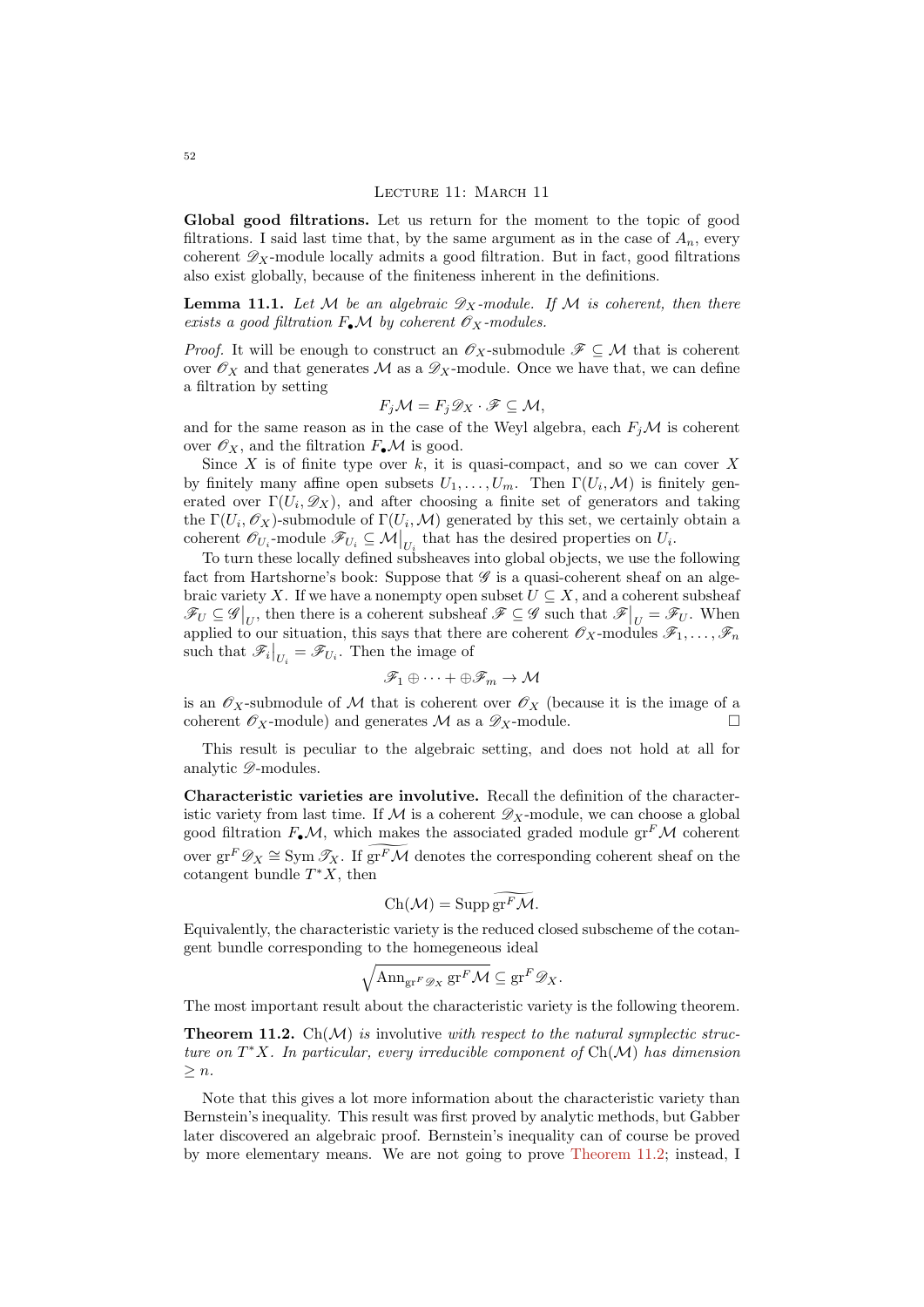will review some basic facts about symplectic geometry, so that we can understand at least the statement, and where the difficulties lie.

Symplectic vector spaces. Let us start with a brief discussion of symplectic vector spaces. Let V be a finite-dimensional vector space over a field k. Usually,  $k$ will be field of real or complex numbers, but the definition works over any field of characteristic  $\neq 2$ . A symplectic form is a bilinear form

$$
\sigma\colon V\otimes_k V\to k
$$

that is anti-symmetric and non-degenerate. In other words, one has  $\sigma(v, w)$  =  $-\sigma(w, v)$  for every  $v, w \in V$ , and if we denote by  $V^* = \text{Hom}_k(V, k)$  the dual vector space, then the induced linear mapping

$$
V \to V^*, \quad w \mapsto \sigma(-, w),
$$

is an isomorphism (called the "Hamiltonian isomorphism"). For every linear functional  $\theta \in V^*$ , one therefore has a unique element  $H_{\theta} \in V$  such that  $\theta(v) = \sigma(v, H_{\theta})$ for all  $v \in V$ .

The dimension of a symplectic vector space is always an even number. One way to see this is as follows. Pick a nonzero vector  $w \in V$ , and consider the linear subspace  $L = k \cdot w \subseteq V$ . Since  $\sigma(w, w) = 0$ , one has L contained in the subspace

$$
L^{\perp} = \{ v \in V \mid \sigma(v, w) = 0 \}.
$$

The fact that  $\sigma$  is nondegenerate implies that  $L^{\perp} = \dim V - 1$ . One easily checks that the quotient space  $L^{\perp}/L$ , with the bilinear form induced by  $\sigma$ , is again a symplectic vector space. Since dim  $V = 2 + \dim L^{\perp}/L$ , the claim now follows by induction.

<span id="page-52-0"></span>*Example* 11.3. If V is any finite-dimensional k-vector space, then  $V \oplus V^*$  is a symplectic vector space, with symplectic form given by

$$
((v_1,\theta_1),(v_2,\theta_2))\mapsto \theta_1(v_2)-\theta_2(v_1).
$$

In fact, every symplectic vector space is isomorphic to this model (after a suitable choice of basis).

Given a subspace  $W \subseteq V$ , one defines

$$
W^{\perp} = \{ v \in V \mid \sigma(v, w) = 0 \text{ for every } w \in W \}.
$$

Under the Hamiltonian isomorphism  $V \cong V^*$ , the subspace  $W^{\perp}$  corresponds exactly to the kernel of the restriction homomorphism  $V^* \to W^*$ , and therefore

$$
\dim W + \dim W^{\perp} = \dim V.
$$

**Definition 11.4.** Let  $W \subseteq V$  be a linear subspace.

- (1) W is called *involutive* if  $W^{\perp} \subseteq W$ ; then dim  $W \ge \frac{1}{2}$  dim V.
- (2) W is called Lagrangian if  $W^{\perp} = W$ ; then dim  $W = \frac{1}{2} \dim V$ .
- (3) W is called *isotropic* if  $W^{\perp} \supseteq W$ ; then dim  $W \leq \frac{1}{2}$  dim V.

Note that an involutive (or isotropic) subspace is Lagrangian iff dim  $W = \frac{1}{2} \dim V$ .

<span id="page-52-1"></span>*Example* 11.5. Consider the symplectic vector space  $V \oplus V^*$ . If  $W \subseteq V$  is any linear subspace, then  $W \oplus \ker(V^* \to W^*)$  is always a Lagrangian subspace of  $V \oplus V^*$ . It is clearly isotropic: if  $v_1, v_2$  are vectors in W, and  $\theta_1, \theta_2$  are linear functionals whose restriction to W is trivial, then  $\theta_1(v_2) - \theta_2(v_1) = 0$ . Since

$$
\dim W + \dim \ker (V^* \to W^*) = \dim V
$$

is exactly half the dimension of  $V \oplus V^*$ , it follows that the subspace is Lagragian.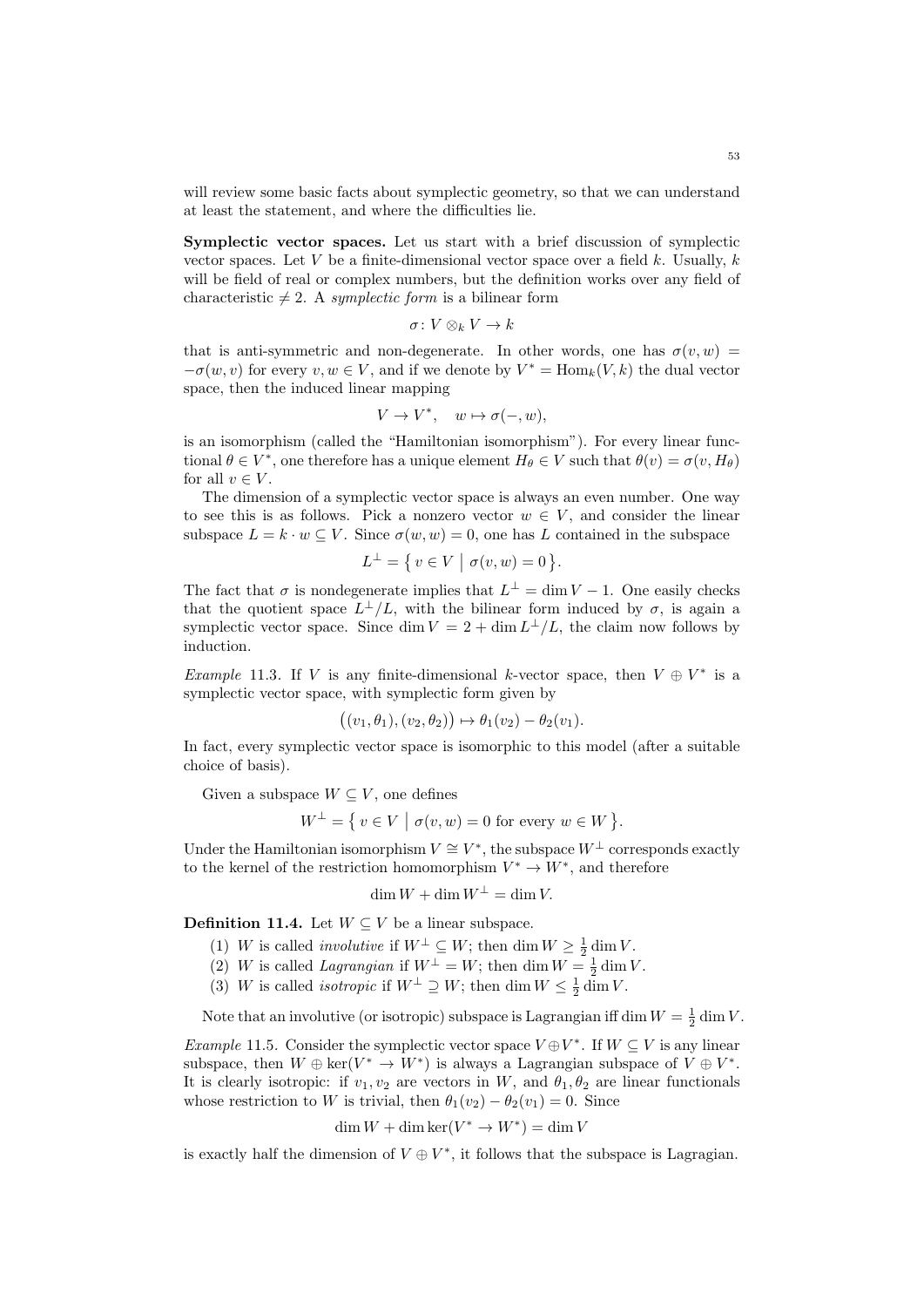**Symplectic algebraic varieties.** A nonsingular algebraic variety  $X$  is called symplectic if the tangent space  $T_xX$  at every closed point  $x \in X$  is a symplectic vector space, and the symplectic forms vary in an algebraic way from point to point. More precisely, there should exist a global algebraic two-form  $\sigma \in \Gamma(X, \Omega^2_{X/k})$  whose restriction  $\sigma_x: T_x X \otimes_k T_x X \to k$  gives a symplectic form on  $T_x X$  for every closed point  $x \in X$ . Of course, this implies that dim X is even.

Example 11.6. The example we care about is the cotangent bundle  $T^*X$  of a nonsingular algebraic variety X of dimension n. Note that  $\dim T^*X = 2n$ . If we choose local coordinates  $x_1, \ldots, x_n$  on X, then the differentials  $dx_1, \ldots, dx_n$  give a local trivialization for  $\Omega^1_{X/k}$ , and so we obtain local coordinates  $x_1, \ldots, x_n, \xi_1, \ldots, \xi_n$  on the cotangent bundle. In these coordinates,

$$
\sigma_X = \sum_{i=1}^n d\xi_i \wedge dx_i
$$

is a symplectic form. Indeed, at any closed point  $(x, \xi) \in T^*X$ , we have

$$
T_{(x,\xi)}(T^*X) = T_x X \oplus (T_x X)^*,
$$

because the fiber of  $p: T^*X \to X$  over the point x is the cotangent space  $(T_x X)^*$ , and because a vector space is isomorphic to its own tangent space. Under this isomorphism, the two-form  $\sigma_X$  corresponds exactly to the standard symplectic form in [Example 11.3.](#page-52-0) In more functorial language, one can describe  $\sigma_X$  as follows. As with any vector bundle, the pullback  $p^*\Omega^1_{X/k}$  has a tautological global section, whose image under  $p^*\Omega^1_{X/k} \to \Omega^1_{T^*X/k}$  gives a one-form

$$
\alpha_X \in \Gamma\big(T^*X, \Omega^1_{T^*X/k}\big).
$$

In local coordinates as above, one has  $\alpha_X = \sum_i \xi_i dx_i$ . Then

$$
\sigma_X = d\alpha_X \in \Gamma\big(T^*X, \Omega^2_{T^*X/k}\big)
$$

is the symplectic form from above.

Let X be a nonsingular algebraic variety with a symplectic form  $\sigma$ . Then  $\sigma_x$ induces an isomorphism between the tangent space  $T_xX$  and the cotangent space  $(T_x X)^*$  at every closed point  $x \in X$ , and this allows us to convert one-forms into vector fields and vice versa. In particular, every function  $f \in \Gamma(U, \mathscr{O}_X)$  determines a vector field  $H_f \in \Gamma(U, \mathscr{T}_X)$ , with the property that  $df = \sigma(-, H_f)$  as one-forms on U. The Poisson bracket of two functions  $f, g \in \Gamma(U, \mathcal{O}_X)$  is defined by

$$
\{f,g\} = H_f(g) = dg(H_f) = \sigma(H_f, H_g) \in \Gamma(U, \mathcal{O}_X).
$$

If  $d\sigma = 0$ , then one has  $[H_f, H_g] = H_{\{f,g\}}$ .

Example 11.7. In local coordinates  $x_1, \ldots, x_n, \xi_1, \ldots, \xi_n$  on the cotangent bundle, the Hamiltonian vector field of a function  $f$  is given by

$$
H_f = \sum_{i=1}^n \left( \frac{\partial f}{\partial \xi_i} \frac{\partial}{\partial x_i} - \frac{\partial f}{\partial x_i} \frac{\partial}{\partial \xi_i} \right),
$$

and consequently, the Poisson bracket can be calculated as

$$
\{f,g\}=\sum_{i=1}^n\left(\frac{\partial f}{\partial\xi_i}\frac{\partial g}{\partial x_i}-\frac{\partial f}{\partial x_i}\frac{\partial g}{\partial\xi_i}\right).
$$

We can extend the notion of involutive (or Lagrangian or isotropic) to subvarieties of X by looking at their tangent spaces at nonsingular points. Thus a reduced algebraic subvariety  $Y \subseteq X$  is called *involutive* (or *Lagrangian* or *isotropic*) if at every nonsingular closed point  $x \in Y$ , the tangent space  $T_xY \subseteq T_xX$  is involutive (or Lagrangian or isotropic).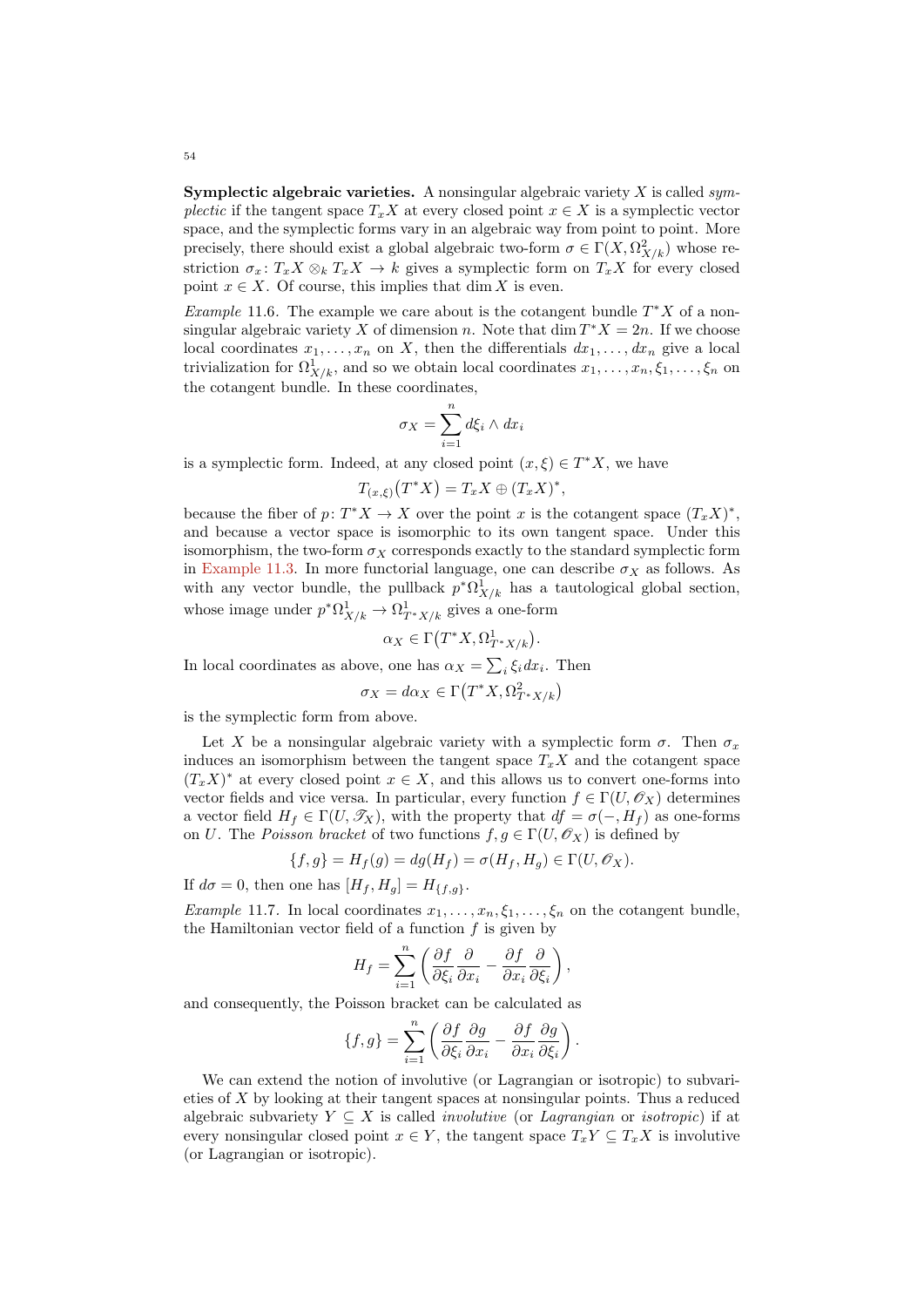$$
T_{(x,\xi)}(T^*X) = T_x X \oplus (T_x X)^*,
$$

the tangent space to the conormal bundle is therefore

$$
T_x Z \oplus \ker((T_x X)^* \to (T_x Z)^*),
$$

and this is a Lagrangian subspace by [Example 11.5](#page-52-1) from above. If we choose local coordinates  $x_1, \ldots, x_n$  on X such that Z is defined by  $x_{k+1} = \cdots = x_n = 0$ , then the conormal bundle is defined by  $\xi_1 = \cdots = \xi_k = x_{k+1} = \cdots = x_n = 0$  in the corresponding coordinates on the cotangent bundle.

The following lemma gives a way to check whether a reduced subvariety  $Y \subseteq X$ is involutive by using the ideal sheaf  $\mathcal{I}_Y \subseteq \mathscr{O}_X$ .

**Lemma 11.9.** Let  $X$  be a nonsingular algebraic variety with a symplectic form, and  $Y \subseteq X$  a reduced algebraic subvariety. The following conditions are equivalent:

- (a) The subvariety  $Y$  is involutive.
- (b) The ideal sheaf  $\mathcal{I}_Y$  is closed under the Poisson bracket,  $\{\mathcal{I}_Y, \mathcal{I}_Y\} \subseteq \mathcal{I}_Y$ .

*Proof.* Without loss of generality, we may assume that  $X$  is affine, and that  $Y$  is the closed subvariety defined by an ideal  $I \subseteq \Gamma(X, \mathcal{O}_X)$ . Note that Y is assumed to be reduced. We start with a general observation. Let  $x \in Y$  be a nonsingular point, and let  $\sigma_x$  be the symplectic form on  $T_xX$ . Then

$$
(T_xY)^{\perp} = \{ v \in T_xX \mid \sigma_x(v, w) = 0 \text{ for every } w \in T_xY \}
$$

is spanned by the values at x of the Hamiltonian vector fields  $H_f$ , as f ranges over the elements of the ideal I. Indeed, since  $x \in Y$  is a nonsingular point, a tangent vector  $v \in T_x X$  belongs to the subspace  $T_x Y$  exactly when  $df(v) = 0$  for every  $f \in I$ . Under the Hamiltonian isomorphism, this condition becomes

$$
\sigma_x(v, H_f) = df(v) = 0,
$$

whence the claim.

Now let us show that  $\{I, I\} \subseteq I$  implies that Y is involutive. If  $x \in Y$  is a nonsingular point, we need to argue that  $(T_x Y)^{\perp} \subseteq T_x Y$ . In light of the observation from above, this amounts to saying that, for every  $f, g \in I$ , the function  $dg(H_f)$ vanishes at the point x. But this is the case, because  $dg(H_f) = H_f(g) = \{f, g\} \in I$ .

For the converse, suppose that Y is involutive, so that  $(T_xY)^{\perp} \subseteq T_xY$  at every nonsingular point  $x \in Y$ . Then we again have  $\{f, g\} = dg(H_f) = 0$  at every nonsingular point of Y, and hence on all of Y because  $\{f, g\}$  is a regular function and the set of nonsingular points is Zariski-open and dense in  $Y$ . Because  $Y$  is reduced, it follows that  $\{f, g\} \in I$ .

Involutivity of the characteristic variety. We return to the characteristic varieties of coherent  $\mathscr{D}_X$ -modules. If  $p: T^*X \to X$  is the cotangent bundle, then

$$
p_*\mathscr{O}_{T^*X} \cong \operatorname{gr}^F \mathscr{D}_X,
$$

and one can use this isomorphism to describe the Poisson bracket in terms of differential operators. For each  $j \geq 0$ , we denote by

$$
\sigma_j \colon F_j \mathscr{D}_X \to \operatorname{gr}^F_j \mathscr{D}_X
$$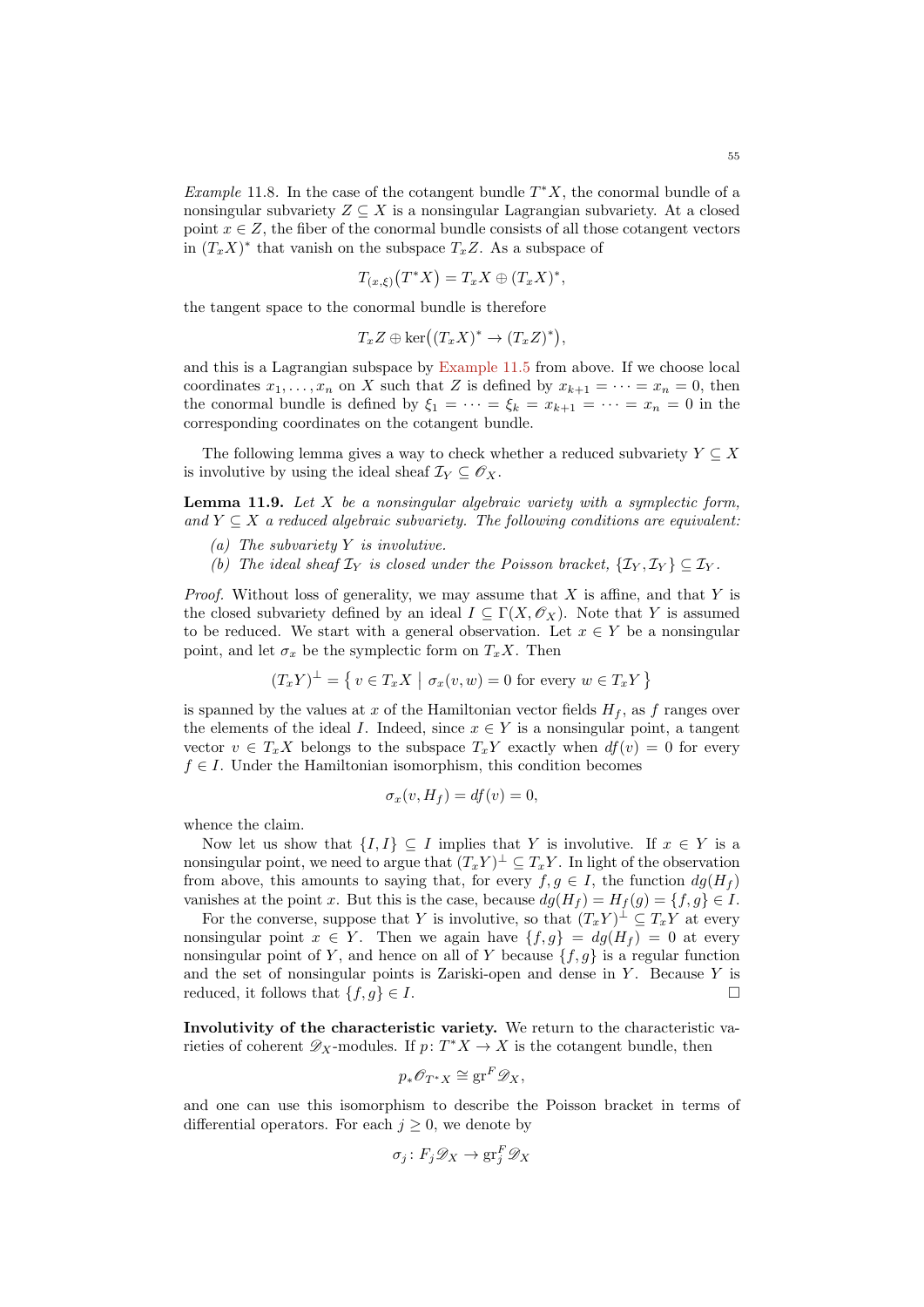the "principal symbol" operator. If P is a local section of  $F_i \mathscr{D}_X$ , and Q a local section of  $F_j\mathscr{D}_X$ , then their commutator  $[P,Q]$  is a local section of  $F_{i+j-1}\mathscr{D}_X$ . One can show, using the description of the Poisson bracket in local coordinates, that

$$
\{\sigma_i(P), \sigma_j(Q)\} = \sigma_{i+j-1}([P, Q]).
$$

Now suppose that M is a coherent left  $\mathscr{D}_X$ -module, and that  $F_{\bullet} \mathcal{M}$  is a good filtration. It is easy to see, using the alternative description of the Poisson bracket, that the ideal

$$
\mathrm{Ann}_{\mathrm{gr}^F \mathscr{D}_X} \mathrm{gr}^F \mathcal{M} \subseteq \mathrm{gr}^F \mathscr{D}_X
$$

is closed under the Poisson bracket. This is a local question, and so we may restrict everything to an affine open subset  $U \subseteq X$ . If we set  $A = \Gamma(U, \mathcal{O}_X)$  and  $R = D(A)$ , we then have a finitely generated left  $R$ -module  $M$ , together with a good filtration  $F_{\bullet}M$ , such that  $gr^F M$  is finitely generated over  $S = gr^F R$ . The claim is that the homogeneous ideal

$$
I = I(M, F_{\bullet}M) = \operatorname{Ann}_S \operatorname{gr}^F M
$$

is closed under the Poisson bracket on S. Suppose that we have two elements  $P \in F_iR$  and  $Q \in F_iR$  such that  $\sigma_i(P)$  and  $\sigma_i(Q)$  belong to the ideal I. Recall from [Lecture 5](#page-21-0) that this is equivalent to having

$$
P \cdot F_k M \subseteq F_{i+k-1} M \quad \text{and} \quad Q \cdot F_k M \subseteq F_{j+k-1} M
$$

for every  $k \in \mathbb{Z}$ . But then

$$
[P,Q] \cdot F_k M \subseteq P \cdot F_{j+k-1} M + Q \cdot F_{i+k-1} M \subseteq F_{(i+j-1)+k-1} M,
$$

and therefore  $\sigma_{i+j-1}([P,Q]) \in I$ . This shows that  $\{I,I\} \subseteq I$ .

Why does this argument not prove [Theorem 11.2?](#page-51-0) The issue is that the ideal of Why does this argument not prove Theorem 11.2. The issue is that the ideal of the characteristic variety is not I itself, but  $\sqrt{I}$ , because the characteristic variety is by definition reduced. For non-reduced ideals, being closed under the Poisson bracket does not correspond to the geometric notion of being involutive, because all points of a nonreduced subscheme can be singular. And the fact that an ideal is closed under the Poisson bracket does not imply the same property for its radical. This is what makes [Theorem 11.2](#page-51-0) nontrivial.

## Exercises.

Exercise 11.1. Let  $X$  be a nonsingular affine variety with a symplectic form. Prove the following three identities involving the Poisson bracket: for all  $f, g, h \in \Gamma(X, \mathcal{O}_X)$ ,

$$
\{f,g\} + \{g,f\} = 0
$$
  

$$
\{\{f,g\},h\} + \{\{g,h\},f\} + \{\{h,f\},g\} = 0
$$
  

$$
\{f,gh\} = \{f,g\}h + g\{f,h\}.
$$

The first two identities are saying that  $\Gamma(X, \mathcal{O}_X)$  is a Lie algebra under the operation  $(f, g) \mapsto \{f, g\}.$  The third identity is saying that  $\{f, -\}$  is a derivation of  $\Gamma(X, \mathscr{O}_X)$ .

Exercise 11.2. Show that if  $d\sigma = 0$ , then one has  $[H_f, H_g] = H_{\{f, g\}}$ .

*Exercise* 11.3. Let X be a nonsingular affine variety with local coordinates  $x_1, \ldots, x_n$ . Use the description of the Poisson bracket on  $T^*X$  to prove that

 $\{\sigma_i(P), \sigma_j(Q)\} = \sigma_{i+j-1}([P,Q]),$ for every  $P \in F_i D(A)$  and every  $Q \in F_i D(A)$ , where  $A = \Gamma(X, \mathcal{O}_X)$ .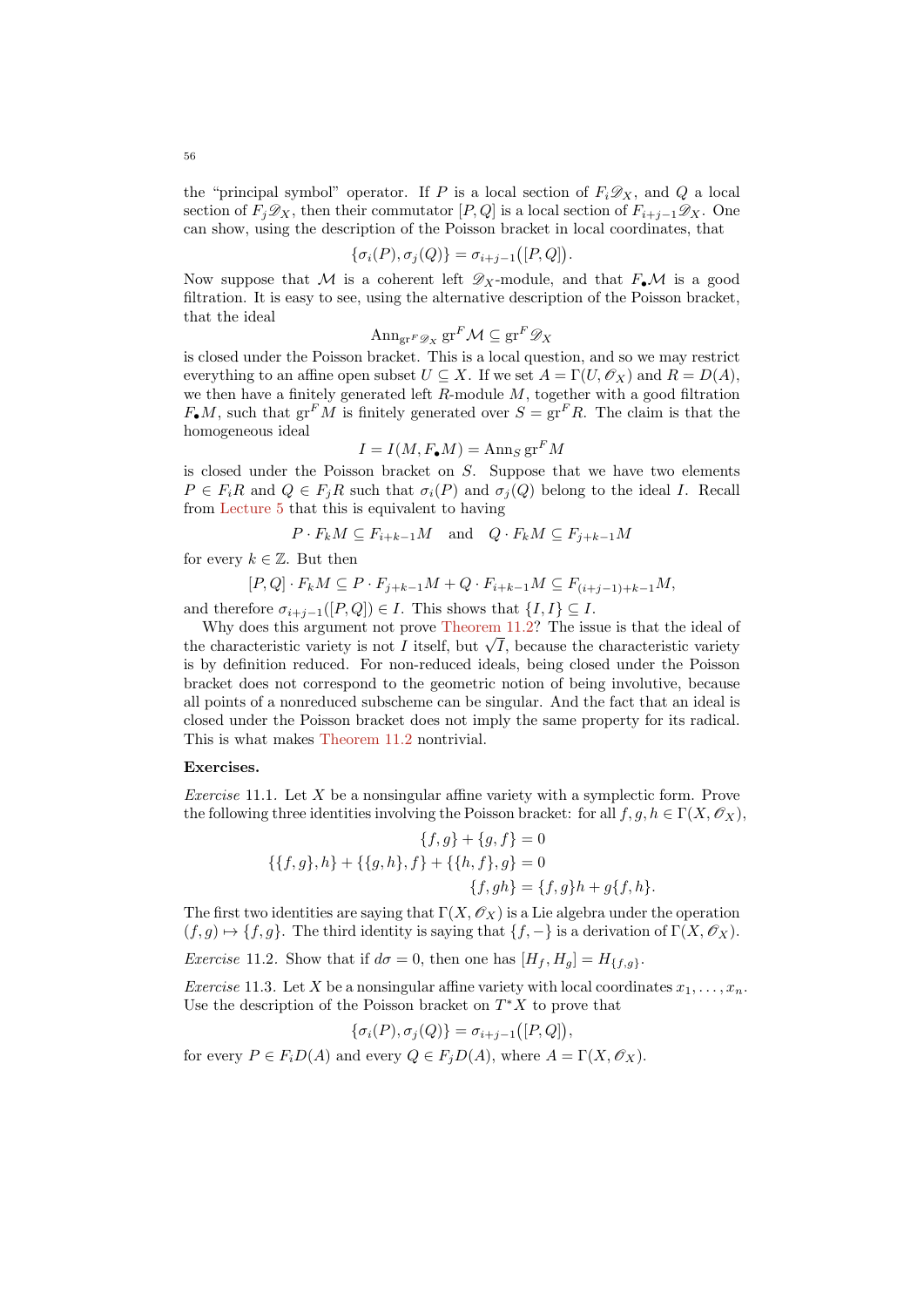Gabber's theorem. Last time, we talked about the result that the characteristic variety Ch(M) of a coherent  $\mathscr{D}_X$ -module M is involutive (with respect to the natural symplectic structure on the cotangent bundle). We saw that the ideal

<span id="page-56-0"></span>
$$
\mathrm{Ann}_{\mathrm{gr}^F \mathscr{D}_X} \mathrm{gr}^F \mathcal{M} \subseteq \mathrm{gr}^F \mathscr{D}_X
$$

is closed under the Poisson bracket, and that [Theorem 11.2](#page-51-0) is equivalent to the radical being closed under the Poisson bracket. This is a problem in algebra, albeit a very difficult one, and there is a purely algebraic proof, due to Gabber.

In fact, Gabber works in the following more general setup. Suppose that  $R$  is a Q-algebra, with an increasing algebra filtration  $F_{\bullet}R$ , such that the associated graded ring  $S = \text{gr}^F R$  is commutative and noetherian. This means that if  $u \in F_i R$ and  $v \in F_iR$ , then their commutator  $[u, v] = uv - vu \in F_{i+j-1}R$ . If we again use the notation  $\sigma_i: F_i R \to S_i$  for the "symbol" homomorphism, we can therefore define the *Poisson bracket* of two homogeneous elements of S by the formula

$$
\{\sigma_i(u), \sigma_j(v)\} = \sigma_{i+j-1}([u, v]).
$$

After extending this bilinearly, we obtain a Poisson bracket  $\{-,-\}: S \otimes_{\mathbb{Q}} S \to S$ , and one can check that it satisfies the same identities as the Poisson bracket on a symplectic manifold. But note that this is more general than the case  $R = D(A)$ , because Gabber is not assuming that  $S$  is nonsingular.

**Theorem 12.1** (Gabber). Using the notation from above, suppose that  $M$  is a finitely generated R-module with a good filtration  $F_{\bullet}M$ , and consider the ideal

$$
J = \sqrt{\operatorname{Ann}_{\operatorname{gr}^F R} \operatorname{gr}^F M} \subseteq \operatorname{gr}^F R.
$$

If  $P \subseteq \text{gr}^F R$  is minimal among prime ideals containing J, then  $\{P, P\} \subseteq P$ . In particular, one has  $\{J, J\} \subseteq J$ .

The minimal primes containing the ideal  $J$  correspond, geometrically, to the irreducible components of  $\text{Supp}\,\text{gr}^F\widetilde{M}$  inside the scheme Spec S. So Gabber's theorem is saying that every irreducible component of the support is "involutive", in the sense that its ideal is closed under the Poisson bracket. In the case of  $\mathscr{D}$ -modules, this is saying that every irreducible component of the characteristic variety of a coherent  $\mathscr{D}$ -module is involutive.

**Holonomic**  $\mathscr{D}$ **-modules.** One consequence of [Theorem 11.2](#page-51-0) is that Bernstein's inequality holds for algebraic  $\mathscr{D}$ -modules: If X is a nonsingular algebraic variety of dimension n, and M a coherent  $\mathscr{D}_X$ -module, then either  $\mathcal{M} = 0$ , or every irreducible component of  $Ch(\mathcal{M})$  has dimension  $\geq n$ . As in the case of the Weyl algebra, the most important  $\mathscr{D}$ -modules are those for which the dimension of the characteristic variety is as small as possible.

**Definition 12.2.** A coherent  $\mathscr{D}_X$ -module M is called *holonomic* if  $\mathcal{M} \neq 0$  and  $\dim Ch(\mathcal{M}) = n$ , or if  $\mathcal{M} = 0$ .

If  $M$  is nonzero and holonomic, then each irreducible component of its charac-teristic variety has dimension n, and is therefore (by [Theorem 11.2\)](#page-51-0) a Lagrangian subvariety of  $T^*X$ . Since the ideal defining  $Ch(\mathcal{M})$  is homogeneous, these Lagrangians are moreover *conical*, that is, closed under the natural  $\mathbb{G}_m$ -action on  $T^*X$  by rescaling in the fiber direction. Here are some typical examples of conical Lagrangian subvarieties.

Example 12.3. If  $Y \subseteq X$  is a nonsingular subvariety, then the conormal bundle  $N_{Y|X}^*$  is a nonsingular Lagrangian subvariety of  $T^*X$ . Since it is a vector bundle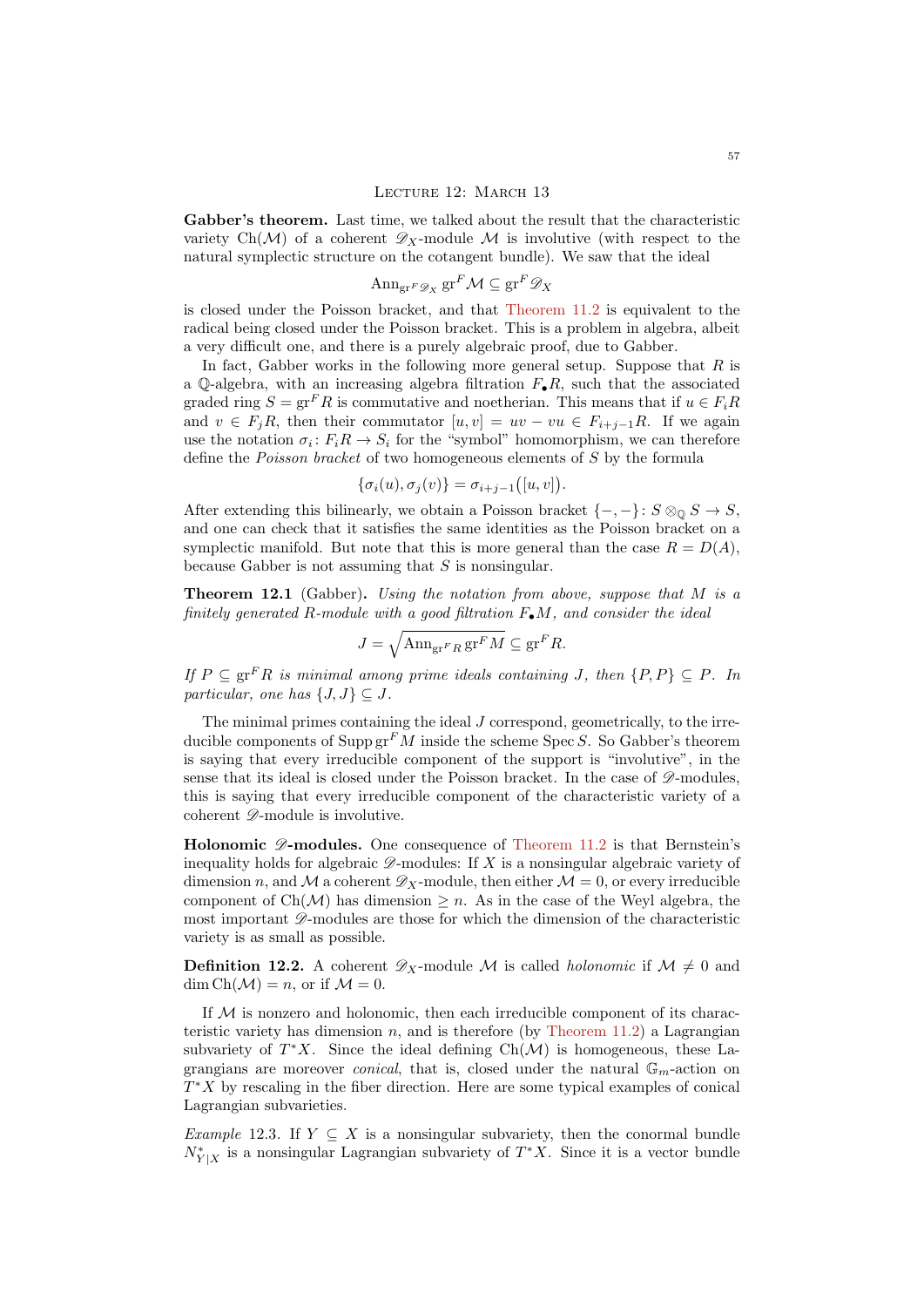of rank dim  $X - \dim Y$  over Y, it is clearly conical. More generally, suppose that  $Y \subseteq X$  is an arbitrary reduced and irreducible subvariety. The set of nonsingular points  $Y_{\text{reg}}$  is Zariski-open and dense in Y, and so the conormal bundle  $N_{Y_{\text{reg}}|X}^*$  is locally closed, conical, and Lagrangian. Its Zariski closure

$$
T_Y^*X=\overline{N^*_{Y_{\text{reg}}|X}}
$$

is therefore a conical Lagrangian subvariety of  $T^*X$ . It is called the *conormal* variety of Y in X.

In fact, every conical Lagrangian subvariety of  $T^*X$  is a conormal variety.

**Proposition 12.4.** Let  $W \subseteq T^*X$  be an irreducible subvariety that is conical and Lagrangian. Then  $Y = p(W)$  is an irreducible subvariety of X, and  $W = T_Y^*X$ .

*Proof.* The statement is local, and so we may assume that  $X = \text{Spec } A$  is affine and that  $T^*X = X \times \mathbb{A}_k^n$ . Since  $W \subseteq X \times \mathbb{A}_k^n$  is conical, it is defined by an ideal in  $A[\xi_1,\ldots,\xi_n]$  that is homogeneous in the variables  $\xi_1,\ldots,\xi_n$ . This ideal also defines a closed subvariety  $\tilde{W} \subseteq X \times \mathbb{P}_{k}^{n-1}$ , and since the projection  $p_1: X \times \mathbb{P}_{k}^{n-1} \to X$ is proper, it follows that  $Y = p(W) = p_1(\tilde{W})$  is an irreducible subvariety of X. It remains to show that  $W = T_Y^* X$ . Since both subvarieties are irreducible of dimension n, it will be enough to show that the general point of  $W$  is contained in the conormal bundle to  $Y_{\text{reg}}$ .

Let  $(x, \xi) \in W$  be a general nonsingular point. By generic smoothness, we have  $x \in Y_{\text{reg}}$  and the map on tangent spaces  $T(x,\xi)W \to T_xY$  is surjective. Choose local coordinates  $x_1, \ldots, x_n$  in a neighborhood of the point x, such that Y is defined by the equations  $x_{k+1} = \cdots = x_n = 0$ . If we again denote by  $x_1, \ldots, x_n, \xi_1, \ldots, \xi_n$ the resulting coordinates on  $T^*X$ , then the conormal bundle to  $Y_{\text{reg}}$  is defined by the equations  $\xi_1 = \cdots = \xi_k = x_{k+1} = \cdots = x_n = 0$ . Since W is a Lagrangian subvariety, the subspace

$$
T_{(x,\xi)}W \subseteq T_{(x,\xi)}(T^*X) = T_xX \oplus (T_xX)^*
$$

is n-dimensional and Lagrangian. Its image under the projection to  $T_xX$  is the subspace  $T_xY$ . If we denote vectors in  $T_xX \oplus (T_xX)^*$  by  $(a_1, \ldots, a_n, b_1, \ldots, b_n)$ , then this image is the set of vectors with  $a_{k+1} = \cdots = a_n = 0$ . For dimension reasons,  $T_{(x,\xi)}W$  must contain an  $(n-k)$ -dimensional space of vectors of the form  $(0, \ldots, 0, b_1, \ldots, b_n)$ , and from the Lagrangian condition, we get  $b_1 = \cdots = b_k = 0$ .

Now we use the fact that W is conical. Since  $(x, \xi) \in W$ , the entire line  $(x, k \cdot \xi)$  is contained in W, and so the tangent vector to the line, which is  $(0, \ldots, 0, \xi_1, \ldots, \xi_n)$ , must belong to  $T_{(x,\xi)}W$ . But as we saw, this implies that  $\xi_1 = \cdots = \xi_k = 0$ , and so  $(x, \xi)$  lies on the conormal bundle to  $Y_{\text{rec}}$ . Since  $(x, \xi)$  was a general point of W, we deduce that  $W \subseteq T_Y^*X$ , which suffices to conclude the proof.

This proposition has interesting implications for holonomic  $\mathscr{D}$ -modules. Suppose that M is a nonzero holonomic  $\mathscr{D}_X$ -module. Its characteristic variety is a finite union of conical Lagrangian subvarieties, and so there are finitely many irreducible subvarieties  $Y_1, \ldots, Y_m \subseteq X$ , without loss of generality distinct, such that

$$
\operatorname{Ch}(\mathcal{M}) = \bigcup_{i=1}^m T^*_{Y_i} X.
$$

Now there are two possibilities. If say  $Y_1 = X$ , then  $U = X \setminus (Y_2 \cup \cdots \cup Y_m)$  is a dense Zariski-open subset, and the restriction of  $\mathcal M$  to  $U$  has its characteristic variety equal to the zero section. By [Proposition 10.12,](#page-48-0) it follows that  $\mathcal{M}|_U$  is locally free of finite rank, and therefore a vector bundle with integrable connection. The connection acquires some kind of singularities at the remaining subvarieties  $Y_2, \ldots, Y_n$ . The other possibility is that  $Y_1, \ldots, Y_n \neq X$ . In that case, the restriction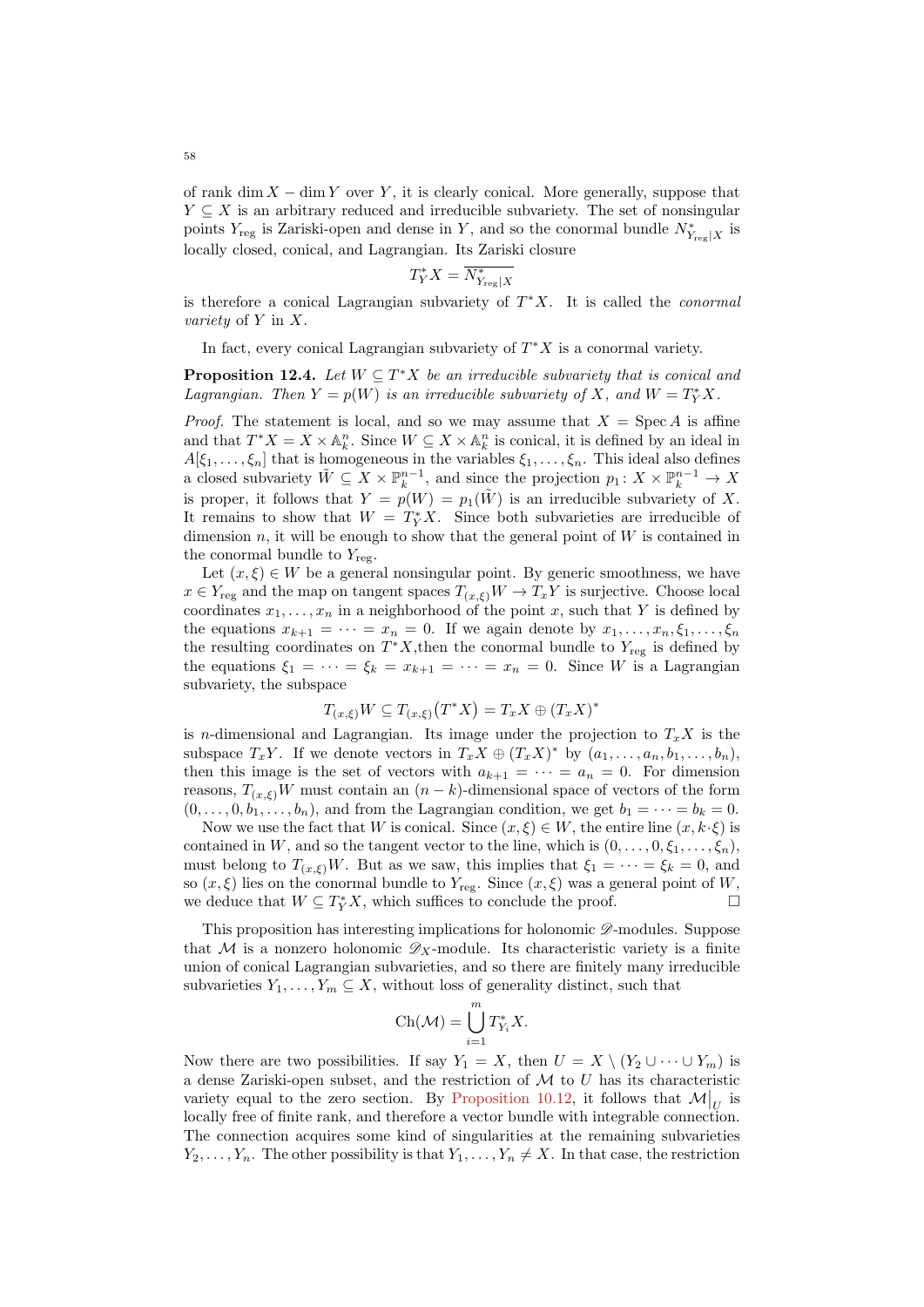of M to  $X \setminus (Y_1 \cup \cdots \cup Y_n)$  is trivial, which says that M is supported on the union  $Y_1 \cup \cdots \cup Y_n$ . Either way, M is generically a vector bundle with integrable connection.

Holonomic  $\mathscr{D}$ -modules and duality. Our earlier results about duality for holonomic modules still hold in this context; indeed, the assumptions we made in [Lec](#page-25-0)[ture 6](#page-25-0) apply to the case  $R = D(A)$ . In general, if M is a coherent left (or right)  $\mathscr{D}_X$ -module, then each

$$
{\mathcal{E}} \! {\it{xt}}^j_{{\mathscr{D}}_X}({\mathcal{M}},{\mathscr{D}}_X)
$$

is again a coherent right (or left)  $\mathscr{D}_X$ -module. On an affine open subset  $U \subseteq X$  with  $A = \Gamma(U, \mathscr{O}_X)$ , the corresponding  $D(A)$ -module is of course  $\text{Ext}^j_{D(A)}(M, D(A)),$ where  $M = \Gamma(U, \mathcal{M})$ . One then has

$$
\mathcal{E}xt^j_{\mathscr{D}_X}(\mathcal{M},\mathscr{D}_X)=0 \quad \text{for } j \ge n+1,
$$

as well as the useful identity

$$
\min\left\{j\geq 0 \mid \mathcal{E}xt^j_{\mathcal{D}_X}(\mathcal{M},\mathcal{D}_X)\neq 0\right\}+\dim \mathrm{Ch}(\mathcal{M})=2n.
$$

If M is a nonzero holonomic  $\mathscr{D}_X$ -module, then  $\mathcal{E}xt^j_{\mathscr{D}_X}(\mathcal{M}, \mathscr{D}_X) = 0$  for every  $j \neq n$ , and one can again define the holonomic dual by

$$
\mathcal{M}^* = \mathcal{E}xt_{\mathscr{D}_X}^n(\mathcal{M}, \mathscr{D}_X).
$$

As before, one has  $(\mathcal{M}^*)^* \cong \mathcal{M}$ , and  $\text{Ch}(\mathcal{M}^*) = \text{Ch}(\mathcal{M})$ . The holonomic dual is again an exact contravariant functor from the category of left (or right) holonomic  $\mathscr{D}_X$ -modules to the category of right (or left) holonomic  $\mathscr{D}_X$ -modules.

Direct images under closed embeddings. In the next few lectures, we are going to look at various operations on algebraic  $\mathscr{D}$ -modules, such as pushing forward or pulling back along a morphism of algebraic varieties. This will also give us many new examples of  $\mathscr{D}$ -modules. We will be especially interested in the effect of these functors on holonomic  $\mathscr{D}$ -modules. Things are somewhat similar to the case of coherent sheaves, formally, but there are also some interesting differences. Let us start with the simplest case, namely pushing forward along a closed embedding.

*Example* 12.5. Consider the closed embedding  $i: \mathbb{A}_k^{n-1} \to \mathbb{A}_k^n$  defined by the equation  $x_n = 0$ . If M is a  $\mathscr{D}$ -module on  $\mathbb{A}_k^{n-1}$ , then its pushforward  $i_*\mathcal{M}$  is not a  $\mathscr{D}$ -module on  $\mathbb{A}_k^n$ . The problem is that  $x_1, \ldots, x_n$  and  $\partial_1, \ldots, \partial_{n-1}$  act in a natural way on  $i_*\mathcal{M}$ , but we don't know what to do with  $\partial_n$ . In terms of rings and modules, the closed embedding corresponds to the quotient morphism  $k[x_1, \ldots, x_{n-1}, x_n] \rightarrow$  $k[x_1, \ldots, x_{n-1}]$ , and the  $\mathscr{D}$ -module to a module M over the Weyl algebra  $A_{n-1}(k)$ . We can consider M as a module over  $k[x_1, \ldots, x_n]$ , with  $x_n$  acting trivially, but we cannot let  $\partial_n$  act trivially this would violate the commutator relation  $[\partial_n, x_n] = 1$ .

Suppose that  $i: X \to Y$  is a closed embedding between two nonsingular algebraic varieties, and M an algebraic  $\mathscr{D}_X$ -module. For the same reason as above,  $i_*\mathcal{M}$  is not in general a  $\mathscr{D}_Y$ -module. To motivate the correct definition, let us first look at the example of distributions.

Example 12.6. Consider the closed embedding

 $i: \mathbb{R}^k \to \mathbb{R}^n$ ,  $i(x_1, \ldots, x_k) = (x_1, \ldots, x_k, 0, \ldots, 0)$ .

Suppose that we have a distribution D on  $\mathbb{R}^k$ ; recall that D is a continuous linear functional on the space of compactly supported smooth functions  $C_0^{\infty}(\mathbb{R}^k)$ , and that  $\langle D, \varphi \rangle$  denotes the real number obtained by evaluating D on a test function  $\varphi$ . The pushforward distribution  $i_*D$  is defined in the obvious way:

$$
\langle i_*D, \psi \rangle = \langle D, \psi \big|_{\mathbb{R}^k} \rangle,
$$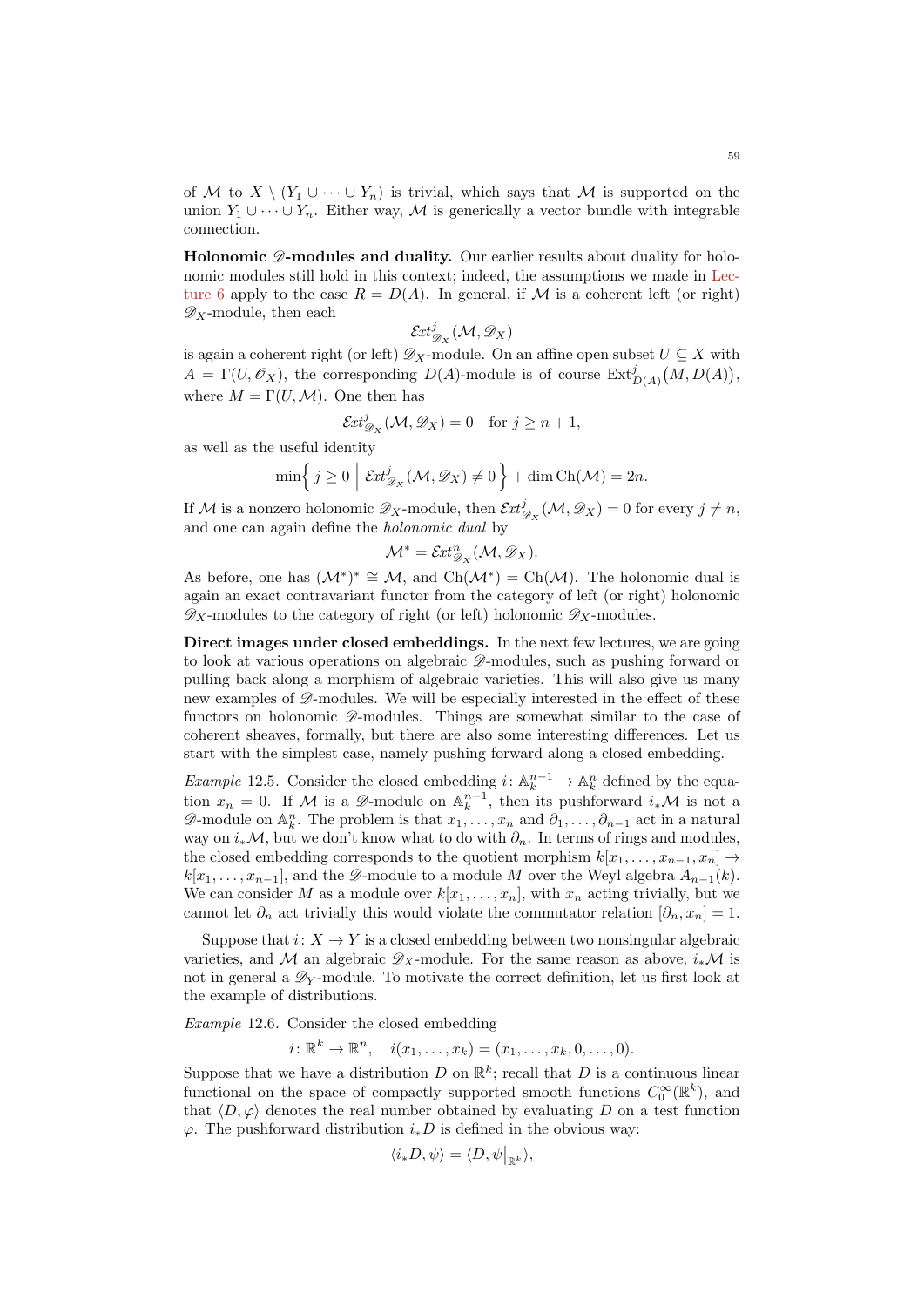for any  $\psi \in C_0^{\infty}(\mathbb{R}^n)$ . The point is of course that we know how to pull back functions. Now suppose that  $D$  satisfies a system of partial differential equations. Can we figure out the partial differential equations satisfied by  $i_*D$ ?

Recall that the Weyl algebra  $A_k(\mathbb{R})$  acts on the space of distributions by formal integration by parts: if  $\varphi \in C_0^{\infty}(\mathbb{R}^k)$  and  $P \in A_k(\mathbb{R})$ , then

$$
\langle D \cdot P, \varphi \rangle = \langle D, P\varphi \rangle.
$$

Therefore D determines a right ideal

$$
I(D) = \{ P \in A_k(\mathbb{R}) \mid D \cdot P = 0 \} \subseteq A_k(\mathbb{R}),
$$

and also a right  $A_k(n)$ -module  $A_k(n)/I(D)$ . In these terms, we are trying to find the right ideal  $I(i_{*}D)$  from  $I(D)$ . This is actually fairly easy.

First, the functions  $x_{k+1}, \ldots, x_n$  vanish on  $\mathbb{R}^k$ , and so every differential operator of the form  $Q = x_{k+1}Q_{k+1} + \cdots + x_nQ_n \in A_n(\mathbb{R})$  annihilates  $i_*D$ , because

$$
\langle i_*D \cdot Q, \psi \rangle = \sum_{j=k+1}^n \langle i_*D \cdot x_j Q_j, \psi \rangle = \sum_{j=k+1}^n \langle D, x_j Q_j \psi |_{\mathbb{R}^k} \rangle = 0.
$$

We can write any  $Q \in A_n(\mathbb{R})$  in the form

$$
Q = x_{k+1}Q_{k+1} + \dots + x_nQ_n + \sum_{\alpha \in \mathbb{N}^{n-k}} P_{\alpha} \partial_{k+1}^{\alpha_{k+1}} \cdots \partial_n^{\alpha_n}
$$

where  $P_{\alpha} \in A_k(\mathbb{R})$  only involves  $x_1, \ldots, x_k, \partial_1, \ldots, \partial_k$ . Suppose that  $Q \in I(i_*D)$ . If we act on a test function of the form  $\varphi \eta$ , with  $\varphi \in C_0^{\infty}(\mathbb{R}^k)$  and  $\eta \in C_0^{\infty}(\mathbb{R}^{n-k})$ , we obtain

$$
\langle i_*D\cdot Q,\varphi\eta\rangle=\sum_{\alpha\in\mathbb{N}^{n-k}}\frac{\partial^{\alpha_{k+1}+\cdots+\alpha_n}\eta}{\partial x_{k+1}^{\alpha_{k+1}}\cdots\partial x_n^{\alpha_n}}(0)\cdot\big\langle D,P_\alpha\varphi\big\rangle.
$$

By choosing  $\eta$  appropriately, we can pick out the individual terms, and so

$$
0 = \langle D, P_{\alpha} \varphi \rangle = \langle D \cdot P_{\alpha}, \varphi \rangle
$$

for every  $\alpha \in \mathbb{N}^{n-k}$  and every  $\varphi \in C_0^{\infty}(\mathbb{R}^k)$ . In other words, each  $P_{\alpha}$  belongs to  $I(D)$ . It is easy to see that the converse is also true, and so we conclude that

$$
I(i_*D) = (x_{k+1},\ldots,x_n)A_n(\mathbb{R}) + I(D)A_n(\mathbb{R}).
$$

Here is another way to put this. Remembering that right (and left) ideals in the Weyl algebra are finitely generated, we have  $I(D) = (P_1, \ldots, P_r)A_k(\mathbb{R})$ , and so the right  $A_k(\mathbb{R})$ -module determined by the distribution D is

$$
A_k(\mathbb{R})/(P_1,\ldots,P_r)A_k(\mathbb{R}).
$$

Then the right  $A_n(\mathbb{R})$ -module determined by the distribution  $i_*D$  is

$$
A_n(\mathbb{R})/(P_1,\ldots,P_r,x_{k+1},\ldots,x_n)A_n(\mathbb{R}).
$$

This is much larger than the other module, but has a natural action by  $A_n(\mathbb{R})$ .

The example suggest that pushing forward works naturally for right  $\mathscr{D}\text{-modules.}$ The reason is that distributions give rise to right  $\mathcal{D}\text{-modules}$ , whereas functions give rise to left  $\mathscr D$ -modules, and one can push forward distributions, but not functions. It also suggests how to define the pushforward, at least in the special case of modules over the Weyl algebra.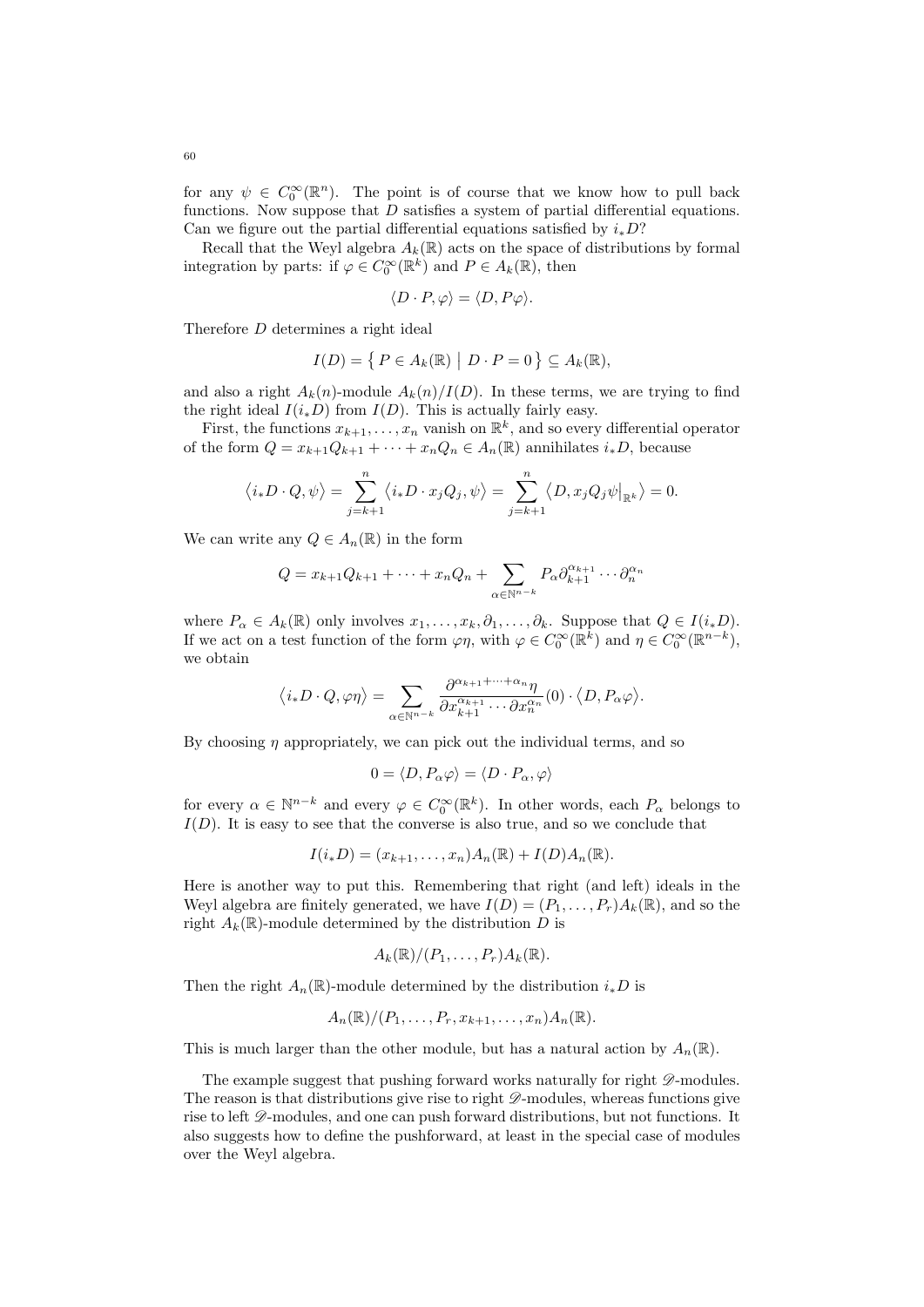The transfer module. Let me now show you the actual definition. Suppose that  $i: X \to Y$  is a closed embedding between two nonsingular algebraic varieties; since X and Y are both nonsingular, X is locally a complete intersection in Y. We will see next time that

$$
\mathscr{D}_{X \to Y} = \mathscr{O}_X \otimes_{i^{-1}\mathscr{O}_Y} i^{-1} \mathscr{D}_Y
$$

is a  $(\mathscr{D}_X, i^{-1}\mathscr{D}_Y)$ -bimodule, which is to say that it has both a left action by  $\mathscr{D}_X$ and a right action by  $i^{-1}\mathscr{D}_Y$ , and the two actions commute. The right action by  $i^{-1}\mathscr{D}_Y$  is the obvious one; the left action by  $\mathscr{D}_X$  is less obvious and involves both factors in the tensor product. Given a right  $\mathscr{D}_X$ -module M, one then defines its pushforward as

$$
i_{+}\mathcal{M}=i_{*}(\mathcal{M}\otimes_{\mathscr{D}_{X}}\mathscr{D}_{X\to Y});
$$

this becomes a right  $\mathscr{D}_Y$ -module through the natural morphism  $\mathscr{D}_Y \to i_*i^{-1}\mathscr{D}_Y$ . We will see next time that, in local coordinates, this definition agrees with what happens for distributions.

## Exercises.

*Exercise* 12.1. Let M be a left  $\mathscr{D}_X$ -module and N a right  $\mathscr{D}_X$ -module. Show that the tensor product  $\mathcal{N} \otimes_{\mathcal{O}_X} \mathcal{M}$  is naturally a right  $\mathscr{D}_X$ -module.

*Exercise* 12.2. Recall that the canonical line bundle  $\omega_X$  is a right  $\mathscr{D}_X$ -module. Show that the tensor product  $\mathscr{D}_{X}^{\omega} = \omega_{X} \otimes_{\mathscr{O}_{X}} \mathscr{D}_{X}$  is a right  $\mathscr{D}_{X}$ -module in two different ways. Show that the two right  $\mathscr{D}_X$ -module structures commute with each other, and that there is an automorphism of  $\mathscr{D}_{X}^{\omega}$  that interchanges them.

*Exercise* 12.3. The previous exercise gives a way to convert left  $\mathscr{D}$ -modules into right  $\mathscr{D}$ -modules and back. Show that if M is a left  $\mathscr{D}_X$ -module, then

$$
\mathscr{D}_X^\omega\otimes_{\mathscr{D}_X}\mathcal{M}
$$

is a right  $\mathscr{D}_X$ -module; here one right  $\mathscr{D}_X$ -module structure on  $\mathscr{D}_X^{\omega}$  is used to define the tensor product, and the other one is used to turn the tensor product into a right  $\mathscr{D}_X$ -module. Conversely, show that if  $\mathcal N$  is a right  $\mathscr{D}_X$ -module, then

$$
\mathcal{H}\hspace{-1pt}\mathit{om}_{\mathscr{D}_X}\big(\mathscr{D}^\omega_X,\mathcal{N}\big)
$$

is a left  $\mathscr{D}_X$ -module; here one right  $\mathscr{D}_X$ -module structure on  $\mathscr{D}_X^{\omega}$  is used to define  $\mathcal{H}om_{\mathscr{D}_X}$ , and the other one is used to turn  $\mathcal{H}om_{\mathscr{D}_X}$  into a left  $\mathscr{D}_X$ -module. Finally, show that the obvious morphism

$$
\mathcal{M}\to \mathcal{H}om_{\mathscr{D}_X}\big(\mathscr{D}_X^\omega,\mathscr{D}_X^\omega\otimes_{\mathscr{D}_X}\mathcal{M}\big)
$$

is an isomorphism of left  $\mathscr{D}_X$ -modules.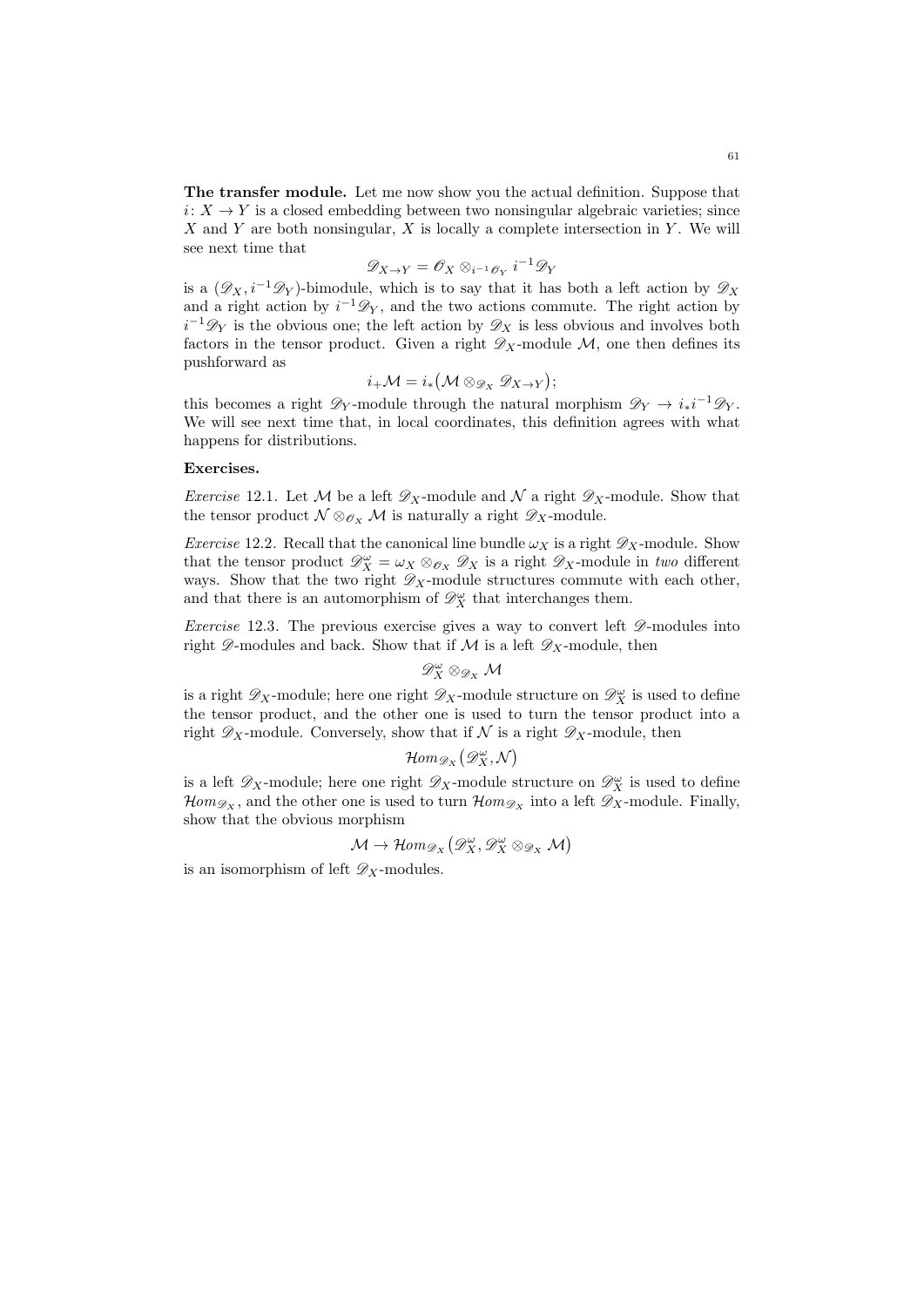#### LECTURE 13: MARCH 25

The transfer module. Last time, we looked at the example of distributions to understand what the pushforward of an algebraic  $\mathscr{D}$ -module under a closed embedding should be. In the case of  $i: \mathbb{R}^k \to \mathbb{R}^n$ , defined by  $i(x_1, \ldots, x_k) =$  $(x_1, \ldots, x_k, 0, \ldots, 0)$ , we concluded that the pushforward of a right  $A_k(\mathbb{R})$ -module of the form

$$
A_k(\mathbb{R})/(P_1,\ldots,P_m)A_k(\mathbb{R})
$$

should be the right  $A_n(\mathbb{R})$ -module

$$
A_n(\mathbb{R})/(P_1,\ldots,P_m,x_{k+1},\ldots,x_n)A_n(\mathbb{R}).
$$

Let me know explain how to define the pushforward under a closed embedding in general. Let  $i: Y \hookrightarrow X$  be a closed embedding, with X nonsingular of dimension n and  $Y$  nonsingular of dimension  $r$ . The definition uses the *transfer module* 

$$
\mathscr{D}_{Y\to X}=\mathscr{O}_Y\otimes_{i^{-1}\mathscr{O}_X}i^{-1}\mathscr{D}_X,
$$

which is a  $(\mathscr{D}_Y, i^{-1}\mathscr{D}_X)$ -bimodule. In other words,  $\mathscr{D}_{Y\to X}$  is both a left  $\mathscr{D}_Y$ -module and a right  $i^{-1}\mathscr{D}_X$ -module, and the two structures commute with each other. The right  $i^{-1}\mathscr{D}_X$ -module structure is the obvious one, induced by right multiplication on the second factor of the tensor product. The left  $\mathscr{D}_Y$ -module structure is less obvious, and involves both factors. Remember that since  $X$  and  $Y$  are both nonsingular, we have a short exact sequence

$$
0 \to \mathscr{T}_Y \xrightarrow{\delta_i} i^* \mathscr{T}_X = \mathscr{O}_Y \otimes_{i^{-1} \mathscr{O}_X} i^{-1} \mathscr{T}_X \to N_{Y|X} \to 0,
$$

where  $N_{Y|X}$  is the normal bundle of Y in X, a locally free  $\mathscr{O}_Y$ -module of rank  $\dim X - \dim Y$ . Now  $\mathscr{T}_Y$  acts on  $\mathscr{D}_{Y\to X}$  as follows:

$$
\theta \cdot (f \otimes P) = \theta(f) \otimes P + f \cdot \delta_i(\theta) \cdot (1 \otimes P),
$$

where  $\theta \in \mathcal{T}_Y$ ,  $f \in \mathcal{O}_Y$ , and  $P \in i^{-1} \mathcal{D}_X$  are local sections. I will leave it as an exercise to show that this extends to a left  $\mathscr{D}_Y$ -module structure.

Example 13.1. Let us write out everything in local coordinates. Choose local coordinates  $x_1, \ldots, x_n$  on X, in such a way that Y is defined by the equations  $x_{r+1} = \cdots = x_n = 0$ . We write  $\partial_1, \ldots, \partial_n$  for the corresponding vector fields on X; then  $y_1 = x_1, \ldots, y_r = x_r$  are local coordinates on Y, with vector fields  $\partial_{y_1}, \ldots, \partial_{y_r}$ . The morphism  $\delta_i: \mathscr{T}_Y \to i^*\mathscr{T}_X$  sends  $\partial_{y_j}$  to  $1 \otimes \partial_j$ , and so we get

$$
\partial_{y_j} \cdot (f \otimes P) = \partial_{y_j} f \otimes P + f \otimes \partial_j P,
$$

where  $\partial_i P$  is the product in  $\mathscr{D}_X$ .

**Lemma 13.2.** The transfer module  $\mathscr{D}_{Y\to X}$  contains a copy of  $\mathscr{D}_Y$  and is a locally free left  $\mathscr{D}_Y$ -module of infinite rank.

*Proof.* Since  $\mathscr{D}_{Y\to X} = \mathscr{O}_Y \otimes_{i^{-1}\mathscr{O}_X} i^{-1}\mathscr{D}_X$ , the transfer module has a global section given by 1 ⊗ 1. This embeds a copy of  $\mathscr{D}_Y$  into  $\mathscr{D}_{Y\to X}$ , by letting  $\mathscr{D}_Y$  act on 1 ⊗ 1. In local coordinates as above, we have

$$
\partial_{y_j} \cdot (1 \otimes 1) = 1 \otimes \partial_j.
$$

More generally, for any differential operator  $Q = \sum_{\alpha} f_{\alpha} \partial_y^{\alpha}$  on Y, we get

$$
Q \cdot (1 \otimes 1) = \sum_{\alpha} f_{\alpha} \otimes \partial^{\alpha} = \sum_{\alpha} f_{\alpha} \otimes \partial_1^{\alpha_1} \cdots \partial_r^{\alpha_r}.
$$

This shows that the resulting morphism  $\mathscr{D}_Y \to \mathscr{D}_{Y \to X}$  is injective.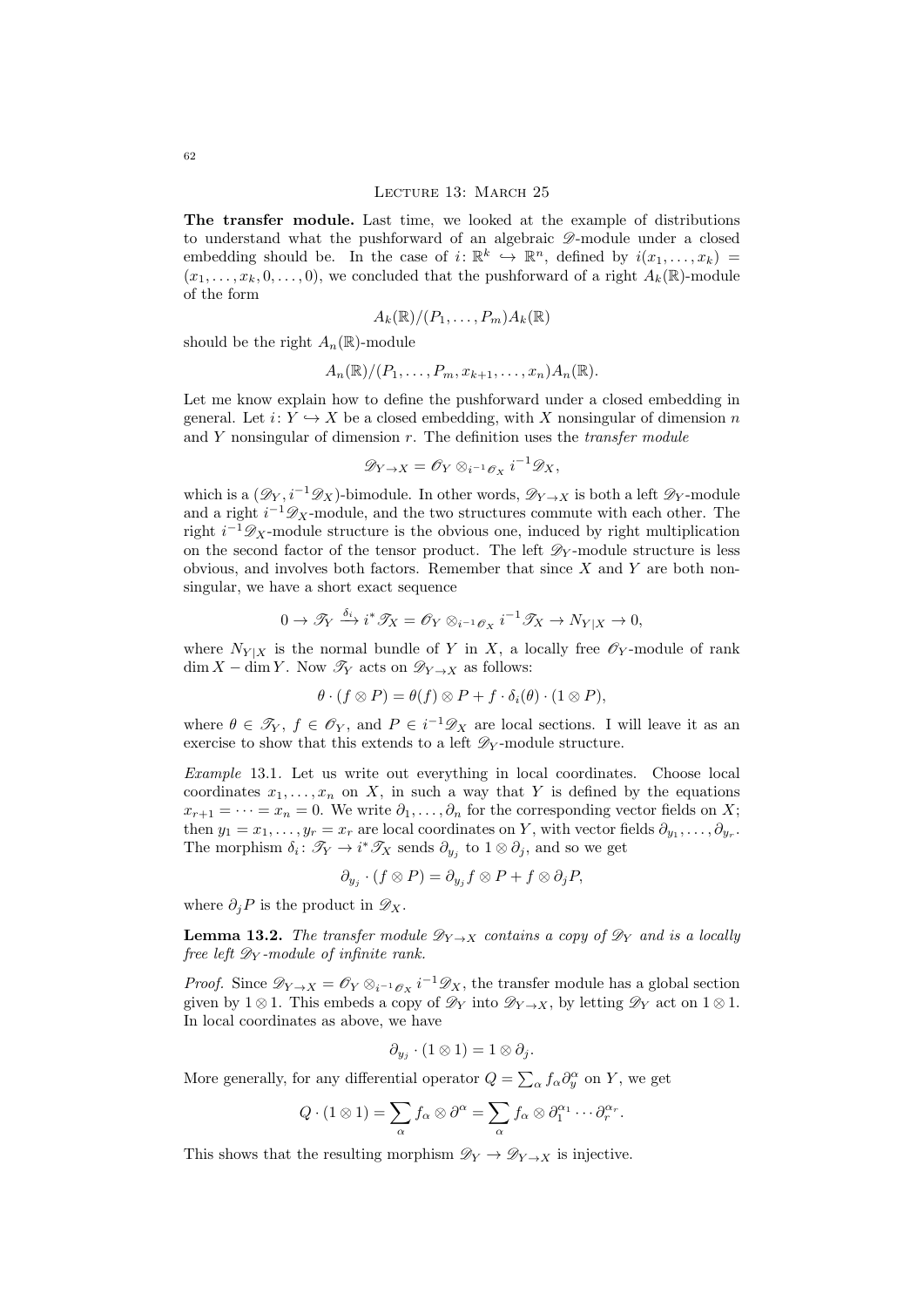Since we are working locally, every differential operator  $P$  on  $X$  can be written uniquely in the form  $P = \sum_{\beta} g_{\beta} \partial^{\beta}$ , where  $\beta \in \mathbb{N}^n$ . By restriction, each  $g_{\beta} \in$  $\Gamma(X, \mathscr{O}_X)$  defines an element  $\bar{g}_{\beta} \in \Gamma(Y, \mathscr{O}_Y)$ , and we have

$$
f \otimes P = \sum_{\beta} f \otimes g_{\beta} \partial^{\beta} = \sum_{\beta_{r+1}, \dots, \beta_n} \left( \sum_{\beta_1, \dots, \beta_r} f \bar{g}_{\beta} \otimes \partial_1^{\beta_1} \cdots \partial_r^{\beta_r} \right) \cdot \partial_{r+1}^{\beta_{r+1}} \cdots \partial_n^{\beta_n}.
$$

This shows that the morphism  $\mathscr{D}_Y \otimes_k k[\partial_{r+1}, \ldots, \partial_n] \to \mathscr{D}_{Y \to X}$ , given by multiplication, is an isomorphism. More formally, consider the subalgebra

$$
\mathscr{D}_{X}^{Y} = \bigoplus_{\alpha \in \mathbb{N}^{r}} \mathscr{O}_{X} \cdot \partial_{1}^{\alpha_{1}} \cdots \partial_{r}^{\alpha_{r}} \subseteq \mathscr{D}_{X}.
$$

Then we have  $\mathscr{D}_X \cong \mathscr{D}_X^Y \otimes_k k[\partial_{r+1}, \ldots, \partial_n]$ , and therefore

$$
\mathscr{D}_{Y\to X} \cong (\mathscr{O}_Y \otimes_{i^{-1}\mathscr{O}_X} i^{-1}\mathscr{D}_X^Y) \otimes_k k[\partial_{r+1},\ldots,\partial_n],
$$

and the discussion above shows that  $\mathscr{O}_Y \otimes_{i^{-1}\mathscr{O}_X} i^{-1}\mathscr{D}_X^Y$  identifies with the copy of  $\mathscr{D}_Y$  inside  $\mathscr{D}_{Y\to X}$ .

**Definition 13.3.** The *pushforward* of a right  $\mathscr{D}_Y$ -module is defined as

$$
i_+\mathcal{M}=i_*\big(\mathcal{M}\otimes_{\mathscr{D}_Y}\mathscr{D}_{Y\to X}\big)
$$

;

it becomes a right  $\mathscr{D}_X$ -module through the morphism  $\mathscr{D}_X \to i_*i^{-1}\mathscr{D}_X$ .

Note that the pushforward is an exact functor, in the sense that if

$$
0\to \mathcal{M}'\to \mathcal{M}\to \mathcal{M}''\to 0
$$

is a short exact sequence of right  $\mathscr{D}_Y$ -modules, then

$$
0\to i_+\mathcal{M}'\to i_+\mathcal{M}\to i_+\mathcal{M}''\to 0
$$

is a short exact sequence of right  $\mathscr{D}_X$ -modules. The reason is that the tensor product over  $\mathscr{D}_Y$  is exact (because  $\mathscr{D}_{Y\to X}$  is locally free as a left  $\mathscr{D}_Y$ -module) and that  $i_*$  is exact (because  $i: Y \hookrightarrow X$  is a closed embedding).

The inclusion  $\mathscr{D}_Y \hookrightarrow \mathscr{D}_{Y\to X}$  induces an inclusion of  $i_*\mathcal{M}$  into the pushforward  $i_{+}\mathcal{M}$ . In local coordinates as in the lemma, we get

$$
i_{+} \mathcal{M} \cong i_{*} \mathcal{M} \otimes_{k} k[\partial_{r+1}, \ldots, \partial_{n}],
$$

and so the problem that  $i_*\mathcal{M}$  is not a  $\mathscr{D}_X$ -module is solved by simply creating a new copy of  $i_*\mathcal{M}$  for every monomial in  $\partial_{r+1}, \ldots, \partial_n$ . Note the submodule  $i_*\mathcal{M}$  is annihilated by the equations  $x_{r+1}, \ldots, x_n$  of Y, but because of the relation  $[\partial_i, x_i] = 1$ , this is no longer true for  $i_{+}M$ . In general, every section of  $i_{*}M$  is annihilated by the ideal sheaf  $\mathcal{I}_Y \subseteq \mathscr{O}_X$ , and every section of  $i_{+}\mathcal{M}$  is annihilated by some power of  $\mathcal{I}_Y$ .

*Example* 13.4. Let's compute the pushforward of  $\mathscr{D}_Y$ . We have

$$
i_{+}\mathscr{D}_{Y} = i_{*}(\mathscr{D}_{Y} \otimes_{\mathscr{D}_{Y}} \mathscr{D}_{Y \to X}) = i_{*}\mathscr{D}_{Y \to X} = i_{*}(\mathscr{O}_{Y} \otimes_{i^{-1}\mathscr{O}_{X}} i^{-1}\mathscr{D}_{X}).
$$

The natural morphism  $\mathscr{D}_X \to i_+\mathscr{D}_Y$ , given by sending  $P \in \mathscr{D}_X$  to  $1 \otimes P$ , is clearly surjective, and its kernel is exactly the right ideal  $\mathcal{I}_Y \mathscr{D}_X$ . Thus  $i_+ \mathscr{D}_Y \cong \mathscr{D}_X/\mathcal{I}_Y \mathscr{D}_X$ .

Example 13.5. Let us compare the definition with the calculation from last time. Consider the closed embedding  $i: \mathbb{A}_k^r \hookrightarrow \mathbb{A}_k^n$ , corresponding to the quotient morphism  $k[x_1, \ldots, x_n] \to k[x_1, \ldots, x_n]$ . Let's compute the pushforward of the right  $A_r$ -module  $M = A_r/(P_1, \ldots, P_m)A_r$ . By the previous example, the pushforward of  $A_r$  itself is given by  $A_n/(x_{r+1},...,x_n)A_n$ . Using the presentation

$$
A_r^{\oplus m} \xrightarrow{(P_1, \dots, P_m)} A_r
$$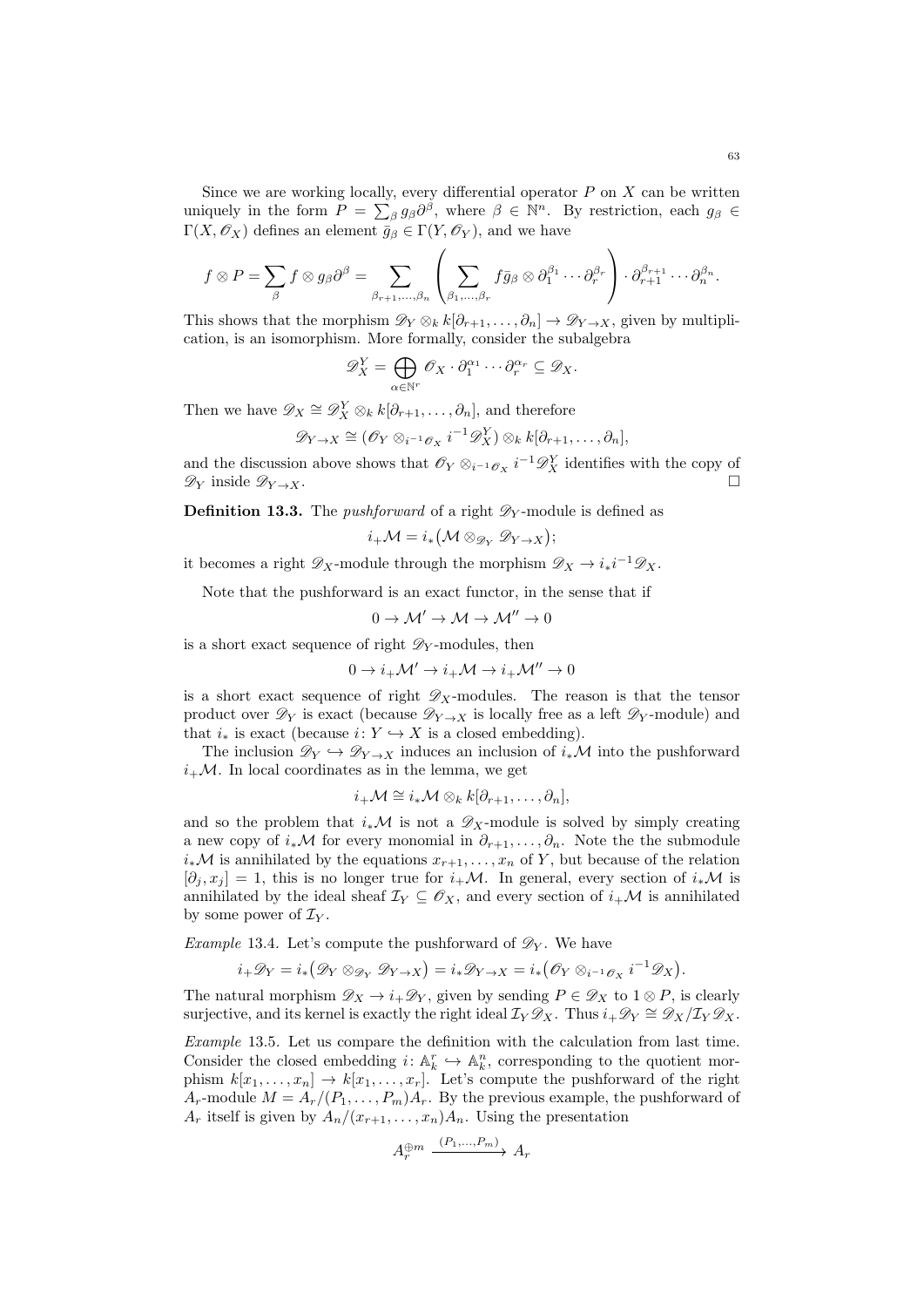for M and the exactness of  $i_{+}$ , we see that the pushforward of M is the cokernel of the induced morphism

$$
(A_n/(x_{r+1},\ldots,x_n)A_n)^{\oplus m} \longrightarrow A_n/(x_{r+1},\ldots,x_n)A_n.
$$

One then checks that for the endomorphism of  $A_r$  given by left multiplication by a differential operator  $P \in A_r$ , the induced endomorphism of  $A_n/(x_{r+1},...,x_n)A_n$ is still left multiplication by  $P$ . Thus that the pushforward of  $M$  is isomorphic to

$$
A_n/(P_1,\ldots,P_m,x_{r+1},\ldots,x_n)A_n,
$$

in agreement with the calculation we did for distributions last time.

Coherence and characteristic variety. Now let us study the effect of the pushforward functor on coherence and on the characteristic variety.

**Lemma 13.6.** If M is a coherent right  $\mathscr{D}_Y$ -module, then  $i_+\mathcal{M}$  is a coherent right  $\mathscr{D}_X$ -module.

*Proof.* Since M is coherent over  $\mathscr{D}_Y$ , we can find a coherent  $\mathscr{O}_Y$ -module  $\mathscr{F} \subseteq \mathcal{M}$ such that  $\mathscr{F} \cdot \mathscr{D}_Y = \mathcal{M}$ . Using the embedding of  $i_*\mathcal{M}$  into  $i_*\mathcal{M}$ , the coherent  $\mathscr{O}_X$ -module  $i_*\mathscr{F}$  embeds into  $i_{+}\mathcal{M}$ , and one checks in local coordinates that it generates  $i_+\mathcal{M}$  as a right  $\mathscr{D}_X$ -module. Therefore  $i_+\mathcal{M}$  is coherent.

To understand the effect of pushing forward on the characteristic variety, we need to investigate in more detail what happens to a good filtration. Suppose that M is a coherent right  $\mathscr{D}_Y$ -module, and choose a good filtration  $F_\bullet \mathcal{M}$ , so that each  $F_i\mathcal{M}$  is a coherent  $\mathcal{O}_Y$ -module. Using the embedding of  $i_*\mathcal{M}$  into the pushforward  $i_+\mathcal{M} = i_*(\mathcal{M} \otimes_{\mathscr{D}_Y} \mathscr{D}_{Y\to X}),$  each  $F_i\mathcal{M}$  therefore defines a subsheaf  $i_*(F_i\mathcal{M}) \subseteq i_+\mathcal{M}$ . To get a filtration that is compatible with the  $\mathscr{D}_X$ -module structure, we now define

<span id="page-63-1"></span>
$$
(13.7) \qquad F_j(i_{+} \mathcal{M}) = i_*(F_j \mathcal{M}) + i_*(F_{j-1} \mathcal{M}) \cdot F_1 \mathcal{D}_X + i_*(F_{j-2} \mathcal{M}) \cdot F_2 \mathcal{D}_X + \cdots
$$

Since  $F_i\mathcal{M} = 0$  for  $j \ll 0$ , there are only finitely many terms, and so each  $F_i(i+\mathcal{M})$ is a coherent  $\mathscr{O}_X$ -module. To check that this gives a good filtration, we work in local coordinates. So let  $U \subseteq X$  be an affine open subset, with local coordinates  $x_1, \ldots, x_n \in A = \Gamma(U, \mathscr{O}_X)$ , such that Y is defined by the ideal  $I = (x_{r+1}, \ldots, x_n)$ . Set  $B = A/I$ , and let  $M = \Gamma(U \cap Y, \mathscr{D}_Y)$ ; this is a right  $D(B)$ -module, of course, but we may also consider it as an A-module on which I acts trivially. From our earlier discussion,

$$
\Gamma(U, i_{+} \mathcal{M}) \cong M \otimes_{k} k[\partial_{r+1}, \ldots, \partial_{n}] = \tilde{M},
$$

and the above filtration is given by

$$
F_j\tilde{M}=F_jM\otimes 1+(F_{j-1}M\otimes 1)\cdot F_1D(A)+(F_{j-2}M\otimes 1)\cdot F_2D(A)+\cdots.
$$

We can write this in more compact notation as

$$
F_j\tilde{M} = \sum_{\alpha} F_{j-|\alpha|} M \otimes \partial_{r+1}^{\alpha_{r+1}} \cdots \partial_n^{\alpha_n}.
$$

The associated graded module is therefore given by

(13.8) 
$$
\operatorname{gr}^F \tilde{M} = \operatorname{gr}^F M \otimes_k k[\partial_{r+1}, \dots, \partial_n],
$$

with the grading in which every  $\partial_j$  has degree 1. Concretely,

<span id="page-63-0"></span>
$$
\operatorname{gr}^F_j \tilde{M} = \bigoplus_{\alpha} \operatorname{gr}^F_{j-|\alpha|} M \otimes \partial_{r+1}^{\alpha_{r+1}} \cdots \partial_n^{\alpha_n}.
$$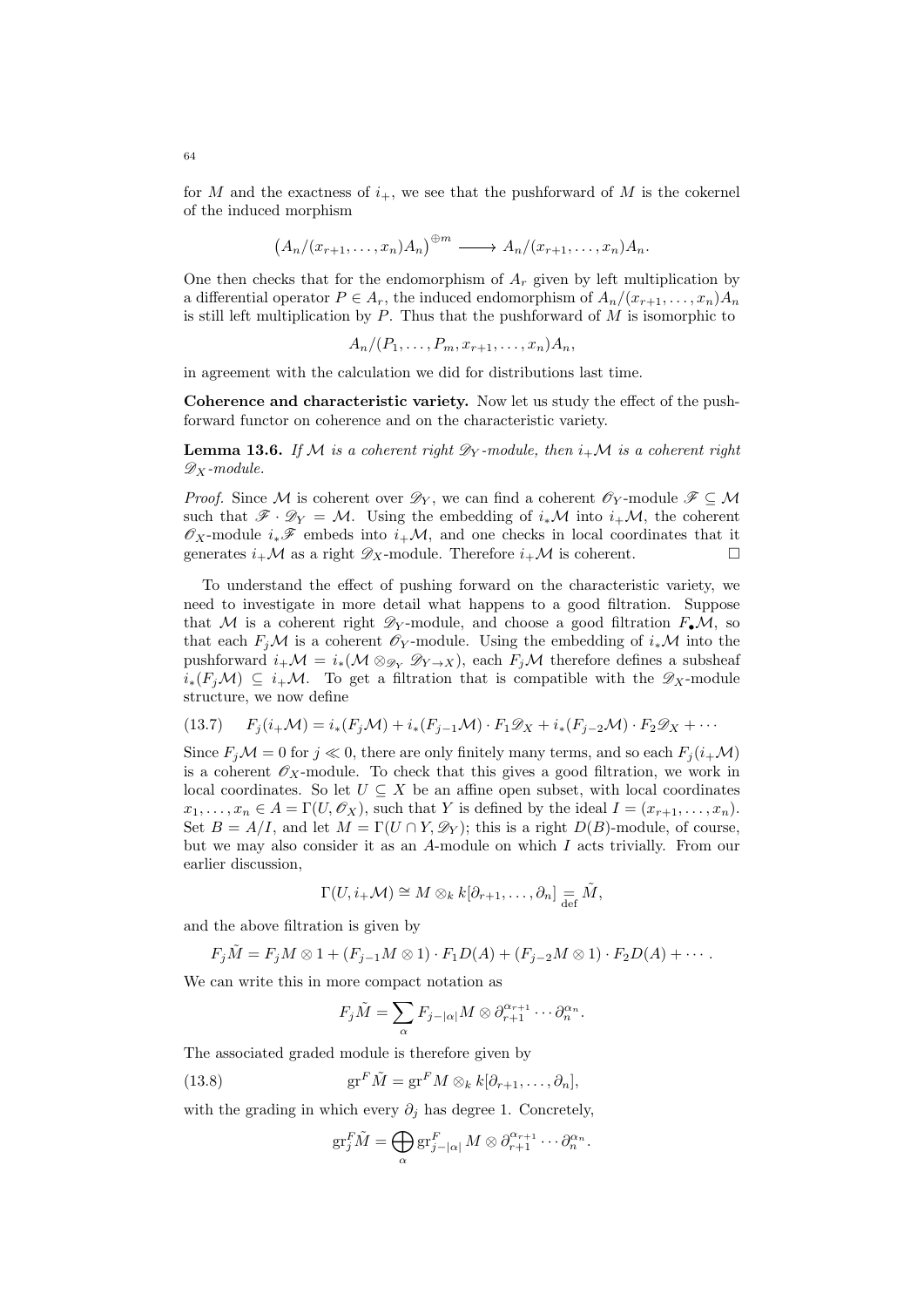$$
\operatorname{gr}^F \tilde{M} \cong \operatorname{gr}^F M \otimes_{B[\partial_1,\ldots,\partial_r]} B[\partial_1,\ldots,\partial_n],
$$

and since  $I \subseteq A$  acts trivially on  $gr^F \tilde{M}$  by construction, this is actually an isomorphism of  $A[\partial_1,\ldots,\partial_n]$ -modules. Since  $gr^F M$  is finitely generated over  $B[\partial_1,\ldots,\partial_n]$ , this shows that  $gr^F \tilde{M}$  is finitely generated over  $gr^F D(A)$ , and so the filtration in [\(13.7\)](#page-63-1) is indeed good.

The calculation we have just done has the following geometric interpretation. The closed embedding  $i: Y \hookrightarrow X$  gives rise to two morphisms between the cotangent bundles of  $X$  and  $Y$ :

$$
Y \times_X T^*X \xrightarrow{di} T^*Y
$$

$$
\downarrow^{p_2} T^*X
$$

Here the morphism  $di: Y \times_X T^*X \to T^*Y$  corresponds to the pullback morphism  $i^* \Omega^1_{X/k} \to \Omega^1_{Y/k}$  between Kähler differentials, and is therefore a morphism of vector bundles, with kernel the conormal bundle of  $Y$  in  $X$ . In particular, it is a smooth morphism of relative dimension dim  $X - \dim Y$ . If we denote by  $gr^F \mathcal{M}$  the coherent  $\mathscr{O}_{T^*Y}$ -module corresponding to  $gr^F\mathcal{M}$ , then the above isomorphism takes the form

(13.9) 
$$
\widehat{\mathrm{gr}^F(i_{+}\mathcal{M})} \cong (p_2)_* d i^* \widehat{\mathrm{gr}^F \mathcal{M}}.
$$

The reason is that, in local coordinates, the morphisms of k-algebras corresponding to the morphisms between cotangent bundles are

<span id="page-64-0"></span>
$$
B[\partial_1, \dots, \partial_n] \longleftarrow B[\partial_1, \dots, \partial_r]
$$
  
\n
$$
\uparrow
$$
  
\n
$$
A[\partial_1, \dots, \partial_n]
$$

and so pulling back via di corresponds to tensoring the  $B[\partial_1, \ldots, \partial_r]$ -module gr<sup>F</sup>M by  $B[\partial_1,\ldots,\partial_n]$ , and pushing forward via  $p_2$  corresponds to consider the result as a module over  $A[\partial_1,\ldots,\partial_n]$ . The calculation from above shows that the result is isomorphic to  $gr^F\tilde{M}$ . Let us summarize the conclusion.

<span id="page-64-1"></span>**Proposition 13.10.** Let  $i: Y \to X$  be a closed embedding, and M a coherent right  $\mathscr{D}_{\mathbf{Y}}$ -module. Then the pushforward  $i_{+}\mathcal{M}$  satisfies

$$
Ch(i_{+}\mathcal{M}) = p_2\big(\mathrm{d}i^{-1}\operatorname{Ch}(\mathcal{M})\big),
$$

and so dim  $\text{Ch}(i_+\mathcal{M}) = \dim \text{Ch}(\mathcal{M}) + \dim X - \dim Y$ .

*Proof.* Since the characteristic variety of M is the support of  $grF\mathcal{M}$ , the formula for the characteristic variety is an immediate consequence of  $(13.9)$ . Because di is a smooth morphism of relative dimension dim  $Y - \dim X$ , whereas  $p_2$  is a closed embedding, the asserted formula for the dimension of the characteristic variety follows from this.

The formula for the characteristic variety of the pushforward has several useful consequences. Firstly, it implies that M is holonomic if and only if  $i_{+}M$  is holonomic. The reason is of course that dim Ch( $i_+\mathcal{M}$ ) – dim  $X = \dim Ch(\mathcal{M}) - \dim Y$ . Secondly, it gives another proof for Bernstein's inequality dim  $Ch(\mathcal{M}) > \dim X$ . independently of symplectic geometry. Recall that, back in [Lecture 3,](#page-10-0) we proved Bernstein's inequality for finitely generated modules over the Weyl algebra, by looking at Hilbert functions. We can now deduce from this that Bernstein's inequality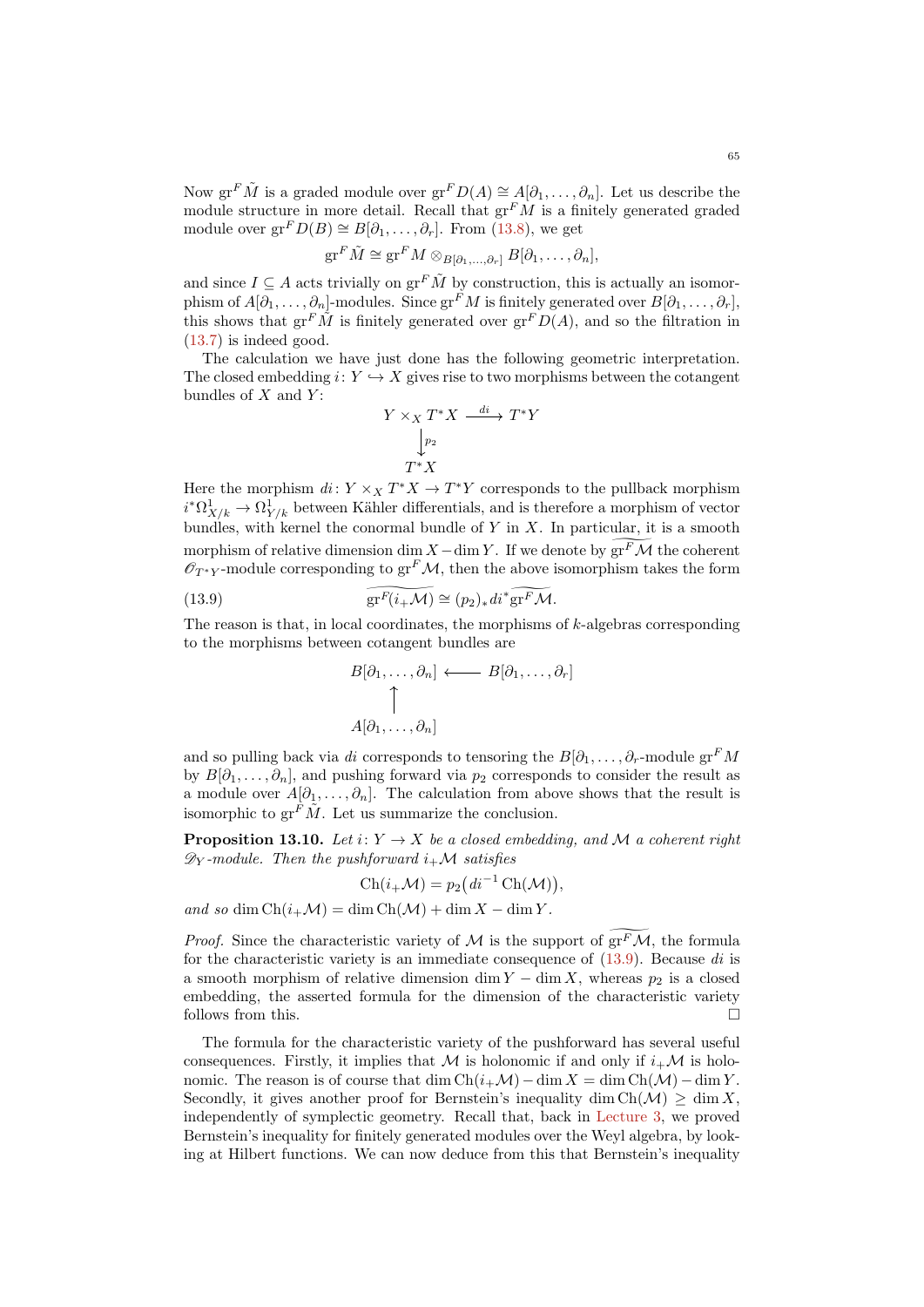holds for all algebraic  $\mathscr{D}$ -modules. Suppose then that  $\mathcal M$  is a finitely generated right  $\mathscr{D}_X$ -module, where X is a nonsingular algebraic variety. Since the question is local, we may assume that  $X$  is affine. We can then choose a closed embedding  $i: X \hookrightarrow \mathbb{A}_k^m$  into affine space. By [Proposition 13.10,](#page-64-1) we have

$$
\dim Ch(\mathcal{M}) - \dim X = \dim Ch(i_+\mathcal{M}) - m \ge 0,
$$

where the inequality is a consequence of Bernstein's inequality for the Weyl algebra. Thus dim  $Ch(\mathcal{M}) > \dim X$ .

**Kashiwara's equivalence.** Let  $i: Y \hookrightarrow X$  be a closed embedding. We had already noted that

 $i_{+}$ : (coherent right  $\mathscr{D}_{Y}$ -modules)  $\rightarrow$  (coherent right  $\mathscr{D}_{X}$ -modules)

is an exact functor. One of the first results that Kashiwara proved in his thesis is a description of the image of this functor. Clearly, every right  $\mathscr{D}_X$ -module of the form  $i_{+}\mathcal{M}$  is supported on Y, in the following sense.

**Definition 13.11.** The *support* of a coherent right  $\mathscr{D}_X$ -module N is defined as

 $\text{Supp}\,\mathcal{N}=p(\text{Ch}(\mathcal{N})),$ 

where  $p: T^*X \to X$  is the projection.

Since  $Ch(\mathcal{N})$  is conical, its image in X is always a closed algebraic subset. It follows that Supp N is the complement of the largest Zariski-open subset  $U \subseteq X$ such that  $\mathcal{N}|_{U}$  is trivial. Since every section of  $i_{+}\mathcal{M}$  is annihilated by a sufficiently large power of  $\mathcal{I}_Y$ , it is clear that  $\text{Supp}(i_+\mathcal{M}) \subseteq Y$ . (This allows follows from [Proposition 13.10,](#page-64-1) of course.)

**Theorem 13.12** (Kashiwara's equivalence). The functor  $i_{+}$  is an equivalence of categories between the category of (coherent) right  $\mathscr{D}_Y$ -modules and the category of (coherent) right  $\mathscr{D}_X$ -modules with support contained in Y.

We will give the proof next time.

## Exercises.

*Exercise* 13.1. Suppose that  $X = \text{Spec } A$  is affine, and that Y is the closed subscheme defined by an ideal  $I \subseteq A$ , so that  $Y = \text{Spec } B$  for  $B = A/I$ . Show that the morphism  $\text{Der}_k(B) \to B \otimes_A \text{Der}_k(A)$  puts a left  $D(B)$ -module structure on  $B \otimes_A D(A)$ , and that it commutes with the natural right  $D(A)$ -module structure.

Exercise 13.2. Let  $X = \text{Spec } A$ , with local coordinates  $x_1, \ldots, x_n \in A$ , and let  $I = (x_{r+1}, \ldots, x_n)$ . Show that if M is a finitely generated right  $D(B)$ -module, where  $B = A/I$ , then  $M \otimes_k k[\partial_{r+1}, \ldots, x_n]$  is finitely generated as a right  $D(A)$ module.

*Exercise* 13.3. Let M be a graded  $B[\partial_1, \ldots, \partial_r]$ -module. Show that

$$
\operatorname{Ann}_{A[\partial_1,\ldots,\partial_n]}(M \otimes_k k[\partial_{r+1},\ldots,\partial_n])
$$
  
=  $(x_{r+1},\ldots,x_n) + A[\partial_1,\ldots,\partial_n] \cdot \operatorname{Ann}_{B[\partial_1,\ldots,\partial_r]} M,$ 

as ideals in  $A[\partial_1,\ldots,\partial_n]$ .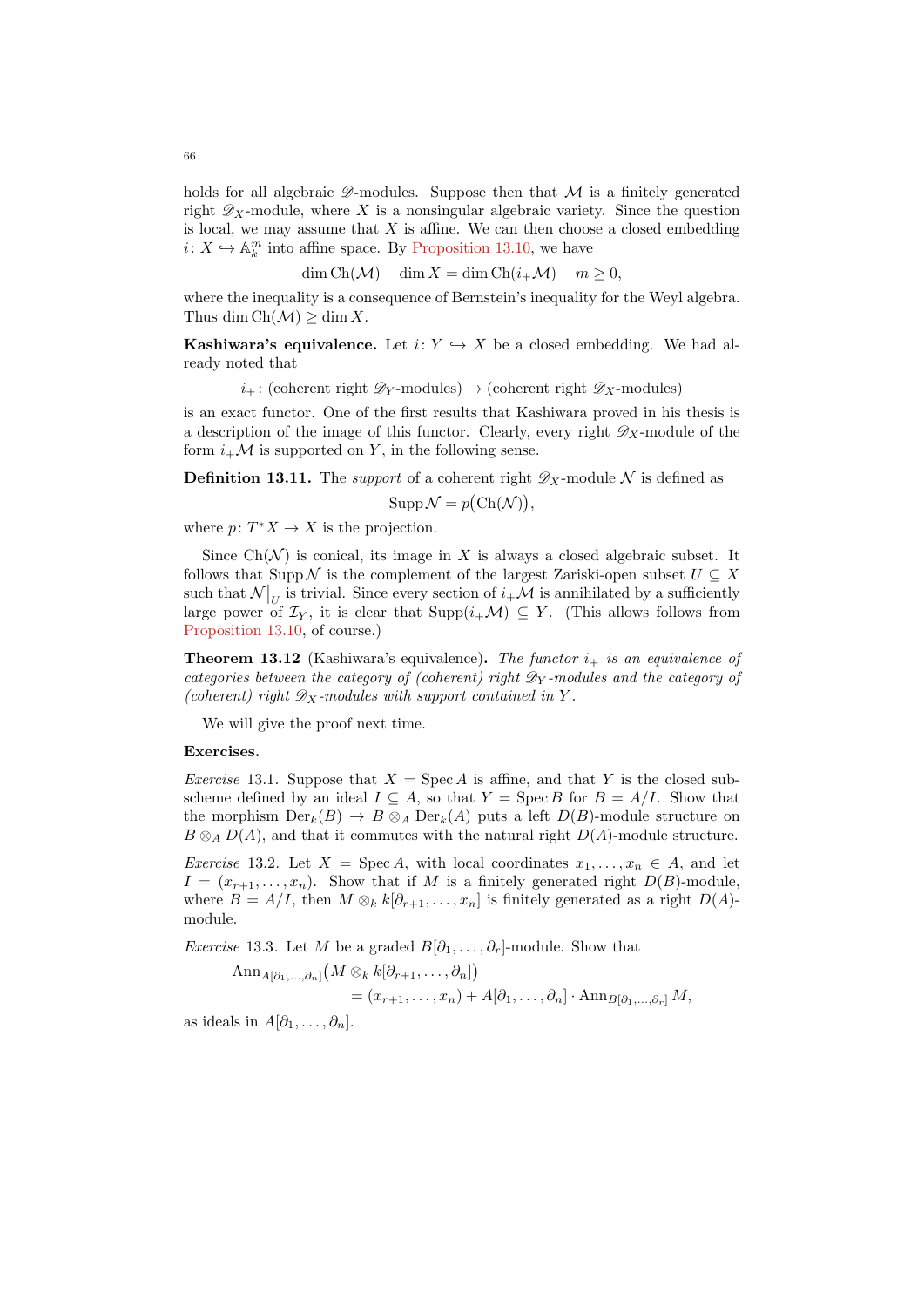## LECTURE 14: MARCH 27

Kashiwara's equivalence. Let us start by giving the proof of Kashiwara's equivalence from last time. Here is the statement again.

**Theorem** (Kashiwara's equivalence). Let  $i: Y \hookrightarrow X$  be a closed embedding between nonsingular algebraic varieties. The functor  $i_{+}$  gives an equivalence between the category of coherent right  $\mathscr{D}_Y$ -modules and the category of coherent right  $\mathscr{D}_X$ -modules with support cotained in Y.

*Proof.* Recall that if  $M$  is a coherent right  $\mathscr{D}_Y$ -module, we defined

$$
i_{+}\mathcal{M}=i_{*}(\mathcal{M}\otimes_{\mathscr{D}_{Y}}\mathscr{D}_{Y\rightarrow X}),
$$

where the transfer module  $\mathscr{D}_{Y\to X} = \mathscr{O}_Y \otimes_{i^{-1}\mathscr{O}_X} i^{-1} \mathscr{D}_X$  is a  $(\mathscr{D}_Y, i^{-1}\mathscr{D}_X)$ -bimodule. The first step is to construct an inverse for the functor  $i_{+}$ . We have seen that  $i_{+}\mathcal{M}$ always contains a copy of the  $\mathscr{O}_X$ -module  $i_*\mathcal{M}$ , and from the local description, it is clear that  $i_*\mathcal{M}$  is exactly the subsheaf of  $i_{+}\mathcal{M}$  that is annihilated by the ideal sheaf  $\mathcal{I}_Y \subseteq \mathscr{O}_X$ . Thus the inverse functor should take a coherent right  $\mathscr{D}_X$ -module  $\mathcal N$  to the subsheaf of sections that are annihilated by  $\mathcal I_Y$ . An efficient way to do this is as follows. Given a coherent right  $\mathscr{D}_X$ -module N, we define

$$
i^{\sharp}\mathcal{N}=\mathcal{H}om_{i^{-1}\mathscr{D}_X}(\mathscr{D}_{Y\to X},i^{-1}\mathcal{N}).
$$

Here we use the right  $i^{-1}\mathscr{D}_X$ -module structure on the transfer module for  $\mathcal{H} om_{i^{-1}\mathscr{D}_X}$ . The left  $\mathscr{D}_Y$ -module on  $\mathscr{D}_{Y\to X}$  then induces a right  $\mathscr{D}_Y$ -module structure on  $i^{\sharp}\mathcal{N}$ . We can rewrite the above definition as

$$
i^{\sharp} \mathcal{N} = \mathcal{H}om_{i^{-1}\mathscr{D}_X}(\mathscr{O}_Y \otimes_{i^{-1}\mathscr{O}_X} i^{-1}\mathscr{D}_X, i^{-1}\mathcal{N}) \cong \mathcal{H}om_{i^{-1}\mathscr{O}_X}(\mathscr{O}_Y, i^{-1}\mathcal{N}),
$$

using the adjunction between  $\mathcal{H}$  and the tensor product. From the short exact sequence  $0 \to i^{-1} \mathcal{I}_Y \to i^{-1} \mathcal{O}_X \to \mathcal{O}_Y \to 0$ , we obtain an exact sequence

$$
0 \to i^{\sharp} \mathcal{N} \to i^{-1} \mathcal{N} \to \mathcal{H}om_{i^{-1}\mathscr{O}_X}(i^{-1}\mathcal{I}_Y, i^{-1}\mathcal{N})
$$

and so  $i^{\sharp}\mathcal{N}$  is exactly the subsheaf of  $i^{-1}\mathcal{N}$  annihilated by  $i^{-1}\mathcal{I}_Y$ . I will leave it as an exercise to check that this isomorphism is compatible with the natural  $\mathscr{D}_Y$ -module structure on both sides.

Now the claim is that the natural morphism  $i^{\sharp}i_{+}\mathcal{M} \to \mathcal{M}$  is an isomorphism for every coherent right  $\mathscr{D}_Y$ -module M, and that the natural morphism  $\mathcal{N} \to i_+i^{\sharp} \mathcal{N}$ is an isomorphism for every coherent right  $\mathscr{D}_X$ -module N such that Supp  $\mathcal{N} \subseteq Y$ . This can be checked locally, and so we may assume without loss of generality that  $X = \text{Spec } A$  is affine, with coordinates  $x_1, \ldots, x_n \in A$ , and that the closed embedding is defined by the ideal  $I = (x_{r+1}, \ldots, x_n) \subseteq A$ . If we set  $B = A/I$ , we then have  $Y = \text{Spec } B$ . In this setting, the pushforward of a right  $D(B)$ -module M is isomorphic to  $M \otimes_k k[\partial_{r+1}, \ldots, \partial_n]$ , and it is easy to see from this description that the submodule annihilated by the ideal I is exactly  $M \otimes 1 \cong M$ . This proves the first isomorphism.

The proof of the second isomorphism is more interesting. Suppose that  $N$  is a right  $D(A)$ -module with Supp N contained in the closed subscheme  $V(I)$ . This means that every  $s \in N$  is annihilated by a sufficiently large power of I. Our goal is to prove that  $N \cong N_0 \otimes_k k[\partial_{r+1}, \ldots, \partial_n],$  where  $N_0 = \{ s \in N \mid sI = 0 \}.$  For this, we consider the effect of the operators

$$
T_j = x_j \partial_j
$$

on the module  $N$ . The point is that

$$
T_j \cdot \partial_{r+1}^{e_{r+1}} \cdots \partial_n^{e_n} = \partial_{r+1}^{e_{r+1}} \cdots \partial_n^{e_n} \cdot (T_j - e_j),
$$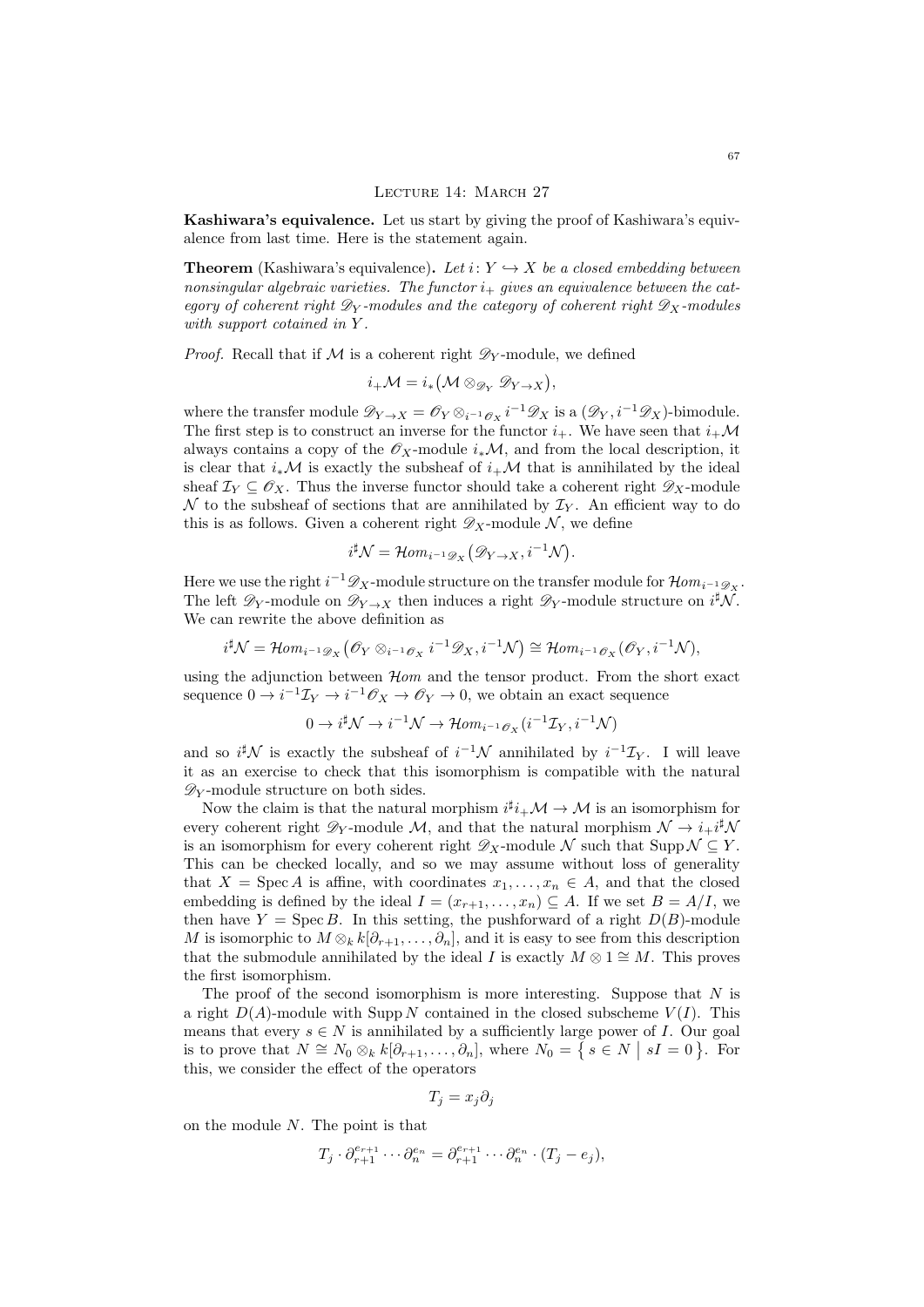and since  $T_j$  acts trivially on the submodule  $N_0$ , we have

$$
s\otimes \partial_{r+1}^{e_{r+1}}\cdots \partial_n^{e_n}\cdot (T_j-e_j)=0
$$

for every  $s \in N_0$ . This means that we can read off the exponents of each monomial from the eigenvalues of the operators  $T_{r+1}, \ldots, T_n$ .

Now let us make this precise. The operators  $T_{r+1}, \ldots, T_n$  commute, and a short calculation shows that

$$
T_j(T_j-1)\cdots(T_j-e)=x_j^{e+1}\partial_j^{e+1}
$$

for every  $e \geq 0$ . For any  $s \in N$ , we have  $sx_j^{e+1} = 0$  for  $e \gg 0$ , and therefore

$$
sT_j(T_j - 1) \cdots (T_j - e) = s x_j^{e+1} \partial_j^{e+1} = 0.
$$

This means that s can be written as a sum of eigenvectors of  $T_i$  with eigenvalues in N. Since  $T_{r+1}, \ldots, T_n$  commute, we therefore obtain a decomposition

$$
N = \bigoplus_{e_{r+1},\ldots,e_n \in \mathbb{N}} N_{e_{r+1},\ldots,e_n}
$$

into simultaneous eigenspaces, where  $T_j$  acts on  $N_{e_{r+1},...,e_n}$  as multiplication by  $e_j$ . Now the claim is that  $N_{0,\dots,0} = N_0$ , and that this decomposition gives us an isomorphism  $N \cong N_0 \otimes_k k[\partial_{r+1}, \ldots, \partial_n]$  between N and the pushforward of  $N_0$ .

To simplify the notation, let me assume that  $r = n - 1$ , meaning that  $I = (x_n)$ is principal. Then the eigenspace decomposition becomes

$$
N=\bigoplus_{e\in\mathbb{N}}N_e,
$$

where the operator  $T_n = x_n \partial_n$  acts on  $N_e$  as multiplication by e. Since  $T_n$  commutes with  $x_1, \ldots, x_{n-1}, \partial_1, \ldots, \partial_{n-1}$ , each  $N_e$  is a  $D(B)$ -module. Suppose that we have  $s \in N_e$ . Then we get  $s\partial_n \in N_{e+1}$ , because

$$
s\partial_n T_n = s(\partial_n x_n)\partial_n = s(x_n\partial_n + 1)\partial_n = s\partial_n(e+1);
$$

likewise, we get  $sx_n \in N_{e-1}$ , because

$$
sx_nT_n = sx_n(x_n\partial_n) = sx_n(\partial_nx_n - 1) = sx_ne - sx_n = sx_n(e - 1).
$$

Since  $N_e$  is trivial for  $e \leq -1$ , we conclude that  $N_0 = \{ s \in N \mid sx_n = 0 \}$ ; moreover, we see that for  $e \geq 0$ , the morphism

$$
N_0 \to N_e, \quad s \mapsto s \partial_n^e,
$$

is an isomorphism of  $D(B)$ -modules. It is now easy to check that

$$
N_0 \otimes_k k[\partial_n] \to N, \quad \sum_{e \in \mathbb{N}} s_e \otimes \partial_n^e \mapsto \sum_{e \in \mathbb{N}} s_e \partial_n^e,
$$

is an isomorphism of  $D(A)$ -modules. This proves the second isomorphism.  $\square$ 

Example 14.1. Kashiwara's equivalence implies that  $\mathscr{D}$ -modules, unlike  $\mathscr{O}$ -modules. never have nontrivial nilpotents. For example, the  $A_1$ -module  $A_1/x^3A_1$  is isomorphic to three copies of  $A_1/xA_1$ .

Kashiwara's equivalence suggests the following definition of the category of algebraic  $\mathscr{D}$ -modules on a singular algebraic variety. Suppose that X is a nonsingular algebraic variety, and  $Y \subseteq X$  any closed subvariety. Then an algebraic  $\mathscr{D}_Y$ -module is defined to be an algebraic  $\mathscr{D}_X$ -module whose support is contained in Y. One can use Kashiwara's equivalence to show that the resulting category is, up to equivalence, independent of the choice of nonsingular ambient variety X.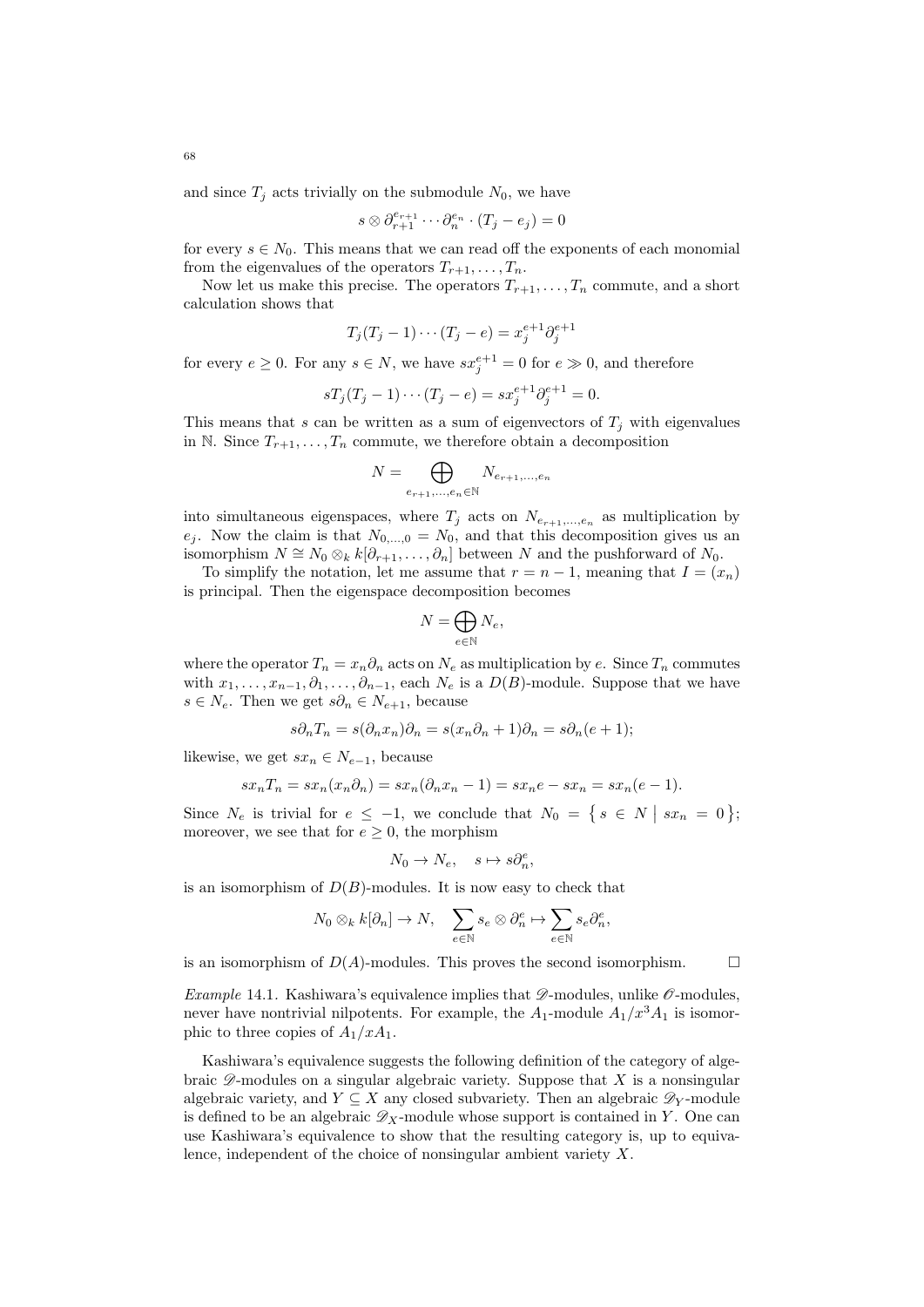$$
\delta_f\colon \mathscr{T}_X\to f^*\mathscr{T}_Y=\mathscr{O}_X\otimes_{f^{-1}\mathscr{O}_Y}f^{-1}\mathscr{T}_Y,
$$

dual to the pullback morphism  $f^* \Omega^1_{Y/k} \to \Omega^1_{X/k}$  on Kähler differentials. Now if M is any left  $\mathscr{D}_Y$ -module, then this morphism gives

$$
f^{\ast} \mathcal{M} = \mathscr{O}_X \otimes_{f^{-1} \mathscr{O}_Y} f^{-1} \mathcal{M}
$$

the structure of a left  $\mathscr{D}_X$ -module. The formula is the same as in the case of the transfer module: one has

$$
\theta \cdot (g \otimes u) = \theta(g) \otimes u + g \cdot \delta_f(\theta) \cdot (1 \otimes u),
$$

where  $\theta \in \mathscr{T}_X$ ,  $g \in \mathscr{O}_X$ , and  $u \in f^{-1}M$  are local sections. We can say this more compactly by noting that

$$
f^*\mathcal{M}\cong \left(\mathscr{O}_X\otimes_{f^{-1}\mathscr{O}_Y}f^{-1}\mathscr{D}_Y\right)\otimes_{f^{-1}\mathscr{D}_Y}f^{-1}\mathcal{M}=\mathscr{D}_{X\to Y}\otimes_{f^{-1}\mathscr{D}_Y}f^{-1}\mathcal{M}.
$$

The transfer module  $\mathscr{D}_{X\to Y}$  is a  $(\mathscr{D}_X, f^{-1}\mathscr{D}_Y)$ -bimodule, and  $f^*\mathcal{M}$  becomes a left  $\mathscr{D}_X$ -module through the left  $\mathscr{D}_X$ -module structure on  $\mathscr{D}_{X\to Y}$ . Since the pullback of a quasi-coherent  $\mathscr{O}_Y$ -module is a quasi-coherent  $\mathscr{O}_X$ -module, it is clear that  $f^*\mathcal{M}$ is again an algebraic  $\mathscr{D}_X$ -module.

Now the functor  $f^{-1}$  is exact, but tensor product is only right-exact, and so makes sense to consider also the right derived functors.

**Definition 14.2.** We define the *inverse image* of a left  $\mathscr{D}_Y$ -module M by the formula  $f^*\mathcal{M} = \mathscr{D}_{X\to Y} \otimes_{f^{-1}\mathscr{D}_Y} f^{-1}\mathcal{M}$ . For  $j \geq 0$ , we define  $L^{-j}f^*\mathcal{M}$  as the j-th right derived functor of  $f^*$ .

As usual,  $L^{-j}f^{\ast}\mathcal{M}$  is computed by choosing a resolution of  $\mathcal{M}$  by  $\mathscr{D}_{Y}$ -modules that are locally free (or flat) over  $\mathscr{O}_Y$ ; alternatively, we can choose a resolution of  $\mathscr{D}_{X\rightarrow Y}$ .

*Example* 14.3. Suppose that  $\mathscr E$  is a locally free  $\mathscr O_Y$ -module with an integrable connection  $\nabla: \mathscr{E} \to \Omega^1_{Y/k} \otimes_{\mathscr{O}_Y} \mathscr{E}$ , viewed as a left  $\mathscr{D}_Y$ -module. The inverse image is then simply the usual pullback  $f^*\mathscr{E}$ , together with the integrable connection

$$
f^*\nabla: f^*\mathscr{E} \to f^*\Omega^1_{Y/k} \otimes_{\mathscr{O}_X} f^*\mathscr{E} \to \Omega^1_{X/k} \otimes_{\mathscr{O}_X} f^*\mathscr{E},
$$

viewed as a left  $\mathscr{D}_X$ -module.

*Example* 14.4. Consider the left  $A_1$ -module  $M = A_1/A_1x$  and its pullback to the origin in  $\mathbb{A}^1_k$ . The corresponding morphism of k-algebras is  $k[x] \to k$ ; using the free resolution

$$
k[x] \xrightarrow{x} k[x]
$$

for  $k$ , the derived functors of the pullback are computed by the complex

$$
A_1/A_1x \xrightarrow{x} A_1/A_1x,
$$

where the map is  $P \mapsto xP$ . The kernel is isomorphic to k, generated by the image of  $1 \in A_1$ ; the cokernel is trivial, because  $1 = -x\partial$  modulo  $A_1x$ . Thus  $L^0i^*M = 0$ and  $L^{-1}i^*M = k$ .

In [Lecture 12,](#page-56-0) I said that the definition of the pushforward functor (in the case of a closed embedding) was motivated by the pushforward of distributions. So why do I not talk about pulling back functions before introducing the pullback functor? The reason is that pulling back  $\mathscr{D}$ -modules does not correspond to pulling back functions; as we will see next week, the actual meaning is much more interesting. For now, let me just point out one difference between the two functors: pulling back does not necessarily preserve coherence.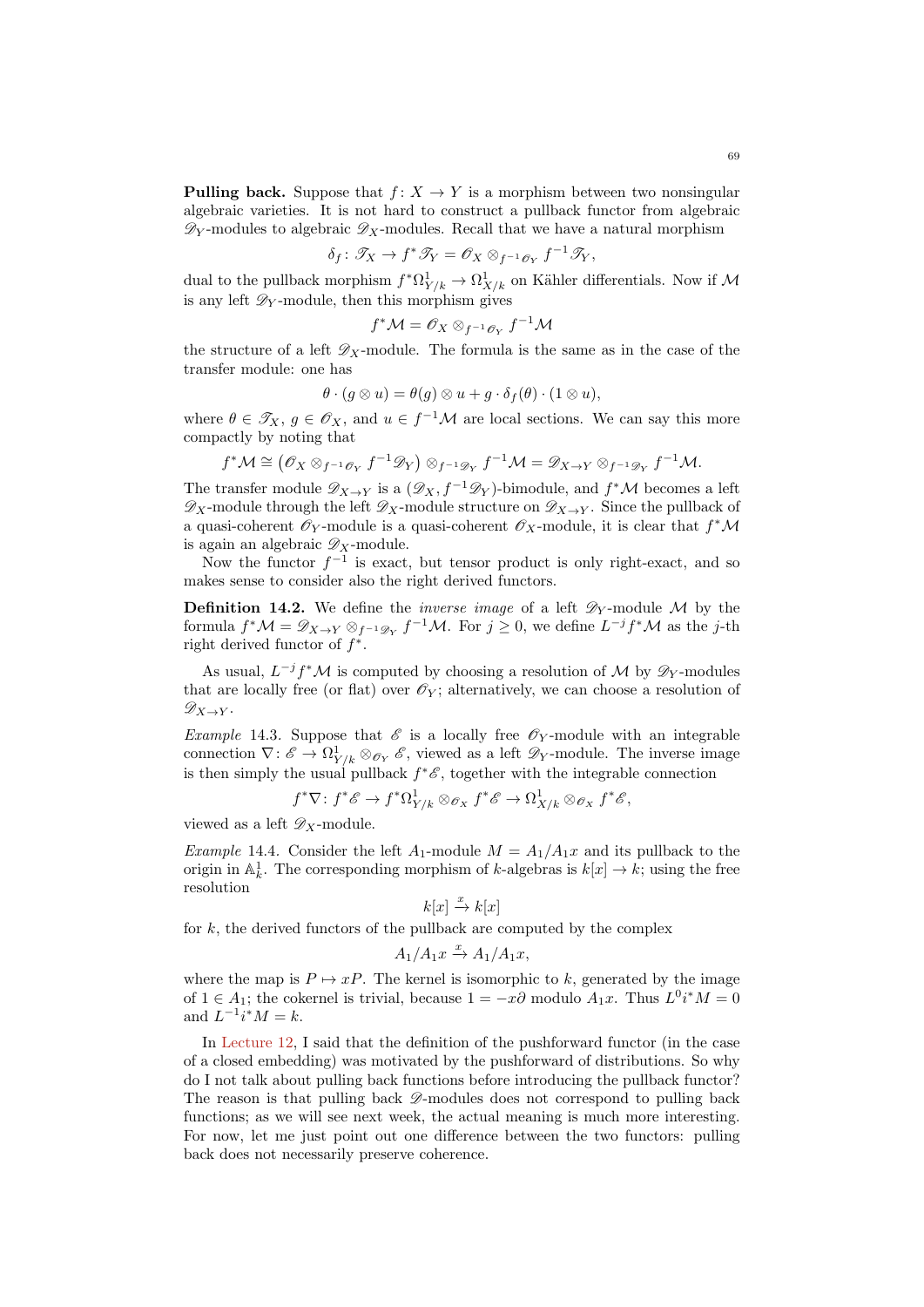Example 14.5. Consider the embedding Spec  $k \hookrightarrow \mathbb{A}^1_k$  of the origin, corresponding to the morphism of k-algebras  $k[x] \to k$ . The pullback of  $\mathscr{D}_{\mathbb{A}^1_k}$  is the k-module  $k \otimes_{k[x]} A_1(k) = A_1(k)/xA_1(k)$ . This is infinite-dimensional, because the elements  $1, \partial, \partial^2, \ldots$  are all linearly independent, and in particular, it is not coherent over k.

In general, the pullback of a  $\mathscr{D}_X$ -module of the form  $\mathscr{D}_X/\mathscr{D}_X(P_1,\ldots,P_m)$  is not coherent, and so we cannot interpret it as pulling back functions and looking at the differential equations they satisfy.

The following lemma is obvious from the definition.

**Lemma 14.6.** If  $f: X \to Y$  and  $g: Y \to Z$  are morphisms between nonsingular algebraic varieties, then one has a natural isomorphism of functors  $(g \circ f)^* = f^*g^*$ .

We can factor any morphism  $f: X \to Y$  through its graph as

$$
X \xrightarrow{i_f} X \times Y \xrightarrow{p_2} Y
$$

as a closed embedding  $i_f$  followed by a smooth morphism  $p_2$  (actually, a projection in a product). Because of the lemma, this means that it suffices to understand the pullback functor in the case of closed embeddings and smooth morphisms.

Non-characteristic inverse image. I am now going to describe a condition under which  $f^*$  preserves coherence. This will also help us understand what the pullback functor is doing in terms of differential equations. To do this, we revisit a very pretty classical result about differential equations, called the Cauchy-Kovalevskaya theorem. Let's begin with the case of ordinary differential equations.

Theorem 14.7 (Cauchy-Kovalevskaya). Consider the initial value problem

$$
\frac{du}{dt} = F(u), \quad u(0) = 0,
$$

for a real function u. If  $F: (-\varepsilon, \varepsilon) \to \mathbb{R}$  is real-analytic near 0, then the solution u is also real-analytic near 0.

*Proof.* Although it is not directly connected with  $\mathscr{D}$ -modules, let me show you the proof, because it is very beautiful. The proof is basically Cauchy's original proof. How do we show that  $u$  is real-analytic? We have to prove that the Taylor series

$$
\sum_{n=0}^{\infty} u^{(n)}(0) \frac{t^n}{n!}
$$

converges in a neighborhood of 0, and for that, we need to compute the values of all the derivatives  $u^{(n)}(0)$ . The differential equation gives

 $\mathbf{v} = \mathbf{v}$ 

$$
u' = F(u)
$$
  
\n
$$
u'' = F'(u)u' = F'(u)F(u)
$$
  
\n
$$
u''' = F''(u)u'F(u) + (F'(u))^2u' = F''(u)(F(u))^2 + (F'(u))^2F(u).
$$

and so on. In principle, we can compute  $u^{(n)}(0)$  for every  $n \geq 0$ , but the formulas get very complicated, and so trying to prove the convergence of the series looks pretty hopeless. Still, what we get is that

$$
u^{(n)} = P_n(F(u), F'(u), \dots, F^{(n-1)}(u)),
$$

where  $P_n$  is a polynomial with nonnegative integer coefficients. These polynomials are universal, in the sense that they do not depend on the given function  $F$ . For example,  $P_2(x,y) = yx$  and  $P_3(x,y,z) = zx^2 + y^2x$ . Because  $P_n$  has nonnegative coefficients, this gives us an upper bound

$$
|u^{(n)}(0)| \le P_n(|F(0)|, |F'(0)|, \dots, |F^{(n-1)}(0)|)
$$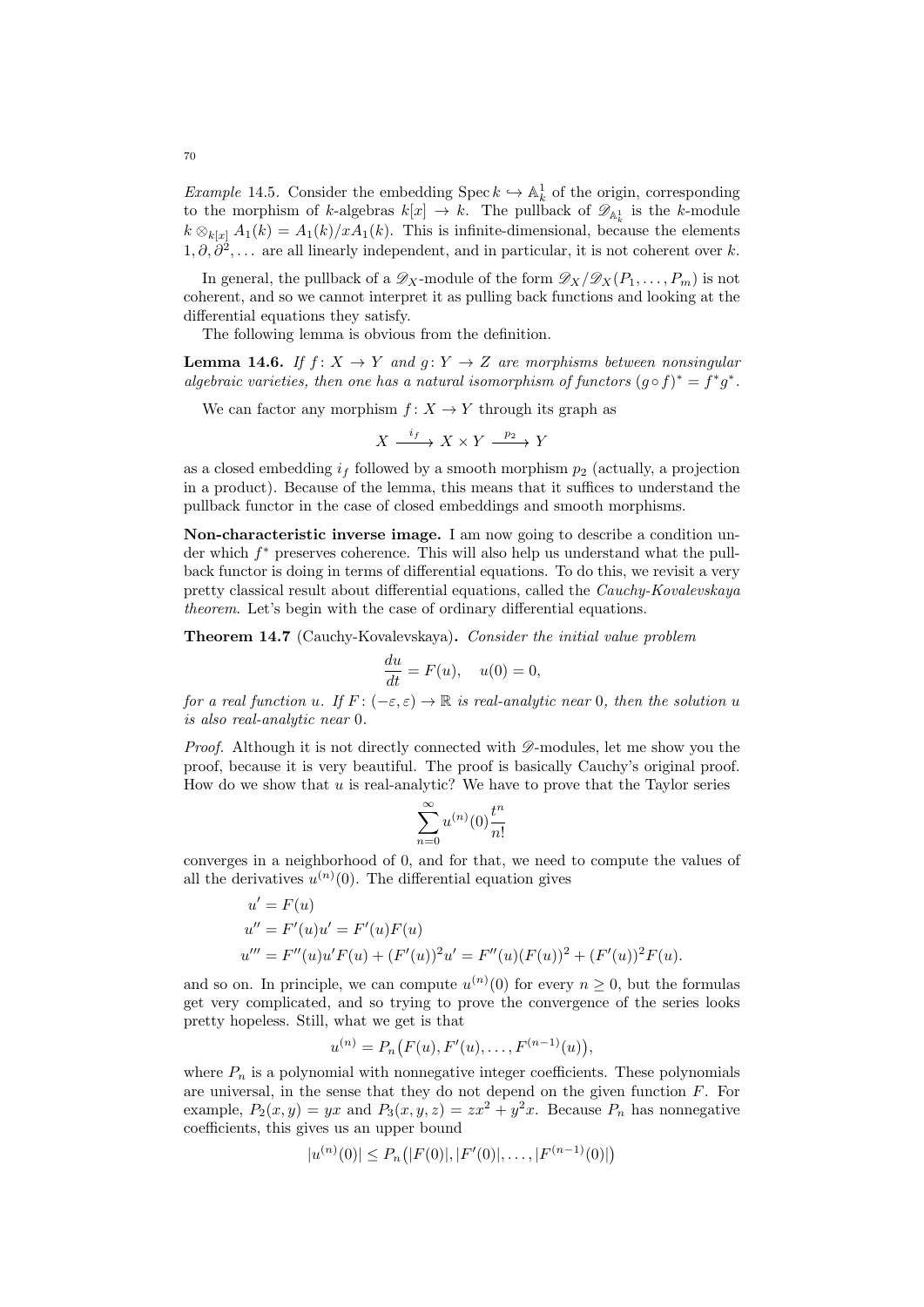$$
|u^{(n)}(0)| \le P_n(G(0), G'(0), \ldots, G^{(n-1)}(0)) = v^{(n)}(0),
$$

where  $v$  is the solution to the initial value problem

$$
\frac{dv}{dt} = G(v), \quad v(0) = 0.
$$

The reason is again that  $P_n$  has nonnegative coefficients, and that the same polynomial  $P_n$  works for both F and G. Such a function G is called a "majorant", and the proof is known as the method of majorants. Suppose that we manage to find  $G$ in such a way that the function  $v$  is real-analytic. Then the Taylor series

$$
\sum_{n=0}^{\infty} v^{(n)}(0) \frac{t^n}{n!}
$$

has a positive radius of convergence, and since  $|u^{(n)}(0)| \le v^{(n)}(0)$  for every  $n \ge 0$ , the same is true for the series

$$
\sum_{n=0}^{\infty} |u^{(n)}(0)| \frac{t^n}{n!}.
$$

This is sufficient to conclude that u is real-analytic in a neighborhood of 0.

It remains to construct a suitable majorant  $G$ . By assumption,  $F$  is real-analytic near 0, and so its Taylor series

$$
\sum_{n=0}^{\infty} F^{(n)}(0) \frac{t^n}{n!}
$$

has a positive radius of convergence. By comparing this series with a geometric series, we find that there are constants  $C > 0$  and  $r > 0$  such that  $|F^{(n)}(0)| \leq$  $Cn!/r^n$  for every  $n \geq 0$ . We can then take

$$
G(t) = C \sum_{n=0}^{\infty} \left(\frac{t}{r}\right)^n = \frac{Cr}{r-t},
$$

because  $G^{(n)}(0) = Cn!/r^n \geq |F^{(n)}(0)|$  by construction. The solution of the corresponding initial value problem

$$
\frac{dv}{dt} = \frac{Cr}{r - v}, \quad v(0) = 0,
$$

is easily found using separation of variables; the result is that  $v = r - r\sqrt{1 - 2Ct/r}$ . This is evidently real-analytic for  $|t| < r/2C$ , and so we are done.

## Exercises.

Exercise 14.1. Let  $X = \text{Spec } A$  and  $Y = \text{Spec } B$ , where  $B = A/I$  for an ideal  $I \subseteq A$ and both  $A$  and  $B$  are nonsingular. Let  $N$  be a right  $D(A)$ -module.

(a) Show that  $N_0 = \{ s \in N \mid sI = 0 \}$  is a B-module, and that the map

$$
N_0\otimes_B T_B\to N_0,\quad s\otimes\theta\mapsto s\cdot\delta(\theta),
$$

makes  $N_0$  into a right  $D(B)$ -module, where  $\delta$ :  $\text{Der}_k(B) \to B \otimes_A \text{Der}_k(A)$ is the induced morphism between derivations.

(b) Check that the isomorphism of B-modules

 $\text{Hom}_{D(A)}(B \otimes_A D(A), N) \cong \text{Hom}_A(B, N) \cong N_0$ 

is actually an isomorphism of right  $D(B)$ -modules.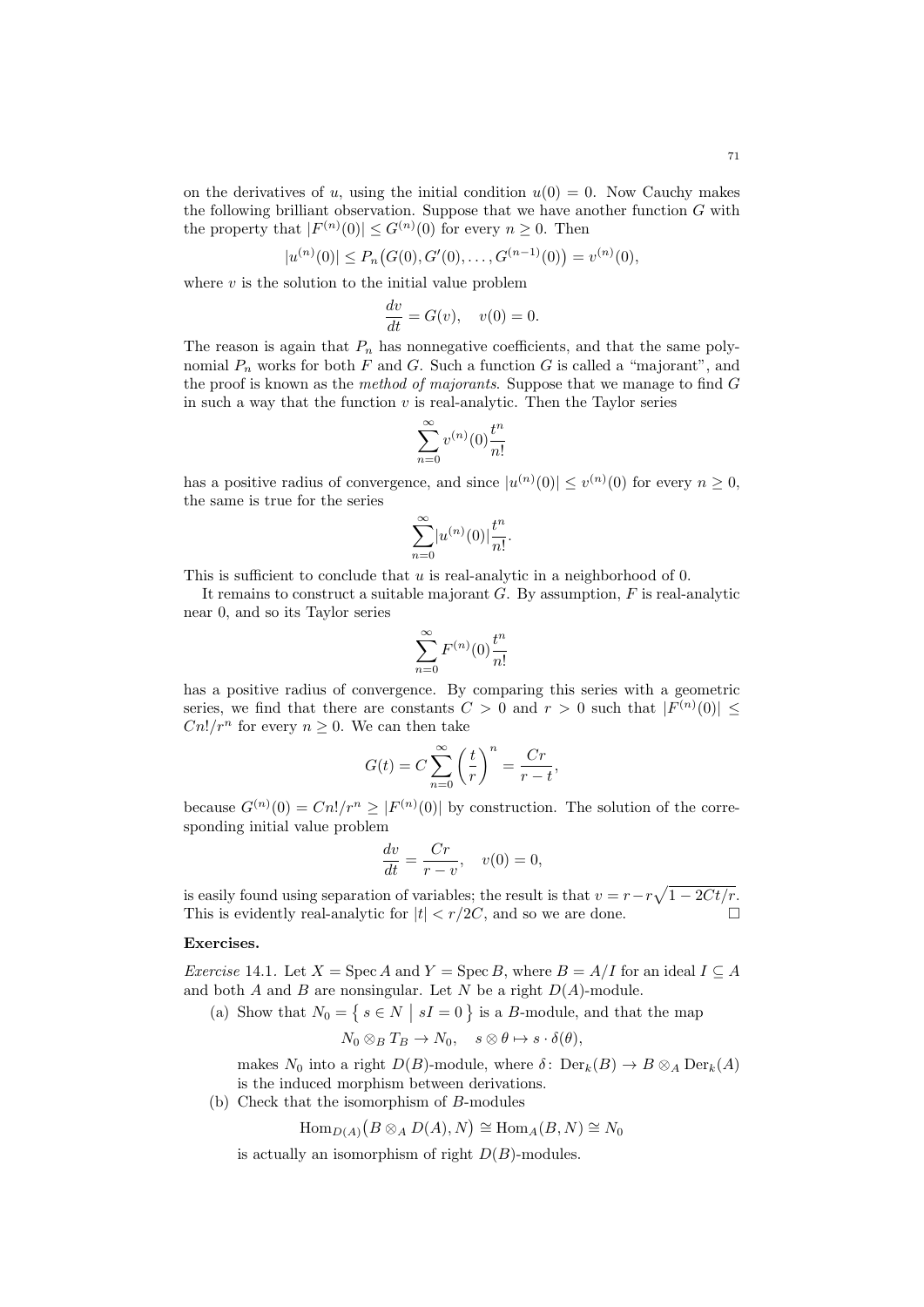Exercise 14.2. If  $T = x\partial$ , prove the identities

 $T\partial^e = \partial^e(T-e)$  and  $T(T-1)\cdots(T-e) = x^{e+1}\partial^{e+1}$ for every  $e\geq 0.$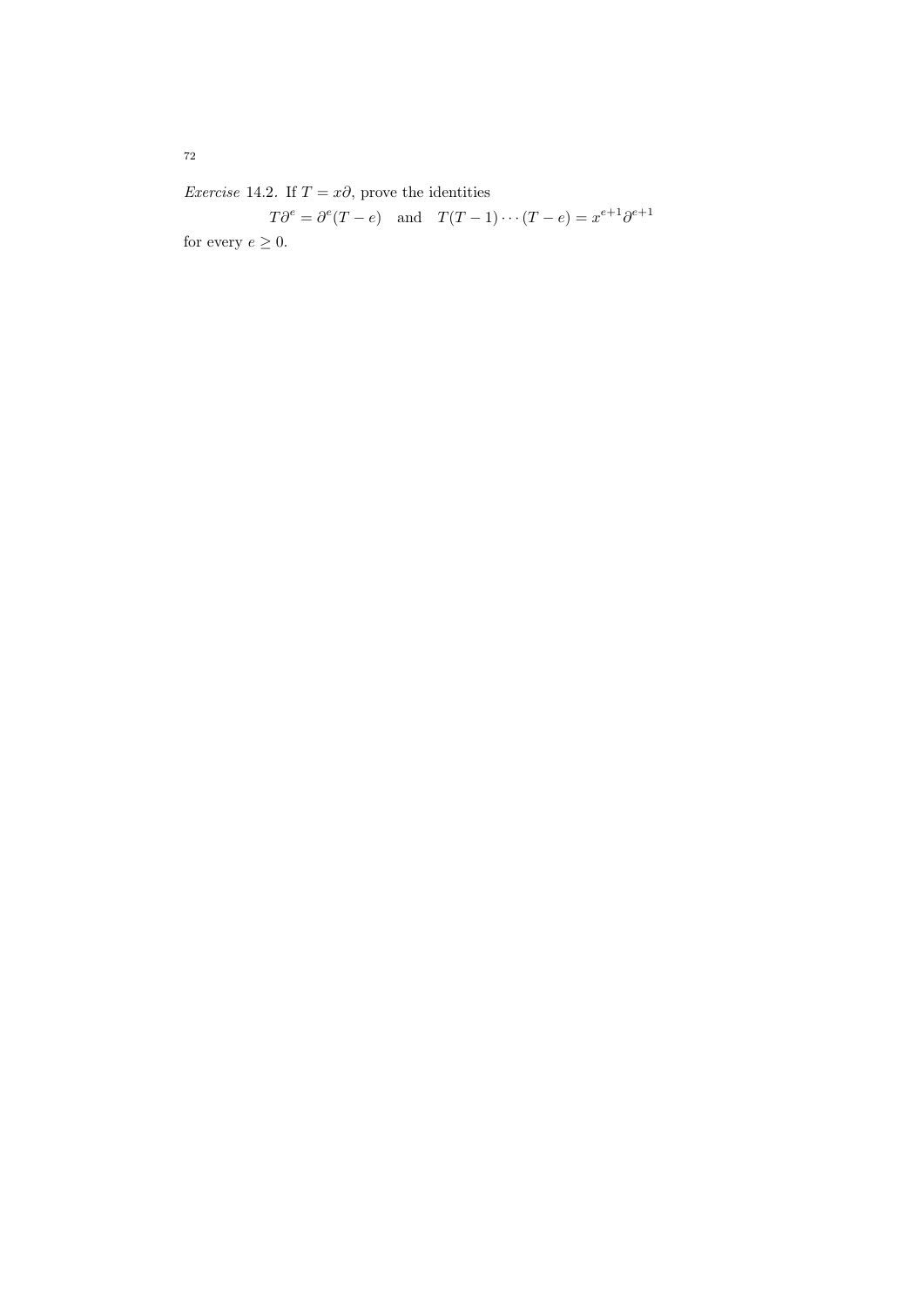#### LECTURE 15: APRIL 1

The Cauchy-Kovalevskaya theorem. Last time, we showed that the solution to the initial value problem

$$
\frac{du}{dt} = F(u), \quad u(0) = 0,
$$

is real-analytic near  $t = 0$ , provided that this is true for the function F. I also showed you Cauchy's proof, using the "method of majorants". Today, we are going to generalize this result to partial differential equations. We work on  $\mathbb{R}^n$ , with coordinates  $x_1, \ldots, x_n$ , and consider a partial differential equation of the form

$$
Pu = \sum_{|\alpha| \le k} f_{\alpha} \partial^{\alpha} u = 0,
$$

where each  $f_{\alpha}$  is a real-analytic function in a neighborhood of the origin, say. (And  $\partial_i = \partial/\partial x_i$ , as usual.) In other words, P is a linear differential operator of order  $k$  with real-analytic coefficients. We will specify the initial conditions on the hyperplane  $x_n = 0$ , which is a copy of  $\mathbb{R}^{n-1}$ . They are

<span id="page-72-0"></span>
$$
u|_{\mathbb{R}^{n-1}} = g_0
$$
,  $\partial_n u|_{\mathbb{R}^{n-1}} = g_1$ , ...,  $\partial_n^{k-1} u|_{\mathbb{R}^{n-1}} = g_{k-1}$ ,

where  $g_0, g_1, \ldots, g_{k-1}$  are real-analytic in a neighborhood of the origin in  $\mathbb{R}^{n-1}$ . From this data, we can of course compute all partial derivatives of u of order at most  $k-1$  on  $\mathbb{R}^{n-1}$ ; indeed, if  $\alpha \in \mathbb{N}^n$  is a multi-index, then

(15.1) 
$$
\partial^{\alpha} u|_{\mathbb{R}^{n-1}} = \partial_1^{\alpha_1} \cdots \partial_{n-1}^{\alpha_{n-1}} g_{\alpha_n},
$$

provided that  $\alpha_n \leq k-1$ .

The goal is to show that the solution  $u$  is real-analytic near the origin. For that to be true, the Taylor series of  $u$  at the origin needs to be determined by the equation  $Pu = 0$  plus the initial conditions, and so we had better be able to compute all partial derivatives of  $u$  at the origin. Since we can always differentiate along  $\mathbb{R}^{n-1}$ , the real question is how to find

$$
\partial^j_n u\big|_{\mathbb{R}^{n-1}}
$$

for  $j \geq k$ . Clearly, this information has to come from  $Pu = 0$ . Since P has order k, we can rewrite  $Pu = 0$  as

$$
f_{(0,\ldots,0,k)} \cdot \partial_n^k u = - \sum_{\alpha_n \le k-1} f_\alpha \partial^\alpha u,
$$

and in view of [\(15.1\)](#page-72-0), we can solve this for  $\partial_n^k u|_{\mathbb{R}^{n-1}}$  if and only if the restriction of the coefficient function  $f_{(0,...,0,k)}$  to  $\mathbb{R}^{n-1}$  is everywhere nonzero. (If we only care about what happens at the origin, then the condition is that  $f_{(0,\ldots,0,k)}$  should be nonzero at the origin.) If that is the case, we can of course divide through by  $f_{(0,...,0,k)}$  and arrange that  $\partial_n^k$  appears with coefficient 1.

**Definition 15.2.** We say that  $P$  is non-characteristic with respect to the hypersurface  $x_n = 0$  if the coefficient function  $f_{(0,...,0,k)}$  is everywhere nonzero on  $\mathbb{R}^{n-1}$ .

Assuming that P is non-characteristic (and  $f_{(0,...,0,k)} = 1$ ), we can rewrite the equation  $Pu = 0$  in the form

$$
\partial_n^k u = Qu,
$$

where Q is a differential operator of order k in which  $\partial_n^k$  does not appear. We can now use this equation recursively, together with  $(15.1)$ , to compute  $\partial^{\alpha}u|_{\mathbb{R}^{n-1}}$  for every  $\alpha \in \mathbb{N}^n$ . In particular, assuming that P is non-characteristic, the equation  $Pu = 0$  together with the initial conditions on  $\mathbb{R}^{n-1}$  give enough information to compute the Taylor series for  $u$  at the origin. We can now state the PDE version of the Cauchy-Kovalevskaya theorem.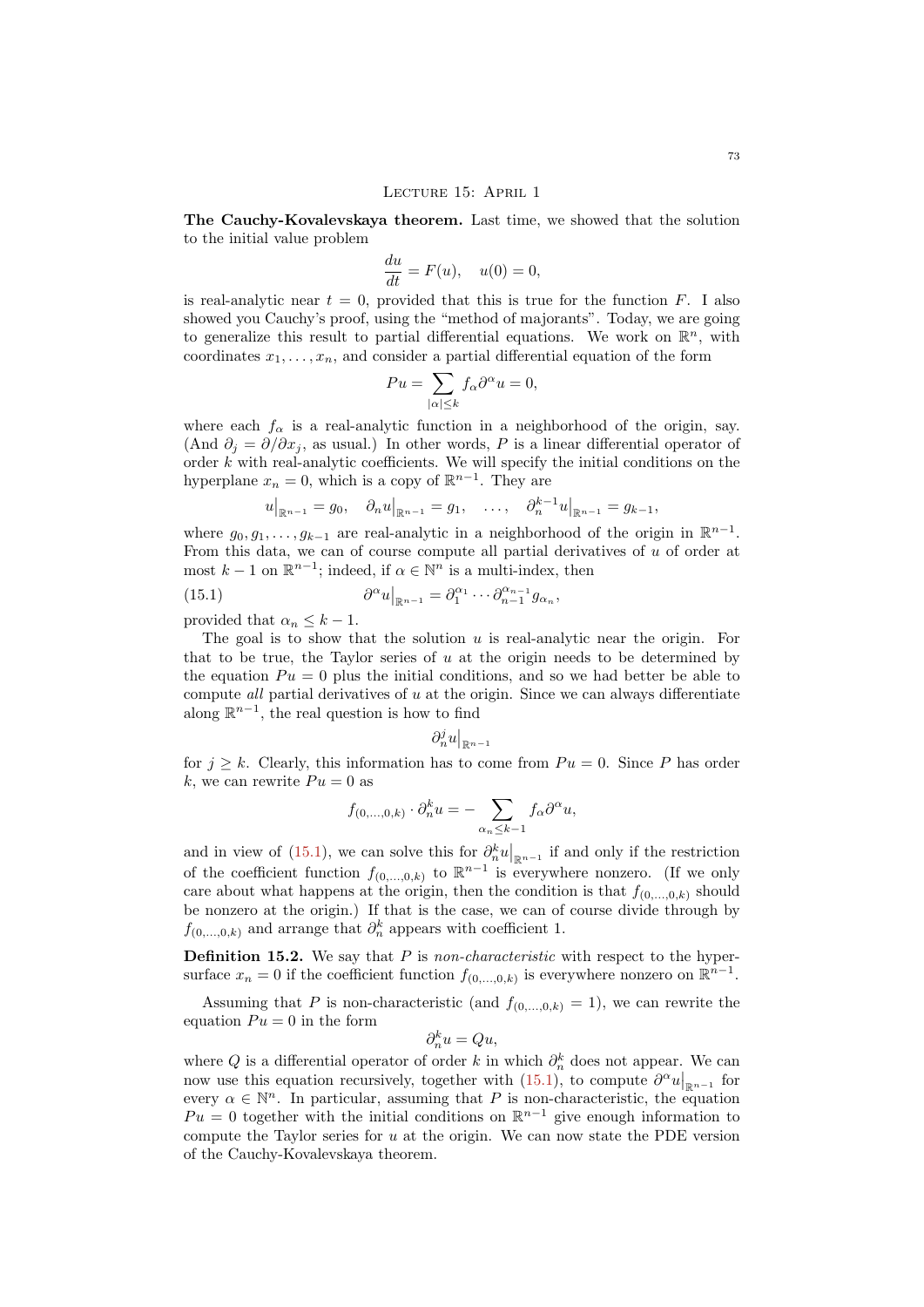<span id="page-73-0"></span>Theorem 15.3 (Cauchy-Kovalevskaya). Let P be a linear partial differential operator of order k whose coefficients are real-analytic near the origin in  $\mathbb{R}^n$ . If P is non-characteristic with respect to  $x_n = 0$ , then the boundary-value problem

$$
Pu = 0
$$
,  $u|_{\mathbb{R}^{n-1}} = g_0$ ,  $\partial_n u|_{\mathbb{R}^{n-1}} = g_1$ , ...,  $\partial_n^{k-1} u|_{\mathbb{R}^{n-1}} = g_{k-1}$ ,

has a unique real-analytic solution u near the origin in  $\mathbb{R}^n$ , for every choice of  $\emph{functions }~ g_0, g_1, \ldots, g_{k-1} ~\emph{real-analytic near the origin in} ~\mathbb{R}^{n-1}.$ 

Example 15.4. Here is an example to show that the solution can fail to be realanalytic if P is "characteristic". This example is due to Kovalevskaya herself. Consider the heat equation  $\partial_t u = \partial_x^2 u$  in  $\mathbb{R}^2$ , with coordinates  $(x, t)$ . Since the equation is first-order in t, we only need a single initial condition  $u(x, 0) = g(x)$ . Note that the operator  $P = \partial_t - \partial_x^2$  is characteristic with respect to  $t = 0$ , because it has order 2, but no term involving  $\partial_t^2$ . Here is a heuristic reason why we cannot expect  $u$  to be real-analytic in general. From the equation, we get

$$
\partial_t^n u = \partial_x^{2n} u,
$$

and at  $(x,t) = (0,0)$ , this evaluates to  $g^{(2n)}(0)$ . If the Taylor series of g at the origin has a finite radius of convergence, then

$$
|g^{(2n)}(0)| \ge C \frac{(2n)!}{r^{2n}}
$$

for some  $C, r > 0$ . But this means that the function  $h(t) = u(0, t)$  cannot be real-analytic in t: indeed, from the above, we deduce that

$$
|h^{(n)}(0)| \ge C\frac{(2n)!}{r^{2n}},
$$

and since  $(2n)!$  grows so much faster than n!, the Taylor series of  $h(t)$  has radius of convergence equal to zero. For an actual example, take  $g(x) = 1/(x^2 + 1)$ .

Now let me give an outline of the proof of [Theorem 15.3.](#page-73-0) As explained above, we can rewrite the equation  $Pu = 0$  in the form

$$
\partial_n^k u = Qu,
$$

where  $Q$  is a differential operator of order  $k$  with real-analytic coefficients, such that Q has order at most  $k-1$  in  $\partial_n$ . Moreover, we can subtract a suitable real-analytic function from u to arrange that  $g_0 = g_1 = \ldots = g_{k-1} = 0$ . We now rewrite the problem as a system of first-order PDE for  $N = \binom{n+k-1}{n} + 1$  unknown functions  $u_1, \ldots, u_N$ . These functions are the  $N-1$  partial derivatives  $\partial^\alpha u$  for  $|\alpha| \leq k-1$ , and the auxiliary  $u_N = x_n$ . In vector notation, the system takes the form

<span id="page-73-1"></span>(15.5) 
$$
\frac{\partial \underline{u}}{\partial x_n} = \sum_{j=1}^{n-1} B_j(x_1, \dots, x_{n-1}) \frac{\partial \underline{u}}{\partial x_j} + B_0(x_1, \dots, x_{n-1}) \underline{u},
$$

where  $u = (u_1, \ldots, u_N)$ , and where the coefficient matrices  $B_0, \ldots, B_{n-1}$  are derived from Q, hence real-analytic near the origin. Note that we threw in the function  $u_N = x_n$  in order to make the coefficients be independent of  $x_n$ ; of course, the corresponding equation is simply  $\partial u_N / \partial x_n = 1$ . The initial condition is that  $\underline{u}$  is the zero vector for  $x_n = 0$ .

Now one can again use the method of majorants to prove that  $u$  is real-analytic near the origin in  $\mathbb{R}^n$ . From [\(15.5\)](#page-73-1), all partial derivatives of  $\underline{u}$  at the origin are given by (very complicated) universal polynomials with nonnegative integer coefficients in the partial derivatives of  $B_0, \ldots, B_{n-1}$  at the origin. Using the fact that the coefficient matrices are real-analytic near the origin, one can again write down simple majorants for each of them, and then explicitely solve the resulting system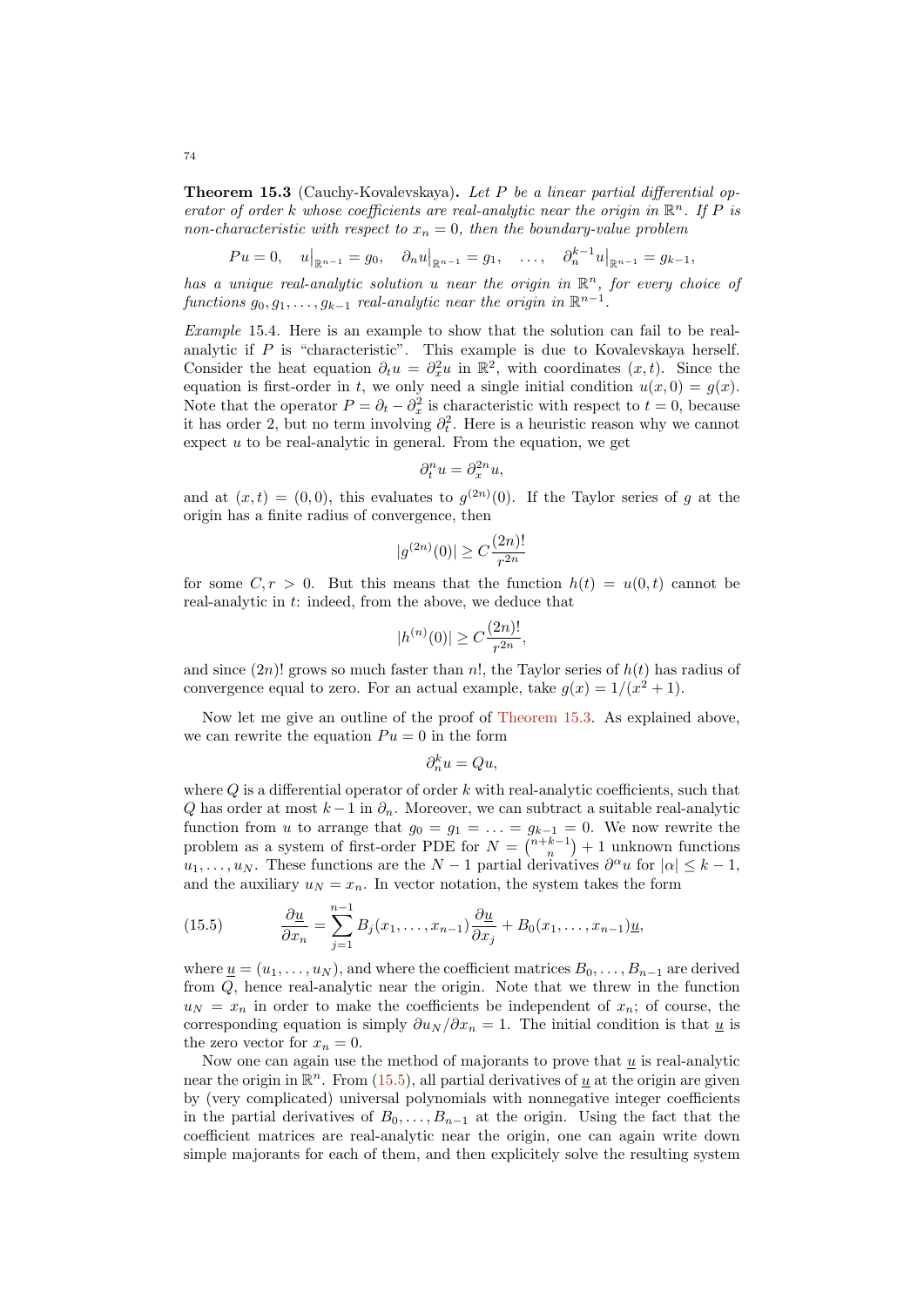of first-order PDE to show that its solution  $v$ , and hence also  $u$ , is real-analytic near the origin.

Non-characteristic  $\mathscr{D}$ -modules. Here is a geometric interpretation for the condition that P is non-characteristic with respect to  $x_n = 0$ . If  $P = \sum_{\alpha} f_{\alpha} \partial^{\alpha}$  has order  $k$  as above, then its principal symbol

$$
\sigma_k(P) = \sum_{|\alpha|=k} f_{\alpha}(x_1,\ldots,x_n) \cdot \xi_1^{\alpha_1} \cdots \xi_n^{\alpha_n}
$$

is a homogeneous polynomial of degree k in the variables  $\xi_1, \ldots, \xi_n$ . We said that P is non-characteristic iff  $f_{(0,\ldots,0,k)}(x_1,\ldots,x_{n-1},0) \neq 0$  for every  $x_1,\ldots,x_{n-1}$ . Another way of saying this is that if we set  $x_n = 0$  and assign arbitrary values to the variables  $x_1, \ldots, x_{n-1}, \xi_1, \ldots, \xi_{n-1}$ , then  $\sigma_k(P)$ , considered as a polynomial in the remaining variable  $\xi_n$ , always has degree exactly k. The geometric meaning of this condition is as follows. We have the usual maps between the cotangent bundles  $T^*\mathbb{R}^n = \mathbb{R}^n \times \mathbb{R}^n$  and  $T^*\mathbb{R}^{n-1} = \mathbb{R}^{n-1} \times \mathbb{R}^{n-1}$ :

$$
\mathbb{R}^{n-1} \times_{\mathbb{R}^n} T^* \mathbb{R}^n \xrightarrow{di} T^* \mathbb{R}^{n-1}
$$

$$
\downarrow^{p_2}
$$

$$
T^* \mathbb{R}^n
$$

Using  $x_1, \ldots, x_n, \xi_1, \ldots, \xi_n$  as coordinates on  $T^* \mathbb{R}^n$ , the maps are just

$$
p_2(x_1, \ldots, x_{n-1}, \xi_1, \ldots, \xi_n) = (x_1, \ldots, x_{n-1}, 0, \xi_1, \ldots, \xi_n)
$$
  

$$
di(x_1, \ldots, x_{n-1}, \xi_1, \ldots, \xi_n) = (x_1, \ldots, x_{n-1}, \xi_1, \ldots, \xi_{n-1}).
$$

Consider the subset  $Ch(P) \subseteq T^*\mathbb{R}^n$  defined by the equation  $\sigma_k(P) = 0$ . Setting  $x_n = 0$  and prescribing values for  $x_1, \ldots, x_{n-1}, \xi_1, \ldots, \xi_{n-1}$  amounts to looking at the fibers of  $p_2^{-1} \text{Ch}(P)$  over  $T^* \mathbb{R}^{n-1}$ , and so P is non-characteristic exactly when the projection from  $p_2^{-1} \text{Ch}(P)$  to  $T^* \mathbb{R}^{n-1}$  is a finite morphism of degree k. If we observe that Ch(P) is the characteristic variety of the  $\mathscr{D}\text{-module }A_n(\mathbb{R})/A_n(\mathbb{R})P$ , this finiteness condition makes sense for arbitrary coherent  $\mathscr{D}\text{-modules.}$ 

Let me now give the general definition. Suppose that  $f: X \to Y$  is a morphism between two nonsingular algebraic varieties. Here is the diagram of the induced morphisms between cotangent bundles:

$$
X \times_Y T^*Y \xrightarrow{df} T^*X
$$

$$
\downarrow_{P_2} T^*Y
$$

**Definition 15.6.** Let M be a coherent left  $\mathscr{D}_Y$ -module. We say that M is non*characteristic* with respect to  $f: X \to Y$  if the morphism

$$
df: p_2^{-1} \operatorname{Ch}(\mathcal{M}) \to T^*X
$$

is finite over its image.

*Example* 15.7. Consider the closed embedding  $i: \mathbb{A}_k^{n-1} \hookrightarrow \mathbb{A}_k^n$ , defined by  $x_n = 0$ . Our earlier discusion shows that if  $P \in A_n$  is nonzero, then the left  $A_n$ -module  $A_n/A_nP$  is non-characteristic with respect to i if and only if the differential operator P is non-characteristic with respect to  $x_n = 0$  in the classical sense.

*Example* 15.8. If  $f: X \to Y$  is a smooth morphism, then every coherent  $\mathscr{D}_Y$ -module is non-characteristic with respect to  $f$ . Indeed, smoothness means that we have a short exact sequence

$$
0 \to f^* \Omega^1_{Y/k} \to \Omega^1_{X/k} \to \Omega^1_{X/Y} \to 0,
$$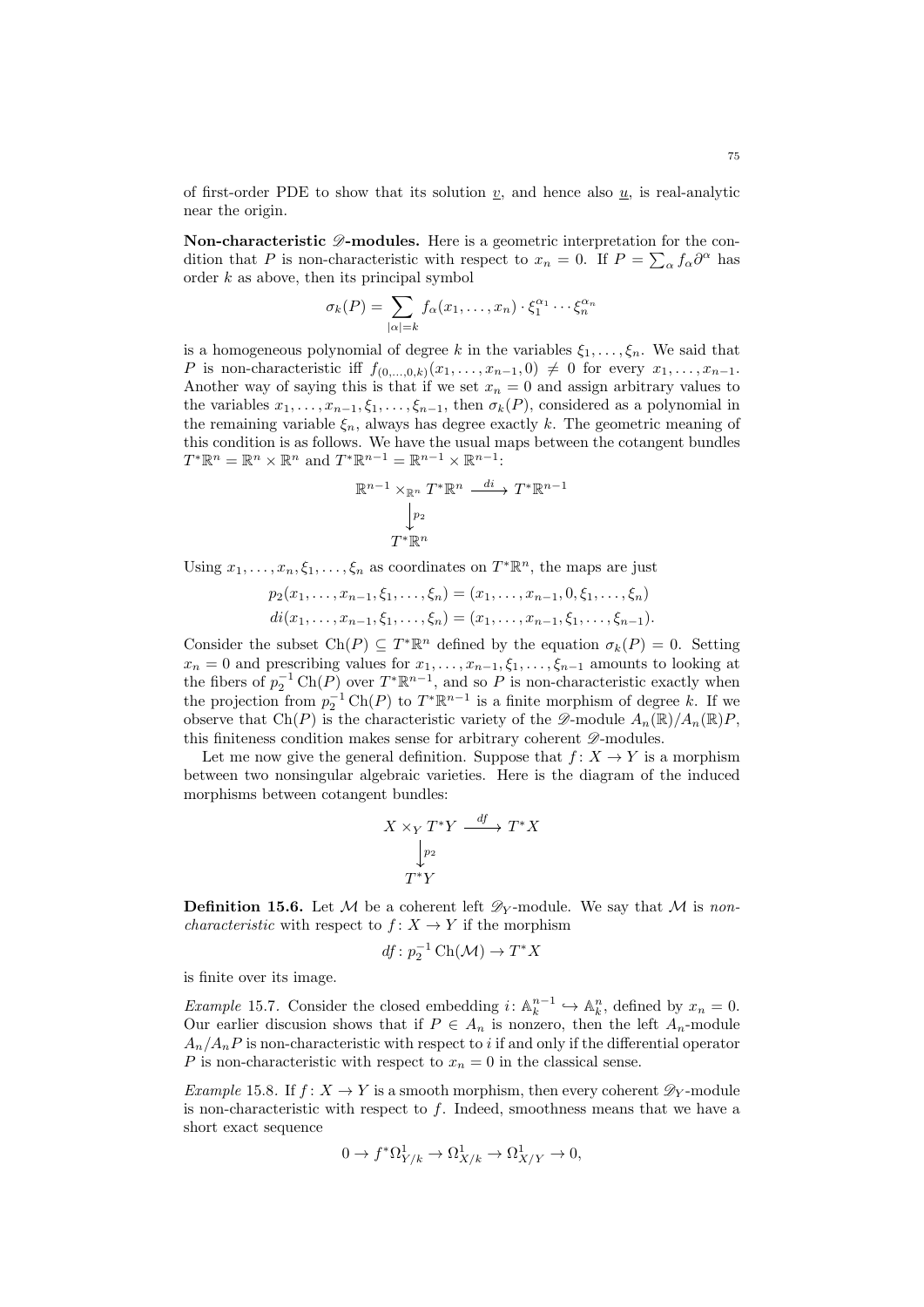with  $\Omega^1_{X/Y}$  locally free of rank dim X – dim Y. But this says that

$$
df: X \times_Y T^*Y \to T^*X
$$

is a closed embedding (of codimension dim  $X-\dim Y$ ), and so  $p_2^{-1}\operatorname{Ch}(\mathcal{M})$  is trivially finite over its image in  $T^*X$ .

In the following example, we compute the pullback of an  $A_n$ -module of the form  $A_n/A_nP$  to the hypersurface  $x_n = 0$ , in the case where P is non-characteristic.

*Example* 15.9. Consider the left  $A_n$ -module  $M = A_n/A_nP$ , where  $P \in A_n$  is a nonzero differential operator of order  $r \geq 0$ . Suppose that M is non-characteristic with respect to the closed embedding  $i: \mathbb{A}^{n-1} \hookrightarrow \mathbb{A}^n$  defined by the equation  $x_n = 0$ . We claim that, in this case, the pullback  $i^*M$  is not only coherent, but actually a free  $A_n$ -module of rank r. The definition of the pullback gives

(15.10) 
$$
i^*M = k[x_1, ..., x_{n-1}] \otimes_{k[x_1, ..., x_n]} M \cong A_n/(x_nA_n + A_nP),
$$

where the right-hand side is a left  $A_{n-1}$ -module in the obvious way. We have a morphism of left  $A_{n-1}$ -modules

$$
\varphi: A_{n-1}^{\oplus r} \to A_n/(x_n A_n + A_n P)
$$
  

$$
(Q_0, Q_1, \dots, Q_{r-1}) \mapsto Q_0 + Q_1 \partial_n + \dots + Q_{r-1} \partial_n^{r-1}.
$$

We will show that  $\varphi$  is an isomorphism. Let us first argue that  $\partial_n^r$  is in the image. We can write our differential operator  $P \in A_n$  uniquely in the form

$$
P = f\partial_n^r - P_{r-1}\partial_n^{r-1} - \cdots - P_1\partial_n - P_0,
$$

where  $f \in k[x_1, \ldots, x_n]$  and where  $P_0, \ldots, P_{r-1} \in A_n$  do not involve  $\partial_n$ . The fact that P is non-characteristic means that f is nowhere vanishing on  $\mathbb{A}^{n-1}$ ; after rescaling, we can assume that  $f = 1 - x_n g$ . Writing  $P_j = Q_n + x_n R_j$ , with  $Q_j \in A_{n-1}$ , we get

(15.11) 
$$
\partial_n^r = \sum_{j=0}^{r-1} Q_j \partial_n^j + x_n \left( g \partial_n^r + \sum_{j=0}^{r-1} R_j \partial_n^j \right) + P,
$$

and so  $\partial_n^r$  belongs to the image of  $\varphi$ . Using the relation in [\(15.11\)](#page-75-0) repeatedly, we see that this is true for all powers of  $\partial_n$ , and so  $\varphi$  is surjective.

It remains to prove that  $\varphi$  is injective. This is equivalent to saying that if

<span id="page-75-0"></span>
$$
Q_0 + Q_1 \partial_n + \dots + Q_{r-1} \partial_n^{r-1} = x_n S + T P
$$

for some  $Q_0, \ldots, Q_{r-1} \in A_{n-1}$  and  $S, T \in A_n$ , then actually  $Q_0 = \cdots = Q_{r-1} = 0$ . We can write  $T = x_n T_0 + T_1$ , in such a way that  $x_n$  does not appear in  $T_1$ ; since  $x_nS + TP = x_n(S + T_0) + T_1P$ , we can therefore assume without loss of generality that T does not involve  $x_n$ . Now suppose, for the sake of contradiction, that  $T \neq 0$ . On the right-hand side of the equation,  $\partial_n^r$  appears with a nonzero coefficient: indeed, P contains  $(1 - x_n g)\partial_n^r$ , and since T does not involve  $x_n$ , it is not possible to cancel this term against anything from  $x_nS$ . But this clearly contradicts the fact that  $\partial_n^r$  does not appear on the left-hand side of the equation. The conclusion is that  $T = 0$ ; and then also  $Q_0 = \cdots = Q_{r-1} = 0$ , because the right-hand side is divisible by  $x_n$ , whereas the left-hand side does not involve  $x_n$ .

The preceding example, together with the Cauchy-Kovalevskaya theorem, sheds some light on what the pullback of  $\mathscr{D}$ -modules has to do with differential equations.

<span id="page-75-1"></span>*Example* 15.12. Continuing with the previous example, let us take  $k = \mathbb{R}$ . Set  $\mathcal{M} = \mathscr{D}_{\mathbb{R}^n}/\mathscr{D}_{\mathbb{R}^n}P$ . Let us denote by  $\mathscr{R}_{\mathbb{R}^n}$  the sheaf of real-analytic functions on  $\mathbb{R}^n$ ; it is a left  $\mathscr{D}_{\mathbb{R}^n}$ -module in the obvious way. Recall from [Lecture 1](#page-0-0) that real-analytic solutions to the equation  $Pu = 0$  on an open subset  $U \subseteq \mathbb{R}^n$  correspond naturally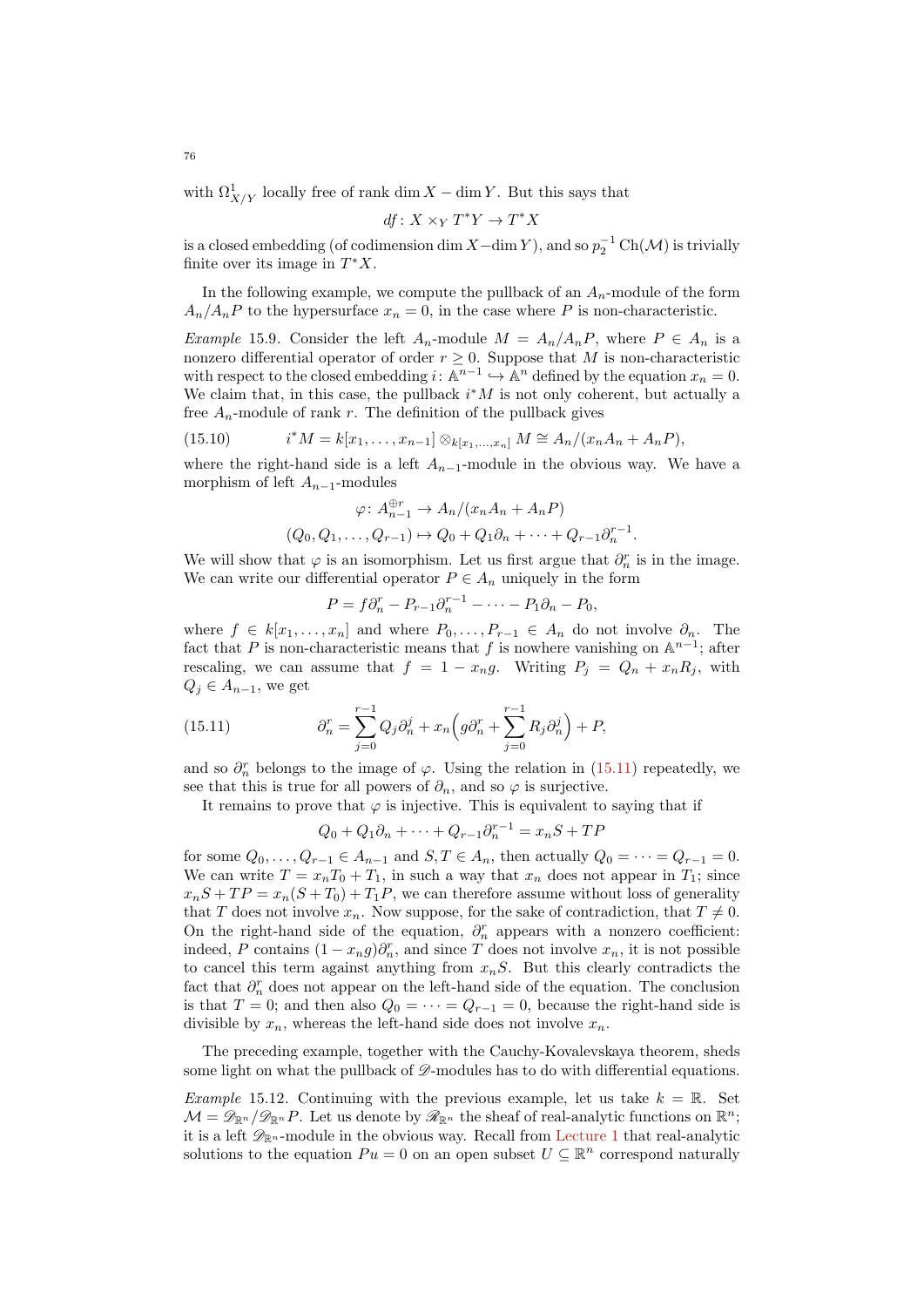to morphisms of left  $\mathscr{D}_{\mathbb{R}^n}$ -modules  $\mathcal{M} \to \mathscr{R}_{\mathbb{R}^n}$  over U; here the morphism takes the generator  $1 \in \Gamma(U, \mathscr{D}_{\mathbb{R}^n})$  to the corresponding function  $u \in \Gamma(U, \mathscr{R}_{\mathbb{R}^n})$ .

In this notation, the Cauchy-Kovalevskaya theorem says that if  $V \subseteq \mathbb{R}^{n-1}$  is an open subset, and  $g_0, g_1, \ldots, g_{r-1} \in \Gamma(V, \mathscr{R}_{\mathbb{R}^{n-1}})$  are arbitrary real-analytic functions on V, there is an open subset  $U \subseteq \mathbb{R}^n$  with  $U \cap \mathbb{R}^{n-1} = V$ , and a real-analytic function  $u \in \Gamma(U, \mathscr{R}_{\mathbb{R}^n})$ , such that  $Pu = 0$  and

$$
\partial_n^j u|_{\mathbb{R}^{n-1}} = g_j
$$
 for  $j = 0, 1, ..., r - 1$ .

By what we have just said,  $u$  may be viewed as a section of the sheaf

$$
i^{-1}\mathcal{H}\hspace{-1pt}\mathit{om}_{\mathscr{D}_{\mathbb{R}^n}}\hspace{0.04cm}\big(\mathcal{M},\mathscr{R}_{\mathbb{R}^n}\big)
$$

on the open subset  $V$ . Now we have a natural morphism of sheaves

$$
i^{-1}\mathcal{H}om_{\mathscr{D}_{\mathbb{R}^n}}(\mathcal{M},\mathscr{R}_{\mathbb{R}^n})\rightarrow \mathcal{H}om_{\mathscr{D}_{\mathbb{R}^{n-1}}}(i^*\mathcal{M},i^*\mathscr{R}_{\mathbb{R}^n})\rightarrow \mathcal{H}om_{\mathscr{D}_{\mathbb{R}^{n-1}}}(i^*\mathcal{M},\mathscr{R}_{\mathbb{R}^{n-1}});
$$

it works by applying the pullback functor  $i^*$  to a morphism of left  $\mathscr{D}_{\mathbb{R}^n}$ -modules  $\mathcal{M} \to \mathscr{R}_{\mathbb{R}^n}$ , and then composing with the restriction morphism  $i^*\mathscr{R}_{\mathbb{R}^n} \to \mathscr{R}_{\mathbb{R}^{n-1}}$ . The preceding example shows that  $i^*M$  is a free  $\mathscr{D}_{\mathbb{R}^{n-1}}$ -module of rank r, generated by the images of  $1, \partial_n, \ldots, \partial_n^{r-1}$ . Thus

$$
\mathcal{H}om_{\mathscr{D}_{\mathbb{R}^{n-1}}}(i^*\mathcal{M},\mathscr{R}_{\mathbb{R}^{n-1}}) \cong \mathscr{R}_{\mathbb{R}^{n-1}}^{\oplus r},
$$

and one checks that the resulting morphism

i

$$
^{-1}\mathcal{H}om_{\mathscr{D}_{\mathbb{R}^n}}\left(\mathcal{M},\mathscr{R}_{\mathbb{R}^n}\right)\rightarrow \mathscr{R}_{\mathbb{R}^{n-1}}^{\oplus r}
$$

takes  $u$  to its boundary values

$$
u\big|_{\mathbb{R}^{n-1}}, \partial_n u\big|_{\mathbb{R}^{n-1}}, \cdots, \partial_n^{r-1} u\big|_{\mathbb{R}^{n-1}}.
$$

This means that we can interpret the Cauchy-Kovalevskaya theorem, in more fancy language, as the statement that the morphism

$$
i^{-1}\mathcal{H}om_{\mathscr{D}_{\mathbb{R}^n}}(\mathcal{M},\mathscr{R}_{\mathbb{R}^n})\to \mathcal{H}om_{\mathscr{D}_{\mathbb{R}^{n-1}}}(i^*\mathcal{M},\mathscr{R}_{\mathbb{R}^{n-1}})
$$

is an isomorphism of sheaves on  $\mathbb{R}^{n-1}$ . This tells us that the  $\mathscr{D}$ -module pullback  $i^*$ M has to do with the *boundary conditions* for the partial differential equation  $Pu = 0$ ; the fact that  $i^*M$  is free of rank r means that we can specify r independent real-analytic functions as boundary conditions.

**Non-characteristic pullback.** Our next goal is to show that if  $f: X \rightarrow Y$  is a morphism between nonsingular algebraic varieties, and if  $\mathcal M$  is a coherent left  $\mathscr{D}_Y$ -module that is non-characteristic with respect to f, then the pullback  $f^*\mathcal{M}$  is coherent over  $\mathscr{D}_X$ . To simplify the analysis, we are going to factor f through its graph. Let us see how this factorization interacts with being non-characteristic.

Suppose for a moment that we have an arbitrary factorization

$$
X \xrightarrow{g} Z \xrightarrow{h} Y
$$

with  $Z$  nonsingular. We can then draw the following big diagram of induced morphisms between cotangent bundles:

$$
X \times_Y T^*Y \xrightarrow{q} X \times_Z T^*Z \xrightarrow{dg} T^*X
$$
  
\n
$$
Z \times_Y T^*Y \xrightarrow{dh} T^*Z
$$
  
\n
$$
\downarrow p_2
$$
  
\n
$$
T^*Y
$$
  
\n
$$
T^*Y
$$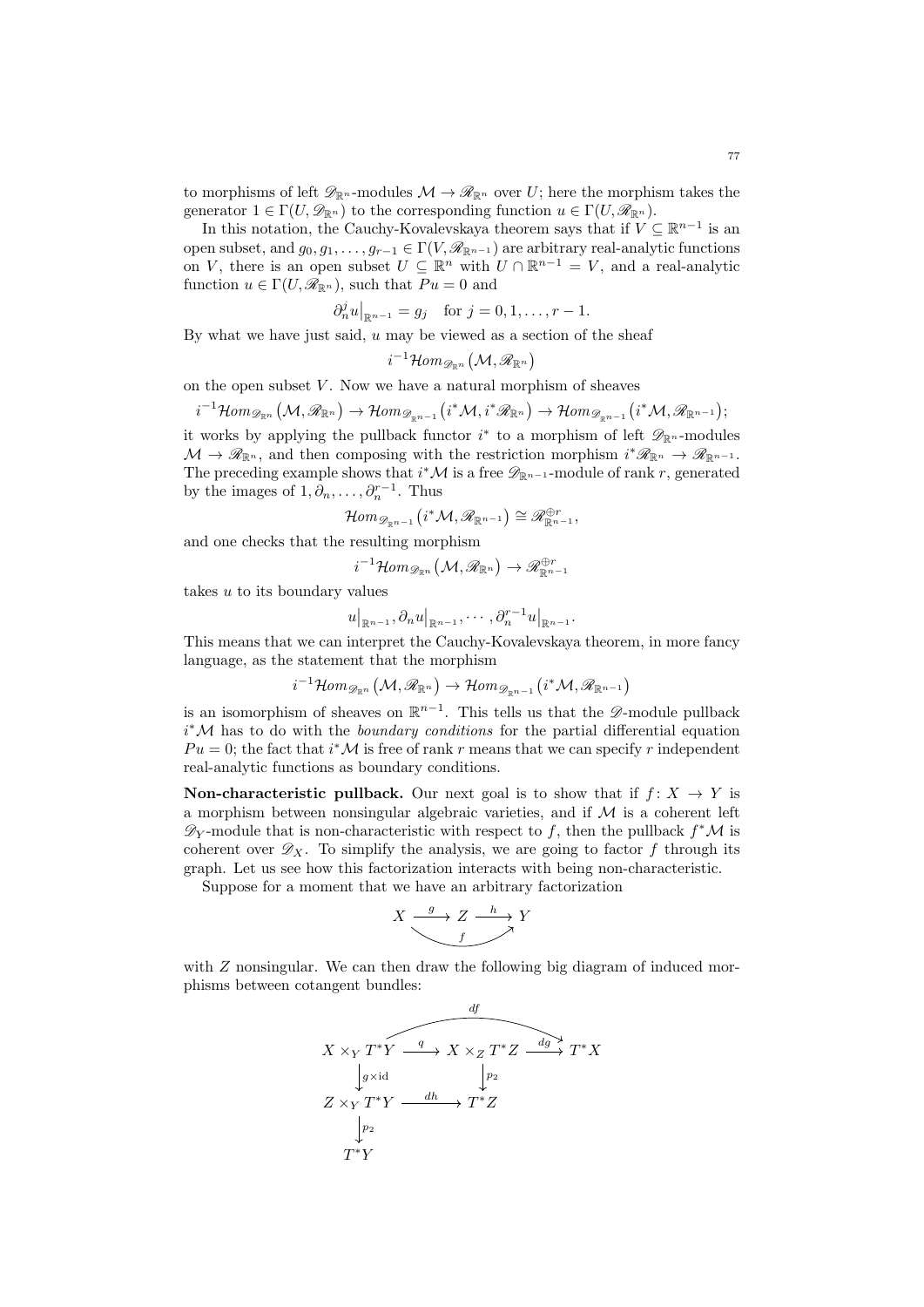If  $h: Z \to Y$  is a smooth morphism, then dh is a closed embedding, and so its base change along  $g: X \to Z$ , which is denoted by q in the diagram above, is also a closed embedding. Since  $df = dg \circ q$ , we see that the subset  $p_2^{-1} \text{Ch}(\mathcal{M})$  of  $X \times_Y T^*Y$  is finite over  $T^*Z$  if and only if its image under q is finite over  $T^*Z$ . This observation can be used to reduce the study of non-characteristic pullback to two special cases: smooth morphisms and closed embeddings.

# Exercises.

*Exercise* 15.1. On  $\mathbb{R}^n$ , we use coordinates  $x_1, \ldots, x_n$ . Let  $\mathcal{M} = \mathscr{D}_{\mathbb{R}^n}/\mathscr{D}_{\mathbb{R}^n}P$ , where  $P$  is a differential operator of order  $r$  that is non-characteristic with respect to  $x_n = 0$ . Show that the morphism

$$
i^{-1}\mathcal{H}\hspace{-1pt}\mathit{om}_{\mathscr{D}_{\mathbb{R}^n}}\big(\mathcal{M},\mathscr{R}_{\mathbb{R}^n}\big)\rightarrow \mathscr{R}_{\mathbb{R}^{n-1}}^{\oplus r}
$$

in [Example 15.12](#page-75-1) takes a real-analytic solution to the equation  $Pu = 0$  to the r-vector of its normal derivatives

$$
u\big|_{\mathbb{R}^{n-1}}, \partial_n u\big|_{\mathbb{R}^{n-1}}, \cdots, \partial_n^{r-1} u\big|_{\mathbb{R}^{n-1}}.
$$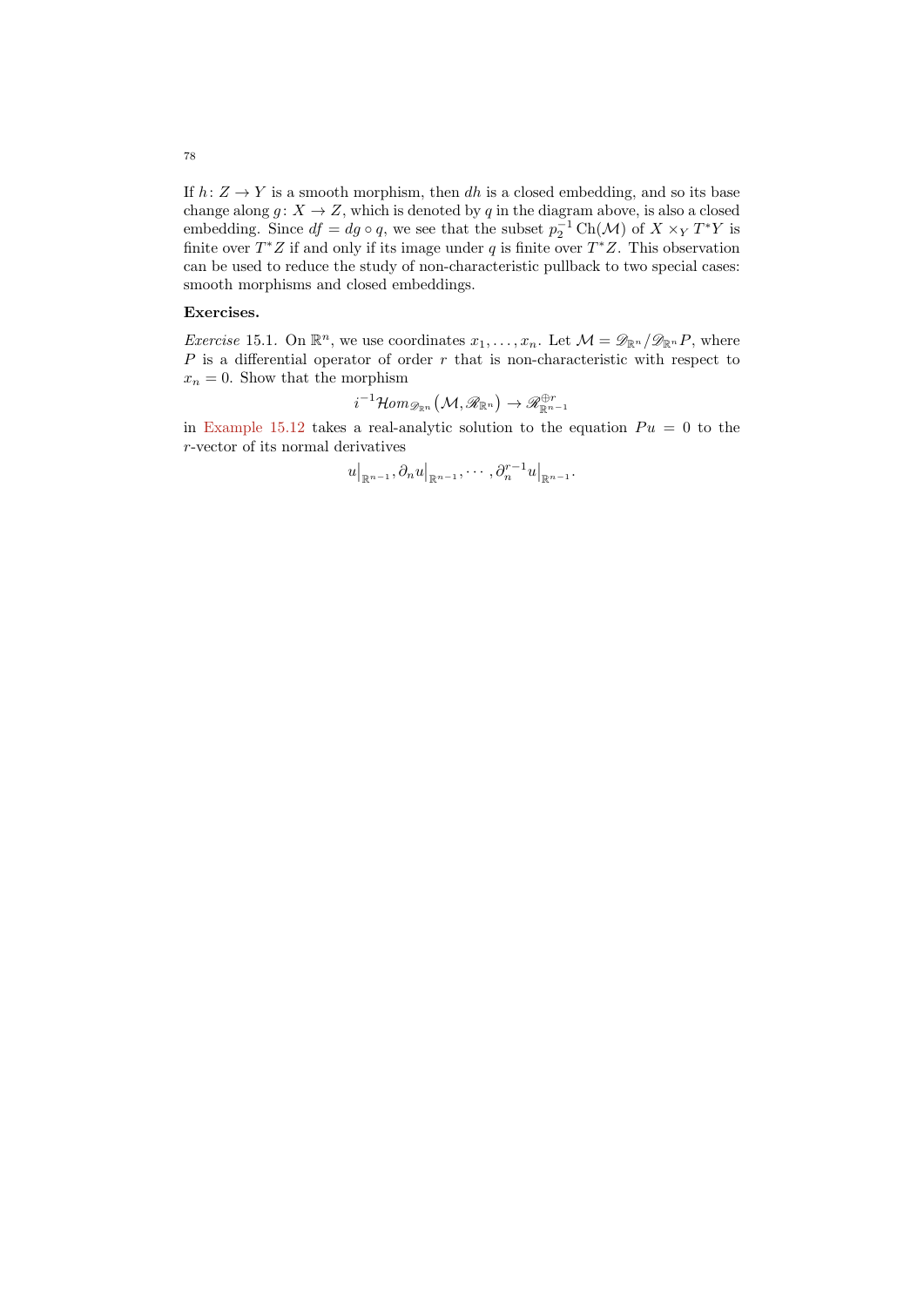#### <span id="page-78-1"></span>LECTURE 16: APRIL 8

Non-characteristic pullback and coherence. Recall that if  $f: X \to Y$  is a morphism between nonsingular algebraic varieties, we have the following morphisms between cotangent bundles:

(16.1) 
$$
X \times_Y T^*Y \xrightarrow{df} T^*X
$$

$$
\downarrow_{p_2}^{p_2}
$$

$$
T^*Y
$$

We said last time that a coherent left  $\mathscr{D}_Y$ -module M is called non-characteristic with respect to f if  $p_2^{-1} \text{Ch}(\mathcal{M})$  is finite over its image in  $T^*X$  (under the morphism df). Here are three typical examples.

*Example* 16.2. If f is a smooth morphism, then  $df$  is a closed embedding, and so every coherent left  $\mathscr{D}_Y$ -module is noncharacteristic with respect to f.

Example 16.3. If M is a vector bundle with integrable connection, then  $Ch(\mathcal{M})$  is the zero section in  $T^*Y$ . Since the zero section in  $X \times_Y T^*Y$  and in  $T^*X$  are both isomorphic to X, the restriction of  $df$  to  $p_2^{-1} \text{Ch}(\mathcal{M})$  is an isomorphism, and so  $\mathcal M$ is non-characteristic with respect to any morphism  $f$ . So being non-characteristic is really a condition on the other components of the characteristic variety.

Example 16.4. The left  $\mathscr{D}_Y$ -module  $\mathscr{D}_Y$  is never non-characteristic with respect to a closed embedding  $f: X \hookrightarrow Y$  (as long as dim  $X < \dim Y$ ). Indeed,  $Ch(\mathcal{M}) = T^*Y$ in this case, and since df has positive-dimensional fibers,  $p_2^{-1} \text{Ch}(\mathcal{M})$  is not finite over its image.

Our goal for today is to show that pulling back preserves coherence in the noncharacteristic setting.

<span id="page-78-3"></span>**Theorem 16.5.** Let  $f: X \rightarrow Y$  be a morphism between nonsingular algebraic varieties, and M a coherent left  $\mathscr{D}_Y$ -module. If M is non-characteristic with respect to f, then the following is true.

- (a) The pullback  $f^{\ast} \mathcal{M}$  is a coherent left  $\mathscr{D}_X$ -module.
- <span id="page-78-2"></span>(b) One has  $L^{-j}f^*\mathcal{M}=0$  for  $j\geq 1$ .
- <span id="page-78-0"></span>(c) One has  $\text{Ch}(f^*\mathcal{M}) = df(p_2^{-1} \text{Ch}(\mathcal{M})).$

Note that since  $df: p_2^{-1} \text{Ch}(\mathcal{M}) \to T^*X$  is a finite morphism, the image is again a closed algebraic subset of  $T^*X$ . Thus the statement in  $(c)$  makes sense.

For the proof, the idea is to factor  $f: X \to Y$  as a closed embedding followed by a smooth morphism, and to analyze the two cases separately.

**Smooth morphisms.** Suppose that  $f: X \to Y$  is a smooth morphism. In the diagram in [\(16.1\)](#page-78-1), the morphism  $p_2$  is then also smooth, and the morphism df is a closed embedding. Now let  $M$  be a coherent left  $\mathscr{D}_Y$ -module. We have

$$
f^{\ast}\mathcal{M}=\mathscr{D}_{X\to Y}\otimes_{f^{-1}\mathscr{D}_Y}f^{-1}\mathcal{M}\cong \mathscr{O}_X\otimes_{f^{-1}\mathscr{O}_Y}f^{-1}\mathcal{M},
$$

and since smooth morphisms are flat, the tensor product with  $\mathscr{O}_X$  is exact. In particular, the higher derived functors of the tensor product are zero, and so  $L^{-j}f^*\mathcal{M} = 0$  for  $j \ge 1$ . This proves [\(b\).](#page-78-2) Next, we show that  $f^*\mathcal{M}$  is coherent over  $\mathscr{D}_X$ . By assumption, M is coherent over  $\mathscr{D}_Y$ , and so  $f^{-1}M$  is coherent over  $f^{-1}\mathscr{D}_Y$ . Since the left  $\mathscr{D}_X$ -module structure on  $f^*\mathcal{M}$  comes from  $\mathscr{D}_{X\to Y}$ , it is therefore enough to show that the morphism

$$
\mathscr{D}_X \to \mathscr{D}_{X \to Y} = \mathscr{O}_X \otimes_{f^{-1}\mathscr{O}_Y} f^{-1}\mathscr{D}_Y, \quad P \mapsto P \cdot (1 \otimes 1)
$$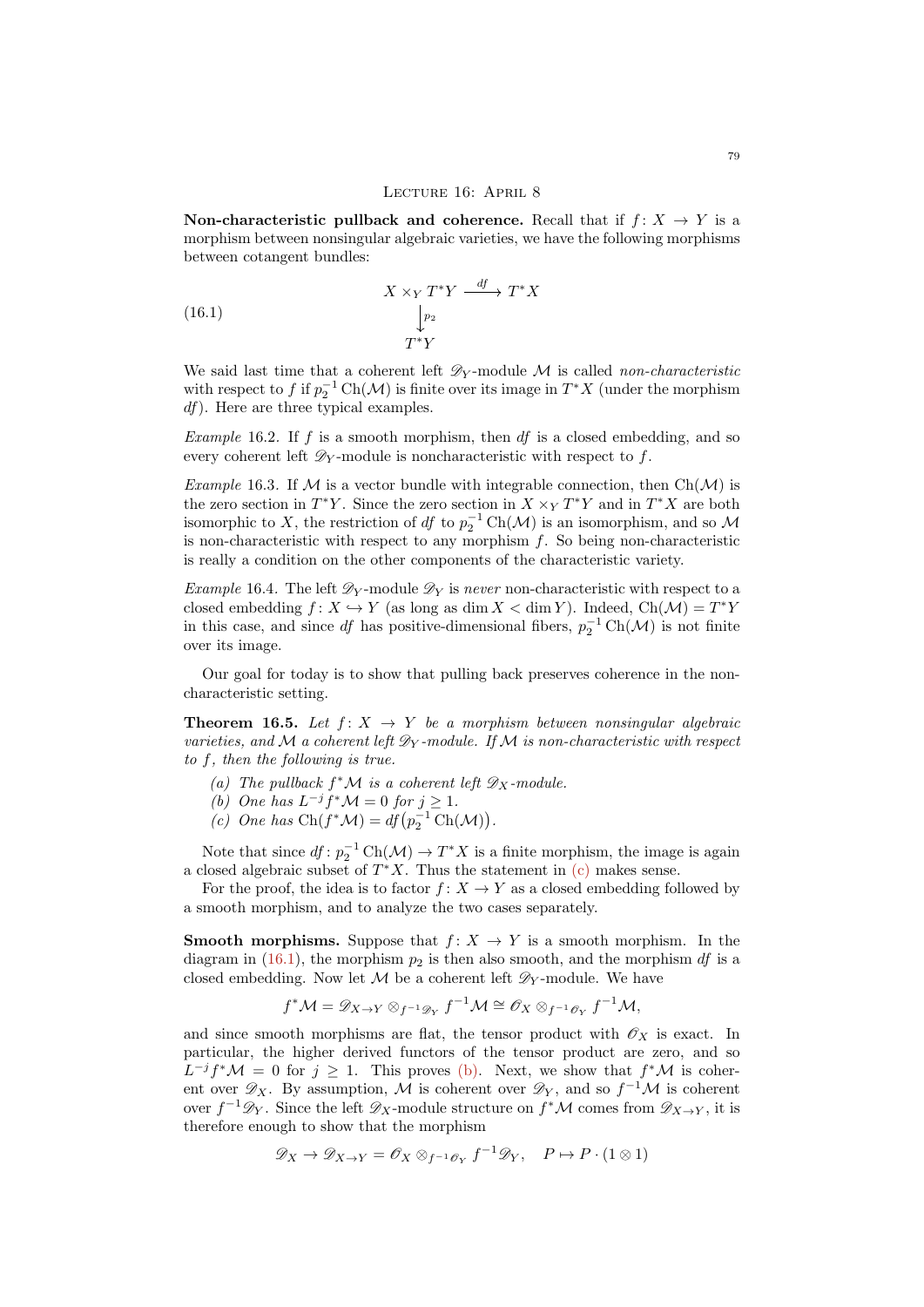is surjective. This can be done locally. We can therefore assume that  $X$  and Y are affine, and we can choose local coordinates  $x_1, \ldots, x_{n+r} \in \Gamma(X, \mathscr{O}_X)$  and  $y_1, \ldots, y_n \in \Gamma(Y, \mathscr{O}_Y)$ , in such a way that the morphism on tangent sheaves

$$
\mathscr{T}_X \to f^* \mathscr{T}_Y = \mathscr{O}_X \otimes_{f^{-1} \mathscr{O}_Y} f^{-1} \mathscr{T}_Y
$$

maps  $\partial_{x_j}$  to  $1 \otimes \partial_{y_j}$  for  $1 \leq j \leq n$ , and to zero otherwise. (This means that  $\partial_{x_{n+1}},\ldots,\partial_{x_{n+r}}$  generate the relative tangent sheaf  $\mathscr{T}_{X/Y}$ .) Now every element of  $\Gamma(X, \mathscr{D}_{X\to Y})$  can be written in the form

$$
\sum_{\alpha\in\mathbb{N}^n}g_\alpha\otimes\partial_{y_1}^{\alpha_1}\cdots\partial_{y_n}^{\alpha_n},
$$

with  $g_{\alpha} \in \Gamma(X, \mathscr{O}_X)$ , and because of how we defined the  $\mathscr{D}_X$ -module structure on the transfer module, this expression equals

$$
\sum_{\alpha \in \mathbb{N}^n} g_{\alpha} \partial_{x_1}^{\alpha_1} \cdots \partial_{x_n}^{\alpha_n} \cdot (1 \otimes 1).
$$

Thus  $\mathscr{D}_X \to \mathscr{D}_{X\to Y}$  is indeed surjective, with kernel generated by the relative tangent sheaf  $\mathscr{T}_{X/Y}$ .

It remains to prove that  $\text{Ch}(f^*\mathcal{M}) = df(p_2^{-1} \text{Ch}(\mathcal{M}))$ . Choose a good filtration  $F_{\bullet}\mathcal{M}$ , and observe that because f is flat, we have  $f^*F_j\mathcal{M} \subseteq f^*\mathcal{M}$ . If we set  $\mathcal{N} = f^* \mathcal{M}$ , we thus get a filtration with terms  $F_j \mathcal{N} = f^* \overline{F_j} \mathcal{M}$ . It is clear that each  $F_j\mathcal{N}$  is a coherent  $\mathscr{O}_X$ -module; moreover, flatness of f gives

$$
\mathrm{gr}^F_j \mathcal{N} = F_j \mathcal{N} / F_{j-1} \mathcal{N} \cong f^* \mathrm{gr}^F_j \mathcal{M}.
$$

Once we check that  $F_{\bullet}\mathcal{N}$  is a good filtration, we can use it to compute Ch( $\mathcal{N}$ ). Working locally, we can assume that  $X$  and  $Y$  are affine, and that we have local coordinates  $x_1, \ldots, x_{n+r} \in \Gamma(X, \mathscr{O}_X)$  and  $y_1, \ldots, y_n \in \Gamma(Y, \mathscr{O}_Y)$  as above. To abbreviate, set  $A = \Gamma(X, \mathscr{O}_X)$  and  $B = \Gamma(Y, \mathscr{O}_Y)$ ; then A is a smooth B-algebra. We shall use the same symbol  $\partial_j$  to denote both  $\partial_{x_j}$  and  $\partial_{y_j}$ ; then the morphism on tangent sheaves takes  $\partial_j$  to  $1 \otimes \partial_j$  for  $1 \leq j \leq n$ , and to zero otherwise.

Let us set  $M = \Gamma(Y, \mathcal{M})$  and  $N = \Gamma(X, \mathcal{N})$ . By construction,

$$
N = A \otimes_B M \quad \text{and} \quad F_j N = A \otimes_B F_j M \quad \text{and} \quad \text{gr}_j^F N = A \otimes_B \text{gr}_j^F M.
$$

As the filtration on M is good, the associated graded  $gr<sup>F</sup>M$  is finitely generated over  $gr^F D(B) = B[\partial_1, \ldots, \partial_n]$ . The left  $D(A)$ -module structure on N is given by

$$
\partial_j(a\otimes m) = \begin{cases} \partial_j a\otimes m + a\otimes \partial_j m & \text{if } 1 \leq j \leq n, \\ \partial_j a\otimes m & \text{if } n+1 \leq j \leq n+r. \end{cases}
$$

This formula shows that the filtration  $F_{\bullet}N$  is compatible with the action by  $D(A)$ . It also shows that  $\partial_{n+1}, \ldots, \partial_{n+r}$  act trivially on

<span id="page-79-0"></span>
$$
\operatorname{gr}^F N = A \otimes_B \operatorname{gr}^F M,
$$

and that  $\partial_1, \ldots, \partial_n$  only act on the second factor. Said differentialy, we have an isomorphism of graded  $A[\partial_1,\ldots,\partial_{n+r}]$ -modules

(16.6) 
$$
\operatorname{gr}^F N \cong A[\partial_1,\ldots,\partial_n] \otimes_{B[\partial_1,\ldots,\partial_n]} \operatorname{gr}^F M,
$$

with  $A[\partial_1,\ldots,\partial_{n+r}]$  acting on the first factor in the obvious way. This says that  $gr<sup>F</sup>N$  is finitely generated over  $A[\partial_1,\ldots,\partial_{n+r}],$  and so  $F_{\bullet}N$  is a good filtration.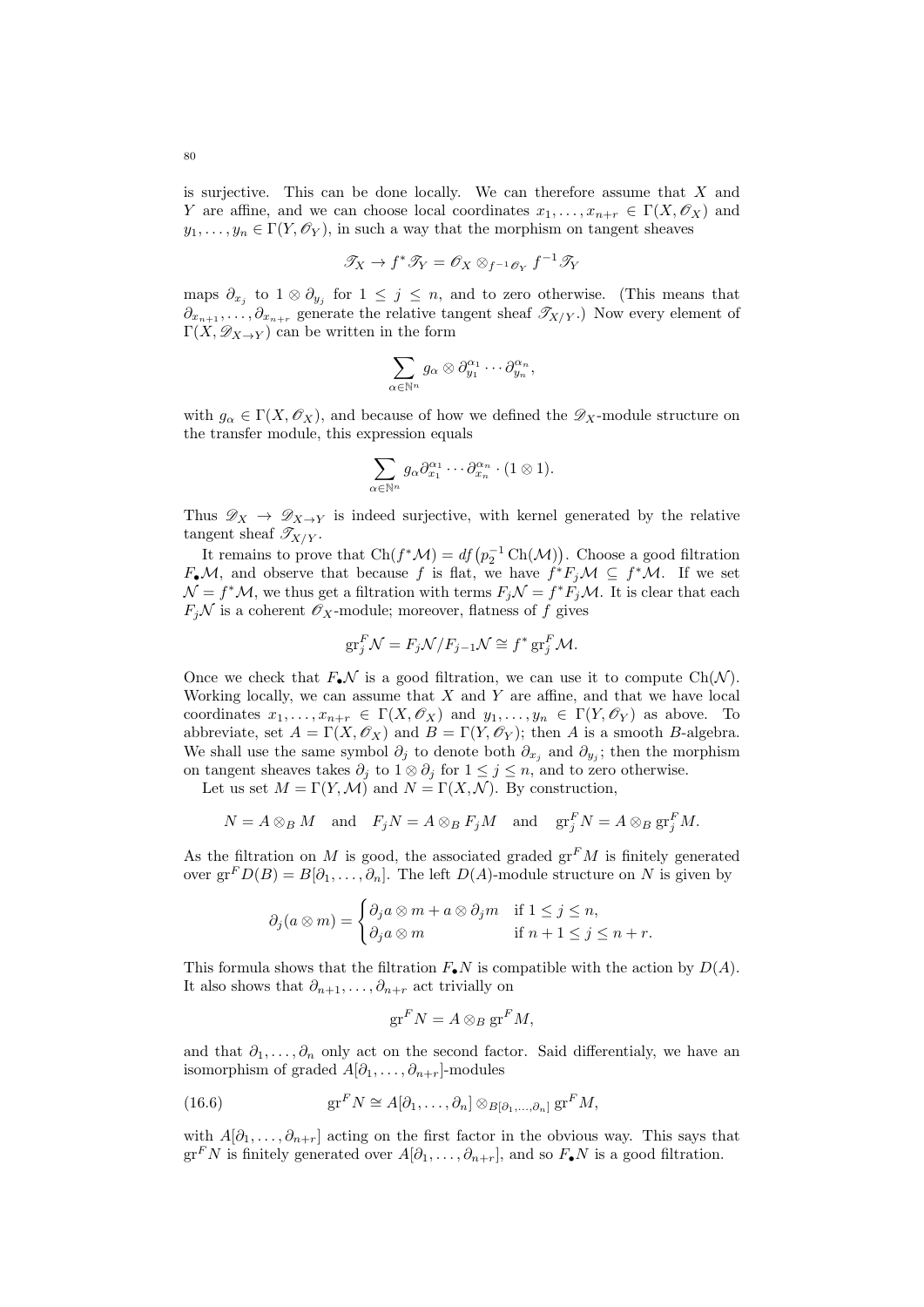It is now easy to compute the characteristic variety  $Ch(\mathcal{N})$ . If we rewrite the diagram in [\(16.1\)](#page-78-1) in terms of rings, we get

$$
\operatorname{Spec} A[\partial_1, \dots, \partial_n] \xrightarrow{df} \operatorname{Spec} A[\partial_1, \dots, \partial_{n+r}]
$$
  

$$
\downarrow_{P_2}
$$
  

$$
\operatorname{Spec} B[\partial_1, \dots, \partial_n]
$$

with  $p_2$  induced by the morphism of rings  $B \to A$ , and df induced by the quotient morphism  $A[\partial_1,\ldots,\partial_{n+r}] \rightarrow A[\partial_1,\ldots,\partial_n]$ . Thus [\(16.6\)](#page-79-0) says that the coherent sheaf on  $T^*X = \text{Spec } A[\partial_1, \ldots, \partial_{n+r}]$  corresponding to  $\text{gr}^F N$  is obtained by first pulling back  $gr<sup>F</sup>M$  along  $p<sub>2</sub>$ , and then pushing forward along df. Globally,

$$
\widetilde{\mathrm{gr}^F\mathcal{N}} \cong df_*p_2^*\widetilde{\mathrm{gr}^F\mathcal{M}},
$$

and since  $p_2$  is surjective and  $df$  a closed embedding, we get

$$
Ch(\mathcal{N}) = df(p_2^{-1} Ch(\mathcal{M})),
$$

proving [\(c\)](#page-78-0) for all smooth morphisms.

Factorizing through the graph. Using the graph embedding, we can write any morphism  $f: X \to Y$  as the composition of a closed embedding  $i: X \to Z$  and a smooth morphism  $g: Z \to Y$ . (Here  $Z = X \times Y$ , of course, but let me write Z to simplify the notation.) We already know that  $\mathcal{N} = g^* \mathcal{M}$  is coherent over  $\mathscr{D}_Z$ , and that  $\text{Ch}(\mathcal{N}) = dg(p_2^{-1} \text{Ch}(\mathcal{M}))$ . Using the big diagram

$$
X \times_Y T^*Y \longrightarrow X \times_Z T^*Z \xrightarrow{di} T^*Z
$$
  
\n
$$
Z \times_Y T^*Y \xrightarrow{dg} T^*Z
$$
  
\n
$$
\downarrow p_2
$$
  
\n
$$
T^*Y
$$
  
\n
$$
T^*Y
$$

from last time, we see that  $p_2^{-1} \text{Ch}(\mathcal{N})$  is finite over its image in  $T^*X$  (under the morphism di); this says that  $\mathcal N$  is non-characteristic with respect to the closed embedding  $i: X \hookrightarrow Z$ . As  $f^*\mathcal{M} \cong i^*\mathcal{N}$ , this reduces the proof of [Theorem 16.5](#page-78-3) to the case of a closed embedding.

**Closed embeddings.** Suppose now that  $f: X \to Y$  is a closed embedding. We are only going to treat the case where dim  $X = \dim Y - 1$ ; to go from there to the general case, one uses the fact that  $f$  can be locally factored as a composition of  $\dim Y - \dim X$  closed embeddings of codimension one (because closed embeddings between nonsingular algebraic varieties are locally complete intersections).

The problem is local, and so we can assume that Y is affine, with  $B = \Gamma(Y, \mathcal{O}_Y)$ . Choose local coordinates  $y_0, y_1, \ldots, y_n \in B$ , in such a way that X is defined by the equation  $y_0 = 0$ ; then  $A = \Gamma(X, \mathcal{O}_X) \cong B/By_0$ , and the images  $x_1, \ldots, x_n \in A$  of  $y_1, \ldots, y_n \in B$  are local coordinates on X. The morphism on tangent sheaves

$$
\mathscr{T}_X \to f^* \mathscr{T}_Y = \mathscr{O}_X \otimes_{f^{-1} \mathscr{O}_Y} f^{-1} \mathscr{T}_Y
$$

takes  $\partial_{x_j}$  to  $1 \otimes \partial_{y_j}$  for  $1 \leq j \leq n$ . (The remaining vector field  $\partial_{y_0}$  is not in the image; it generates the normal bundle.) We again write  $\partial_j$  for both  $\partial_{x_j}$  and  $\partial_{y_j}$ , so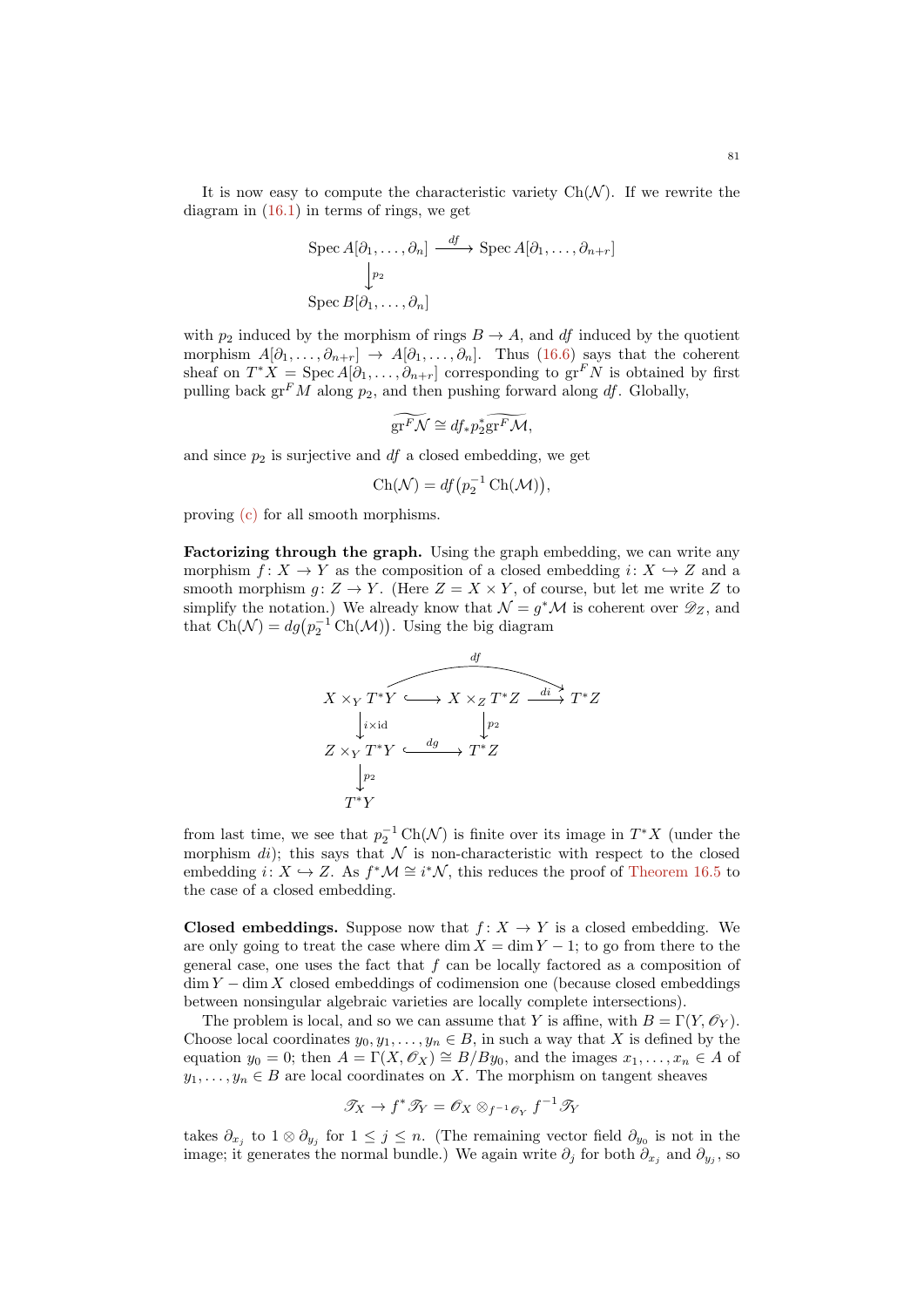that the morphism on tangent sheaves takes  $\partial_i$  to  $1 \otimes \partial_j$ . With this notation, the diagram in [\(16.1\)](#page-78-1) becomes

<span id="page-81-0"></span>(16.7) 
$$
\operatorname{Spec} A[\partial_0, \dots, \partial_n] \xrightarrow{df} \operatorname{Spec} A[\partial_1, \dots, \partial_n]
$$

$$
\downarrow_{p_2}
$$

$$
\operatorname{Spec} B[\partial_0, \dots, \partial_n].
$$

This time,  $p_2$  is a closed embedding and  $df$  is smooth of relative dimension one. We are going to use the following basic fact from algebraic geometry.

Lemma 16.8. Let B be a finitely generated A-algebra.

- (1) If B is integral over A, then every finitely generated B-module M is also finitely generated as an A-module.
- (2) If M is a finitely generated B-module such that Supp M is finite over Spec A, then M is also finitely generated as an A-module.

*Proof.* The first assertion follows from the fact that  $B$  itself is finitely generated as an  $A$ -module. To prove the second assertion, we may replace  $B$  by the quotient ring  $B/\text{Ann}_B(M)$  and assume without loss of generality that  $\text{Ann}_B(M) = 0$ . The support of M is then the reduced closed subscheme defined by the nilradical of  $B$ . and so the hypothesis says that  $B/NilB$  is integral over A. This means that for every  $b \in B$ , there is a monic polynomial  $h(t) \in A[t]$  such that  $h(b) \in NilB$ . But then  $h(b)^m = 0$  for some  $m \geq 1$ , and so b is integral over A. We now conclude from the first assertion that  $M$  is finitely generated as an A-module.  $\Box$ 

Now let M be a coherent left  $\mathscr{D}_{V}$ -module that is non-characteristic with respect to f. Set  $M = \Gamma(Y, \mathcal{M})$ , which is a finitely generated module over the ring of differential operators  $D(B) = \Gamma(Y, \mathscr{D}_Y)$ . The following lemma expresses the noncharacteristic property of M in terms of differential operators.

<span id="page-81-1"></span>**Lemma 16.9.** For every  $u \in M$ , there exists a nontrivial differential operator  $P \in D(B)$  that is non-characteristic with respect to  $y_0 = 0$  and satisfies  $Pu = 0$ .

*Proof.* The submodule  $D(B)u \subseteq M$  is isomorphic to  $D(B)/I$ , where

$$
I = \{ P \in D(B) \mid Pu = 0 \}
$$

is a left ideal in  $D(B)$ . The characteristic variety of  $D(B)/I$  is contained in that of M, and so  $D(B)/I$  is again non-characteristic with respect to f. As a subset of  $T^*Y = \text{Spec } B[\partial_0, \ldots, \partial_n],$  the characteristic variety of  $D(B)/I$  is cut out by the principal symbols  $\sigma(P) \in B[\partial_0, \ldots, \partial_n]$  of all the differential operators  $P \in I$ . Its preimage under  $p_2$  is therefore cut out by their images in  $A[\partial_0, \ldots, \partial_n]$ . Because this subset is finite over Spec  $A[\partial_1,\ldots,\partial_n]$ , we can argue as in the preceding lemma to show that there is a monic polynomial  $h(t)$  of some degree  $d \geq 1$ , with coefficients in the ring  $A[\partial_1,\ldots,\partial_n]$ , such that  $h(\partial_0) \in A[\partial_0,\ldots,\partial_n]$  belongs to the ideal generated by  $\sigma(P)$  for  $P \in I$ . Keeping all terms in  $h(\partial_0)$  that are homogeneous of degree d, we conclude that there exists a differential operator  $P \in I$  of order d, such that the image of  $\sigma(P)$  in  $A[\partial_0,\ldots,\partial_n]$  contains the term  $\partial_0^d$ . But this says exactly that P is non-characteristic with respect to  $y_0 = 0$ .

*Note.* Since M is finitely generated over  $D(B)$ , the lemma implies that there exist finitely many differential operators  $P_1, \ldots, P_r \in D(B)$ , all non-characteristic with respect to  $y_0 = 0$ , and a surjective morphism

$$
\bigoplus_{i=1}^r D(B)/D(B)P_i \to M.
$$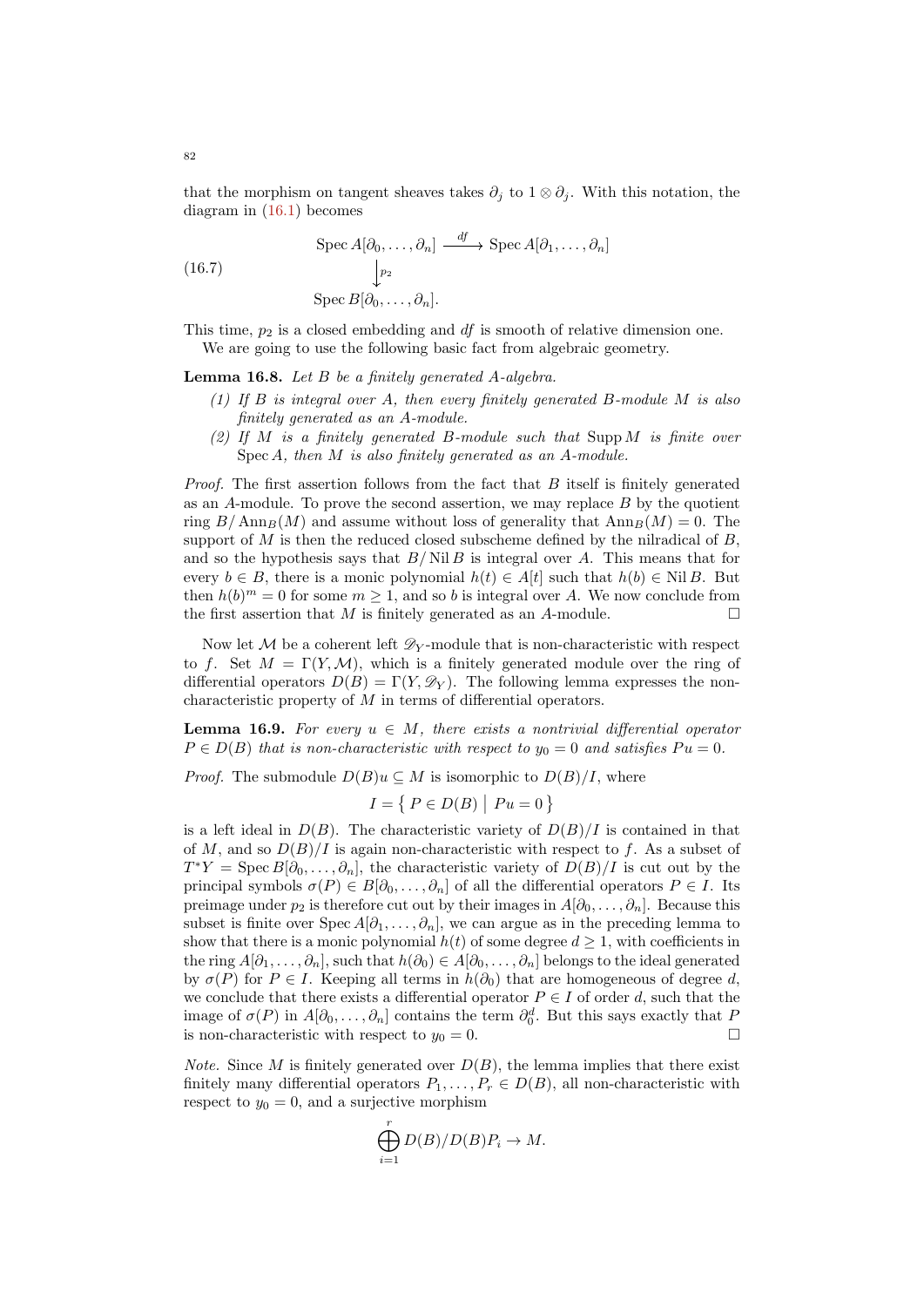By applying the same observation to the kernel, one can in fact show that M admits a resolution by non-characteristic  $D(B)$ -modules of the form  $D(B)/D(B)P$ .

Now let us continue with the proof of [Theorem 16.5.](#page-78-3) The derived functors  $L^{-j}f^{\ast}{\cal M}$  are computed, in our local coordinates, by the complex of  $D(A)$ -modules

$$
M \xrightarrow{y_0} M.
$$

To show that  $L^{-j} f^* \mathcal{M} = 0$  for every  $j \geq 1$ , we only have to argue that multiplication by  $y_0$  is injective. Suppose that we have some  $u \in M$  with  $y_0u = 0$ . By the lemma, we can find a differential operator  $P \in D(B)$ , say of degree  $d \geq 0$ , such that  $Pu = 0$  and such that P is non-characteristic with respect to  $y_0 = 0$ . Concretely, this means that the coefficient of  $\partial_0^d$  is constant modulo y<sub>0</sub>. As y<sub>0</sub>u = 0, we can therefore assume without loss of generality that  $\partial_0^d$  appear with coefficient 1 in P. Let us choose P in such a way that d is minimal. The commutator  $[y_0, P]$  contains the term  $-d\partial_0^{d-1}$ , and since

$$
[y_0, P]u = y_0Pu - Py_0u = 0,
$$

we conclude by minimality that  $d = 0$ , and hence that  $u = 0$ . This proves [\(b\).](#page-78-2)

To prove the other two assertions, we choose a good filtration  $F_{\bullet}M$ , with  $gr^FM$ finitely generated over  $gr^F D(B) = B[\partial_0, \ldots, \partial_n]$ . Set  $\mathcal{N} = f^* \mathcal{M}$  and  $N = \Gamma(X, \mathcal{N}),$ so that

$$
N=A\otimes_B M.
$$

This time, tensoring with  $A$  is no longer an exact functor, but we can still define a filtration on  $N$  by setting

$$
F_j N = \operatorname{im}(A \otimes_B F_j M \to A \otimes_B M).
$$

With this definition, each  $\operatorname{gr}^F_j N$  is a quotient of  $B \otimes_A \operatorname{gr}^F_j M$ , and by exactly the same calculation as before, the  $A[\partial_1,\ldots,\partial_n]$ -module gr<sup>F</sup>N is a quotient of  $A\otimes_B$  gr<sup>F</sup>M, considered as an  $A[\partial_1,\ldots,\partial_n]$ -module through the morphism in [\(16.7\)](#page-81-0).

Now I claim that  $A \otimes_B \text{gr}^F M$  is finitely generated over  $A[\partial_1, \ldots, \partial_n]$ . Indeed,  $gr<sup>F</sup>M$  is finitely generated over  $B[\partial_0, \ldots, \partial_n]$  (because  $F_{\bullet}M$  is good), and so  $A \otimes_B$  $gr<sup>F</sup>M$  is finitely generated over  $A[\partial_0,\ldots,\partial_n]$ . By the non-characteristic property, the support inside Spec  $A[\partial_0, \ldots, \partial_n]$  is finite over Spec  $A[\partial_1, \ldots, \partial_n]$ , and so the claim follows from [Lemma 16.9.](#page-81-1) Therefore  $gr^FN$ , which is a quotient, is also finitely generated over  $A[\partial_1,\ldots,\partial_n]$ , proving that  $\mathcal{N}=f^*\mathcal{M}$  is coherent over  $\mathscr{D}_X$ . This argument also shows that

$$
Ch(\mathcal{N}) \subseteq df(p_2^{-1} Ch(\mathcal{M})),
$$

because the support of  $A \otimes_B \mathrm{gr}^F M$  contains the support of the quotient module  $gr<sup>F</sup>N$ . Some extra work is required to show that the two sides are actually equal. (In brief, one has to construct a good filtration  $F_{\bullet}M$  such that  $gr^F_jN = A\otimes_B gr^F_jM$ .)

## Exercises.

*Exercise* 16.1. Suppose that  $X \subseteq \mathbb{A}^n$  is a nonsingular subvariety. Determine the set of hyperplanes  $H \subseteq \mathbb{A}^n$  such that  $p_2^{-1}(T^*_X \mathbb{A}^n)$  is finite over its image in  $T^*H$ .

$$
H \times_{\mathbb{A}^n} T^* \mathbb{A}^n \longrightarrow T^* H
$$

$$
\downarrow_{p_2}
$$

$$
T^* \mathbb{A}^n
$$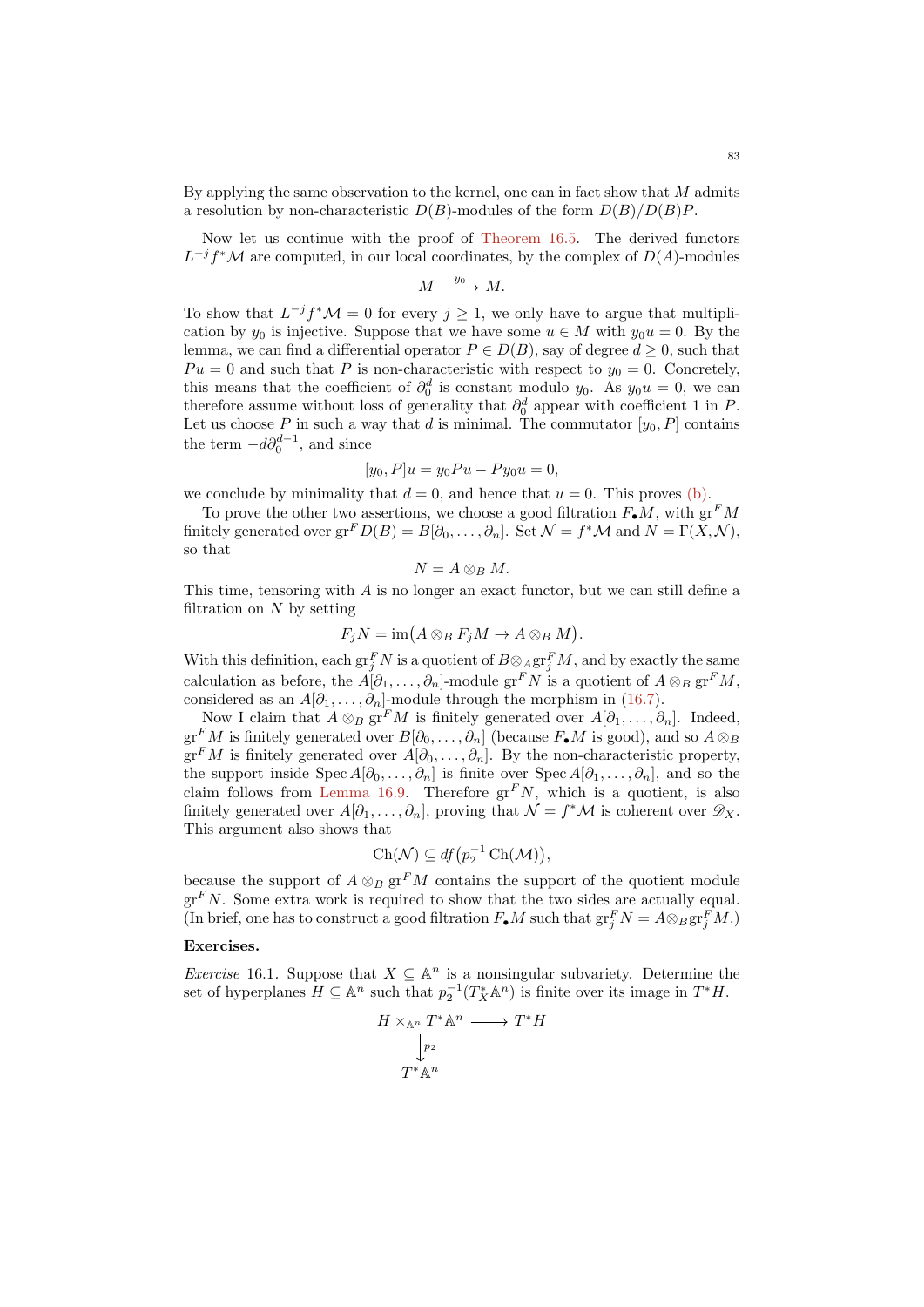Direct images in general. We are now going to define the direct image functor for (right)  $\mathscr{D}$ -modules for an arbitrary morphism  $f: X \to Y$  between nonsingular algebraic varieties. Let M be a right  $\mathscr{D}_X$ -module. By analogy with the case of closed embeddings, the direct image should be

<span id="page-83-0"></span>
$$
f_*\bigl({\mathcal M}\otimes_{{\mathscr D}_X}{\mathscr D}_{X\to Y}\bigr).
$$

Recall that the transfer module  $\mathscr{D}_{X\to Y} = \mathscr{O}_X \otimes_{f^{-1}\mathscr{O}_Y} f^{-1}\mathscr{D}_Y$  is a  $(\mathscr{D}_X, f^{-1}\mathscr{D}_Y)$ bimodule, and so the direct image is again a right  $\mathscr{D}_Y$ -module. The problem with this definition is that the resulting functor is neither right nor left exact, and therefore not suitable from a homological algebra standpoint. (The reason is that we are mixing the right exact functor  $\otimes$  with the left exact functor  $f_*$ .) This problem can be fixed by working in the derived category; in fact, Sato, who founded algebraic analysis, independently invented the theory of derived categories for his needs.

**Derived categories.** Let me very briefly review some basic facts. Let  $X$  be a topological space, and  $\mathscr{R}_X$  a sheaf of (maybe noncommutative) rings on X. We denote by  $Mod(\mathscr{R}_X)$  the category of (sheaves of) left  $\mathscr{R}_X$ -modules; this is an abelian category. Note that right  $\mathcal{R}_X$ -modules are the same thing as left modules over the opposite ring  $\mathcal{R}_X^{op}$ . We use the notation

 $D^b(\mathscr{R}_X)$ 

for the *derived category* of cohomologically bounded complexes of left  $\mathscr{R}_X$ -modules. The objects of this category are complexes of left  $\mathscr{R}_X$ -modules, with the property that only finitely many of the cohomology sheaves are nonzero. The set of morphisms between two objects takes more time to describe, and this is where the action is happening. Recall that when we compute a derived functor, we have to replace a sheaf (or complex of sheaves) by a suitable resolution: injective resolutions in the case of pushforward, flat resolutions in the case of tensor product, etc. The reason for introducing the derived category is that one wants to have a place where a sheaf (or complex of sheaves) is isomorphic to any of its resolutions.

Example 17.1. Suppose that we choose an injective resolution

$$
0 \to \mathscr{F} \to \mathcal{I}^0 \to \mathcal{I}^1 \to \cdots
$$

for a sheaf of  $\mathscr{O}_X$ -modules, say. Homological algebra shows that any two such resolutions are the same up to homotopy, meaning that if  $\mathcal{J}^{\bullet}$  is another injective resolution of  $\mathscr{F}$ , then there is a morphism of complexes  $\mathcal{I}^{\bullet} \to \mathcal{J}^{\bullet}$ , unique up to homotopy; and its composition with the morphism going the other way is homotopic to the identity morphism. But  $\mathscr F$  is not isomorphic to the complex  $\mathcal I^{\bullet}$ ; all one has is a quasi-isomorphism, meaning a morphism of complexes that induces isomorphisms on cohomology sheaves. So if we want  $\mathscr F$  to be isomorphic to  $\mathcal I^\bullet$ , then we need to work up to homotopy and somehow create an inverse for the morphism  $\mathscr{F} \to \mathcal{I}^{\bullet}$ .

Back to  $D^b(\mathscr{R}_X)$ . The set of morphisms between two objects is obtained by a two-step procedure: starting from all morphisms of complexes, one first identifies morphisms that are homotopy equivalent, and then one formally adjoins inverses for all quasi-isomorphisms. As I said, this construction makes sure that a sheaf (or complex of sheaves) is isomorphic to any of its resolutions by a unique isomorphism.

Concerning the existence of resolutions, one has the following basic fact:

- (1) Every  $\mathscr{R}_X$ -module can be embedded into an injective  $\mathscr{R}_X$ -module.
- (2) Every  $\mathscr{R}_X$ -module is a quotient of a flat  $\mathscr{R}_X$ -module.

One can then use the Cartan-Eilenberg construction to show that every cohomologically bounded complex of  $\mathcal{R}_X$ -modules has both injective and flat resolutions.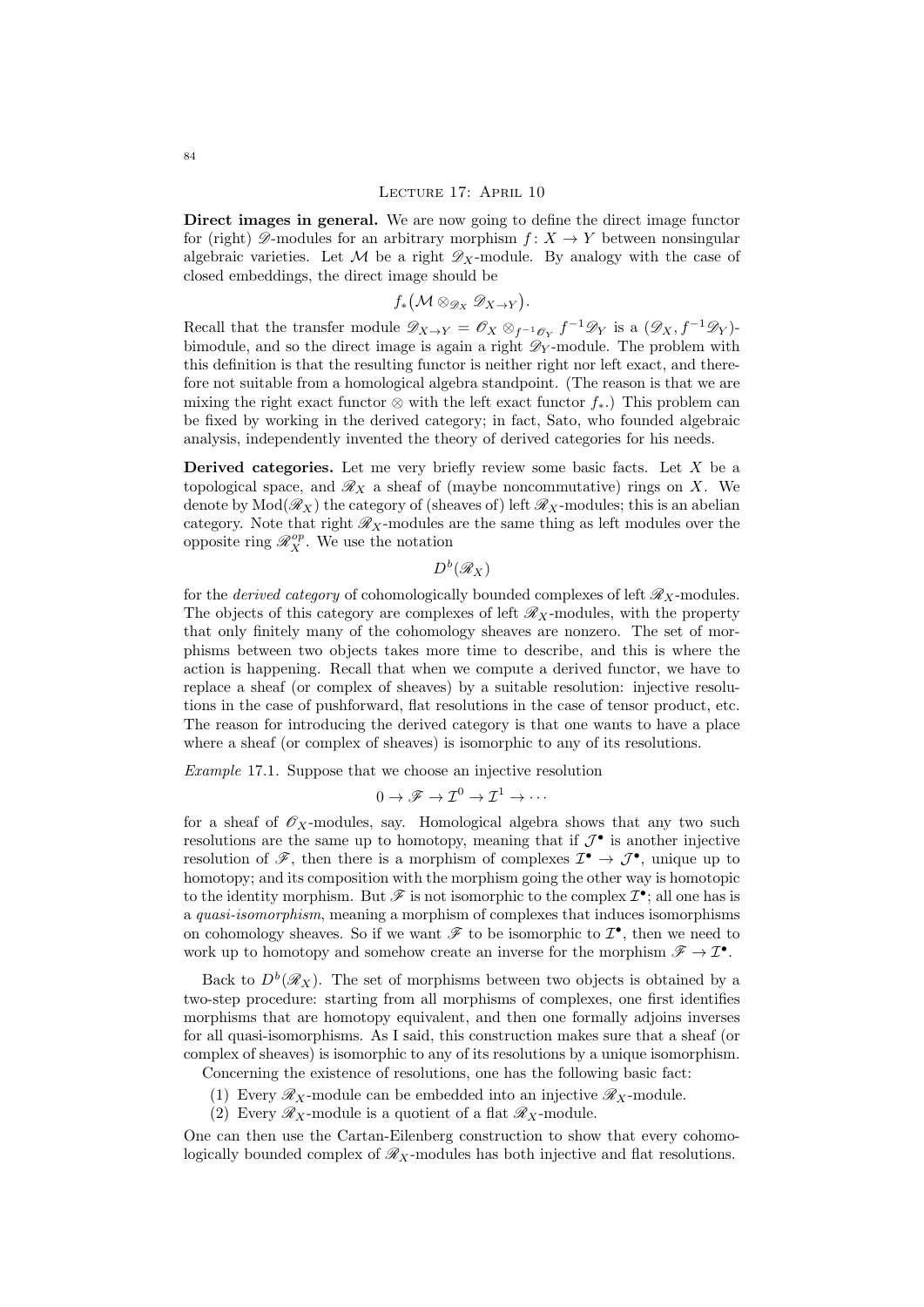The direct image functor. We can now define the direct image functor for an arbitrary morphism  $f: X \to Y$  between nonsingular algebraic varieties. The construction is done in two stages. First, we have a functor

$$
D^b(\mathscr{D}_{X}^{op}) \to D^b(f^{-1}\mathscr{D}_{Y}^{op}), \quad \mathcal{M}^{\bullet} \mapsto \mathcal{M}^{\bullet} \overset{\mathbf{L}}{\otimes}_{\mathscr{D}_X} \mathscr{D}_{X \to Y},
$$

obtained by taking the derived tensor product with the transfer module  $\mathscr{D}_{X\to Y}$ . Concretely, this means that we choose a flat resolution for the complex of right  $\mathscr{D}_X$ -modules  $\mathcal{M}^{\bullet}$ , and then tensor this resolution with  $\mathscr{D}_{X\to Y}$ . For the time being, we do not make any quasi-coherence assumptions. Second, we have a functor

$$
D^b(f^{-1}\mathscr{D}_Y^{op}) \to D^b(\mathscr{D}_Y^{op}), \quad \mathcal{N}^\bullet \mapsto \mathbf{R}f_*\mathcal{N}^\bullet,
$$

obtained by applying the derived pushforward functor for sheaves. Concretely, this means that we choose an injective resolution for the complex of right  $f^{-1}\mathscr{D}_Y$ modules  $\mathcal{N}^{\bullet}$ , and then apply the usual pushforward functor  $f_*$  to each sheaf in the complex. Each sheaf in the resulting complex is naturally a right  $\mathscr{D}_Y$ -module through the morphism  $\mathscr{D}_Y \to f_* f^{-1} \mathscr{D}_Y$ .

One has to show that both functors are well-defined and "exact", meaning that they preserve distinguished triangles (which are the derived category version of short exact sequences of complexes). We define the pushforward functor as the composition of the two functors above.

**Definition 17.2.** Let  $f: X \rightarrow Y$  be a morphism between nonsingular algebraic varieties. The pushforward is the exact functor

$$
f_+ : D^b(\mathscr{D}_{X}^{op}) \to D^b(\mathscr{D}_{Y}^{op}), \quad f_+ \mathcal{M}^{\bullet} = \mathbf{R} f_* \big( \mathcal{M}^{\bullet} \overset{\mathbf{L}}{\otimes}_{\mathscr{D}_X} \mathscr{D}_{X \to Y} \big)
$$

between derived categories.

Note that the general definition involves first choosing a flat resolution for the complex  $\mathcal{M}^{\bullet}$ , and then a second injective resolution for  $\mathcal{M}^{\bullet} \overset{\mathbf{L}}{\otimes}_{\mathscr{D}_X} \mathscr{D}_{X \to Y}$ . Of course, this is only for theoretical purposes; in practice, we factor  $f$  into a closed embedding followed by a projection, and there are simple formulas for computing the pushforward in both cases.

*Example* 17.3. Another word about resolutions. In the case of  $\mathscr{D}_X$ -modules, one can use results about  $\mathscr{O}_X$ -modules to get resolutions very easily. For example, suppose that we want to represent a quasi-coherent right  $\mathscr{D}_X$ -module  $\mathcal M$  as a quotient of a flat  $\mathscr{D}_X$ -module. Pick a quasi-coherent  $\mathscr{O}_X$ -module  $\mathscr{F} \subseteq \mathcal{M}$  that generates  $\mathcal M$  as a  $\mathscr{D}_X$ -module. If M is a coherent  $\mathscr{D}_X$ -module, we can choose  $\mathscr{F}$  to be a coherent  $\mathscr{O}_X$ -module; in general,  $\mathscr{F} = \mathcal{M}$  will always do the job. Now pick a flat  $\mathscr{O}_X$ -module  $\mathscr E$  that maps onto  $\mathscr F$ . Then the composition

$$
\mathscr{E} \otimes_{\mathscr{O}_X} \mathscr{D}_X \to \mathscr{F} \otimes_{\mathscr{O}_X} \mathscr{D}_X \to \mathcal{M}
$$

is surjective, and  $\mathscr{E} \otimes_{\mathscr{O}_X} \mathscr{D}_X$  is flat as a right  $\mathscr{D}_X$ -module.

Here are some concrete examples of the pushforward functor.

Example 17.4. Suppose that  $i: X \hookrightarrow Y$  is a closed embedding. In this case, the transfer module  $\mathscr{D}_{X\to Y}$  is locally free (as a left  $\mathscr{D}_X$ -module), and tensoring with  $\mathscr{D}_{X\to Y}$  is therefore exact. The pushforward functor  $i_*$  is also exact, and so we have

$$
i_{+}\mathcal{M}^{\bullet} = i_{*}(\mathcal{M}^{\bullet} \otimes_{\mathscr{D}_{X}} \mathscr{D}_{X \to Y}).
$$

This agrees with our earlier definition in the case of a single  $\mathscr{D}_X$ -module; in the case of a complex, we simply apply the naive pushforward functor for a closed embedding term by term.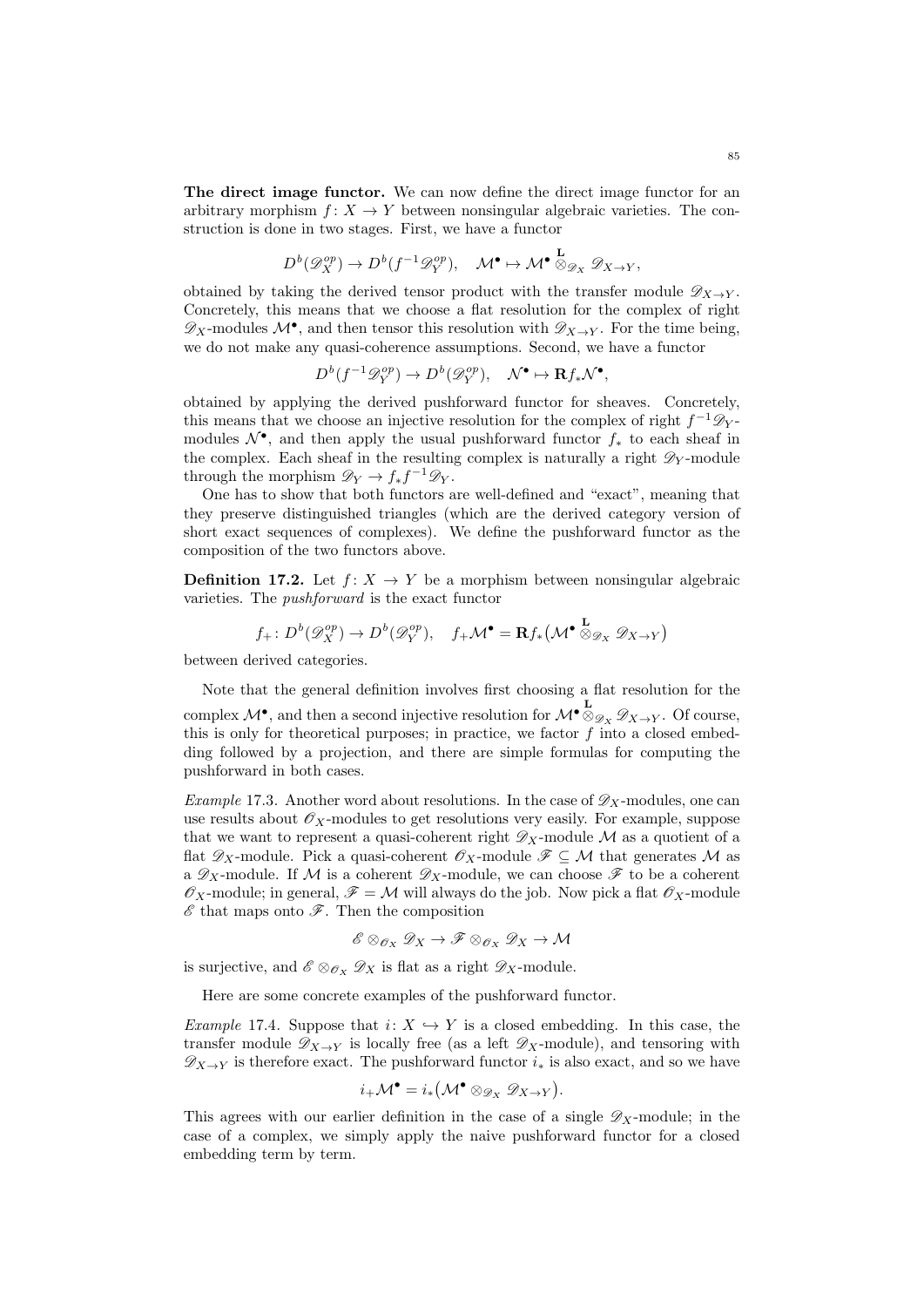Example 17.5. Suppose that  $j: U \hookrightarrow Y$  is an open embedding. Then

$$
\mathscr{D}_{U\to Y}=\mathscr{O}_U\otimes_{j^{-1}\mathscr{O}_Y}j^{-1}\mathscr{D}_Y\cong \mathscr{D}_U,
$$

by the basic properties of  $\mathscr{D}_Y$  from [Lecture 9.](#page-41-0) This shows that the pushforward functor agrees with  $\mathbf{R}j_*$  in this case. Generally speaking,  $j_*$  is exact when the complement  $Y \setminus U$  is a divisor; otherwise, there might be higher derived functors. The localization  $k[x_1, \ldots, x_n, p^{-1}]$  that we analyzed in [Lecture 3](#page-10-0) is a concrete example, namely the pushforward of  $k[x_1, \ldots, x_n]$  along the open embedding  $\mathbb{A}^n \setminus Z(p) \hookrightarrow \mathbb{A}^n$ .

Example 17.6. Let's consider the case where  $f: X \to \text{Spec } k$  is the morphism to a point. In this case, the pushforward  $f_{+}\mathcal{M}$  should be viewed as something like the cohomology of X with coefficients in a right  $\mathscr{D}_X$ -module M. The transfer module

$$
\mathscr{D}_{X \to \operatorname{Spec} k} = \mathscr{O}_{X} \otimes_{f^{-1} \mathscr{O}_{\operatorname{Spec} k}} f^{-1} \mathscr{D}_{\operatorname{Spec} k} \cong \mathscr{O}_{X}
$$

is just  $\mathscr{O}_X$  in this case; it has the structure of a left  $\mathscr{D}_X$ -module (and a right k-module). To compute the pushforward

$$
f_{+}{\mathcal M}={\mathbf R}f_{*}\bigl({\mathcal M}\stackrel{{\mathbf L}}{\otimes}_{{\mathscr D}_X}{\mathscr O}_X\bigr),
$$

we can use a resolution of  $\mathcal{O}_X$  by left  $\mathscr{D}_X$ -modules. Such a resolution is furnished by the Spencer complex

$$
\mathrm{Sp}(\mathscr{D}_X) = \left[ \mathscr{D}_X \otimes_{\mathscr{O}_X} \bigwedge^n \mathscr{D}_X \to \cdots \to \mathscr{D}_X \otimes_{\mathscr{O}_X} \bigwedge^n \mathscr{D}_X \to \mathscr{D}_X \otimes_{\mathscr{O}_X} \mathscr{D}_X \to \mathscr{D}_X \right],
$$

which lives in degrees  $-n, \ldots, -1, 0$ . The Spencer complex maps to  $\mathscr{O}_X$  via the  $\mathscr{D}_X$ -linear map  $\mathscr{D}_X \to \mathscr{O}_X$  that takes  $P \in \mathscr{D}_X$  to  $P(1) \in \mathscr{O}_X$ . This is surjective, and the kernel is generated by  $\mathscr{T}_X$ . The general formula for the differentials

$$
d\colon \mathscr{D}_X\otimes_{\mathscr{O}_X} {\bigwedge^{k+1}} \mathscr{T}_X \to \mathscr{D}_X\otimes_{\mathscr{O}_X} {\bigwedge^{k}} \mathscr{T}_X
$$

in the Spencer complex is as follows:

$$
d(P \otimes \theta_0 \wedge \theta_1 \wedge \cdots \wedge \theta_k) = \sum_{i=0}^k (-1)^i (P\theta_i) \otimes \theta_0 \wedge \cdots \wedge \widehat{\theta_i} \wedge \cdots \wedge \theta_k
$$
  
+ 
$$
\sum_{0 \leq i < j \leq k} (-1)^{i+j} P \otimes [\theta_i, \theta_j] \wedge \theta_0 \wedge \cdots \wedge \widehat{\theta_i} \wedge \cdots \wedge \widehat{\theta_j} \wedge \cdots \wedge \theta_k
$$

In local coordinates  $x_1, \ldots, x_n$ , the tangent sheaf is a free  $\mathscr{O}_X$ -module with basis  $\partial_1, \ldots, \partial_n$ , and the above formula simplifies to

$$
d(P\otimes \partial_{i_0}\wedge \partial_{i_1}\wedge\cdots\wedge\partial_{i_k})=\sum_{j=0}^k (-1)^j(P\partial_{i_j})\otimes \partial_{i_0}\wedge\cdots\wedge\widehat{\partial_{i_j}}\wedge\cdots\wedge\partial_{i_k}.
$$

Except for the fact that  $\mathscr{D}_X$  is noncommutative, this is the same formula as for the differentials in a Koszul complex. Let us check that the Spencer complex resolves  $\mathscr{O}_X$ . From the formula for the differentials, it is clear that we can filter  $Sp(\mathscr{D}_X)$  by the family of subcomplexes

$$
F_p \text{Sp}(\mathscr{D}_X) = \Big[ F_{p-n} \mathscr{D}_X \otimes_{\mathscr{O}_X} \bigwedge^n \mathscr{T}_X \to \cdots \to F_{p-1} \mathscr{D}_X \otimes_{\mathscr{O}_X} \mathscr{T}_X \to F_p \mathscr{D}_X \Big].
$$

The description of the differential in local coordinates shows that the associated graded complex

$$
\mathrm{gr}^F_{\bullet}\mathrm{Sp}(\mathscr{D}_X)=\left[\mathrm{gr}^F_{\bullet-n}\mathscr{D}_X\otimes_{\mathscr{O}_X}\bigwedge^n\mathscr{T}_X\to\cdots\to\mathrm{gr}^F_{\bullet-1}\mathscr{D}_X\otimes_{\mathscr{O}_X}\mathscr{T}_X\to\mathrm{gr}^F_{\bullet}\mathscr{D}_X\right]
$$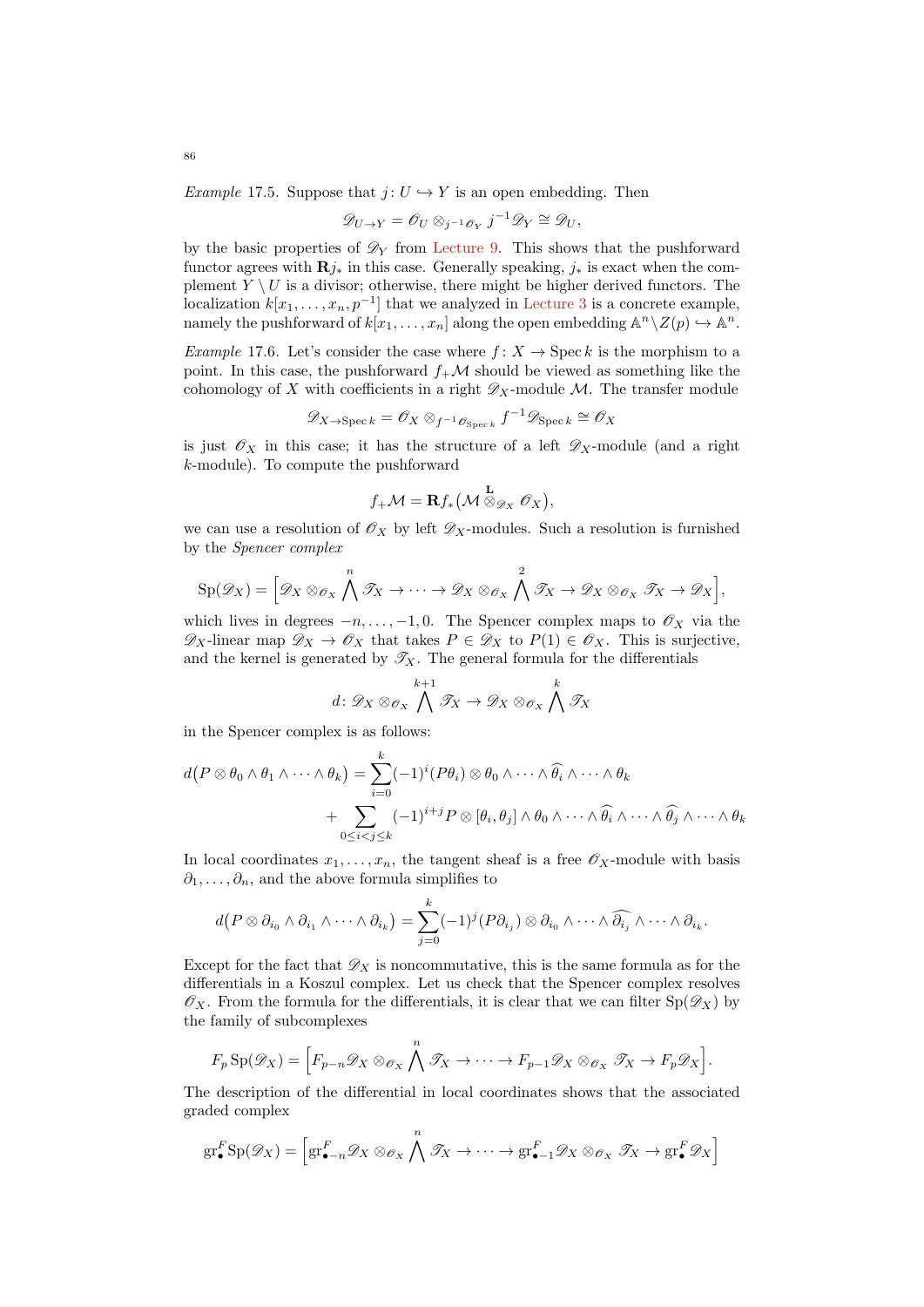identifies with the Koszul complex for the regular sequence  $\partial_1, \dots, \partial_n \in \text{gr}_1^F \mathscr{D}_X$ , and is therefore a resolution of  $\mathscr{O}_X$  as a graded  $gr^F \mathscr{D}_X$ -module. This proves that the Spencer complex resolves  $\mathscr{O}_X$  as a left  $\mathscr{D}_X$ -module.

Since each term of the Spencer complex is a locally free  $\mathscr{D}_X$ -module, we get

$$
f_{+}\mathcal{M}\cong \mathbf{R}f_{*}\big(\mathcal{M}\otimes_{\mathscr{D}_{X}}\mathrm{Sp}(\mathscr{D}_{X})\big)=\mathbf{R}f_{*}\,\mathrm{Sp}(\mathcal{M}),
$$

where the Spencer complex of  $M$  is defined analogously by

$$
\mathrm{Sp}(\mathcal{M}) = \Big[\mathcal{M} \otimes_{\mathscr{O}_X} \bigwedge^n \mathscr{T}_X \to \cdots \to \mathcal{M}_X \otimes_{\mathscr{O}_X} \bigwedge^n \mathscr{T}_X \to \mathcal{M}_X \otimes_{\mathscr{O}_X} \mathscr{T}_X \to \mathcal{M}\Big],
$$

with the same formula for the differentials. The pushforward of a right  $\mathscr{D}_X$ -module is therefore equal to the hypercohomology of its Spencer complex  $Sp(\mathcal{M})$ .

Example 17.7. In the case of  $\omega_X$ , you can check that the Spencer complex  $Sp(\omega_X)$ is isomorphic to the algebraic de Rham complex

$$
DR(\mathscr{O}_X) = \left[ \mathscr{O}_X \to \Omega^1_{X/k} \to \cdots \to \Omega^n_{X/k} \right].
$$

The j-th hypercohomology group of the de Rham complex is denoted by  $H^j_{dR}(X/k)$ and is called the  $j$ -th algebraic de Rham cohomology of  $X$ . When  $X$  is defined over the complex numbers, Grothendieck's comparison theorem tells us that  $H^j_{dR}(X/\mathbb{C}) \cong$  $H^{j}(X,\mathbb{C})$  is isomorphic to the singular cohomology of X, considered as a complex manifold.

Let us check that the pushforward functor is compatible with composition of morphisms.

**Proposition 17.8.** Let  $f: X \to Y$  and  $g: Y \to Z$  be morphisms between nonsingular algebraic varieties. Then one has  $g_+ \circ f_+ \cong (g \circ f)_+$ , as functors from  $D^b(\mathscr{D}_{X}^{op})$ to  $D^b(\mathscr{D}_Z^{op})$ .

*Proof.* Let  $\mathcal{M}^{\bullet} \in D^b(\mathscr{D}_{X}^{op})$  be any complex of right  $\mathscr{D}_X$ -modules. By definition,

$$
g_{+}(f_{+}\mathcal{M}^{\bullet}) = \mathbf{R}g_{*}\left(\mathbf{R}f_{*}(\mathcal{M}^{\bullet} \overset{\mathbf{L}}{\otimes}_{\mathscr{D}_{X}} \mathscr{D}_{X \to Y}) \overset{\mathbf{L}}{\otimes}_{\mathscr{D}_{Y}} \mathscr{D}_{Y \to Z}\right)
$$

$$
(g \circ f)_{+}\mathcal{M}^{\bullet} = \mathbf{R}(g \circ f)_{*}(\mathcal{M}^{\bullet} \overset{\mathbf{L}}{\otimes}_{\mathscr{D}_{X}} \mathscr{D}_{X \to Z}).
$$

We clearly need a relation among the three transfer modules to compare these two expressions. Here is the relevant computation:

$$
\mathcal{D}_{X \to Z} = \mathcal{O}_X \otimes_{(g \circ f)^{-1} \mathcal{O}_Z} (g \circ f)^{-1} \mathcal{D}_Z
$$
  
\n
$$
\cong \mathcal{O}_X \otimes_{f^{-1} \mathcal{O}_Y} (f^{-1} \mathcal{O}_Y \otimes_{f^{-1}g^{-1} \mathcal{O}_Z} f^{-1} g^{-1} \mathcal{D}_Z)
$$
  
\n
$$
\cong \mathcal{O}_X \otimes_{f^{-1} \mathcal{O}_Y} f^{-1} (\mathcal{O}_Y \otimes_{g^{-1} \mathcal{O}_Z} g^{-1} \mathcal{D}_Z)
$$
  
\n
$$
= \mathcal{O}_X \otimes_{f^{-1} \mathcal{O}_Y} f^{-1} \mathcal{D}_{Y \to Z}
$$
  
\n
$$
\cong (\mathcal{O}_X \otimes_{f^{-1} \mathcal{O}_Y} f^{-1} \mathcal{D}_Y) \otimes_{f^{-1} \mathcal{D}_Y} f^{-1} \mathcal{D}_{Y \to Z}
$$
  
\n
$$
= \mathcal{D}_{X \to Y} \otimes_{f^{-1} \mathcal{D}_Y} f^{-1} \mathcal{D}_{Y \to Z}
$$

In fact, since  $\mathscr{D}_Z$  is locally free as an  $\mathscr{O}_Z$ -module, the higher derived functors of all the tensor products in the above calculation are trivial, and we even have

(17.9) 
$$
\mathscr{D}_{X \to Z} \cong \mathscr{D}_{X \to Y} \otimes_{f^{-1}\mathscr{D}_Y} f^{-1}\mathscr{D}_{Y \to Z}.
$$

Because  $\mathbf{R}(g \circ f)_* \cong \mathbf{R}g_* \circ \mathbf{R}f_*,$  it will therefore be enough to show that

$$
\mathbf{R} f_* \left( \mathcal{M}^{\bullet} \overset{\mathbf{L}}{\otimes}_{\mathscr{D}_X} \mathscr{D}_{X \to Y} \right) \overset{\mathbf{L}}{\otimes}_{\mathscr{D}_Y} \mathscr{D}_{Y \to Z} \to \mathbf{R} f_* \left( \mathcal{M}^{\bullet} \overset{\mathbf{L}}{\otimes}_{\mathscr{D}_X} \mathscr{D}_{X \to Y} \overset{\mathbf{L}}{\otimes}_{f^{-1} \mathscr{D}_Y} f^{-1} \mathscr{D}_{Y \to Z} \right)
$$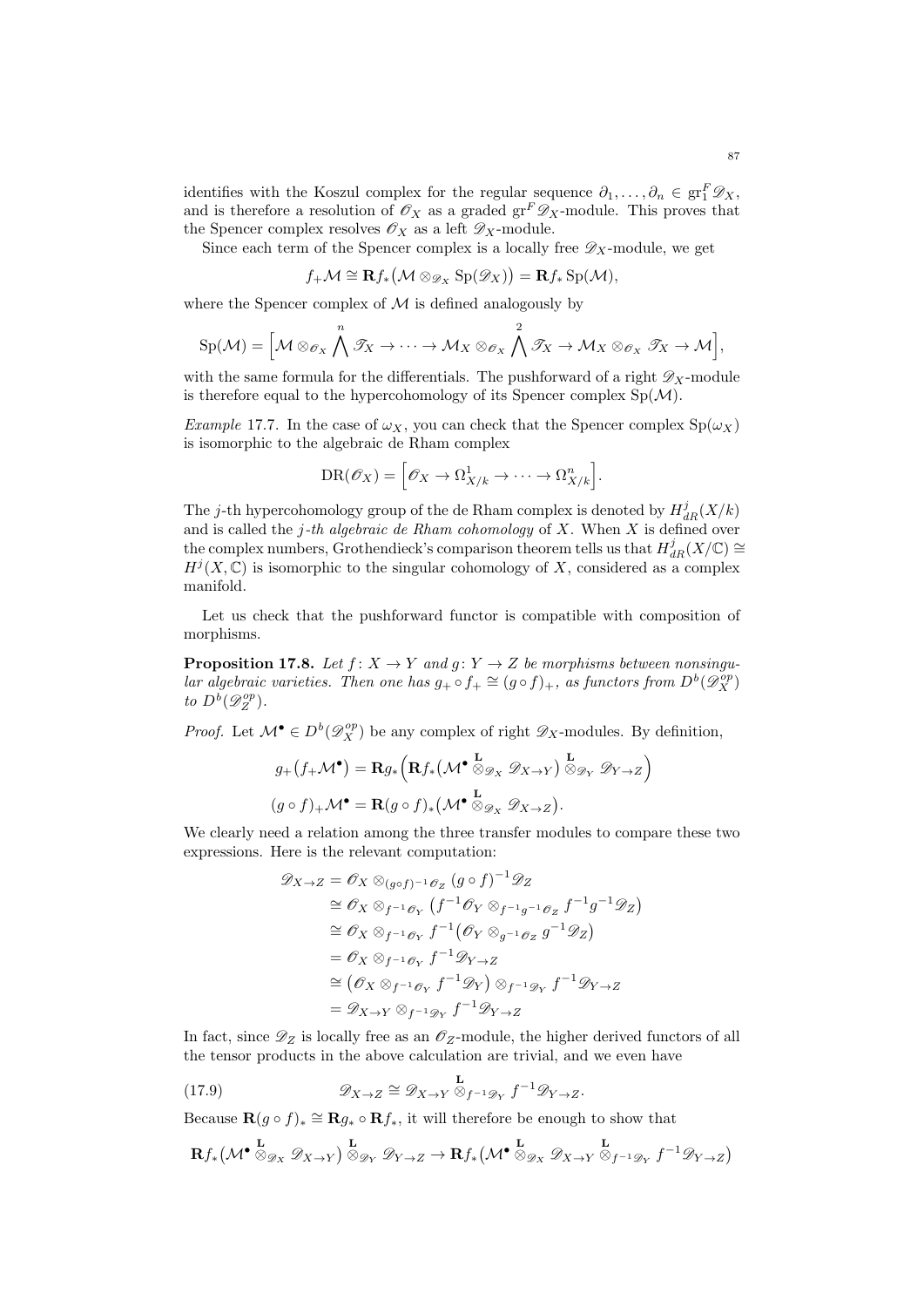is an isomorphism (in the derived category of right  $g^{-1}\mathscr{D}_Z$ -modules). Setting

$$
A = \mathcal{M}^{\bullet} \stackrel{\mathbf{L}}{\otimes}_{\mathscr{D}_X} \mathscr{D}_{X \to Y} \in D^b(f^{-1}\mathscr{D}_Y^{op}) \quad \text{and} \quad B = \mathscr{D}_{Y \to Z} \in D^b(\mathscr{D}_Y),
$$

this is a consequence of the "projection formula" in the following lemma.  $\Box$ **Lemma 17.10.** If  $A \in D^b(f^{-1}\mathscr{D}_Y^{op})$  and  $B \in D^b(\mathscr{D}_Y)$ , then

$$
\mathbf{R} f_* A\overset{\mathbf{L}}{\otimes}_{\mathscr{D}_Y} B \to \mathbf{R} f_* \big(A \overset{\mathbf{L}}{\otimes}_{f^{-1}\mathscr{D}_Y} f^{-1} B\big)
$$

is an isomorphism.

*Proof.* This is a local question, and so we can assume that  $Y$  is affine. We can then resolve  $B$  by a complex of free  $\mathscr{D}_Y$ -modules, and thereby reduce the problem to the case where B is a free  $\mathscr{D}_Y$ -module. But the result is obvious in that case because all the functors preserve direct sums.  $\hfill \Box$ 

## Exercises.

*Exercise* 17.1. The de Rham complex of a left  $\mathscr{D}_X$ -module M is defined as

$$
\mathrm{DR}(\mathcal{M}) = \Big[\mathcal{M} \to \Omega_{X/k}^1 \otimes_{\mathscr{O}_X} \mathcal{M} \to \cdots \to \Omega_{X/k}^n \otimes_{\mathscr{O}_X} \mathcal{M}\Big],
$$

with differentials given in local coordinates  $x_1, \ldots, x_n$  by the formula

$$
d(\alpha \otimes m) = d\alpha \otimes m + (-1)^{\deg \alpha} \sum_{j=1}^{n} dz_j \wedge \alpha \otimes (\partial_j m).
$$

Here  $n = \dim X$ . Recall from [Lecture 12](#page-56-0) that  $\mathscr{D}_X^{\omega} \otimes_{\mathscr{D}_X} \mathcal{M} \cong \omega_X \otimes_{\mathscr{O}_X} \mathcal{M}$  has the structure of a right  $\mathscr{D}_X$ -module. Show that the Spencer complex of  $\mathscr{D}_X^{\omega} \otimes_{\mathscr{D}_X} \mathcal{M}$  is isomorphic to the de Rham complex of M.

Exercise 17.2. Continuing from the previous exercise, show that

$$
\mathbb{H}^{-n} \operatorname{DR}(\mathcal{M}) = \{ s \in \Gamma(X, \mathcal{M}) \mid \partial_1 s = \dots = \partial_n s = 0 \}
$$

is the space of global sections of  $M$  that are annihilated by all vector fields.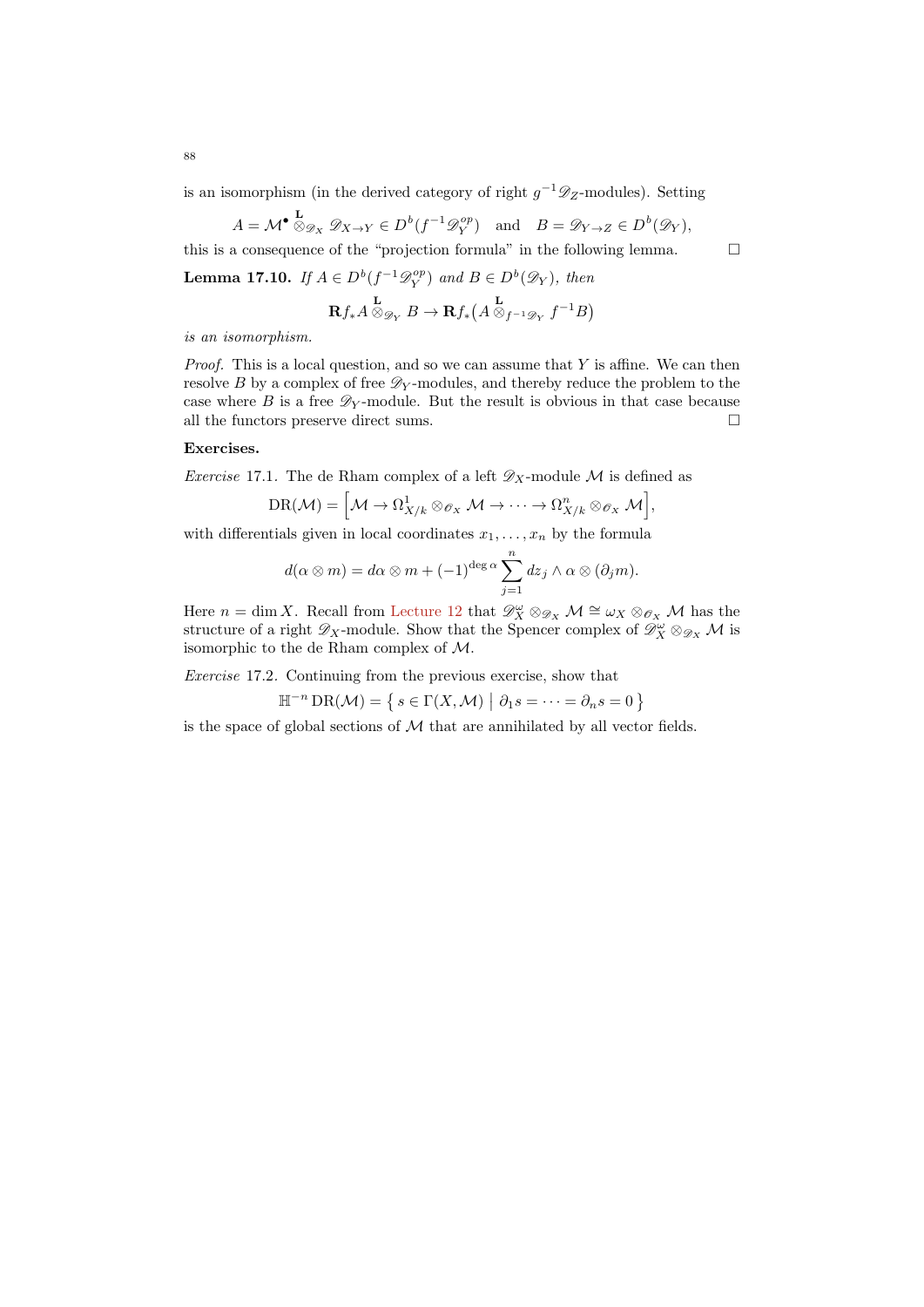### LECTURE 18: APRIL 15

Direct images and coherence. Last time, we defined the direct image functor (for right  $\mathscr{D}\text{-modules}$ ) as the composition

$$
D^{b}(\mathscr{D}_{X}^{op}) \xrightarrow{\overset{\mathbf{L}}{\otimes} \mathscr{D}_{X \to Y}} D^{b}(f^{-1}\mathscr{D}_{Y}^{op}) \xrightarrow{\mathbf{R}f_*} D^{b}(\mathscr{D}_{Y}^{op})
$$

where  $f: X \to Y$  is any morphism between nonsingular algebraic varieties. We also showed that  $g_+ \circ f_+ \cong (g \circ f)_+.$ 

Today, our first task is to prove that direct images preserve quasi-coherence and, in the case when  $f$  is proper, coherence. The definition of the derived category  $D^{b}(\mathscr{D}_{X}^{op})$  did not include any quasi-coherence assumptions. We are going to denote by  $D_{qc}^b(\mathscr{D}_X^{op})$  the full subcategory of  $D^b(\mathscr{D}_X^{op})$ , consisting of those complexes of right  $\mathscr{D}_X$ -modules whose cohomology sheaves are quasi-coherent as  $\mathscr{O}_X$ -modules. Recall that we included the condition of quasi-coherence into our definition of algebraic  $\mathscr{D}$ -modules in [Lecture 10.](#page-46-0) Similarly, we denote by  $D^b_{coh}(\mathscr{D}^{op}_X)$  the full subcategory of  $D^b(\mathscr{D}_{X}^{op})$ , consisting of those complexes of right  $\mathscr{D}_{X}$ -modules whose cohomology sheaves are coherent  $\mathscr{D}_X$ -modules (and therefore quasi-coherent  $\mathscr{O}_X$ -modules). This category is of course contained in  $D_{qc}^b(\mathscr{D}_X^{op})$ .

<span id="page-88-0"></span>**Theorem 18.1.** Let  $f: X \rightarrow Y$  be a morphism between nonsingular algebraic varieties. Then the functor  $f_+$  takes  $D^b_{qc}(\mathscr{D}^{op}_X)$  into  $D^b_{qc}(\mathscr{D}^{op}_Y)$ . When f is proper, it also takes  $D^b_{coh}(\mathscr{D}^{op}_X)$  into  $D^b_{coh}(\mathscr{D}^{op}_Y)$ .

We are going to deduce this from the analogous result for  $\mathscr{O}_X$ -modules. Recall that if  $\mathscr F$  is a quasi-coherent  $\mathscr O_X$ -module, then the higher direct image sheaves  $R^jf_*\mathscr{F}$  are again quasi-coherent  $\mathscr{O}_Y$ -modules. Moreover, if  $\mathscr{F}$  is coherent and f is a proper morphism, then each  $R^j f_* \mathscr{F}$  is a coherent  $\mathscr{O}_Y$ -module. The first result is fairly elementary; the second one, due to Grauert in the analytic setting and to Grothendieck in the algebraic setting, takes more work to prove.

To go from  $\mathscr{O}_X$ -modules to  $\mathscr{D}_X$ -modules, we work with "induced  $\mathscr{D}$ -modules". The construction is straightforward. Given any  $\mathscr{O}_X$ -module  $\mathscr{F}$ , the tensor product

$$
\mathscr{F} \otimes_{\mathscr{O}_X} \mathscr{D}_X
$$

is a right  $\mathscr{D}_X$ -module in the obvious way. Right  $\mathscr{D}_X$ -modules of this form are called induced  $\mathscr{D}\text{-modules.}$  If  $\mathscr{F}$  is quasi-coherent, then  $\mathscr{F} \otimes_{\mathscr{O}_X} \mathscr{D}_X$  is quasi-coherent as an  $\mathscr{O}_X$ -module; if  $\mathscr{F}$  is coherent, then  $\mathscr{F} \otimes_{\mathscr{O}_X} \mathscr{D}_X$  is a coherent  $\mathscr{D}_X$ -module.

**Lemma 18.2.** Every (quasi)coherent  $\mathscr{D}_X$ -module admits a resolution by (quasi)coherent induced  $\mathscr{D}_X$ -modules. The same thing is true for complexes.

*Proof.* The point is that every (quasi)coherent  $\mathscr{D}_X$ -module is the quotient of a (quasi)coherent induced  $\mathscr{D}_X$ -module. Indeed, if M is a right  $\mathscr{D}_X$ -module that is quasi-coherent over  $\mathscr{O}_X$ , then we can use the obvious surjection

$$
\mathcal{M} \otimes_{\mathscr{O}_X} \mathscr{D}_X \to \mathcal{M}.
$$

If M is a coherent right  $\mathscr{D}_X$ -module, we showed in [Lecture 11](#page-51-0) that there exists a coherent  $\mathscr{O}_X$ -module  $\mathscr{F} \subseteq \mathcal{M}$  with the property that  $\mathscr{F} \cdot \mathscr{D}_X = \mathcal{M}$ . This says that

$$
\mathscr{F} \otimes_{\mathscr{O}_X} \mathscr{D}_X \to \mathcal{M}
$$

is surjective. The kernel of the morphism is again either quasi-coherent or coherent, and so we can iterate the construction to produce the desired resolution

$$
\cdots \to \mathscr{F}_1 \otimes_{\mathscr{O}_X} \mathscr{D}_X \to \mathscr{F}_0 \otimes_{\mathscr{O}_X} \mathscr{D}_X \to \mathcal{M} \to 0.
$$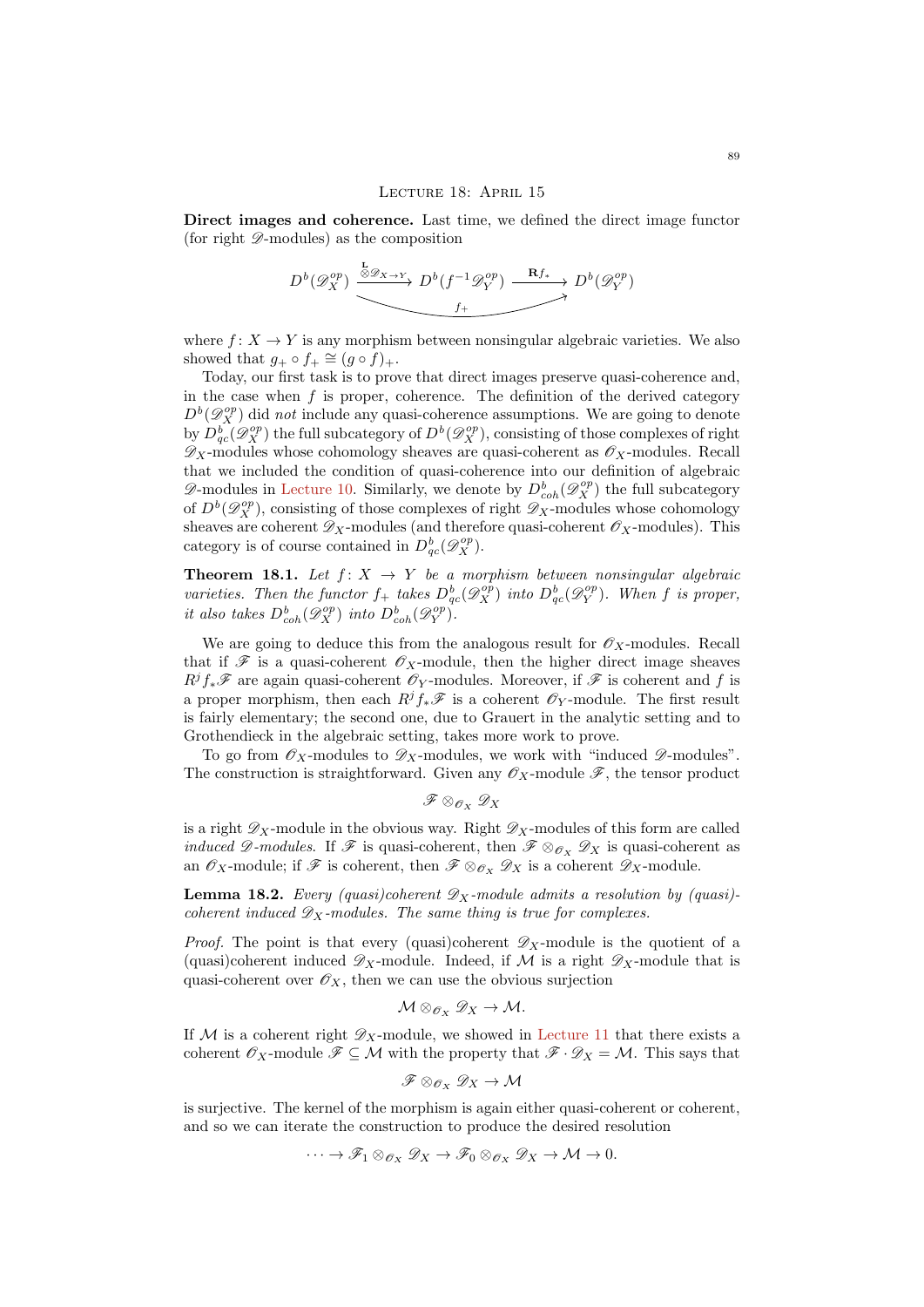Keep in mind that the morphisms  $\mathscr{F}_k \otimes_{\mathscr{O}_X} \mathscr{D}_X \to \mathscr{F}_{k-1} \otimes_{\mathscr{O}_X} \mathscr{D}_X$  are typically not induced by morphisms of  $\mathscr{O}_X$ -modules  $\mathscr{F}_k \to \mathscr{F}_{k-1}$ .

To deduce the result for complexes, one can then apply the usual Cartan-Eilenberg construction.

Direct images of induced  $\mathscr{D}$ -modules are very easy to compute. Indeed,

$$
(\mathscr{F} \otimes_{\mathscr{O}_X} \mathscr{D}_X) \overset{\mathbf{L}}{\otimes}_{\mathscr{D}_X} \mathscr{D}_{X \to Y} \cong \mathscr{F} \overset{\mathbf{L}}{\otimes}_{\mathscr{O}_X} \mathscr{D}_{X \to Y} = \mathscr{F} \overset{\mathbf{L}}{\otimes}_{\mathscr{O}_X} (\mathscr{O}_X \otimes_{f^{-1}\mathscr{O}_Y} f^{-1}\mathscr{D}_Y)
$$

$$
\cong \mathscr{F} \overset{\mathbf{L}}{\otimes}_{f^{-1}\mathscr{O}_Y} f^{-1}\mathscr{D}_Y = \mathscr{F} \otimes_{f^{-1}\mathscr{O}_Y} f^{-1}\mathscr{D}_Y,
$$

due to the fact that  $\mathscr{D}_Y$  is locally free, hence flat, over  $\mathscr{O}_Y$ . Now the usual projection formula (for  $\mathscr{O}_Y$ -modules) gives

$$
f_+(\mathscr{F} \otimes_{\mathscr{O}_X} \mathscr{D}_X) \cong \mathbf{R} f_*\big(\mathscr{F} \otimes_{f^{-1}\mathscr{O}_Y} f^{-1}\mathscr{D}_Y\big) \cong \mathbf{R} f_*\mathscr{F} \otimes_{\mathscr{O}_Y} \mathscr{D}_Y.
$$

All cohomology modules of this complex are therefore again induced  $\mathscr{D}_Y$ -modules of the form  $R^jf_*\mathscr{F}\otimes_{\mathscr{O}_Y}\mathscr{D}_Y$ . They are quasi-coherent as  $\mathscr{O}_Y$ -modules if  $\mathscr{F}$  is quasicoherent; and coherent as  $\mathscr{D}_Y$ -modules if  $\mathscr F$  is coherent and f is proper. This proves the theorem for all induced  $\mathscr{D}\text{-modules.}$ 

Proof of [Theorem 18.1.](#page-88-0) Let us first prove the assertion about quasi-coherence. By the lemma, every object in  $D^b_{qc}(\mathscr{D}^{op}_X)$  is isomorphic to a complex of of quasi-coherent induced  $\mathscr{D}_X$ -modules, of the form

$$
\cdots \to \mathscr{F}^p \otimes_{\mathscr{O}_X} \mathscr{D}_X \to \mathscr{F}^{p+1} \otimes_{\mathscr{O}_X} \mathscr{D}_X \to \cdots
$$

let me stress again that the differentials in this complex are  $\mathscr{D}_X$ -linear, but not induced by  $\mathscr{O}_X$ -linear morphisms from  $\mathscr{F}^p$  to  $\mathscr{F}^{p+1}$ . If we apply the direct image functor  $f_+$  to this complex, and use our calculation for induced  $\mathscr{D}$ -modules from above, we obtain a spectral sequence with

$$
E_1^{p,q} = (R^q f_* \mathscr{F}^p) \otimes_{\mathscr{O}_Y} \mathscr{D}_Y
$$

that converges to the cohomology sheaves of  $f_+(\mathscr{F}^\bullet \otimes_{\mathscr{O}_X} \mathscr{D}_X)$ . Each  $E_1^{p,q}$  is quasicoherent as an  $\mathscr{O}_Y$ -module, and so the cohomology sheaves of the direct image are also quasi-coherent as  $\mathscr{O}_Y$ -modules.

The proof for coherence is similar. By the lemma, every object in  $D^b_{coh}(\mathscr{D}_X^{op})$ is isomorphic to a complex of coherent induced  $\mathscr{D}_X$ -modules; this means that we can choose all the  $\mathscr{F}^p$  as coherent  $\mathscr{O}_X$ -modules. If  $f: X \to Y$  is proper, then each  $R^q f_* \mathscr{F}^p$  is a coherent  $\mathscr{O}_Y$ -module. But then each  $E_1^{p,q}$  is a coherent  $\mathscr{D}_Y$ -module, and the spectral sequence implies that the cohomology sheaves of the direct image are also coherent  $\mathscr{D}_Y$ -modules.

*Example* 18.3. Suppose that X is proper over Spec k. Then [Theorem 18.1](#page-88-0) says in particular that the hypercohomology groups of  $Sp(\mathcal{M})$  are finite-dimensional kvector spaces for every coherent right  $\mathscr{D}_X$ -module M. In particular, the algebraic de Rham cohomology groups  $H_{dR}^j(X/k)$  are finite-dimensional whenever X is proper over Spec k. (We will see later that this is actually true without properness!)

Example 18.4. Our calculation for induced  $\mathscr{D}$ -modules shows that the direct image of a coherent  $\mathscr{D}_X$ -module by a non-proper morphism is usually not coherent. For example, if  $f: X \to \text{Spec } k$  is not proper, the j-th cohomology module of  $f_{+}\mathscr{D}_{X}$  is isomorphic to  $H^{j}(X, \mathcal{O}_{X})$ , which is typically not finite-dimensional over k.

90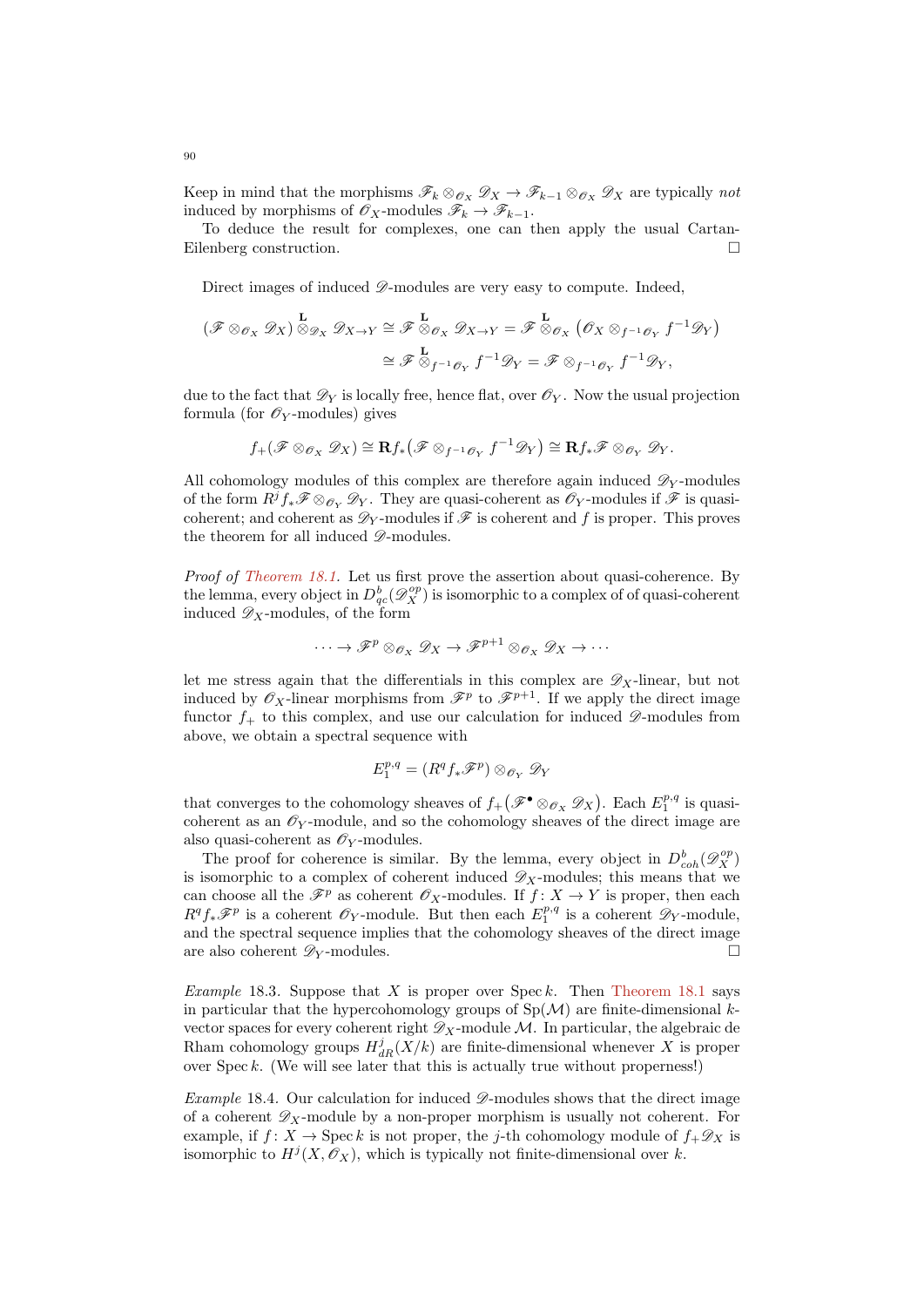Preservation of holonomicity. The direct and inverse image functors

$$
f_+ : D^b_{qc}(\mathcal{D}^{op}_X) \to D^b_{qc}(\mathcal{D}^{op}_Y)
$$
 and  $\mathbf{L}f^* : D^b_{qc}(\mathcal{D}_Y) \to D^b_{qc}(\mathcal{D}_X)$ 

only preserve coherence with some extra assumptions. For  $Lf^*$ , we need the noncharacteristic property; for  $f_{+}$ , we need properness. A small miracle of the theory is that both functors nevertheless preserve the most interesting class of  $\mathscr{D}$ -modules. namely the holonomic ones. We have already seen one special case of this phe-nomenon back in [Lecture 3,](#page-10-0) namely that the localization  $k[x_1, \ldots, x_n, p^{-1}]$  along a nonzero polynomial  $P \in k[x_1, \ldots, x_n]$  is holonomic over the Weyl algebra  $A_n(k)$ .

By analogy with quasi-coherent and coherent  $\mathscr{D}\text{-modules}$ , we use the notation  $D_h^b(\mathscr{D}_X)$  for the full subcategory of  $D_{coh}^b(\mathscr{D}_X)$ , whose objects are those complexes of  $\mathscr{D}_X$ -modules whose cohomology sheaves are holonomic. This category contains all bounded complexes of holonomic  $\mathscr{D}_X$ -modules, of course, but also injective or flat resolutions of such complexes; we need to work in this larger category in order to define  $f_+$  or  $\mathbf{L} f^*$ . Fortunately, Beilinson has shown that the inclusion functor

$$
D^b(\text{Mod}_h(\mathscr{D}_X)) \to D^b_h(\mathscr{D}_X)
$$

is an equivalence of categories. This means concretely that every complex of  $\mathscr{D}_X$ -modules with holonomic cohomology sheaves is isomorphic, in  $D_h^b(\mathscr{D}_X)$ , to a bounded complex of holonomic  $\mathscr{D}_X$ -modules.

<span id="page-90-1"></span><span id="page-90-0"></span>**Theorem 18.5.** Let  $f: X \to Y$  be a morphism of nonsingular algebraic varieties.

- (a) The functor  $f_+$  takes  $D_h^b(\mathscr{D}_X^{op})$  into  $D_h^b(\mathscr{D}_Y^{op})$ .
- <span id="page-90-2"></span>(b) The functor  $\mathbf{L}f^*$  takes  $D_h^b(\mathscr{D}_Y)$  into  $D_h^b(\mathscr{D}_X)$ .

Let me remind you about the case of closed embeddings.

**Lemma 18.6.** Let  $i: X \hookrightarrow Y$  be a closed embedding, and  $\mathcal{M}^{\bullet} \in D^b_{coh}(\mathscr{D}^{op}_X)$ . Then one has  $\mathcal{M}^{\bullet} \in D_h^b(\mathscr{D}_X^{op})$  if and only if  $i_{+}\mathcal{M}^{\bullet} \in D_h^b(\mathscr{D}_Y^{op})$ .

*Proof.* The naive direct image functor  $i_+\mathcal{M} = i_*(\mathcal{M} \otimes_{\mathscr{D}_X} \mathscr{D}_{X\to Y})$  is exact, and so

$$
\mathcal{H}^k(i_+\mathcal{M}^\bullet) \cong i_+(\mathcal{H}^k\mathcal{M}^\bullet).
$$

This reduces the problem to the case of a single coherent right  $\mathscr{D}_X$ -module M. We showed back in [Lecture 13](#page-61-0) that  $i_{+}\mathcal{M}$  is a coherent right  $\mathscr{D}_{Y}$ -module, and that

$$
\dim \text{Ch}(i_{+} \mathcal{M}) = \dim \text{Ch}(\mathcal{M}) + \dim Y - \dim X.
$$

It follows that M is holonomic if and only if  $i_{+}M$  is holonomic.

$$
\qquad \qquad \Box
$$

The proof of [Theorem 18.5](#page-90-0) is done in two stages. First, there are a certain number of (formal) steps that reduce the general problem to the case of modules over the Weyl algebra. Second, one uses the Bernstein filtration to do the required work for modules over the Weyl algebra. Let me go over the reduction steps rather quickly, without paying too much attention to the details.

The crucial observation is that [\(a\)](#page-90-1) follows from the special case of a coordinate projection  $\mathbb{A}_k^{n+1} \to \mathbb{A}_k^n$ . Let me explain how this works. First, we observe that it is enough to consider a single holonomic  $\mathscr{D}_X$ -module M. The reason is that, as with any complex, one has a convergent spectral sequence

$$
E_2^{p,q} = \mathcal{H}^p f_+(\mathcal{H}^q \mathcal{M}^\bullet) \Longrightarrow \mathcal{H}^{p+q} f_+ \mathcal{M}^\bullet,
$$

and as long as each  $\mathcal{H}^p f_+(\mathcal{H}^q \mathcal{M}^{\bullet})$  is holonomic, it follows that all cohomology sheaves of  $f_{+}\mathcal{M}^{\bullet}$  are holonomic. Second, we can factor any morphism as

$$
X \xrightarrow{\phantom{a}if\phantom{a}} X \times Y \xrightarrow{\phantom{a}p_2} Y
$$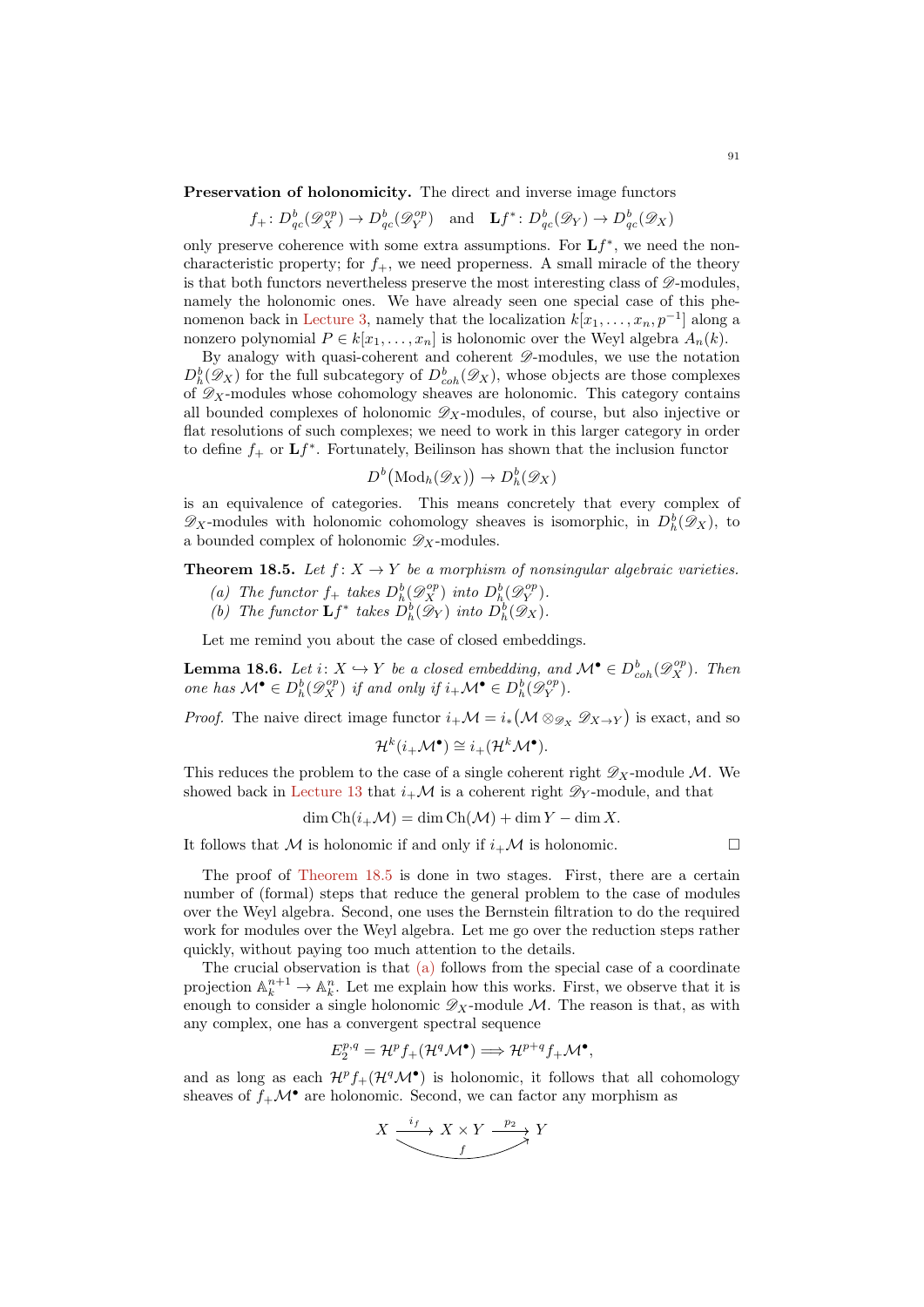into a closed embedding followed by a projection. Since we already know that  $(i_f)_+ \mathcal{M}$  is again holonomic, we only need to consider the case where  $X = Z \times Y$ and  $f: Z \times Y \to Y$  is the second projection.

Third, we can further reduce the problem to the case where  $X = Z \times Y$  and Y are both affine. Since the statement is local on  $Y$ , we can obviously assume that  $Y$ is affine. Choose an affine open covering  $Z = Z_1 \cup \cdots \cup Z_n$ , such that each  $Z \setminus Z_i$ is a nonsingular divisor in Z. Set  $U_j = Z_j \times Y$ , and for each subset  $\alpha \subseteq \{1, \ldots, n\}$ , denote the resulting open embedding by

$$
j_{\alpha} \colon U_{\alpha} = \bigcup_{j \in \alpha} U_j \hookrightarrow X.
$$

For any sheaf of  $\mathscr{O}_X$ -modules, and in particular for our holonomic right  $\mathscr{D}_X$ -module M, we have the Cech resolution

$$
0 \to \mathcal{C}^0(M) \to \mathcal{C}^1(M) \to \cdots,
$$

whose terms are given by

$$
\mathcal{C}^k(M)=\bigoplus_{|\alpha|=k}(j_{\alpha})_*\bigl(\mathcal{M}\bigl|_{U_{\alpha}}\bigr).
$$

Since  $j_{\alpha}$  is an affine morphism, we have

$$
(j_{\alpha})_{*}(\mathcal{M}|_{U_{\alpha}}) = \mathbf{R}(j_{\alpha})_{*}(\mathcal{M}|_{U_{\alpha}}) \cong (j_{\alpha})_{+}(\mathcal{M}|_{U_{\alpha}}),
$$

and so the Cech complex is actually a resolution of  $\mathcal M$  by right  $\mathscr D_X$ -modules. It is therefore enough to show that each

$$
f_+(j_\alpha)_+\big(\mathcal{M}\big|_{U_\alpha}\big)\cong (f\circ j_\alpha)_+\big(\mathcal{M}\big|_{U_\alpha}\big)
$$

is a complex of  $\mathscr{D}_Y$ -modules with holonomic cohomology sheaves. Since the restriction of M to the affine open subset  $U_{\alpha}$  is holonomic, this reduces the problem to the case of a morphism between nonsingular affine varieties.

Fourth, the result for coordinate projections on affine space implies the result for all morphisms  $f: X \to Y$  between nonsingular affine varieties. To see this, let us choose closed embeddings  $i_X: X \hookrightarrow \mathbb{A}^m$  and  $i_Y: Y \hookrightarrow \mathbb{A}^n$ . We then have a commutative diagram

$$
X \xrightarrow{f} Y
$$
  
\n
$$
\downarrow i_f
$$
  
\n
$$
X \times Y
$$
  
\n
$$
\downarrow i_x \times i_Y
$$
  
\n
$$
\text{A}^m \times \text{A}^n \xrightarrow{p_2} \text{A}^n
$$

where all vertical morphisms are closed embeddings. The lemma says that  $f_+ \mathcal{M}$ belongs to  $D_h^b(\mathscr{D}_Y^{op})$  if and only if  $(i_Y \circ f)_+ \mathcal{M}$  belongs to  $D_h^b(\mathscr{D}_{\mathbb{A}^n}^{op})$ . Since we already know that the closed embeddings  $i_f$  and  $i_X \times i_Y$  preserve holonomicity, we only have to consider what happens for  $p_2$ :  $\mathbb{A}^m \times \mathbb{A}^n \to \mathbb{A}^m$ . This can be factored as a composition of m coordinate projections, and so we have successfully reduced the proof of [\(a\)](#page-90-1) to the special case of a coordinate projection  $\mathbb{A}^{n+1} \to \mathbb{A}^n$ .

The second observation is that the statement for the inverse image functor in [\(b\)](#page-90-2) is a formal consequence of [\(a\).](#page-90-1) As before, we only have to consider a single holonomic left  $\mathscr{D}_V$ -module M, and since we know that pulling back along a smooth morphism preserves holonomicity, the general problem reduces to the case of closed embeddings. Locally, we can factor any closed embedding as a composition of closed embeddings of codimension one, and so we only have to prove that if  $\mathcal M$  is a holonomic left  $\mathscr{D}_Y$ -module, and  $i: X \hookrightarrow Y$  a closed embedding of codimension one,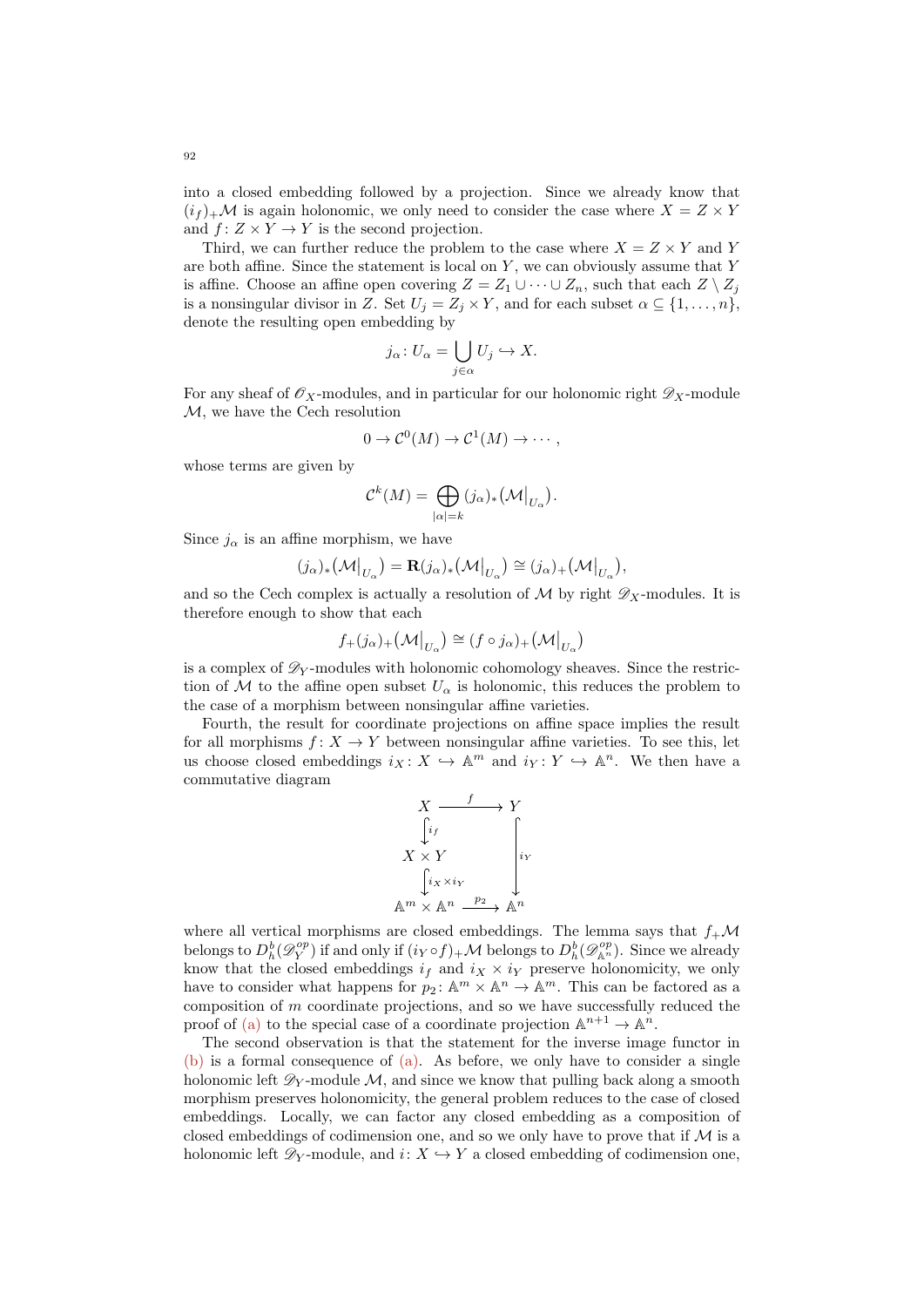then  $\mathbf{L} i^* \mathcal{M} \in D_h^b(\mathscr{D}_X)$ . Let  $j: U \hookrightarrow Y$  be the open embedding of the complement  $U = Y \setminus X$ . Ignoring the difference between left and right  $\mathscr{D}$ -modules,

$$
j_*({\mathcal{M}}|_U) \cong j_+({\mathcal{M}}|_U)
$$

is again a  $\mathscr{D}_Y$ -module, due to the fact that j is affine. Provided that we know [\(a\)](#page-90-1) for the open embedding  $j: U \hookrightarrow Y$ , it follows that  $j_*(\mathcal{M}|_U)$  is affine. We will show next time that we have an exact sequence of  $\mathscr{D}_Y$ -modules

$$
0 \to i_+(L^{-1}i^*\mathcal{M}) \to \mathcal{M} \to j_*(\mathcal{M}|_U) \to i_+(L^0i^*\mathcal{M}) \to 0,
$$

where I am again ignoring the difference between left and right  $\mathscr{D}\text{-modules.}$  It follows that each  $i_{+}(L^{-j}i^{\ast}M)$  is a holonomic  $\mathscr{D}_{Y}$ -module, and by the case of closed embeddings, this implies that  $L^{-j}i^{\ast}\mathcal{M}$  is a holonomic  $\mathscr{D}_X$ -module. This is what we wanted to show.

# Excercises.

*Exercise* 18.1. Morihiko Saito observed that every right  $\mathscr{D}_X$ -module M has a canon*ical* resolution by induced  $\mathscr{D}_X$ -modules. Recall that the Spencer complex  $Sp(\mathscr{D}_X)$ is a resolution of  $\mathscr{O}_X$  by locally free left  $\mathscr{D}_X$ -modules.

(a) Show that each term of the complex

$$
\mathrm{Sp}(\mathcal{M})\otimes_{\mathscr{O}_X}\mathscr{D}_X
$$

- has the structure of a right  $\mathscr{D}_X$ -module. (Hint: See [Lecture 12.](#page-56-0))
- (b) Construct an isomorphism of right  $\mathscr{D}_X$ -modules

$$
\mathcal{M} \otimes_{\mathscr{O}_X} \left( \mathscr{D}_X \otimes_{\mathscr{O}_X} \bigwedge^k \mathscr{T}_X \right) \cong \left( \mathcal{M} \otimes_{\mathscr{O}_X} \bigwedge^k \mathscr{T}_X \right) \otimes_{\mathscr{O}_X} \mathscr{D}_X
$$

to show that each term in above complex is an induced  $\mathscr{D}_X$ -module.

(c) Show that the above complex is a resolution of M by induced  $\mathscr{D}_X$ -modules.

*Exercise* 18.2. Let  $\mathscr F$  and  $\mathscr G$  be two  $\mathscr O_X$ -modules. We have a morphism

 $\text{Hom}_{\mathscr{D}_X}\big(\mathscr{F}\otimes_{\mathscr{O}_X}\mathscr{D}_X,\mathscr{G}\otimes_{\mathscr{O}_X}\mathscr{D}_X\big)\to \text{Hom}_{\mathscr{O}_X}\big(\mathscr{F},\mathscr{G}\otimes_{\mathscr{O}_X}\mathscr{D}_X\big)\to \text{Hom}_k(\mathscr{F},\mathscr{G}),$ 

obtained by composing with  $\mathscr{G} \otimes_{\mathscr{O}_X} \mathscr{D}_X \to \mathscr{G}$ ,  $u \otimes P \mapsto u \cdot P(1)$ . Show that this morphism is injective. The image is called the space of differential morphisms from  $\mathscr{F}$  to  $\mathscr{G}$ .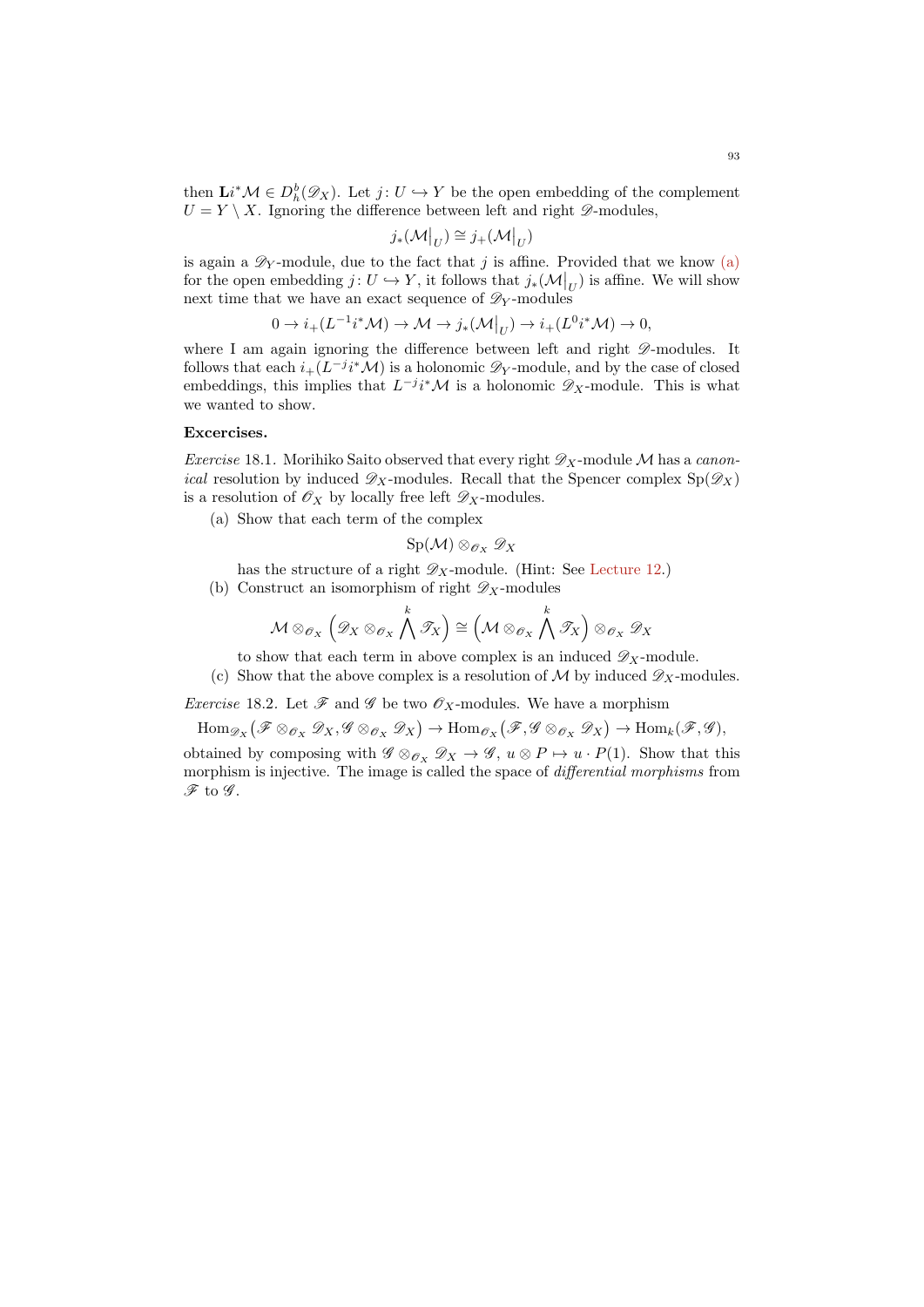#### LECTURE 19: APRIL 17

Proof of [Theorem 18.5.](#page-90-0) Today, we are going to finish the proof of Theorem 18.5. The statement is that, for any morphism  $f: X \to Y$  between nonsingular algebraic varieties, one has:

(a)  $f_+ : D_h^b(\mathscr{D}_{X}^{op}) \to D_h^b(\mathscr{D}_{Y}^{op})$ (b)  $\mathbf{L}f^*\colon D_h^b(\mathscr{D}_Y)\to D_h^b(\mathscr{D}_X)$ 

Last time, I sketched the argument that reduces both statements to the special case of a coordinate projection  $p: \mathbb{A}^{n+1} \to \mathbb{A}^n$ . Let me first fill in the proof of a crucial lemma that we used.

<span id="page-93-1"></span>**Lemma 19.1.** Let  $i: X \hookrightarrow Y$  be a closed embedding of codimension one, and  $j: U = Y \setminus X \hookrightarrow Y$  the complementary open embedding. Then for any holonomic right  $\mathscr{D}_Y$ -module M, one has an exact sequence

$$
0 \to i_{+}(L^{-1}i^{*}\mathcal{M}) \to \mathcal{M} \to j_{+}(\mathcal{M}|_{U}) \to i_{+}(L^{0}i^{*}\mathcal{M}) \to 0.
$$

We had defined the pullback functor for left  $\mathscr{D}\text{-modules.}$  To compute  $\mathbf{L}i^*\mathcal{M}$ , one first converts M into a left  $\mathscr{D}_Y$ -module by  $\mathcal{H}om_{\mathscr{D}_Y}(\mathscr{D}_Y^{\omega},\mathcal{M})$ , then applies the pullback functor  $\mathbf{L}i^*$ , and then converts the resulting left  $\mathscr{D}_X$ -module back into a right  $\mathscr{D}_X$ -module by tensoring with  $\mathscr{D}_X^{\omega}$ .

Proof. We are only going to prove the local version, since that is all that we need for the proof of [Theorem 18.5.](#page-90-0) Suppose then that  $Y$  is affine, with coordinates  $y_0, y_1, \ldots, y_n$ , and that X is the closed subscheme defined by  $y_0 = 0$ . Set  $A =$  $\Gamma(Y, \mathscr{O}_Y)$  and  $M = \Gamma(Y, \mathcal{M})$ , which is a holonomic right  $D(A)$ -module. After carrying out the left-right conversions,  $\mathbf{L} i^* \mathcal{M}$  corresponds to the complex of  $D(B)$ modules

(19.2) M M y0

placed in degrees −1 and 0; here  $B = \Gamma(X, \mathcal{O}_X)$ . On the other hand, j is affine, and so  $j_+(\mathcal{M}|_U) = j_*(\mathcal{M}|_U)$  is the localization

<span id="page-93-0"></span>
$$
M\otimes_A A[y_0^{-1}].
$$

We therefore have to analyze the kernel and cokernel of the natural morphism

$$
\varphi\colon M\to M\otimes_A A[y_0^{-1}].
$$

Let us first consider ker  $\varphi$ . It consists of all  $m \in M$  such that  $my_0^{\ell} = 0$  for some  $\ell \geq 1$ . This submodule is supported on X, and by Kashiwara's equivalence, it is the direct image of a  $D(B)$ -module  $M_0$ . Here

$$
M_0 = \left\{ m \in M \mid my_0 = 0 \right\}
$$

which is the  $D(B)$ -module corresponding to  $L^{-1}i^*\mathcal{M}$  by [\(19.2\)](#page-93-0). Next, we consider coker  $\varphi$ . It consists of all finite sums of the form

$$
\sum_{j\geq 0} m_j\otimes y_0^{-j},
$$

with  $m_i \in M$ , modulo the image of M. This is again the direct image of a  $D(B)$ module  $M_1$ , by Kashiwara's equivalence, where  $M_1$  is the submodule annihilated by  $y_0$ . A short computation gives

$$
M_1 = \left\{ m_0 \otimes 1 + m_1 \otimes y_0^{-1} \mid m_0, m_1 \in M \right\} / M \cong M / M y_0,
$$

and again by [\(19.2\)](#page-93-0), this is the  $D(B)$ -module corresponding to  $L^0i^*\mathcal{M}$ .

94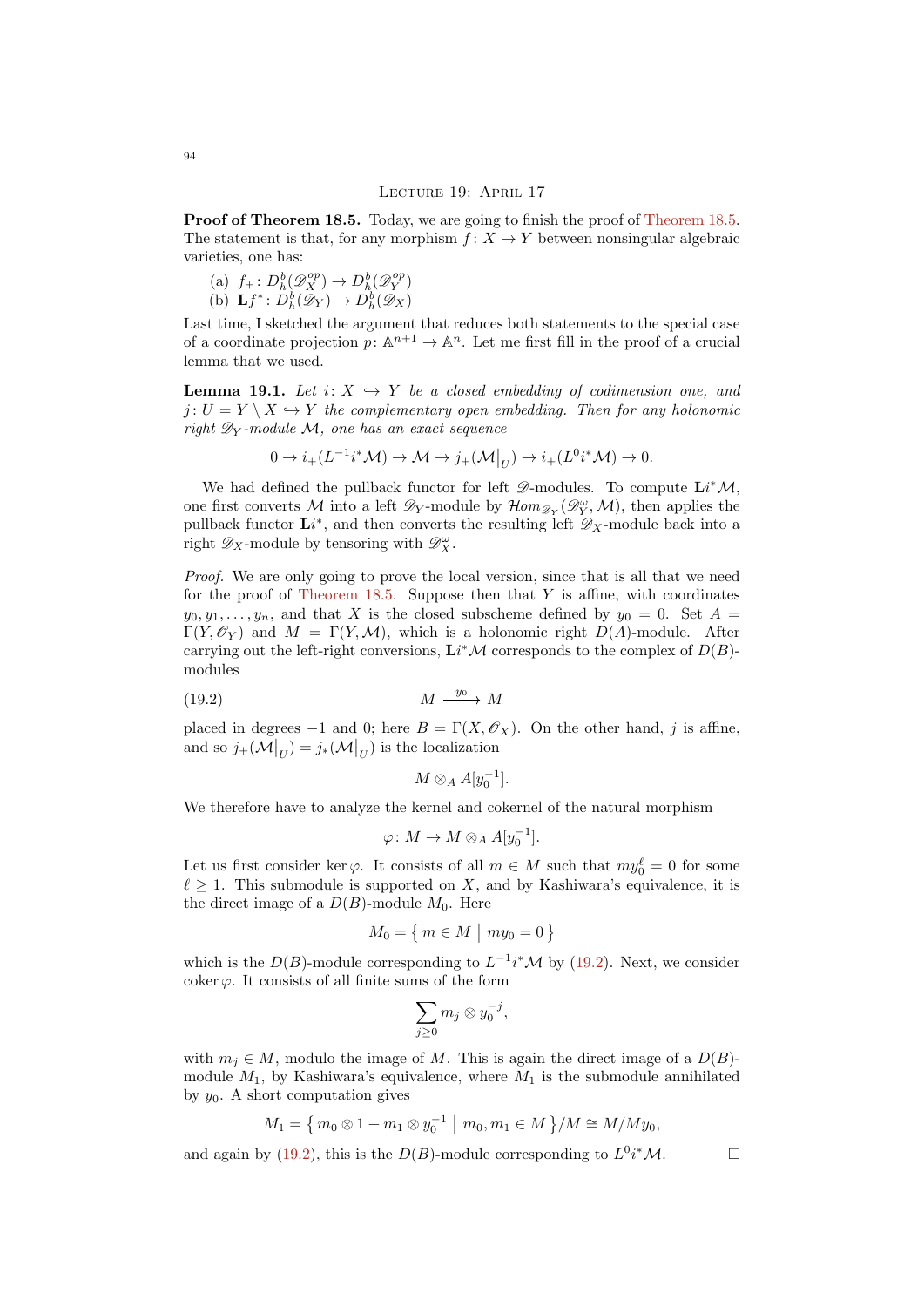In fact, the lemma generalizes to arbitrary closed embeddings  $i: X \hookrightarrow Y$ . If we again let  $j: U \hookrightarrow Y$  be the open embedding of the complement  $U = Y \setminus X$ , then we have a distinguished triangle  $(=$  short exact sequence)

$$
\mathbf{R}\mathcal{H}_X(\mathscr{F}) \to \mathscr{F} \to \mathbf{R}j_* (\mathscr{F}\big|_U) \to \mathbf{R}\mathcal{H}_X(\mathscr{F})[1],
$$

for every sheaf of  $\mathscr{O}_Y$ -modules  $\mathscr{F}$ , where where  $\mathcal{H}_X$  is the functor of "sections" with support in X". Concretely,  $\mathbf{R}\mathcal{H}_X(\mathscr{F})$  is computed by choosing an injective resolution of  $\mathscr F$  and applying the functor  $\mathcal H_X$  to each sheaf in the resolution. When M is a right  $\mathscr{D}_Y$ -module, we have  $\mathbf{R}j_*(\mathcal{M}|_U) = j_+(\mathcal{M}|_U)$ , and the distinguished triangle becomes

$$
\mathbf{R}\mathcal{H}_X(\mathcal{M}) \to \mathcal{M} \to j_+(\mathcal{M}|_U)\mathbf{R}\mathcal{H}_X(\mathcal{M})[1].
$$

Then the fancy version of the lemma is that  $\mathbf{R}\mathcal{H}_X(\mathcal{M})$  is isomorphic to  $i_+\mathbf{R}i^*\mathcal{M}$ , up to a shift by the codimension dim  $Y - \dim X$ .

Coordinate projections. To prove [Theorem 18.5,](#page-90-0) it remains to treat the case of a coordinate projection  $p: \mathbb{A}^{n+1} \to \mathbb{A}^n$ . We need to show that if M is a holonomic right  $\mathscr{D}_{\mathbb{A}^{n+1}}$ -module, then all cohomology sheaves of  $p_+\mathcal{M}$  are holonomic  $\mathscr{D}_{\mathbb{A}^{n}}$ modules. This brings us back to modules over the Weyl algebra. Let us first look at a concrete example.

Example 19.3. Consider the special case  $p: \mathbb{A}^1 \to \text{Spec } k$ . The pushforward of a right  $A_1$ -module  $M$  is computed by the Spencer complex

 $M \stackrel{\partial}{\longrightarrow} M$ 

and the theorem is claiming that when  $M$  is holonomic, both the kernel and cokernel of multiplication by  $\partial$  are finite-dimensional k-vector spaces. One approach would be to take a good filtration  $F_{\bullet}M$  and pass to the associated graded  $k[x, \partial]$ -module  $gr<sup>F</sup>M$ . Its support is one-dimensional, but unfortunately, the kernel and cokernel of multiplication by  $\partial$  can fail to be finite-dimensional. (This happens for example with  $M = k[x]$ .)

Let me show you an ad-hoc argument for why

$$
\ker \partial = \{ m \in M \mid m\partial = 0 \}
$$

has finite dimension over  $k$ . Consider the  $A_1$ -submodule

$$
\ker \partial \cdot A_1 \subseteq M
$$

generated by ker  $\partial$ . Since M is finitely generated over  $A_1$ , this submodule is also finitely generated. The commutation relation  $[\partial, x] = 1$  implies that, for any  $m \in$ ker ∂ and any  $P \in A_1$ , the element  $m \cdot P$  equals  $m \cdot f(x)$  for some polynomial  $f(x) \in k[x]$ ; and if this element is nonzero, then by applying a suitable power of ∂, one can recover m. Since ker  $\partial \cdot A_1$  is finitely generated over  $A_1$ , it follows that  $\ker \partial$  must be finitely generated over k, hence finite-dimensional.

Bernstein's idea for the general case is to use an algebraic analogue of the Fourier transform. Recall that the usual Fourier transform (on functions) interchanges partial derivatives and multiplication by coordinate functions. We can imitate this algebraically by the following definition. Let M be a right  $A_n$ -module. Its Fourier transform is a left  $A_n$ -module  $\hat{M}$ , defined as follows: as a k-vector space, one has  $M = M$ , but with  $A_n$ -action defined by

$$
x_j \cdot m = m\partial_j
$$
 and  $\partial_j \cdot m = mx_j$ .

To show that this gives  $\hat{M}$  the structure of a left  $A_n$ -module, one has to check the relation  $[\partial_i, x_j] = \delta_{i,j}$ . This holds because

$$
[\partial_i, x_j] \cdot m = \partial_i (x_j m) - x_j (\partial_i m) = m \partial_j x_i - m x_i \partial_j = m [\partial_j, x_i] = \delta_{i,j} m.
$$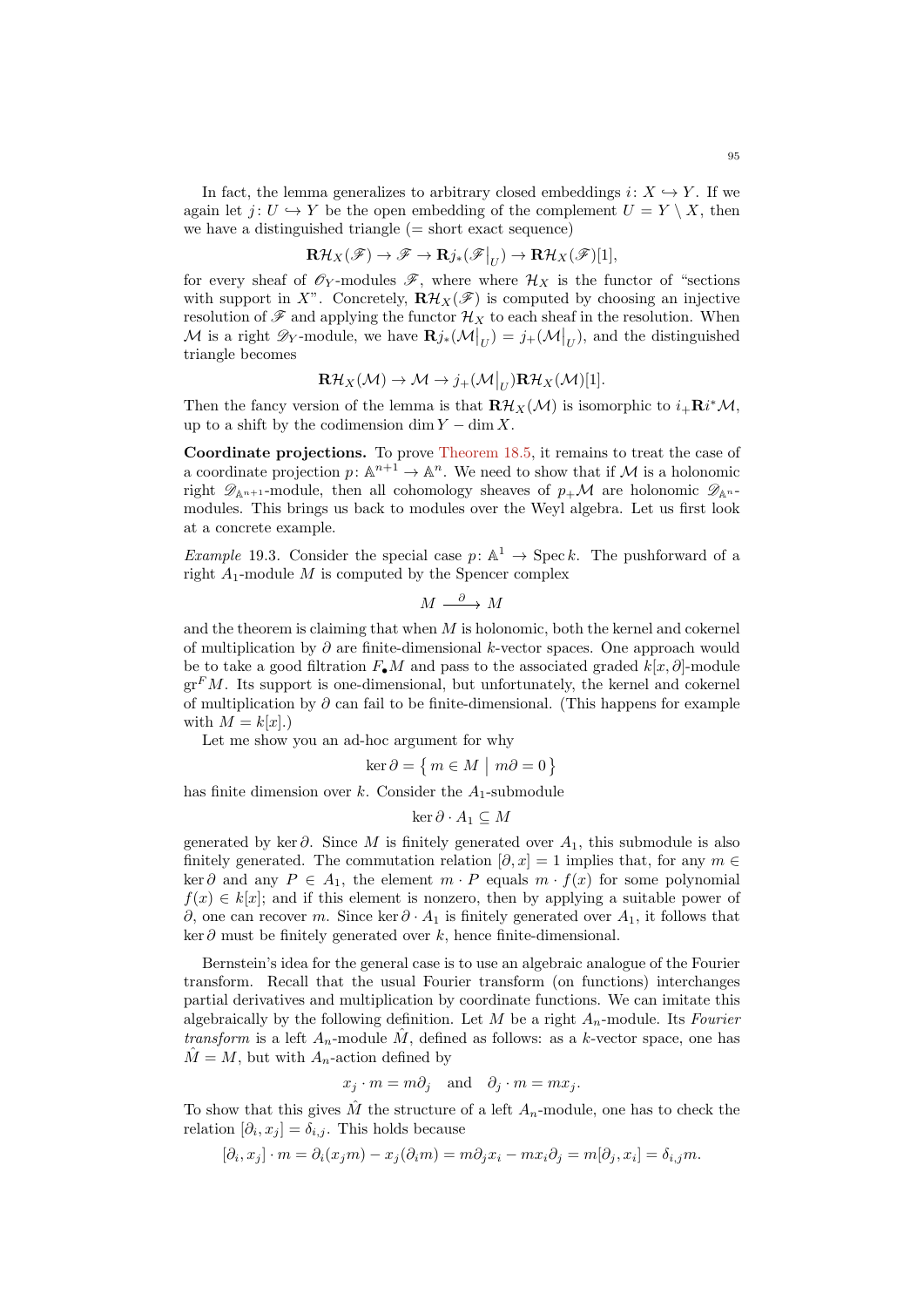Its usefulness for studying direct images comes from the following lemma.

<span id="page-95-1"></span>Lemma 19.4. Consider a coordinate projection and its dual closed embedding

$$
p: \mathbb{A}^{n+1} \to \mathbb{A}^n
$$
,  $p(x_0, x_1, ..., x_n) = (x_1, ..., x_n)$ ,  
 $i: \mathbb{A}^n \to \mathbb{A}^{n+1}$ ,  $i(x_1, ..., x_n) = (0, x_1, ..., x_n)$ .

If M is a holonomic right  $A_{n+1}$ -module, then

$$
H^j p_+ M \cong \widehat{L^j i^* \hat{M}}
$$

for every  $i \in \mathbb{Z}$ .

Proof. By pretty much the same calculation that we did in [Lecture 17,](#page-83-0) the direct image  $p_{+}M$  is computed by the relative version of the Spencer complex; in the case at hand, this is the complex of right  $A_n$ -modules

$$
M \stackrel{\partial_0}{\longrightarrow} M
$$

Its cohomology lives in degree −1 and 0:

$$
H^{j}p_{+}M = \begin{cases} \ker(\partial_{0} : M \to M) & \text{if } j = -1, \\ \operatorname{coker}(\partial_{0} : M \to M) & \text{if } j = 0, \\ 0 & \text{otherwise.} \end{cases}
$$

The right  $A_n$ -module structure on  $H^j p_+ M$  is induced by the right  $A_{n+1}$ -module structure on M in the obvious way. On the other hand, the inverse image  $\mathbf{L}i^*\hat{M}$  is computed by the complex of left  $A_n$ -modules

$$
\hat{M} \xrightarrow{x_0} \hat{M}.
$$

Its cohomology also lives in degree −1 and 0:

$$
L^{j}i^{*}\hat{M} = \begin{cases} \ker(x_{0} : \hat{M} \to \hat{M}) & \text{if } j = -1, \\ \operatorname{coker}(x_{0} : \hat{M} \to \hat{M}) & \text{if } j = 0, \\ 0 & \text{otherwise.} \end{cases}
$$

Here the left  $A_n$ -module structure on  $L^j i^* \hat{M}$  is induced by the left  $A_{n+1}$ -module structure on  $\hat{M}$  in the obvious way. Since left multiplication by  $x_0$  on  $\hat{M}$  is, by definition, the same as right multiplication by  $\partial_0$  on M, we have  $H^j p_+ M = L^j i^* \hat{M}$ as k-vector spaces. The additional Fourier transform makes sure that the right  $A_n$ -module structures on both sides agree.

The Fourier transform preserves holonomicity.

<span id="page-95-0"></span>**Lemma 19.5.** A right  $A_n$ -module M is holonomic if and only if its Fourier transform  $\hat{M}$  is holonomic as a left  $A_n$ -module.

Proof. We use the characterization of holonomicity in terms of Hilbert polynomials (from [Lecture 3\)](#page-10-0). Recall the definition of the Bernstein filtration

$$
F_j^B A_n = \left\{ P = \sum c_{\alpha,\beta} x^{\alpha} \partial^{\beta} \mid |\alpha| + |\beta| \le j \right\}.
$$

If  $F_{\bullet}M$  is a good filtration, compatible with the Bernstein filtration, then for  $j \gg 0$ , the function  $j \mapsto \dim_k F_jM$  is a polynomial in j; the degree of this polynomial is denoted by  $d(M)$ . We showed in [Lecture 6](#page-25-0) that M is holonomic (in the sense that its characteristic variety has dimension n) if and only if  $d(M) = n$ . The proof of the lemma is now a triviality: simply observe that a good filtration  $F_{\bullet}M$  is also a good filtration  $F_{\bullet} \hat{M}$ , due to the fact that the Bernstein filtration is symmetric in  $x_1, \ldots, x_n$  and  $\partial_1, \ldots, \partial_n$ . It follows that  $d(M) = d(M)$ , and so M is holonomic iff  $\hat{M}$  is holonomic.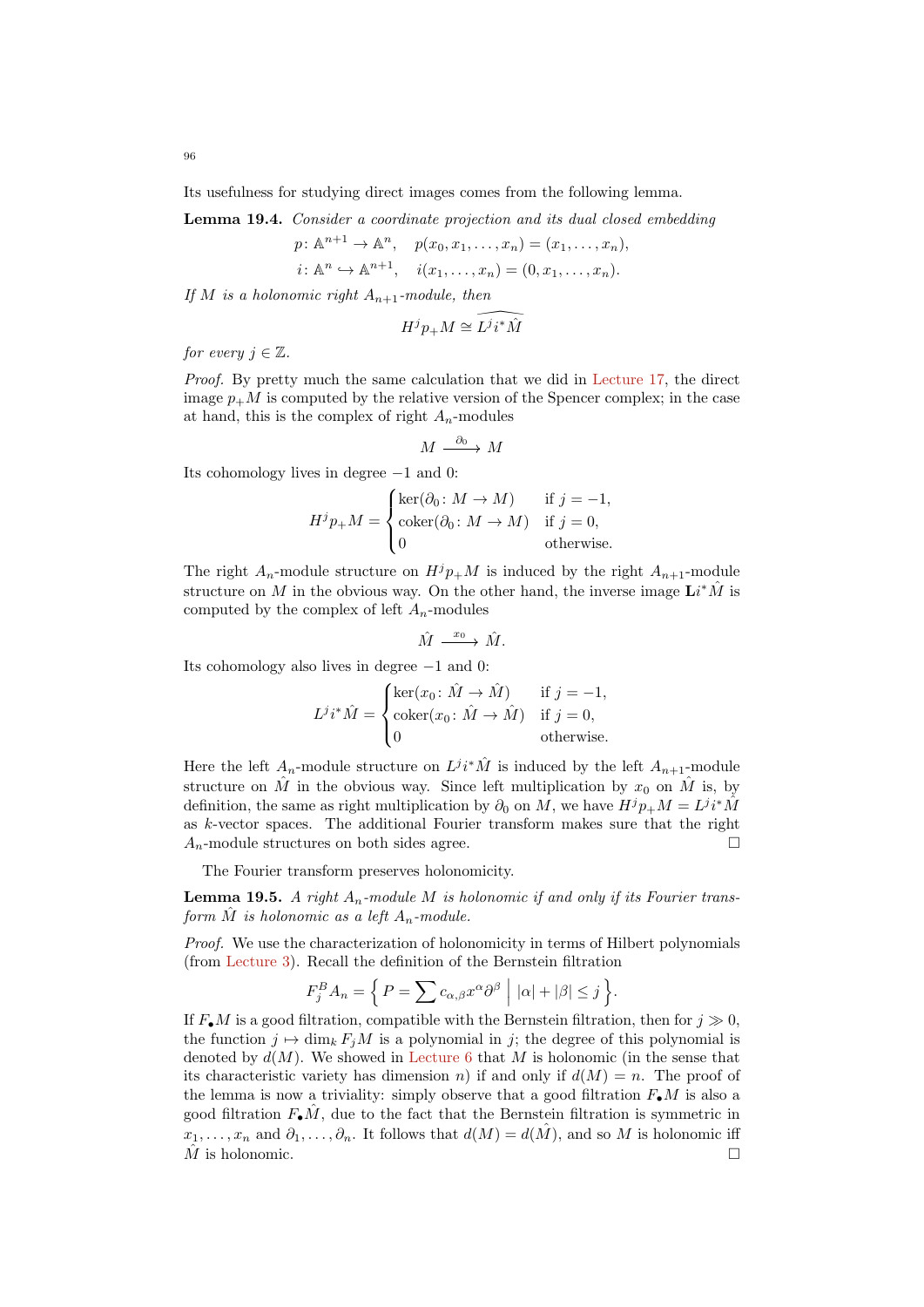The last thing we need to check is that localization preserves holonomicity.

<span id="page-96-0"></span>**Lemma 19.6.** Let M be a holonomic left  $A_{n+1}$ -module. Then

$$
N = k[x_0, \ldots, x_n, x_0^{-1}] \otimes_{k[x_0, \ldots, x_n]} M
$$

is again a holonomic  $A_{n+1}$ -module.

Proof. The argument is the same as in the proof of [Proposition 3.10.](#page-14-0) We are going to make use of the numerical criterion for holonomicity in [Lemma 3.11:](#page-14-1) Suppose that N is a left  $A_{n+1}$ -module, and  $F_{\bullet}N$  a filtration compatible with the Bernstein filtration on  $A_{n+1}$ , such that

$$
\dim_k F_j N \le \frac{c}{(n+1)!} j^{n+1} + c_1 (j+1)^n
$$

for some constants  $c, c_1 \geq 1$ . Then N is holonomic.

A suitable filtration on  $N$  is obtained by setting

 $F_j N = x_0^{-j} \otimes F_{2j} M$ 

for every  $j \geq 0$ . It is easy to see that this filtration is compatible with the Bernstein filtration. Let us check that it is exhaustive. Any element of  $N$  can be written in the form  $x_0^{-j} \otimes m$  for some  $m \in M$  and some  $j \geq 0$ . Since  $F_{\bullet}M$  is exhaustive, we have  $m \in F_k M$  for some  $k \geq 0$ . Now

$$
y_0^{-j} \otimes m = y_0^{-(j+\ell)} \otimes (y_0^{\ell} m),
$$

and since  $y_0^{\ell}m \in F_{k+\ell}M$ , this element will belong to  $F_{j+\ell}N$  as long as  $k+\ell \leq 2(j+\ell)$ or, equivalently, as long as  $\ell \geq k - 2j$ .

Let us count dimensions. Since M is holonomic, we have  $\dim_k F_iM = \chi(j)$ , where  $\chi(t) \in \mathbb{Q}[t]$  is a polynomial of degree  $d(M) = n + 1$ . But then

$$
\dim_k F_j N = \dim_k F_{2j} M = \chi(2j)
$$

is still a polynomial of degree  $n + 1$ ; by the numerical criterion, this implies that N is again holonomic.

Let us now put everything together and prove [Theorem 18.5.](#page-90-0) By the argument from last time, it suffices to show that if M is a holonomic right  $A_{n+1}$ -module, and

$$
p \colon \mathbb{A}^{n+1} \to \mathbb{A}^n, \quad p(x_0, x_1, \dots, x_n) = (x_1, \dots, x_n)
$$

the coordinate projection, then  $H^j p_+ M$  is holonomic for every  $j \in \mathbb{Z}$ . Let  $\hat{M}$  be the Fourier transform of M; by [Lemma 19.5,](#page-95-0) this is a holonomic left  $A_{n+1}$ -module. According to [Lemma 19.4,](#page-95-1) we have

$$
H^j p_+ M \cong L^j i^* \hat M,
$$

and so again by [Lemma 19.5,](#page-95-0) it will be enough to prove that each  $L^{j}i^{*}\hat{M}$  is a holonomic left  $A_n$ -module. By [Lemma 19.1,](#page-93-1) the two potentially nonzero modules (for  $j = -1$  and  $j = 0$ ) are the kernel and cokernel of the morphism

$$
\hat{M} \to k[x_0,\ldots,x_n,x_0^{-1}] \otimes_{k[x_0,\ldots,x_n]} \hat{M}.
$$

The localization is again holonomic (by [Lemma 19.6\)](#page-96-0), and so the kernel and cokernel are holonomic modules. This suffices to conclude the proof.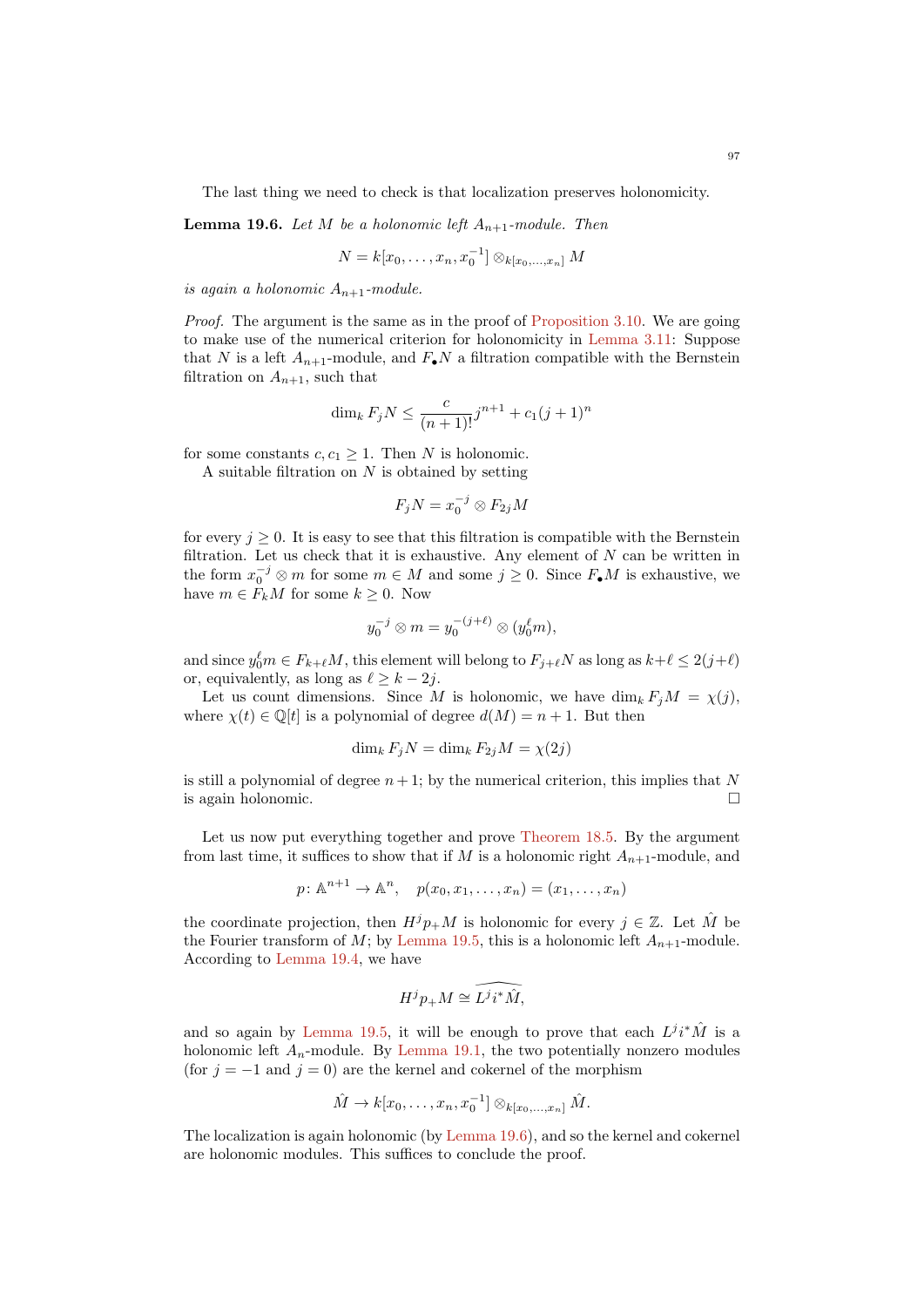Consequences. Let me point out a few interesting consequences of the result we have just proved.

First, consider the case where  $f: X \to \mathrm{Spec} k$  is the morphism to a point. Given a holonomic right  $\mathscr{D}_X$ -module M, the direct image  $f_{+}\mathcal{M}$  is computed as the hypercohomology of the Spencer complex  $Sp(\mathcal{M})$ . Thus [Theorem 18.5](#page-90-0) is saying that the hypercohomology of  $Sp(\mathcal{M})$  is a finite-dimensional k-vector space. In the special case  $\mathcal{M} = \omega_X$ , this says that the algebraic de Rham cohomology groups  $H_{dR}^j(X/k)$ are finite-dimensional even if X is not proper. (When  $k = \mathbb{C}$ , this also follows from the isomorphism  $H_{dR}^j(X/\mathbb{C}) \cong H^j(X,\mathbb{C})$  and some basic facts about the topology of nonsingular algebraic varietes.) One way to think about this is to consider the hypercohomology of  $Sp(\mathcal{M})$  as being something like the cohomology of X with coefficients in  $\mathcal{M}$ ; the theorem is claiming that this cohomology is finite-dimensional whenever  $M$  is holonomic.

Second, consider the case of a closed embedding  $i: Z \hookrightarrow X$ . Here, the statement is that  $\mathbf{L}i^*\mathcal{M}$  is holonomic for every holonomic left  $\mathscr{D}_X$ -module  $\mathcal{M}$ , even if  $\mathcal M$  does not have the non-characteristic property. In particular, we can pull back along

# $i_x$ : Spec  $k \hookrightarrow X$

for any closed point  $x \in X(k)$ , and for any holonomic  $\mathscr{D}_Y$ -module M, or any complex in  $D_h^b(\mathscr{D}_Y)$ , the inverse image  $\mathbf{L} i_x^*\mathcal{M}$  is holonomic on Speck, hence has finite-dimensional cohomology. This is another important finiteness property of holonomic modules. It is obvious on the open subset where  $\mathcal M$  is a vector bundle with integrable connection, but not at other points of Y.

*Note.* In fact, one can show that when  $k$  is algebraically closed, holonomic complexes are characterized by this finiteness property: an object  $M^{\bullet} \in D^b_{coh}(\mathscr{D}_X)$ belongs to the subcategory  $D_h^b(\mathscr{D}_X)$  if, and only if, for every closed point  $x \in X(k)$ , the complex  $\mathbf{L} i_x^* \mathcal{M}^{\bullet}$  has finite-dimensional cohomology. We don't have time to prove this, unfortunately.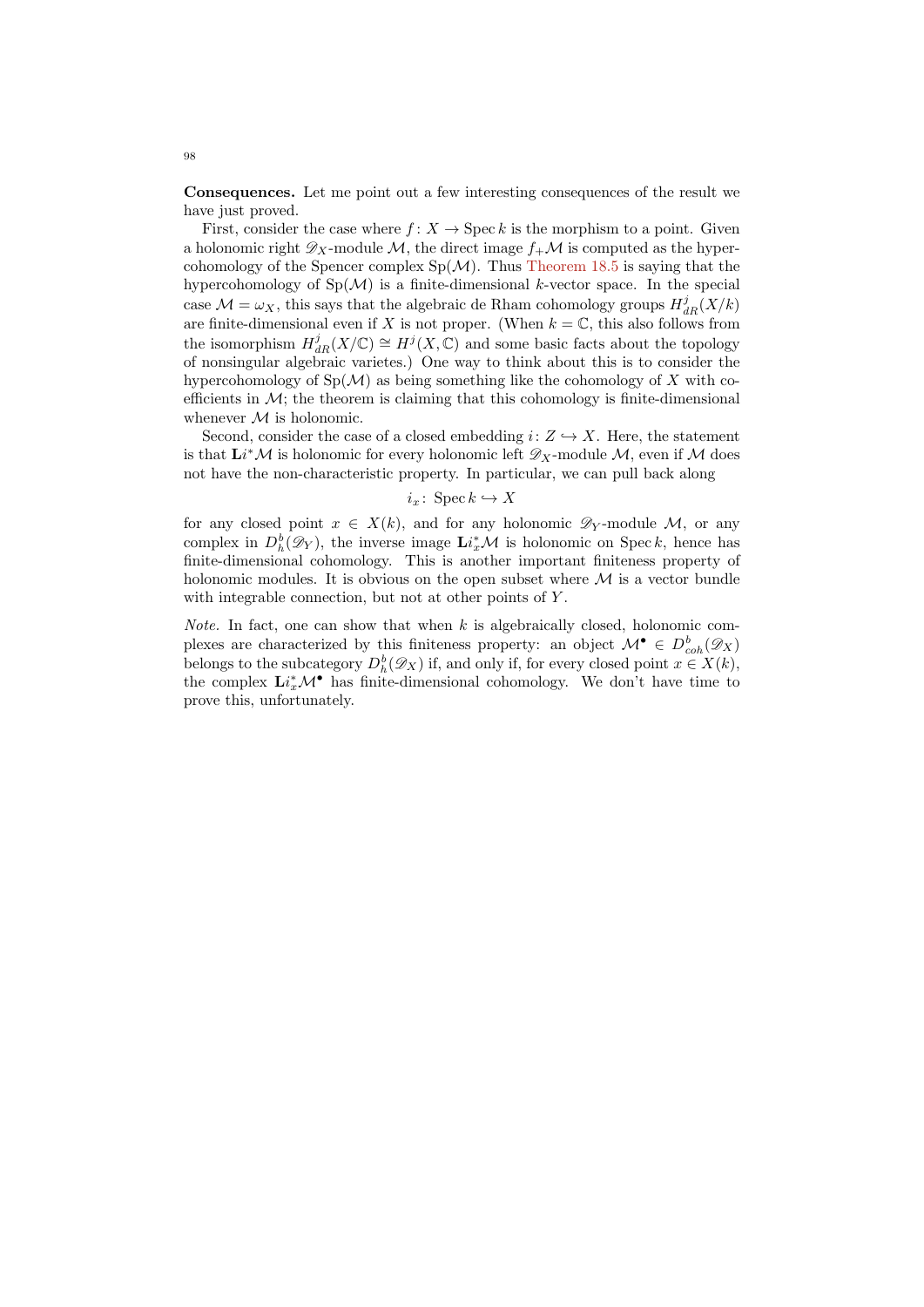#### Lecture 20: April 22

Fuchsian differential equations. Our next topic is regularity. Let me try to motivate the definition by talking about another classical topic, namely Fuchsian differential equations. We work over the complex numbers, and take  $X$  to be a small open disk containing the origin in C. Consider a differential equation of the form  $Pu = 0$ , where

$$
P = a_0(x)\partial^m + a_1(x)\partial^{m-1} + \dots + a_m(x)
$$

is a differential operator of order m with holomorphic coefficients  $a_i(x)$ . If  $a_0(0) \neq$ 0, then the equation has  $m$  linearly independent holomorphic solutions, determined by the initial conditions  $u(0), u'(0), \ldots, u^{(m-1)}(0)$ . Another way to say this is that the  $\mathscr{D}_X$ -module  $\mathscr{D}_X/\mathscr{D}_X P$  is isomorphic to  $\mathscr{O}_X^{\oplus m}$ , where the isomorphism takes a vector  $(u_0, \ldots, u_{m-1})$  to the image of  $u_0 + u_1 \partial + \cdots + u_{m-1} \partial^{m-1}$ . Here  $\mathscr{D}_X$  is the sheaf of linear differential operators with holomorphic coefficients.

If  $a_0(0) = 0$ , then the story becomes more complicated.

Example 20.1. Suppose that  $P = x\partial - \alpha$  for some  $\alpha \in \mathbb{C}$ . Here the solution  $u = x^{\alpha} = e^{\alpha \log x}$  is really only defined on sectors, because of the term  $\log x$ .

*Example* 20.2. Suppose that  $P = x^2\partial - 1$ . Here the solution  $u = e^{-1/x}$  is singlevalued, but has an essential singularity at the origin. This is bad.

We need some terminology to talk about the solutions to the equation  $Pu = 0$ . Let us denote by R the ring of holomorphic functions on X, and by K its fraction field; elements of  $K$  are meromorphic functions. Further, we use  $R$  to denote the ring of multi-valued holomorphic functions on  $X\setminus\{0\}$ ; by this we mean holomorphic functions on the universal covering space. Using the exponential function

$$
\mathbb{C} \to \mathbb{C}^*, \quad t \mapsto e^{2\pi i t},
$$

the universal covering space of a disk of radius  $r$  minus the origin is the half-plane Im  $t > \frac{1}{2\pi} \log(1/r)$ . This means that  $\tilde{R}$  is the ring of holomorphic functions on a suitable half-plane. For example,  $\log x = 2\pi i t$  and  $x^{\alpha} = e^{2\pi i \alpha t}$  belong to  $\tilde{R}$ .

We want to avoid essential singularities; this can be done by controlling the rate of growth of solutions near the origin. We say that a multi-valued holomorphic function  $f \in R$  has moderate growth near the origin if on any sector

$$
S = \{ x \in \mathbb{C} \mid 0 < |x| < \varepsilon \text{ and } \theta_0 \le \arg x \le \theta_1 \},
$$

there is an integer  $k\geq 0$  and a constant  $C\geq 0$  such that

$$
|f(x)| \le \frac{C}{|x|^k}
$$

for every  $x \in S$ . Let  $\tilde{R}^{mod} \subseteq \tilde{R}$  be the subring of multi-valued functions with moderate growth near the origin. The functions  $x^{\alpha}$  and  $(\log x)^{\ell}$  belong to  $\tilde{R}^{mod}$  for every  $\alpha \in \mathbb{C}$  and  $\ell \in \mathbb{N}$ .

Example 20.3. Suppose that f is a single-valued holomorphic function on the punctured disk  $X \setminus \{0\}$ . Then f has moderate growth near the origin iff f is meromorphic; the reason is that  $x^k f$  extends to a holomorphic function on X by Riemann's extension theorem. Thus moderate growth prevents essential singularities.

Let me now remind you of the classical theorem by Fuchs. After shrinking  $X$ , if necessary, we can assume that the origin is the only zero of  $a_0(x)$ ; we can then divide through by  $a_0(x)$  to get a differential operator with meromorphic coefficients.

<span id="page-98-0"></span>**Theorem 20.4** (Fuchs). Let  $P = \partial^m + a_1(x)\partial^{m-1} + \cdots + a_m(x)$  be a differential operator of order m with  $a_i(x) \in K$ . The following two conditions are equivalent: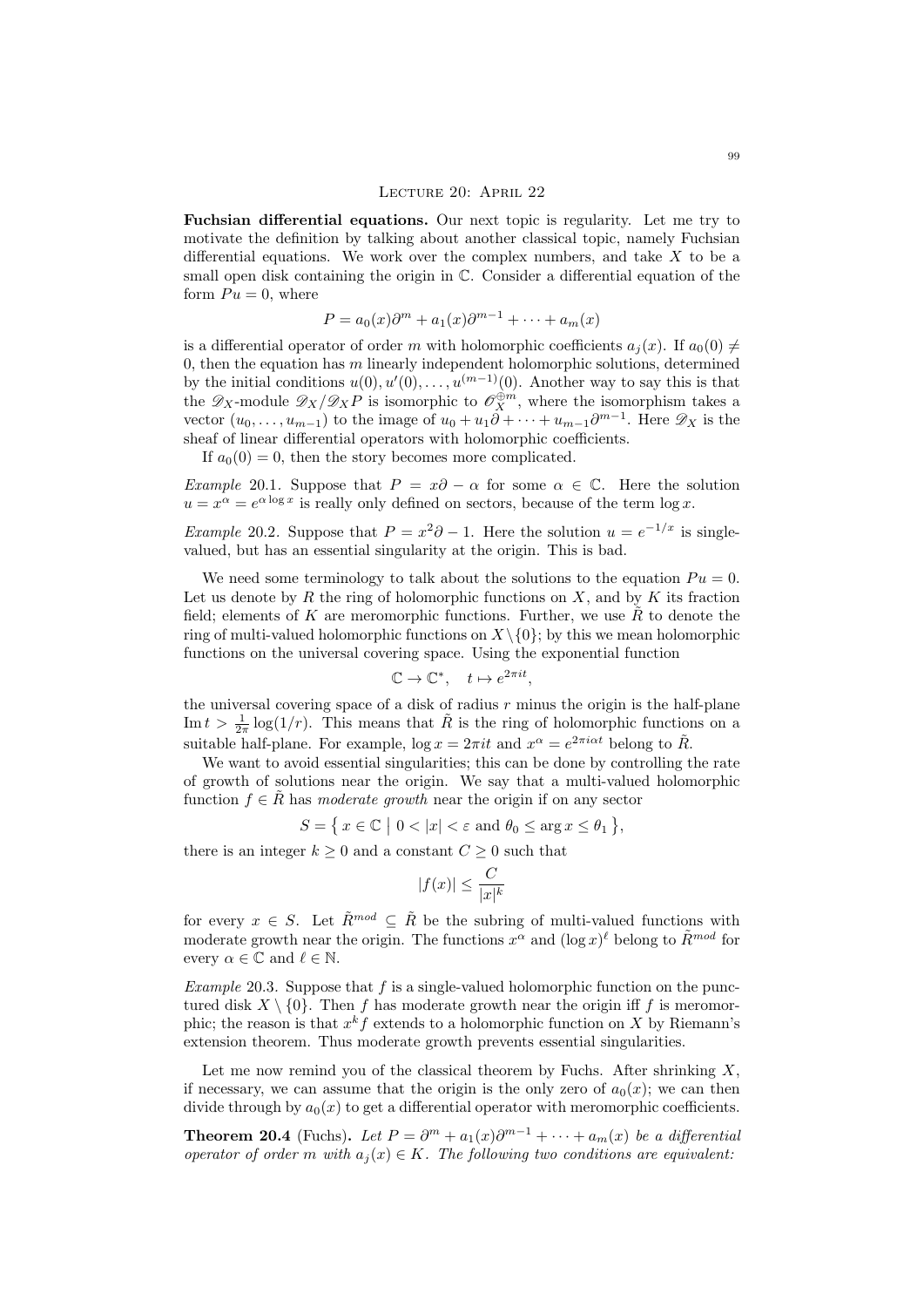- (a) All multi-valued solutions  $u \in \tilde{R}$  of the differential equation  $Pu = 0$  have moderate growth near the origin.
- <span id="page-99-0"></span>(b) For  $j = 1, \ldots, n$ , the function  $a_j(x)$  has a pole of order at most j at the origin.

If the conditions in the theorem are satisfied, the differential equation  $Pu = 0$ is said to be regular at the origin. There is another way to formulate the algebraic condition in [\(b\).](#page-99-0) Using identity  $x^j \partial^j = (x \partial)(x \partial - 1) \cdots (x \partial - j + 1)$ , we get

$$
x^m P = (x\partial)^m + b_1(x)(x\partial)^{m-1} + \cdots + b_m(x),
$$

and [\(b\)](#page-99-0) becomes the condition that  $b_1(x), \cdots, b_m(x)$  are holomorphic functions.

Systems of differential equations and regularity. We will prove [Theorem 20.4](#page-98-0) by turning the problem into a system of first-order differential equations. If we set  $u_1 = u, u_2 = \partial u, \dots, u_m = \partial^{m-1}u$ , then  $Pu = 0$  is of course equivalent to the system of m first-order equations

$$
\partial u_1 = u_2
$$
  
\n
$$
\partial u_2 = u_3
$$
  
\n
$$
\vdots
$$
  
\n
$$
\partial u_{m-1} = u_m
$$
  
\n
$$
\partial u_m = -(a_m u_1 + \dots + a_1 u_m)
$$

More generally, let us consider a first-order system of the form

$$
\partial u_i = \sum_{j=1}^m a_{i,j} u_j, \quad i = 1, \dots, m,
$$

with m unknown functions  $u_1, \ldots, u_m$  and meromorphic coefficients  $a_{i,j} \in K$ . We can also write this in the form  $\partial U = AU$ , where U is the column vector with entries  $u_1, \ldots, u_m$ , and A is an  $m \times m$ -matrix whose entries are meromorphic functions.

Example 20.5. If condition  $(b)$  is satisfied, we can instead look at the m functions  $v_1 = u, v_2 = x\partial u, \dots, v_m = (x\partial)^{m-1}u$ ; the equation  $Pu = 0$  is then also equivalent to the following system:

$$
x\partial v_1 = v_2
$$
  
\n
$$
x\partial v_2 = v_3
$$
  
\n
$$
\vdots
$$
  
\n
$$
x\partial v_{m-1} = v_m
$$
  
\n
$$
x\partial v_m = -(b_m v_1 + \dots + b_1 v_m)
$$

In matrix notation, this becomes  $x\partial V = BV$ , where the entries of the  $m \times m$ -matrix B are now holomorphic functions.

Now let us describe the multi-valued solutions of such a system  $\partial U = AU$ . We can pull the system back to the universal covering space of  $X\setminus\{0\}$ , which amounts to setting  $x = e^{2\pi i t}$ . This gives us a system of first-order equations with holomorphic coefficients on a half-space; by Cauchy's theorem, it has m linearly independent holomorphic solutions  $\tilde{u}^1, \ldots, \tilde{u}^m$ ; here each  $\tilde{u}^j$  is a column vector with entries in  $\tilde{R}$ . Let us denote by  $\tilde{S}(t)$  the  $m \times m$ -matrix whose columns are  $\tilde{u}^1, \ldots, \tilde{u}^m$ . Since the coefficients of the system are invariant under the substitution  $t \mapsto t + 1$ , the columns of  $S(t + 1)$  form another basis for the vector space of solutions, and so

$$
\tilde{S}(t+1) = \tilde{S}(t)C
$$

100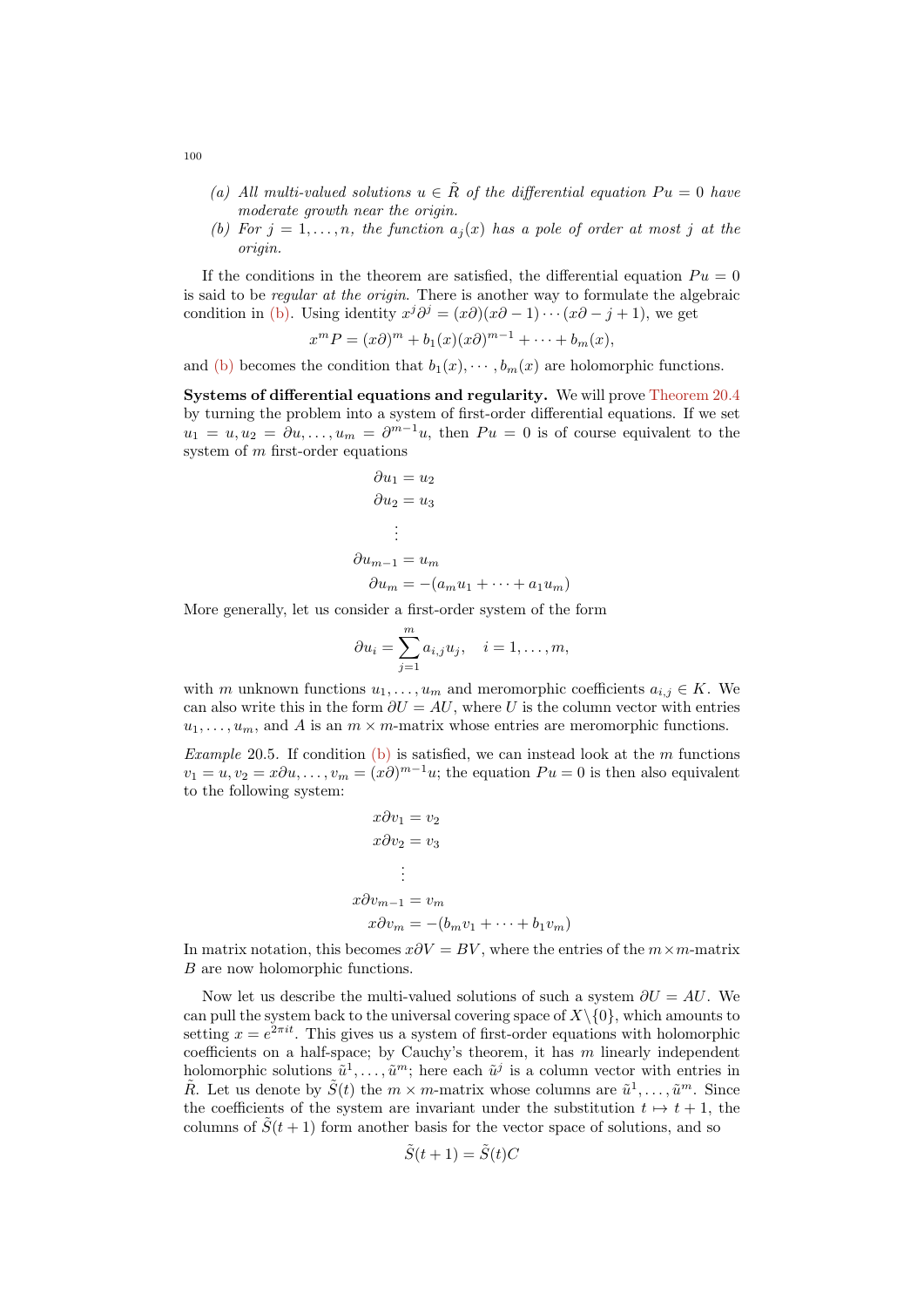Choose a matrix  $\Gamma$  with the property that  $C = e^{2\pi i \Gamma}$ ; such a matrix always exists, and is unique if we require that the eigenvalues of  $\Gamma$  have their real part in a fixed interval of unit lengt, such as [0, 1). The matrix  $\tilde{S}(t)e^{-2\pi i t\Gamma}$  is now invariant under the substitution  $t \mapsto t + 1$ , and so

$$
\tilde{S}(t)e^{-2\pi it\,\Gamma} = \Sigma(e^{2\pi it}),
$$

where  $\Sigma(x)$  is an  $m \times m$ -matrix whose entries are holomorphic functions on  $X \setminus \{0\}$ . Replacing  $2\pi i t$  by  $\log x$ , we see that the columns of the matrix

$$
S(x) = \Sigma(x)e^{\log x \Gamma}
$$

form a basis for the space of multi-valued solutions to the system  $\partial U = AU$ .

Changing the basis in the vector space of solutions amounts to conjugating C and Γ by the change-of-basis matrix. Since we are working over C, we can therefore choose our basis in such a way that  $\Gamma$  is in Jordan canonical form. Thus  $\Gamma$  is block-diagonal, with blocks of the type

$$
\begin{pmatrix}\n\alpha & 1 & & & \\
& \alpha & 1 & & \\
& & \ddots & \ddots & \\
& & & \alpha & 1 \\
& & & & \alpha\n\end{pmatrix}
$$

which means that  $e^{\log x}$  is block-diagonal, with blocks of the type

$$
x^{\alpha} \cdot \begin{pmatrix} 1 & L_1(x) & L_2(x) & \cdots & L_{m-1}(x) \\ & 1 & L_1(x) & \cdots & L_{m-2}(x) \\ & & \ddots & \ddots & \vdots \\ & & & 1 & L_1(x) \\ & & & & 1 \end{pmatrix}
$$

where now  $L_j(x) = \frac{1}{j!} (\log x)^j$ . This gives a fairly concrete description of what multi-valued solutions look like.

Example 20.6. A corollary of the discussion so far is that any  $m$ -th order differential equation of the form  $Pu = 0$  has a solution of the form  $x^{\alpha}h(x)$ , where  $h(x)$ is holomorphic outside the origin, and  $\alpha \in \mathbb{C}$  has the property that  $e^{2\pi i \alpha}$  is an eigenvalue of the monodromy matrix C.

Now our goal is to prove a version of [Theorem 20.4](#page-98-0) for systems.

**Definition 20.7.** We say that two systems  $\partial U = AU$  and  $\partial V = BV$  are *equivalent* if there is a matrix  $M(x) \in GL_m(K)$  with meromorphic entries such that

.

$$
B = \partial M \cdot M^{-1} + M A M^{-1}
$$

This means that U solves the first system iff  $V = MU$  solves the second one.

Here is the analogue of [Theorem 20.4](#page-98-0) for systems.

<span id="page-100-2"></span>**Theorem 20.8.** Let A be an  $m \times m$ -matrix with entries in K. The following three conditions are equivalent:

- <span id="page-100-0"></span>(a) All multi-valued solutions of  $\partial U = AU$  have moderate growth near the origin, meaning that the individual components of U do.
- <span id="page-100-1"></span>(b) The system  $\partial U = AU$  is equivalent to a system of the form  $\partial V = x^{-1} \Gamma V$ , where  $\Gamma$  is an  $m \times m$ -matrix with constant entries.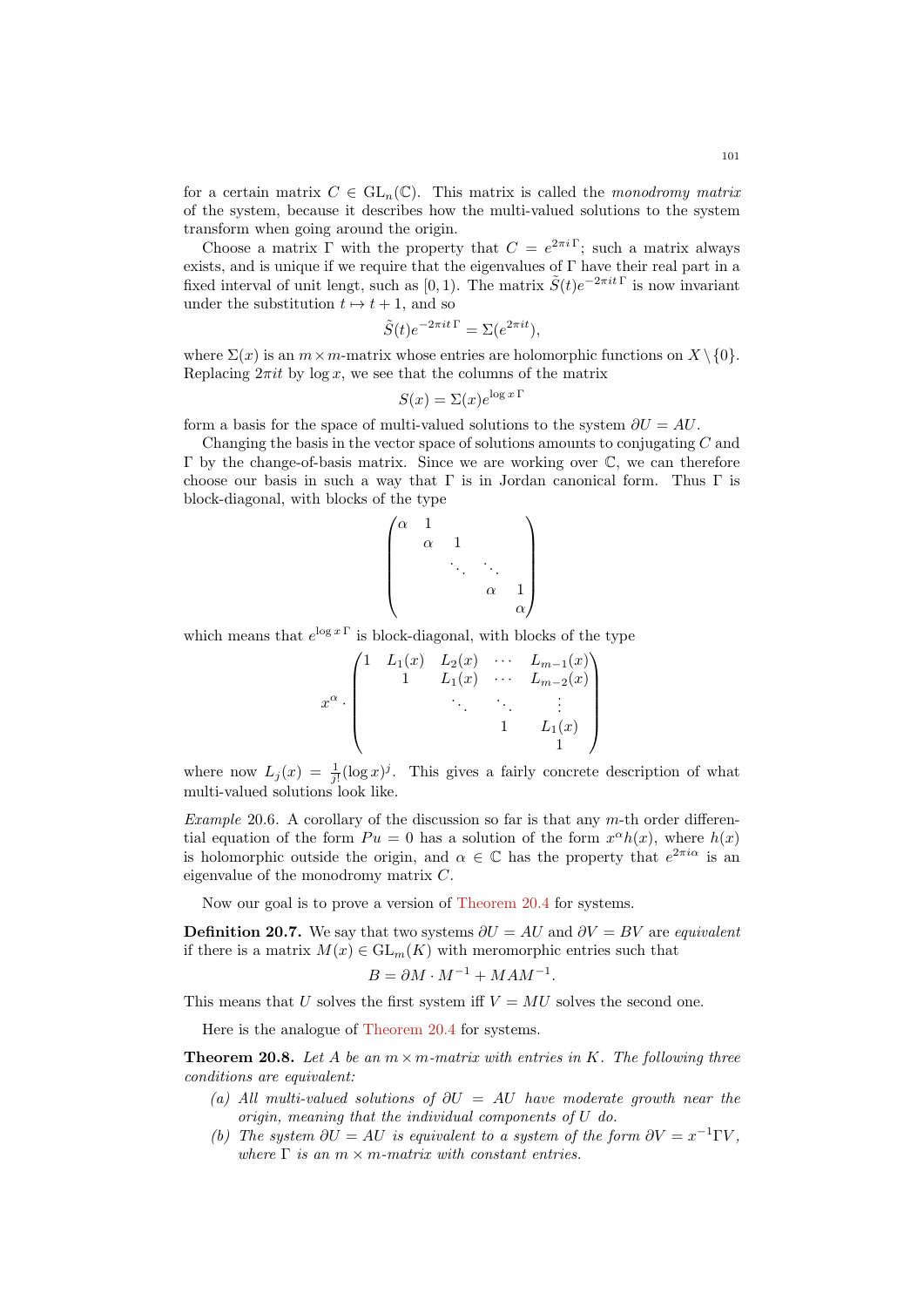<span id="page-101-0"></span>(c) The system  $\partial U = AU$  is equivalent to a system of the form  $\partial V = x^{-1}BV$ , where  $B$  is an  $m \times m$ -matrix with holomorphic entries.

A system satisfying these equivalent conditions is called regular at the origin.

Proof. Let us show that [\(a\)](#page-100-0) implies [\(b\).](#page-100-1) We already know that a fundamental system of solutions is of the form  $S(x) = \Sigma(x)e^{\log x}$ . By assumption, the entries of the matrix  $S(x)$  have moderate growth near the origin. Since powers of log x have moderate growth, it follows that the entries of

$$
\Sigma(x) = S(x)e^{-\log x \Gamma}
$$

also have moderate growth near the origin. The entries of  $\Sigma(x)$  are therefore meromorphic functions, and so  $\Sigma(x) \in GL_m(K)$ . After replacing U by  $V = \Sigma^{-1}(x)U$ , we obtain the equivalent system

$$
\partial V = \frac{1}{x}\Gamma V,
$$

which is what we wanted to show.

It is clear that  $(b)$  implies  $(c)$ , and so it remains to prove that  $(c)$  implies  $(a)$ . Let V be any multi-valued solution of the system  $x\partial V = BV$ . Here V is a column vector with entries  $v_1, \ldots, v_m \in \tilde{R}$ . To prove that  $v_1, \ldots, v_m \in \tilde{R}^{mod}$ , we need to understand their asymptotic behavior on any sector

$$
S = \{ x \in \mathbb{C} \mid 0 < |x| < \varepsilon \text{ and } \theta_0 \le \arg(x) \le \theta_1 \}.
$$

Let us set  $||V||^2 = |v_1|^2 + \cdots + |v_m|^2$  and  $x = re^{i\theta}$ . Since the entries of B are holomorphic, they are bounded on S. A short calculation using  $\partial V = x^{-1}BV$  gives

$$
\frac{\partial}{\partial r} \|V\| \leq \frac{1}{2\|V\|} \sum_{j=1}^m 2|v_j|\left|\frac{\partial v_j}{\partial r}\right| \leq \sqrt{\sum_{j=1}^m \left|\frac{\partial v_j}{\partial x}\right|^2} \leq \frac{C}{r} \|V\|,
$$

where  $C \geq 0$  is an upper bound for the matrix norm of B on the sector S. After integrating over  $r$ , this becomes

$$
||V(re^{i\theta})|| \le ||V(r_0 e^{i\theta})|| + \int_r^{r_0} \frac{C}{s} ||V(se^{i\theta})|| ds,
$$

for any  $0 < r \le r_0 < \varepsilon$ . Now we apply Grönwall's inequality to conclude that

$$
||V(re^{i\theta})|| \le ||V(r_0e^{i\theta})|| \exp \int_r^{r_0} \frac{C}{s} ds = ||V(r_0e^{i\theta})|| \left(\frac{r_0}{r}\right)^C
$$

.

This means exactly that all entries of V have moderate growth at the origin.  $\square$ 

*Note.* Grönwall's inequality says that an integral inequality of the form

$$
f(t) \le C + \int_{t_0}^t g(s) f(s) \, ds
$$

for a real function  $f(t)$  implies that

$$
f(t) \le C \exp \int_{t_0}^t g(s) \, ds.
$$

We are now in a position to prove the theorem of Fuchs from the beginning.

Proof of [Theorem 20.4.](#page-98-0) Consider a differential operator

$$
P = \partial^m + a_1(x)\partial^{m-1} + \cdots + a_m(x),
$$

with  $a_i \in K$ . Suppose that each  $a_j$  has a pole of order at most j at the origin. As we remarked before, we can rewrite  $x^m P = (x\partial)^m + b_1(x)(x\partial)^{m-1} + \cdots + b_m(x)$ , with  $b_j \in R$  holomorphic. Setting  $v_1 = u, v_2 = x\partial u, \dots, v_m = (x\partial)^{m-1}u$ , it follows

102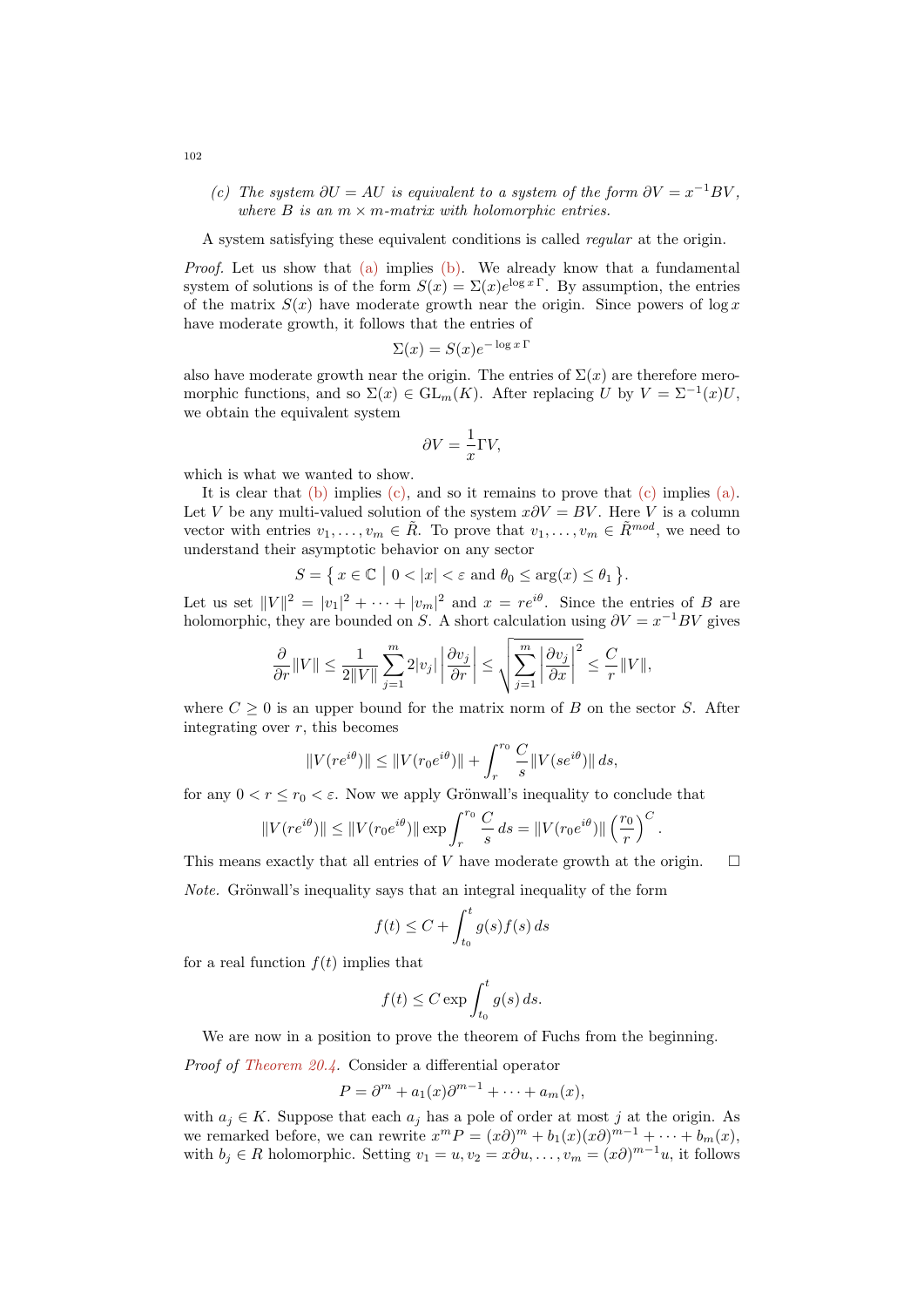that the column vector  $V = (v_1, \ldots, v_m)$  solves a system of the form  $\partial V = x^{-1}BV$ . By [Theorem 20.8,](#page-100-2) the multi-valued functions  $v_1, \ldots, v_n$  have moderate growth near the origin, and so in particular  $u \in \tilde{R}^{mod}$ .

Let us prove the converse. Suppose that all multi-valued solutions of  $Pu = 0$ have moderate growth near the origin. If we write the corresponding system in the form  $\partial U = AU$ , then we have

$$
t^m + a_1 t^{m-1} + \dots + a_m = \det(t \operatorname{id} - A),
$$

and so we can recover the coefficients of  $P$  from the characteristic polynomial of the matrix A. It is not hard to see that all solutions of  $\partial U = AU$  also have moderate growth near the origin. By [Theorem 20.8,](#page-100-2) our system is equivalent to a system of the form  $\partial V = x^{-1} \Gamma V$ , where  $\Gamma$  is an  $m \times m$ -matrix with constant entries. Consequently, there exists a matrix  $M \in GL_m(K)$  such that

$$
A = \partial M \cdot M^{-1} + \frac{1}{x} M \Gamma M^{-1},
$$

After clearing denominators, we get  $M = x^{\ell} N$ , with  $N \in GL_m(R)$ . Then

$$
A = \frac{1}{x} \left( N \Gamma N^{-1} + \ell \operatorname{id} \right) + \partial N \cdot N^{-1},
$$

and if we now compute the characteristic polynomial, we find that the  $j$ -th coefficient  $a_i$  has a pole of order at most j at  $x = 0$  (being equal to a sum of  $j \times j$ -minors of the matrix on the right-hand side).  $\Box$ 

The theorem we have just proved has another interesting consequence.

Corollary 20.9. Two regular systems are equivalent if and only if their monodromy matrices are conjugate.

Proof. The proof of [Theorem 20.8](#page-100-2) shows that any regular system is equivalent to a system of the form

$$
\partial U = -\frac{1}{x}\Gamma U,
$$

where  $\Gamma$  is an  $m \times m$ -matrix with constant entries, such that the monodromy matrix of the system is  $e^{2\pi i \Gamma}$ . If two such systems have conjugate monodromy matrices, then they are easily seen to be equivalent (via a constant matrix  $M$ .) To prove the converse, it is of course enough to consider systems of this special type. Suppose that two such systems with matrices  $\Gamma$  and  $\Gamma'$  are equivalent. This means that there exists a matrix  $M \in GL_m(K)$  such that

$$
\frac{1}{x}\Gamma' = \partial M \cdot M^{-1} + \frac{1}{x} M \Gamma M^{-1}.
$$

Write  $M = x^{\ell} N$ , with  $N \in GL_m(R)$ . After clearing denominators, we get  $\Gamma' = x \partial N \cdot N^{-1} + N(\Gamma + \ell \operatorname{id})N^{-1},$ 

and since  $\Gamma$  and  $\Gamma'$  are constant, we can now set  $x = 0$  to obtain

$$
\Gamma' = N(\Gamma + \ell \operatorname{id})N^{-1}.
$$

Since  $e^{2\pi i \ell} = 1$ , this implies that  $e^{2\pi i \Gamma'} = N e^{2\pi i \Gamma} N^{-1}$ .

# Exercises.

Exercise 20.1. Show directly that if two systems  $\partial U = AU$  and  $\partial V = BV$  are equivalent, then their monodromy matrices are conjugate to each other.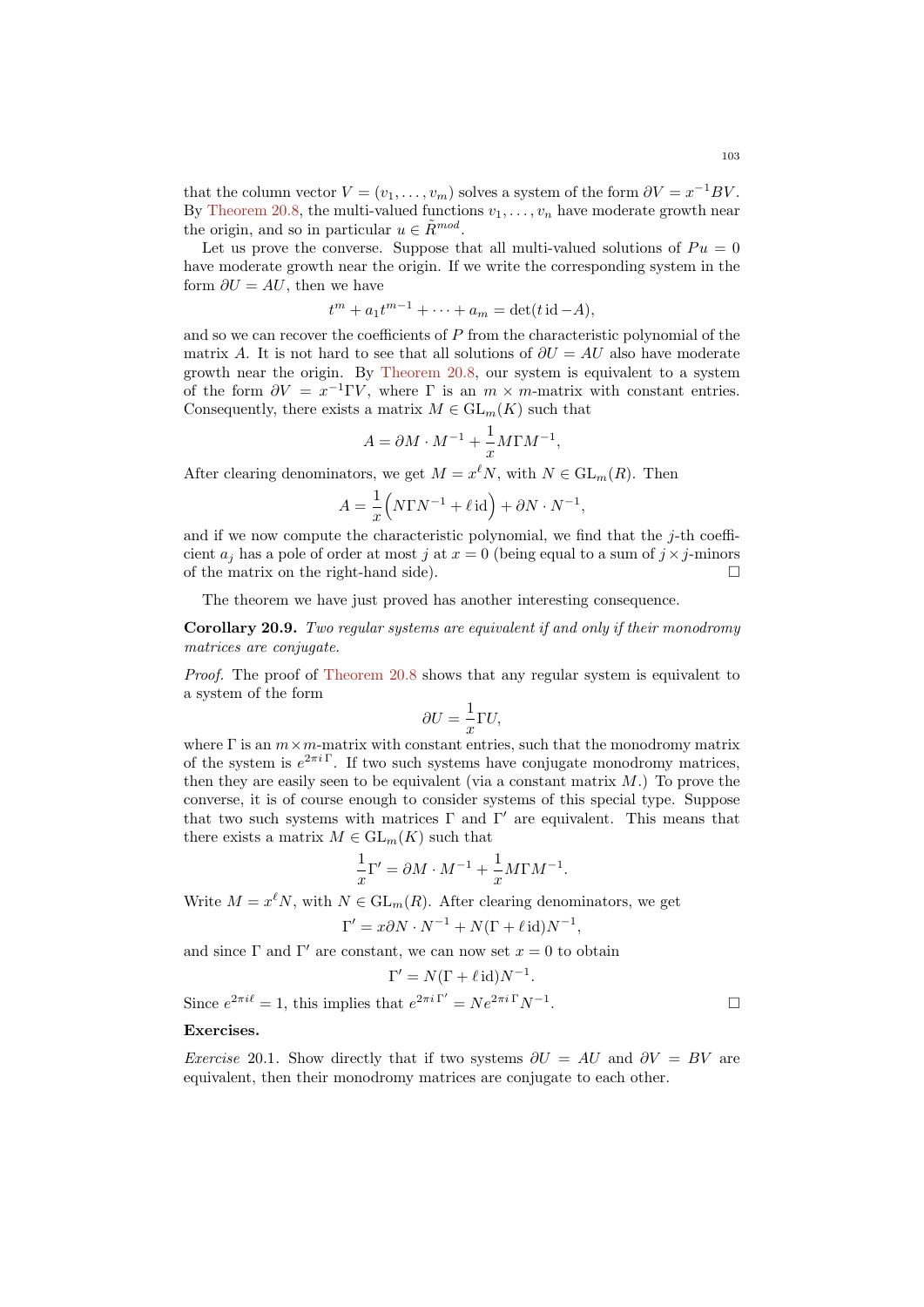### Lecture 21: April 24

Regularity for holonomic  $\mathscr{D}$ -modules. Last time, we considered differential equations of the form  $Pu = 0$ , where  $P = a_0(x)\partial^m + a_1(x)\partial^{m-1} + \cdots + a_m(x)$  is a differential operator of order m with holomorphic coefficients, such that  $a_0(0) = 0$ . We showed that all multi-valued solutions have moderate growth near the origin iff

<span id="page-103-0"></span>(21.1) 
$$
x^m P = (x\partial)^m + b_1(x)(x\partial)^{m-1} + \cdots + b_m(x),
$$

with  $b_1(x), \ldots, b_m(x)$  holomorphic. In that case, one says that the equation  $Pu =$ 0 has a regular singularity at the origin. Let us now reformulate this algebraic condition in terms of the left  $\mathscr{D}_X$ -module  $\mathcal{M} = \mathscr{D}_X/\mathscr{D}_X P$ . For the time being,  $\mathscr{D}_X$ again means the sheaf of linear differential operators with holomorphic coefficients.

We first observe that the characteristic variety of  $M$  is defined by the principal symbol  $\sigma_m(P) = a_0(x)\xi^m$ , where x and  $\xi$  are the natural coordinates on the cotangent bundle. Since  $a_0(0) = 0$ , it follows that Ch( $\mathcal{M}$ ) is the subset defined by the equation  $x\xi = 0$ . This means that if  $F_{\bullet} \mathcal{M}$  is any good filtration of  $\mathcal{M}$ , for example the one induced by the order filtration on  $\mathscr{D}_X$ , then some power of  $x\xi$  annihilates  $gr<sup>F</sup>M$ . Let me now show you how [\(21.1\)](#page-103-0) can be used to construct a particular good filtration with better properties.

Suppose that we have  $(21.1)$  with  $b_1(x), \ldots, b_m(x)$  holomorphic. Then we can define a good filtration  $F_{\bullet} \mathcal{M}$  by setting

$$
F_k \mathcal{M} = \sum_{j=0}^{m-1} F_k \mathcal{D}_X \cdot (x \partial)^j + \mathcal{D}_X P.
$$

It is not hard to see that this is indeed a good filtration; moreover,

$$
x\partial\cdot F_k\mathcal{M}\subseteq F_k\mathcal{M}
$$

for every  $k \in \mathbb{N}$ , by virtue of [\(21.1\)](#page-103-0). This means that  $gr<sup>F</sup>M$  is annihilated by the first power of  $x\xi$ .

Kashiwara and Kawai introduced the notion of holonomic  $\mathscr{D}$ -modules with regular singularities as a generalization of this case. From now on, we let  $X$  be a nonsingular algebraic variety (over a field k of characteristic zero). For a coherent left  $\mathscr{D}_X$ -module M, we denote by  $\mathcal{I}_{\text{Ch}(\mathcal{M})} \subseteq \mathscr{O}_{T^*X}$  the ideal sheaf of the characteristic variety. Recall that

$$
\mathcal{I}_{\text{Ch}(\mathcal{M})} = \sqrt{\text{Ann}_{\text{gr}^F \mathscr{D}_X} \text{gr}^F \mathcal{M}},
$$

where  $F_{\bullet}$  M is any good filtration. It follows that there is some (usually large) integer N such that  $\mathcal{I}^N_{\text{Ch}(\mathcal{M})} \cdot \text{gr}^F \mathcal{M} = 0$ . Roughly speaking, we say that M is regular if we can find a good filtration for which  $N = 1$ . For technical reasons, we have to be slightly more careful. Suppose first that  $X$  is proper over Spec  $k$ .

**Definition 21.2.** Let  $X$  be a nonsingular algebraic variety that is proper over Spec k. A holonomic left  $\mathscr{D}_X$ -module M is called *regular* (in the sense of Kashiwara and Kawai) if it admits a good filtration  $F_{\bullet} \mathcal{M}$  such that  $\mathcal{I}_{\text{Ch}(\mathcal{M})} \cdot \text{gr}^F \mathcal{M} = 0$ .

If  $P \in F_k \mathscr{D}_X$  is a differential operator of order k, then  $\sigma_k(P)$  belongs to  $\mathcal{I}_{Ch(\mathcal{M})}$ if and only if  $\sigma_k(P)$  vanishes along the characteristic variety of M. The condition in the definition is therefore saying that whenever  $P$  is a differential operator of order k such that  $\sigma_k(P)$  vanishes along Ch(M), then

$$
P \cdot F_j \mathcal{M} \subseteq F_{j+k-1} \mathcal{M}
$$

for every  $j \in \mathbb{Z}$ .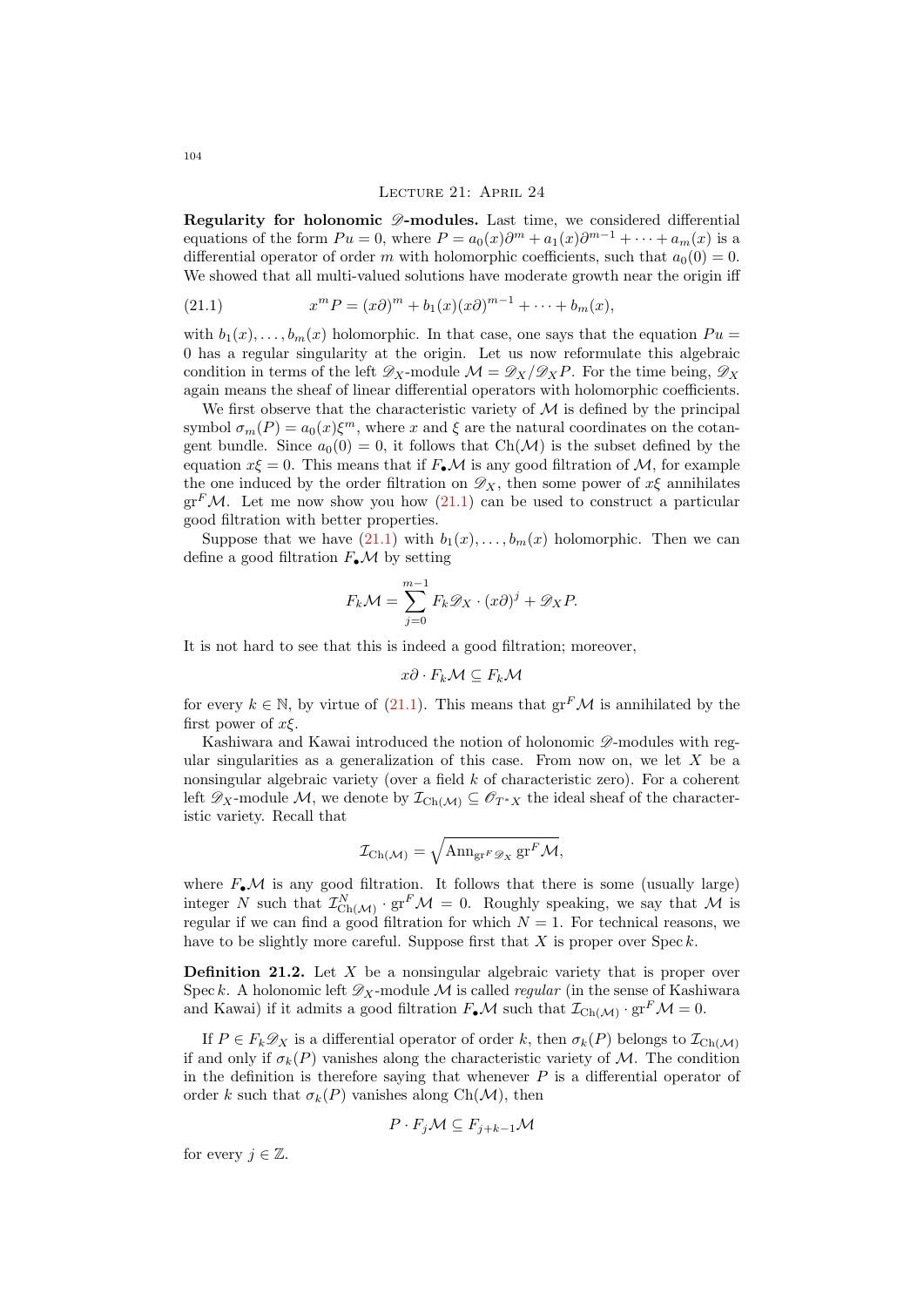The original definition by Kashiwara and Kawai is only asking that a good filtration with  $\mathcal{I}_{\text{Ch}(\mathcal{M})} \cdot \text{gr}^F \mathcal{M} = 0$  should exist locally on X; but they show that  $M$  then actually has a globally defined good filtration with this property.

One can prove (with a lot of work) that direct images by proper morphisms, and inverse images by arbitrary morphisms, preserve regularity. If we used the above definition to define regularity when  $X$  is not proper, we would run into the problem that direct images by open embeddings do not necessarily preserve regularity.

Example 21.3. Consider the holonomic  $A_1$ -module  $M = A_1/A_1(\partial - 1)$ . The filtration induced by the order filtration certainly has the property in the definition (and the differential equation  $\partial u = u$  has a regular singularity at the origin). The problem occurs near the point at infinity. Indeed, if we consider the open embedding  $\mathbb{A}^1 \hookrightarrow \mathbb{P}^1$ , and look at M in the other affine chart with coordinate  $y = x^{-1}$ , we get  $\partial_x - 1 = -y^2 \partial_y - 1$ . The A<sub>1</sub>-module

$$
A_1/A_1(y^2\partial_y+1)
$$

is not regular in the above sense; indeed, the differential equation  $y^2 \partial_y u + u = 0$ does not satisfy the condition in [Theorem 20.4.](#page-98-0)

Example 21.4. A more well-behaved example is  $M = A_1/A_1(x\partial - \alpha)$ , for  $\alpha \in k$ . Since  $x\partial x = -y\partial_y$ , this becomes  $A_1/A_1(y\partial_y + \alpha)$  in the chart at infinity, which again has a regular singularity.

Since we would like direct images by arbitrary morphisms to preserve regularity, we need to include open embeddings into the definition. Let  $X$  be a nonsingular algebraic variety. Since  $k$  has characteristic zero, Nagata's theorem implies that we can always embed X into a nonsingular algebraic variety  $\bar{X}$  that is proper over Spec k. We can always arrange that  $\bar{X} \setminus X$  is a divisor; using embedded resolution of singularities, we can moreover achieve that this divisor only has normal crossing singularities. In either case,  $j: X \hookrightarrow \overline{X}$  is an affine morphism, and so if M is a holonomic left  $\mathscr{D}_X$ -module, the direct image  $j_+\mathcal{M} = j_*\mathcal{M}$  is again a holonomic left  $\mathscr{D}_{\bar{X}}$ -module.

**Definition 21.5.** Let X be a nonsingular algebraic variety. A holonomic left  $\mathscr{D}_X$ module  $\mathcal M$  is called *regular* (in the sense of Kashiwara and Kawai) if, for any affine open embedding  $j: X \hookrightarrow \overline{X}$  into a nonsingular algebraic variety  $\overline{X}$  that is proper over Spec k, the direct image  $j_{+}$  M is regular on X.

In fact, it suffices to check this for a single embedding  $j: X \hookrightarrow \overline{X}$ . Here is why. Given any two affine open embeddings  $j: X \hookrightarrow \overline{X}$  and  $j': X \hookrightarrow \overline{X}'$ , one can take the closure of the image of  $(j, j') : X \hookrightarrow \overline{X} \times \overline{X}'$ , and resolve the resulting singularities to obtain a third embedding  $j'' : X \hookrightarrow \overline{X}''$  such that  $j = f \circ j''$  and  $j' = f' \circ j''$  for two proper morphisms  $f: \overline{X}'' \to X$  and  $f' : \overline{X}'' \to \overline{X}'$ . Since direct images by proper morphisms preserve regularity, it follows that  $j_{+}M$  is regular on  $\bar{X}$  if and only if  $j'_{+} \mathcal{M}$  is regular on  $\bar{X}'$ .

Regularity and solutions. Over the complex numbers, one can also detect regularity by looking at solutions. The idea is that a left  $\mathscr{D}_X$ -module M is regular if and only if all formal power series solutions of  $\mathcal M$  are convergent. Let us make this precise. We now assume that  $X$  is a complex manifold of dimension  $n$ , and we denote by  $\mathscr{D}_X$  the sheaf of differential operators with holomorphic coefficients. If  $M$  is a holonomic left  $\mathscr{D}_X$ -module, we can define regularity as above by the (local) existence of a good filtration such that  $\mathcal{I}_{\text{Ch}(\mathcal{M})} \cdot \text{gr}^F \mathcal{M} = 0$ . Fix a point  $x \in X$ , and denote by  $\mathscr{O}_{X,x}$  the local ring of holomorphic functions that are defined in some neighborhood of x, and by  $\hat{\mathscr{O}}_{X,x}$  its completion with respect to the maximal ideal. Concretely,  $\hat{\mathcal{O}}_{X,x}$  are formal power series in local coordinates  $x_1, \ldots, x_n$ , and the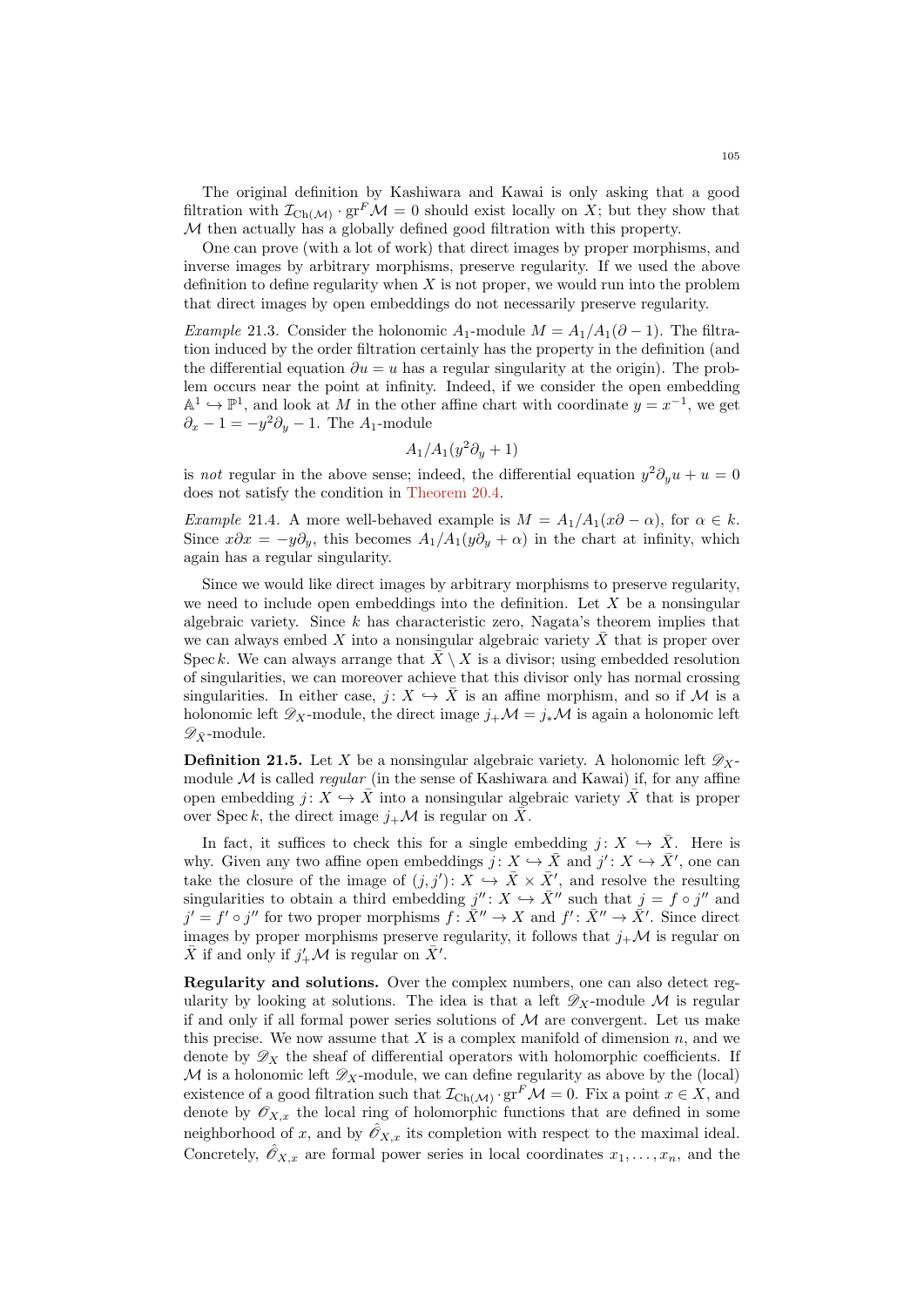subring  $\mathscr{O}_{X,x}$  consists of those power series that actually converge in a neighorhood of the given point. The stalk  $\mathcal{M}_x$  is a holonomic left  $\mathscr{D}_{X,x}$ -module. In particular, it is coherent, and so we can think of  $\mathcal{M}_x$  as being obtained from a system of linear partial differential equations (by choosing a presentation of  $\mathcal{M}_r$ ). As we discussed in [Lecture 1,](#page-0-0) the space of holomorphic solutions to the system can be described as

$$
\mathrm{Hom}_{\mathscr{D}_{X,x}}(\mathcal{M}_x,\mathscr{O}_{X,x}).
$$

Roughly speaking, regularity of  $M$  means that the natural morphism

$$
\operatorname{Hom}_{\mathscr{D}_{X,x}}(\mathcal{M}_x, \mathscr{O}_{X,x}) \hookrightarrow \operatorname{Hom}_{\mathscr{D}_{X,x}}(\mathcal{M}_x, \hat{\mathscr{O}}_{X,x})
$$

is an isomorphism. In other words, every convergent power series solution actually converges. This is not quite true, but it becomes true if we replace the naive solution functor by its derived version

$$
\mathbf{R}\operatorname{Hom}_{\mathscr{D}_{X,x}}(\mathcal{M}_x,\mathscr{O}_{X,x}).
$$

Concretetly, this is computed by choosing a resolution of  $\mathcal{M}_x$  by free  $\mathscr{D}_{X,x}$ -modules of finite rank, and then applying the functor  $\text{Hom}_{\mathscr{D}_{X,x}}(-,\mathscr{O}_{X,x}).$ 

Theorem 21.6 (Kashiwara-Kawai). Let X be a complex manifold, and M a holonomic left  $\mathscr{D}_X$ -module. Then M is regular, in the sense that it (locally) admits a good filtration  $F_{\bullet} \mathcal{M}$  with  $\mathcal{I}_{\text{Ch}(\mathcal{M})} \cdot \text{gr}^F \mathcal{M} = 0$ , iff the morphism

$$
\mathbf{R}\operatorname{Hom}_{\mathscr{D}_{X,x}}(\mathcal{M}_x, \mathscr{O}_{X,x}) \to \mathbf{R}\operatorname{Hom}_{\mathscr{D}_{X,x}}(\mathcal{M}_x, \hat{\mathscr{O}}_{X,x})
$$

is an isomorphism in the derived category, for every point  $x \in X$ .

We do not have the tools to prove this, so let me instead illustrate the result by a simple example.

Example 21.7. On  $X = \mathbb{C}$ , consider the left  $\mathscr{D}$ -module  $\mathcal{M} = \mathscr{D}/\mathscr{D}(x^2\partial - 1)$ , which is clearly not regular at the point  $x = 0$ . Let us see how the solution functor detects this. A free resolution of  $\mathcal M$  is given by

$$
\mathscr{D} \xrightarrow{x^2 \partial -1} \mathscr{D}
$$

and so we need to compare the cohomology of the two complexes

$$
\begin{array}{ccc}\n\mathcal{O} & \xrightarrow{x^2 \partial -1} & \mathcal{O} \\
\downarrow & & \downarrow \\
\hat{\mathcal{O}} & \xrightarrow{x^2 \partial -1} & \hat{\mathcal{O}}\n\end{array}
$$

The horizontal differential takes a (convergent) power series  $\sum_{n=0}^{\infty} a_n x^n$  to the (convergent) power series

$$
(x^{2}\partial - 1)\sum_{n=0}^{\infty} a_{n}x^{n} = \sum_{n=0}^{\infty} ((n-1)a_{n-1} - a_{n})x^{n}
$$

where  $a_{-1} = 0$  (to simplify the notation). It is easy to see that the kernel of  $x^2\partial - 1$ is trivial: from the relations  $(n-1)a_{n-1} - a_n = 0$  for every  $n \in \mathbb{N}$ , one obtains  $a_0 = a_1 = a_2 = \cdots = 0.$ 

The behavior of the cokernel is more interesting. On  $\hat{\mathscr{O}}$ , the operator  $x^2\partial - 1$  is surjective. Indeed, if  $\sum_{n=0}^{\infty} b_n x^n$  is any formal power series, then the equation

$$
\sum_{n=0}^{\infty} b_n x^n = (x^2 \partial - 1) \sum_{n=0}^{\infty} a_n x^n
$$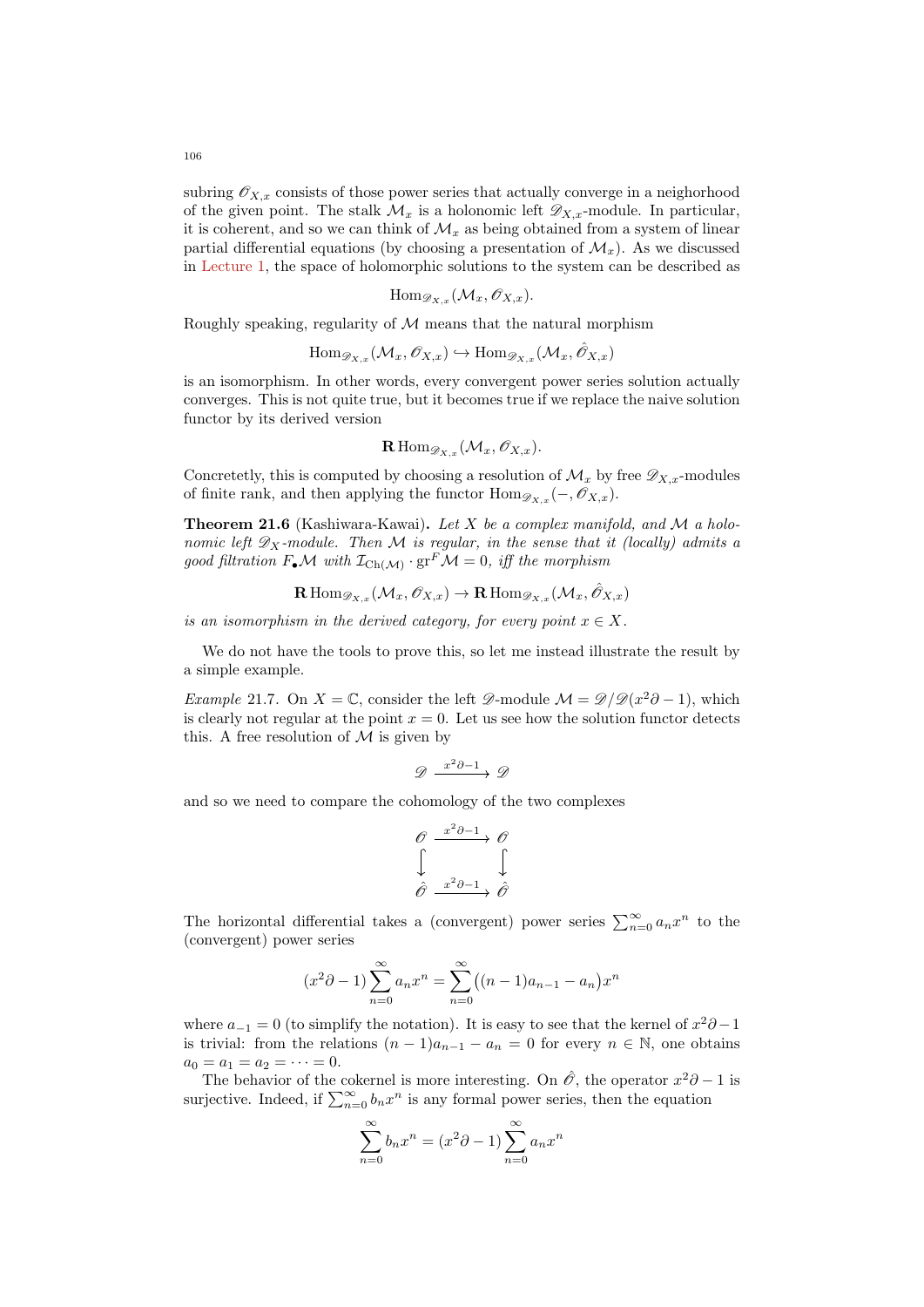means that  $(n-1)a_{n-1} - a_n = b_n$ , and this can be solved recursively. But on  $\mathcal{O}$ , the operator is no longer surjective. For instance, if we try to solve

$$
x = (x^2\partial - 1) \sum_{n=0}^{\infty} a_n x^n,
$$

we obtain  $a_0 = 0$ ,  $a_1 = -1$ , and  $a_n = (n-1)a_{n-1}$  for  $n \ge 2$ , from which it follows that  $a_n = -(n-1)!$  for  $n \geq 1$ . The resulting series

$$
-\sum_{n=1}^{\infty} (n-1)! \cdot x^n
$$

clearly has radius of convergence equal to zero.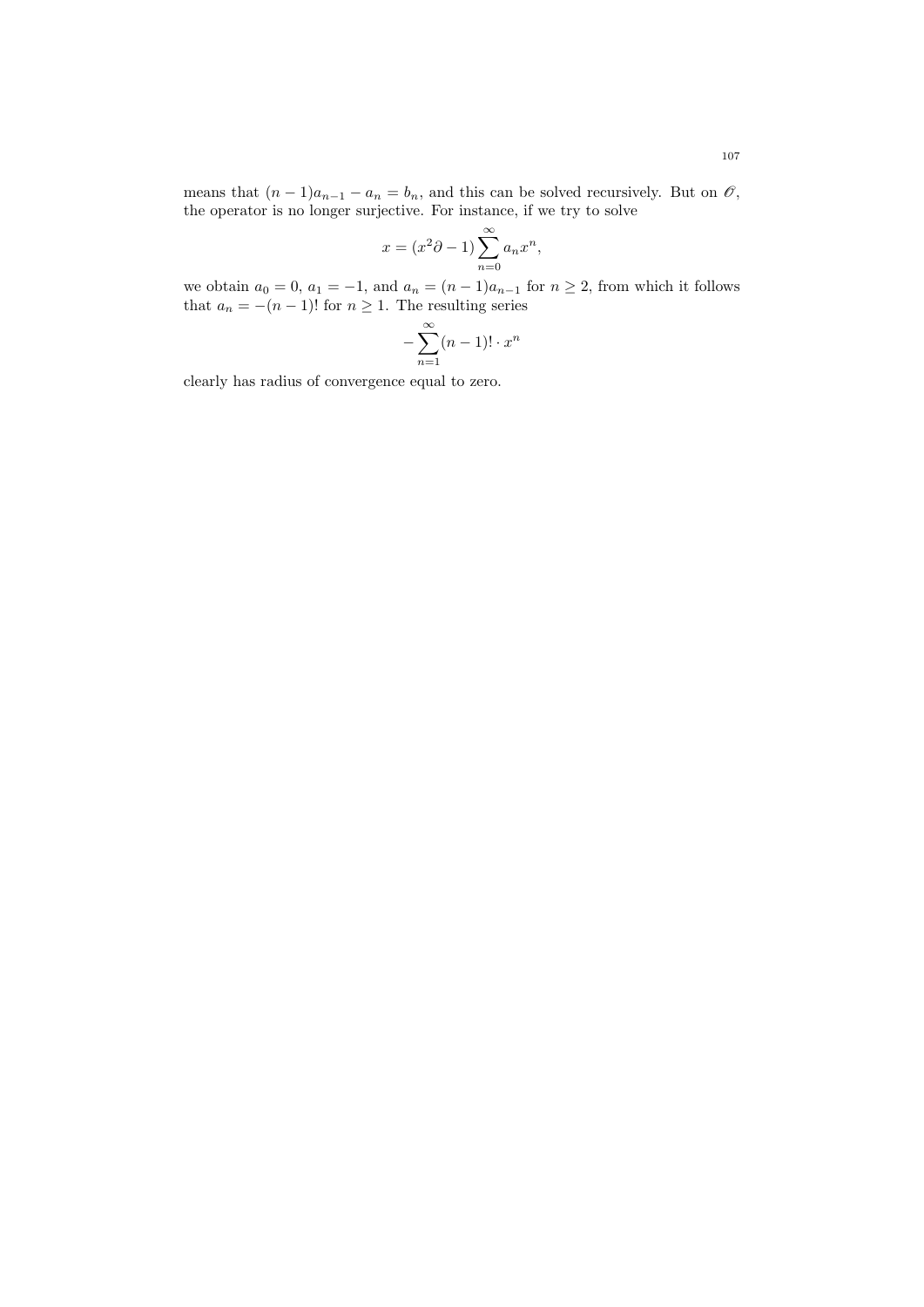#### Lecture 22: April 29

Today, I would like to discuss a very useful class of examples, namely regular holonomic  $\mathscr{D}$ -modules of "normal crossing type". We will show that these objects have a simple combinatorial description in terms of vector spaces and certain linear maps between them. We will describe them both on affine space and on projective space. Before we can do that, we need to review a few basic results about  $\mathscr{D}\text{-modules}$ on projective space.

 $\mathscr{D}$ -affine varieties. We have already seen that algebraic  $\mathscr{D}$ -modules on affine space are the same thing as modules over the Weyl algebra  $A_n(k)$ . Somewhat surprisingly, a similar result holds on projective space. In fact, projective space turns out to be  $\mathscr{D}$ -affine, in the following sense.

**Definition 22.1.** A nonsingular algebraic variety X is called  $\mathscr{D}$ -affine if it satisfies the following two conditions:

<span id="page-107-1"></span>(a) The global section functor

 $\Gamma(X, -)$ : Mod<sub>qc</sub>( $\mathscr{D}_X$ ) → Mod( $\Gamma(X, \mathscr{D}_X)$ )

is exact.

<span id="page-107-2"></span>(b) If  $\Gamma(X, \mathcal{M}) = 0$  for some  $\mathcal{M} \in Mod_{qc}(\mathscr{D}_X)$ , then  $\mathcal{M} = 0$ .

Here  $Mod_{ac}(\mathscr{D}_X)$  denotes the category of left  $\mathscr{D}_X$ -modules that are quasi-coherent as  $\mathscr{O}_X$ -modules; earlier on, we used the term "algebraic  $\mathscr{D}$ -modules".

Example 22.2. Any nonsingular affine variety is  $\mathscr{D}$ -affine; in fact, the global sections functor is exact on all quasi-coherent  $\mathscr{O}_X$ -modules in that case.

Suppose that M is a left  $\mathscr{D}_X$ -module. The space of global sections  $\Gamma(X,\mathcal{M})$  is then naturally a left module over the ring of global differential operators  $\Gamma(X, \mathscr{D}_X)$ . On a  $\mathscr{D}$ -affine variety, this gives an equivalence of categories between algebraic  $\mathscr{D}$ -modules and modules over the ring  $\Gamma(X, \mathscr{D}_X)$ .

<span id="page-107-0"></span>**Theorem 22.3.** Let X be a nonsingular algebraic variety that is  $\mathscr{D}$ -affine.

- (1) Any  $\mathcal{M} \in \text{Mod}_{qc}(\mathscr{D}_X)$  is generated by its global sections.
- <span id="page-107-3"></span>(2) The global sections functor

$$
\Gamma(X, -)
$$
: Mod<sub>qc</sub> $(\mathscr{D}_X) \to \text{Mod}(\Gamma(X, \mathscr{D}_X))$ 

is an equivalence of categories, with inverse  $\mathscr{D}_X \otimes_{\Gamma(X, \mathscr{D}_X)} (-)$ .

*Proof.* To simplify the notation, set  $R = \Gamma(X, \mathscr{D}_X)$ . For [\(1\),](#page-107-0) we need to show that the natural morphism  $\mathscr{D}_X \otimes_R \Gamma(X,\mathcal{M}) \to \mathcal{M}$  is surjective. Let  $\mathcal{M}_0 \subseteq \mathcal{M}$  be the image. Since the global sections functor is exact by  $(a)$ , we get a short exact sequence

$$
0 \to \Gamma(X, \mathcal{M}_0) \to \Gamma(X, \mathcal{M}) \to \Gamma(X, \mathcal{M}/\mathcal{M}_0) \to 0.
$$

The first two spaces are equal by construction, and so  $\Gamma(X, \mathcal{M}/\mathcal{M}_0) = 0$ , from which it follows by [\(b\)](#page-107-2) that  $\mathcal{M}_0 = \mathcal{M}$ . This proves [\(1\).](#page-107-0)

Now we turn to  $(2)$ . The claim is that the inverse functor is given by sending a left  $\Gamma(X, \mathscr{D}_X)$ -module V to the left  $\mathscr{D}_X$ -module  $\mathscr{D}_X \otimes_R V$ . It suffices to show that the two natural morphisms

$$
\alpha_{\mathcal{M}} \colon \mathscr{D}_X \otimes_R \Gamma(X, \mathcal{M}) \to \mathcal{M}
$$

$$
\beta_V \colon V \to \Gamma(X, \mathscr{D}_X \otimes_R V)
$$

are isomorphisms for every  $\mathcal{M} \in Mod_{qc}(\mathscr{D}_X)$  and every  $V \in Mod(R)$ . Let us first prove that  $\beta_V$  is an isomorphism. This is clearly the case when V is a direct sum of copies of  $R$ . When  $V$  is an arbitrary  $R$ -module, we choose a presentation

$$
R^{\oplus I} \longrightarrow R^{\oplus J} \longrightarrow V \longrightarrow 0
$$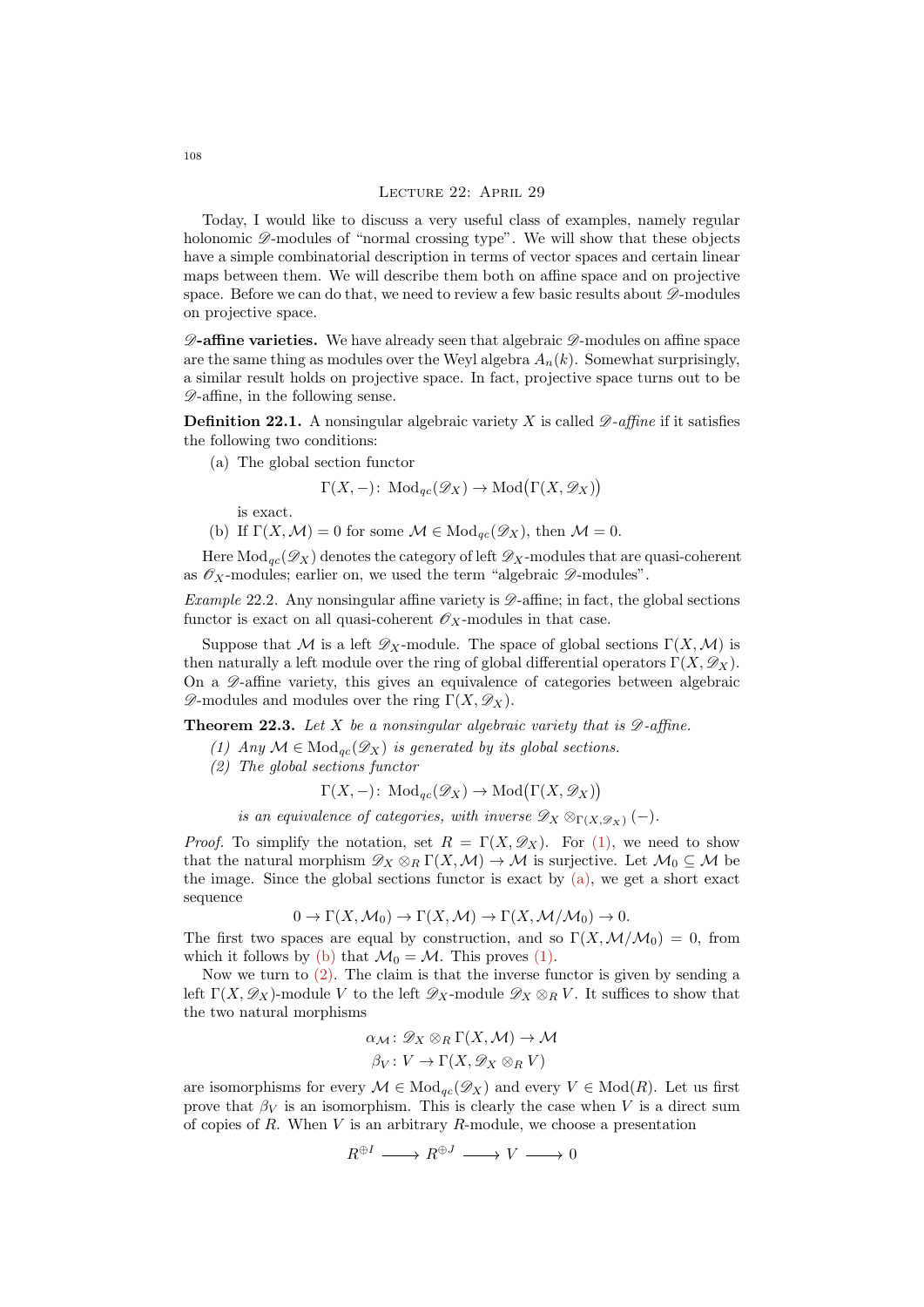where  $I$  and  $J$  are two (possibly infinite) sets. We then get the following diagram with exact rows:

$$
R^{\oplus I} \longrightarrow R^{\oplus J} \longrightarrow V \longrightarrow 0
$$
  
\n
$$
\downarrow \cong \qquad \qquad \downarrow \cong \qquad \qquad \downarrow \rho_V
$$
  
\n
$$
\Gamma(X, \mathscr{D}_X^{\oplus I}) \longrightarrow \Gamma(X, \mathscr{D}_X^{\oplus J}) \longrightarrow \Gamma(X, \mathscr{D}_X \otimes_R V) \longrightarrow 0
$$

The bottom row is exact because tensor product is right-exact, and because the global sections functor is exact by condition [\(a\)](#page-107-0) in the definition. Now the 5-lemma implies that  $\beta_V$  is an isomorphism.

It remains to show that  $\alpha_{\mathcal{M}}$  is an isomorphism. We already know that  $\alpha_{\mathcal{M}}$  is surjective; setting  $\mathcal{K} = \ker \alpha_{\mathcal{M}}$ , we have a short exact sequence of  $\mathscr{D}_X$ -modules

 $0 \to \mathcal{K} \to \mathscr{D}_X \otimes_R \Gamma(X, \mathcal{M}) \to \mathcal{M} \to 0$ 

and therefore, again by  $(a)$ , a short exact sequence of R-modules

$$
0 \to \Gamma(X, \mathcal{K}) \to \Gamma(X, \mathscr{D}_X \otimes_R \Gamma(X, \mathcal{M})) \xrightarrow{\beta} \Gamma(X, \mathcal{M}) \to 0.
$$

Since we have already shown that  $\beta = \beta_{\Gamma}(X,\mathcal{M})$  is an isomorphism, it follows that  $\Gamma(X,\mathcal{K})=0$ , and hence by [\(b\)](#page-107-1) that  $\mathcal{K}=0$ . This concludes the proof of [\(2\).](#page-107-2)

As you would expect, coherent  $\mathscr{D}_X$ -modules correspond to finitely generated  $\Gamma(X,\mathscr{D}_X)$ -modules.

<span id="page-108-0"></span>Corollary 22.4. If X is  $\mathscr{D}\text{-affine}$ , then

$$
\Gamma(X, -)
$$
: Mod<sub>coh</sub> $(\mathscr{D}_X) \to \text{Mod}_{fg}(\Gamma(X, \mathscr{D}_X))$ 

is also an equivalence of categories.

*Proof.* We keep the notation  $R = \Gamma(X, \mathscr{D}_X)$ . If V is a finitely generated R-module, then  $\mathscr{D}_X \otimes_R V$  is clearly a coherent  $\mathscr{D}_X$ -module. Thus we only have to show that  $\Gamma(X, \mathcal{M})$  is a finitely generated R-module whenever  $\mathcal{M} \in \text{Mod}_{coh}(\mathscr{D}_X)$ . Concretely, we have to find finitely many global sections that generate  $\mathcal M$  as a  $\mathscr D_X$ -module.

Since M is coherent, the restriction of M to any affine open subset  $U \subseteq X$  is generated as a  $\mathscr{D}_U$ -module by finitely many sections in  $\Gamma(U,\mathcal{M})$ . The isomorphism  $\mathscr{D}_X \otimes_R \Gamma(X, \mathcal{M}) \cong \mathcal{M}$  in the theorem gives

$$
\Gamma(U, \mathscr{D}_X) \otimes_R \Gamma(X, \mathcal{M}) \cong \Gamma(U, \mathcal{M}),
$$

and so  $\mathcal{M}|_U$  is generated as a  $\mathscr{D}_U$ -module by finitely many sections in  $\Gamma(X, \mathcal{M})$ . Now  $X$  is quasi-compact, hence covered by finitely many affine open subsets; it follows that finitely many global sections generate  $\mathcal M$  as a  $\mathscr D_X$ -module. In other words, we have a surjective morphism

$$
\mathscr{D}_X^{\oplus r} \to \mathcal{M} \to 0.
$$

Because the global sections functor is exact by  $(a)$ , we get a surjection

$$
R^{\oplus r} = \Gamma(X, \mathscr{D}_X^{\oplus r}) \to \Gamma(X, \mathcal{M}) \to 0,
$$

and so  $\Gamma(X, \mathcal{M})$  is a finitely generated R-module.

We are now going to show that projective spaces are  $\mathscr{D}$ -affine.

**Theorem 22.5.** The projective space  $\mathbb{P}_k^n$  is  $\mathscr{D}$ -affine.

*Proof.* Let me begin with a preliminary discussion about global sections on  $\mathbb{P}^n$ . On  $\mathbb{A}^{n+1}$ , we have coordinates  $x_0, x_1, \ldots, x_n$ . Let  $X \subseteq \mathbb{A}^{n+1}$  be the open complement of the origin. Then  $\mathbb{P}^n$  is the quotient of X by the  $\mathbb{G}_m$ -action that rescales the coordinates. We denote the quotient morphism by  $\pi: X \to \mathbb{P}_k^n$ ; the open embedding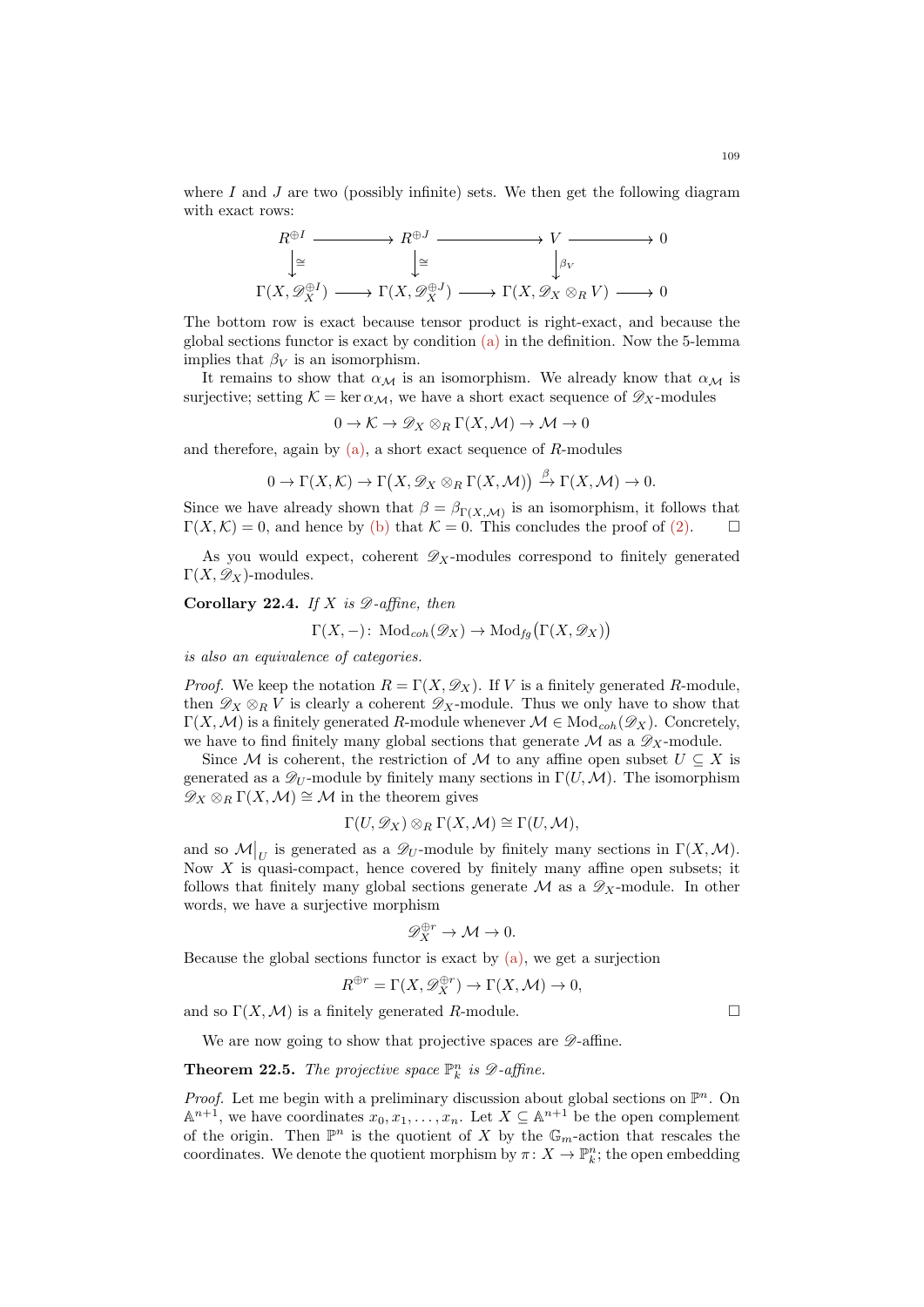by  $j: X \hookrightarrow \mathbb{A}^{n+1}$ ; and the closed embedding of the origin by i: Spec  $k \hookrightarrow \mathbb{A}^{n+1}$ . Here are the three morphisms in diagram form:

$$
X \xrightarrow{j} \mathbb{A}^{n+1} \xleftarrow{i} \text{Spec } k
$$

$$
\downarrow^{\pi}
$$

$$
\mathbb{P}^n
$$

The Euler vector field  $\theta = x_0 \partial_0 + x_1 \partial_1 + \cdots + x_n \partial_n$  is tangent to the fibers of  $\pi$ . Now suppose that M is a left  $\mathscr{D}_{\mathbb{P}^n}$ -module. Then  $\mathbb{G}_m$  acts on the space of global sections of  $\pi^* \mathcal{M} = \mathcal{O}_X \otimes_{\pi^{-1} \mathcal{O}_{\mathbb{P}^n}} \pi^{-1} \mathcal{M}$ , and this gives us a direct sum decomposition

<span id="page-109-0"></span>
$$
\Gamma(X, \pi^* \mathcal{M}) = \bigoplus_{\ell \in \mathbb{Z}} \Gamma_{\ell}(X, \pi^* \mathcal{M});
$$

here  $\mathbb{G}_m$  acts on the subspace  $\Gamma_{\ell}(X, \pi^*\mathcal{M})$  with the character  $z \mapsto z^{\ell}$ . It follows that  $\theta$  operates on  $\Gamma_{\ell}(X, \pi^*{\mathcal{M}})$  as multiplication by  $\ell$ . We have

(22.6) 
$$
\Gamma(\mathbb{P}^n, \mathcal{M}) \cong \Gamma(X, \pi^* \mathcal{M})^{\mathbb{G}_m} = \Gamma_0(X, \pi^* \mathcal{M});
$$

indeed, pullbacks of global sections from  $\mathbb{P}^n$  are clearly  $\mathbb{G}_m$ -invariant, and conversely, any  $\mathbb{G}_m$ -invariant section on X descends to a global section on  $\mathbb{P}^n$ . Also note that multiplication by  $x_j$  takes  $\Gamma_\ell$  into  $\Gamma_{\ell+1}$ , and multiplication by  $\partial_j$  takes  $\Gamma_{\ell}$  into  $\Gamma_{\ell-1}$ ; the reason is that  $[\theta, x_j] = x_j$  and  $[\theta, \partial_j] = -\partial_j$ .

Now let us start proving that  $\mathbb{P}^n$  satisfies the two conditions in [\(a\)](#page-107-0) and [\(b\).](#page-107-1) We first show that the global sections functor is exact. Let

$$
0 \to \mathcal{M}_1 \to \mathcal{M}_2 \to \mathcal{M}_3 \to 0
$$

be a short exact sequence of quasi-coherent  $\mathscr{D}_{\mathbb{P}^n}$ -modules. Since  $\pi$  is smooth, the pullback functor  $\pi^*$  is exact, which means that

$$
0\to \pi^*\mathcal{M}_1 \to \pi^*\mathcal{M}_2 \to \pi^*\mathcal{M}_3 \to 0
$$

is a short exact sequence of quasi-coherent  $\mathscr{D}_X$ -modules. Because  $j: X \hookrightarrow \mathbb{A}^{n+1}$  is an open embedding,  $j_+ \cong \mathbb{R}j_*$  (after the appropriate conversion between left and right  $\mathscr{D}$ -modules). Thus we get an exact sequence of quasi-coherent  $\mathscr{D}_{\mathbb{A}^{n+1}}$ -modules

$$
0 \to j_* \pi^* \mathcal{M}_1 \to j_* \pi^* \mathcal{M}_2 \to j_* \pi^* \mathcal{M}_3 \to R^1 j_* \pi^* \mathcal{M}_1 \to \cdots
$$

The global sections functor on the affine space  $\mathbb{A}^{n+1}$  is exact, and so we finally obtain an exact sequence of  $A_{n+1}$ -modules

$$
0 \to \Gamma(X, \pi^* \mathcal{M}_1) \to \Gamma(X, \pi^* \mathcal{M}_2) \to \Gamma(X, \pi^* \mathcal{M}_3) \to \Gamma(\mathbb{A}^{n+1}, R^1 j_* \pi^* \mathcal{M}_1) \to \cdots
$$

Now  $R^1 j_* \pi^* \mathcal{M}_1$  is a quasi-coherent  $\mathscr{D}_{\mathbb{A}^{n+1}}$ -module supported on the origin, and so by Kashiwara's equivalence (from [Lecture 13\)](#page-61-0), it must be the direct image of a quasi-coherent  $\mathscr{D}_{\text{Spec } k}$ -module. Concretely, we have

$$
\Gamma(\mathbb{A}^{n+1}, R^1j_*\pi^*\mathcal{M}_1) \cong k[\partial_0, \partial_1, \ldots, \partial_n] \otimes_k V,
$$

where V is a k-vector space. The key point is now that  $\theta$  acts on the right-hand side with strictly negative eigenvalues. Indeed, for any  $\alpha \in \mathbb{N}^{n+1}$ , we have

$$
\theta \cdot \partial^{\alpha} \otimes v = \sum_{j=0}^{n} x_{j} \partial_{j} \cdot \partial^{\alpha} \otimes v = \sum_{j=0}^{n} -(\alpha_{j} + 1) \partial^{\alpha} \otimes v = -(|\alpha| + n + 1) \cdot \partial^{\alpha} \otimes v.
$$

The conclusion is that

$$
0 \to \Gamma_0(X, \pi^* \mathcal{M}_1) \to \Gamma_0(X, \pi^* \mathcal{M}_2) \to \Gamma_0(X, \pi^* \mathcal{M}_3) \to 0
$$

is short exact; because of  $(22.6)$ , this proves that  $\Gamma(\mathbb{P}^n, -)$  is an exact functor.

110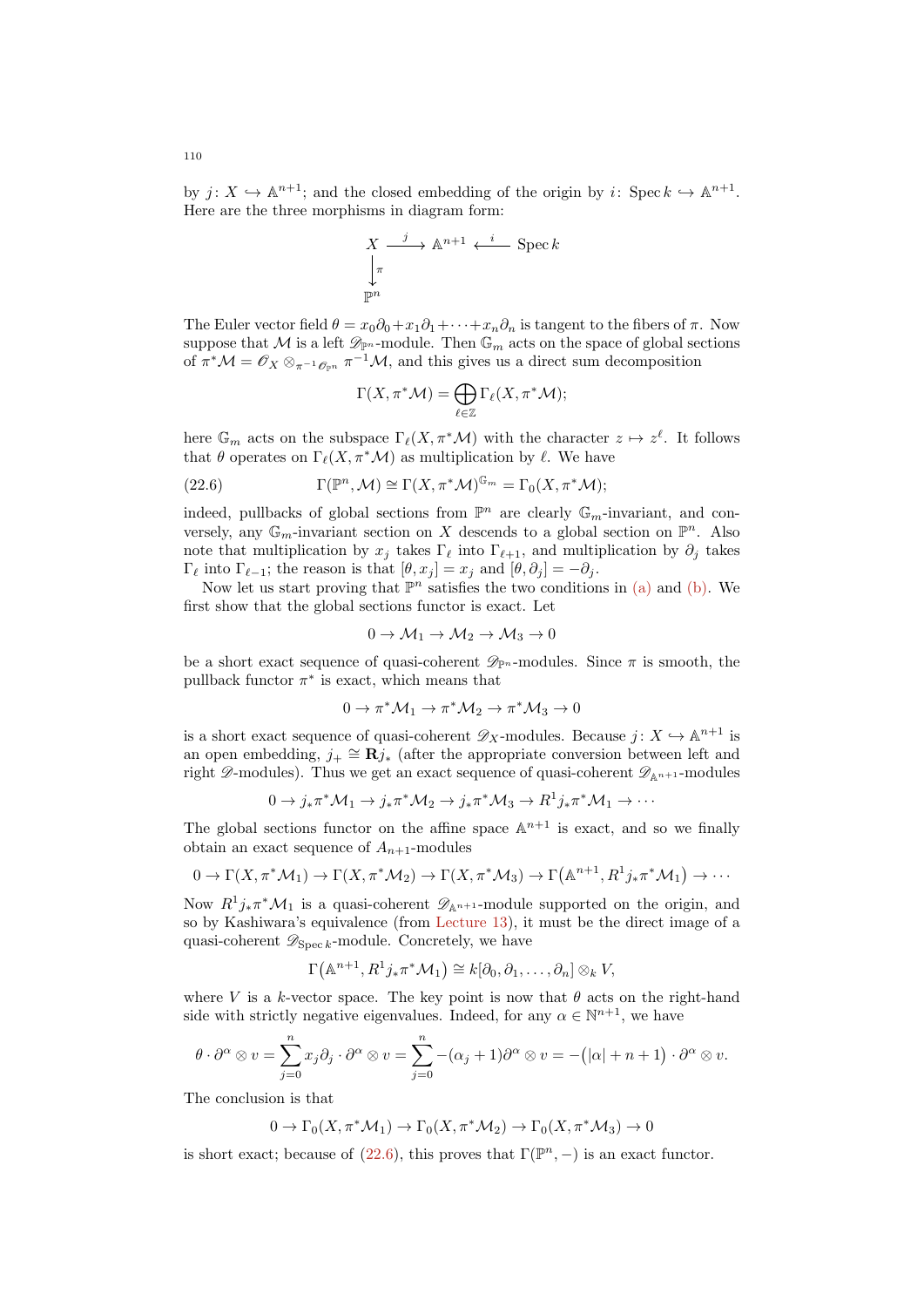All that is left is to show that  $\Gamma(\mathbb{P}^n, \mathcal{M}) = 0$  implies  $\mathcal{M} = 0$ . Here we argue by contradiction and assume that  $\mathcal{M} \neq 0$ . Since  $\pi \colon X \to \mathbb{P}^n$  has a section over each of the  $n + 1$  basic affine open subsets, we must have  $\pi^* \mathcal{M} \neq 0$ , and therefore

$$
\Gamma(X, \pi^* \mathcal{M}) = \Gamma(\mathbb{A}^{n+1}, j_* \pi^* \mathcal{M}) \neq 0.
$$

It follows that there is some  $\ell \in \mathbb{Z}$  such that  $\Gamma_{\ell}(X, \pi^*\mathcal{M}) \neq 0$ . On the other hand, we have  $\Gamma_0(X, \pi^*\mathcal{M}) = 0$  by [\(22.6\)](#page-109-0). We will show that this leads to a contradiction. Suppose first that  $\ell > 1$ . Take any nonzero element  $s \in \Gamma_{\ell}(X, \pi^*\mathcal{M})$ . Then

$$
\theta s = \sum_{j=0}^{n} x_j \partial_j s = \ell s \neq 0,
$$

and so at least one  $\partial_j s \in \Gamma_{\ell-1}(X, \pi^*\mathcal{M})$  must be nonzero. Repeating this argument, we eventually arrive at  $\Gamma_0(X, \pi^*\mathcal{M}) \neq 0$ , which is a contradiction. The remaining possibility is that  $\ell \leq -1$ . Since  $s \in \Gamma(X, \pi^* \mathcal{M})$  and  $\pi^* \mathcal{M}$  is quasi-coherent, we cannot have  $x_j s = 0$  for every j. It follows that  $\Gamma_{\ell+1}(X, \pi^*\mathcal{M}) \neq 0$ , and as before, this leads to a contradiction after finitely many steps.

This result says, in particular, that coherent  $\mathscr{D}_{\mathbb{P}^n}$ -modules are the same thing as finitely generated modules over the ring of differential operators  $\Gamma(\mathbb{P}^n, \mathscr{D}_{\mathbb{P}^n})$ . Let us briefly discuss the structure of this ring. We have

$$
\Gamma(\mathbb{P}^n, \mathscr{D}_{\mathbb{P}^n}) \cong \Gamma_0(X, \mathscr{D}_{X \to \mathbb{P}^n}),
$$

where  $\mathscr{D}_{X\to\mathbb{P}^n} = \pi^*\mathscr{D}_{\mathbb{P}^n}$  is the transfer module. Recall from [Lecture 16](#page-78-0) that, in the case of a smooth morphism,  $\mathscr{D}_{X\to\mathbb{P}^n}$  is the quotient of  $\mathscr{D}_X$  by the submodule generated by the relative tangent bundle. In our setting,  $\mathscr{D}_{X\to\mathbb{P}^n} \cong \mathscr{D}_X/\mathscr{D}_X\theta$ , and so we recover the fact, already stated in [Lecture 9,](#page-41-0) that  $\Gamma(\mathbb{P}^n, \mathscr{D}_{\mathbb{P}^n})$  consists of all differential operators on  $\mathbb{A}^{n+1}$  that are homogenous of degree 0, modulo multiples of the Euler vector field  $\theta$ .

One can turn this into a very concrete presentation by generators and relations, as follows. For  $i, j \in \{0, 1, \ldots, n\}$ , set  $D_{i,j} = x_i \partial_j$ . A short calculation gives

<span id="page-110-0"></span>(22.7) 
$$
[D_{i,j}, D_{k,\ell}] = \begin{cases} D_{i,i} - D_{j,j} & \text{if } k = j \text{ and } \ell = i, \\ D_{i,\ell} & \text{if } k = j \text{ and } \ell \neq i, \\ -D_{k,j} & \text{if } k \neq j \text{ and } \ell = i, \\ 0 & \text{if } k \neq j \text{ and } \ell \neq i. \end{cases}
$$

We also have  $\theta = D_{0,0} + D_{1,1} + \cdots + D_{n,n}$ . Then  $\Gamma(\mathbb{P}^n, \mathscr{D}_{\mathbb{P}^n})$  is generated as a non-commutative k-algebra by the  $D_{i,j}$ , and all the relations are generated by the above commutator relations and the additional relation  $D_{0,0}+D_{1,1}+\cdots+D_{n,n}=0$ .

Regular holonomic  $\mathscr{D}$ -modules of normal crossing type. We now turn to the classification of regular holonomic  $\mathscr{D}$ -modules of normal crossing type. Let me first explain what I mean by "normal crossing type". On  $\mathbb{A}^n$ , we can intersect the various components of the normal crossing divisor  $x_1 \cdots x_n = 0$  to obtain a total of  $2^n$  nonsingular closed subvarieties. (Here we use the convention that the empty intersection equals  $\mathbb{A}^n$ .) Their conormal bundles give us  $2^n$  conical Lagrangian subvarieties of the cotangent bundle  $T^*\mathbb{A}^n$ . In the usual coordinate system  $x_1, \ldots, x_n, \xi_1, \ldots, \xi_n$  on the cotangent bundle, the union of all these Lagrangians is exactly the closed subset

$$
Z(x_1\xi_1,\ldots,x_n\xi_n);
$$

indeed, on each component, we have either  $x_j = 0$  or  $\xi_j = 0$ , for every  $j = 1, \ldots, n$ . We say that a (necessarily holonomic)  $\mathscr{D}_{\mathbb{A}^n}$ -module M is of normal crossing type if its characteristic variety satisfies

$$
Ch(\mathcal{M}) \subseteq Z(x_1\xi_1,\ldots,x_n\xi_n).
$$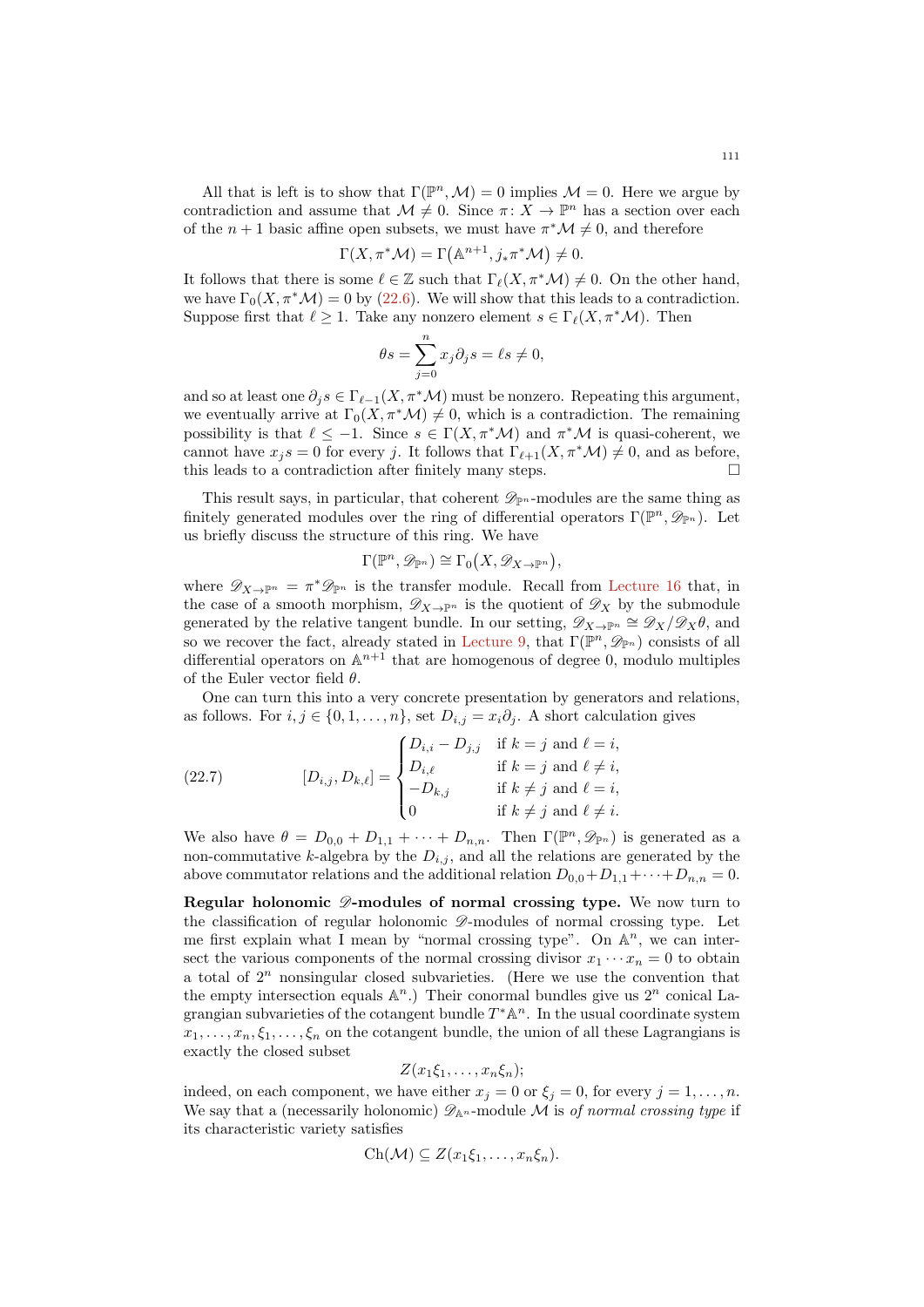Example 22.8. On  $\mathbb{A}^2$ , the condition is that the characteristic variety has at most four irreducible components: the zero section, the conormal bundles to the two axes, and the cotangent space to the origin.

Here is a typical example, to get started.

Example 22.9. Consider the  $A_n$ -module  $M = A_n/A_n(x_1\partial_1 - \alpha_1, \ldots, x_n\partial_n - \alpha_n)$ , where  $\alpha_1, \ldots, \alpha_n \in k$  are scalars. The characteristic variety is defined by the principal symbols of the n operators, hence is exactly the set  $Z(x_1\xi_1,\ldots,x_n\xi_n)$ . In particular, M is holonomic; I will leave it as an exercise to check that M is regular in the sense of Kashiwara and Kawai.

The analogous definition on  $\mathbb{P}^n$  has to include the hyperplane at infinity. In homogeneous coordinates  $x_0, x_1, \ldots, x_n$ , we are therefore looking at the closed subset

$$
Z(x_0\xi_0, x_1\xi_1, \ldots, x_n\xi_n) \subseteq T^* \mathbb{P}^n;
$$

note that even though the cotangent bundle is not trivial, the notation still makes sense because each  $x_j \partial_j$  is a globally defined vector field on  $\mathbb{P}^n$ . We then say that a (necessarily holonomic)  $\mathscr{D}_{\mathbb{P}^n}$ -module M is of normal crossing type if

$$
Ch(\mathcal{M}) \subseteq Z(x_0\xi_0, x_1\xi_1, \ldots, x_n\xi_n).
$$

Our goal is to describe explicitly all regular holonomic  $\mathscr{D}_{\mathbb{P}^n}$ -modules of normal crossing type, at least when k is algebraically closed. It will help us that  $\mathbb{P}^n$  is D-affine. Our starting point is the following lemma.

**Lemma 22.10.** Let M be a holonomic left  $\mathscr{D}_{\mathbb{P}^n}$ -module that is regular and of normal crossing type. Then there is a finite-dimensional k-vector space  $V \subseteq \Gamma(\mathbb{P}^n, \mathcal{M})$ that generates  $\Gamma(\mathbb{P}^n,\mathcal{M})$  as a  $\Gamma(\mathbb{P}^n,\mathscr{D}_{\mathbb{P}^n})$ -module, and is preserved by  $x_0\partial_0,\ldots,x_n\partial_n$ .

*Proof.* Regularity means that there is a global good filtration  $F_{\bullet} \mathcal{M}$  such that  $\mathcal{I}_{\text{Ch}(\mathcal{M})}$  annihilates gr<sup>F</sup>M. Since Ch(M)  $\subseteq Z(x_0\xi_0, x_1\xi_1, \ldots, x_n\xi_n)$ , this says concretely that we have

$$
x_j \partial_j \cdot F_i \mathcal{M} \subseteq F_i \mathcal{M}
$$

for every  $j = 0, 1, \ldots, n$  and  $i \in \mathbb{Z}$ . Since  $F_i \mathcal{M}$  is a coherent  $\mathcal{O}_{\mathbb{P}^n}$ -module,

$$
\Gamma(\mathbb{P}^n, F_i\mathcal{M}) \subseteq \Gamma(\mathbb{P}^n, \mathcal{M})
$$

is a finite-dimensional k-vector space that is preserved by  $x_0\partial_0, \ldots, x_n\partial_n$ . We showed during the proof of [Corollary 22.4](#page-108-0) that M is generated as a  $\mathscr{D}_{\mathbb{P}^n}$ -module by finitely many global sections. If we choose  $i$  large enough, these sections will be global sections of  $F_i\mathcal{M}$ , and so the subspace  $V = \Gamma(\mathbb{P}^n, F_i\mathcal{M})$  actually generates  $\Gamma(\mathbb{P}^n, \mathcal{M})$  as a module over  $\Gamma(\mathbb{P}^n, \mathscr{D}_{\mathbb{P}^n})$ .

Now  $x_0\partial_0, \ldots, x_n\partial_n$  are commuting endomorphisms of the finite-dimensional kvector space  $V$ . Assuming that  $k$  is algebraically closed, we get a decomposition

$$
V = \bigoplus_{\alpha \in k^{n+1}} V_{\alpha}
$$

into generalized eigenspaces, where  $V_{\alpha} \subseteq V$  consists of all vectors  $v \in V$  such that  $(x_j\partial_j - \alpha_j)^m v = 0$  for  $j = 0, 1, ..., n$  and  $m \gg 0$ . In other words,  $x_j\partial_j - \alpha_j$  acts nilpotently on the subspace  $V_{\alpha}$ . Of course, only finitely many of the  $V_{\alpha}$  are actually nonzero; also note that we must have  $\alpha_0 + \alpha_1 + \cdots + \alpha_n = 0$ , due to the fact that  $\theta = x_0 \partial_0 + \cdots + x_n \partial_n$  acts trivially on V. If we define

$$
A = \{ \alpha \in k^{n+1} \mid \alpha_0 + \alpha_1 + \dots + \alpha_n = 0 \},
$$

then the direct sum above is actually indexed by a finite subset of A. Since V generates  $\Gamma(\mathbb{P}^n,\mathcal{M})$ , we get a similar decomposition for the entire space of global sections.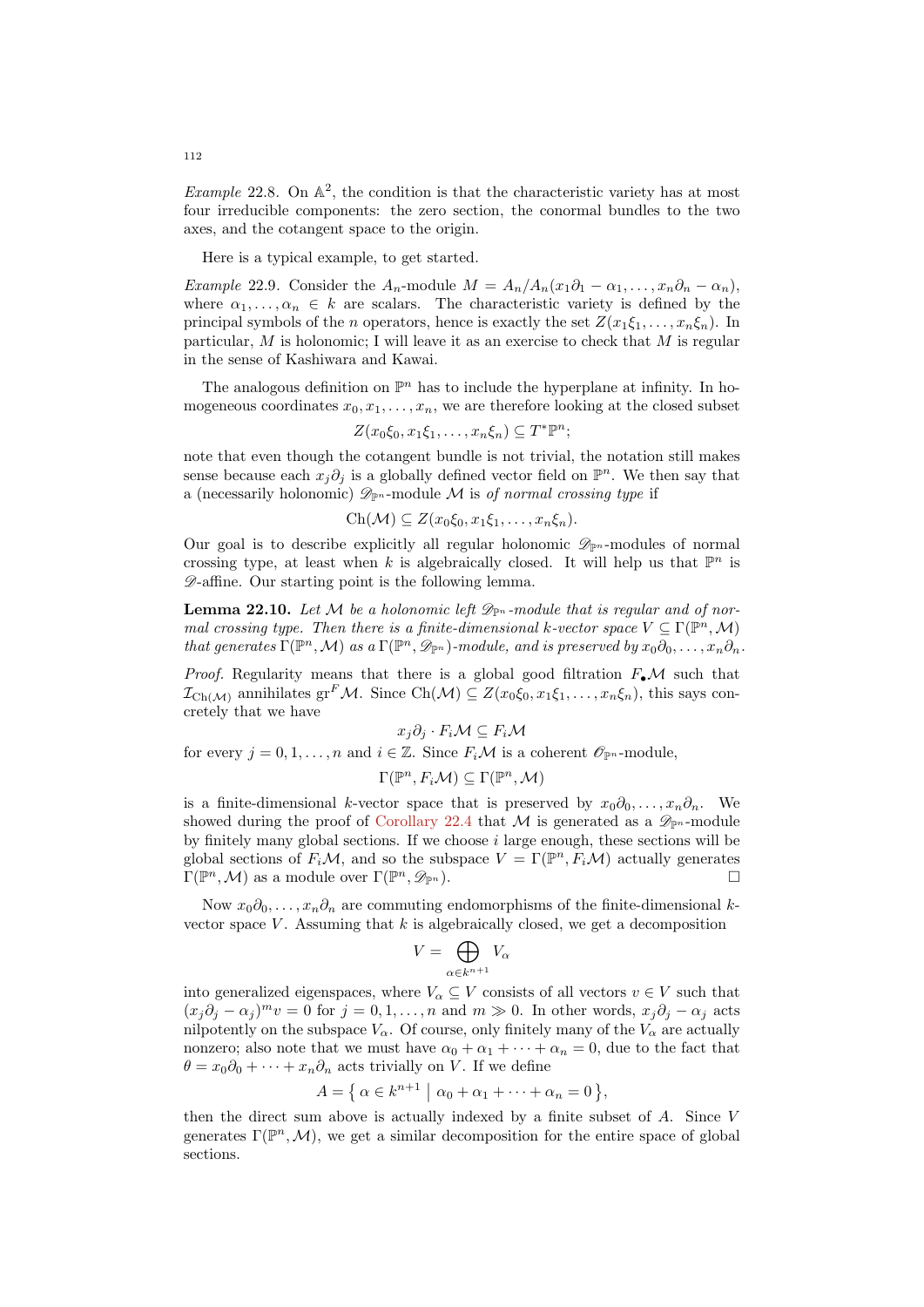**Lemma 22.11.** Let M be a holonomic left  $\mathscr{D}_{\mathbb{P}^n}$ -module that is regular and of normal crossing type, and set  $M = \Gamma(\mathbb{P}^n, \mathcal{M})$ . We have a decomposition

$$
M=\bigoplus_{\alpha\in A}M_\alpha
$$

into finite-dimensional k-vector spaces  $M_{\alpha}$ , such that the operator  $x_j\partial_j - \alpha_j$  acts nilpotently on  $M_{\alpha}$  for  $j = 0, 1, ..., n$ .

*Proof.* To be completely precise, we define, for every  $\alpha \in A$ , the subspace

 $M_{\alpha} = \{ s \in M \mid (x_j \partial_j - \alpha_j)^m s = 0 \text{ for } j = 0, 1, \dots, n \text{ and } m \gg 0 \}.$ 

Since different  $M_{\alpha}$  are easily seen to be linearly independent, it suffices to prove that every  $s \in M$  can be written as a sum of elements in finitely many  $M_{\alpha}$ . This is true for elements of  $V$  by the discussion above; and for other elements, it follows from the fact that M is generated by V as a  $\Gamma(\mathbb{P}^n, \mathscr{D}_{\mathbb{P}^n})$ -module. Indeed,  $\Gamma(\mathbb{P}^n, \mathscr{D}_{\mathbb{P}^n})$ is generated as a k-algebra by the operators  $D_{i,j} = x_i \partial_j$ , and since we already have the desired decomposition for elements of  $V$ , we only have to prove that

$$
D_{i,j} \cdot M_{\alpha} \subseteq M_{\alpha + e_i - e_j},
$$

where  $e_i$  is the *i*-th coordinate vector in  $k^{n+1}$ . But as  $x_k \partial_k = D_{k,k}$ , this follows quite easily from the commutator relations

$$
[D_{i,j}, D_{k,k}] = \begin{cases} 0 & \text{if } k = i = j \text{ or } k \neq i, j, \\ D_{i,j} & \text{if } k = j \text{ and } k \neq i, \\ -D_{i,j} & \text{if } k = i \text{ and } k \neq j. \end{cases}
$$

that we had proved earlier.  $\hfill \square$ 

## Exercises.

*Exercise* 22.1. Prove that  $D_{i,j} \cdot M_{\alpha} \subseteq M_{\alpha+e_i-e_j}$ .

*Exercise* 22.2. Verify the relations in [\(22.7\)](#page-110-0), and prove that  $\Gamma(\mathbb{P}^n, \mathscr{D}_{\mathbb{P}^n})$  does have the claimed presentation by generators and relations.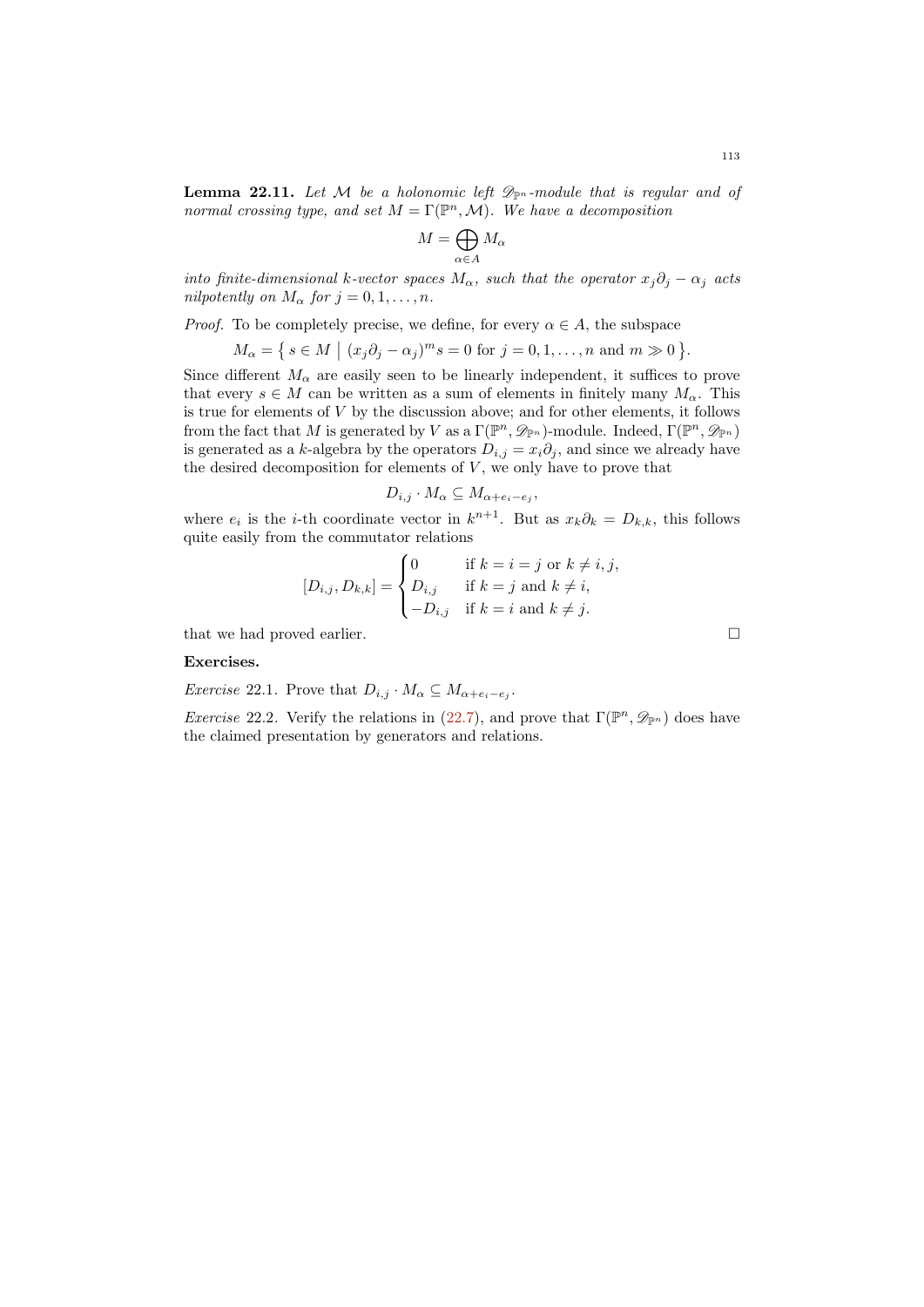#### Lecture 23: May 1

Regular holonomic  $\mathscr{D}$ -modules of normal crossing type. Let me briefly recall what we did last time. We first showed that  $\mathbb{P}^n$  is  $\mathscr{D}$ -affine, which meant that the global sections functor

$$
\Gamma(\mathbb{P}^n, -)
$$
: Mod<sub>qc</sub> $(\mathcal{D}_{\mathbb{P}^n}) \to \text{Mod}(\Gamma(\mathbb{P}^n, \mathcal{D}_{\mathbb{P}^n}))$ 

is an equivalence of categories. In other words, algebraic  $\mathscr{D}$ -modules on  $\mathbb{P}^n$  are uniquely determined by their space of global sections, which is a module over the ring  $\Gamma(\mathbb{P}^n, \mathscr{D}_{\mathbb{P}^n})$ . We also showed that the ring of differential operators on  $\mathbb{P}^n$  is generated by the  $(n+1)^2$  operators  $D_{i,j} = x_i \partial_j$ , subject to the commutator relations

<span id="page-113-0"></span>(23.1) 
$$
[D_{i,j}, D_{k,\ell}] = \begin{cases} D_{i,i} - D_{j,j} & \text{if } k = j \text{ and } \ell = i, \\ D_{i,\ell} & \text{if } k = j \text{ and } \ell \neq i, \\ -D_{k,j} & \text{if } k \neq j \text{ and } \ell = i, \\ 0 & \text{if } k \neq j \text{ and } \ell \neq i, \end{cases}
$$

and the extra relation  $\theta = D_{0,0} + D_{1,1} + \cdots + D_{n,n} = 0$ . We then showed that if M is a regular holonomic  $\mathscr{D}_{\mathbb{P}^n}$ -module whose characteristic variety is contained in the set  $Z(x_0\xi_0, x_1\xi_1, \ldots, x_n\xi_n) \subseteq T^*\mathbb{P}^n$ , then we get a decomposition

$$
\Gamma(\mathbb{P}^n,\mathcal{M})=\bigoplus_{\alpha\in A}M_{\alpha},
$$

where  $A = \{ \alpha \in k^{n+1} \mid \alpha_0 + \alpha_1 + \cdots + \alpha_n = 0 \}$ . Here each  $M_\alpha$  is a finitedimensional k-vector space, consisting of those global sections of  $\mathcal M$  on which the  $n+1$  operators  $D_{i,j} - \alpha_i$  act nilpotently.

How about the converse? Suppose we are given a collection of finite-dimensional k-vector spaces  $M_{\alpha}$ , indexed by  $\alpha \in A$ . What extra information is needed to turn the direct sum

$$
M=\bigoplus_{\alpha\in A}M_\alpha
$$

into (the space of global sections of) a regular holonomic  $\mathscr{D}_{\mathbb{P}^n}$ -module of normal crossing type? First, M should be a left module over the ring  $\Gamma(\mathbb{P}^n, \mathscr{D}_{\mathbb{P}^n})$ , and so we need to have linear operators

$$
D_{i,j} \colon M_{\alpha} \to M_{\alpha + e_i - e_j}
$$

for every  $\alpha \in A$  and every  $i, j \in \{0, 1, ..., n\}$ . These operators should satisfy the commutator relations above, as well as the identity  $D_{0,0} + D_{1,1} + \cdots + D_{n,n} = 0$ . We also want M to be finitely generated, which means that finitely many of the  $M_{\alpha}$ should generate M as a  $\Gamma(\mathbb{P}^n, \mathscr{D}_{\mathbb{P}^n})$ -module. Finally, the operator  $D_{j,j} - \alpha_j$  should act nilpotently on  $M_{\alpha}$  for every  $j \in \{0, 1, \ldots, n\}$ . It is then not hard to show that the corresponding  $\mathscr{D}_{\mathbb{P}^n}$ -module is regular holonomic of normal crossing type.

Other variants. There are some useful variants of the classification above. One is regular holonomic  $\mathscr{D}$ -modules of normal crossing type on affine space  $\mathbb{A}^n$ . Let M be a holonomic  $\mathscr{D}_{\mathbb{A}^n}$ -module with the property that

$$
Ch(\mathcal{M}) \subseteq Z(x_1\xi_1,\ldots,x_n\xi_n) \subseteq T^*\mathbb{A}^n.
$$

In that case, we say that  $M$  is *of normal crossing type*. Recall that  $M$  is regular, in the sense of Kashiwara and Kawai, if the direct image  $j_{+}\mathcal{M}$  is regular on  $\mathbb{P}^{n}$ , where  $j: \mathbb{A}^n \hookrightarrow \mathbb{P}^n$  is the open embedding. One can show that if M is regular holonomic of normal crossing type on  $\mathbb{A}^n$ , then  $j_{+}\mathcal{M}$  is regular holonomic of normal crossing type on  $\mathbb{P}^n$ . Thus we obtain a decomposition

$$
\Gamma(\mathbb{A}^n, \mathcal{M}) = \Gamma(\mathbb{P}^n, j_{+} \mathcal{M}) = \bigoplus_{\alpha \in k^n} M_{\alpha},
$$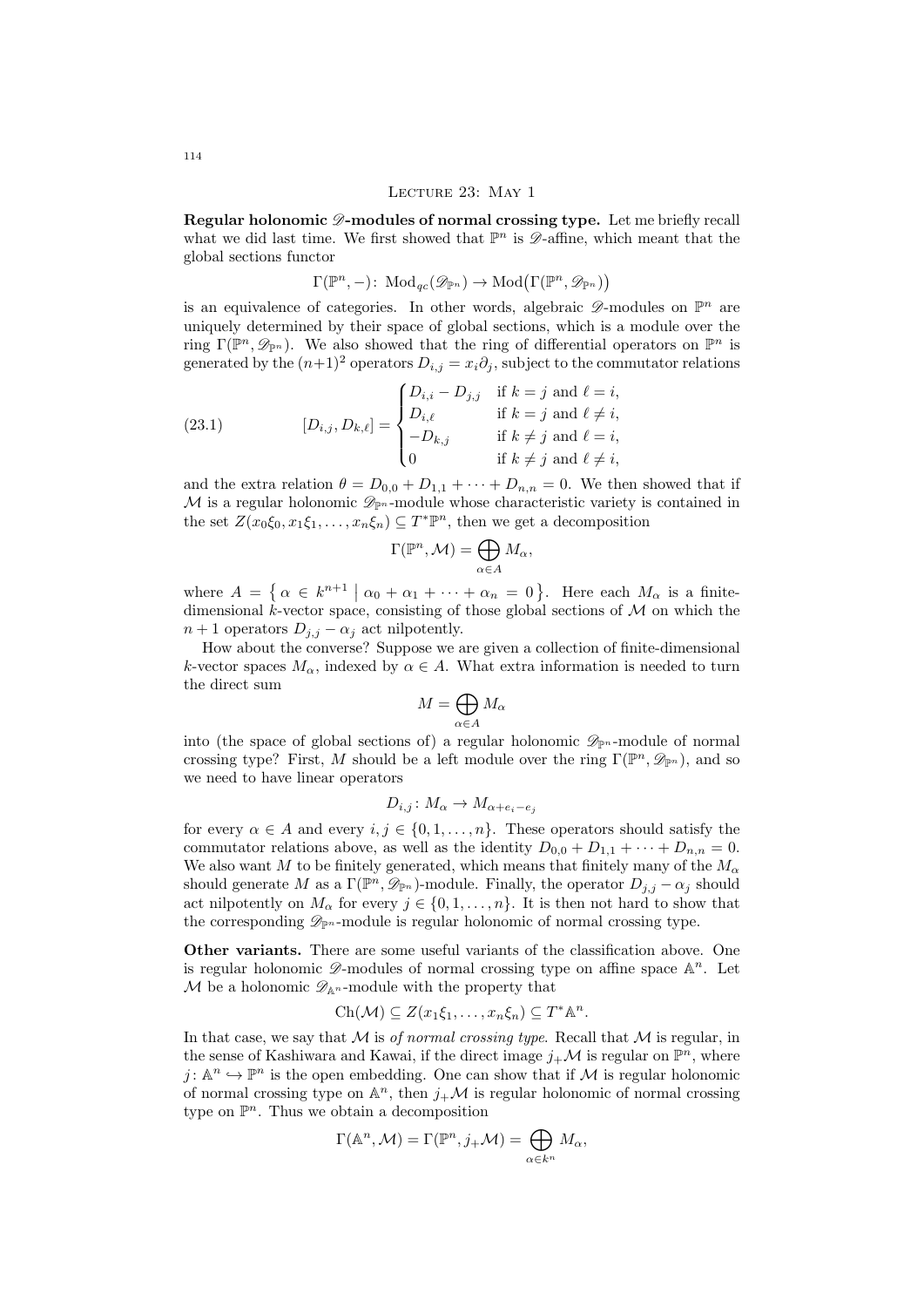which we are now indexing by  $\alpha \in k^n$ . (This is okay because  $\alpha_0 = -(\alpha_1 + \cdots + \alpha_n)$ , so there is no loss of information.) Again, each  $M_{\alpha}$  is a finite-dimensional k-vector space, consisting of all global sections of  $M$  on which the n commuting operators  $x_i\partial_i - \alpha_i$  act nilpotently. This time, we have

$$
x_j \colon M_\alpha \to M_{\alpha+e_j}
$$
 and  $\partial_j \colon M_\alpha \to M_{\alpha-e_j}$ 

for every  $j = 1, \ldots, n$ ; this follows from the commutator relation  $[\partial_j, x_j] = 1$ . Conversely, given a collection of finite-dimensional k-vector spaces  $M_{\alpha}$ , indexed by  $\alpha \in k^n$ , and a collection of linear operators  $x_j: M_\alpha \to M_{\alpha+e_j}$  and  $\partial_j: M_\alpha \to M_{\alpha-e_j}$ subject to the relations  $[\partial_i, x_j] = \delta_{i,j}$ , the direct sum

$$
M=\bigoplus_{\alpha\in k^n}M_\alpha
$$

becomes a module over the Weyl algebra  $\Gamma(\mathbb{A}^n, \mathscr{D}_{\mathbb{A}^n})$ ; if this module is finitely generated, and if each  $x_i\partial_i - \alpha_i$  acts nilpotently on  $M_\alpha$ , then the corresponding  $\mathscr{D}_{\mathbb{A}^n}$ -module is regular holonomic of normal crossing type.

There is also a local analytic version of the classification, for  $k = \mathbb{C}$ . Let  $\mathscr{D}_{\mathbb{C}^n,0}$ denote the ring of linear differential operators with holomorphic coefficients that are defined in some neighborhood of the origin in  $\mathbb{C}^n$ . We say that a holonomic  $\mathscr{D}_{\mathbb{C}^n,0}$ -module M is of normal crossing type if its characteristic variety Ch(M) is contained in the set  $Z(x_1\xi_1,\ldots,x_n\xi_n)$ . We say that M is regular if it satisfies the condition from [Lecture 21,](#page-103-0) meaning if there exists a good filtration  $F_{\bullet}\mathcal{M}$  such that each  $F_k \mathcal{M}$  is a finitely generated  $\mathcal{O}_{\mathbb{C}^n,0}$ -module stable under the action by  $x_1\partial_1,\ldots,x_n\partial_n$ . Define

$$
M_{\alpha} = \{ s \in \mathcal{M} \mid (x_j \partial_j - \alpha_j)^m s = 0 \text{ for } j = 0, 1, \dots, n \text{ and } m \gg 0 \}.
$$

Each  $M_{\alpha}$  is a finite-dimensional C-vector space, and their direct sum

$$
M=\bigoplus_{\alpha\in\mathbb{C}^n}M_\alpha
$$

is a regular holonomic module over the Weyl algebra  $A_n(\mathbb{C})$ , of normal crossing type. Then one can show (with a lot of extra work) that

$$
\mathcal{M} \cong \mathscr{D}_{\mathbb{C}^n,0} \otimes_{A_n(\mathbb{C})} M.
$$

In other words, the  $\mathscr{D}_{\mathbb{C}^n,0}$ -module structure on M is completely determined by the much simpler algebraic  $\mathscr{D}$ -module M. Note that this result is only true in the local analytic setting. The following example explains why.

Example 23.2. Consider the  $\mathscr{D}_{\mathbb{A}^1}$ -module  $\mathcal{M} = \mathscr{D}_{\mathbb{A}^1}/\mathscr{D}_{\mathbb{A}^1}(\partial - 1)$ . It is easy to see that  $Ch(\mathcal{M})$  is the zero section, and that  $\mathcal M$  is actually a line bundle with integrable connection. Except for regularity at infinity,  $M$  is therefore regular holonomic of normal crossing type. But it is not true, not even Zariski-locally, that  $\Gamma(\mathbb{A}^1, \mathcal{M}) = A_1/A_1(\partial - 1)$  has a decomposition into generalized eigenspaces for x∂; in fact, you can check for yourself that  $x\partial$  does not have any nontrivial eigenvectors. What goes wrong is that we need a solution to  $\partial u = u$  to get an isomorphism between M and  $\mathscr{O}_{\mathbb{A}^1}$ . But the solution is  $u = e^x$ , which is not an algebraic function, because it has an essential singularity at infinity. Another way to say this is that  $M$  is not regular at infinity.

**Solutions.** Let us discuss a few more properties of the classification on  $\mathbb{A}^n$ . For simplicity, I will assume from now on that  $k = \mathbb{C}$ . Consider a regular holonomic D-module of normal crossing type, with decomposition

$$
M=\bigoplus_{\alpha\in\mathbb{C}^n}M_\alpha.
$$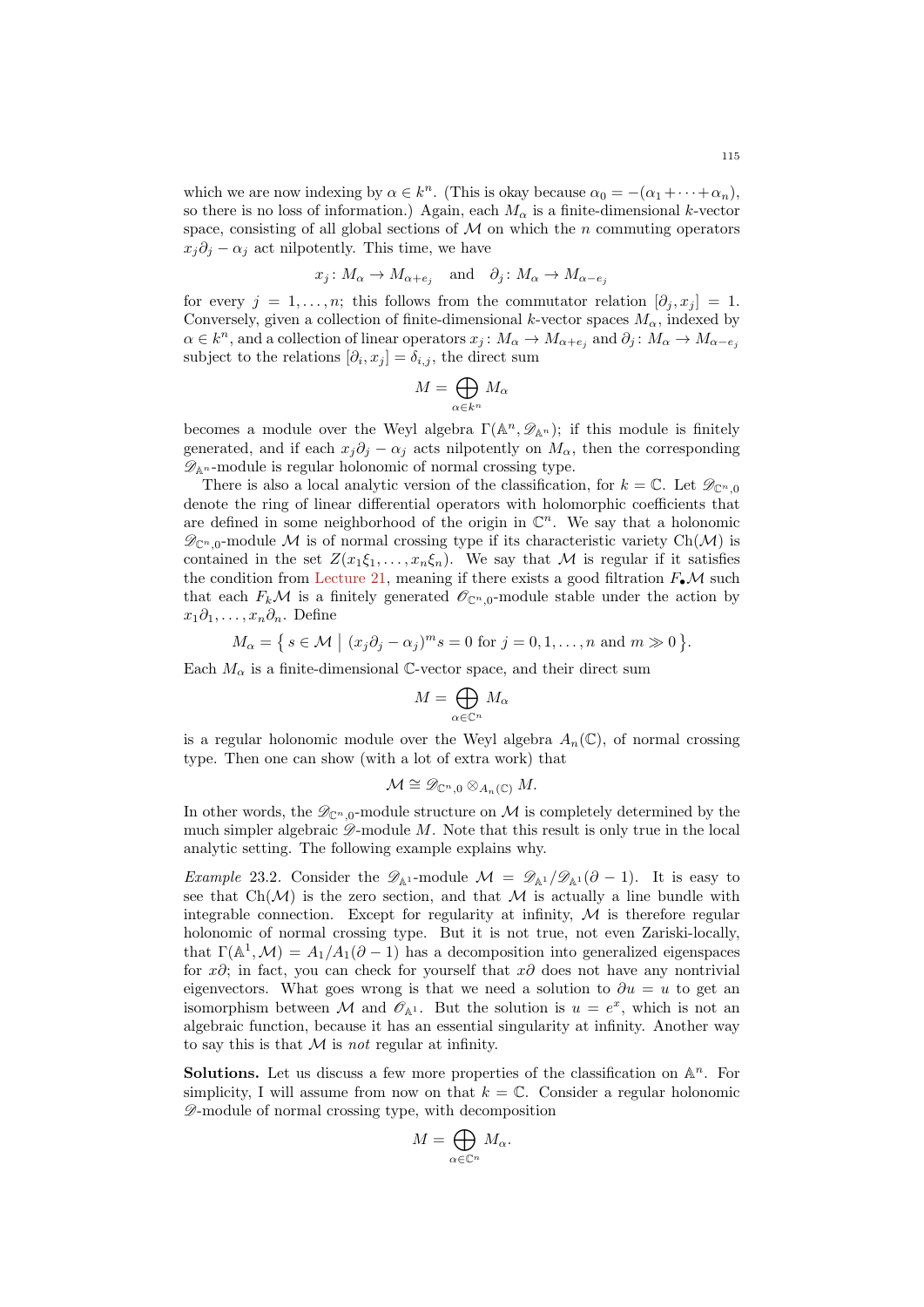Here each  $M_{\alpha}$  is a finite-dimensional C-vector space. By construction,  $x_j\partial_j-\alpha_j$  acts nilpotently on  $M_{\alpha}$ , and so  $x_j \partial_j$  is an isomorphism as long as  $\alpha_j \neq 0$ . Consequently,

$$
\partial_j \colon M_\alpha \to M_{\alpha - e_j}
$$
 and  $x_j \colon M_{\alpha - e_j} \to M_\alpha$ 

are injective respectively surjective for  $\alpha_j \neq 0$ . Likewise,  $\partial_j x_j - \alpha_j - 1$  acts nilpotently on  $M_{\alpha}$ , and so  $\partial_j x_j$  is an isomorphism as long as  $\alpha_j \neq -1$ . Thus

$$
\partial_j \colon M_{\alpha+e_j} \to M_\alpha \text{ and } x_j \colon M_\alpha \to M_{\alpha+e_j}
$$

are surjective respectively injective for  $\alpha_j \neq -1$ . We can summarize this by saying that  $\partial_j: M_\alpha \to M_{\alpha-e_j}$  is an isomorphism for  $\alpha_j \neq 0$ , and that  $x_j: M_\alpha \to M_{\alpha+e_j}$ is an isomorphism for  $\alpha_j \neq -1$ .

This implies of course that those vector spaces  $M_{\alpha}$  with

$$
-1 \leq \text{Re}\,\alpha_j \leq 0 \quad \text{for every } j = 1, \dots, n
$$

determine all the others. Since M is finitely generated over  $A_n(\mathbb{C})$ , the set

$$
F = \left\{ \alpha \in \mathbb{C}^n \mid M_\alpha \neq 0 \text{ and } -1 \le \text{Re}\,\alpha_j \le 0 \text{ for all } j \right\}
$$

must be finite. Thus M is generated as an  $A_n(\mathbb{C})$ -module by the direct sum of those  $M_{\alpha}$  with  $\alpha \in F$ .

Recall that any holonomic  $A_n$ -module has finite length, meaning that it has a finite composition series whose subquotients are simple. Let us describe more explicitly what simple regular holonomic  $\mathscr{D}$ -modules of normal crossing type look like. Suppose that M is simple but nonzero. Choose some  $\alpha \in F$ , so that  $M_{\alpha} \neq 0$ and  $-1 \leq \text{Re}\,\alpha_j \leq 0$  for all j. Since each  $x_j\partial_j - \alpha_j$  acts nilpotently on  $M_\alpha$ , we can find a common eigenvector  $s \in M_\alpha$  such that  $x_j \partial_j s = \alpha_j s$  for every  $j = 1, \ldots, n$ . Since M is simple, we must have  $A_n s = M$ . Because s is an eigenvector, it is not hard to see that  $A_n s$  intersects  $M_\alpha$  exactly in the subspace Cs. Thus  $M_\alpha = \mathbb{C}s$  is one-dimensional. Now there are two special cases:

- (1) One case is that  $\alpha_i = 0$ . Then  $x_i \partial_i s = 0$ , and so the submodule  $A_n(\mathbb{C}) \partial_i s$ does not contain s. Since M is simple, this forces  $\partial_j s = 0$ .
- (2) The other case is that  $\alpha_j = -1$ . Then  $\partial_j x_j s = 0$ , and for the same reason as before, this forces  $x_j s = 0$ .

We conclude that M is generated as an  $A_n$ -module by  $s \in M_\alpha$ , and that s is annihilated by  $(x_i\partial_i - \alpha_i)$  for  $\alpha_i \neq -1, 0$ , by  $\partial_i$  for  $\alpha_i = 0$ , and by  $x_i$  for  $\alpha_i = -1$ . It is easy to see that there cannot be any other relations, and so we get

$$
M \cong A_n/I,
$$

where  $I_{\alpha} \subseteq A_n$  is the left ideal generated by the *n* differential operators

$$
\begin{cases} x_j \partial_j - \alpha_j & \text{for } \alpha_j \neq -1, 0, \\ \partial_j & \text{for } \alpha_j = 0, \\ x_j & \text{for } \alpha_j = -1. \end{cases}
$$

We see that  $M$  is supported on the linear subspace

$$
\operatorname{Supp} M_{\alpha} = \bigcap_{\alpha_j = -1} Z(x_j),
$$

and so by Kashiwara's equivalence, it is the pushforward of a regular holonomic  $\mathscr{D}$ -module of normal crossing type on Supp  $M_{\alpha}$ . Outside of the union of the hyperplanes  $Z(x_i)$  with  $\alpha_i \neq -1, 0$ , the latter is a line bundle with integrable connection; this connection has a regular singularity at each of the hyperplanes in question, with monodromy  $e^{2\pi i \alpha_j}$ .

Now let see what we can say about the solutions of regular holonomic  $\mathscr{D}\text{-modules}$ of normal crossing type on  $\mathbb{C}^n$ . Since algebraic differential equations typically do not have algebraic solutions, we need to work in the analytic topology; we use the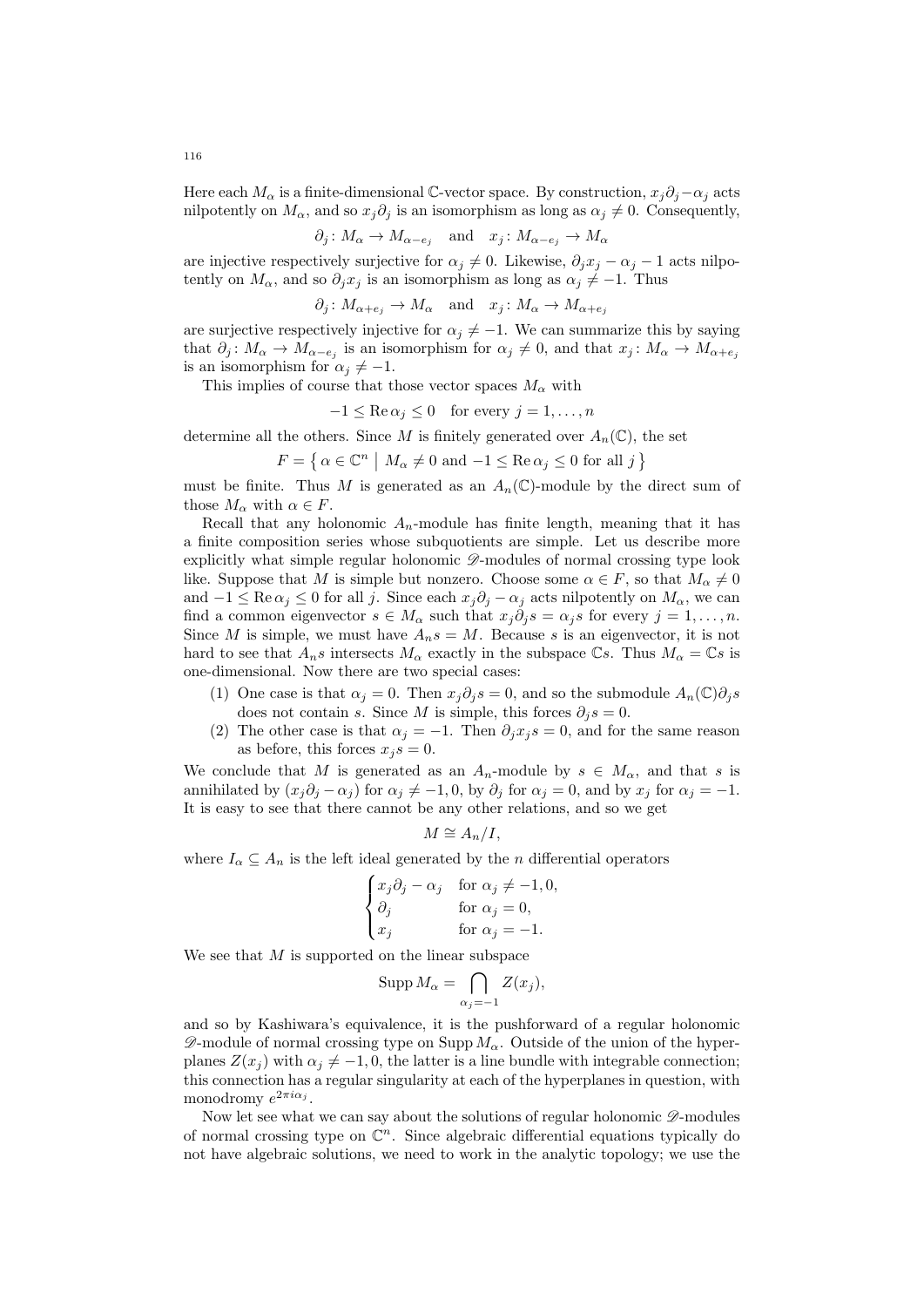notation  $\mathscr{O}_{\mathbb{C}^n}$  for the sheaf of holomorphic functions on  $\mathbb{C}^n$ , and the notation  $\mathscr{D}_{\mathbb{C}^n}$ for the sheaf of differential operators with holomorphic coefficients. Let us write  $\mathcal{M} = \mathscr{D}_{\mathbb{C}^n} \otimes_{A_n} M$  for the analytic  $\mathscr{D}_{\mathbb{C}^n}$ -module determined by the  $A_n(\mathbb{C})$ -module M. Recall that we have the (derived) solutions functor

$$
\mathrm{Sol}(\mathcal{M})=\operatorname{\mathbf{R}\mathcal{H}\mathit{om}}_{\mathscr{D}_{\mathbb{C}^n}}\big(\mathcal{M},\mathscr{O}_{\mathbb{C}^n}\big).
$$

It can be computed for example by choosing a resolution of M by free  $\mathscr{D}_{\mathbb{C}^n}$ -modules. and then applying the usual solutions functor term by term. For simple modules of normal crossing type, this is easily done. Fix a multi-index  $\alpha \in F$  as above. To keep the notation simple, let me set

$$
P_j = \begin{cases} x_j \partial_j - \alpha_j & \text{if } \alpha_j \neq -1, 0, \\ \partial_j & \text{if } \alpha_j = 0, \\ x_j & \text{if } \alpha_j = -1. \end{cases}
$$

Then our simple  $\mathscr{D}_{\mathbb{C}^n}$ -module has the form

$$
\mathcal{M}_{\alpha} = \mathscr{D}_{\mathbb{C}^n}/\mathscr{D}_{\mathbb{C}^n}(P_1,\ldots,P_n),
$$

The Koszul complex for  $P_1, \ldots, P_n$  gives a resolution by free  $\mathscr{D}_{\mathbb{C}^n}$ -modules:

<span id="page-116-0"></span>
$$
\mathscr{D}_{\mathbb{C}^n} \to \mathscr{D}_{\mathbb{C}^n}^{\oplus n} \to \cdots \to \mathscr{D}_{\mathbb{C}^n}^{\oplus {\mathbb{C}\choose 2}} \to \mathscr{D}_{\mathbb{C}^n}^{\oplus n} \to \mathscr{D}_{\mathbb{C}^n}
$$

Consequently,  $Sol(M_\alpha)$  is represented by the complex

(23.3) 
$$
\mathscr{O}_{\mathbb{C}^n} \to \mathscr{O}_{\mathbb{C}^n}^{\oplus n} \to \mathscr{O}_{\mathbb{C}^n}^{\oplus {n \choose 2}} \to \cdots \to \mathscr{O}_{\mathbb{C}^n}^{\oplus n} \to \mathscr{O}_{\mathbb{C}^n},
$$

placed in degrees  $0, 1, \ldots, n$ , and with a Koszul-type differential, induced by the n operators  $f \mapsto T_j f$ . We are interested in computing the cohomology sheaves of this complex.

Example 23.4. For  $n = 1$ , there are three cases. If  $\alpha = 0$ , the complex looks like

$$
\mathscr{O}_{\mathbb{C}} \xrightarrow{\partial} \mathscr{O}_{\mathbb{C}}.
$$

By the holomorphic Poincaré lemma (or by a direct computation with power series), this complex only has cohomology in degree 0, where we get the constant sheaf C. If  $\alpha = -1$ , the complex looks like

$$
\mathscr{O}_{\mathbb{C}} \xrightarrow{\ x \ } \mathscr{O}_{\mathbb{C}}.
$$

It only has cohomology in degree 1, where we get a one-dimensional skyscraper sheaf at the origin. Lastly, if  $\alpha \neq -1, 0$ , the complex looks like

$$
\mathscr{O}_{\mathbb{C}} \xrightarrow{x\partial-\alpha} \mathscr{O}_{\mathbb{C}}.
$$

This only has cohomology in degree 0. Away from the origin, the multi-valued holomorphic function  $x^{\alpha}$  solves the equation  $(x\partial - \alpha)f = 0$ , and so we get a locally constant sheaf on  $\mathbb{C}^*$ , with monodromy  $e^{2\pi i\alpha}$ . At the origin, the function  $x^{\alpha}$  does not make sense, and in fact, the equation  $(x\partial - \alpha)f = 0$  does not have a solution that is holomorphic in a neighborhood of the origin. So in this case, the 0-th cohomology sheaf of the complex is a so-called constructible sheaf: it is locally constant on  $\mathbb{C}^*$ , but with a different stalk at the origin. Note that in each case, exactly one cohomology sheaf is nonzero; and if the nonzero cohomology sheaf occurs in degree 0, it is supported on all of  $\mathbb{C}$ ; if it occurs in degree 1, then it is supported at the origin.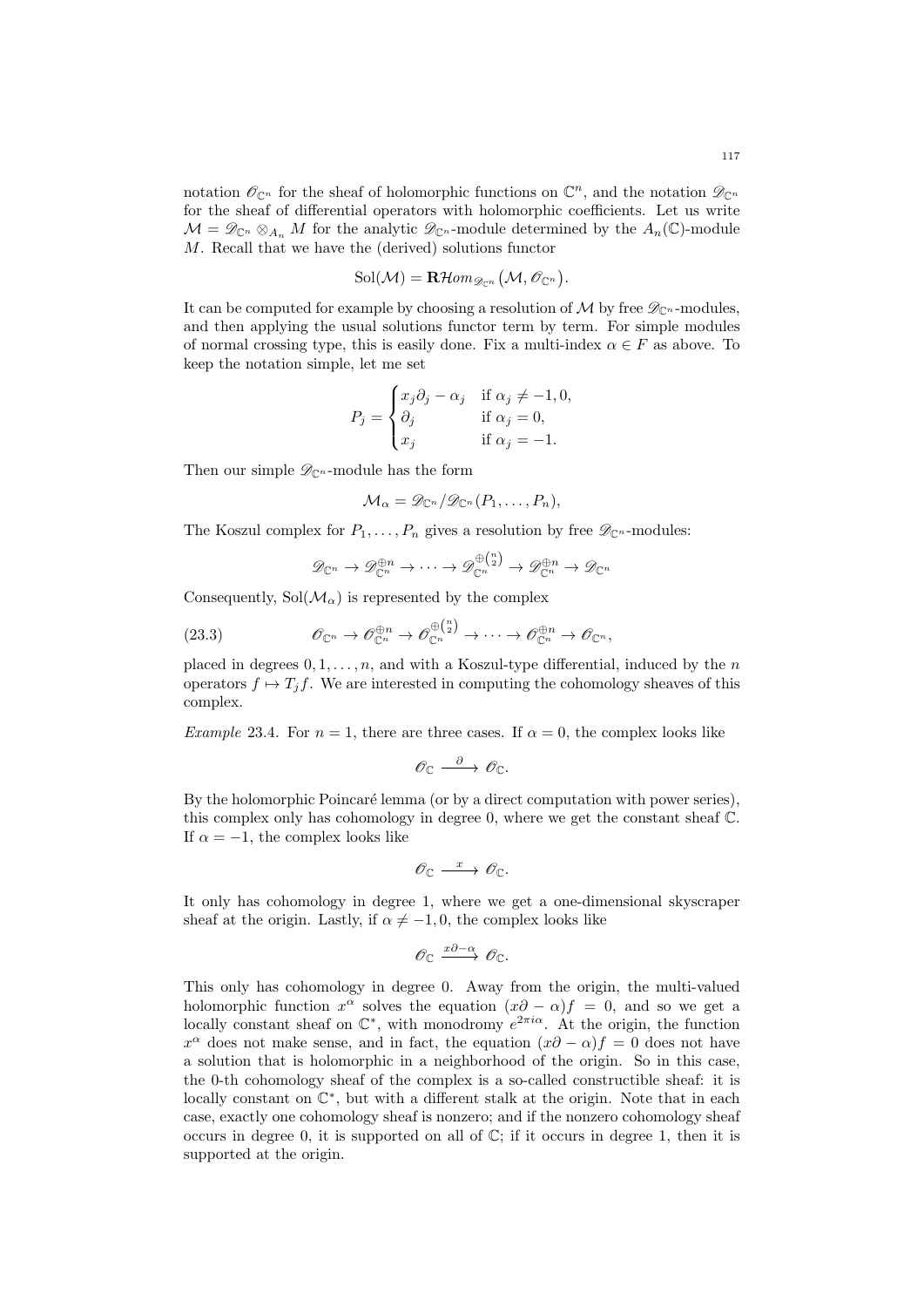By working with power series, one can show that the complex in [\(23.3\)](#page-116-0) is (locally) quasi-isomorphic to a product; thus its cohomology is described by what happens for each of the n operators  $T_i$  individually. The conclusion is that  $(23.3)$  has exactly one nonzero cohomology sheaf, say in degree  $k$  (where  $k$  is the number of j such that  $\alpha_i = -1$ ); moreover, that cohomology sheaf is supported on the linear subspace

$$
\bigcap_{\alpha_j=-1} Z(x_j),
$$

whose codimension is exactly  $k$ . It is also a constructible sheaf, meaning locally constant (of rank 0 or 1) on each stratum of the natural stratification on  $\mathbb{C}^n$ .

From this, we can deduce what happens for  $Sol(M)$  in general. Recall that M has a finite composition series whose subquotients  $\mathcal{M}_1, \ldots, \mathcal{M}_r$  are simple.

Example 23.5. Suppose that  $M$  has a composition series of length two:

$$
0 \to \mathcal{M}_1 \to \mathcal{M} \to \mathcal{M}_2 \to 0
$$

Since the solutions functor is contravariant, we obtain a long exact sequence

$$
\mathcal{H}^{i-1}\operatorname{Sol}(\mathcal{M}_1)\to\mathcal{H}^i\operatorname{Sol}(\mathcal{M}_2)\to\mathcal{H}^i\operatorname{Sol}(\mathcal{M})\to\mathcal{H}^i\operatorname{Sol}(\mathcal{M}_1)\to\mathcal{H}^{i+1}\operatorname{Sol}(\mathcal{M}_2)
$$

Since  $Sol(\mathcal{M}_1)$  and  $Sol(\mathcal{M}_2)$  each have only a single nonzero cohomology sheaf, it follows that  $Sol(\mathcal{M})$  can have at most two nonzero cohomology sheaves, both constructible with respect to the natural stratification on  $\mathbb{C}^n$ . Moreover, dim Supp  $\mathcal{H}^i$  Sol $(\mathcal{M}) \geq$ i. The inequality can be strict, for example if  $\mathcal{H}^i$  Sol $(\mathcal{M}_2) \neq 0$  and  $\mathcal{H}^{i-1}$  Sol $(\mathcal{M}_1) \neq$ 0; then  $\mathcal{H}^i$  Sol $(\mathcal{M})$  is a quotient of the constructible sheaf  $\mathcal{H}^i$  Sol $(\mathcal{M}_2)$ , whose support is a linear subspace of codimension i. It follows that  $\mathcal{H}^i$  Sol $(\mathcal{M})$  is still constructible, but its support may be smaller than than of  $\mathcal{H}^i$  Sol $(\mathcal{M}_2)$ .

In general, we have a spectral sequence

$$
E_1^{p,q} = \mathcal{H}^{p+q} \operatorname{Sol}(\mathcal{M}_p) \Longrightarrow \mathcal{H}^{p+q} \operatorname{Sol}(\mathcal{M}).
$$

Each  $Sol(\mathcal{M}_n)$  has exactly one nonzero cohomology sheaf, which is constructible for the natural stratification on  $\mathbb{C}^n$ ; if  $\mathcal{H}^j$  Sol $(\mathcal{M}_p) \neq 0$ , then it is supported on a linear subspace of codimension  $j$ . Since kernels and cokernels of morphisms between constructible sheaves are again constructible, we see that all cohomology sheaves of  $Sol(\mathcal{M})$  are constructible; it also follows, as in the example, that

$$
\mathrm{codim} \operatorname{Supp} \mathcal{H}^j \operatorname{Sol}(\mathcal{M}) \geq j.
$$

### Exercises.

Exercise 23.1. Suppose that we are given a family of k-vector spaces  $M_{\alpha}$ , indexed by  $\alpha \in A$ , and a family of linear mappings  $D_{i,j}: M_{\alpha} \to M_{\alpha + e_i - e_j}$ .

(1) Show that if the relations in [\(23.1\)](#page-113-0) hold, and  $D_{0,0} + D_{1,1} + \cdots + D_{n,n} = 0$ , then the direct sum

$$
M=\bigoplus_{\alpha\in A}M_\alpha
$$

becomes a left module over  $R = \Gamma(\mathbb{P}^n, \mathscr{D}_{\mathbb{P}^n})$ .

- (2) Suppose that M is finitely generated as an R-module, and that each operator  $D_{i,j} - \alpha_i$  acts nilpotently on  $M_\alpha$ . Show that the characteristic variety of  $\mathcal{M} = \mathscr{D}_{\mathbb{P}^n} \otimes_R M$  is contained in the set  $Z(x_0\xi_0, x_1\xi_1, \ldots, x_n\xi_n)$ .
- (3) Show that M is a regular holonomic  $\mathscr{D}_{\mathbb{P}^n}$ -module of normal crossing type.

*Exercise* 23.2. Find the decomposition of  $\Gamma(\mathbb{P}^n, \mathcal{M})$  in the following cases:

- (1)  $\mathcal{M} = \mathscr{O}_{\mathbb{P}^n}$
- (2)  $\mathcal{M} = j_+ \mathcal{O}_U$ , where  $U = \mathbb{P}^n \setminus Z(x_0 x_1 \cdots x_n)$
- (3)  $\mathcal{M} = i_{+} \mathscr{O}_{\mathbb{P}^{n-1}}$ , where  $\mathbb{P}^{n-1} = Z(x_0)$ .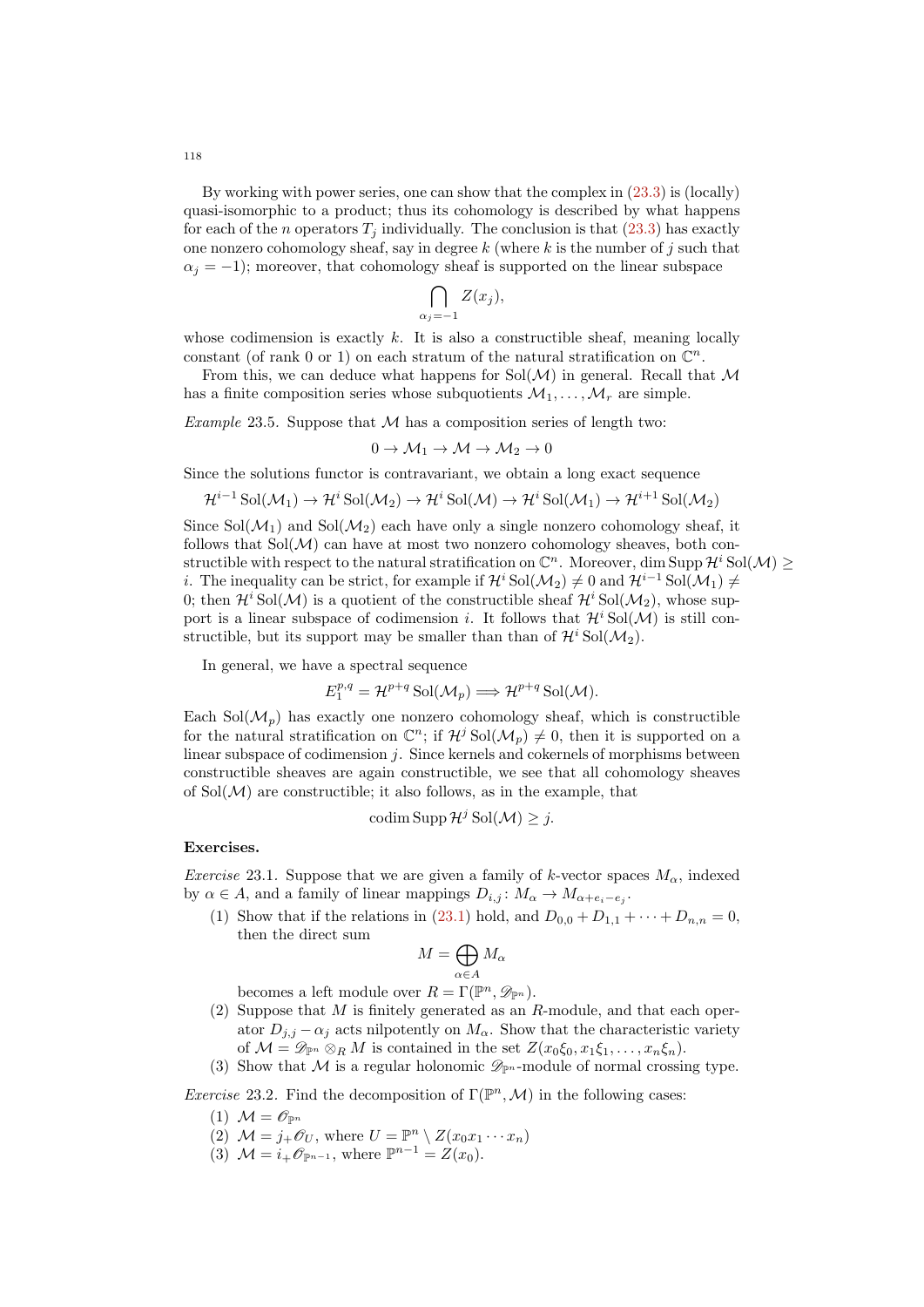*Exercise* 23.3. Let  $M$  be a regular holonomic  $\mathscr{D}_{\mathbb{P}^n}$ -module of normal crossing type. Given the decomposition for  $\Gamma(\mathbb{P}^n,\mathcal{M})$ , determine the resulting decomposition for the holonomic dual of M.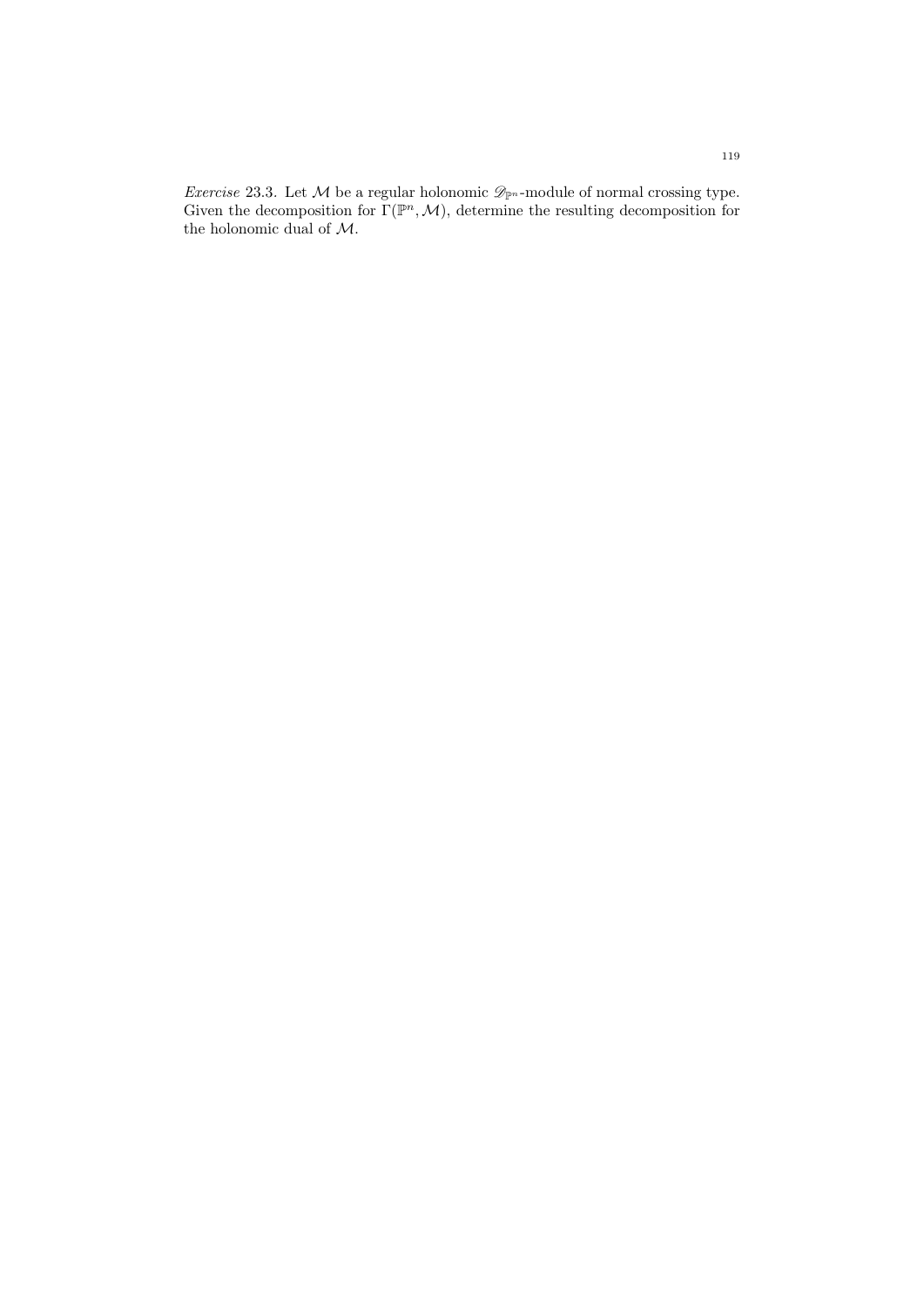#### LECTURE 24: MAY 6

The Riemann-Hilbert correspondence. Last time, we showed that the solution complex of a regular holonomic  $\mathscr{D}$ -module of normal crossing type has several special properties: its cohomology sheaves are locally constant on the strata of the divisor, and the dimensions of their supports satisfy a collection of inequalities. This is a special case of the Riemann-Hilbert correspondence, which relates regular holonomic  $\mathscr{D}$ -modules and constructible sheaves.

Let us begin with a few basic definitions. Let  $X$  be a nonsingular algebraic variety over the complex numbers. A stratification is a decomposition

$$
X = \bigsqcup_{\alpha \in A} X_{\alpha}
$$

into locally closed algebraic subsets, called *strata*, such that each  $X_{\alpha}$  is nonsingular. and such that the Zariski-closure of each  $X_{\alpha}$  is a union of finitely many other strata. The same definition makes sense on complex manifolds, taking each  $X_{\alpha}$  to be a locally closed complex submanifold.

*Example* 24.1. The divisor  $x_1 \cdots x_n = 0$  induces a natural stratification on  $\mathbb{A}^n$  with  $2^n$  strata, indexed by subsets  $I \subseteq \{1, \ldots, n\}$ . The stratum corresponding to the subset I consists of those points where  $x_i = 0$  for every  $i \in I$ , and  $x_i \neq 0$  for every  $i \notin I$ .

*Example* 24.2. We can stratify  $\mathbb{A}^2$  according to the singularities of the nodal curve  $C = Z(y^2 - x^2 - x^3)$ , into a 2-dimensional stratum  $\mathbb{A}^2 \setminus C$ , a 1-dimensional stratum  $C \setminus \{(0,0)\}\$ , and a 0-dimensional stratum  $\{(0,0)\}\$ .

We also need the notion of constructibility for sheaves. It is necessary to work in the classical (or analytic) topology, because the Zariski topology is too coarse to allow for interesting locally constant sheaves. Given a nonsingular algebraic variety  $X$ , we denote by  $X^{an}$  the associated complex manifold, with the topology induced by the usual Euclidean topology on  $\mathbb{C}^n$ . Let F be a sheaf of finite-dimensional C-vector spaces on  $X^{an}$ . This means that for every open subset  $U \subseteq X^{an}$ , the space of sections  $\Gamma(U, F)$  is a finite-dimensional C-vector space. We say that F is constructible if there is a stratification

$$
X = \bigsqcup_{\alpha \in A} X_{\alpha}
$$

such that the restriction of F to each stratum  $X_{\alpha}^{an}$  is a locally constant sheaf. (Constructible sheaves on arbitrary complex manifolds are defined in a similar way.) Every locally constant sheaf is constructible, of course, but the point is that the usual functors on sheaves preserve constructibility. (Going from locally constant sheaves to constructible sheaves is very similar to going from locally free sheaves to coherent sheaves, in that sense.)

Example 24.3. If  $f: X \to Y$  is a proper morphism between nonsingular algebraic varieties, and if  $f^{an}: X^{an} \to Y^{an}$  denotes the resulting proper holomorphic mapping between complex manifolds, then the sheaves  $R^i f_*^{an} \mathbb{C}_{X^{an}}$  are constructible. The reason is that one can find a stratification for  $Y$ , in such a way that the restriction of  $f$  to each stratum of  $Y$  is a topological fiber bundle.

*Example* 24.4. If  $j: U \hookrightarrow X$  is an open embedding, and  $j^{an}: U^{an} \hookrightarrow X^{an}$  denotes the resulting embedding of complex manifolds, then the sheaves  $R^i j_{*}^{an} \mathbb{C}_{U^{an}}$  are constructible. This is easy to show in the case where  $X \setminus U$  is a normal crossing divisor; the general case follows by using resolution of singularities and the result in the previous example.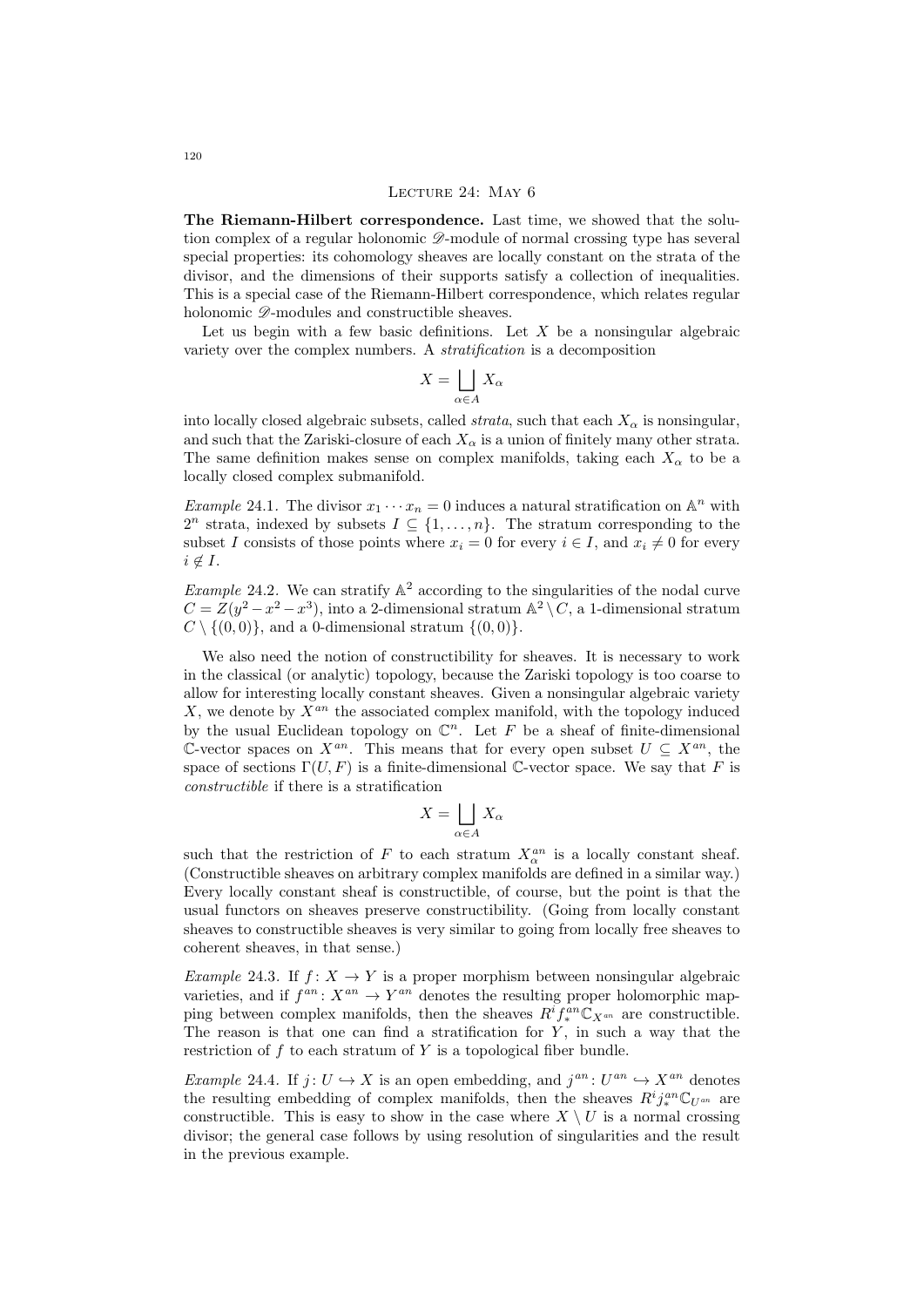More generally, one can show that the usual direct and inverse image functors on sheaves preserve constructibility: if  $f: X \to Y$  in any morphism between nonsingular algebraic varieties, and F any constructible sheaf on  $X^{an}$ , then  $R^if_{*}^{an}F$ is a constructible sheaf on  $Y^{an}$ . Likewise, if G is any constructible sheaf on  $Y^{an}$ , then  $(f^{an})^{-1}G$  is a constructible sheaf on  $X^{an}$ . One can say the same thing in the language of derived categories. Denote by  $D_c^b(\mathbb{C}_{X^{an}})$  the derived category of (cohomologically) constructible sheaves; its objects are complexes of sheaves of C-vector spaces on  $X^{an}$  whose cohomology sheaves are constructible (and zero in all but finitely many degrees). Then if  $f: X \to Y$  is any morphism between nonsingular algebraic varieties, the usual derived pushforward of sheaves gives an exact functor

$$
\mathbf{R} f_*^{an} \colon D_c^b(\mathbb{C}_{X^{an}}) \to D_c^b(\mathbb{C}_{Y^{an}}),
$$

and the usual inverse image of sheaves gives an exact functor

$$
(f^{an})^{-1}: D_c^b(\mathbb{C}_{Y^{an}}) \to D_c^b(\mathbb{C}_{X^{an}}).
$$

We can now state the first general result about solution complexes of regular holonomic  $\mathscr{D}$ -modules. Let  $\mathscr{D}_X$  be the usual sheaf of differential operators on X, and denote by  $\mathscr{D}_{X^{an}}$  the sheaf of differential operators with holomorphic coefficients on the complex manifold  $X^{an}$ . Given a coherent  $\mathscr{D}_X$ -module M, we denote by  $\mathcal{M}^{an}$  the associated analytic  $\mathscr{D}_{X^{an}}$ -module; this can be constructed using local presentations of M, for example. The following result was proved by Kashiwara in his thesis; it is usually called "Kashiwara's constructibility theorem".

**Theorem 24.5.** Let X be a nonsingular algebraic variety, and M a holonomic left  $\mathscr{D}_X$ -module. Then the solution complex

$$
\mathrm{Sol}(\mathcal{M}) = \mathbf{R}\mathcal{H}\text{om}_{\mathscr{D}_{X}^{an}}\left(\mathcal{M}^{an}, \mathscr{O}_{X^{an}}\right)
$$

is constructible, hence an object of  $D_c^b(\mathbb{C}_{X^{an}})$ .

In fact, Kashiwara proves this result for holonomic  $\mathscr{D}$ -modules on complex manifolds. One consequence is that one has an exact (contravariant) solutions functor

$$
\mathrm{Sol} \colon D^b_h(\mathscr{D}_X) \to D^b_c(\mathbb{C}_{X^{an}})^{op}
$$

that associates to every complex of  $\mathscr{D}_X$ -modules with holonomic cohomology a constructible complex of solutions. We saw a very special case of this result last time, namely solutions of regular holonomic  $\mathscr{D}$ -modules of normal crossing type.

The solution functor is contravariant, but there is also a covariant version of Kashiwara's theorem. Recall that the Spencer complex

$$
\mathrm{Sp}(\mathscr{D}_X) = \left[ \mathscr{D}_X \otimes_{\mathscr{O}_X} \bigwedge^n \mathscr{T}_X \to \cdots \to \mathscr{D}_X \otimes_{\mathscr{O}_X} \bigwedge^n \mathscr{T}_X \to \mathscr{D}_X \otimes_{\mathscr{O}_X} \mathscr{T}_X \to \mathscr{D}_X \right]
$$

is a resolution of  $\mathscr{O}_X$  by locally free left  $\mathscr{D}_X$ -modules; likewise,  $Sp(\mathscr{D}_{X^{an}})$  is a resolution of  $\mathscr{O}_{X^{an}}$  by locally free left  $\mathscr{D}_{X^{an}}$ -modules. Thus

$$
\begin{aligned} \mathrm{Sol}(\mathcal{M}) = \mathbf{R}\mathcal{H}om_{\mathscr{D}_{X^{an}}}(\mathcal{M}^{an}, \mathscr{O}_{X^{an}}) \\ &\cong \mathbf{R}\mathcal{H}om_{\mathscr{D}_{X^{an}}}(\mathcal{M}^{an}, \mathrm{Sp}(\mathscr{D}_{X^{an}})) \\ &\cong \mathbf{R}\mathcal{H}om_{\mathscr{D}_{X^{an}}}(\mathcal{M}^{an}, \mathscr{D}_{X^{an}}) \otimes_{\mathscr{D}_{X^{an}}} \mathrm{Sp}(\mathscr{D}_{X^{an}}). \end{aligned}
$$

Now suppose that M is holonomic. Then the complex  $\mathbf{R}\mathcal{H}\text{om}_{\mathscr{D}_X}(\mathcal{M}, \mathscr{D}_X)$  only has cohomology in degree  $n$ , and

$$
{\mathcal{E}} \! {\it{xt}}^n_{{\mathscr{D}}_X}({\mathcal{M}},{\mathscr{D}}_X) = {\mathcal{M}}^*
$$

is the holonomic dual (which is a holonomic right  $\mathscr{D}_X$ -module). Consequently,

 $\mathbf{R}\mathcal{H}om_{\mathscr{D}_{X^{an}}}\big(\mathcal{M}^{an},\mathscr{D}_{X^{an}}\big)\cong \mathcal{M}^{*,an}[-n],$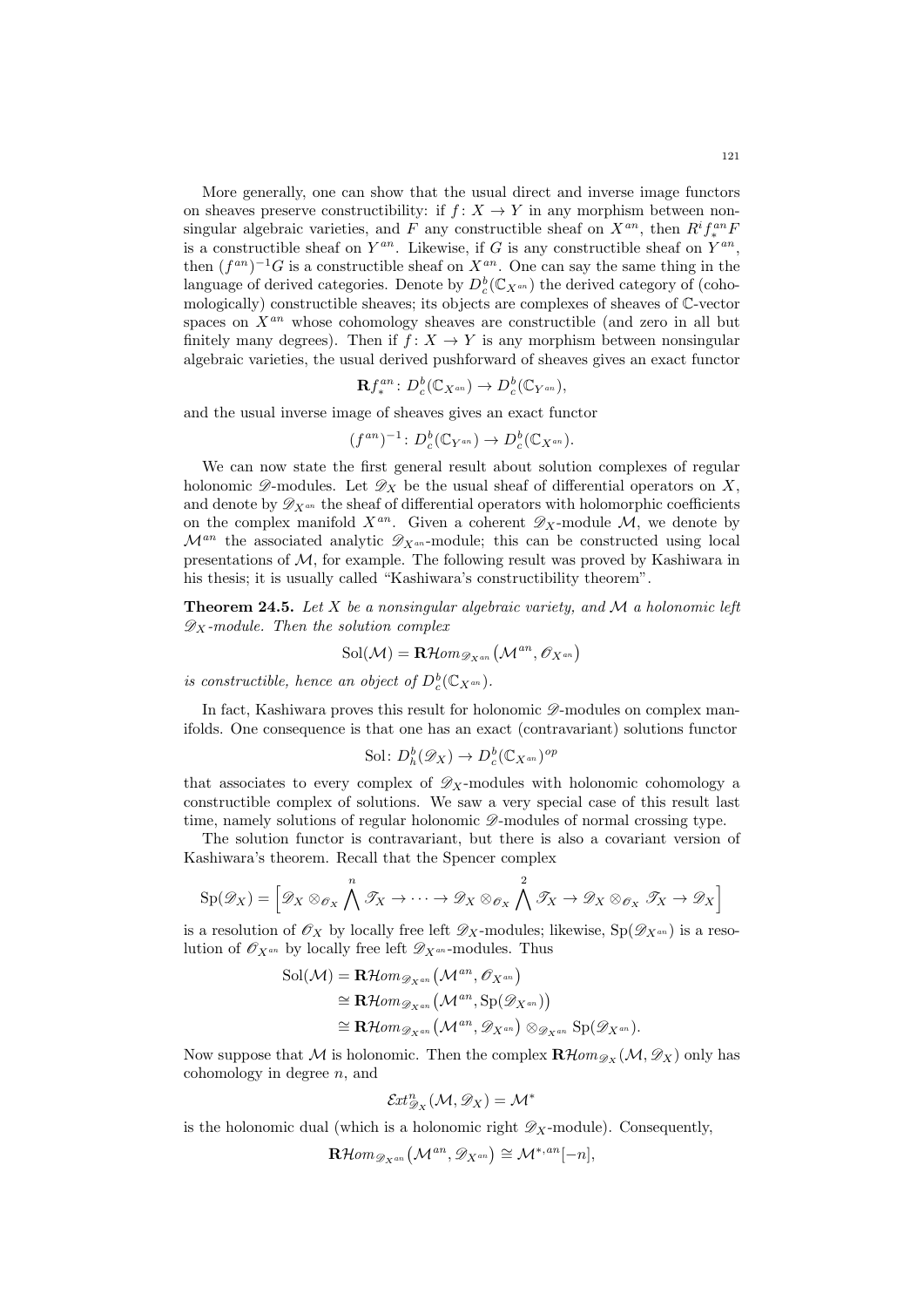and after plugging this into the relation from above, we get

<span id="page-121-0"></span>(24.6) 
$$
\text{Sol}(\mathcal{M}) \cong \mathcal{M}^{*,an}[-n] \otimes_{\mathscr{D}_{X^{an}}} \text{Sp}(\mathscr{D}_{X^{an}}) \cong \text{Sp}(\mathcal{M}^{*,an})[-n].
$$

Under the conversion between right and left  $\mathscr{D}$ -modules, the Spencer complex of a right  $\mathscr{D}$ -module goes to the de Rham complex of a left  $\mathscr{D}$ -module. This leads to the following equivalent formulation of Kashiwara's constructibility theorem: If M is a holonomic left  $\mathscr{D}_X$ -module on a nonsingular algebraic variety X, then the de Rham complex

$$
\mathrm{DR}(\mathcal{M}^{an})=\Big[\mathcal{M}^{an}\rightarrow \Omega^{1}_{X^{an}}\otimes \mathcal{M}^{an}\rightarrow \cdots \rightarrow \Omega^{n}_{X^{an}}\otimes \mathcal{M}^{an}\Big],
$$

placed in degrees  $-n, \ldots, 0$ , is constructible. More generally, the de Rham functor

$$
\mathrm{DR} \colon D^b_h(\mathscr{D}_X) \to D^b_c(\mathbb{C}_{X^{an}})
$$

is an exact covariant functor.

Kashiwara's theorem makes no assumptions about regularity, but the price to pay is that many different  $\mathcal{D}$ -modules can have the same solution complex.

*Example* 24.7. Here is the simplest example of this phenomenon. On  $\mathbb{A}^1$ , consider the family of  $\mathscr{D}_{\mathbb{A}^1}$ -modules  $\mathcal{M}_{\lambda} = \mathscr{D}_{\mathbb{A}^1}/\mathscr{D}_{\mathbb{A}^1}(\partial - \lambda)$ , indexed by  $\lambda \in \mathbb{C} \setminus \{0\}$ . We have already seen that these  $\mathscr{D}$ -modules have an irregular singularity at infinity. The solution complex of  $\mathcal{M}_{\lambda}$  is

$$
\mathscr{O}_{\mathbb{C}} \xrightarrow{\partial -\lambda} \mathscr{O}_{\mathbb{C}}.
$$

The kernel of  $\partial - \lambda$  is clearly spanned by the function  $e^{\lambda x}$ , while the cokernel is trivial; this means that the solution complex is always isomorphic to the constant sheaf C, independently of  $\lambda$ . On the other hand,  $\mathcal{M}_{\lambda}$  and  $\mathcal{M}_{\mu}$  are not isomorphic as  $\mathscr{D}_{\mathbb{A}^1}$ -modules for  $\lambda \neq \mu$ .

If one imposes the condition of regularity, then this problem goes away, and the solutions functor (as well as the de Rham functor) becomes an equivalence of categories. This is the content of the famous Riemann-Hilbert correspondence.

<span id="page-121-2"></span>**Theorem 24.8.** Let  $X$  be a nonsingular algebraic variety. Then the functors

$$
\text{Sol} \colon D_h^b(\mathscr{D}_X) \to D_c^b(\mathbb{C}_{X^{an}})^{op}
$$
  

$$
\text{DR} \colon D_h^b(\mathscr{D}_X) \to D_c^b(\mathbb{C}_{X^{an}})
$$

are equivalences of categories.

This result again holds more generally on complex manifolds. There are three proofs: an analytic proof by Kashiwara; a more algebraic proof by Mebkhout; and a completely algebraic proof by Bernstein (which only works on algebraic varieties). The Riemann-Hilbert correspondence also respects the various functors on both sides: for example,

$$
\mathrm{DR} \circ f_+ \cong \mathbf{R} f_* \circ \mathrm{DR} \quad \text{and} \quad \mathrm{DR} \circ \mathbf{L} j^* \cong j^{-1} \circ \mathrm{DR} \, .
$$

These isomorphisms do not hold without the assumption of regularity. The Riemann-Hilbert correspondence therefore establishes a direct link between algebraic objects (regular holonomic  $\mathscr{D}$ -modules) and topological objects (constructible sheaves).

<span id="page-121-1"></span>Example 24.9. The holonomic dual also has a natural interpretation in terms of the Riemann-Hilbert correspondence. On  $D_c^b(\mathbb{C}_{X^{an}})$ , one has Verdier's duality functor

$$
\mathbb{D}_{X^{an}}\colon D^b_c(\mathbb{C}_{X^{an}})\to D^b_c(\mathbb{C}_{X^{an}})^{op},\quad F\mapsto\mathbf{R}\mathcal{H}\hspace{-0.5ex}\mathit{om}_{\mathbb{C}_{X^{an}}}\big(F,\mathbb{C}_{X^{an}}[2n]\big),
$$

where  $n = \dim X$ . One can show that, for any holonomic  $\mathscr{D}_X$ -module M, one has an isomorphism

$$
\mathbb{D}_{X^{an}}\big(\mathrm{DR}(\mathcal{M}^{an})\big) \cong \mathrm{Sp}(\mathcal{M}^{*,an})
$$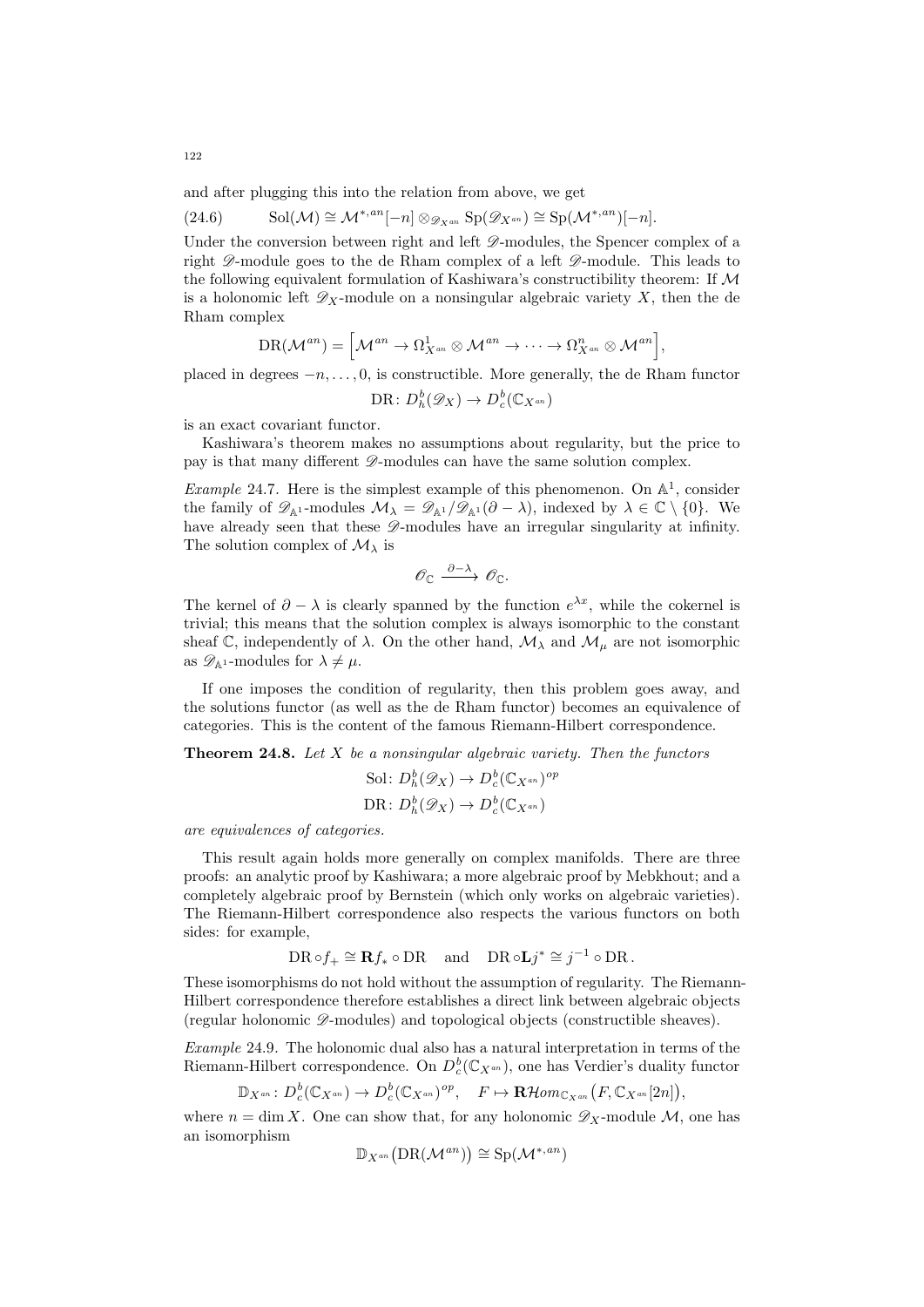which means that the Riemann-Hilbert correspondence turns holonomic duality into Verdier duality.

Perverse sheaves. The Riemann-Hilbert correspondence works on the level of the derived category. Where do regular holonomic  $\mathscr{D}$ -modules go under the equivalence of categories? We saw last time that the solution complex of a regular holonomic  $\mathscr{D}$ -module of normal crossing type satisfies a collection of inequalities: the j-th cohomology sheaf of  $Sol(\mathcal{M})$  is supported on a union of strata of codimension at least j. Kashiwara proved that this is true for arbitrary holonomic  $\mathscr{D}$ -modules: if  $M$  is a holonomic  $\mathscr{D}$ -module on a nonsingular algebraic variety (or, more generally, on a complex manifold), then

codim Supp  $R^j$  Sol $(\mathcal{M}) \geq j$ 

for every  $j \in \mathbb{Z}$ . Using the identity in [\(24.6\)](#page-121-0), an equivalent formulation is that

dim Supp  $\mathcal{H}^j$  DR( $\mathcal{M}^{an}$ )  $\leq -j$ 

for every  $j \in \mathbb{Z}$ . One gets a similar collection of inequalities also for the Verdier dual  $\mathbb{D}_{X}$ <sub>an</sub> DR( $\mathcal{M}^{an}$ ), because of the identity in [Example 24.9.](#page-121-1) This motivates the following definition.

**Definition 24.10.** A complex  $F \in D_c^b(\mathbb{C}_{X^{an}})$  is called a *perverse sheaf* if

 $\dim \operatorname{Supp} \mathcal{H}^j F \leq -j \quad \text{and} \quad \dim \operatorname{Supp} \mathcal{H}^j {\mathbb{D}}_{X^{an}}(F) \leq -j$ 

for every  $j \in \mathbb{Z}$ .

*Example 24.11.* If M is a holonomic  $\mathscr{D}_X$ -module, then DR( $\mathcal{M}^{an}$ ) is a perverse sheaf. This is simply a rewording of Kashiwara's theorem. Note that regularity is not needed here.

The definition (and the somewhat strange name) of perverse sheaves is due to Beilinson, Bernstein, Deligne, and Gabber. They showed that the collection of perverse sheaves forms an abelian category contained in  $D_c^b(\mathbb{C}_{X^{an}})$ . The collection of inequalities in the definition had actually appeared in two completely independent places: once in Kashiwara's study of holonomic D-modules, and then again in the intersection homology theory of Goresky and Macpherson. This circumstance is of course explained by the Riemann-Hilbert correspondence. In fact, once [Theo](#page-121-2)[rem 24.8](#page-121-2) is known, purely formal reasoning implies that the de Rham functor

$$
\mathrm{DR} \colon D^b_h(\mathscr{D}_X) \to D^b_c(\mathbb{C}_{X^{an}})
$$

takes the abelian category of regular holonomic  $\mathscr{D}_X$ -modules isomorphically to the abelian category of perverse sheaves. Unfortunately, I cannot offer you any good explanation of what perverse sheaves really are, other than saying that they are the image of the regular holonomic  $\mathscr{D}$ -modules under the Riemann-Hilbert correspondence. From this point of view, the crucial result is the equivalence between the two derived categories; the collection of inequalities is just what one gets when one goes from one side to the other.

## Exercises.

Exercise 24.1. Show that if  $\lambda \neq \mu$ , then  $\mathcal{M}_{\lambda} = \mathscr{D}_{\mathbb{A}^1}/\mathscr{D}_{\mathbb{A}^1}(\partial - \lambda)$  is not isomorphic to  $\mathcal{M}_{\mu}$  as a  $\mathscr{D}_{\mathbb{A}^1}$ -module.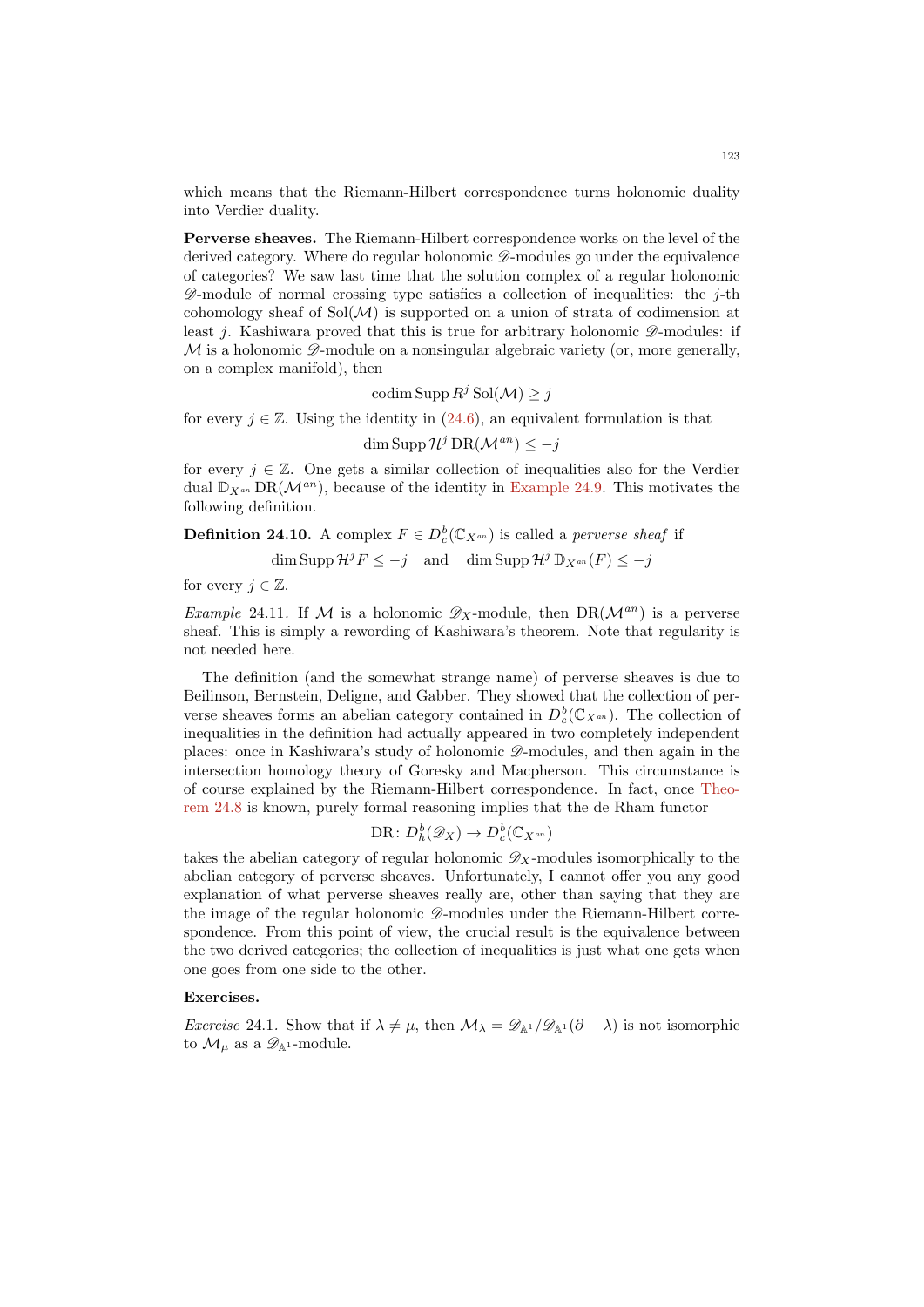#### LECTURE 25: MAY 8

Meromorphic connections. Before the full Riemann-Hilbert correspondence was proved, Deligne established an important special case. It has to do with the relationship between locally constant sheaves and vector bundles with integrable connection. Suppose that  $X$  is a nonsingular and proper algebraic variety over the complex numbers. If we are given a vector bundle of rank  $r$  with integrable connection, then the subsheaf of flat sections is a locally constant sheaf of rank  $m$  (with respect to the analytic topology). Conversely, given a locally constant sheaf of rank m, say E, we can form the holomorphic vector bundle  $\mathscr{E} = \mathscr{O}_X \otimes_{\mathbb{C}} E$ , which has the same (locally constant) transition functions as  $E$ . The formula

$$
\nabla(f \otimes s) = df \otimes s
$$

defines an integrable connection on  $\mathscr E$ , and the subsheaf of  $\nabla$ -flat sections is of course isomorphic to E. Lastly, X is proper, and so the pair  $(\mathscr{E}, \nabla)$  actually comes from an algebraic vector bundle with intgrable connection (by a version of Serre's GAGA theorem). The conclusion is that the (a priori topological) object  $E$  is actually algebraic.

Deligne's version of the Riemann-Hilbert correspondence generalizes this to not necessarily proper varieties. It goes through an intermediate class of objects, called meromorphic connections. Here is the definition. Let  $X$  be a complex manifold, and  $D \subseteq X$  a divisor. For simplicity, we are only going to consider the case where D has simple normal crossing singularities: D is a union of nonsingular hypersurfaces meeting transversely. In suitable local coordinates  $x_1, \ldots, x_n$ , the equation defining D is of the form  $x_1 \cdots x_r = 0$ . We let

 $\mathscr{O}_X(*D)$ 

be the sheaf of meromorphic functions on X that are holomorphic on  $X \setminus D$ ; it is naturally a subsheaf of  $j_*\mathscr{O}_{X\setminus D}$ , where  $j: X \setminus D \hookrightarrow X$  is the inclusion of the complement. The notation  $*D$  is supposed to remind you of the pole order along D. Locally,  $\mathscr{O}_X(*)D$  is isomorphic to  $\mathscr{O}_X[t]/(ht-1)$ , where h is a local equation for D; it follows that  $\mathscr{O}_X(*D)$  is still a coherent sheaf of  $\mathscr{O}_X$ -algebras.

**Definition 25.1.** A meromorphic connection is a coherent  $\mathscr{O}_X(*D)$ -module M, together with an integrable connection

$$
\nabla\colon M\to \Omega^1_X\otimes_{\mathscr{O}_X}M
$$

that satisfies the Leibniz rule  $\nabla (fs) = df \otimes s + f \nabla s$  and the integrability condition  $[\nabla_{\theta}, \nabla_{\theta'}] = \nabla_{[\theta, \theta']}$ .

*Note.* In the Leibniz rule, we are considering only  $f \in \mathcal{O}_X$ , but the same formula works for every  $f \in \mathscr{O}_X(*D)$ . To make this precise, define  $\Omega^1_X(*D)$  as the sheaf of meromorphic one-forms on X that are holomorphic on  $X \setminus D$ , so that

$$
\Omega^1_X(*D) = \Omega^1_X \otimes_{\mathscr{O}_X} \mathscr{O}_X(*D).
$$

We can then consider  $\nabla$  as a  $\mathbb{C}\text{-linear morphism}$ 

$$
\nabla\colon M\to \Omega^1_X(*D)\otimes_{\mathscr{O}_X(*D)} M,
$$

and now the Leibniz rule makes sense for  $f \in \mathscr{O}_X(*D)$ .

A meromorphic connection is naturally a left  $\mathscr{D}_X$ -module, since the two identities imply that the left action by  $\mathscr{T}_X$  extends to a left action by  $\mathscr{D}_X$  (see the discussion in [Lecture 10\)](#page-46-0). On  $X \setminus D$ , the  $\mathscr{D}$ -module is coherent, and therefore a holomorphic vector bundle with integrable connection. In that sense, a meromorphic connection is an extension of a vector bundle with integrable connection on  $X \setminus D$  to an object on X with singularities along D.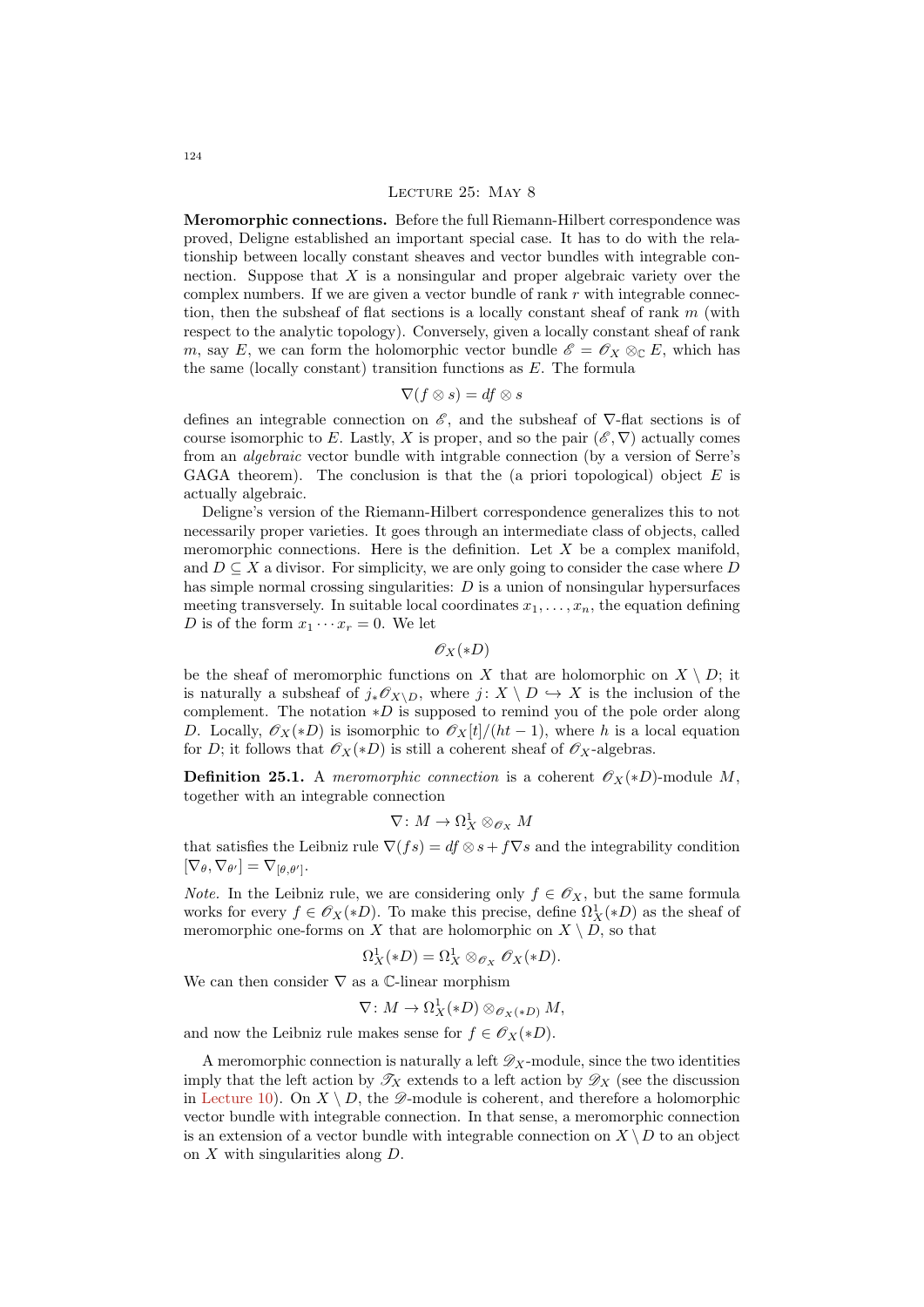**Definition 25.2.** If  $(M, \nabla)$  and  $(N, \nabla)$  are two meromorphic connections, then a morphism  $\varphi: (M, \nabla) \to (N, \nabla)$  is a morphism of  $\mathscr{O}_X(*D)$ -module  $\varphi: M \to N$  that is compatible with the connections, in the sense that

$$
\nabla(\varphi(s)) = (\mathrm{id} \otimes \varphi)(\nabla s).
$$

We denote by  $Conn(X, D)$  the category of meromorphic connections on  $(X, D)$ . It is an abelian category. There are two simple but useful observations about morphisms in  $Conn(X, D)$ . The first says that morphisms are determined by what their restriction to  $X \setminus D$ .

**Proposition 25.3.** Let  $\varphi: (M, \nabla) \to (N, \nabla)$  be a morphism of meromorphic connections. If  $\varphi|_{X \setminus D}$  is an isomorphism, then  $\varphi$  is an isomorphism.

*Proof.* The kernel and cokernel of  $\varphi$  are meromorphic connections whose support is, by construction, contained inside  $D$ . It is therefore enough to prove that a meromorphic connection  $(M, \nabla)$  such that Supp  $M \subseteq D$  must be trivial. Let s be any local section of M, and h a local equation for D. The subsheaf  $\mathscr{O}_X \cdot s \subseteq M$ is coherent over  $\mathscr{O}_X$ , and its support is contained inside D, and so  $h^m s = 0$  for  $m \gg 0$ . But then  $s = h^{-m}(h^m s) = 0$ , proving that  $M = 0$ .

The second observation is useful for functoriality questions. Suppose that  $(M, \nabla)$ and  $(N, \nabla)$  are two meromorphic connections. Then

$$
\mathcal{H}om_{\mathscr{O}_X(*D)}(M,N)
$$

is again an  $\mathscr{O}_X(*D)$ -module in a natural way, and the formula

$$
(\nabla \varphi)(s) = (\mathrm{id} \otimes \varphi)(\nabla s) - \nabla(\varphi(s))
$$

defines an integrable connection that makes  $\mathcal{H}om_{\mathscr{O}_{X}(*D)}(M, N)$  into a meromorphic connection. You should check that morphisms of meromorphic connections  $\varphi: (M, \nabla) \to (N, \nabla)$  are exactly the same thing as  $\nabla$ -flat global sections of  $\mathcal{H}om_{\mathscr{O}_X(\ast D)}(M, N)$ .

Deligne's theorem on meromorphic connections. Deligne proved that locally constant sheaves on  $X \setminus D$  correspond to meromorphic connections on  $(X, D)$  that are regular along D. Regularity was originally defined by restricting to curves, but in the case where  $D$  is a normal crossing divisor, we can use another definition that is closer to the Kashiwara-Kawai notion of regularity for  $\mathscr{D}\text{-modules.}$ 

**Definition 25.4.** A meromorphic connection  $(M, \nabla)$  is called *regular* if there is a locally free  $\mathscr{O}_X$ -module L with

$$
M \cong \mathscr{O}_X(*D) \otimes_{\mathscr{O}_X} L,
$$

such that in any local trivialization of  $L$ , the connection has at worst logarithmic poles along D.

More precisely, suppose that  $e_1, \ldots, e_m$  form a local trivialization for L. Then the condition is that

$$
\nabla e_i = \sum_{j,k} a_{i,j}^k \frac{dx_k}{x_k} \otimes e_j,
$$

for certain holomorphic functions  $a_{i,j}^k$ . Since L is then preserved by the differential operators  $x_1\partial_1,\ldots,x_n\partial_n$ , this means that M, viewed as a left  $\mathscr{D}_X$ -module, is regular in the sense of Kashiwara and Kawai. The letter  $L$  comes from the fact that  $L$  is traditionally called a lattice.

Keeping the notation from above, we let  $A^k \in \text{Mat}_{m \times m}(\mathscr{O}_X)$  be the matrix with entries  $a_{i,j}^k$ . The restriction of  $A^k$  to the divisor  $D_k$ , defined by the equation  $x_k = 0$ ,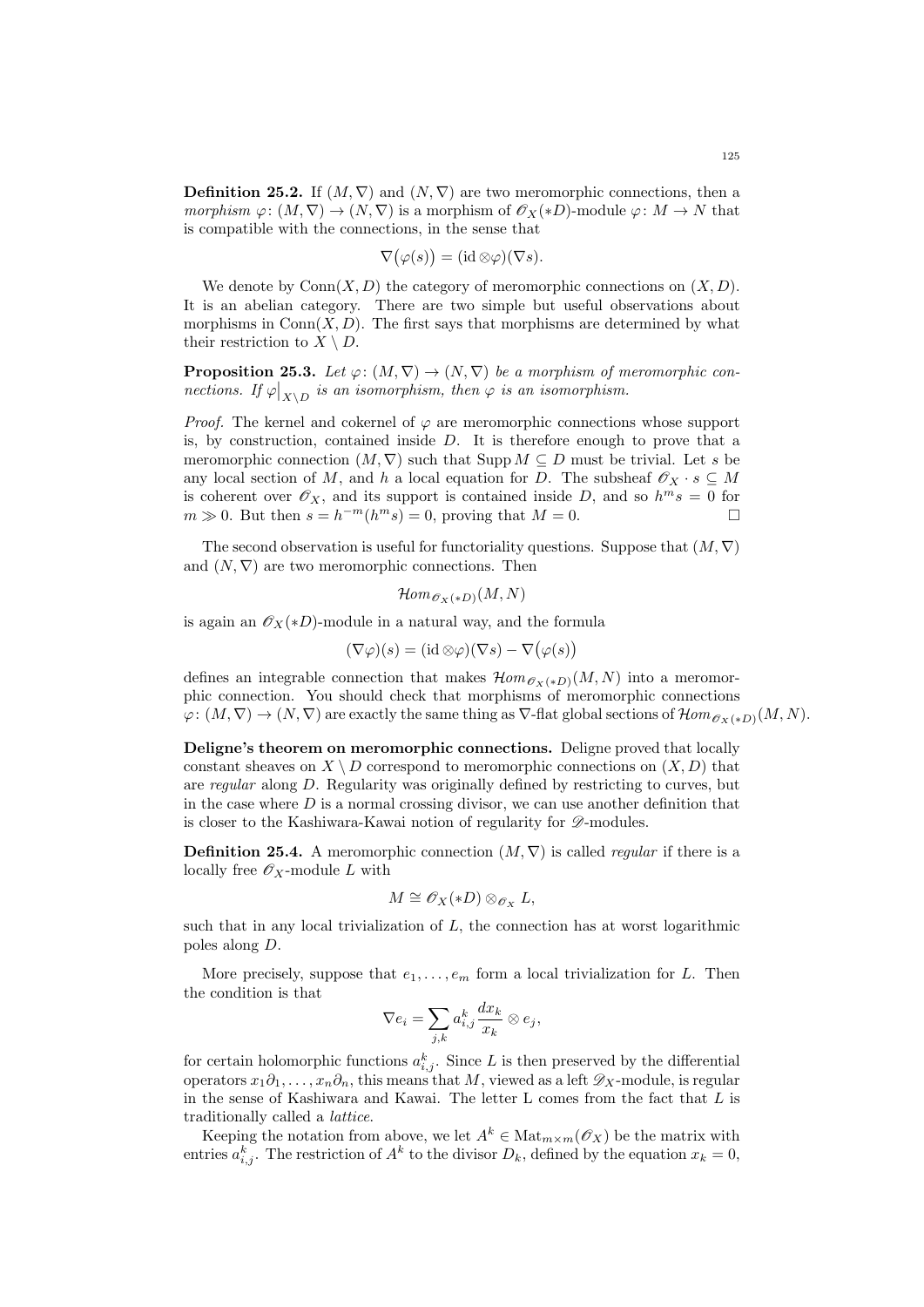is a well-defined endomorphism of the locally free sheaf  $L\big|_{D_k}$ , called the *residue* of  $\nabla$  along  $D_k$ . We use the symbol

$$
\operatorname{Res}_{D_k}^L(\nabla) = A^k\big|_{D_k}
$$

to denote the residue. We may drop the superscript  $L$  when the lattice is clear from the context.

**Lemma 25.5.** Let  $(M, \nabla)$  be a meromorphic connection with lattice L.

- (a) On  $D_k \cap D_\ell$ , the residues  $\text{Res}_{D_k}(\nabla)$  and  $\text{Res}_{D_\ell}(\nabla)$  commute.
- (b) The eigenvalues of  $\text{Res}_{D_{\ell}}(\nabla)$  are locally constant along  $D_{\ell}$ .

Proof. In the notation from above, we have

$$
\nabla e_i = \sum_{j,k} a_{i,j}^k \frac{dx_k}{x_k} \otimes e_j,
$$

and  $A^k$  is the  $m \times m$ -matrix with entries  $a_{i,j}^k$ . With respect to the trivialization  $e_1, \ldots, e_m$ , we therefore have  $\nabla_{\partial_k} = A^k / x_k$ . The integrability condition for the connection is  $[\nabla_{\partial_k}, \nabla_{\partial_\ell}] = 0$ , which expands out to

$$
\frac{\partial}{\partial x_k} \left( \frac{A^{\ell}}{x_{\ell}} \right) + \frac{A^{\ell}}{x_{\ell}} \frac{A^k}{x_k} = \frac{\partial}{\partial x_{\ell}} \left( \frac{A^k}{x_k} \right) + \frac{A^k}{x_k} \frac{A^{\ell}}{x_{\ell}}.
$$

After rearranging the terms, this becomes

$$
x_k \partial_k(A^{\ell}) + A^{\ell} A^k = x_{\ell} \partial_{\ell} (A^k) + A^k A^{\ell},
$$

and so the restriction of the two matrices  $A^k$  and  $A^\ell$  to the set  $x_k = x_\ell = 0$ commute with each other.

For the proof of the second assertion, denote by  $\overline{L}$  the restriction of  $L$  to the divisor  $D_{\ell}$ ; similarly,  $\bar{A}^k$  is the restriction of  $A^k$ , and so on. The formula

$$
\nabla \bar{e}_i = \sum_{j,k\neq \ell} \bar{a}^k_{i,j} \frac{dx_k}{x_k} \otimes \bar{e}_j
$$

defines an integrable connection with logarithmic poles on  $\overline{L}$ , and one checks that  $\bar{A}^{\ell}$  is a horizontal section of  $\mathcal{H}om_{\mathcal{O}_{D_{\ell}}}(\bar{L}, \bar{L})$ . It follows that the eigenvalues of  $\bar{A}^{\ell}$ must be locally constant.

Deligne's main theorem is that every bundle with integrable connection on  $U$  can be uniquely extended to a regular meromorphic connection on  $(X, D)$ ; in fact, even the lattice is more or less unique, except for a small ambiguity in the eigenvalues of the residues.

<span id="page-125-0"></span>**Theorem 25.6.** Let X be a complex manifold, and  $D \subseteq X$  a divisor with simple normal crossing singularities. Set  $U = X \setminus D$ , and fix a section  $\tau : \mathbb{C}/\mathbb{Z} \to \mathbb{C}$  of the projection  $\mathbb{C} \to \mathbb{C}/\mathbb{Z}$ . Given  $(M, \nabla) \in \text{Conn}(U)$ , there is a unique locally free sheaf  $L_{\tau}$  on X with the following three properties:

- (a) One has  $L_{\tau}|_{U} = M$ .
- (b) The connection  $\nabla: M \to \Omega_U^1 \otimes_{\mathcal{O}_U} M$  extends to

$$
\nabla\colon M_\tau\to \Omega^1_X\otimes_{\mathscr{O}_X}M_\tau,
$$

where  $M_{\tau} = \mathscr{O}_X(*D) \otimes_{\mathscr{O}_X} L_{\tau}$ .

(c) At each irreducible component of D, the residue of  $\nabla$  has eigenvalues in the set  $\tau(\mathbb{C}/\mathbb{Z}) \subseteq \mathbb{C}$ .

Moreover, with the above choice of  $L_{\tau}$ , the restriction mapping

$$
\Gamma(X, M_{\tau})^{\nabla} \to \Gamma(U, M)^{\nabla}
$$

from  $\nabla$ -flat sections of  $M_{\tau}$  to  $\nabla$ -flat sections of M is an isomorphism.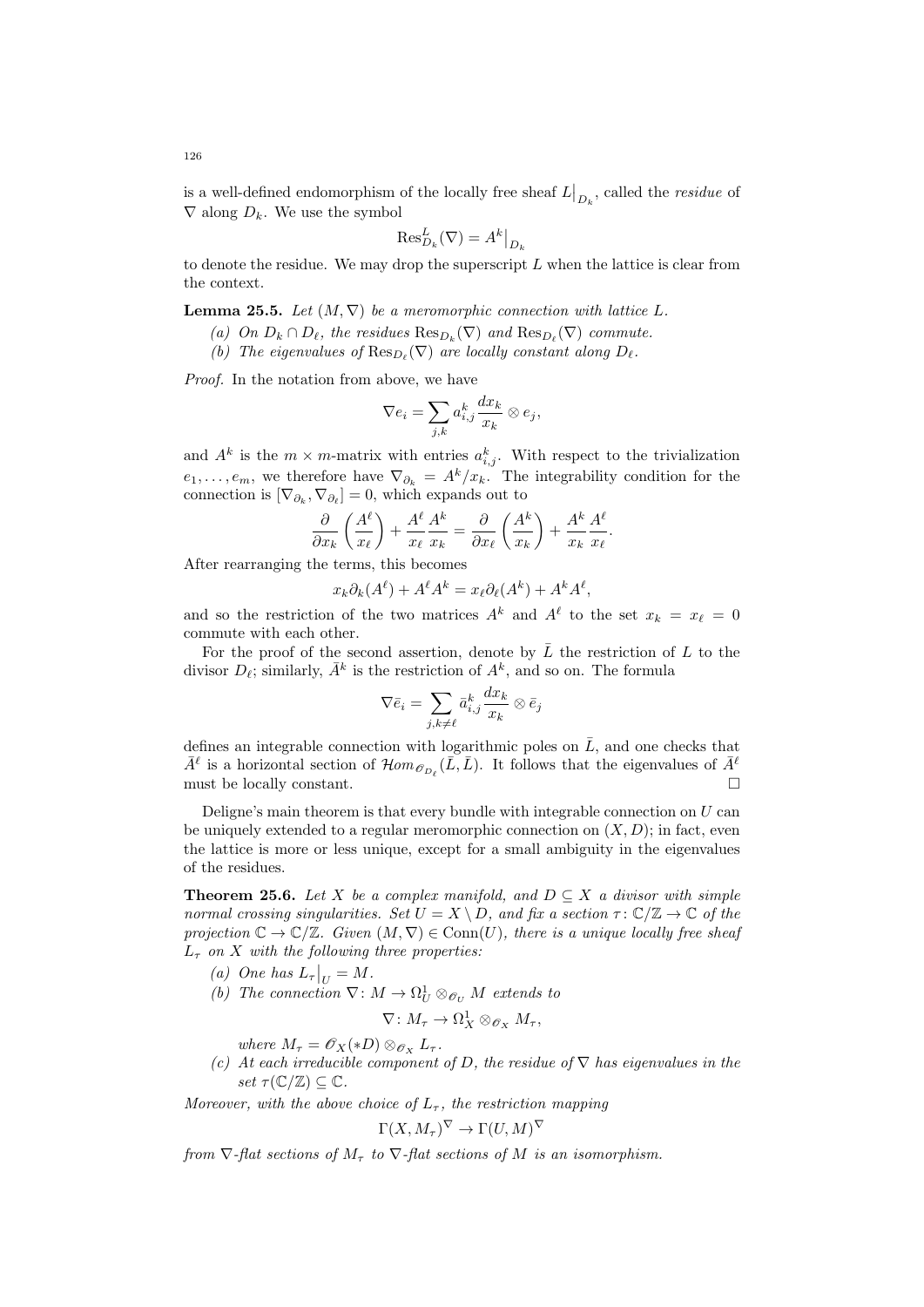Proof of Deligne's theorem. The proof of Deligne's theorem has two parts. The first part is to prove that  $L_{\tau}$  is unique (up to isomorphism). The second part is to construct a suitable lattice  $L_{\tau}$  locally on X; the local objects can then be glued together into a global lattice using uniqueness.

Let us start with the local existence, since that is easier. Since we are working locally, we can assume that  $X = \Delta^n$ , where  $\Delta \subseteq \mathbb{C}$  is an open disk containing the origin. The divisor D will be given by the equation  $x_1 \cdots x_r = 0$ , and so  $U = (\Delta^*)^r \times \Delta^{n-r}$ . By the correspondence between vector bundles with integrable connection and locally constant sheaves,  $(M, \nabla) \in \text{Conn}(U)$  corresponds to a locally constant sheaf on U, hence to a representation  $\pi_1(U) \to \text{GL}_m(\mathbb{C})$ , where m is the rank of  $M$ . Since the fundamental group of  $U$  is abelian, this is equivalent to giving r commuting matrices  $C^1, \ldots, C^r \in GL_m(\mathbb{C})$ . (These are the monodromy matrices of the locally constant sheaf.)

It is a simple exercise to show that there are matrices  $\Gamma_1, \ldots, \Gamma_r \in \text{Mat}_{m \times m}(\mathbb{C}),$ uniquely determined by the following three conditions:

- (1)  $e^{2\pi i \Gamma^j} = C^j$ ,
- (2) the eigenvalues of  $\Gamma^j$  lie in the set  $\tau(\mathbb{C}/\mathbb{Z})$ ,
- (3)  $\Gamma^1, \ldots, \Gamma^r$  commute.

We can now define  $L_{\tau} = \mathscr{O}_{X}^{\oplus m}$ , and put a meromorphic connection on the free  $\mathscr{O}_X(*D)$ -module  $M_\tau = \mathscr{O}_X(*D)^{\oplus m}$  by the formula

$$
\nabla e_i = \sum_{j,k} \Gamma_{i,j}^k \frac{dx_k}{x_k} \otimes e_j.
$$

From the construction, it is clear that this has the three properties in the statement of the theorem. What about flat sections? A  $\nabla$ -flat section of M is the same thing as a monodromy invariant vector  $v \in \mathbb{C}^m$ , meaning one with  $C^1 v = \cdots = C^r v = v$ . This is equivalent to  $\Gamma^1 v = \cdots = \Gamma^r v = 0$ , and so v also represents a  $\nabla$ -flat section of  $M_{\tau}$ .

The more demanding part of the proof is the uniqueness of  $L_{\tau}$ . You will see that the argument is very similar to what we did for the theorem of Fuchs (in [Lecture 20\)](#page-98-0). The problem is local, and so we continue to assume that  $X = \Delta^n$ , with coordinates  $x_1, \ldots, x_n$ , and D defined by  $x_1 \cdots x_r = 0$ . Suppose that L and L' are two lattices that both have the three properties stated in the theorem. Denote by  $\nabla$  and  $\nabla'$  the logarithmic connections on L and L'. With respect to a trivialization  $e_1, \ldots, e_m$ for  $L$ , we can write

$$
\nabla e_i = \sum_{j,k} a_{i,j}^k \frac{dx_k}{x_k} \otimes e_j,
$$

where  $a_{i,j}^k$  are holomorphic functions on X; we set

$$
\omega = \sum_{k} A^{k} \frac{dx_{k}}{x_{k}},
$$

which is an  $m \times m$ -matrix of logarithmic one-forms. We use primes to denote the corresponding objects for  $(L', \nabla')$ .

By assumption,  $(L, \nabla)|_U \cong (L', \nabla')|_U$ . After a short calculation, the isomorphism between the two bundles with connection translates into the existence of an invertible matrix  $S \in GL_m(\mathcal{O}_U)$  such that

$$
dS = S\omega - \omega'S.
$$

The entries of S are holomorphic functions on  $U = X \setminus D$ , possibly with essential singularities along  $D$ . To prove the uniqueness statement, it is enough to show that  $S \in GL_m(\mathscr{O}_X)$ , meaning that the entries of S should extend to holomorphic functions on  $X$ . By Hartog's theorem, holomorphic functions extend over subsets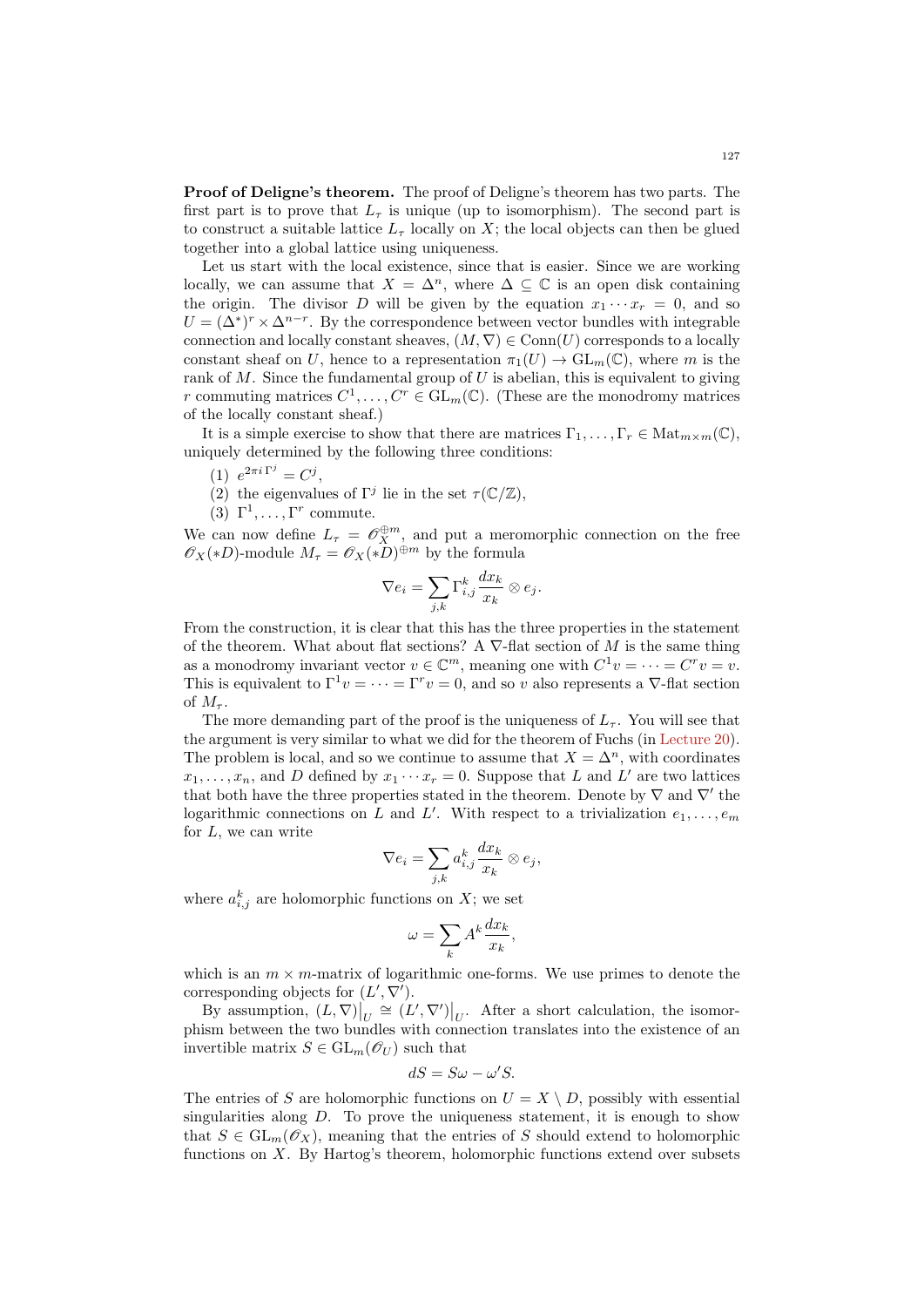$$
D_1\setminus \bigcup_{k\neq 1} D_k,
$$

meaning at points where  $x_1 = 0$  but  $x_2 \cdots x_r \neq 0$ . Write

$$
\omega = A^1 \frac{dx_1}{x_1} + \sum_{k \ge 2} A^k \frac{dx_k}{x_k}
$$

$$
\omega' = A'^1 \frac{dx_1}{x_1} + \sum_{k \ge 2} A'^k \frac{dx_k}{x_k}
$$

The relation  $dS = S\omega - \omega'S$  gives

(25.7) 
$$
x_1 \frac{\partial S}{\partial x_1} = SA^1 - A'^1 S,
$$

and after taking the matrix norm of both sides, we obtain

<span id="page-127-0"></span>
$$
|x_1| \cdot \left\| \frac{\partial S}{\partial x_1} \right\| \le C \cdot ||S||,
$$

where  $C > 0$  is a constant that depends on the size of the (holomorphic) entries of the two matrices  $A^1$  and  $A'^1$ . As in [Lecture 20,](#page-98-0) we can now apply Grönwall's inequality to deduce that the entries of S have moderate growth near  $x_1$ , hence are meromorphic functions on the set where  $x_2 \cdots x_r \neq 0$ .

It remains to show that the entries of S are actually holomorphic functions for  $x_2 \cdots x_r \neq 0$ . Consider the Laurent expansion

$$
S = \sum_{j=p}^{\infty} S_j x_1^j,
$$

where  $S_p \neq 0$  is the leading term. After substituting this into [\(25.7\)](#page-127-0), we get

$$
\sum_{j=p}^{\infty} j S_j x_1^j = \sum_{j=p}^{\infty} (S_j A^1 - A'^1 S_j) x_1^j.
$$

The coefficients at  $x_1^p$  equate to

$$
pS_p = S_p \cdot A^1|_{x_1=0} - A'^1|_{x_1=0} \cdot S_p = S_p \cdot \text{Res}_{D_1}^L(\nabla) - \text{Res}_{D_1}^L(\nabla') \cdot S_p.
$$

Since both  $\operatorname{Res}_{D_1}^L(\nabla)$  and  $\operatorname{Res}_{D}^{L'}$  $_{D_1}^{L'}(\nabla')$  have their eigenvalues contained in the set  $\tau(\mathbb{C}/\mathbb{Z})$ , this relation forces  $p=0$ . Indeed, suppose that v is a nontrivial eigenvector for  $\operatorname{Res}_{D_1}^L(\nabla)$ , with eigenvalue  $\lambda$ . Then

$$
p(S_pv) = \lambda(S_pv) - \text{Res}_{D_1}^{L'}(\nabla')(S_pv),
$$

and so  $S_p v$  is an eigenvector for  $\text{Res}_D^{L'}$  $_{D_1}^{L'}(\nabla')$ , with eigenvalue  $\lambda - p$ . (Since S is invertible, we must have  $S_p v \neq 0$ . As the difference of the two eigenvalues is an integer, this can only happen for  $p = 0$ . The conclusion is that S extends holomorphically to all of  $X$ , proving the desired uniqueness.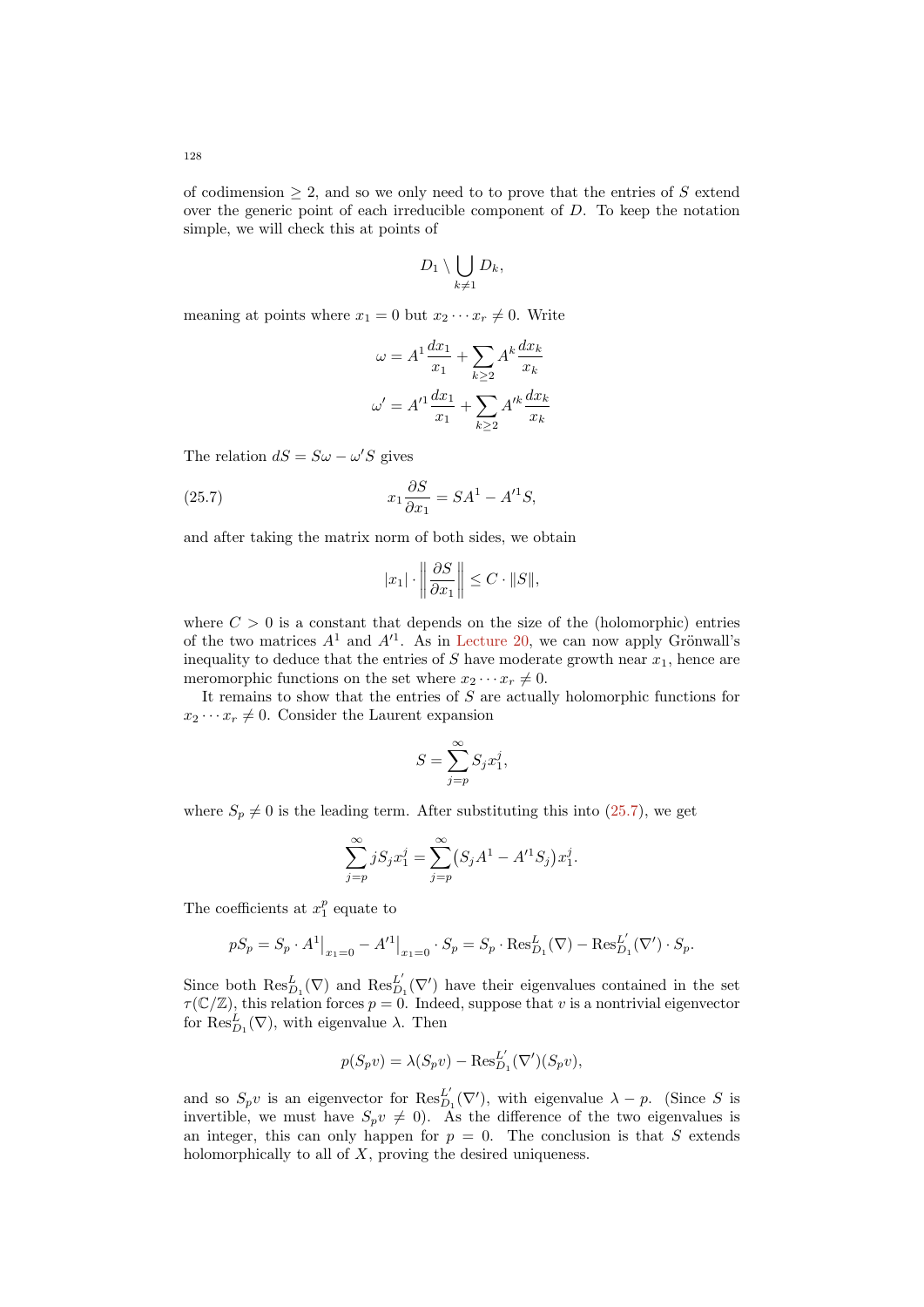Deligne's Riemann-Hilbert correspondence. We are now ready for Deligne's version of the Riemann-Hilbert correspondence. Let  $Loc(X\backslash D)$  denote the category of locally constant sheaves (of finite-dimensional C-vector spaces) on  $X \setminus D$ .

**Theorem 25.8.** Let X be a complex manifold, and  $D \subseteq X$  a divisor with simple normal crossing singularities. Then the restriction functor

$$
Conn(X,D)^{reg}\to Loc(X\setminus D)
$$

is an equivalence of categories.

Here we associate to a meromorphic connection  $(M, \nabla) \in \text{Conn}(X, D)$  the locally constant sheaf of  $\nabla$ -flat sections of  $M|_U$ , where  $U = X \setminus D$ . The proof is very easy at this point. First, every locally constant sheaf on  $X \setminus D$  is the sheaf of  $\nabla$ -flat sections of some  $(M, \nabla) \in \text{Conn}(U)$ . By [Theorem 25.6,](#page-125-0) there is an extension of  $(M, \nabla)$  to a regular meromorphic connection on  $(X, D)$ : for any choice of  $\tau$ , the pair  $(M_\tau, \nabla)$  will do. This shows that the restriction functor is essentially surjective.

It remains to prove that it is also fully faithful. The functor of  $\nabla$ -flat sections gives an equivalence of categories between  $Conn(U)$  and  $Loc(U)$ , and so it suffices to prove that  $Conn(X,D)^{reg}\to Conn(U)$  is fully faithful. Let  $(M,\nabla)$  and  $(N,\nabla)$ be meromorphic connections, and set  $H = \mathcal{H}om_{\mathscr{O}_{X}(*D)}(M, N)$ ; recall that  $(H, \nabla)$ is again a meromorphic connection. As we saw earlier, we have an isomorphism

$$
\mathrm{Hom}_{\mathrm{Conn}(X,D)}\Big((M,\nabla),(N,\nabla)\Big)\cong\Gamma(X,H)^{\nabla}
$$

between the set of morphisms in the category  $Conn(X, D)$  and the set of  $\nabla$ -flat sections of  $H$ . Similarly,

$$
\mathrm{Hom}_{\mathrm{Conn}(U)}\left((M,\nabla)\big|_U,(N,\nabla)\big|_U\right)\cong\Gamma(U,H)^{\nabla},
$$

and so the problem reduces to showing that

$$
\Gamma(X, H)^\nabla \to \Gamma(U, H)^\nabla
$$

is an isomorphism.

**Lemma 25.9.** Let  $(M, \nabla) \in \text{Conn}(X, D)$  be a regular meromorphic connection. Then the restriction morphism

$$
\Gamma(X, M)^\nabla \to \Gamma(U, M)^\nabla
$$

is an isomorphism, where  $U = X \setminus D$ .

*Proof.* Since  $(M, \nabla)$  is regular, there is a lattice L with  $M \cong \mathscr{O}_X(*D) \otimes_{\mathscr{O}_X} L$ , such that  $\nabla$  has logarithmic poles. Pick any section  $\tau: \mathbb{C}/\mathbb{Z} \to \mathbb{C}$ , for example with Re  $\tau \in [0,1)$ . By [Theorem 25.6,](#page-125-0) there exists  $L_{\tau}$  with  $(L, \nabla)|_{U} \cong (L_{\tau}, \nabla)|_{U}$ . Arguing as in the proof of [Theorem 25.6,](#page-125-0) we find that the isomorphism is locally given by a matrix with meromorphic entries, and hence that  $(M, \nabla)$  is isomorphic to  $(M_\tau, \nabla)$  as a meromorphic connection. Now the assertion about flat sections follows from the last sentence of [Theorem 25.6.](#page-125-0)

Deligne's Riemann-Hilbert correspondence again leads to an interesting algebraicity result. Suppose that  $X$  is a nonsingular proper variety. Then every locally constant sheaf on  $X \setminus D$  comes from a meromorphic connection on  $(X, D)$ , and hence (by a version of Serre's GAGA theorem) from an algebraic object. Since we have resolution of singularities, we can write every nonsingular algebraic variety in the form  $X \setminus D$ . Thus every locally constant sheaf on a nonsingular algebraic variety comes from an algebraic vector bundle with integrable connection.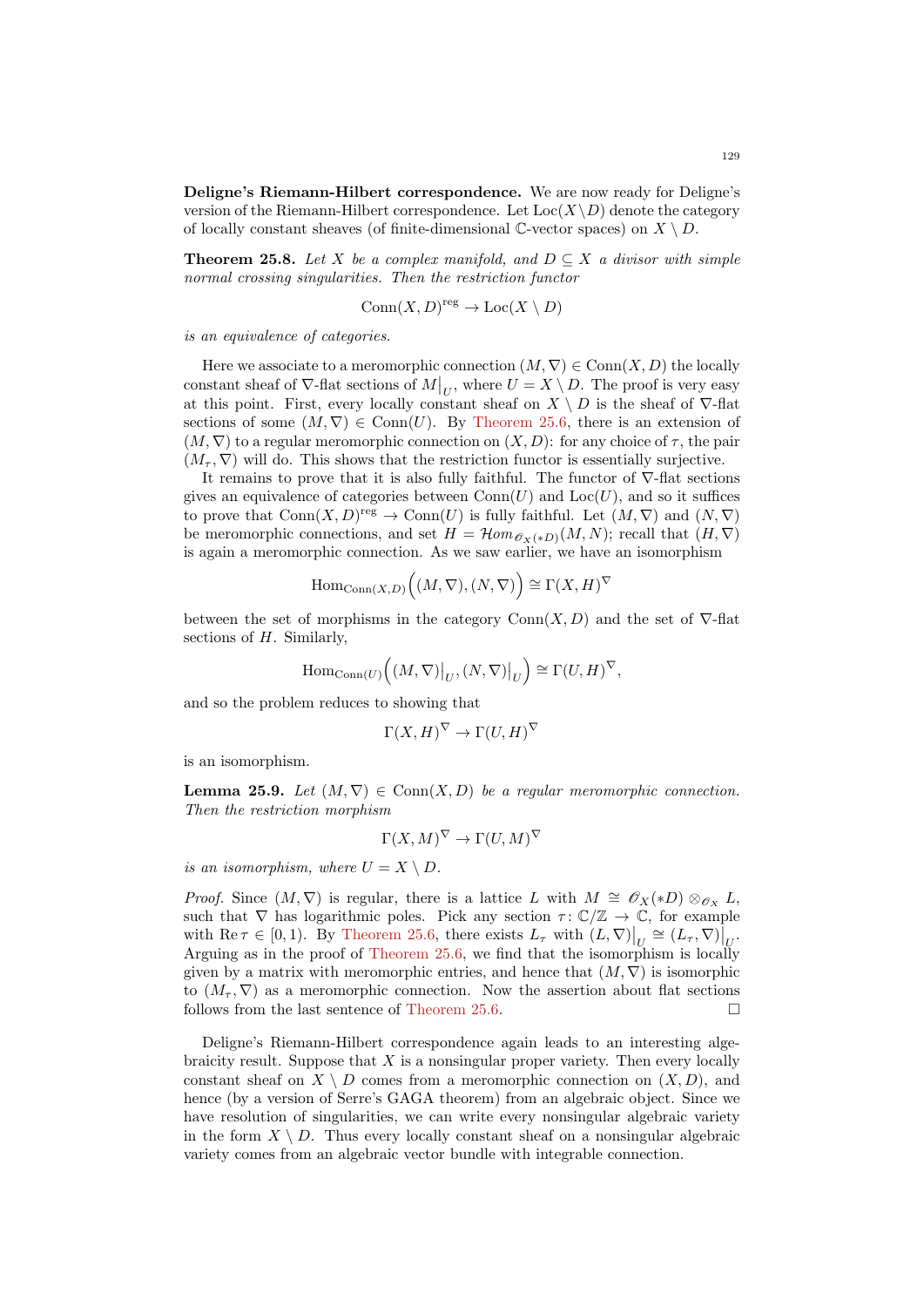### Exercises.

*Exercise* 25.1. Let  $(M, \nabla)$  and  $(N, \nabla)$  be meromorphic connections. Check that  $(\mathcal{H}om_{\mathscr{O}_X(*D)}(M,N), \nabla)$  is a meromorphic connection, and that  $\varphi \colon (M, \nabla) \to (N, \nabla)$ is a morphism of meromorphic connections if and only if, when viewed as a global section of  $\mathcal{H}om_{\mathscr{O}_X(*D)}(M,N)$ , it satisfies  $\nabla\varphi=0$ .

Exercise 25.2. Let  $C \in GL_m(\mathbb{C})$ . Show that there is a unique  $\Gamma \in Mat_{m \times m}(\mathbb{C})$ such that  $e^{2\pi i \Gamma} = C$  and such that the eigenvalues of  $\Gamma$  lie in the set  $\tau(\mathbb{C}/\mathbb{Z})$ .

130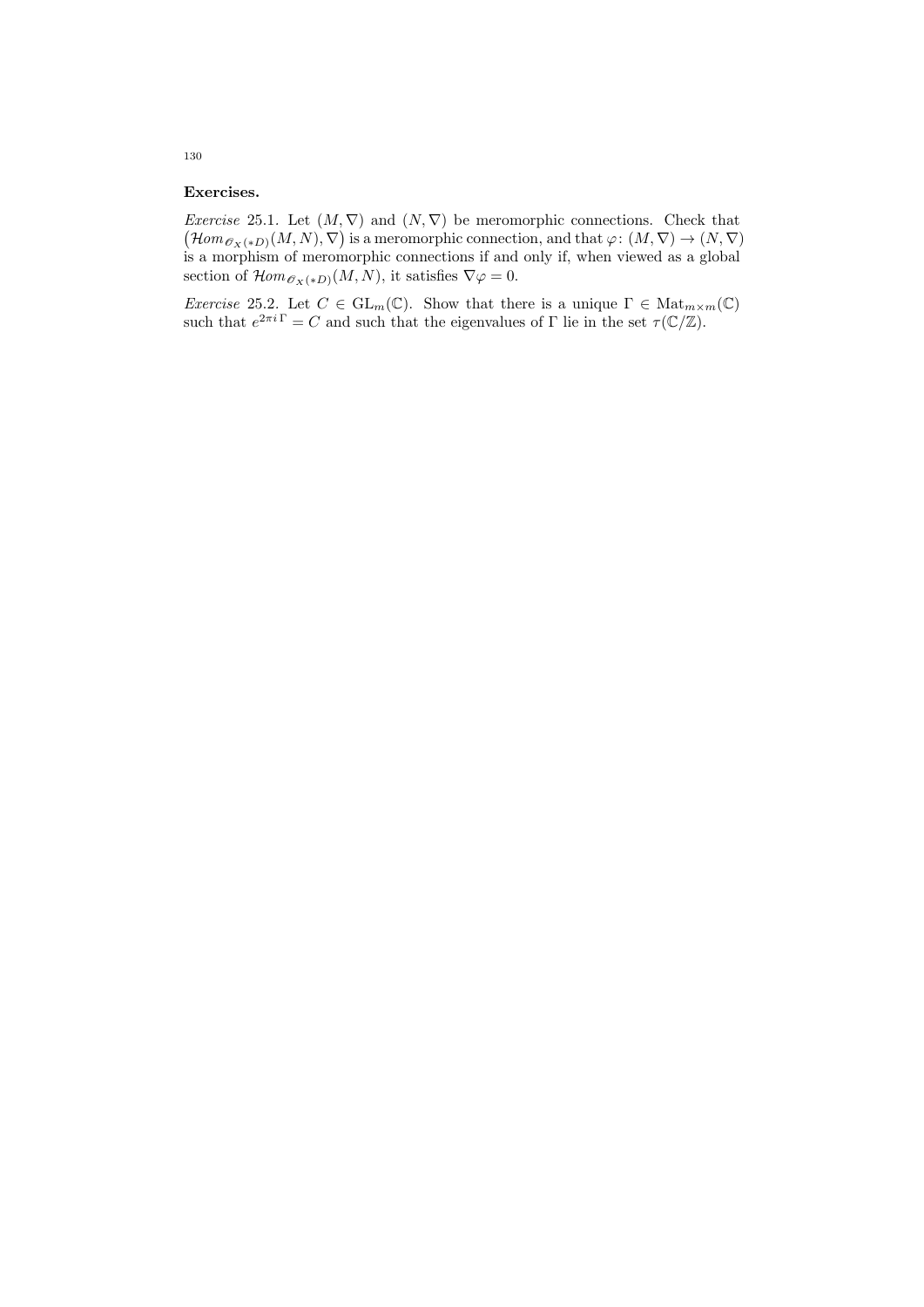#### LECTURE 26: MAY 10

One-forms on varieties of general type. In the final two lectures, I am going to show you an application of  $\mathscr{D}$ -module theory to a problem in algebraic geometry. It has to do with holomorphic one-forms and their zero loci. Recall that on a smooth projective curve of genus  $g \geq 1$ , every holomorphic one-form has exactly  $2g - 2$ zeros, counted with multiplicity. The situation for surfaces is less clear, but one can still show that every holomorphic one-form on a surface of general type must have a non-empty zero locus. (We'll see a proof of this fact in a second.) This lead Christopher Hacon and Sándor Kovács (and, independently, Tie Luo and Qi Zhang) to conjecture that the same result should hold on any variety of general type; they also proved their conjecture for threefolds. A few years ago, Mihnea Popa and I used  $\mathscr{D}$ -modules to prove the conjecture in general. The proof I am going to present is a simplified version of our original argument that Chuanhao Wei and I found sometime afterwards.

<span id="page-130-0"></span>**Theorem 26.1.** Let  $X$  be a smooth projective variety over the complex numbers. If  $X$  is of general type, then every holomorphic one-form on  $X$  has a non-empty zero locus.

To be precise, for any  $\omega \in H^0(X, \Omega_X^1)$ , we define the zero locus to be

$$
Z(\omega) = \{ x \in X \mid \omega(T_x X) = 0 \}.
$$

Then the theorem is claiming that if  $X$  is of general type, in the sense that  $\dim H^0(X, \omega_X^m)$  grows like a constant times  $m^{\dim X}$ , then necessarily  $Z(\omega) \neq \emptyset$ for every  $\omega \in H^0(X, \Omega_X^1)$ . Another motivation for thinking that this might be true is that one-forms are dual to vector fields, and zero loci of vector fields are of course related to the topology of  $X$ . (For example, if  $X$  admits an everywhere nonzero vector field, then its Euler characteristic must be zero.)

*Example* 26.2. Let us consider the case of surfaces. Suppose that  $X$  is a smooth projective surface of general type. Suppose that there was a holomorphic one-form  $\omega \in H^0(X, \Omega_X^1)$  with empty zero locus. We will use some of the many numerical identities for surfaces to produce a contradiction.

First, we observe that  $X$  must be minimal. Otherwise,  $X$  would be the blowup of a smooth projective surface Y at some point, and since  $H^0(X, \Omega_X^1) \cong H^0(Y, \Omega_Y^1)$ , the one-form  $\omega$  would be the pullback of a one-form from Y. But then  $\omega$  has to vanish at some point of the exceptional divisor, contradiction. Now the fact that X is a of general type means that  $c_1(X)^2 \geq 1$ ; together with the Bogomolov-Miyaoka-Yau inequality, we get

$$
3c_2(X) \ge c_1(X)^2 \ge 1.
$$

But  $c_2(X)$  is the topological Euler characteristic of X, and so  $e(X) \neq 0$ .

Now the contradiction comes from the fact that a surface with a nowhere vanishing holomorphic one-form must have  $e(X) = 0$ . To see this, consider the complex

$$
0\,\longrightarrow\,{\mathscr O}_X\,\stackrel{\omega}{\longrightarrow}\,\Omega^1_X\,\stackrel{\omega}{\longrightarrow}\,\Omega^2_X\,\longrightarrow\,0
$$

where the differential is wedge product with  $\omega$ . This is a Koszul complex, and since  $Z(\omega) = \emptyset$ , the complex is exact, and so its hypercohomology is trivial. The hypercohomology spectral sequence

$$
E_1^{p,q}=H^q(X,\Omega^p_X)
$$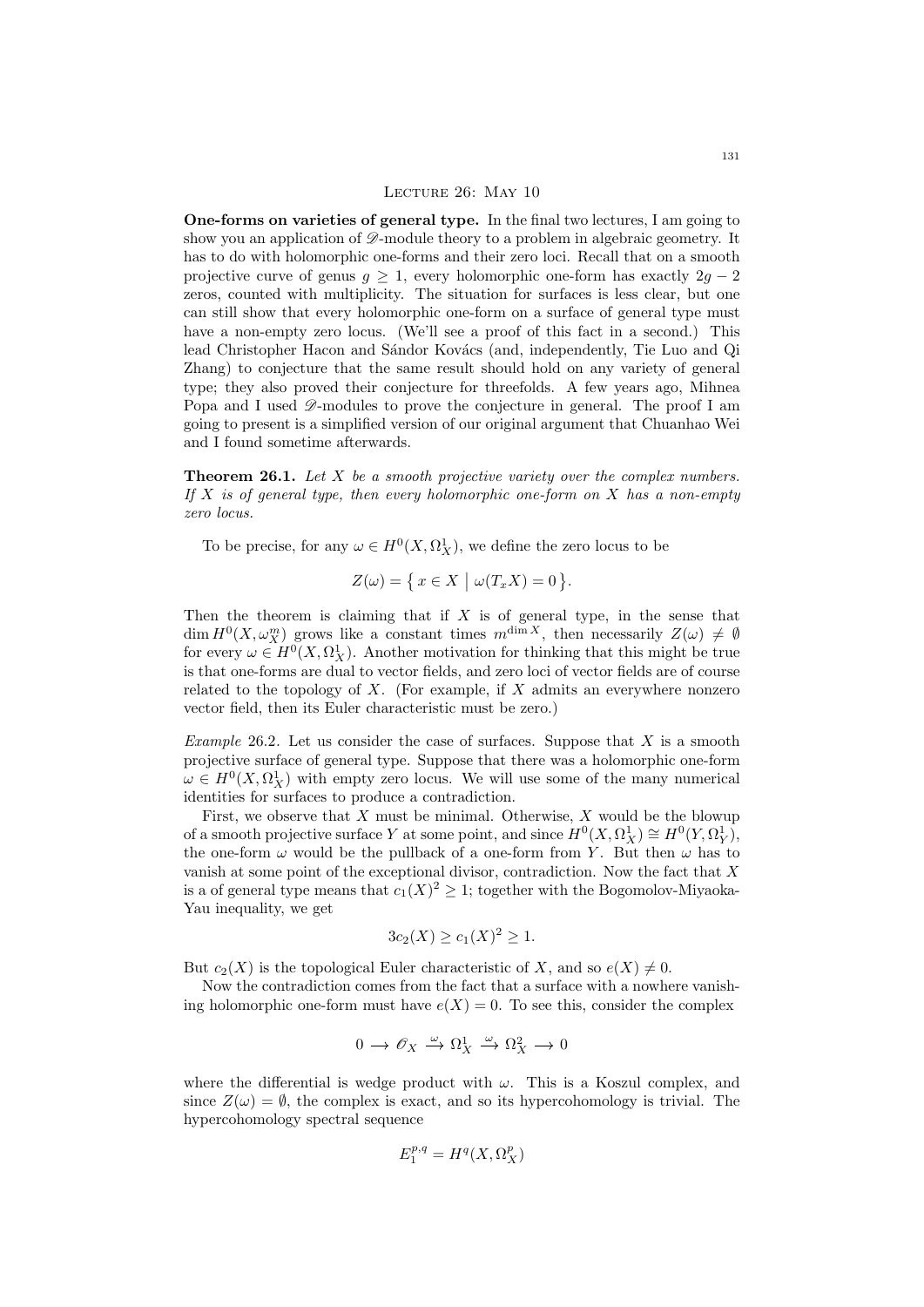therefore converges to zero. This gives

$$
e(X) = \sum_{p,q} (-1)^{p+q} \dim H^q(X, \Omega_X^p) = \sum_{p,q} (-1)^{p+q} \dim E_1^{p,q}
$$
  
= 
$$
\sum_{p,q} (-1)^{p+q} \dim E_\infty^{p,q} = 0,
$$

since the alternating sum of the dimensions is preserved under taking cohomology.

Let us make a few general observations about [Theorem 26.1.](#page-130-0) The condition that X is of general type can be restated as follows: for any ample line bundle  $L$  on  $X$ , there is some  $m \geq 1$  such that  $\omega_X^m \otimes L^{-1}$  has a section.

Example 26.3. In the special case  $m = 1$ , we can use the Nakano vanishing theorem to give a simple proof of [Theorem 26.1.](#page-130-0) Suppose that  $H^0(X, \omega_X \otimes L^{-1}) \neq 0$ , and that there is a holomorphic one-form  $\omega \in H^0(X, \Omega_X^1)$  with  $Z(\omega) = \emptyset$ . Let  $n = \dim X$ . As before, the complex

$$
0 \to \mathscr{O}_X \xrightarrow{\omega} \Omega^1_X \xrightarrow{\omega} \cdots \xrightarrow{\omega} \Omega^n_X \to 0
$$

is exact, and so the hypercohomology spectral sequence

$$
E_1^{p,q}=H^q(X,\Omega^p_X\otimes L^{-1})
$$

converges to zero. Since  $L$  is ample, the Nakano vanishing theorem tells us that  $E_1^{p,q} = 0$  for  $p+q < n$ . In particular, all the differentials going into the term in the position  $(n, 0)$  vanish. But then

$$
E_{\infty}^{n,0} = E_1^{n,0} = H^0(X, \omega_X \otimes L^{-1}) \neq 0,
$$

which is a contradiction. Unfortunately, this simple argument totally breaks down once  $m \geq 2$ . But we will see that it is still basically a vanishing theorem that is responsible for [Theorem 26.1.](#page-130-0)

Another observation is that holomorphic one-forms are closely related to abelian varieties. Indeed, we always have the Albanese mapping

alb:  $X \to \text{Alb}(X) = H^0(X, \Omega_X^1)^*/H_1(X, \mathbb{Z})$ 

to an abelian variety of dimension  $h^0(X, \Omega_X^1)$ , and by construction,

$$
H^0(X, \Omega_X^1) \cong H^0(\text{Alb}(X), \Omega^1_{\text{Alb}(X)}).
$$

It thus makes sense to consider more generally an arbitrary morphism  $f: X \to A$ to an abelian variety A, and to ask about the zero loci of the holomorphic oneforms  $f^*\omega$ , for  $\omega \in H^0(A, \Omega_A^1)$ . Of course, we should replace the assumption "X of general type" by the condition that  $\omega_X^m \otimes f^* L^{-1}$  has sections for  $m \gg 1$ , where L is an ample line bundle on A. This suggests the following more general result.

<span id="page-131-0"></span>**Theorem 26.4.** Let  $f: X \to A$  be a morphism from a smooth projective variety to an abelian variety. If  $H^0(X, \omega_X^m \otimes f^*L^{-1}) \neq 0$  for some  $m \geq 1$  and some ample line bundle L on A, then one has  $Z(f^*\omega) \neq \emptyset$  for every  $\omega \in H^0(A, \Omega_A^1)$ .

Set  $W = H^0(A, \Omega_A^1)$ , and consider the incidence variety

$$
Z_f = \left\{ (x, \omega) \in X \times W \mid x \in Z(f^*\omega) \right\} \subseteq X \times W.
$$

The theorem is claiming that the second projection  $p_2: Z_f \to W$  is surjective. Since A is an abelian variety, we have  $T^*A = A \times W$ , and so the usual diagram of morphisms between cotangent bundles becomes:

$$
X \times W \xrightarrow{df} T^*X
$$
  
\n
$$
\downarrow f \times id
$$
  
\n
$$
A \times W
$$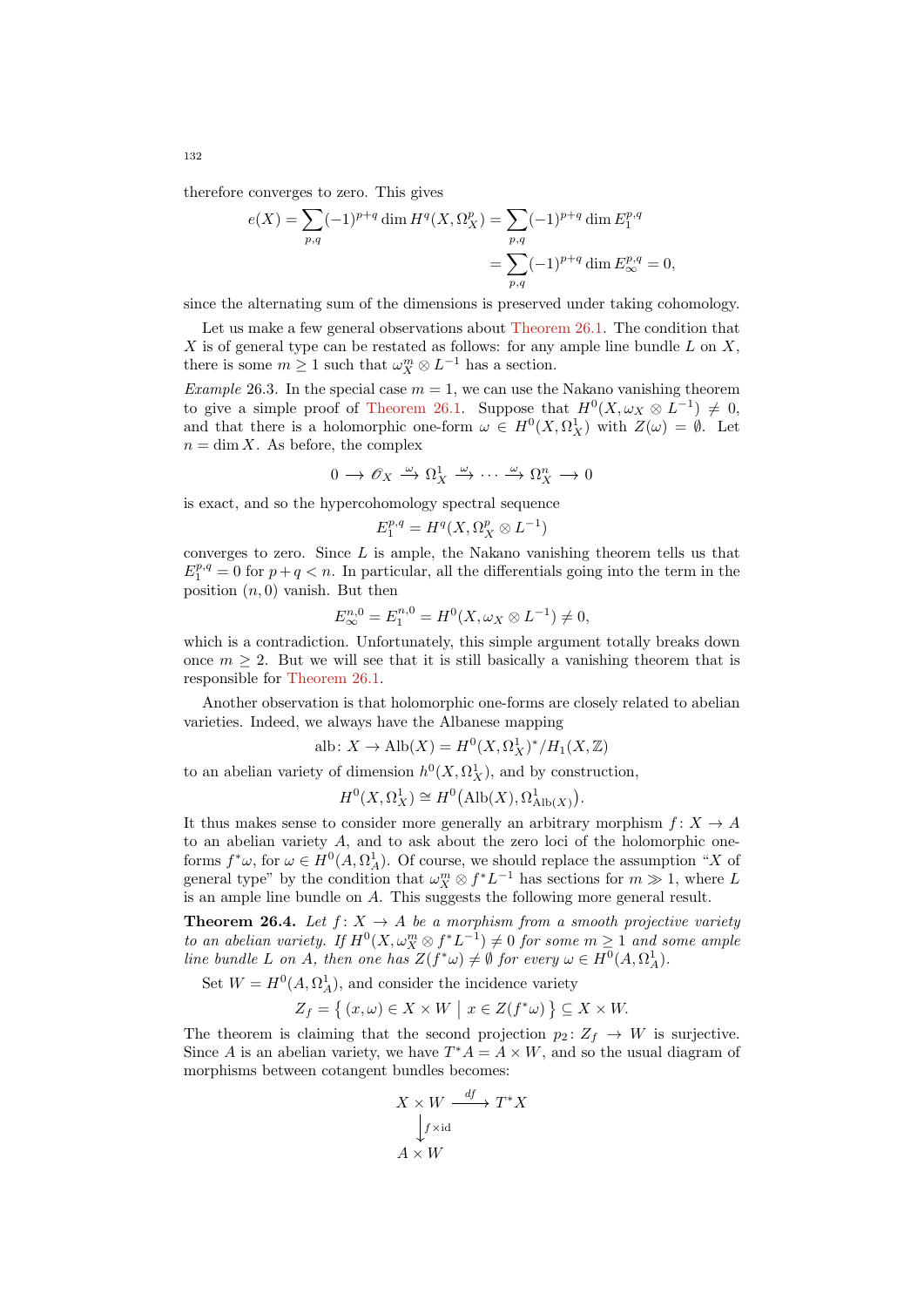With this notation, we have  $Z_f = df^{-1}(0)$ . When we looked at direct images for  $\mathscr{D}$ -modules (in [Lecture 13\)](#page-61-0), we encountered the set

$$
S_f = (f \times \mathrm{id})(df^{-1}(0)) = (f \times \mathrm{id})(Z_f).
$$

It contains the characteristic varieties of the direct image  $\mathscr{D}\text{-modules } H^j f_+\omega_X$ . (In [Lecture 13,](#page-61-0) we proved this for closed embeddings.) Concretely,

$$
S_f = \left\{ (a, \omega) \in A \times W \mid f^{-1}(a) \cap Z(f^*\omega) \neq \emptyset \right\},\
$$

and so  $Z(f^*\omega) \neq \emptyset$  for every  $\omega \in W$  is equivalent to the surjectivity of  $p_2 \colon S_f \to W$ . This suggests the following strategy for proving [Theorem 26.4:](#page-131-0) find a  $\mathscr{D}_A$ -module whose characteristic variety  $Ch(\mathcal{M})$  is contained in the set  $S_f$ , and then use results about  $\mathscr{D}$ -modules to show that  $p_2$ : Ch( $\mathcal{M}$ )  $\rightarrow$  W must be onto.

We could not actually get this idea to work, but we found a good replacement for it, based on work of Viehweg and Zuo. Here is a rought outline for the proof of [Theorem 26.4.](#page-131-0) On the cotangent bundle  $T^*A = A \times W$ , we construct a morphism  $\mathscr{F} \to \mathscr{G}$  between two coherent sheaves, with the following three properties:

- (a) The support of  $\mathscr F$  is contained in the set  $S_f$ .
- (b) The induced morphism  $H^0(A \times W, \mathscr{F}) \to H^0(A \times W, \mathscr{G})$  is nontrivial.
- (c) The coherent sheaf  $(p_2)_*\mathscr{G}$  on W is torsion-free.

Here  $p_1: A \times W \to A$  and  $p_2: A \times W \to W$  are the two projections. We will see next time that  $\mathscr G$  is (almost) the coherent sheaf coming from a  $\mathscr D_A$ -module M with a good filtration  $F_{\bullet}\mathcal{M}$ .

**Lemma 26.5.** Such a morphism  $\mathscr{F} \to \mathscr{G}$  can only exist if  $p_2(S_f) = W$ .

Proof. Consider the induced morphism

$$
(p_2)_*\mathscr{F} \to (p_2)_*\mathscr{G}.
$$

Both sheaves are coherent (by properness of  $p_2$ ), and the support of  $(p_2)_*\mathscr{F}$  is contained in the set  $p_2(S_f)$ . Now suppose that  $p_2(S_f) \neq W$ . Then  $(p_2)_*\mathscr{F}$  is a torsion sheaf, and so the morphism to the torsion-free sheaf  $(p_2)_* \mathscr{G}$  must be trivial. Taking global sections, we find that

$$
H^{0}(A \times W, \mathscr{F}) = H^{0}(W, (p_{2})_{*}\mathscr{F}) \to H^{0}(W, (p_{2})_{*}\mathscr{G}) = H^{0}(A \times W, \mathscr{G})
$$

is trivial; but this is a contradiction.

Filtered  $\mathscr{D}$ -modules and the Rees construction. For the proof of [Theo](#page-131-0)[rem 26.4,](#page-131-0) it is important to work with pairs  $(M, F_{\bullet} \mathcal{M})$ , where M is a coherent  $\mathscr{D}$ -module, and  $F_{\bullet}\mathcal{M}$  a good filtration. Here the filtration is not just a tool to study  $\mathscr{D}$ -modules, but an essential piece of data. One can define the direct image and duality functors for filtered  $\mathscr{D}$ -modules by analogy with the unfiltered case, as follows.

Let X be a nonsingular algebraic variety over a field  $k$  (of characteristic zero). We can combine  $\mathscr{D}_X$  with its order filtration  $F_{\bullet}\mathscr{D}_X$  into a single sheaf of algebras

$$
\tilde{\mathscr{D}}_X = \bigoplus_{k=0}^{\infty} F_k \mathscr{D}_X,
$$

called the Rees algebra of  $\mathscr{D}_X$ . This is a sheaf of non-commutative graded algebras, with multiplication defined in the obvious way. We denote by  $z \in \mathcal{D}_{X,1}$  the image of  $1 \in F_1 \mathscr{D}_X$ ; then  $\mathscr{D}_X$  contains a copy of  $\mathscr{O}_X[z]$ . It is easy to see that

$$
\tilde{\mathscr{D}}_X/\tilde{\mathscr{D}}_X(z-z_0)\cong \mathscr{D}_X
$$

for every  $z_0 \neq 0$ , because in the quotient, each  $F_k \mathscr{D}_X$  gets identified with its image in  $F_{k+1}\mathscr{D}_X$ . Likewise,

$$
\tilde{\mathscr{D}}_X/\tilde{\mathscr{D}}_X z \cong \operatorname{gr}^F \mathscr{D}_X,
$$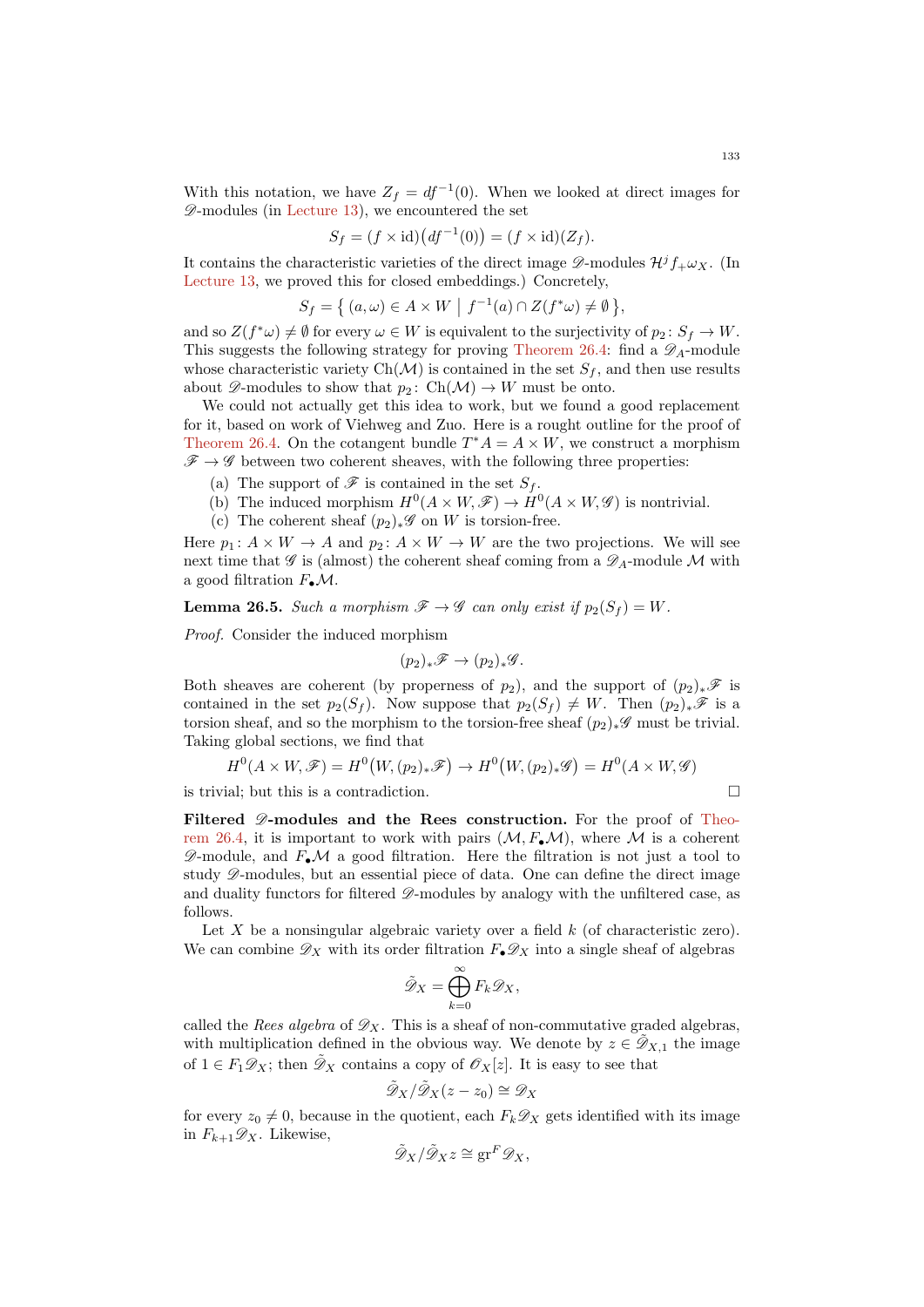because in the quotient, the image of  $F_k \mathscr{D}_X$  in  $F_{k+1} \mathscr{D}_X$  goes to zero. We can therefore think of the Rees algebra  $\tilde{\mathcal{D}}_X$  as a family of algebras over the affine line Spec k[z], in which  $\mathscr{D}_X$  deforms into  $gr^F \mathscr{D}_X$ .

Given a coherent left (or right)  $\mathscr{D}_X$ -module M and a good filtration  $F_{\bullet}\mathcal{M}$ , we can form the Rees module

$$
\tilde{\mathcal{M}} = R_F \mathcal{M} = \bigoplus_{k \in \mathbb{Z}} F_k \mathcal{M}.
$$

This is a graded left (or right) module over  $\tilde{\mathcal{D}}_X$  in the obvious way; since the filtration is good,  $\tilde{\mathcal{M}}$  is coherent over  $\tilde{\mathscr{D}}_X$ . As before, one checks that

$$
\tilde{\mathcal{M}}/(z-z_0)\tilde{\mathcal{M}} \cong \mathcal{M}
$$

for every  $z_0 \neq 0$ , whereas

$$
\tilde{\mathcal{M}}/z\tilde{\mathcal{M}} \cong \text{gr}^F \mathcal{M}.
$$

An important point is that not every graded  $\tilde{\mathcal{D}}_X$ -module comes from a filtered  $\mathscr{D}_X$ -module.

**Lemma 26.6.** A graded  $\tilde{\mathcal{D}}_X$ -module  $\tilde{\mathcal{M}}$  is the Rees module of a filtered  $\mathcal{D}_X$ -module if and only if it has no z-torsion.

Graded  $\mathcal{D}_X$ -modules without z-torsion are called *strict*. Since Spec  $k[z]$  is onedimensional, this condition is equivalent to flatness over  $k[z]$ .

*Proof.* It is easy to see that a graded  $\tilde{\mathscr{D}}_X$ -module of the form  $R_F\mathcal{M}$  does not have any z-torsion. Let us prove the converse. Suppose for the time being that  $\tilde{\mathcal{M}}$  is any graded left  $\mathscr{D}_X$ -module. Define

$$
\mathcal{M} = \tilde{\mathcal{M}}/(z-1)\tilde{\mathcal{M}},
$$

which is a left module over  $\tilde{\mathcal{D}}_X/\tilde{\mathcal{D}}_X(z-1) \cong \mathcal{D}_X$ . The image of the k-th graded piece  $\tilde{\mathcal{M}}_k$  defines a subsheaf  $F_k \mathcal{M} \subseteq \mathcal{M}$ , with the property that  $F_j \mathscr{D}_X \cdot F_k \mathcal{M} \subseteq F_{j+k} \mathcal{M}$ . It follows that the Rees module  $R_F\mathcal{M}$  is a graded  $\mathcal{D}_X$ -module without z-torsion.

Now we have a morphism of graded  $\tilde{\mathcal{D}}_X$ -modules

$$
\varphi\colon \tilde{\mathcal{M}}\to R_F\mathcal{M},
$$

that takes  $\tilde{\mathcal{M}}_k$  to  $F_k\mathcal{M}$ ; by construction, this morphism is surjective. One checks that ker  $\varphi$  consists exactly of those sections of  $\tilde{\mathcal{M}}$  that are killed by some power of z. In particular,  $\varphi$  is an isomorphism whenever  $\mathcal M$  does not have any z-torsion.  $\Box$ 

**Functors for Rees modules.** One can define all the usual functors for  $\mathscr{D}$ -modules also for modules over the larger algebra  $\tilde{\mathscr{D}}$ . The two functor we need are the direct image functor and the duality functor. Given a morphism  $f: X \to Y$ , we define the transfer module

$$
\tilde{\mathscr{D}}_{X \to Y} = \mathscr{O}_X \otimes_{f^{-1}\mathscr{O}_Y} f^{-1}\tilde{\mathscr{D}}_Y
$$

by the same formula as for  $\mathscr{D}$ -modules. It is again a  $(\tilde{\mathscr{D}}_X, f^{-1}\tilde{\mathscr{D}}_Y)$ -bimodule. We can then define the direct image functor

$$
f_{+}(-) = \mathbf{R} f_{*}(- \overset{\mathbf{L}}{\otimes}_{\tilde{\mathscr{D}}_{X}} \tilde{\mathscr{D}}_{X \to Y}) : D^{b}_{g,qc}(\tilde{\mathscr{D}}_{X}^{op}) \to D^{b}_{g,qc}(\tilde{\mathscr{D}}_{Y}^{op})
$$

between the derived categories of quasi-coherent graded right  $\mathcal{D}$ -modules. As in the case of  $\mathscr{D}$ -modules, one can use induced  $\mathscr{D}$ -modules to show that the direct image by a proper morphism preserves coherence.

If we specialize to  $z = 1$ , for example, by taking the (derived) tensor product with  $\mathscr{D}/\mathscr{D}(z-1)$ , we recover the usual direct image functor for right  $\mathscr{D}$ -modules.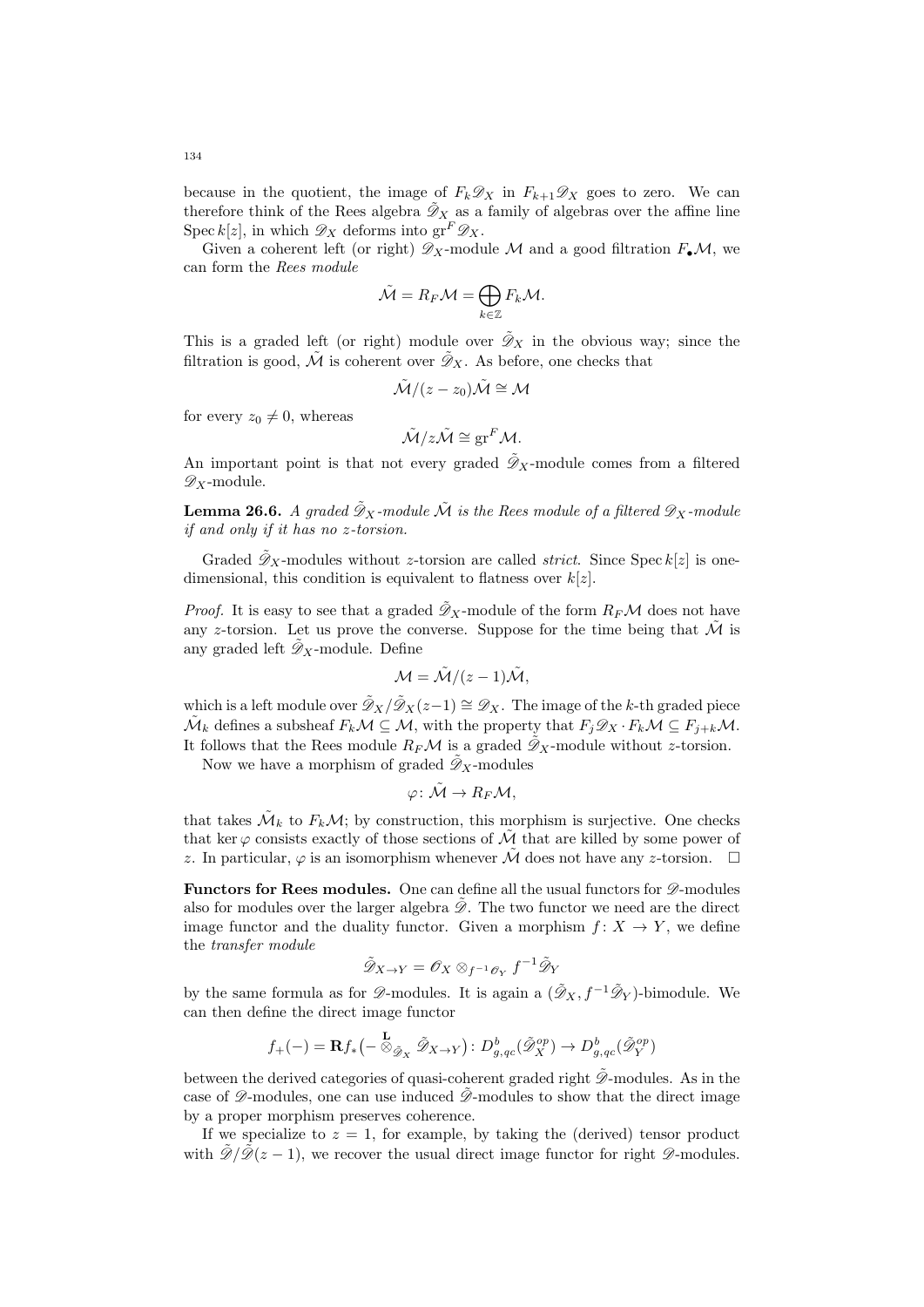On the other hand, we can specialize to  $z = 0$ , by taking the (derived) tensor product with  $\tilde{\mathscr{D}}/\tilde{\mathscr{D}}z$ . This gives us a functor

$$
\mathrm{gr}^F\colon D^b_{g,qc}(\tilde{\mathscr{D}}_X^{op})\to D^b_{g,qc}(\mathrm{gr}^F\mathscr{D}_X),
$$

with takes a Rees module of the form  $R_F\mathcal{M}$  to the associated graded module gr<sup>F</sup> $\mathcal{M}$ . By computing what happens to the transfer module, one checks that the following diagram is commutative:

$$
D_{g,qc}^b(\tilde{\mathscr{D}}_X^{op}) \xrightarrow{f_+} D_{g,qc}^b(\tilde{\mathscr{D}}_Y^{op})
$$

$$
\downarrow_{\text{gr}^F} \qquad \qquad \downarrow_{\text{gr}^F}
$$

$$
D_{g,qc}^b(\text{gr}^F \mathscr{D}_X) \longrightarrow D_{g,qc}^b(\text{gr}^F \mathscr{D}_Y)
$$

Here the arrow on the bottom is the functor

$$
\mathbf{R} f_{*}(-\overset{\mathbf{L}}{\otimes}_{\mathbf{gr}^F\mathscr{D}_X} f^{*}(\mathbf{gr}^F\mathscr{D}_Y)) : D^{b}_{g,qc}(\mathbf{gr}^F\mathscr{D}_X) \to D^{b}_{g,qc}(\mathbf{gr}^F\mathscr{D}_Y).
$$

If we forget about the grading, then quasi-coherent sheaves of  $gr^F \mathscr{D}_X$ -modules are the same thing as quasi-coherent sheaves of  $\mathcal{O}_{T^*X}$ -modules on the cotangent bundle. The geometric interpretation of the above functor is then

$$
\mathbf{R}(p_2)_* \circ \mathbf{L}(df)^* \colon D_{qc}^b(\mathscr{O}_{T^*X}) \to D_{qc}^b(\mathscr{O}_{T^*Y}),
$$

where the morphisms between cotangent bundles are as in the diagram below.

$$
X \times_Y T^*Y \xrightarrow{df} T^*X
$$
  

$$
\downarrow^{p_2}
$$
  

$$
T^*Y
$$

The direct image functor for Rees modules therefore interpolates between the usual direct image functor for  $\mathscr{D}$ -modules, and the natural functor on the level of cotangent bundles. One subtle point is that even if we start from a Rees module  $R_F\mathcal{M}$ , the direct image

$$
f_+(R_F\mathcal{M})\in D^b_{g,qc}(\tilde{\mathscr{D}}_Y^{op})
$$

might have z-torsion (= not be strict). If that happens, it means that  $f_+(R_F\mathcal{M})$ has more cohomology that the complex of right  $\mathscr{D}_Y$ -modules  $f_+\mathcal{M}$ . (The extra cohomology is z-torsion, of course.) Equivalently, it means that the complex of graded  $\operatorname{gr}^F \mathscr{D}_Y\text{-modules}$ 

$$
\mathbf{R} f_* \big(\mathrm{gr}^F \mathcal{M} \overset{\mathbf{L}}{\otimes}_{\mathrm{gr}^F \mathscr{D}_X} f^*(\mathrm{gr}^F \mathscr{D}_Y) \big)
$$

has some additional cohomology that is not visible to the direct image  $f_{+}\mathcal{M}$  of the underlying  $\mathscr{D}$ -module.

One can also define a duality functor for  $\tilde{\mathcal{D}}$ -modules. As with  $\mathcal{D}$ -modules, the tensor product  $\omega_X \otimes_{\mathscr{O}_X} \mathscr{D}_X$  has two commuting structures of right  $\mathscr{D}_X$ -modules. If  $\tilde{\mathcal{M}}$  is a right  $\tilde{\mathcal{D}}_X$ -module, then

$$
\mathcal{H}om_{\tilde{\mathscr{D}}_X}(\tilde{\mathcal{M}}, \omega_X\otimes_{\mathscr{O}_X}\tilde{\mathscr{D}}_X)
$$

still has the structure of a right  $\tilde{\mathcal{D}}_X$ -module. Passing to derived categories, we obtain the (contravariant) duality functor

$$
\mathbb{D}_X = \mathbf{R}\mathcal{H}om_{\tilde{\mathscr{D}}_X}(-,\omega_X \otimes_{\mathscr{O}_X} \tilde{\mathscr{D}}_X)[n]: D^b_{g,qc}(\tilde{\mathscr{D}}_X^{op}) \to D^b_{g,qc}(\tilde{\mathscr{D}}_X^{op})^{op}.
$$

Here  $[n]$  means shifting to the left by  $n = \dim X$  steps. If we specialize to  $z = 1$ , we recover the usual duality functor for  $\mathscr{D}_X$ -modules; if we specialize instead to  $z = 0$ , we obtain the functor

$$
\mathbf{R}\mathcal{H}om_{\operatorname{gr}^F\mathscr{D}_X}(-,\omega_X\otimes_{\mathscr{O}_X}\operatorname{gr}^F\mathscr{D}_X)[n]\colon D^b_{g,qc}(\operatorname{gr}^F\mathscr{D}_X)\to D^b_{g,qc}(\operatorname{gr}^F\mathscr{D}_X)^{op}.
$$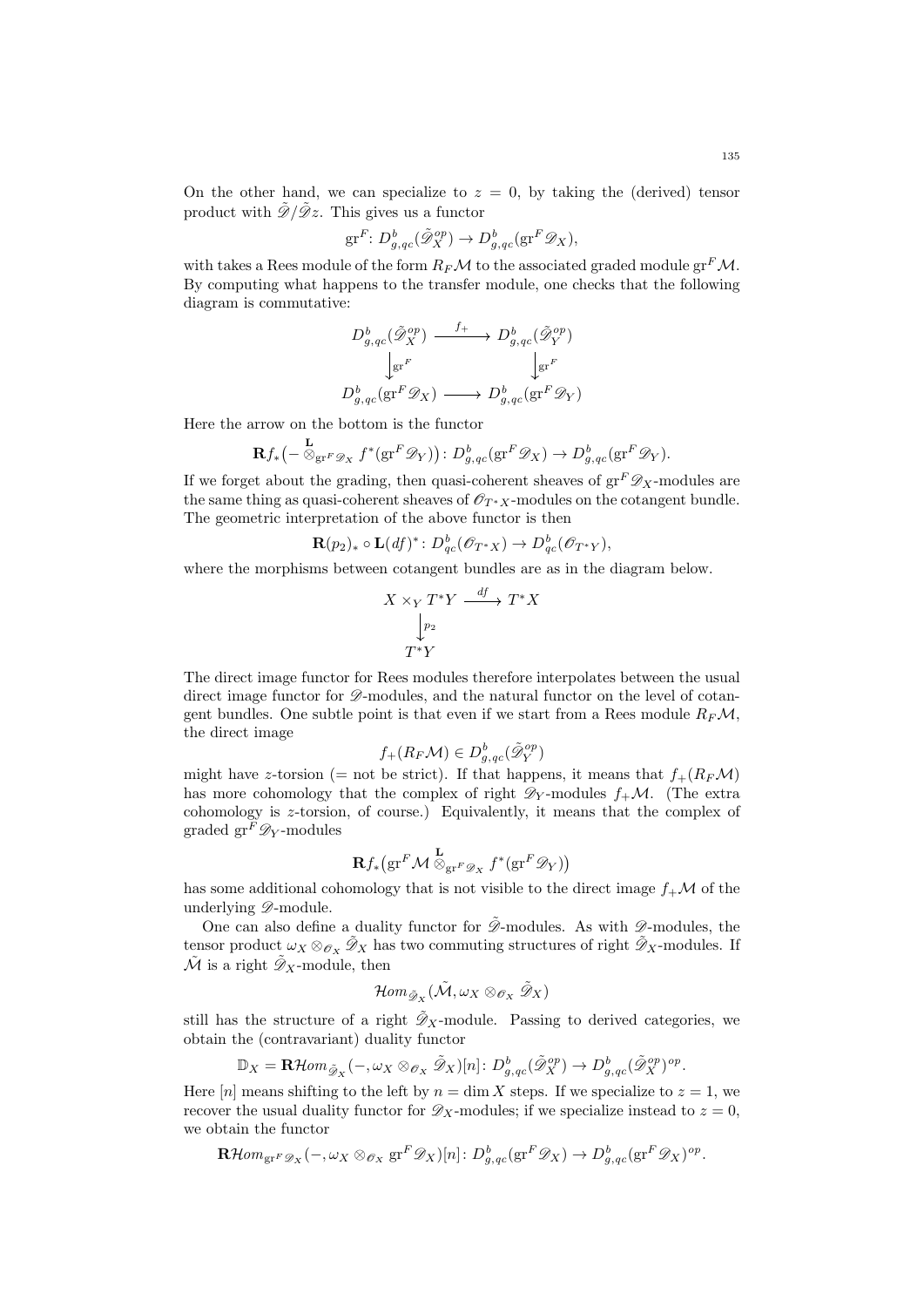We can again express this in geometric terms: if  $\mathscr G$  denotes the coherent sheaf on  $T^*X$  corresponding to  $gr^F\mathcal{M}$ , then the above functor is

$$
\mathbf{R}\mathcal{H}\hspace{-1pt}\mathit{om}\hspace{-1pt}\mathit{_{\mathscr{O}_{T^*X}}}(\mathscr{G},p^*\omega_X)[n],
$$

where  $p: T^*X \to X$  is the projection. As before,  $\mathbb{D}_X(R_F\mathcal{M})$  can acquire z-torsion. For instance, suppose that M is a holonomic right  $\mathscr{D}_X$ -module. Then

$$
\operatorname{\mathbf{R}\mathcal{H}\!\mathit{om}}_{\mathscr{D}_X}(\mathcal{M}, \omega_X \otimes_{\mathscr{O}_X} \mathscr{D}_X)[n]
$$

only has cohomology in degree zero (where we get the holonomic dual  $\mathcal{M}^*$ ). But the complex  $\mathbb{D}_X(R_F\mathcal{M})$  might have cohomology in other degrees as well (which will then be z-torsion). In fact, one can show that  $\mathbb{D}_X(R_F\mathcal{M})$  is again strict if and only if the complex

$$
\mathbf{R}\mathcal{H}om_{\operatorname{gr}^F\mathscr{D}_X}(\operatorname{gr}^F\mathcal{M}, \omega_X\otimes_{\mathscr{O}_X}\operatorname{gr}^F\mathscr{D}_X)[n]
$$

only has cohomology in degree zero; in commutative algebra terminology, this is equivalent to gr<sup>F</sup>M being a Cohen-Macaulay module over  $gr^F \mathscr{D}_X$ .

Hodge modules. You can think of Hodge modules as being a special class of filtered  $\mathscr{D}$ -modules that behave well under the various functors. More precisely, a Hodge module on a nonsingular algebraic variety  $X$  is a (regular holonomic) right  $\mathscr{D}_X$ -module M together with a good filtration  $F_{\bullet}\mathcal{M}$ . There is some extra data, too, and several very restrictive conditions have to be satisfied, which make sure that the pair  $(M, F_{\bullet} \mathcal{M})$  comes from a polarizable variation of Hodge structure.

Example 26.7. The pair  $(\omega_X, F_{\bullet} \omega_X)$ , with the filtration defined by  $F_{-n-1} \omega_X = 0$ and  $F_{-\nu} \omega_X = \omega_X$ , is an example of a Hodge module. That this is so is a deep theorem by Morihiko Saito, who created this theory.

For our purposes, the following three facts are important. (Again, all three are difficult theorems due to Saito.) First, if  $(M, F_{\bullet}M)$  is a Hodge module on X, and if  $f: X \to Y$  is a *proper* morphism between nonsingular algebraic varieties, then all cohomology modules of the complex  $f_+(R_F\mathcal{M})$  are strict, and the resulting filtered  $\mathscr{D}_Y$ -modules are again Hodge modules on Y. In particular, we can compute their associated graded modules:

$$
\mathrm{gr}^F \mathcal{H}^j f_+ \mathcal{M} \cong R^j f_* \big( \mathrm{gr}^F \mathcal{M} \stackrel{\mathbf{L}}{\otimes}_{\mathrm{gr}^F \mathscr{D}_X} f^* (\mathrm{gr}^F \mathscr{D}_Y) \big).
$$

Second, the duality functor preserves Hodge modules: the complex  $\mathbb{D}_X(R_F\mathcal{M})$  only has cohomology in degree zero, which is strict, and the resulting filtered  $\mathscr{D}_X$ -module  $(\mathcal{M}', F_{\bullet} \mathcal{M}')$  is again a Hodge module on X. Once again, this means that we can compute the associated graded module:

$$
\mathrm{gr}^F \mathcal{M}' \cong R^n \mathcal{H}om_{\mathrm{gr}^F \mathscr{D}_X}(\mathrm{gr}^F \mathcal{M}, \omega_X \otimes_{\mathscr{O}_X} \mathrm{gr}^F \mathscr{D}_X).
$$

Third, Hodge modules on projective varieties satisfy a vanishing theorem similar to the Kodaira vanishing theorem. Given a Hodge module  $(\mathcal{M}, F_{\bullet} \mathcal{M})$ , we can form the Spencer complex

$$
\mathrm{Sp}(\mathcal{M}) = \Big[\mathcal{M} \otimes \bigwedge^n \mathscr{T}_X \to \cdots \to \mathcal{M} \otimes \mathscr{T}_X \to \mathcal{M} \Big]
$$

which lives in degrees  $-n, \ldots, 0$ . (Since M is regular holonomic, Sp(M) is actually a perverse sheaf, by Kashiwara's theorem.) The Spencer complex is filtered by the family of subcomplexes

$$
F_k \text{Sp}(\mathcal{M}) = \Big[ F_{k-n} \mathcal{M} \otimes \bigwedge^n \mathcal{T}_X \to \cdots \to F_{k-1} \mathcal{M} \otimes \mathcal{T}_X \to F_k \mathcal{M} \Big],
$$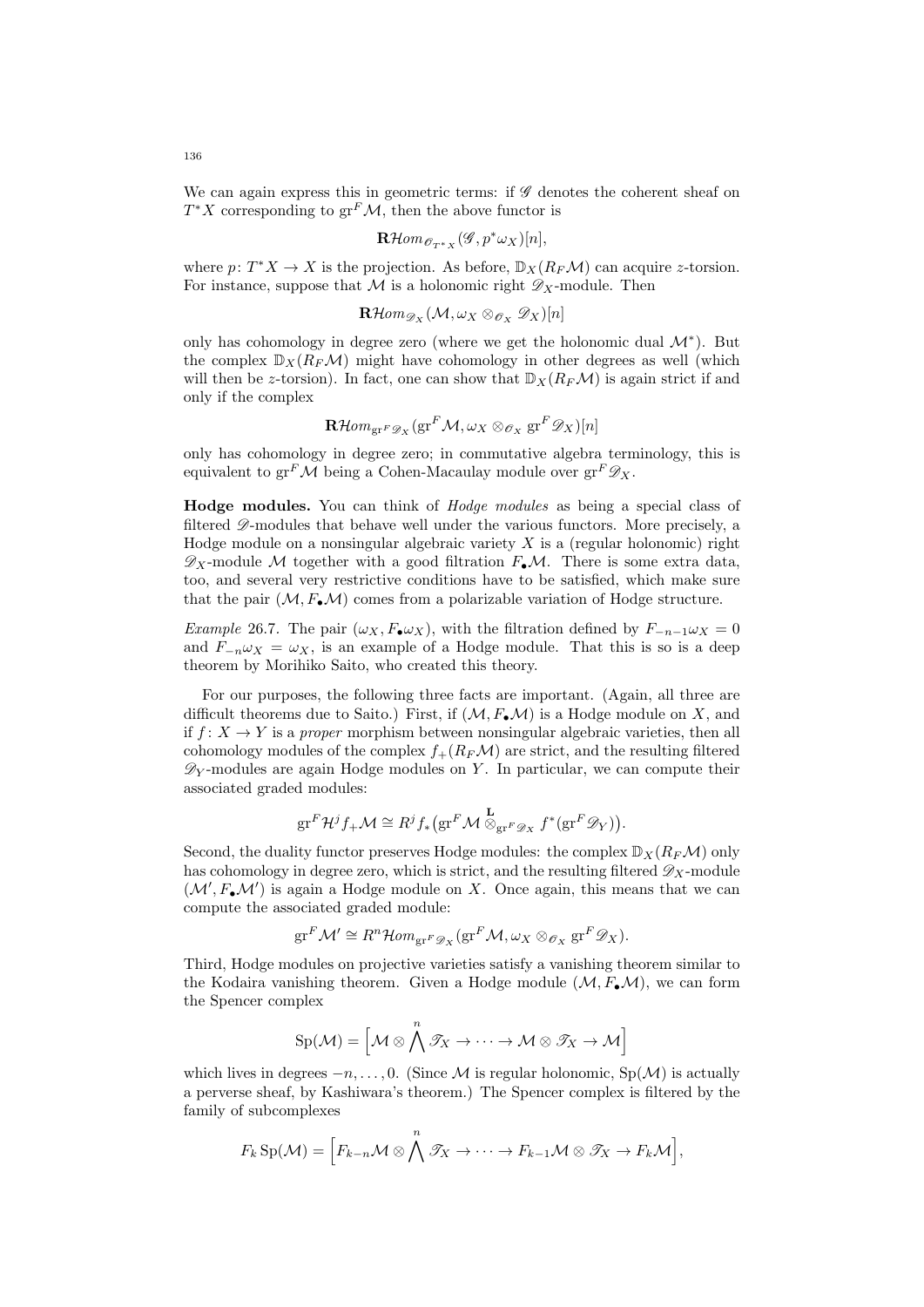and the  $k$ -th subquotient

$$
\mathrm{gr}^F_k \mathrm{Sp}(\mathcal{M}) = \left[\mathrm{gr}^F_{k-n} \mathcal{M} \otimes \bigwedge^n \mathcal{T}_X \to \cdots \to \mathrm{gr}^F_{k-1} \mathcal{M} \otimes \mathcal{T}_X \to \mathrm{gr}^F_k \mathcal{M}\right]
$$

is a complex of coherent  $\mathscr{O}_X$ -modules. For example, for the pair  $(\omega_X, F_{\bullet} \omega_X)$ , the Spencer complex is the holomorphic de Rham complex, and the  $(-p)$ -th subquotient is  $\Omega_X^p$ , placed in degree  $n-p$ .

**Theorem 26.8** (Saito's vanishing theorem). Let X be a nonsingular projective variety, and L an ample line bundle. If  $(M, F_{\bullet} \mathcal{M})$  is a Hodge module on X, then

$$
H^{i}(X, \operatorname{gr}_{k}^{F} \operatorname{Sp}(\mathcal{M}) \otimes L) = 0 \quad \text{for every } i > 0,
$$
  

$$
H^{i}(X, \operatorname{gr}_{k}^{F} \operatorname{Sp}(\mathcal{M}) \otimes L^{-1}) = 0 \quad \text{for every } i < 0.
$$

Hodge modules on abelian varieties. Let us now return to abelian varieties. Suppose that A is an abelian variety and L an ample line bundle on A. Since the tangent bundle of A is trivial, one can prove a much stronger vanishing theorem. Let me explain how this works. Fix a Hodge module  $(\mathcal{M}, F_{\bullet} \mathcal{M})$  on A, and for simplicity, suppose that  $F_{-1} \mathcal{M} = 0$  and  $F_0 \mathcal{M} \neq 0$ . Then

$$
\mathrm{gr}^F_0 \mathrm{Sp}(\mathcal{M}) = \mathrm{gr}^F_0 \mathcal{M},
$$

and so Saito's vanishing theorem gives

(26.9) 
$$
H^{i}(A, \operatorname{gr}_{0}^{F} \mathcal{M} \otimes L) = 0 \text{ for all } i > 0.
$$

The next subquotient of the Spencer complex is

<span id="page-136-0"></span>
$$
\mathrm{gr}^F_1 \mathrm{Sp}(\mathcal{M}) = \Big[\mathrm{gr}^F_0 \mathcal{M} \otimes \mathcal{T}_A \to \mathrm{gr}^F_1 \mathcal{M}\Big].
$$

Since  $\mathcal{J}_A \cong \mathcal{O}_A^{\oplus g}$ , where  $g = \dim A$ , the term  $\operatorname{gr}^F_0 \mathcal{M} \otimes \mathcal{J}_A$  has no higher cohomology by [\(26.9\)](#page-136-0). On the other hand, the vanishing theorem says that

<span id="page-136-1"></span> $H^{i}(A, \text{gr}_{1}^{F} \text{Sp}(\mathcal{M}) \otimes L) = 0 \text{ for all } i > 0.$ 

If we put these two facts together, we find that

 $(26.10)$  $(A, \operatorname{gr}^F_1 \mathcal{M} \otimes L) = 0$  for all  $i > 0$ .

Continuing in this manner, we arrive at the conclusion that

(26.11) 
$$
H^{i}(A, \operatorname{gr}_{k}^{F} \mathcal{M} \otimes L) = 0 \text{ for all } i > 0,
$$

and so all graded quotients  $gr_k^F \mathcal{M}$  satisfy the same Kodaira-type vanishing theorem.

Now recall that  $T^*A = A \times W$ , where  $W = H^0(A, \Omega_A^1)$ . The vanishing theorem can be used to produce torsion-free sheaves on W. Suppose that  $(M, F<sub>•</sub>M)$  is a Hodge module on  $A$ . Denote by  $\mathscr G$  the coherent sheaf on the cotangent bundle corresponding to the associated graded module  $\operatorname{gr}^F\mathcal{M}$ . Also let  $p_1: \tilde{A} \times W \to A$ and  $p_2: A \times W \to W$  be the two projections.

**Lemma 26.12.** If L is an ample line bundle on A, then  $(p_2)_*(\mathscr{G} \otimes p_1^*L^{-1})$  is a torsion-free coherent sheaf on W.

*Proof.* Coherence is clear (because  $p_2$  is proper). Let us first analyze what happens when we tensor by L instead of  $L^{-1}$ . The higher direct images sheaves

$$
R^i(p_2)_*(\mathscr{G} \otimes p_1^*L)
$$

are coherent, and since  $W$  is affine, we have

$$
H^0(W, R^i(p_2)_*(\mathscr{G} \otimes p_1^*L)) = H^i(A \times W, \mathscr{G} \otimes p_1^*L) = H^i(A, (p_1)_*\mathscr{G} \otimes L).
$$

This vanishes for every  $i > 0$  because of [\(26.11\)](#page-136-1) and the fact that  $(p_1)_*\mathscr{G} = \text{gr}^F \mathcal{M}$ . The conclusion is that the complex

$$
\mathbf{R}(p_2)_*(\mathscr{G} \otimes p_1^*L)
$$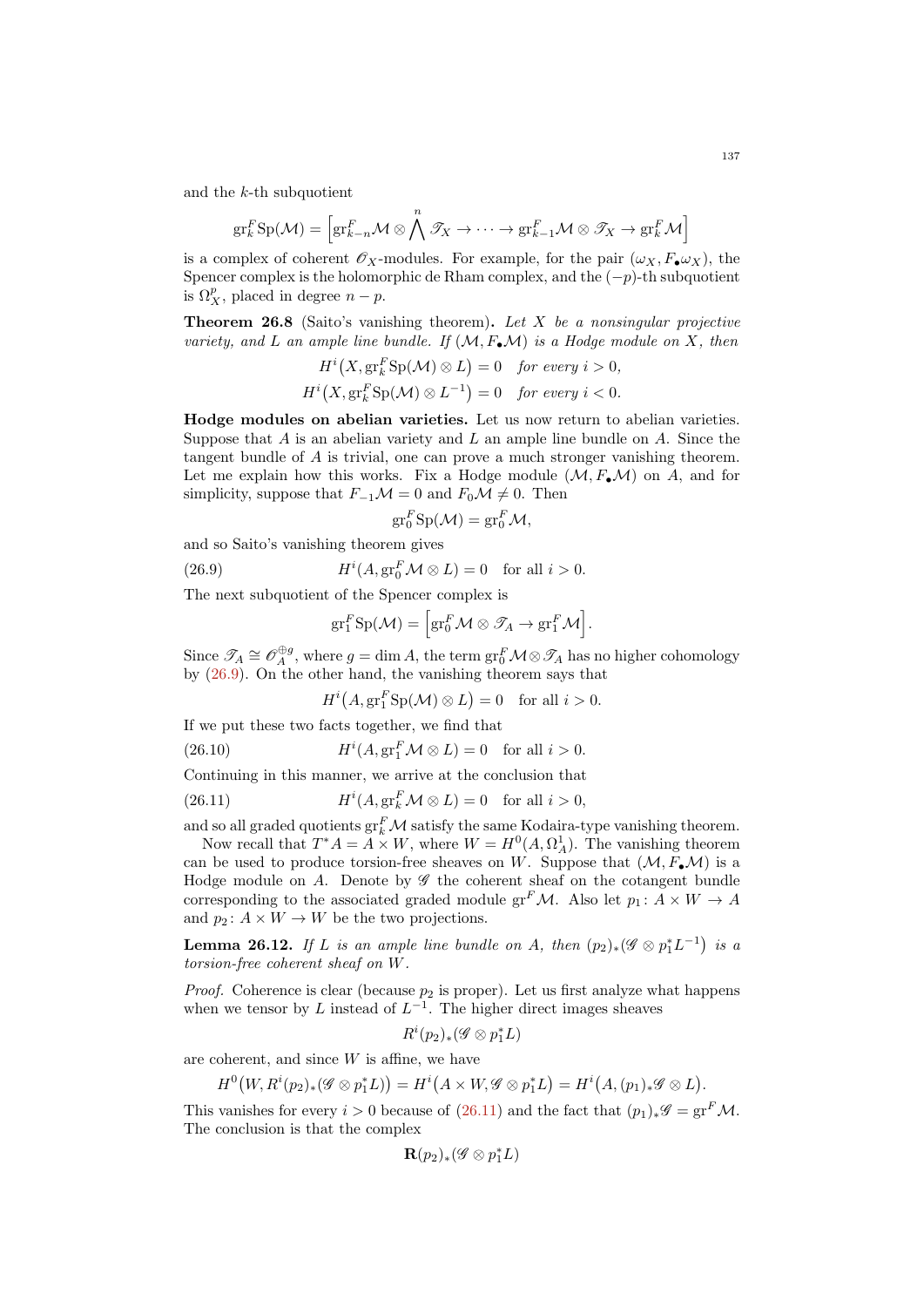is actually a single coherent sheaf in degree zero.

Now let us turn to the sheaf  $(p_2)_*(\mathscr{G} \otimes p_1^* L^{-1})$ . If we apply Grothendieck duality for the proper morphism  $p_2$ , we get

 $\mathbf{R}\mathcal{H}$ om $\mathcal{O}_{W}(\mathbf{R}(p_2)_*(\mathscr{G} \otimes p_1^*L^{-1}), \mathcal{O}_{W}) \cong \mathbf{R}(p_2)_*\mathbf{R}\mathcal{H}$ om $\mathcal{O}_{A \times W}(\mathscr{G} \otimes p_1^*L^{-1}, p_1^*\omega_A[g]),$ since the relative dualizing sheaf is  $\omega_{A\times W/W} = p_1^*\omega_A$ . We can rewrite the right-hand side in the more compact form

$$
\mathbf{R}(p_2)_*(\mathscr{G}' \otimes p_1^*L),
$$

where we have introduced the new complex

 $\mathscr{G}' = \mathbf{R} \mathcal{H}om_{\mathscr{O}_{A \times W}}(\mathscr{G}, p_1^* \omega_A)[g].$ 

We can now use the results about the duality functor. They imply that  $\mathscr{G}'$  is actually a coherent sheaf; more precisely, we have  $\mathbb{D}_X(R_F\mathcal{M}) = R_F\mathcal{M}'$  for a Hodge module  $(\mathcal{M}', F_{\bullet} \mathcal{M}')$ , and  $\mathscr{G}'$  is the coherent sheaf associated to  $gr^F \mathcal{M}'$ . According to the discussion above,

$$
\mathbf{R}\mathcal{H}om_{\mathscr{O}_W}(\mathbf{R}(p_2)_*(\mathscr{G} \otimes p_1^*L^{-1}), \mathscr{O}_W) \cong (p_2)_*(\mathscr{G}' \otimes p_1^*L)
$$

is therefore a coherent sheaf in degree zero. After dualizing again, we get

$$
(p_2)_*(\mathscr{G} \otimes p_1^* L^{-1}) \cong \mathcal{H}om_{\mathscr{O}_W}((p_2)_*(\mathscr{G}' \otimes p_1^* L), \mathscr{O}_W),
$$

which is reflexive, hence torsion-free.

# Exercise.

*Exercise* 26.1. Let  $\tilde{\mathcal{M}}$  be a coherent graded left  $\tilde{\mathcal{D}}_X$ -module. Define  $\mathcal{M} = \tilde{\mathcal{M}}/(z - \tilde{\mathcal{M}})$ 1) $\mathcal{\tilde{M}}$ , and let  $F_k \mathcal{M}$  be the image of  $\mathcal{\tilde{M}}_k$ .

- (a) Show that  $F_{\bullet} \mathcal{M}$  is a good filtration.
- (b) Show that the kernel of the morphism  $\varphi \colon \tilde{\mathcal{M}} \to R_F \mathcal{M}$  consists exactly of those sections that are killed by some power of  $z$ .

138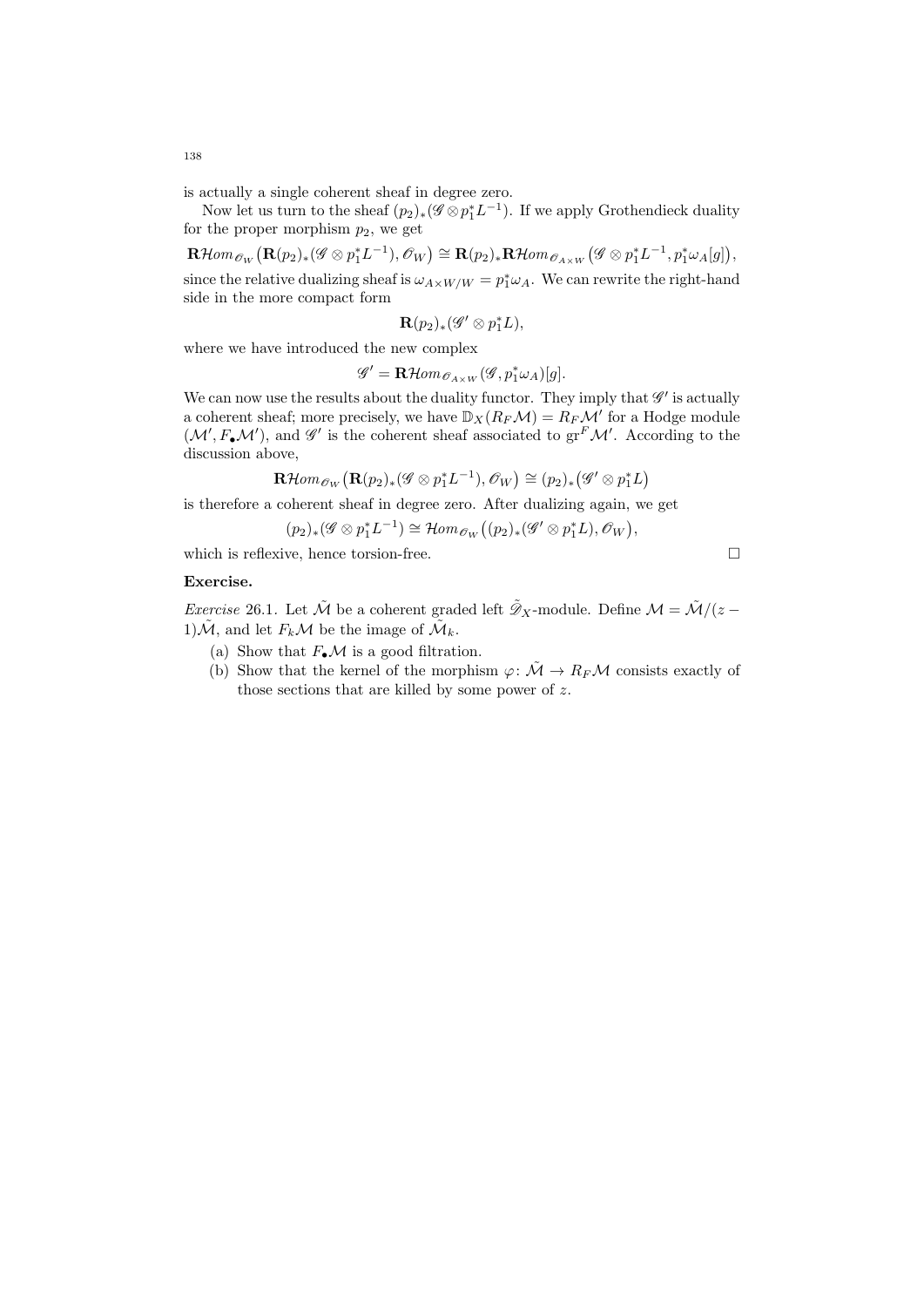#### Lecture 27: May 17

Today is the last class of the semester. We are going to finish the proof of [Theorem 26.4.](#page-131-0) Let me state the result again.

**Theorem.** Let  $f: X \to A$  be a morphism from a smooth projective variety to an abelian variety. If  $H^0(X, \omega_X^m \otimes f^*L^{-1}) \neq 0$  for some  $m \geq 1$  and some ample line bundle L on A, then one has  $Z(f^*\omega) \neq \emptyset$  for every  $\omega \in H^0(A, \Omega_A^1)$ .

Last time, we introduced the set

$$
S_f = \left\{ (a, \omega) \in A \times W \mid f^{-1}(a) \cap Z(f^*\omega) \neq \emptyset \right\} = (f \times id)(df)^{-1}(0)),
$$

where the notation is as follows:

$$
X \times W \xrightarrow{df} T^*X
$$
  
\n
$$
\downarrow f \times id
$$
  
\n
$$
A \times W
$$

We also observed that the result about one-forms is equivalent to the surjectivity of  $p_2: S_f \to W$ . Finally, we talked briefly about filtered  $\mathscr{D}$ -modules and Hodge modules, and we showed that if  $(M, F_{\bullet} \mathcal{M})$  is a Hodge module on the abelian variety A, and if  $\mathscr G$  is the coherent sheaf on  $T^*A = A \times W$  corresponding to  $gr^F \mathcal M$ , then for any ample line bundle  $L$ ,

$$
(p_2)_*(\mathscr{G} \otimes p_1^*L^{-1})
$$

is a *torsion-free* coherent sheaf on  $W$ . This was a consequence of Saito's vanishing theorem, ultimately. Today, I will show you how to construct the required objects from the hypothesis that  $\omega_X^m \otimes f^* L^{-1}$  has a section.

**Base change.** Whenever the  $m$ -th power of a line bundle has a section, one can construct a cyclic covering. We can put ourselves in this situation with the help of a very useful small trick. On the abelian variety  $A$ , we have the multiplication homomorphism

$$
[m]: A \to A, \quad a \mapsto \underbrace{a + \cdots + a}_{m \text{ times}},
$$

for any  $m \in \mathbb{Z}$ . It is finite and étale, of degree equal to  $m^{2 \dim A}$ , which is the same as the number of m-torsion points in A. The effect of pulling back by  $[m]$  is to make line bundles more divisible. In fact, if  $L$  is symmetric, in the sense that  $[-1]^*L \cong L$ , then one has  $[m]^*L \cong L^{m^2}$ ; if L is anti-symmmetric, in the sense that  $[-1]^*L \cong L^{-1}$ , then one still has  $[m]^*L \cong L^m$ . Since we can write any line bundle as the product of a symmetric and an anti-symmetric one, it follows that

$$
[2m]^*L \cong L'^m
$$

for some other line bundle  $L'$ . Now consider the fiber product diagram

$$
X' \xrightarrow{\psi} X
$$
  
\n
$$
\downarrow f'
$$
  
\n
$$
A \xrightarrow{[2m]} A.
$$

Because  $\psi$  is finite and étale, we get  $\psi^* \omega_X \cong \omega_{X'}$ , and therefore

$$
\psi^* \big( \omega_X^m \otimes f^* L^{-1} \big) \cong \big( \omega_{X'} \otimes f'^* L'^{-1} \big)^m.
$$

Again because  $\psi$  is finite and étale, it does not affect the zero loci of holomorphic one-forms; more precisely, we have

$$
\psi^{-1}Z(f^*\omega) = Z(f'^*\omega),
$$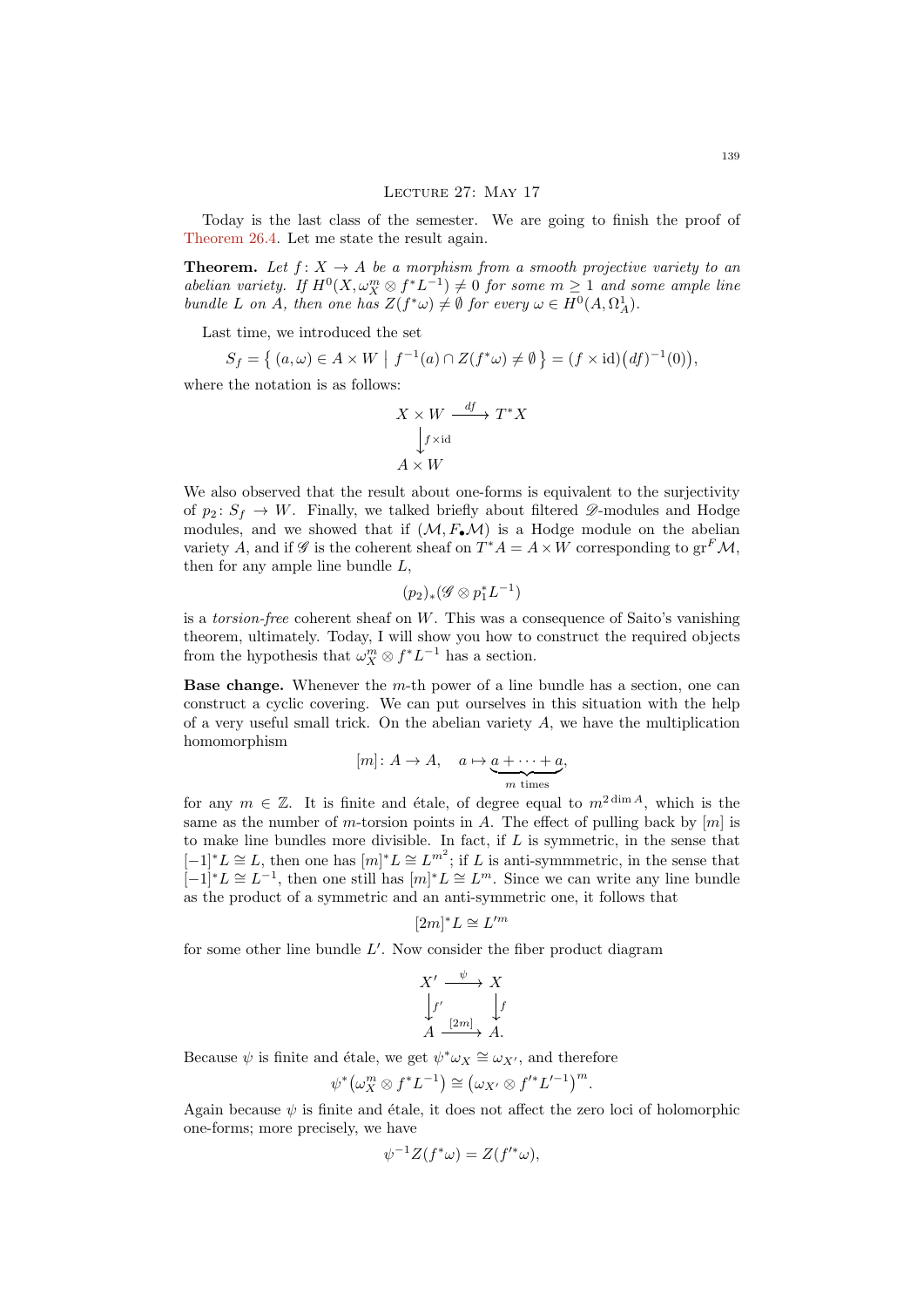because  $[2m]^* \omega = 2m \cdot \omega$ . For the purpose of proving [Theorem 26.4,](#page-131-0) we can therefore safely replace  $f: X \to A$  by its base change  $f': X' \to A$ ; this allows us to assume that the *m*-th power of the line bundle  $B = \omega_X \otimes f^* L^{-1}$  has a nontrivial global section.

Cyclic coverings. Suppose for a moment that we have a nonsingular algebraic variety X and a line bundle B, as well as a nontrivial global section  $s \in H^0(X, B^m)$ for some  $m \geq 2$ . In that case, one can construct a finite morphism

$$
\pi\colon Y\to X
$$

with the property that  $\pi^*B$  has a global section  $s_0$  such that  $s_0^m = \pi s$ . Since the group of  $m$ -th roots of unities naturally acts on  $Y$ , this is called the *cyclic covering* determined by the section s.

*Example* 27.1. When B is the trivial bundle, s is just a regular function on  $X$ ; in that case, Y is the closed subscheme of  $X \times \mathbb{A}^1$  defined by the equation  $t^m = s$ , where t is the coordinate on  $\mathbb{A}^1$ . Here t serves as the m-th root of s.

The construction in the general case is similar. Let  $p: V = V(B) \rightarrow X$  be the algebraic line bundle (whose sheaf of sections is the locally free sheaf  $B$ ). The pullback  $\pi^*B$  has a tautological section  $s_0 \in H^0(V, \pi^*B)$ , and one defines  $Y \subseteq V$ as the closed subscheme cut out by the section  $s_0^m - \pi^* s$  of the line bundle  $\pi^* B^m$ . By construction, the morphism  $\pi: Y \to X$  is finite of degree m, and  $\pi^*B$  has a global section  $s_0$  such that  $s_0^m = \pi^*s$ . (This construction has a simple universal property, which I will leave to you to formulate and prove.)

Unless the divisor of  $s$  is nonsingular, the cyclic covering  $Y$  will be singular, but we can resolve its singularities. In this way, we obtain a proper morphism

$$
\varphi\colon Z\to X,
$$

generically finite of degree  $m$ , from a nonsingular algebraic variety  $Z$ , such that the line bundle  $\varphi^* B$  has a section  $s_0 \in H^0(Z, \varphi^* B)$  with  $s_0^m = \varphi^* s$ .

**Sheaves.** If we apply the cyclic covering construction to  $B = \omega_X \otimes f^* L^{-1}$ , we obtain the following diagram:

<span id="page-139-0"></span>
$$
Z \xrightarrow{\varphi} X
$$
  
\n
$$
\downarrow h
$$
  
\n
$$
\downarrow f
$$
  
\n
$$
A
$$

Here Z is a nonsingular projective variety of dimension dim  $Z = \dim X = n$ , and  $\varphi$  is generically finite of degree m. We may view the resulting nontrivial section of  $\varphi^* B = \varphi^* \omega_X \otimes h^* L^{-1}$  as a nontrivial morphism

$$
(27.2) \t\t\t h^*L \to \varphi^* \omega_X.
$$

We can use the morphism from  $Z$  to  $A$  to construct a filtered  $\mathscr{D}$ -module on the abelian variety. The underlying  $\mathscr{D}_A$ -module is simply the direct image  $\mathcal{M} =$  $\mathcal{H}^0 h_+ \omega_Z$ . Since  $(\omega_Z, F_{\bullet} \omega_Z)$  is actually a Hodge module on Z, the graded  $\tilde{\mathcal{D}}_A$ module  $\mathcal{M} = \mathcal{H}^0 h_+(R_F \omega_Z)$  is strict, and so there is a good filtration  $F_{\bullet} \mathcal{M}$  such that  $\tilde{\mathcal{M}} = R_F \mathcal{M}$ . Moreover,  $(\mathcal{M}, F_{\bullet} \mathcal{M})$  is again a Hodge module on A. If we denote by  $\mathscr G$  the associated coherent sheaf on  $T^* = A \times W$ , then we know from last time that

$$
(p_2)_* \bigl(\mathscr{G} \otimes p_1^* L^{-1}\bigr)
$$

is a torsion-free coherent sheaf on W.

Since we constructed  $\mathscr G$  from the morphism  $h: Z \to A$ , which is more singular than the original morphism  $f: X \to A$ , the support of  $\mathscr G$  has nothing to do with the set  $S_f \subseteq T^*A$  that we are interested in; in fact, one has  $\text{Supp}\,\mathscr{G} \subseteq S_h$ , which is

140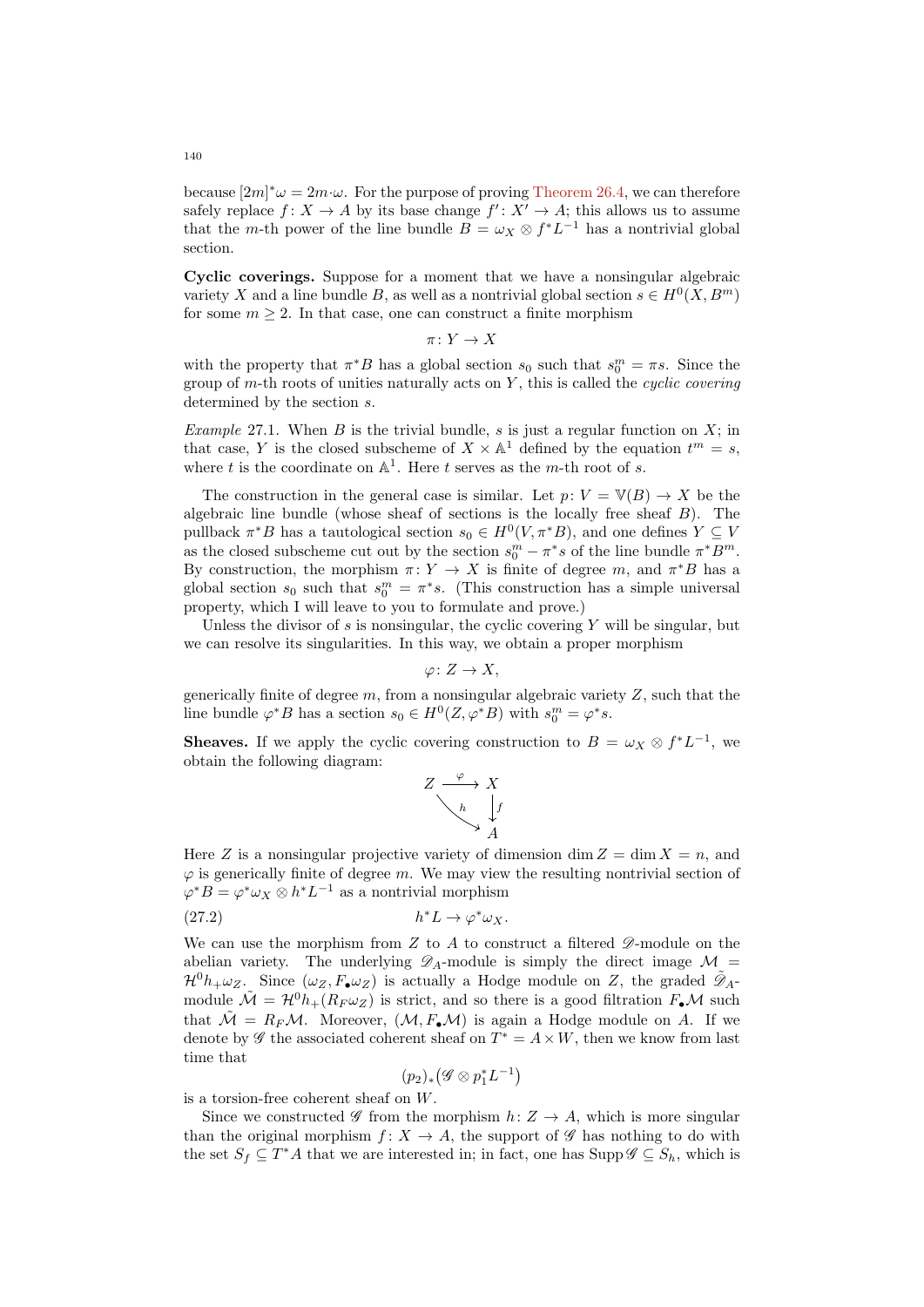much larger in general. But we can use the existence of [\(27.2\)](#page-139-0) to construct another coherent sheaf  $\mathscr F$  with Supp  $\mathscr F \subseteq S_f$ . Consider again the "big" diagram



Last time, we said that for direct images of Hodge modules, one can compute the corresponding sheaves on the cotangent bundle very explicitly. The characteristic variety of  $\omega_Z$  is the zero section in  $T^*Z$ , and the resulting coherent sheaf is  $i_*\omega_Z$ , where  $i: Z \hookrightarrow T^*Z$  is the zero section. In the case of  $\mathcal{M} = \mathcal{H}^0 h_+ \omega_Z$ , the formula from last time says that  $\mathscr G$  is the 0-th cohomology sheaf of the complex

$$
\mathbf{R}(h \times \mathrm{id})_* \mathbf{L}(dh)^*(i_* \omega_Z).
$$

Let  $p: T^*Z \to Z$  be the projection. Since the zero section is exactly the vanishing locus of the tautological section of  $p^*\Omega_Z^1$ , the Koszul complex

$$
p^*\Omega^{n+\bullet}_{Z} = \left[ p^*\mathscr{O}_Z \to p^*\Omega^1_Z \to \cdots \to p^*\Omega^n_Z \right]
$$

is a locally free resolution of the coherent sheaf  $i_*\omega_Z$  on  $T^*Z$ . Consequently,

$$
\mathbf{L}(dh)^*(i_*\omega_Z) = \left[p_1^*\mathscr{O}_Z \to p_1^*\Omega_Z^1 \to \cdots \to p_1^*\Omega_Z^n\right],
$$

which means that  $\mathscr G$  is the 0-th cohomology sheaf of the complex

$$
\mathbf{R}(h \times id)_* \Big[ p_1^* \mathcal{O}_Z \to p_1^* \Omega_Z^1 \to \cdots \to p_1^* \Omega_Z^n \Big].
$$

Now consider the morphism  $\varphi: Z \to X$ . For each  $p \geq 0$ , we have a pullback morphism  $\varphi^* \Omega_X^p \to \Omega_Z^p$ ; these fit together into a morphism of complexes

$$
\[p_1^*\varphi^*\mathscr{O}_X \to p_1^*\varphi^*\Omega_X^1 \to \cdots \to p_1^*\varphi^*\Omega_X^n\] \to \[p_1^*\mathscr{O}_Z \to p_1^*\Omega_Z^1 \to \cdots \to p_1^*\Omega_Z^n\].
$$

In derived category notation, this means that we have a morphism

$$
\mathbf{L}(\varphi \times id)^* \mathbf{L}(df)^* (i_* \omega_X) \to \mathbf{L}(dh)^* (i_* \omega_Z).
$$

Here  $i: X \hookrightarrow T^*X$  is the zero section, and  $p: T^*X \to X$  the projection. Since  $i_*\mathscr{O}_X \otimes p^*\omega_X \cong i_*(\mathscr{O}_X \otimes i^*p^*\omega_X) \cong i_*\omega_X$  by the projection formula, we can rewrite this morphism in the more convenient form

$$
p_1^*(\varphi^*\omega_X)\otimes \mathbf{L}(\varphi\times \mathrm{id})^*\mathbf{L}(df)^*(i_*\mathscr{O}_X)\to \mathbf{L}(dh)^*(i_*\omega_Z).
$$

Now we compose this with [\(27.2\)](#page-139-0) to obtain a morphism

$$
p_1^*(h^*L) \otimes \mathbf{L}(\varphi \times id)^* \mathbf{L}(df)^*(i_*\mathscr{O}_X) \to \mathbf{L}(dh)^*(i_*\omega_Z).
$$

Move the line bundle factor to the other side, and use the adjunction between the two functors  $\mathbf{L}(\varphi \times id)^*$  and  $\mathbf{R}(\varphi \times id)_*$ . This gives an equivalent morphism

<span id="page-140-0"></span>
$$
\mathbf{L}(df)^*(i_*\mathscr{O}_X)\to\mathbf{R}(\varphi\times\mathrm{id})_*\Big(p_1^*(h^*L^{-1})\otimes\mathbf{L}(dh)^*(i_*\omega_Z)\Big).
$$

Now push forward to  $A \times W$  and use the projection formula to pull out the line bundle factor. This finally gives us the following morphism

(27.3) 
$$
\mathbf{R}(f \times id)_* \mathbf{L}(df)^* (i_* \mathscr{O}_X) \to \mathbf{R}(h \times id)_* \mathbf{L}(dh)^* (i_* \omega_Z) \otimes p_1^* L^{-1}
$$